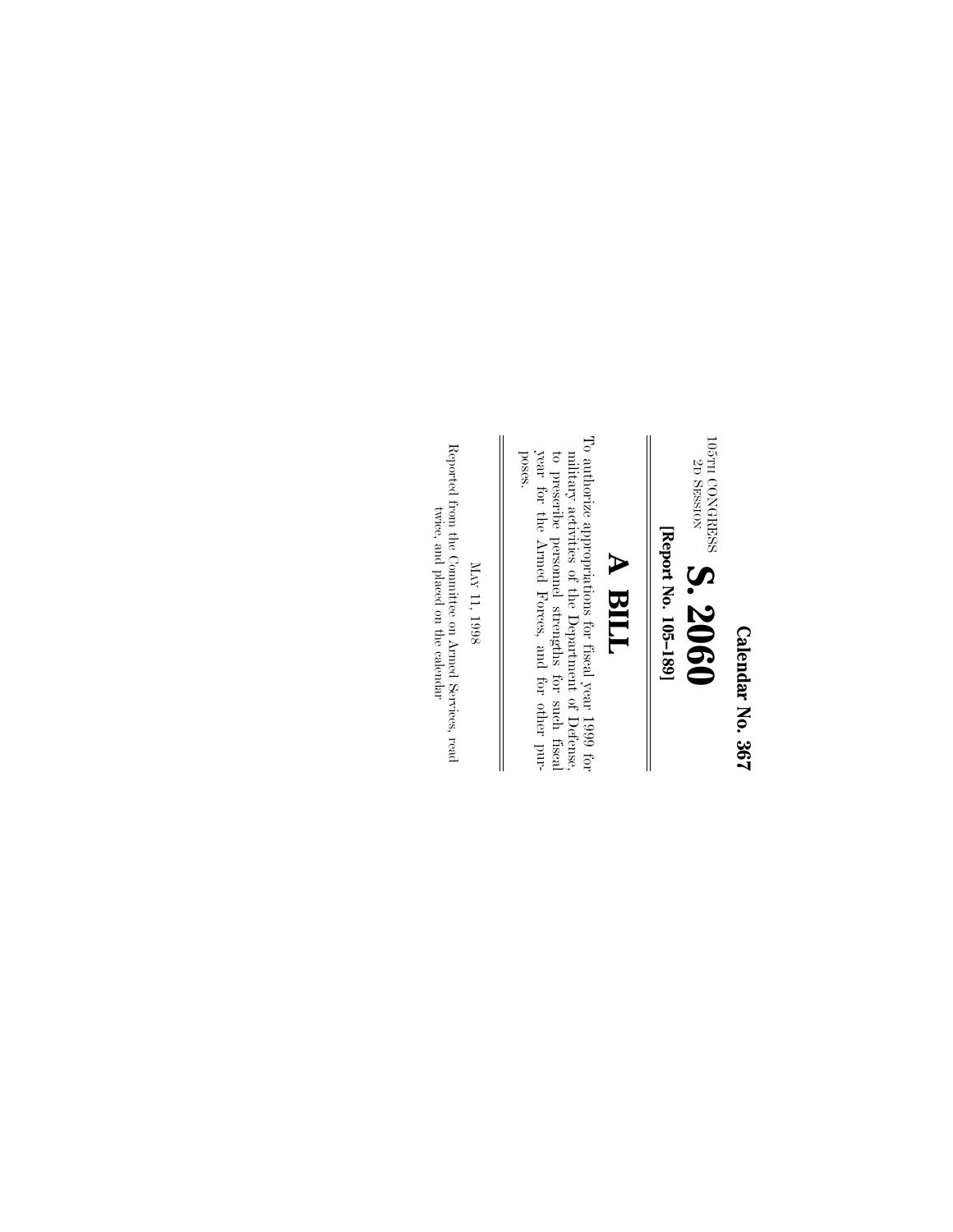# **Calendar No. 367**

105TH CONGRESS<br>2D SESSION



**[Report No. 105–189]**

To authorize appropriations for fiscal year 1999 for military activities of the Department of Defense, to prescribe personnel strengths for such fiscal year for the Armed Forces, and for other purposes.

#### IN THE SENATE OF THE UNITED STATES

MAY 11, 1998

Mr. THURMOND, from the Committee on Armed Services, reported the following original bill; which was read twice and placed on the calendar

# **A BILL**

- To authorize appropriations for fiscal year 1999 for military activities of the Department of Defense, to prescribe personnel strengths for such fiscal year for the Armed Forces, and for other purposes.
	- 1 *Be it enacted by the Senate and House of Representa-*
	- 2 *tives of the United States of America in Congress assembled,*

#### 3 **SECTION 1. SHORT TITLE.**

- 4 This Act may be cited as the ''Department of Defense
- 5 Authorization Act for Fiscal Year 1999''.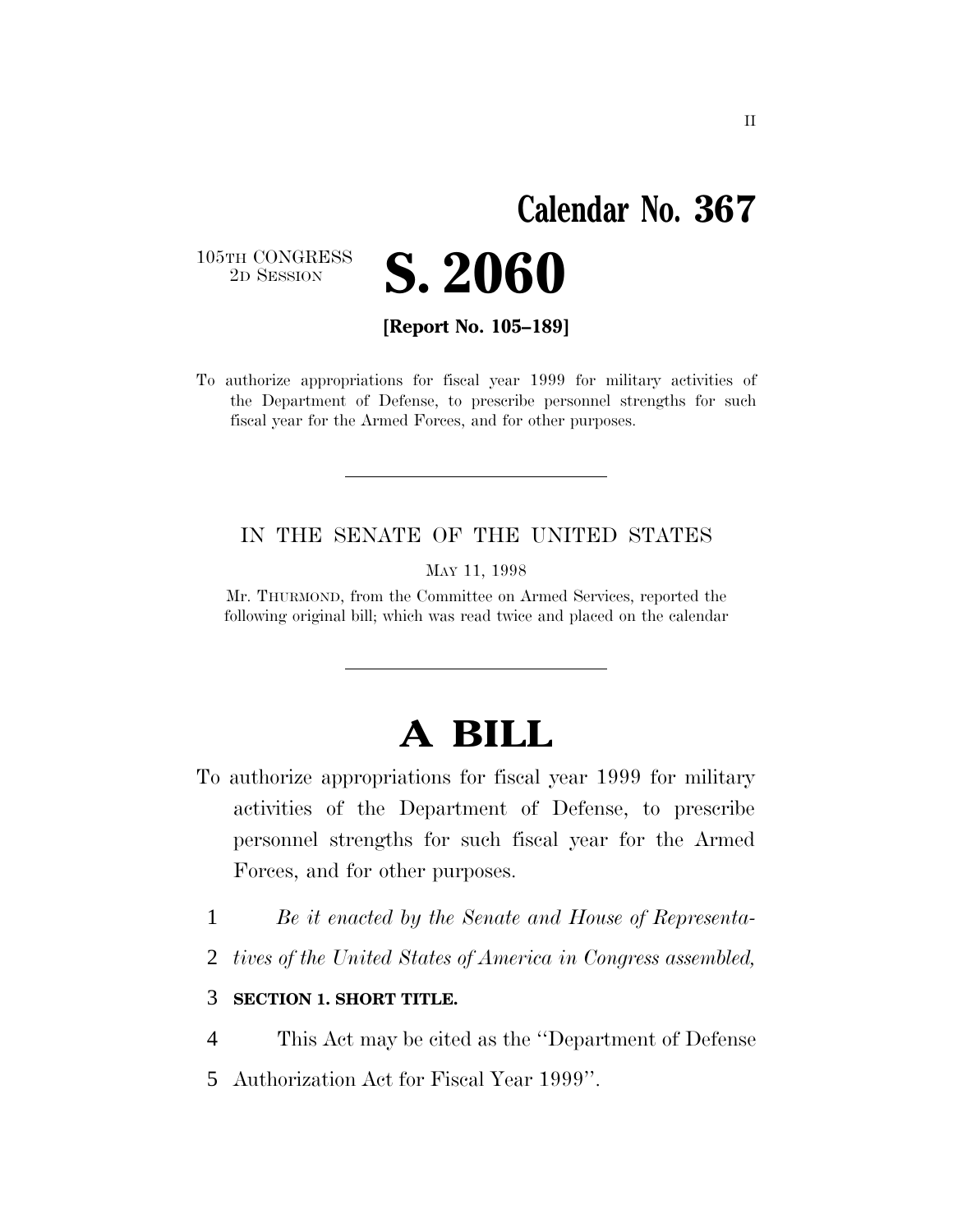#### 1 **SEC. 2. TABLE OF CONTENTS.**

2 The table of contents for this Act is as follows:

Sec. 1. Short title.

Sec. 2. Table of contents.

Sec. 3. Congressional defense committees defined.

#### **TITLE I—PROCUREMENT**

#### **Subtitle A—Authorization of Appropriations**

- Sec. 101. Army.
- Sec. 102. Navy and Marine Corps.
- Sec. 103. Air Force.
- Sec. 104. Defense-wide activities.
- Sec. 105. Reserve components.
- Sec. 106. Defense Inspector General.
- Sec. 107. Chemical demilitarization program.
- Sec. 108. Defense health programs.
- Sec. 109. Defense export loan guarantee program.

#### **Subtitle B—Army Programs**

- Sec. 111. Multiyear procurement authority for Longbow Hellfire missile program.
- Sec. 112. Condition for award of more than one multiyear contract for the family of medium tactical vehicles.
- Sec. 113. Armored system modernization.
- Sec. 114. Reactive armor tiles.
- Sec. 115. Annual reporting of costs associated with travel of members of Chemical Demilitarization Citizens' Advisory Commission.
- Sec. 116. Extension of authority to carry out Armament Retooling and Manufacturing Support Initiative.

#### **Subtitle C—Navy Programs**

- Sec. 121. CVN–77 nuclear aircraft carrier program.
- Sec. 122. Increased amount to be excluded from cost limitation for Seawolf submarine program.
- Sec. 123. Multiyear procurement authority for the medium tactical vehicle replacement.

#### **Subtitle D—Air Force Programs**

- Sec. 131. Joint surveillance target attack radar system.
- Sec. 132. Limitation on replacement of engines on military aircraft derived from Boeing 707 aircraft.
- Sec. 133. F–22 aircraft program.
- Sec. 134. C–130J aircraft program.

#### **TITLE II—RESEARCH, DEVELOPMENT, TEST, AND EVALUATION**

#### **Subtitle A—Authorization of Appropriations**

- Sec. 201. Authorization of appropriations.
- Sec. 202. Amount for basic and applied research.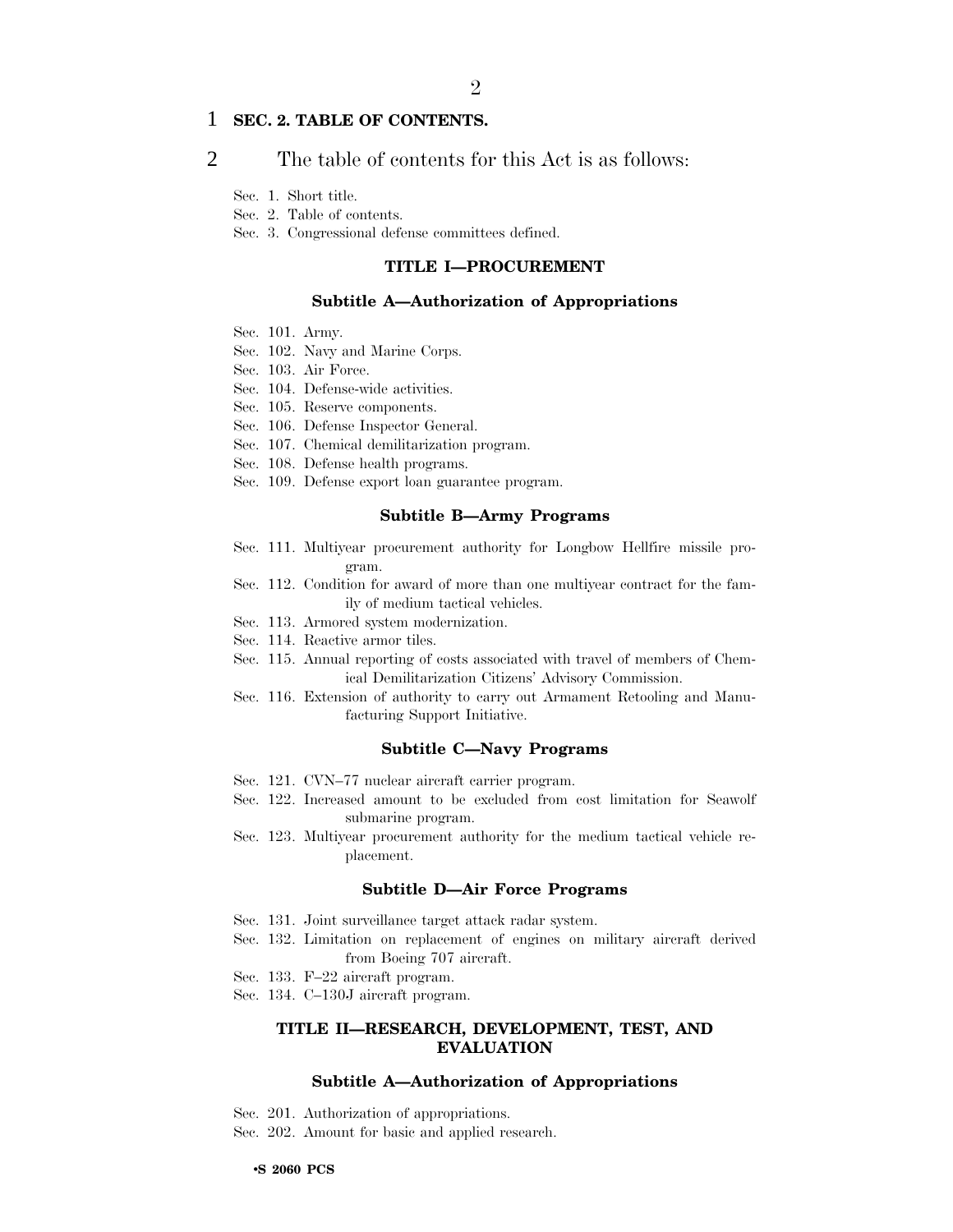#### **Subtitle B—Program Requirements, Restrictions, and Limitations**

- Sec. 211. Crusader self-propelled artillery system program.
- Sec. 212. CVN–77 nuclear aircraft carrier program.
- Sec. 213. Unmanned aerial vehicle programs.
- Sec. 214. Airborne laser program.
- Sec. 215. Enhanced global positioning system program.
- Sec. 216. Manufacturing Technology Program.
- Sec. 217. Authority for use of major range and test facility installations by commercial entities.
- Sec. 218. Extension of authority to carry out certain prototype projects.

#### **Subtitle C—Other Matters**

Sec. 231. Policy with respect to ballistic missile defense cooperation.

#### **TITLE III—OPERATION AND MAINTENANCE**

#### **Subtitle A—Authorization of Appropriations**

- Sec. 301. Operation and maintenance funding.
- Sec. 302. Working capital funds.
- Sec. 303. Armed Forces Retirement Home.
- Sec. 304. Transfer from the National Defense Stockpile Transaction Fund.

#### **Subtitle B—Program Requirements, Restrictions, and Limitations**

- Sec. 311. Special Operations Command counterproliferation and counterterrorism activities.
- Sec. 312. Tagging system for identification of hydrocarbon fuels used by the Department of Defense.
- Sec. 313. Pilot program for acceptance and use of landing fees charged for use of domestic military airfields by civil aircraft.

#### **Subtitle C—Environmental Provisions**

- Sec. 321. Transportation of polychlorinated biphenyls from abroad for disposal in the United States.
- Sec. 322. Modification of deadline for submittal to Congress of annual reports on environmental activities.
- Sec. 323. Submarine solid waste control.
- Sec. 324. Payment of stipulated penalties assessed under CERCLA.
- Sec. 325. Authority to pay negotiated settlement for environmental cleanup of formerly used defense sites in Canada.
- Sec. 326. Settlement of claims of foreign governments for environmental cleanup of overseas sites formerly used by the Department of Defense.
- Sec. 327. Arctic military environmental cooperation program.

#### **Subtitle D—Counter-Drug Activities**

- Sec. 331. Patrol coastal craft for drug interdiction by Southern Command.
- Sec. 332. Program authority for Department of Defense support for counterdrug activities.
- Sec. 333. Southwest border fence.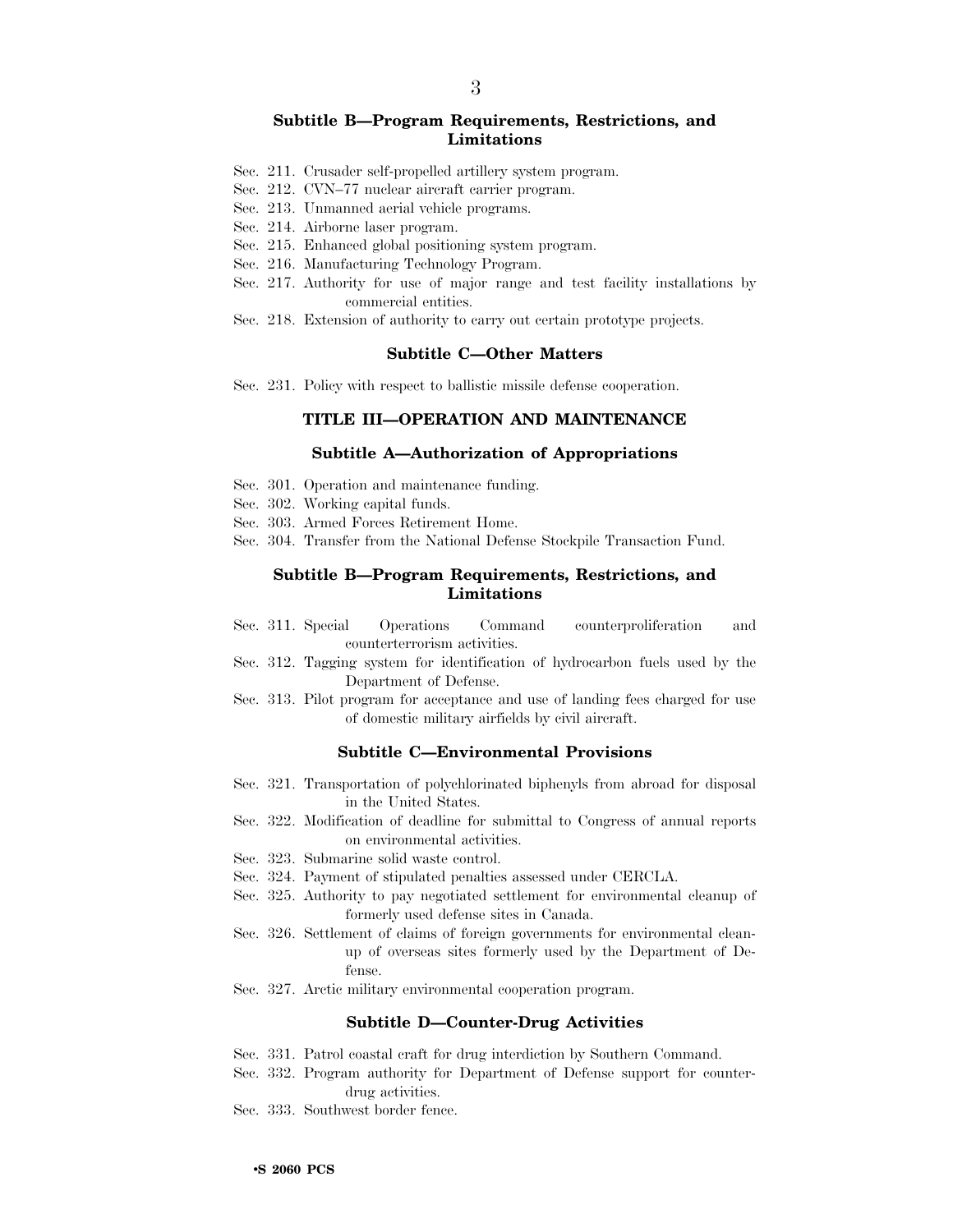#### **Subtitle E—Other Matters**

- Sec. 341. Liquidity of working-capital funds.
- Sec. 342. Termination of authority to manage working-capital funds and certain activities through the Defense Business Operations Fund.
- Sec. 343. Clarification of authority to retain recovered costs of disposals in working-capital funds.
- Sec. 344. Best commercial inventory practices for management of secondary supply items.
- Sec. 345. Increased use of smart cards.
- Sec. 346. Public-private competition in the provision of support services.
- Sec. 347. Condition for providing financial assistance for support of additional duties assigned to the Army National Guard.
- Sec. 348. Repeal of prohibition on joint use of Gray Army Airfield, Fort Hood, Texas.

#### **TITLE IV—MILITARY PERSONNEL AUTHORIZATIONS**

#### **Subtitle A—Active Forces**

- Sec. 401. End strengths for active forces.
- Sec. 402. Limited exclusions of joint duty officers from limitations on number of general and flag officers.
- Sec. 403. Limitation on daily average of personnel on active duty in grades E– 8 and E–9.
- Sec. 404. Repeal of permanent end strength requirement for support of two major regional contingencies.

#### **Subtitle B—Reserve Forces**

- Sec. 411. End strengths for Selected Reserve.
- Sec. 412. End strengths for Reserves on active duty in support of the reserves.
- Sec. 413. End strengths for military technicians (dual status).
- Sec. 414. Exclusion of additional reserve component general and flag officers from limitation on number of general and flag officers who may serve on active duty.
- Sec. 415. Increase in numbers of members in certain grades authorized to be on active duty in support of the reserves.
- Sec. 416. Consolidation of strength authorizations for active status Naval Reserve flag officers of the Navy Medical Department staff corps.

#### **Subtitle C—Authorization of Appropriations**

Sec. 421. Authorization of appropriations for military personnel.

#### **TITLE V—MILITARY PERSONNEL POLICY**

#### **Subtitle A—Officer Personnel Policy**

- Sec. 501. Streamlined selective retention process for regular officers.
- Sec. 502. Permanent applicability of limitations on years of active naval service of Navy limited duty officers in grades of commander and captain.
- Sec. 503. Involuntary separation pay denied for officer discharged for failure of selection for promotion requested by the officer.
- Sec. 504. Term of office of the Chief of the Air Force Nurse Corps.

#### **Subtitle B—Reserve Component Matters**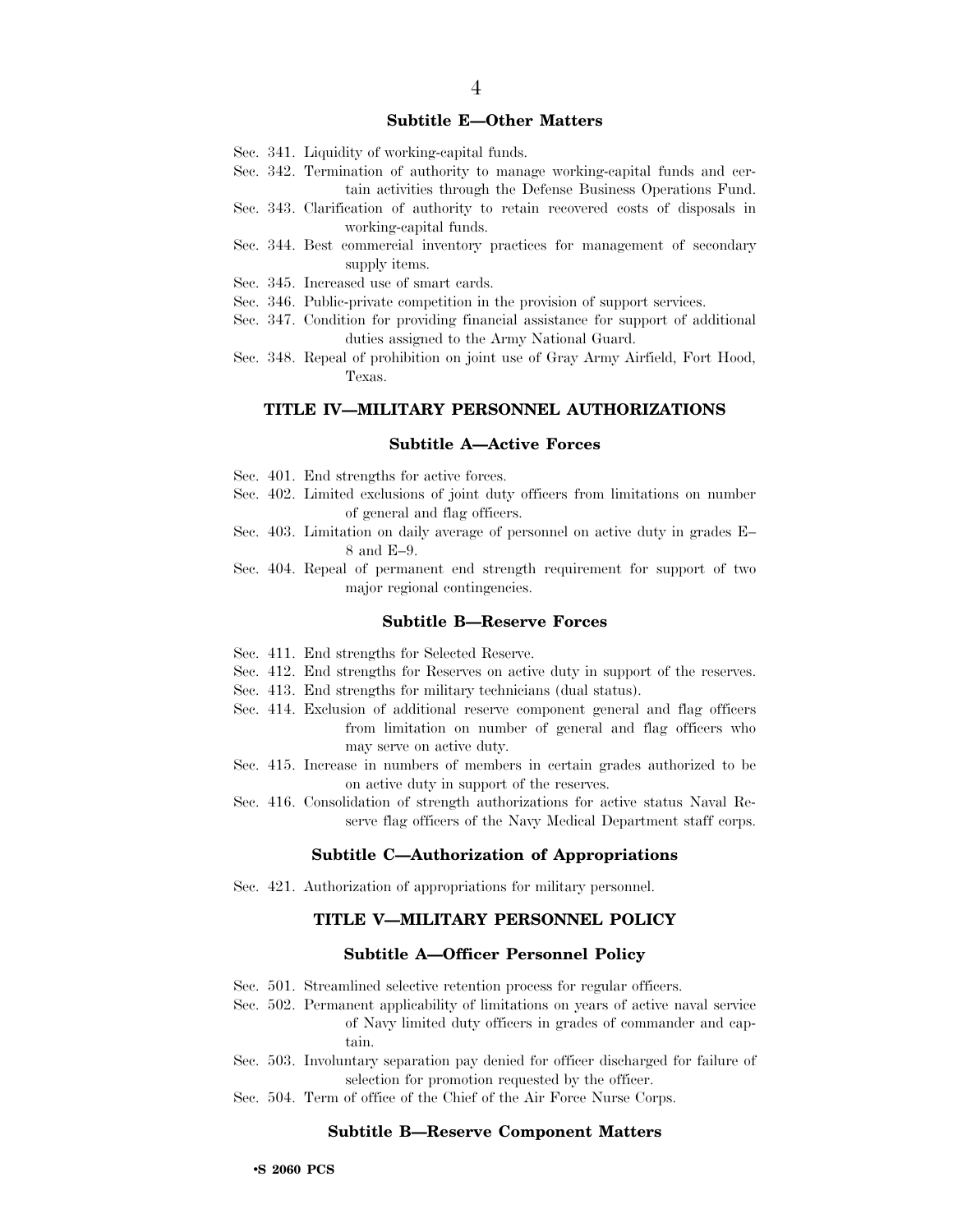- Sec. 511. Service required for retirement of National Guard officer in higher grade.
- Sec. 512. Reduced time-in-grade requirement for reserve general and flag officers involuntarily transferred from active status.
- Sec. 513. Eligibility of Army and Air Force Reserve brigadier generals to be considered for promotion while on inactive status list.
- Sec. 514. Composition of selective early retirement boards for rear admirals of the Naval Reserve and major generals of the Marine Corps Reserve.
- Sec. 515. Use of Reserves for emergencies involving weapons of mass destruction.

#### **Subtitle C—Other Matters**

- Sec. 521. Annual manpower requirements report.
- Sec. 522. Four-year extension of certain force reduction transition period management and benefits authorities.
- Sec. 523. Continuation of eligibility for voluntary separation incentive after involuntary loss of membership in Ready or Standby Reserve.
- Sec. 524. Repeal of limitations on authority to set rates and waive requirement for reimbursement of expenses incurred for instruction at service academies of persons from foreign countries.
- Sec. 525. Repeal of restriction on civilian employment of enlisted members.
- Sec. 526. Extension of reporting dates for Commission on Military Training and Gender-Related Issues.
- Sec. 527. Moratorium on changes of gender-related policies and practices pending completion of the work of the Commission on Military Training and Gender-Related Issues.
- Sec. 528. Transitional compensation for abused dependent children not residing with the spouse or former spouse of a member convicted of dependent abuse.
- Sec. 529. Pilot program for treating GED recipients as high school graduates for determinations of eligibility for enlisting in the Armed Forces.
- Sec. 530. Waiver of time limitations for award of Distinguished Flying Cross in certain cases.

#### **TITLE VI—COMPENSATION AND OTHER PERSONNEL BENEFITS**

#### **Subtitle A—Pay and Allowances**

- Sec. 601. Increase in basic pay for fiscal year 1999.
- Sec. 602. Rate of pay for cadets and midshipmen at the service academies.
- Sec. 603. Payments for movements of household goods arranged by members.
- Sec. 604. Leave without pay for suspended academy cadets and midshipmen.

#### **Subtitle B—Bonuses and Special and Incentive Pays**

- Sec. 611. Three-month extension of certain bonuses and special pay authorities for reserve forces.
- Sec. 612. Three-month extension of certain bonuses and special pay authorities for nurse officer candidates, registered nurses, and nurse anesthetists.
- Sec. 613. Three-month extension of authorities relating to payment of other bonuses and special pays.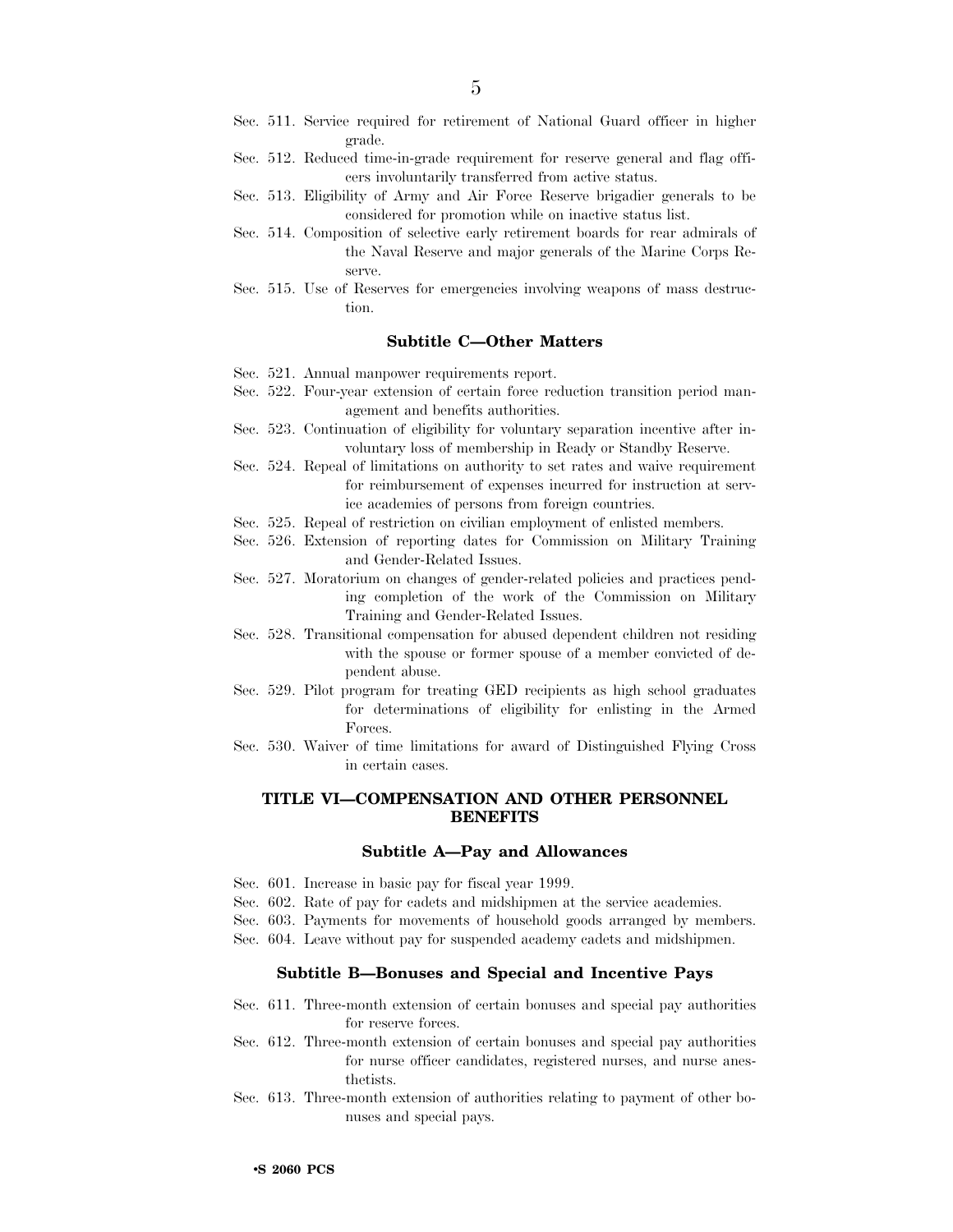- Sec. 614. Eligibility of Reserves for selective reenlistment bonus when reenlisting or extending to perform active guard and reserve duty.
- Sec. 615. Repeal of ten-percent limitation on payments of selective reenlistment bonuses in excess of \$20,000.
- Sec. 616. Increase of maximum amount authorized for Army enlistment bonus.
- Sec. 617. Education loan repayment program for health professions officers serving in Selected Reserve.
- Sec. 618. Increase in amount of basic educational assistance under all-volunteer force program for personnel with critically short skills or specialties.
- Sec. 619. Relationship of entitlements to enlistment bonuses and benefits under the All-Volunteer Force Educational Assistance Program.

#### **Subtitle C—Travel and Transportation Allowances**

- Sec. 621. Travel and transportation for rest and recuperation in connection with contingency operations and other duty.
- Sec. 622. Payment for temporary storage of baggage of dependent student not taken on annual trip to overseas duty station of sponsor.
- Sec. 623. Commercial travel of Reserves at federal supply schedule rates for attendance at inactive duty training assemblies.

#### **Subtitle D—Retired Pay, Survivor Benefits, and Related Matters**

- Sec. 631. Paid-up coverage under Survivor Benefit Plan.
- Sec. 632. Court-required Survivor Benefit Plan coverage effectuated through elections and deemed elections.
- Sec. 633. Recovery, care, and disposition of remains of medically retired member who dies during hospitalization that begins while on active duty.

#### **Subtitle E—Other Matters**

- Sec. 641. Definition of possessions of the United States for pay and allowances purposes.
- Sec. 642. Federal employees' compensation coverage for students participating in certain officer candidate programs.
- Sec. 643. Authority to provide financial assistance for education of certain defense dependents overseas.

#### **TITLE VII—HEALTH CARE**

- Sec. 701. Dependents' dental program.
- Sec. 702. Extension of authority for use of personal services contracts for provision of health care at military entrance processing stations and elsewhere outside medical treatment facilities.
- Sec. 703. TRICARE Prime automatic enrollments and retiree payment options.
- Sec. 704. Limited continued CHAMPUS coverage for persons unaware of a loss of CHAMPUS coverage resulting from eligibility for medicare.
- Sec. 705. Enhanced Department of Defense organ and tissue donor program.
- Sec. 706. Joint Department of Defense and Department of Veterans Affairs reviews relating to interdepartmental cooperation in the delivery of medical care.
- Sec. 707. Demonstration projects to provide health care to certain medicare-eligible beneficiaries of the military health care system.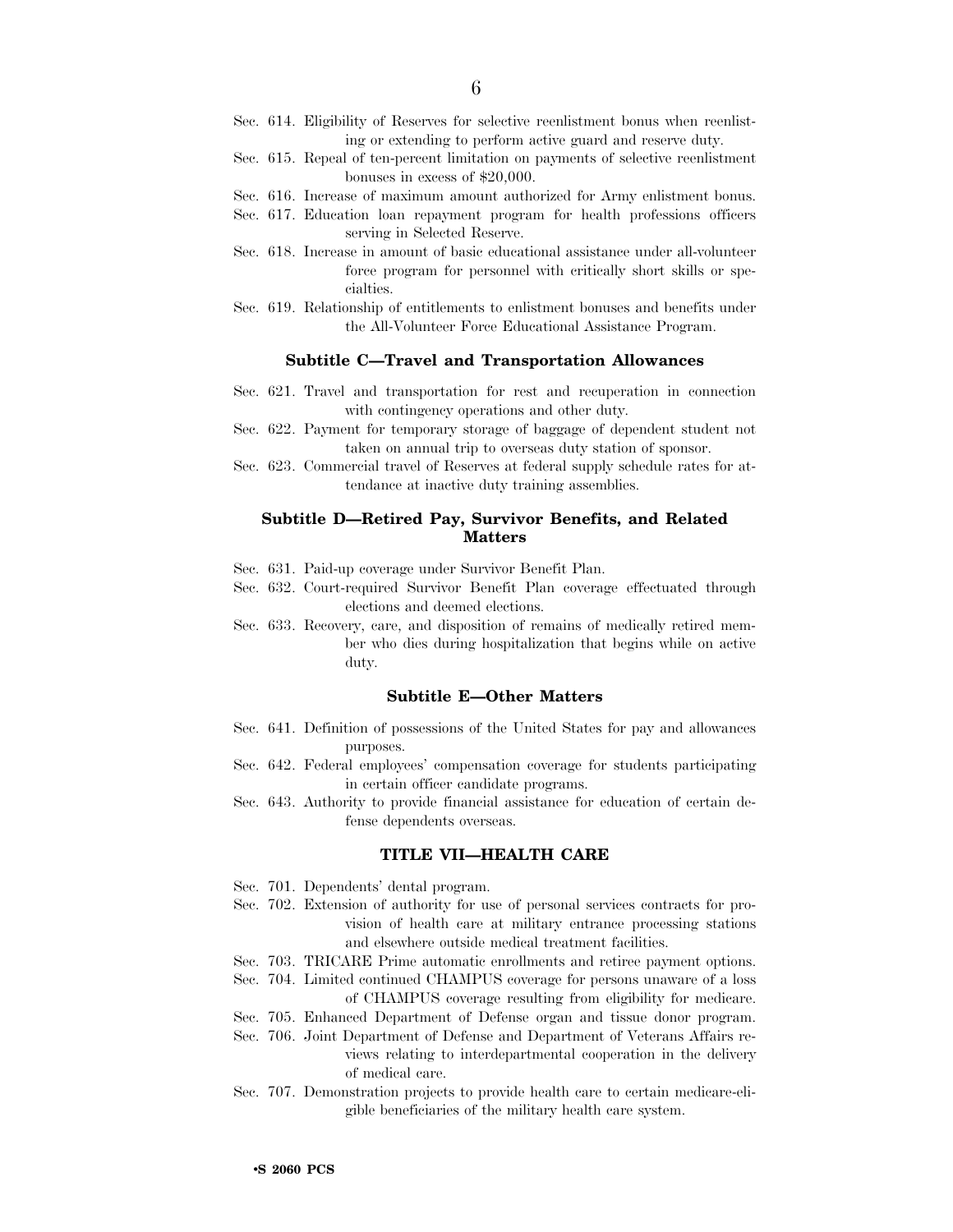7

- Sec. 801. Para-aramid fibers and yarns.
- Sec. 802. Procurement of travel services for official and unofficial travel under one contract.
- Sec. 803. Limitation on use of price preference upon attainment of contract goal for small and disadvantaged businesses.
- Sec. 804. Distribution of assistance under the Procurement Technical Assistance Cooperative Agreement Program.
- Sec. 805. Defense commercial pricing management improvement.
- Sec. 806. Department of Defense purchases through other agencies.
- Sec. 807. Supervision of Defense Acquisition University structure by Under Secretary of Defense for Acquisition and Technology.
- Sec. 808. Repeal of requirement for Director of Acquisition Education, Training, and Career Development to be within the Office of the Under Secretary of Defense for Acquisition and Technology.
- Sec. 809. Eligibility of involuntarily downgraded employee for membership in an acquisition corps.
- Sec. 810. Pilot programs for testing program manager performance of product support oversight responsibilities for life cycle of acquisition programs.
- Sec. 811. Scope of protection of certain information from disclosure.

#### **TITLE IX—DEPARTMENT OF DEFENSE ORGANIZATION AND MANAGEMENT**

- Sec. 901. Reduction in number of Assistant Secretary of Defense positions.
- Sec. 902. Renaming of position of Assistant Secretary of Defense for Command, Control, Communications, and Intelligence.
- Sec. 903. Authority to expand the National Defense University.
- Sec. 904. Reduction in Department of Defense headquarters staff.
- Sec. 905. Permanent requirement for quadrennial defense review.
- Sec. 906. Management reform for research, development, test, and evaluation.
- Sec. 907. Restructuring of administration of Fisher Houses.

#### **TITLE X—GENERAL PROVISIONS**

#### **Subtitle A—Financial Matters**

- Sec. 1001. Transfer authority.
- Sec. 1002. Authorization of emergency appropriations for fiscal year 1999.
- Sec. 1003. Authorization of prior emergency supplemental appropriations for fiscal year 1998.
- Sec. 1004. Partnership for Peace information system management.

#### **Subtitle B—Naval Vessels**

- Sec. 1011. Iowa class battleship returned to Naval Vessel Register.
- Sec. 1012. Long-term charter of three vessels in support of submarine rescue, escort, and towing.
- Sec. 1013. Transfers of naval vessels to foreign countries.

#### **Subtitle C—Miscellaneous Report Requirements and Repeals**

Sec. 1021. Repeal of reporting requirements.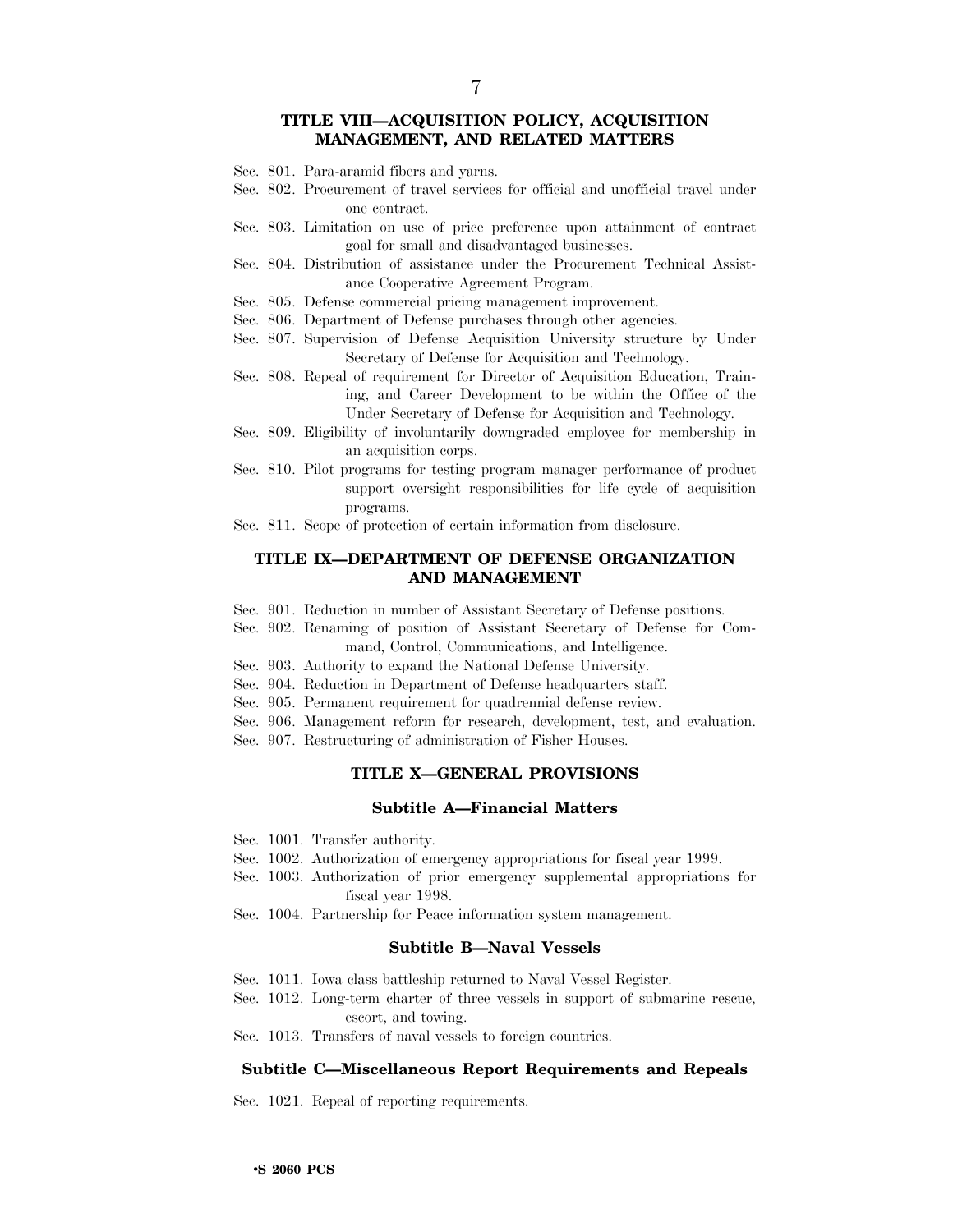- Sec. 1022. Report on Department of Defense financial management improvement plan.
- Sec. 1023. Feasibility study of performance of Department of Defense finance and accounting functions by private sector sources or other Federal Government sources.
- Sec. 1024. Reorganization and consolidation of operating locations of the Defense Finance and Accounting Service.
- Sec. 1025. Report on inventory and control of military equipment.
- Sec. 1026. Report on continuity of essential operations at risk of failure because of computer systems that are not year 2000 compliant.
- Sec. 1027. Reports on naval surface fire-support capabilities.
- Sec. 1028. Report on roles in Department of Defense aviation accident investigations.
- Sec. 1029. Strategic plan for expanding distance learning initiatives.
- Sec. 1030. Report on involvement of Armed Forces in contingency and ongoing operations.

#### **Subtitle D—Other Matters**

- Sec. 1041. Cooperative counterproliferation program.
- Sec. 1042. Extension of counterproliferation authorities for support of United Nations Special Commission on Iraq.
- Sec. 1043. One-year extension of limitation on retirement or dismantlement of strategic nuclear delivery systems.
- Sec. 1044. Direct-line communication between United States and Russian commanders of strategic forces.
- Sec. 1045. Chemical warfare defense.
- Sec. 1046. Accounting treatment of advance payment of personnel.
- Sec. 1047. Reinstatement of definition of financial institution in authorities for reimbursing defense personnel for Government errors in direct deposits of pay.
- Sec. 1048. Pilot program on alternative notice of receipt of legal process for garnishment of federal pay for child support and alimony.
- Sec. 1049. Costs payable to the Department of Defense and other federal agencies for services provided to the Defense Commissary Agency.
- Sec. 1050. Collection of dishonored checks presented at commissary stores.
- Sec. 1051. Defense Commissary Agency telecommunications.
- Sec. 1052. Research grants competitively awarded to service academies.
- Sec. 1053. Clarification and simplification of responsibilities of inspectors general regarding whistleblower protections.
- Sec. 1054. Amounts recovered from claims against third parties for loss or damage to personal property shipped or stored at Government expense.
- Sec. 1055. Eligibility for attendance at Department of Defense domestic dependent elementary and secondary schools.
- Sec. 1056. Fees for providing historical information to the public.
- Sec. 1057. Periodic inspection of the Armed Forces Retirement Home.
- Sec. 1058. Transfer of F–4 Phantom II aircraft to foundation.
- Sec. 1059. Act constituting presidential approval of vessel war risk insurance requested by the Secretary of Defense.
- Sec. 1060. Commendation and memorialization of the United States Navy Asiatic Fleet.
- Sec. 1061. Program to commemorate 50th anniversary of the Korean War.
- Sec. 1062. Department of Defense use of frequency spectrum.
- Sec. 1063. Technical and clerical amendments.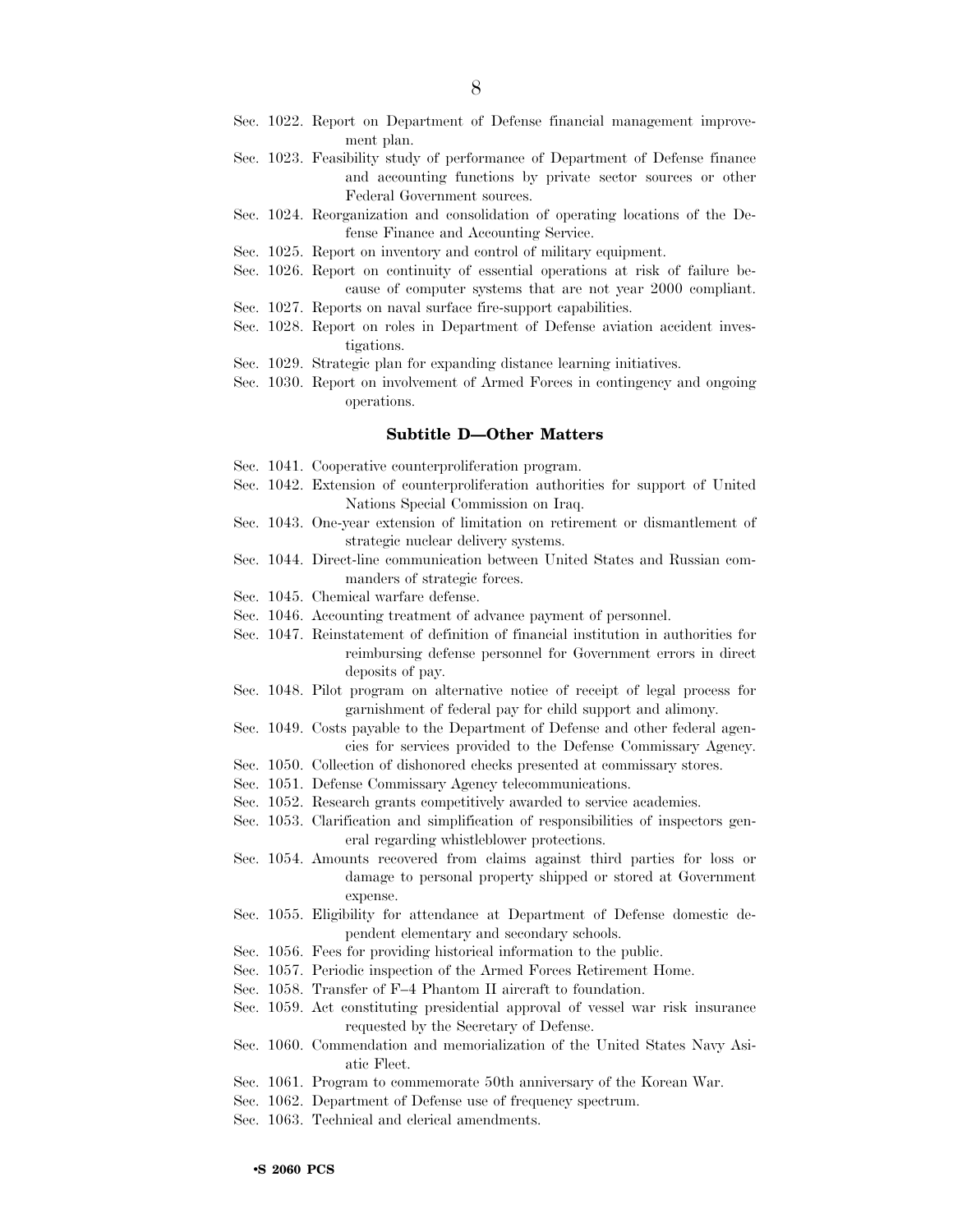- Sec. 1101. Repeal of employment preference not needed for recruitment and retention of qualified child care providers.
- Sec. 1102. Maximum pay rate comparability for faculty members of the United States Air Force Institute of Technology.
- Sec. 1103. Four-year extension of voluntary separation incentive pay authority.
- Sec. 1104. Department of Defense employee voluntary early retirement authority.
- Sec. 1105. Defense Advanced Research Projects Agency experimental personnel management program for technical personnel.

#### **TITLE XII—JOINT WARFIGHTING EXPERIMENTATION**

Sec. 1201. Findings.

Sec. 1202. Sense of Congress.

Sec. 1203. Reports on joint warfighting experimentation.

#### 1 **SEC. 3. CONGRESSIONAL DEFENSE COMMITTEES DEFINED.**

#### 2 For purposes of this Act, the term ''congressional de-

3 fense committees'' means—

4 (1) the Committee on Armed Services and the

5 Committee on Appropriations of the Senate; and

6 (2) the Committee on National Security and the

7 Committee on Appropriations of the House of Rep-

8 resentatives.

## 9 **TITLE I—PROCUREMENT**

# 10 **Subtitle A—Authorization of**

## 11 **Appropriations**

#### 12 **SEC. 101. ARMY.**

13 Funds are hereby authorized to be appropriated for

14 fiscal year 1999 for procurement for the Army as follows:

15 (1) For aircraft, \$1,466,508,000.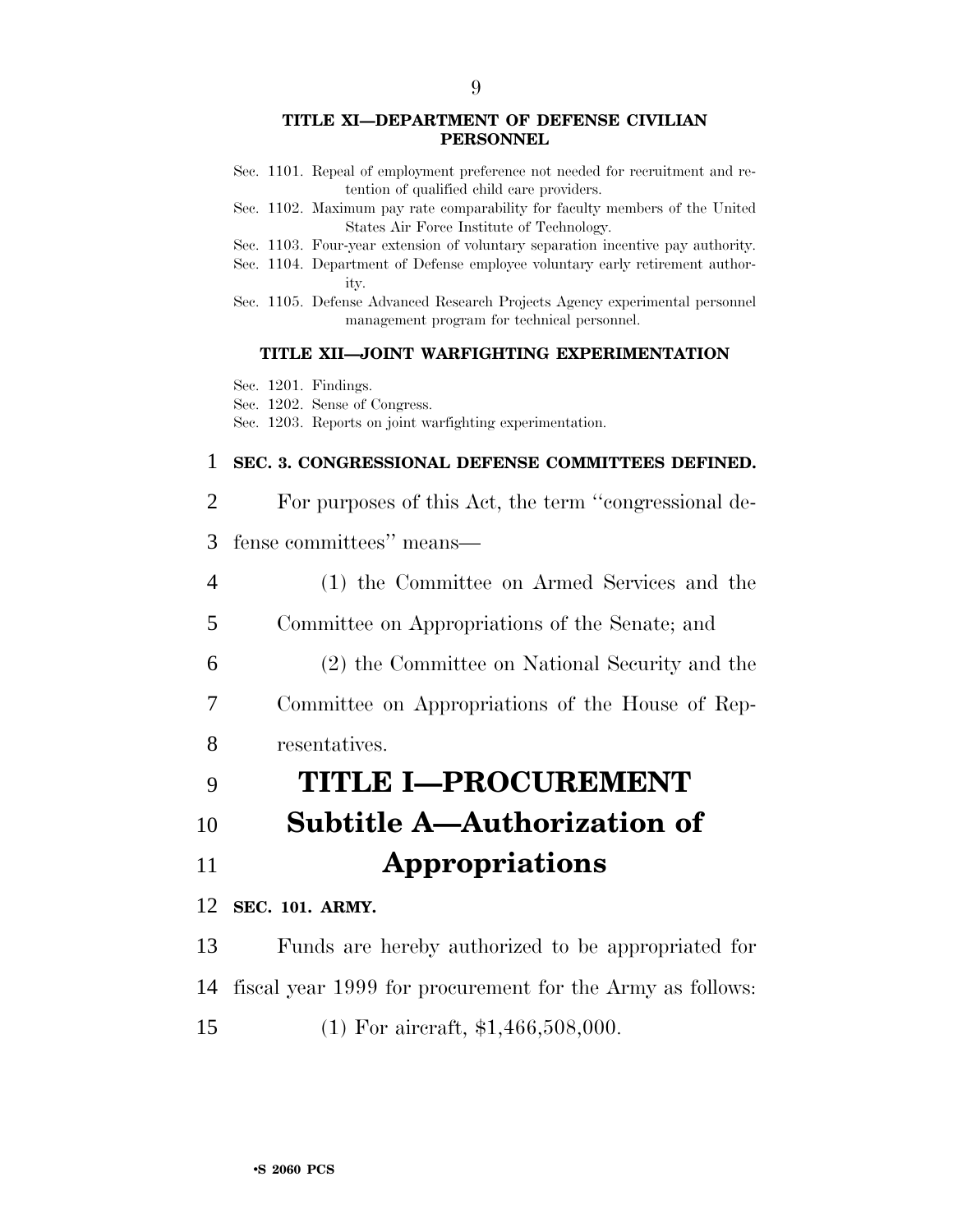| $\mathbf{1}$   | $(2)$ For missiles, \$1,175,539,000.                      |
|----------------|-----------------------------------------------------------|
| $\overline{2}$ | (3) For weapons and tracked combat vehicles,              |
| 3              | \$1,443,108,000.                                          |
| $\overline{4}$ | $(4)$ For ammunition, \$1,010,155,000.                    |
| 5              | $(5)$ For other procurement, \$3,579,511,000.             |
| 6              | SEC. 102. NAVY AND MARINE CORPS.                          |
| 7              | (a) NAVY.—Funds are hereby authorized to be appro-        |
| 8              | priated for fiscal year 1999 for procurement for the Navy |
| 9              | as follows:                                               |
| 10             | $(1)$ For aircraft, \$7,499,934,000.                      |
| 11             | (2) For weapons, including missiles and tor-              |
| 12             | pedoes, \$1,370,045,000.                                  |
| 13             | For shipbuilding and<br>(3)<br>conversion,                |
| 14             | \$6,067,272,000.                                          |
| 15             | $(4)$ For other procurement, \$4,067,907,000.             |
| 16             | (b) MARINE CORPS.—Funds are hereby authorized to          |
| 17             | be appropriated for fiscal year 1999 for procurement for  |
| 18             | the Marine Corps in the amount of \$915,558,000.          |
| 19             | (c) NAVY AND MARINE CORPS AMMUNITION.—Funds               |
| 20             | are hereby authorized to be appropriated for procurement  |
| 21             | of ammunition for the Navy and the Marine Corps in the    |
| 22             | amount of \$459,539,000.                                  |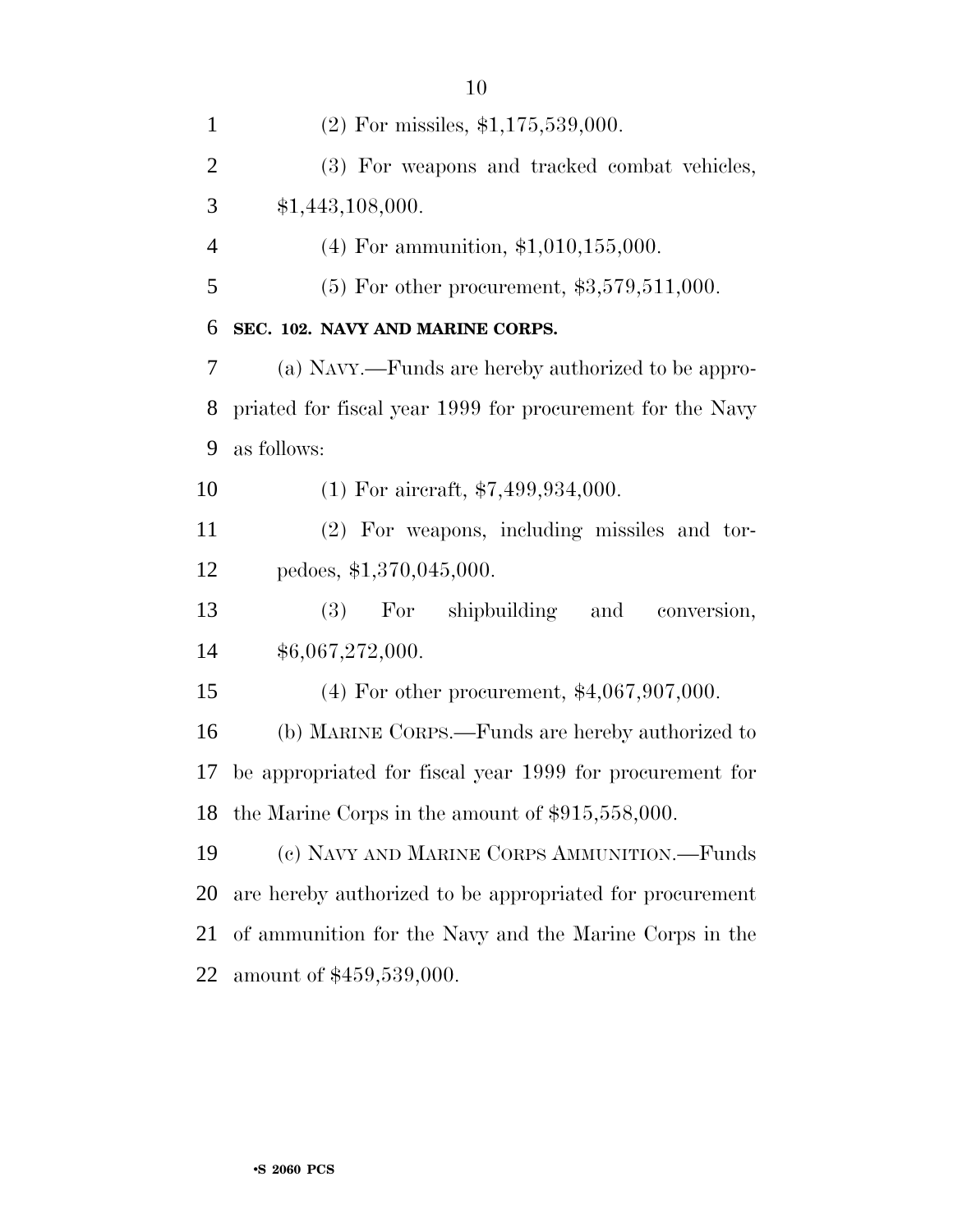#### **SEC. 103. AIR FORCE.**

 Funds are hereby authorized to be appropriated for fiscal year 1999 for procurement for the Air Force as fol-lows:

- 5 (1) For aircraft, \$8,303,839,000.
- (2) For missiles, \$2,375,803,000.
- (3) For ammunition, \$384,161,000.

(4) For other procurement, \$6,792,081,000.

#### **SEC. 104. DEFENSE-WIDE ACTIVITIES.**

 Funds are hereby authorized to be appropriated for fiscal year 1999 for Defense-wide procurement in the amount of \$2,029,250,000.

#### **SEC. 105. RESERVE COMPONENTS.**

 Funds are hereby authorized to be appropriated for fiscal year 1999 for procurement of aircraft, vehicles, com- munications equipment, and other equipment for the re-serve components of the Armed Forces as follows:

 (1) For the Army National Guard, \$10,000,000.

- (2) For the Air National Guard, \$10,000,000.
- (3) For the Army Reserve, \$10,000,000.
- (4) For the Naval Reserve, \$10,000,000.

(5) For the Air Force Reserve, \$10,000,000.

 (6) For the Marine Corps Reserve, \$10,000,000.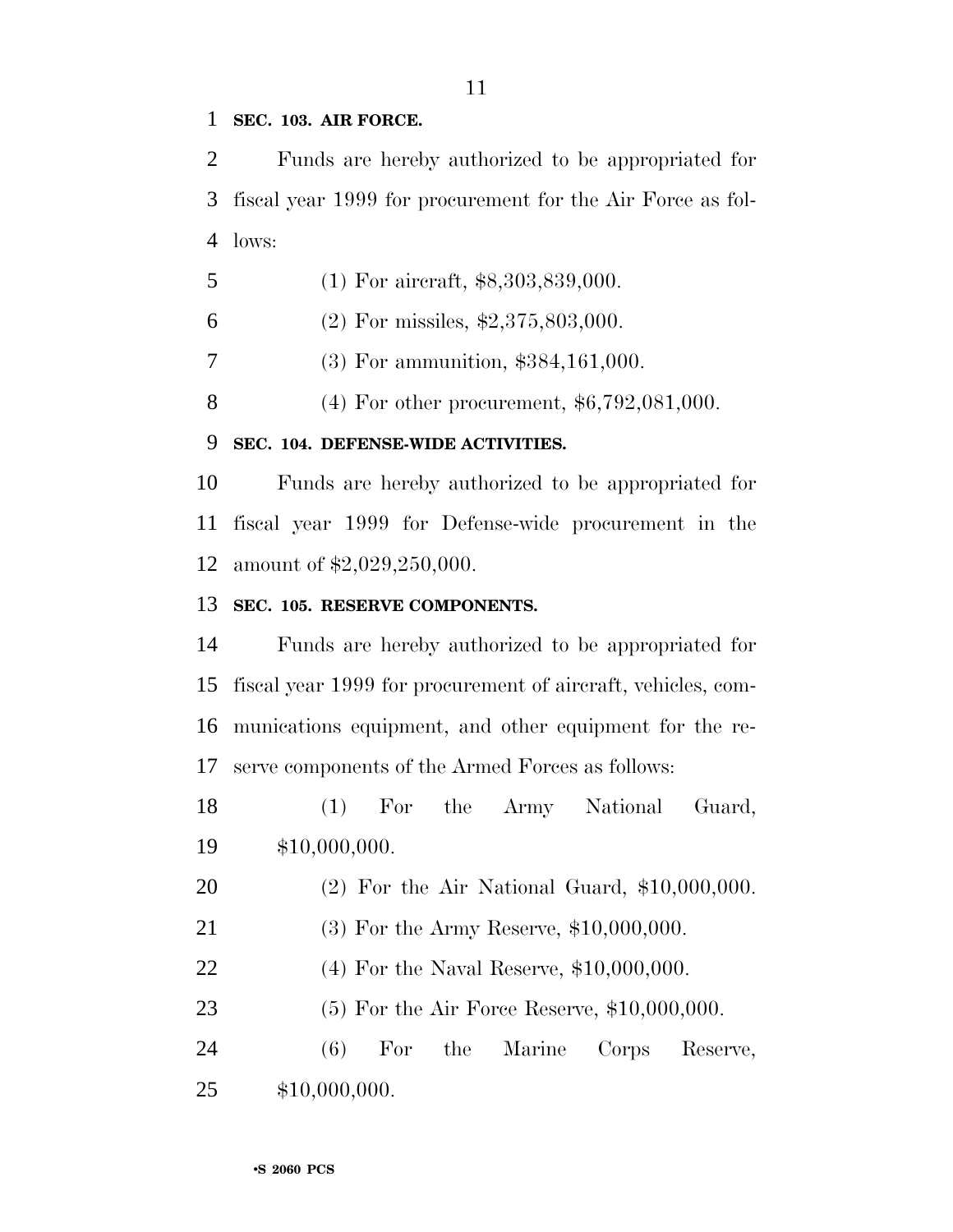#### **SEC. 106. DEFENSE INSPECTOR GENERAL.**

 Funds are hereby authorized to be appropriated for fiscal year 1999 for procurement for the Inspector General of the Department of Defense in the amount of \$1,300,000.

#### **SEC. 107. CHEMICAL DEMILITARIZATION PROGRAM.**

 There is hereby authorized to be appropriated for fis-cal year 1999 the amount of \$780,150,000 for—

 (1) the destruction of lethal chemical agents and munitions in accordance with section 1412 of the Department of Defense Authorization Act, 1986 (50 U.S.C. 1521); and

 (2) the destruction of chemical warfare material of the United States that is not covered by section 1412 of such Act.

#### **SEC. 108. DEFENSE HEALTH PROGRAMS.**

 Funds are hereby authorized to be appropriated for fiscal year 1999 for the Department of Defense for pro- curement for carrying out health care programs, projects, and activities of the Department of Defense in the total amount of \$402,387,000.

#### **SEC. 109. DEFENSE EXPORT LOAN GUARANTEE PROGRAM.**

 Funds are hereby authorized to be appropriated for fiscal year 1999 for the Department of Defense for carry-ing out the Defense Export Loan Guarantee Program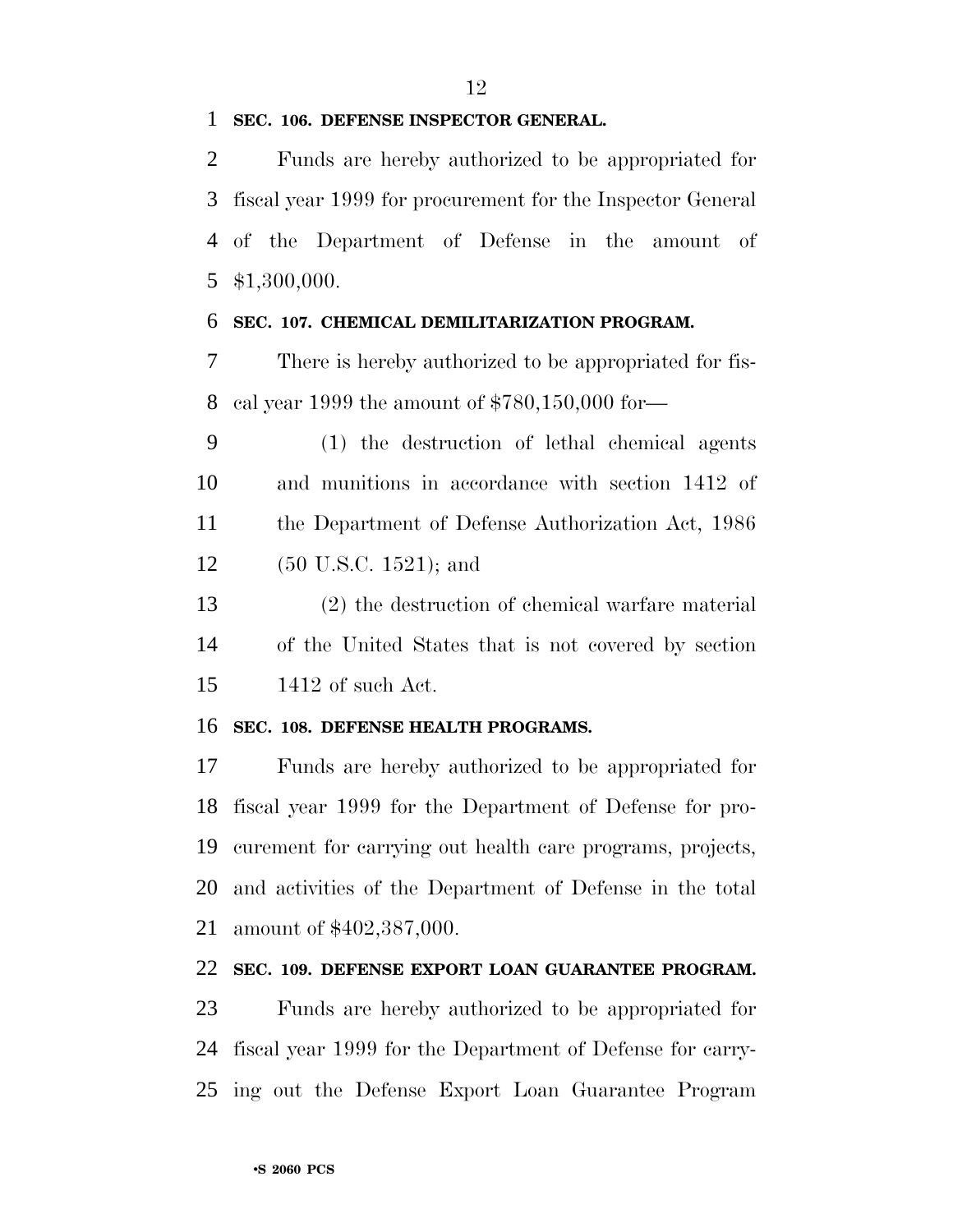under section 2540 of title 10, United States Code, in the total amount of \$1,250,000.

### **Subtitle B—Army Programs**

**SEC. 111. MULTIYEAR PROCUREMENT AUTHORITY FOR**

#### **LONGBOW HELLFIRE MISSILE PROGRAM.**

 Beginning with the fiscal year 1999 program year, the Secretary of the Army may, in accordance with section 2306b of title 10, United States Code, enter into a multiyear procurement contract for the procurement of the Longbow Hellfire missile. The contract may be for a term of five years.

## **SEC. 112. CONDITION FOR AWARD OF MORE THAN ONE MULTIYEAR CONTRACT FOR THE FAMILY OF MEDIUM TACTICAL VEHICLES.**

 Before awarding a multiyear procurement contract for the production of the Family of Medium Tactical Vehi- cles to more than one contractor under the authority of section 112(b) of the National Defense Authorization Act for Fiscal Year 1998 (Public Law 105–85; 111 Stat. 1648), the Secretary of the Army shall certify in writing to the congressional defense committees that—

 (1) the total quantity of Family of Medium Tactical Vehicles trucks required by the Army to be delivered in any 12-month period exceeds the pro-duction capacity of any single prime contractor; or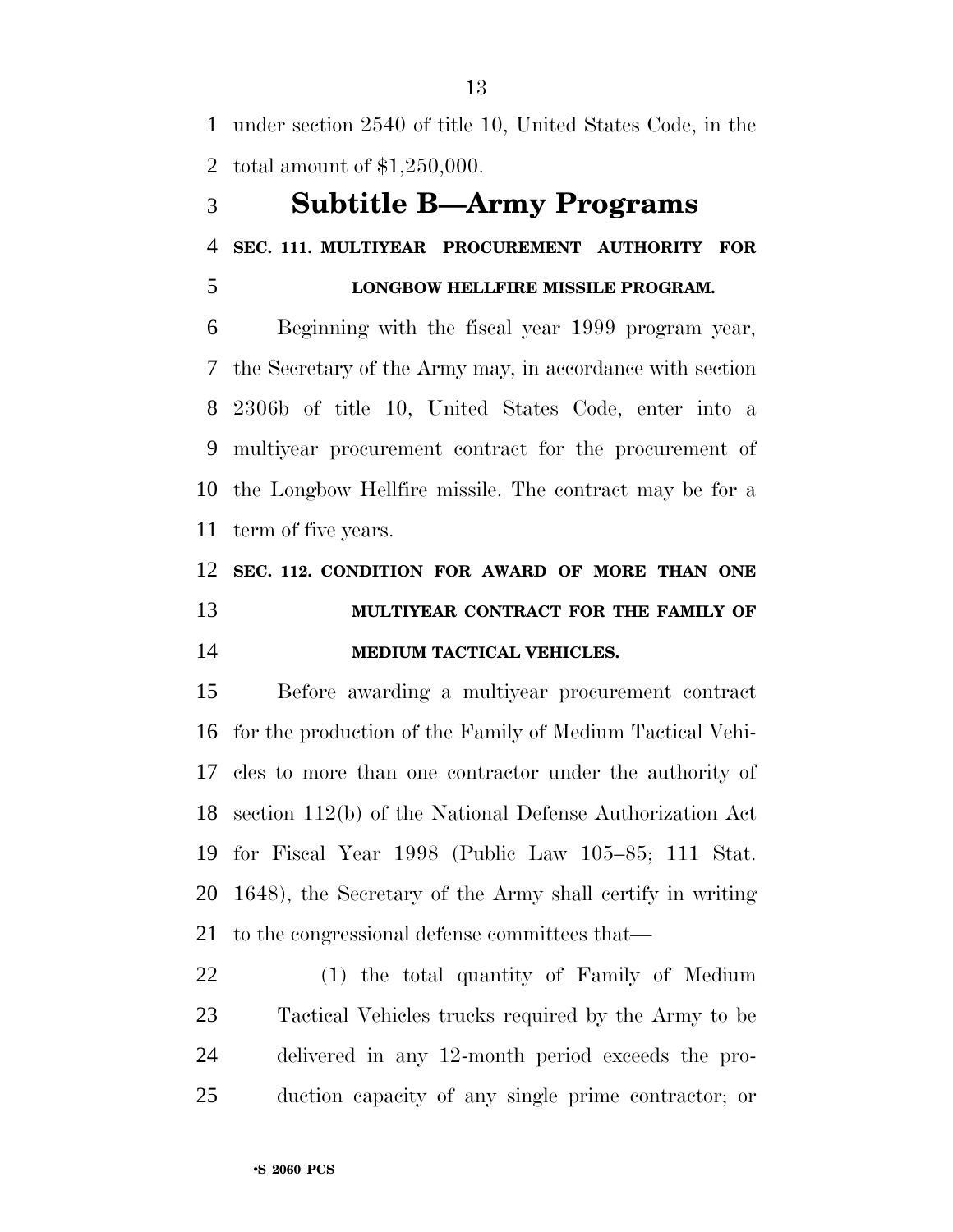1 (2)(A) the total cost of the procurements to the Army under all such contracts over the period of the contracts will be the same as or lower than the amount that would be the total cost of the procure- ments if only one such contract were awarded; and (B) the vehicles to be produced by all contrac- tors under the contracts will be produced with com- mon components that will be interchangeable among similarly configured models.

#### **SEC. 113. ARMORED SYSTEM MODERNIZATION.**

 (a) LIMITATION.—Of the funds authorized to be ap- propriated under section 101(3), \$20,300,000 of the funds available for the M1A1D Application Integration Kit may not be obligated for the procurement of the Kit until 30 days after the Secretary of the Army submits the report required under subsection (b).

 (b) REPORT.—Not later than January 31, 1999, the Secretary of the Army shall submit a report on armored system modernization to the congressional defense com- mittees. The report shall contain an assessment of the cur- rent acquisition and fielding strategies for the M1A2 Abrams Tank and M2A3 Bradley Fighting Vehicle and an assessment of alternatives to those strategies. The re- port shall specifically include an assessment of an alter-native fielding strategy that provides for placing all of the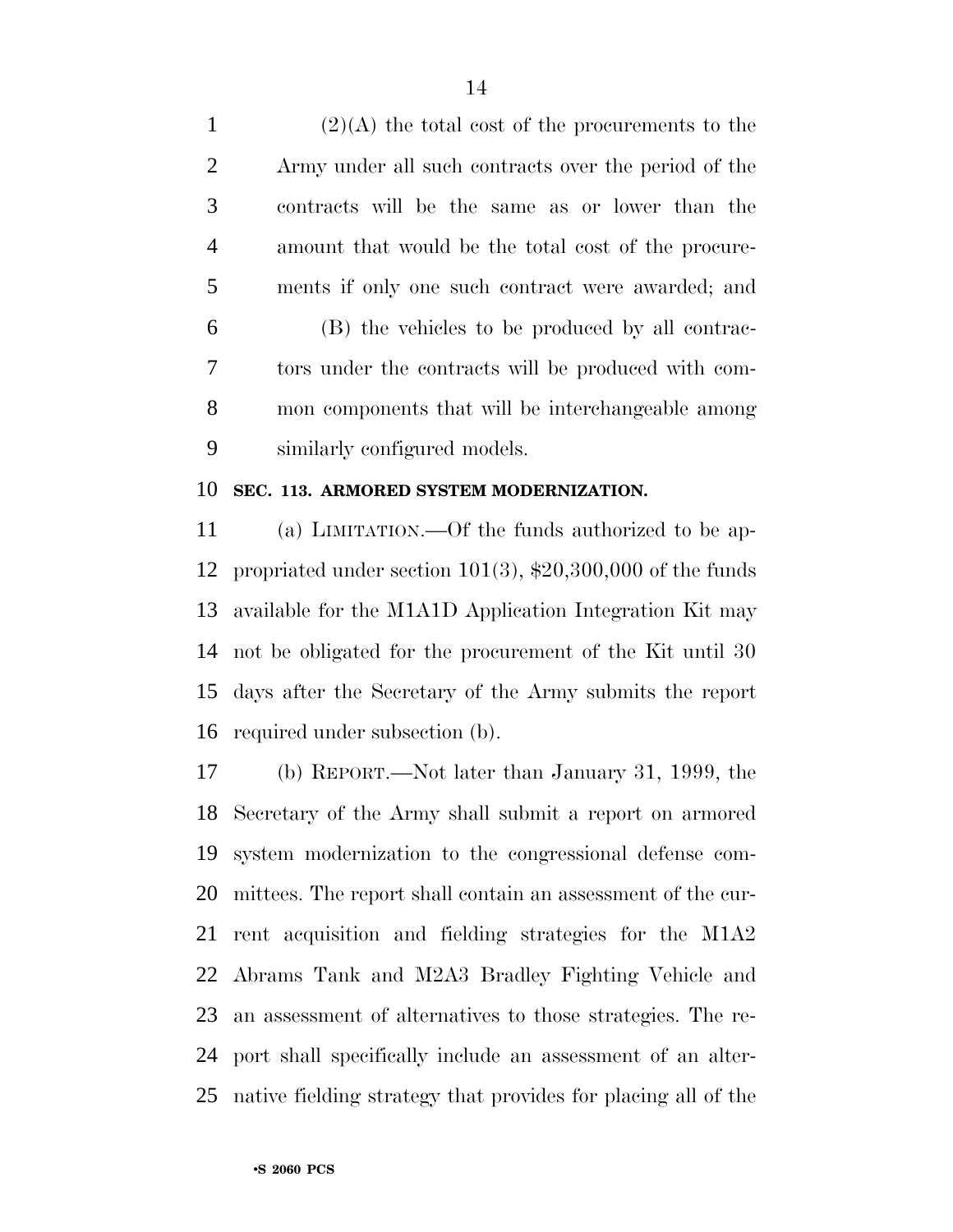armored vehicles configured in the latest variant into one heavy corps. The assessment of each alternative strategy shall include the following:

 (1) The relative effects on warfighting capabili- ties in terms of operational effectiveness and train- ing and support efficiencies, taking into consider-ation the joint warfighting context.

 (2) How the alternative strategy would facili- tate the transition to the Future Scout and Cavalry System, the Future Combat System, or other ar- mored systems for the future force structure known as the Army After Next.

 (3) How the alternative strategy fits into the context of overall armored system modernization through 2020.

(4) Budgetary implications.

 (5) Implications for the national technology and industrial base.

#### **SEC. 114. REACTIVE ARMOR TILES.**

 (a) LIMITATION.—None of the funds authorized to be appropriated under section 101(3) or 102(b) may be obligated for the procurement of reactive armor tiles until 30 days after the date on which the Secretary of Defense submits to the congressional defense committees the study required by subsection (c).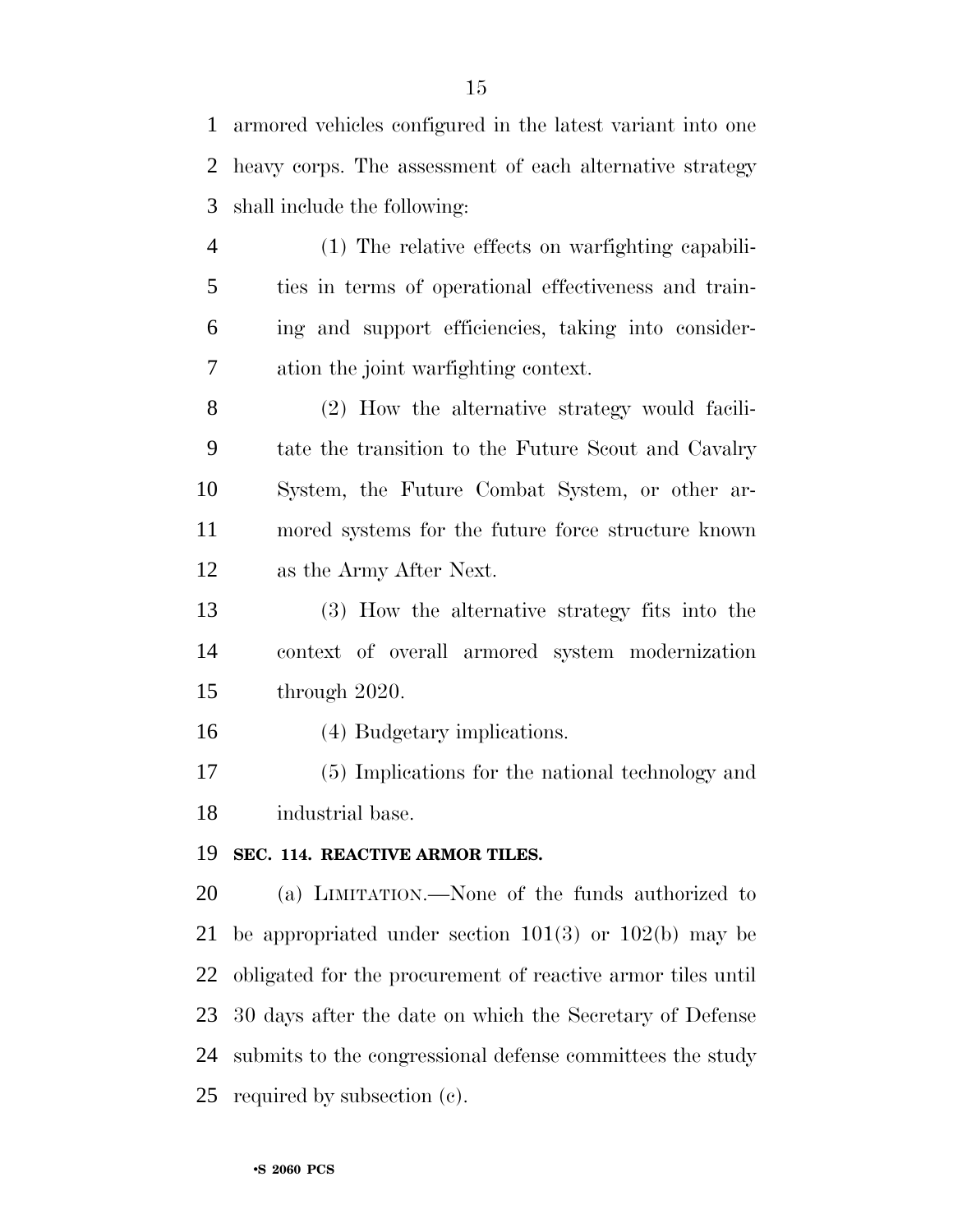(b) EXCEPTION.—The limitation in subsection (a) does not apply to the obligation of any funds for the pro- curement of armor tiles for an armored vehicle for which the Secretary of the Army or, in the case of the Marine Corps, the Secretary of the Navy, had established a re- quirement for such tiles before the date of the enactment of this Act.

 (c) STUDY REQUIRED.—(1) The Secretary of De- fense shall contract with an entity independent of the De- partment of Defense to conduct a study of the present and future operational requirements of the Army and the Marine Corps for reactive armor tiles for armored vehicles and to submit to the Secretary a report on the results of the study.

(2) The study shall include the following:

 (A) A detailed assessment of the operational re- quirements of the Army and the Marine Corps for reactive armor tiles for each of the armored vehicles presently in use, including the requirements for each vehicle in its existing configurations and in configu-21 rations proposed for the vehicle.

 (B) For each armored vehicle, an analysis of the costs and benefits of the procurement and instal-lation of the tiles, including a comparison of those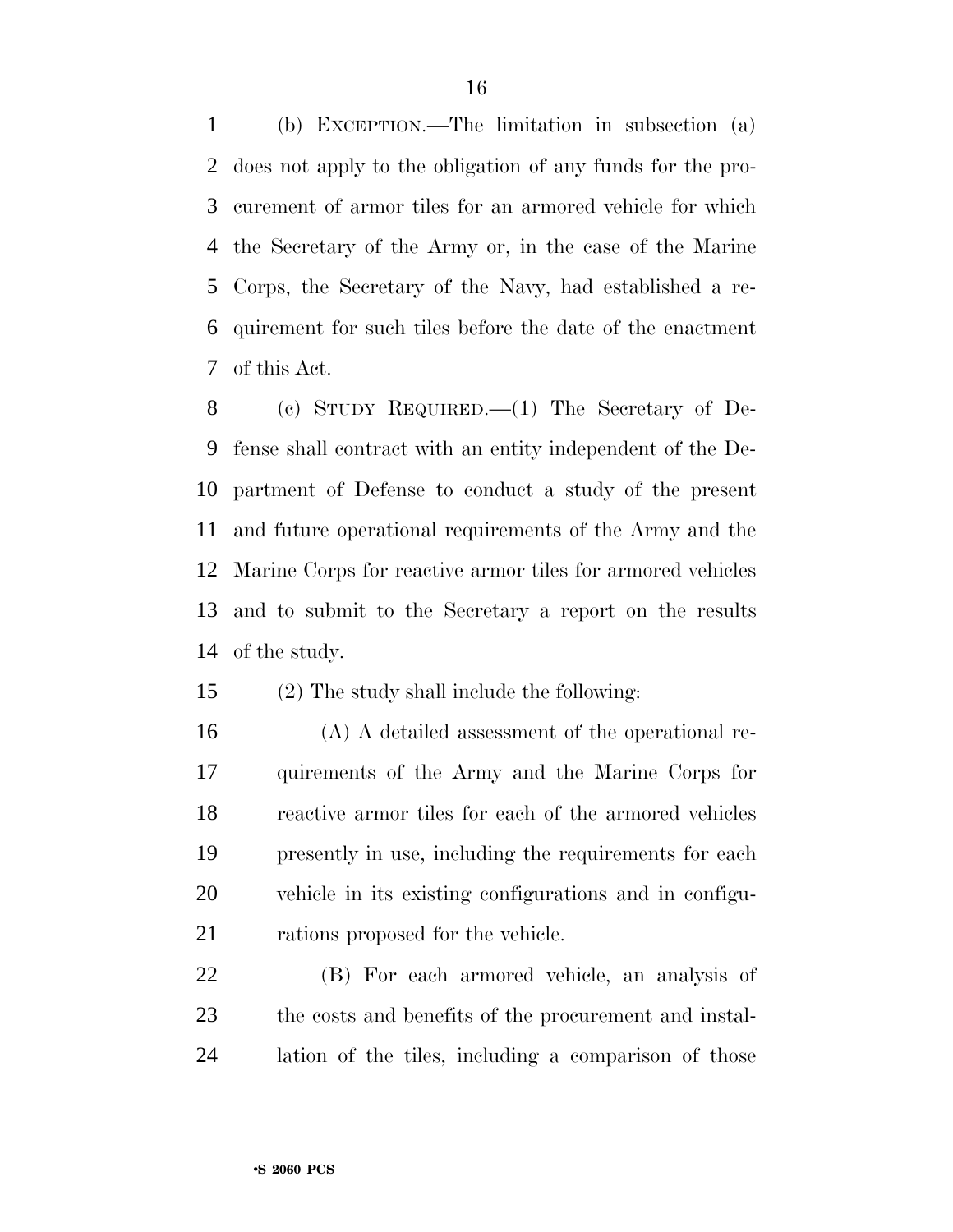| $\mathbf{1}$   | costs and benefits with the costs and benefits of any          |
|----------------|----------------------------------------------------------------|
| $\overline{2}$ | existing upgrade program for the armored vehicle.              |
| 3              | (3) The entity carrying out the study shall request            |
| 4              | the views of the Secretary of the Army and the Secretary       |
| 5              | of the Navy.                                                   |
| 6              | (d) SUBMISSION TO CONGRESS.—Not later than                     |
| 7              | April 1, 1999, the Secretary of Defense shall submit to        |
| 8              | the congressional defense committees—                          |
| 9              | $(1)$ the report on the study;                                 |
| 10             | $(2)$ the comments of the Secretary of the Army                |
| 11             | and the Secretary of the Navy on the study; and                |
| 12             | (3) for each vehicle for which it is determined                |
| 13             | that a requirement for reactive armor tiles exists,            |
| 14             | the Secretary's recommendations as to the number               |
| 15             | of vehicles to be equipped with the tiles.                     |
| 16             | SEC. 115. ANNUAL REPORTING OF COSTS ASSOCIATED                 |
| 17             | WITH TRAVEL OF MEMBERS OF CHEMICAL                             |
| 18             | <b>DEMILITARIZATION</b><br><b>CITIZENS'</b><br><b>ADVISORY</b> |
| 19             | <b>COMMISSION.</b>                                             |
| 20             | (a) INFORMATION TO BE INCLUDED IN ANNUAL RE-                   |
| 21             | PORT ON CHEMICAL DEMILITARIZATION PROGRAM.-Sec-                |
| 22             | tion $1412(g)(2)$ of the Department of Defense Authoriza-      |
| 23             | tion Act, 1986 (50 U.S.C. $1521(g)(2)$ ) is amended by add-    |
| 24             |                                                                |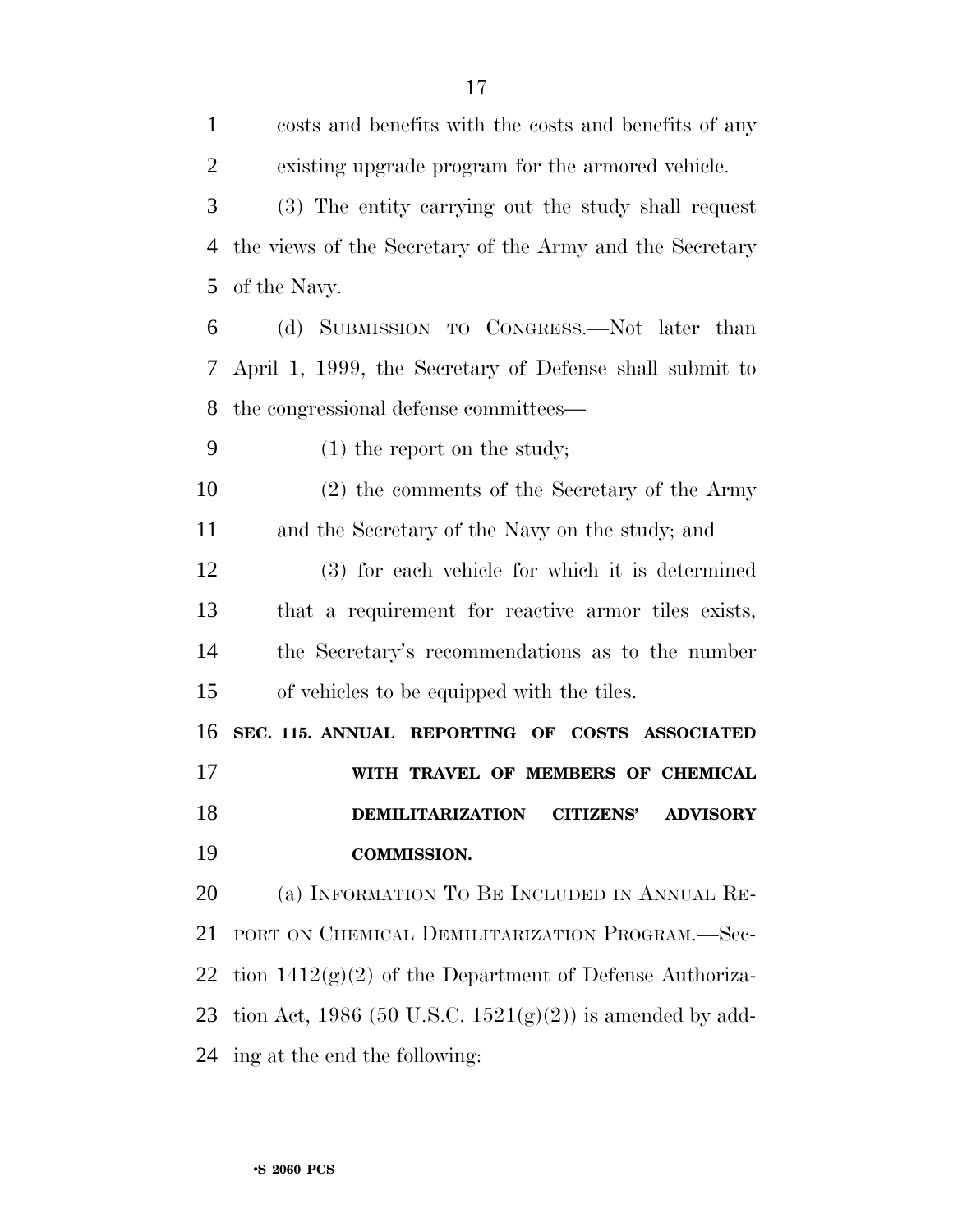1 "'(C) An accounting of all funds expended (for the fiscal year covered by the report) for travel and associated travel costs for Citizens' Advisory Com- missioners under section 172(g) of Public Law 102– 484 (50 U.S.C. 1521 note).''.

6 (b) TECHNICAL AMENDMENT.—Section  $1412(g)$  of 7 section 1412 of such Act is amended by striking out  $(2)$  PERIODIC REPORTS.—'' and inserting in lieu thereof ''(g) ANNUAL REPORT.—''.

## **SEC. 116. EXTENSION OF AUTHORITY TO CARRY OUT AR- MAMENT RETOOLING AND MANUFACTURING SUPPORT INITIATIVE.**

 Section 193(a) of the Armament Retooling and Man- ufacturing Support Act of 1992 (subtitle H of title I of Public Law 102–484; 10 U.S.C. 2501 note) is amended by striking out ''During fiscal years 1993 through 1998'' and inserting in lieu thereof ''During fiscal years 1993 through 1999''.

## **Subtitle C—Navy Programs**

#### **SEC. 121. CVN–77 NUCLEAR AIRCRAFT CARRIER PROGRAM.**

 Of the amount authorized to be appropriated under section 102(a)(3) for fiscal year 1999, \$124,500,000 is available for the advance procurement and advance con- struction of components (including nuclear components) for the CVN–77 nuclear aircraft carrier program.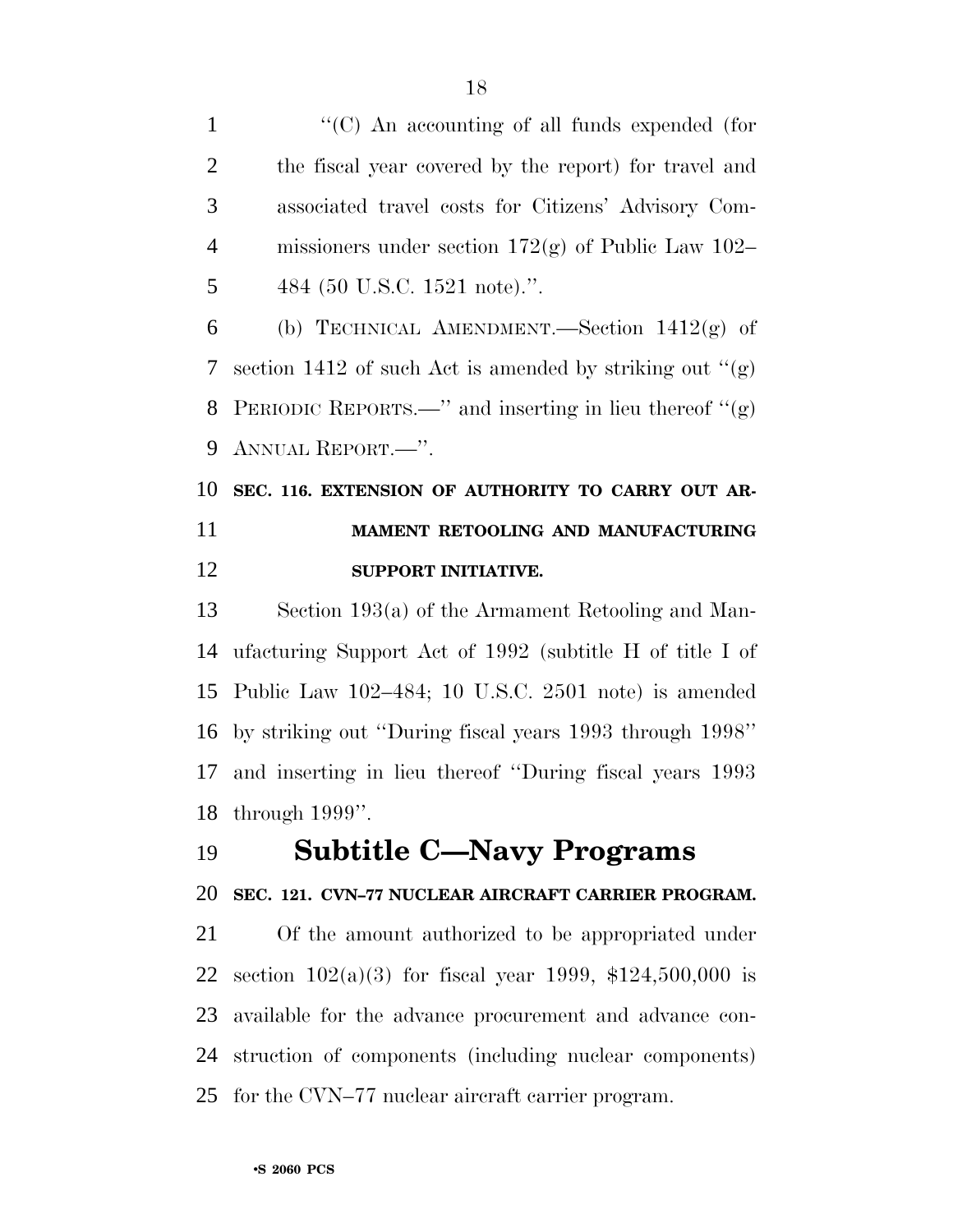Section 123(a) of the National Defense Authorization Act for Fiscal Year 1998 (Public Law 105–85; 111 Stat. 1650) is amended by striking out ''\$272,400,000'' and in-serting in lieu thereof ''\$557,600,000''.

 **SEC. 123. MULTIYEAR PROCUREMENT AUTHORITY FOR THE MEDIUM TACTICAL VEHICLE REPLACE-MENT.**

 Beginning with the fiscal year 1999 program year, the Secretary of the Navy may, in accordance with section 2306b of title 10, United States Code, enter into a multiyear procurement contract for the procurement of the Medium Tactical Vehicle Replacement. The contract may be for a term of five years.

# **Subtitle D—Air Force Programs**

**SEC. 131. JOINT SURVEILLANCE TARGET ATTACK RADAR**

#### **SYSTEM.**

 (a) AMOUNT FOR FOLLOW-ON OPTIONS.—Of the amount authorized to be appropriated under section 103(1) for the Joint Surveillance Target Attack Radar System (JSTARS) program, \$72,000,000 is available for funding the following options:

 (1) Advance procurement of long-lead items for 26 two additional E–8C JSTARS aircraft.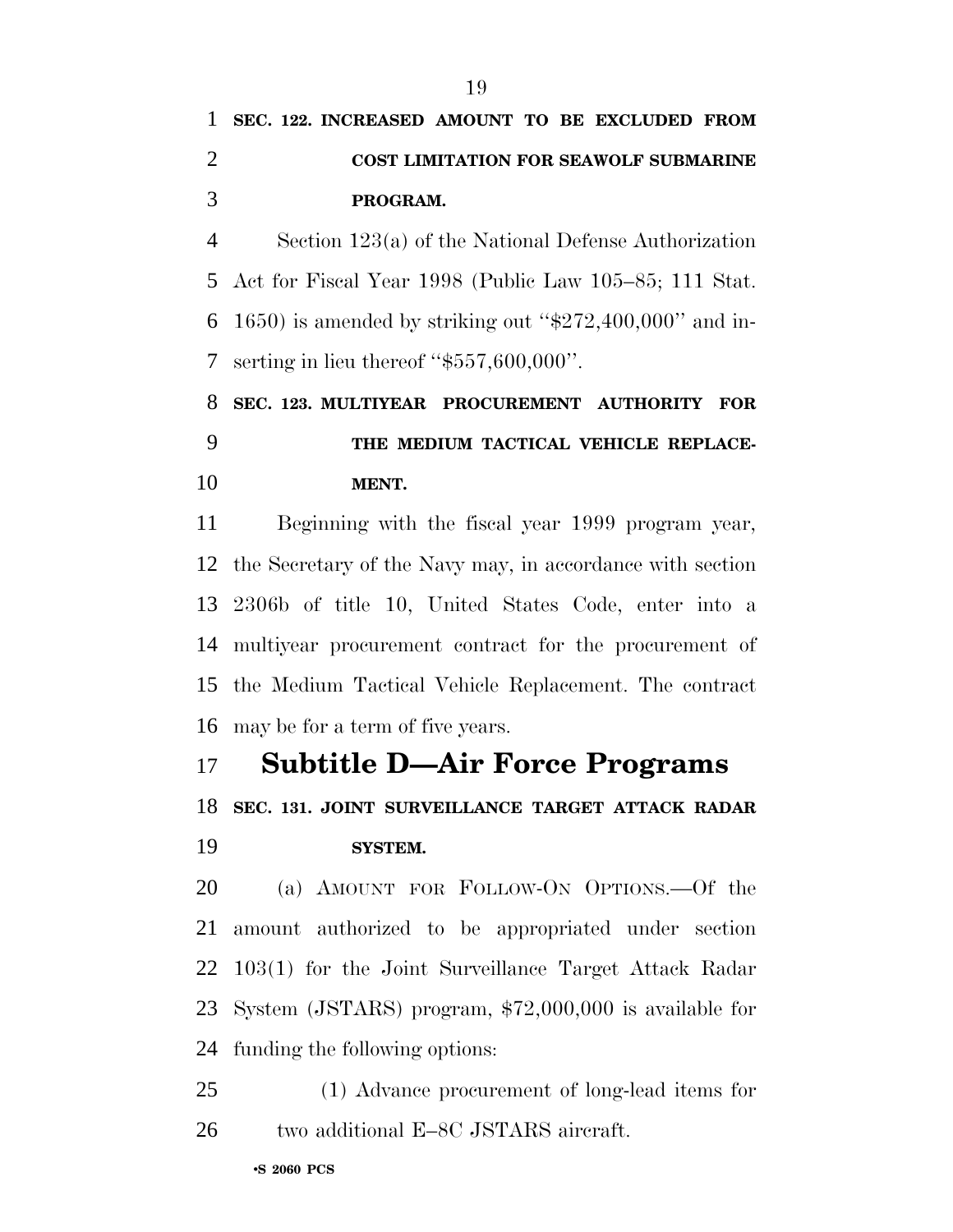(2) Payment of expenses associated with termi- nation of production of JSTARS aircraft, together with augmentation of other funding for the program for development of an improved joint surveillance target attack radar, known as the radar technology insertion program.

 (b) LIMITATION.—None of the funds available in ac- cordance with subsection (a) for funding an option de- scribed in that subsection may be obligated until 30 days after the date on which the Secretary of Defense submits to Congress a plan for using the funds. The plan shall specify the option selected, the reasons for the selection of that option, and details about how the funds are to be used for that option.

## **SEC. 132. LIMITATION ON REPLACEMENT OF ENGINES ON MILITARY AIRCRAFT DERIVED FROM BOEING**

**707 AIRCRAFT.**

 None of the funds authorized to be appropriated under this title may be obligated or expended for the re- placement of engines on aircraft of the Department of De- fense that are derived from the Boeing 707 aircraft until the Secretary of Defense has submitted the analysis re- quired by section 133 of the National Defense Authoriza- tion Act for Fiscal Year 1998 (Public Law 105–85; 111 Stat. 1652).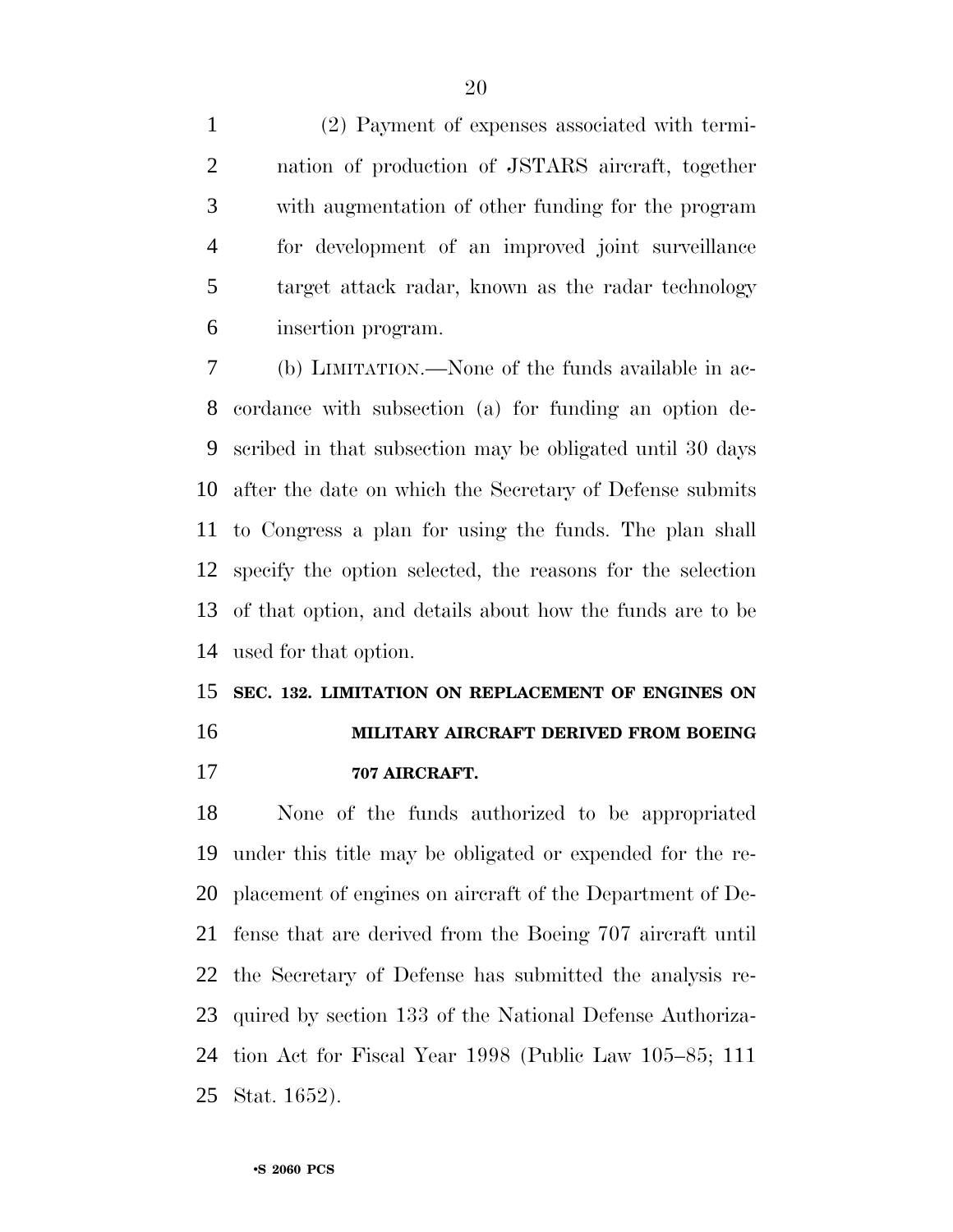#### **SEC. 133. F–22 AIRCRAFT PROGRAM.**

 (a) LIMITATION ON ADVANCE PROCUREMENT.—(1) Amounts available for the Department of Defense for any fiscal year for the F–22 aircraft program may not be obli- gated for advance procurement for the six Lot II F–22 aircraft before the date that is 30 days after date that is applicable under paragraph (2) or (3).

 (2) The applicable date for the purposes of paragraph (1) is the date on which the Secretary of Defense submits a certification under subsection (b)(1) unless the Sec-retary submits a report under subsection (b)(2).

 (3) If the Secretary submits a report under sub- section (b)(2), the applicable date for the purposes of paragraph (1) is the later of—

 (A) the date on which the Secretary of Defense submits the report; or

 (B) the date on which the Director of Oper- ational Test and Evaluation submits the certification required under subsection (c).

20 (b) CERTIFICATION BY SECRETARY OF DEFENSE. (1) Upon the completion of 433 hours of flight testing of F–22 flight test vehicles, the Secretary of Defense shall submit to the congressional defense committees a certifi- cation of the completion of that amount of flight testing. A certification is not required under this paragraph if the Secretary submits a report under paragraph (2).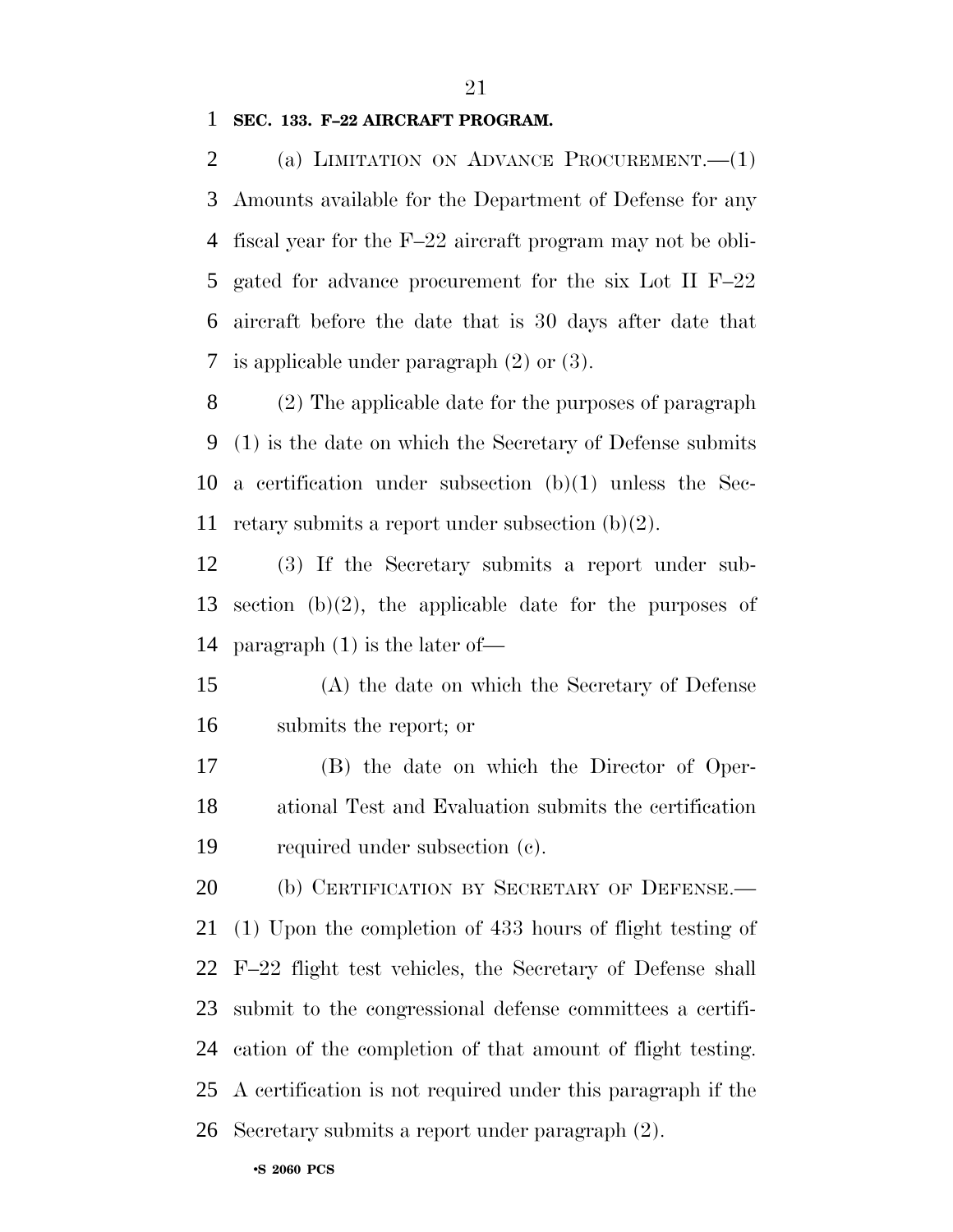| $\mathbf{1}$ | (2) If the Secretary determines that a number of               |
|--------------|----------------------------------------------------------------|
| 2            | hours of flight testing of F-22 flight test vehicles less than |
| 3            | 433 hours provides the Defense Acquisition Board with          |
| 4            | a sufficient basis for deciding to proceed into production     |
| 5            | of Lot II F-22 aircraft, the Secretary may submit a report     |
| 6            | to the congressional defense committees upon the comple-       |
| 7            | tion of that lesser number of hours of flight testing. A       |
| 8            | report under this paragraph shall contain the following:       |
| 9            | $(A)$ A certification of the number of hours of                |
| 10           | flight testing completed.                                      |
| 11           | (B) The reasons for the Secretary's determina-                 |
| 12           | tion that the lesser number of hours is a sufficient           |
| 13           | basis for a decision by the board.                             |
| 14           | (C) A discussion of the extent to which the Sec-               |
| 15           | retary's determination is consistent with each deci-           |
| 16           | sion made by the Defense Acquisition Board since               |
| 17           | January 1997 in the case of a major aircraft acqui-            |
| 18           | sition program that the amount of flight testing               |
| 19           | completed for the program was sufficient or not suf-           |
| 20           | ficient to justify a decision to proceed into low-rate         |
| 21           | initial production.                                            |
| 22           | (D) A determination by the Secretary that it is                |
| 23           | more financially advantageous for the Department to            |

 proceed into production of Lot II F–22 aircraft than to delay production until completion of 433 hours of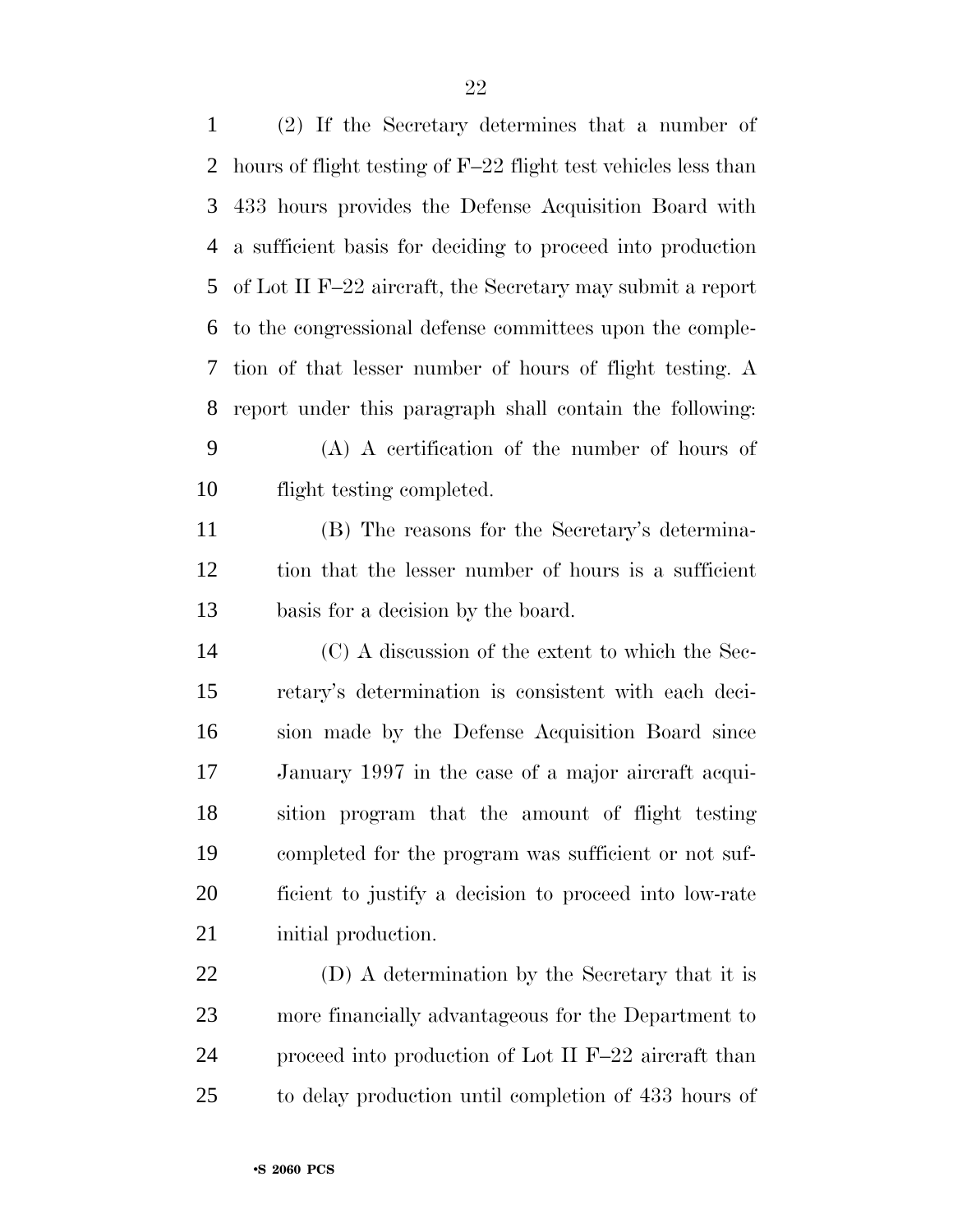flight testing, together with the reasons for that de-termination.

 (c) CERTIFICATION BY THE DIRECTOR OF OPER- ATIONAL TEST AND EVALUATION.—Upon the completion of 183 hours of the flight testing of F–22 flight test vehi- cles provided for in the test and evaluation master plan for the F–22 aircraft program, as in effect on October 1, 1997, the Director of Operational Test and Evaluation shall submit to the congressional defense committees a certification of the completion of that flight testing.

#### **SEC. 134. C–130J AIRCRAFT PROGRAM.**

 Not later than March 1, 1999, the Secretary of De- fense shall review the C–130J aircraft program and sub- mit a report on the program to the congressional defense committees. The report shall include at least the following: (1) A discussion of the testing planned and the testing conducted under the program, including— (A) the testing schedule intended at the beginning of the program; (B) the testing schedule as of when the 21 testing commenced; and (C) an explanation of the time taken for the testing. (2) The cost and schedule of the program, in-cluding—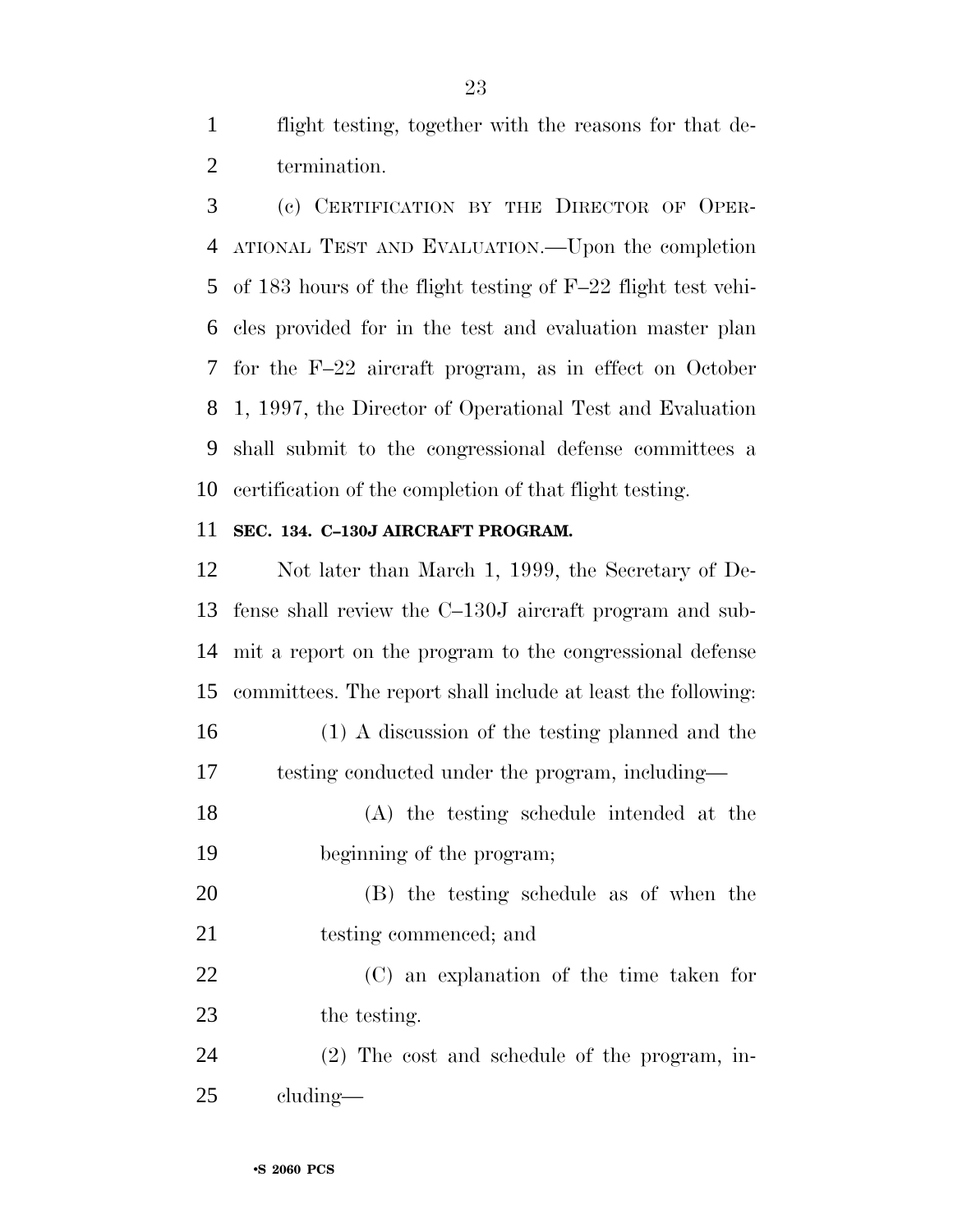| $\mathbf{1}$   | (A) whether the Department has exercised                  |
|----------------|-----------------------------------------------------------|
| $\overline{2}$ | or plans to exercise contract options for fiscal          |
| 3              | years 1996, 1997, 1998, and 1999;                         |
| $\overline{4}$ | (B) when the Department expects the air-                  |
| 5              | craft to be delivered and how the delivery dates          |
| 6              | compare to the delivery dates specified in the            |
| $\overline{7}$ | contract;                                                 |
| 8              | (C) whether the Department expects to                     |
| 9              | make any modification to the negotiated con-              |
| 10             | tract price for these aircraft, and the amount            |
| 11             | and basis for any such modification; and                  |
| 12             | (D) whether the Department expects the                    |
| 13             | reported delays and overruns in the develop-              |
| 14             | ment of the aircraft to have any other impact             |
| 15             | on the cost, schedule, or performance of the air-         |
| 16             | craft.                                                    |
|                | 17 TITLE II—RESEARCH, DEVELOP-                            |
| 18             | MENT, TEST, AND EVALUA-                                   |
| 19             | <b>TION</b>                                               |
| 20             | <b>Subtitle A-Authorization of</b>                        |
| 21             | Appropriations                                            |
| 22             | SEC. 201. AUTHORIZATION OF APPROPRIATIONS.                |
| 23             | Funds are hereby authorized to be appropriated for        |
| 24             | fiscal year 1999 for the use of the Department of Defense |

for research, development, test, and evaluation as follows: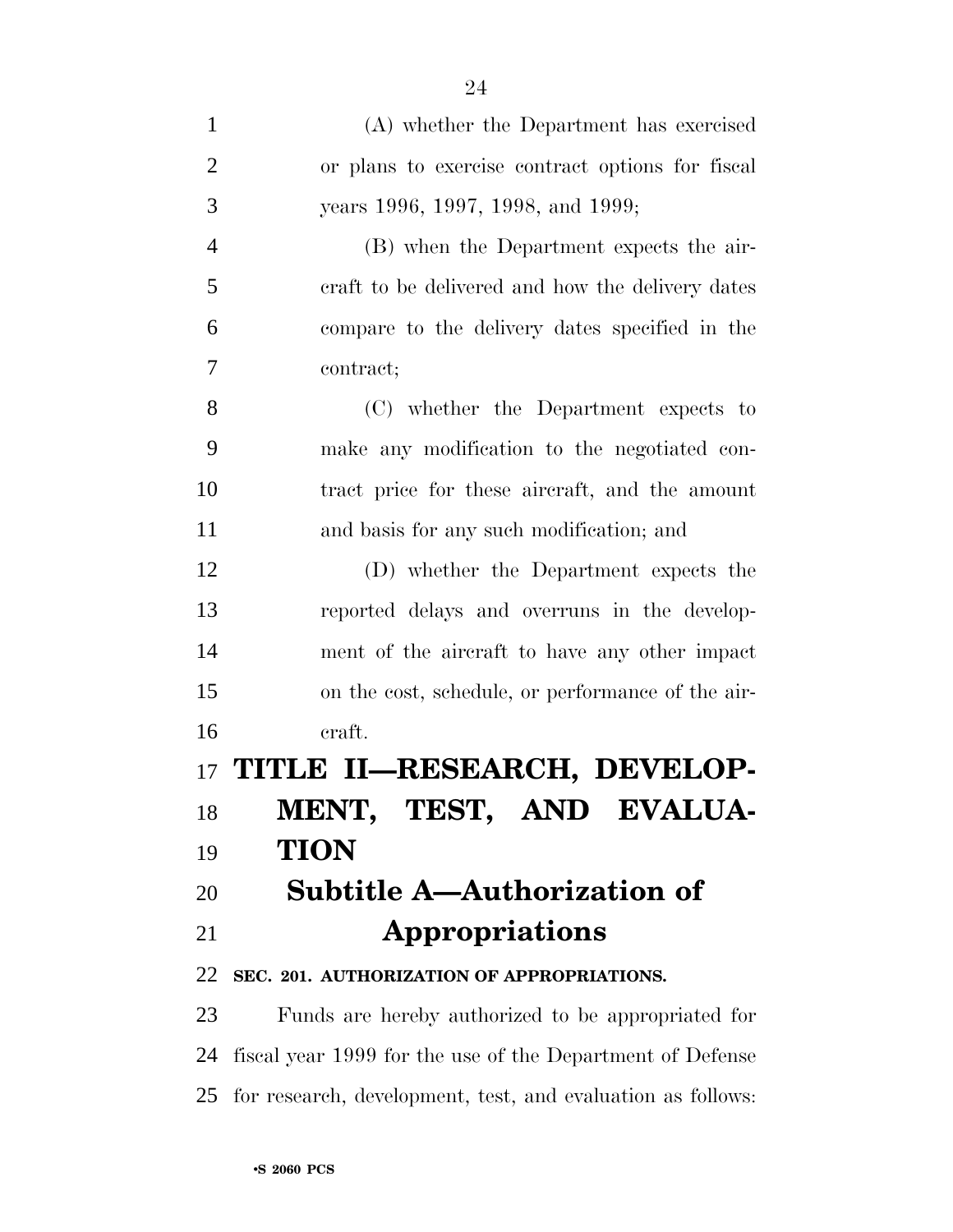| $\mathbf{1}$   | $(1)$ For the Army, \$4,838,145,000.                      |
|----------------|-----------------------------------------------------------|
| $\overline{2}$ | $(2)$ For the Navy, \$8,199,102,000.                      |
| 3              | $(3)$ For the Air Force, \$13,398,993,000.                |
| $\overline{4}$ | For<br>(4)<br>Defense-wide<br>activities,                 |
| 5              | $$9,837,764,000,$ of which—                               |
| 6              | (A) $$249,106,000$ is authorized for the ac-              |
| 7              | tivities of the Director, Test and Evaluation;            |
| 8              | and                                                       |
| 9              | $(B)$ \$25,245,000 is authorized for the Di-              |
| 10             | rector of Operational Test and Evaluation.                |
|                |                                                           |
| 11             | SEC. 202. AMOUNT FOR BASIC AND APPLIED RESEARCH.          |
| 12             | (a) FISCAL YEAR 1999.—Of the amounts authorized           |
| 13             | to be appropriated by section 201, $*4,186,817,000$ shall |
| 14             | be available for basic research and applied research      |
| 15             | projects.                                                 |
| 16             | (b) BASIC RESEARCH AND APPLIED RESEARCH DE-               |
| 17             | FINED.—For purposes of this section, the term "basic re-  |
| 18             | search and applied research" means work funded in pro-    |
| 19             | gram elements for defense research and development        |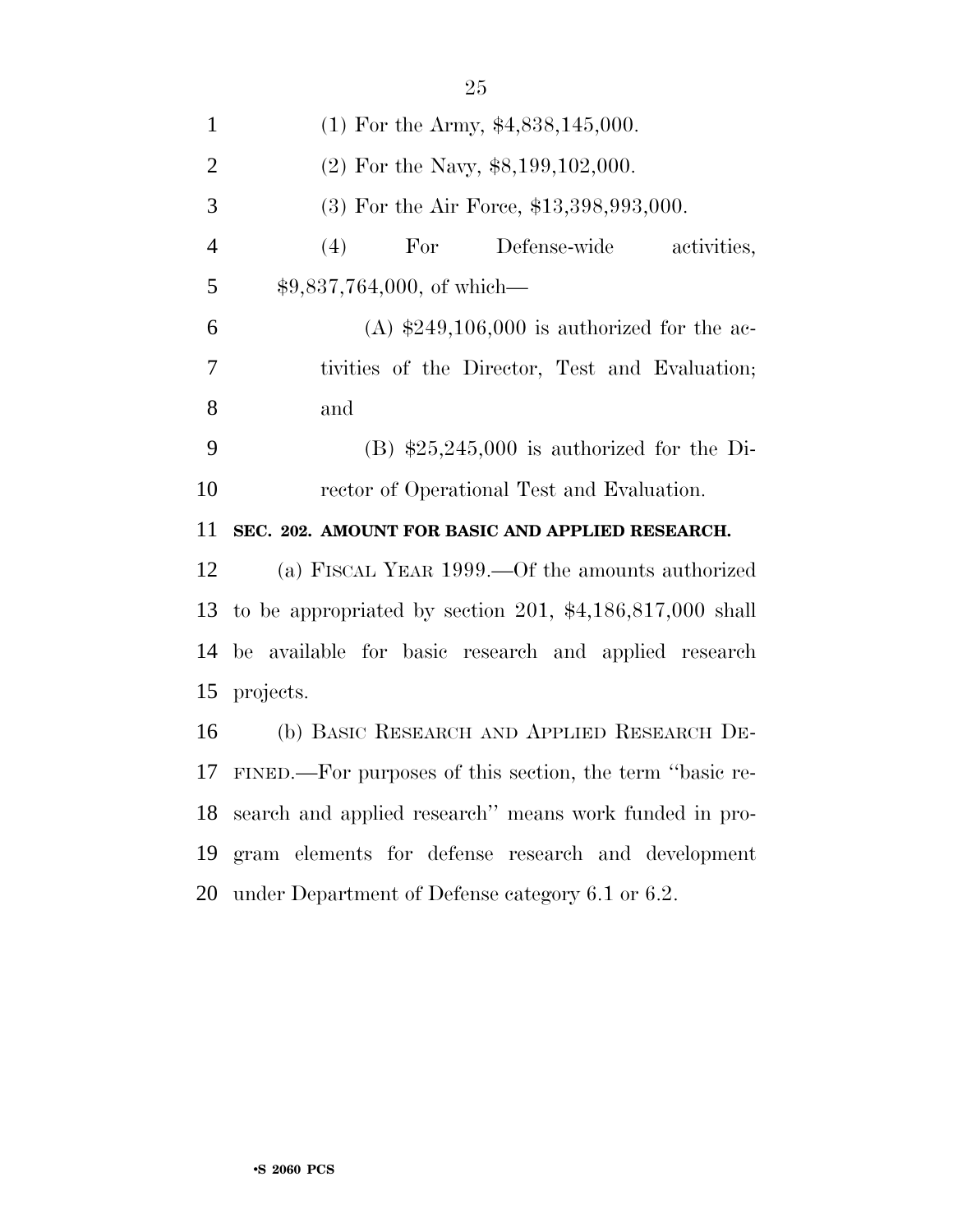# **Subtitle B—Program Require- ments, Restrictions, and Limita-tions**

 **SEC. 211. CRUSADER SELF-PROPELLED ARTILLERY SYS-TEM PROGRAM.**

 (a) LIMITATION.—Of the amount authorized to be appropriated for the Army pursuant to section 201(1), not more than \$223,000,000 may be obligated for the Cru- sader self-propelled artillery system program until 30 days after the date on which the Secretary of the Army submits the report required under subsection (b).

 (b) REQUIREMENT FOR REPORT.—The Secretary of the Army shall submit to the congressional defense com- mittees a report on the Crusader self-propelled artillery system. The report shall include the following:

 (1) An assessment of the risks associated with the current Crusader program technology.

 (2) The total requirements for the Crusader system, taking into consideration revisions in force structure resulting from the redesign of heavy and light divisions to achieve a force structure known as 22 the Army After Next.

 (3) The potential for reducing the weight of the Crusader system by as much as 50 percent.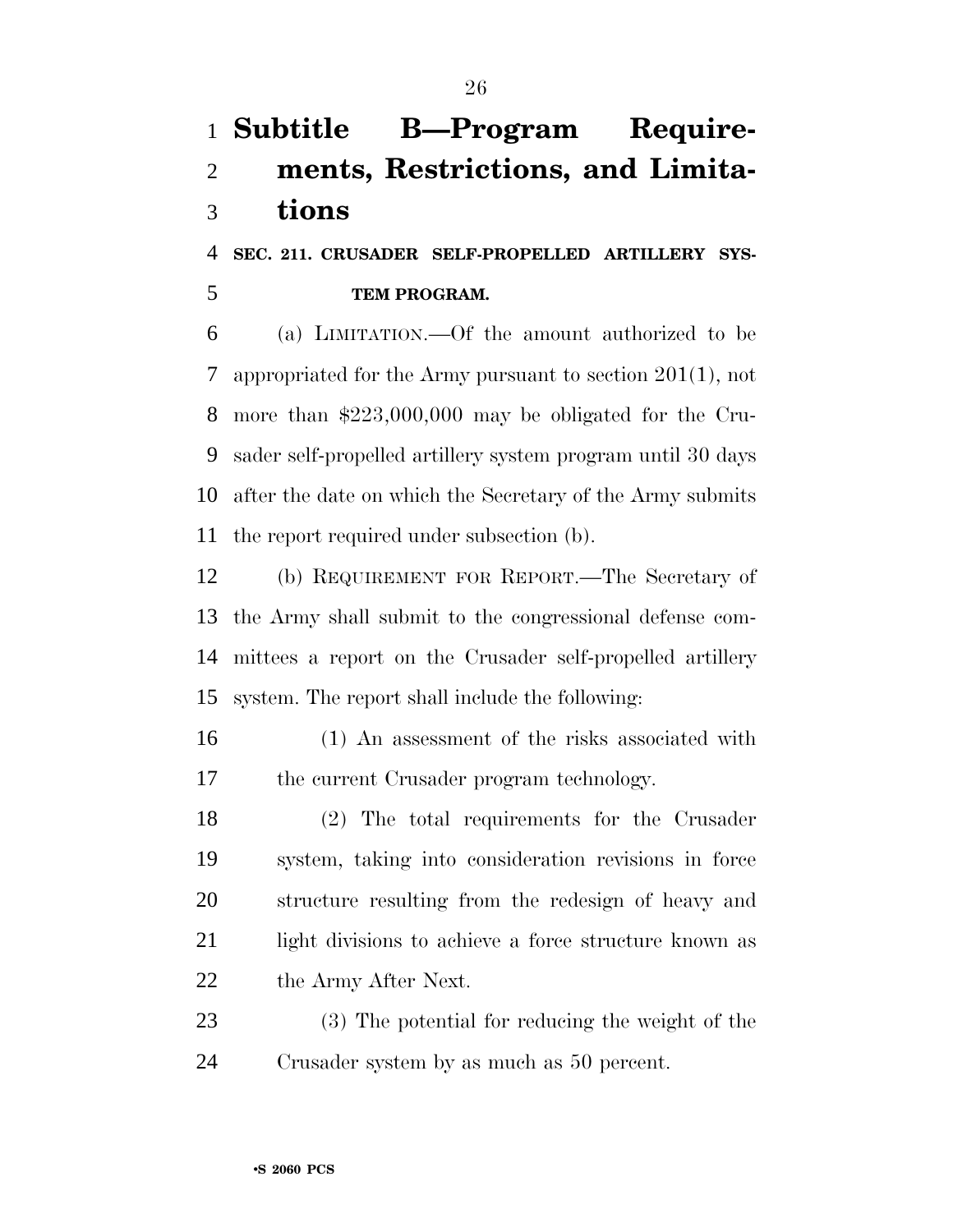(4) The potential for using alternative propel- lants for the artillery projectile for the Crusader sys- tem and the effects on the overall program schedule that would result from taking the actions and time necessary to develop mature technologies for alter-native propellants.

 (5) An analysis of the costs and benefits of de- laying procurement of Crusader to avoid afford- ability issues associated with the current schedule and to allow for maturation of weight and propellant technologies.

 (c) SUBMISSION OF REPORT.—The Secretary of the Army shall submit the report not later than March 1, 1999.

#### **SEC. 212. CVN–77 NUCLEAR AIRCRAFT CARRIER PROGRAM.**

 (a) AMOUNT FOR NEW TECHNOLOGIES.—Of the amounts authorized to be appropriated under section 201(2) for aircraft carrier system development, \$50,000,000 shall be available only for research, develop- ment, test, and evaluation, and for acquisition, of tech- nologies described in subsection (b) for use in the CVN– 77 nuclear aircraft carrier program.

 (b) TECHNOLOGIES.—The technologies for which amounts are available under subsection (a) are tech-nologies that are designed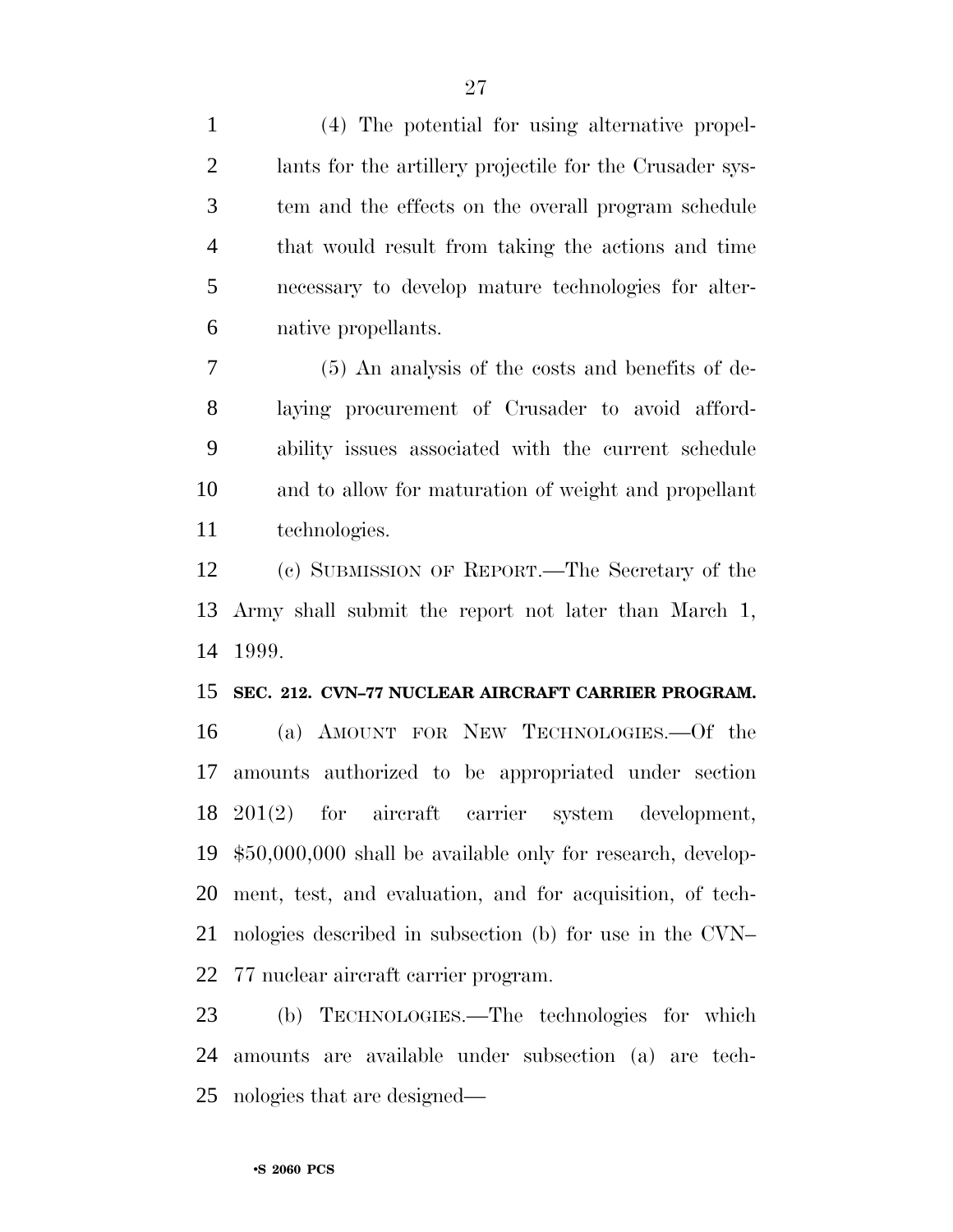(1) for a transition from the CVN–77 aircraft carrier program to the CV(X) aircraft carrier pro- gram; and 4 (2) for — (A) demonstrating enhanced capabilities  $6 \qquad \text{for the CV}(X) \text{ aircraft carrier program};$  or (B) mitigating the cost or technical risks

of that program.

#### **SEC. 213. UNMANNED AERIAL VEHICLE PROGRAMS.**

 (a) TERMINATION OF DARK STAR PROGRAM.—The Secretary of Defense shall terminate the Dark Star un- manned aerial vehicle program. Except as provided in sub- section (b), funds available for that program may be obli- gated after the date of the enactment of this Act only for costs necessary for terminating the program.

 (b) GLOBAL HAWK PROGRAM.—Of the unobligated balance of the funds available for the Dark Star un- manned aerial vehicle program, \$32,500,000 shall be available for the procurement of three Global Hawk un- manned aerial vehicles. However, none of the funds made available for the Global Hawk unmanned aerial vehicle program under the preceding sentence may be obligated or expended for that program until phase II testing of the Global Hawk unmanned aerial vehicle has been completed.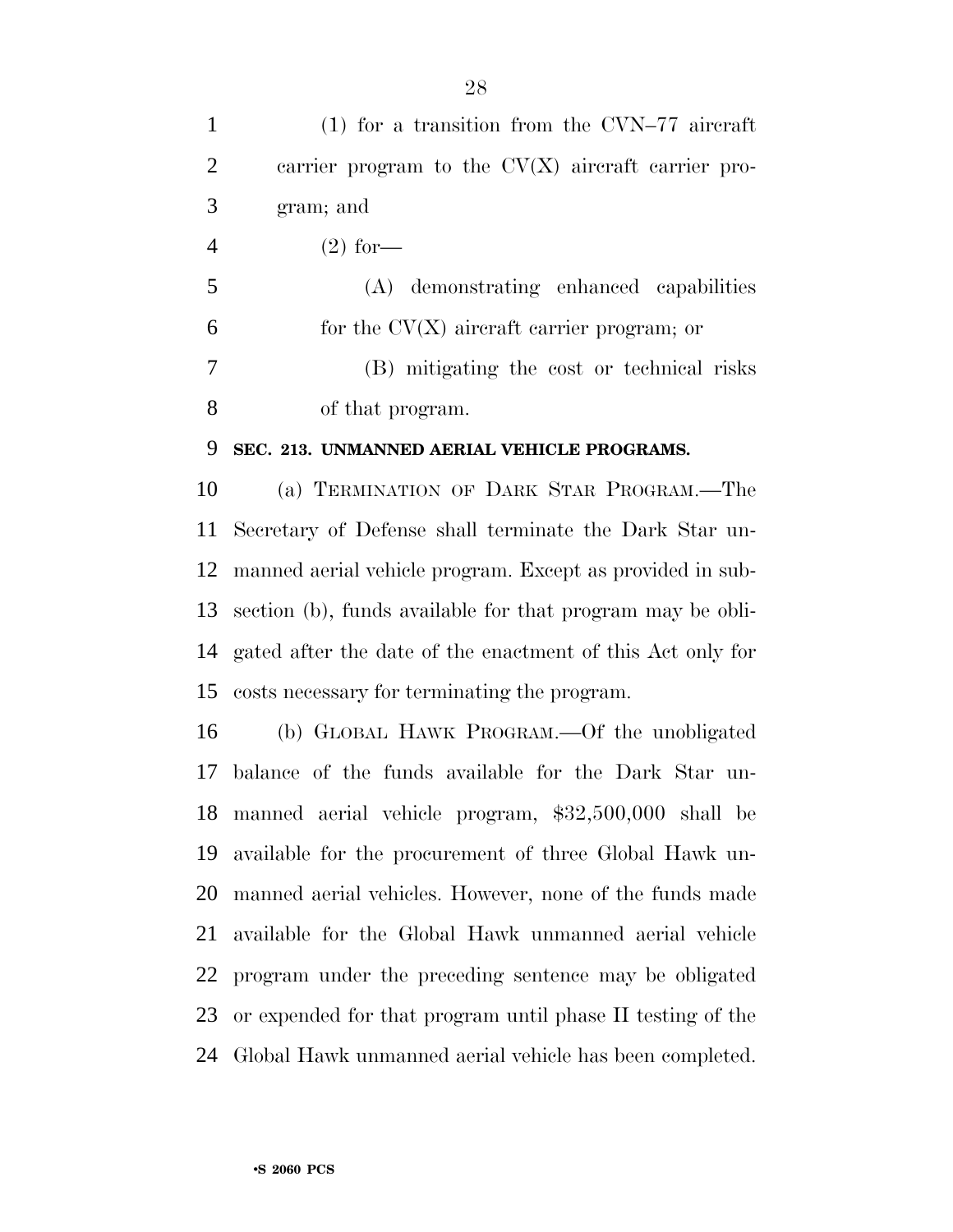#### **SEC. 214. AIRBORNE LASER PROGRAM.**

 (a) FINDINGS.—Congress makes the following find-ings:

 (1) The development plan of the Department of Defense for the Airborne Laser Program does not include the basic validation of certain key tech- nologies until 2002, which is shortly before the pro- gram is scheduled to enter the engineering and man-ufacturing development phase of development.

 (2) It is possible that the technical risk of the Airborne Laser Program could be substantially re- duced by restructuring the program to include a technology demonstration using a low power laser device to collect optical data in an operationally rep-resentative environment.

 (3) Department of Defense officials are cur- rently planning to have expended approximately \$1,300,000,000 on the Airborne Laser Program by the end of fiscal year 2002, and a total of \$6,300,000,000 by the end of fiscal year 2008 for the development of the system and the procurement of seven airborne laser aircraft.

 (4) Due to the likely vulnerability of an air- borne laser system to air defense threats, the limited lethal range of the laser device, and other oper-ational limitations of the system, the utility of the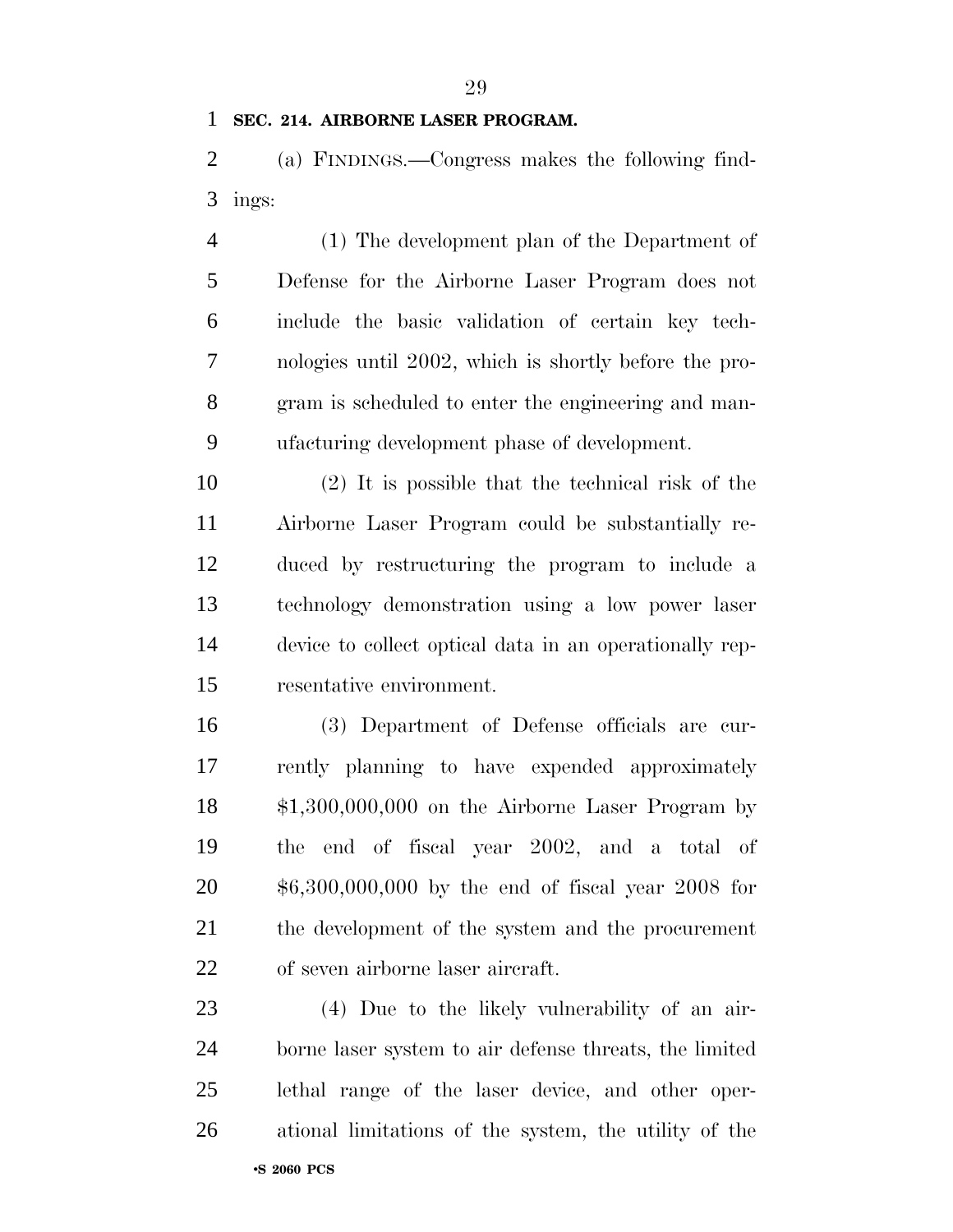| $\mathbf{1}$   | airborne laser system will be severely restricted        |
|----------------|----------------------------------------------------------|
| $\overline{2}$ | under a wide range of operational scenarios.             |
| 3              | (b) ASSESSMENT OF TECHNICAL AND OPERATIONAL              |
| $\overline{4}$ | LIMITATIONS.—The Secretary of Defense shall conduct an   |
| 5              | assessment of the technical obstacles and operational    |
| 6              | shortcomings expected for the Airborne Laser Program.    |
| 7              | In conducting the assessment, the Secretary shall—       |
| 8              | (1) require the Panel on Reducing Risk in Bal-           |
| 9              | listic Missile Defense Test Programs to evaluate the     |
| 10             | adequacy of the test program for the Airborne Laser      |
| 11             | Program; and                                             |
| 12             | (2) establish an independent team of persons             |
| 13             | from outside the Department of Defense who are ex-       |
| 14             | perts in relevant fields to review the operational limi- |
| 15             | tations and issues associated with the Airborne          |
| 16             | Laser Program.                                           |
| 17             | (c) REPORT ON ASSESSMENT.—Not later than March           |
| 18             | 15, 1999, the Secretary shall submit a report on the as- |
| 19             | sessment to Congress. The report shall include the Sec-  |
| 20             | retary's findings and any recommendations that the Sec-  |

retary considers appropriate.

 (d) FUNDING FOR PROGRAM.—Of the amount au- thorized to be appropriated under section 201(3), \$195,219,000 shall be available for the Airborne Laser Program.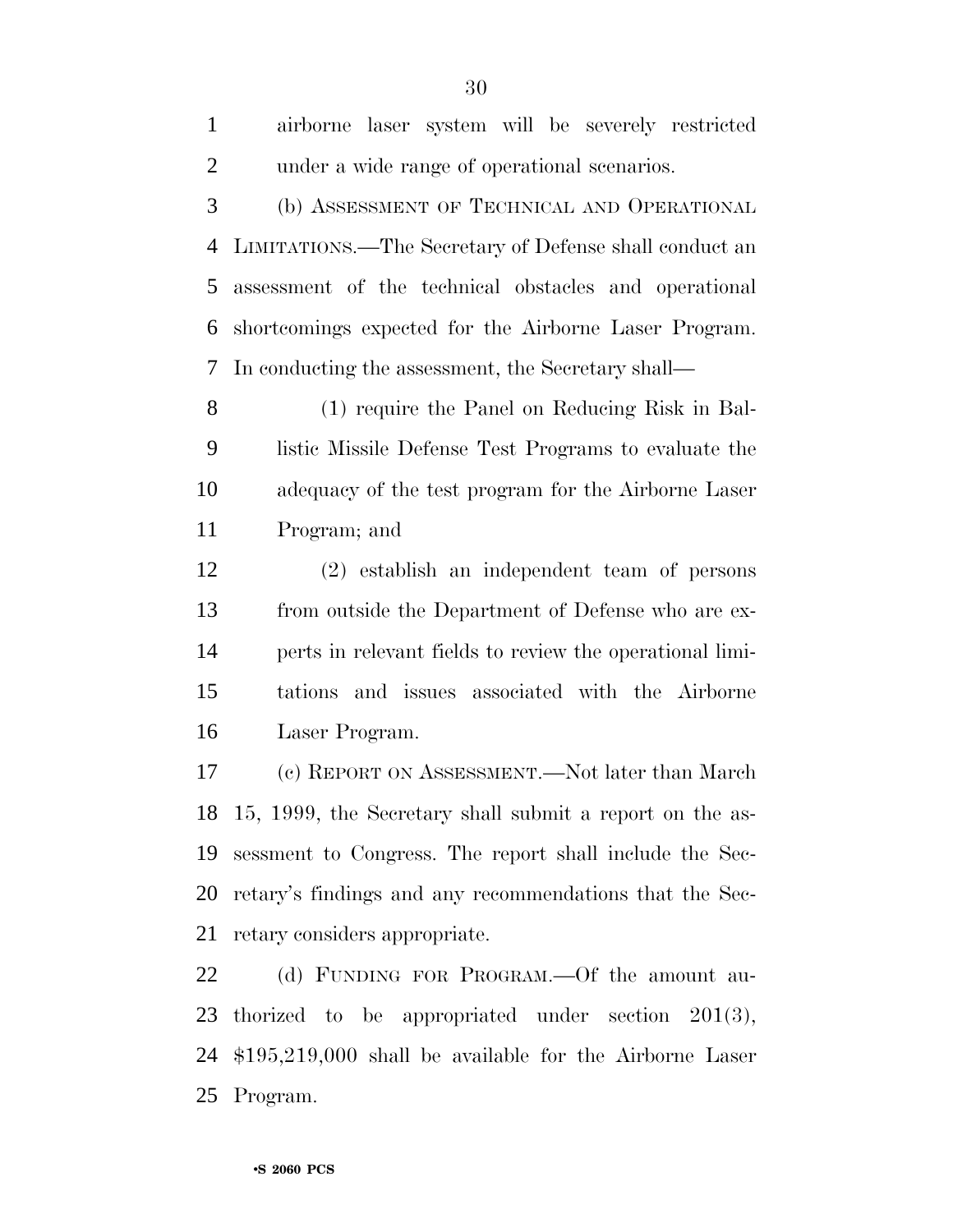(e) LIMITATION.—Of the amount made available pur- suant to subsection (d), not more than \$150,000,000 may be obligated until 30 days after the Secretary submits the report required under subsection (c).

 **SEC. 215. ENHANCED GLOBAL POSITIONING SYSTEM PRO-GRAM.**

 (a) FINDINGS.—Congress makes the following find-ings:

 (1) Section 152(b) of the National Defense Au- thorization Act for Fiscal Year 1994 (Public Law 103–160; 107 Stat. 1578) prohibits the obligation of funds, after September 30, 2000, to modify or pro- cure any Department of Defense aircraft, ship, ar- mored vehicle, or indirect-fire weapon system that is not equipped with a Global Positioning System re-ceiver.

 (2) Section 279(b) of the National Defense Au- thorization Act for Fiscal Year 1996 (Public Law 104–106; 110 Stat. 243) requires the Secretary of Defense to prepare a plan for enhancing the Global Positioning System and to provide in that plan for—

22 (A) the development of capabilities to deny hostile military forces the ability to use the Global Positioning System without hindering the ability of United States military forces and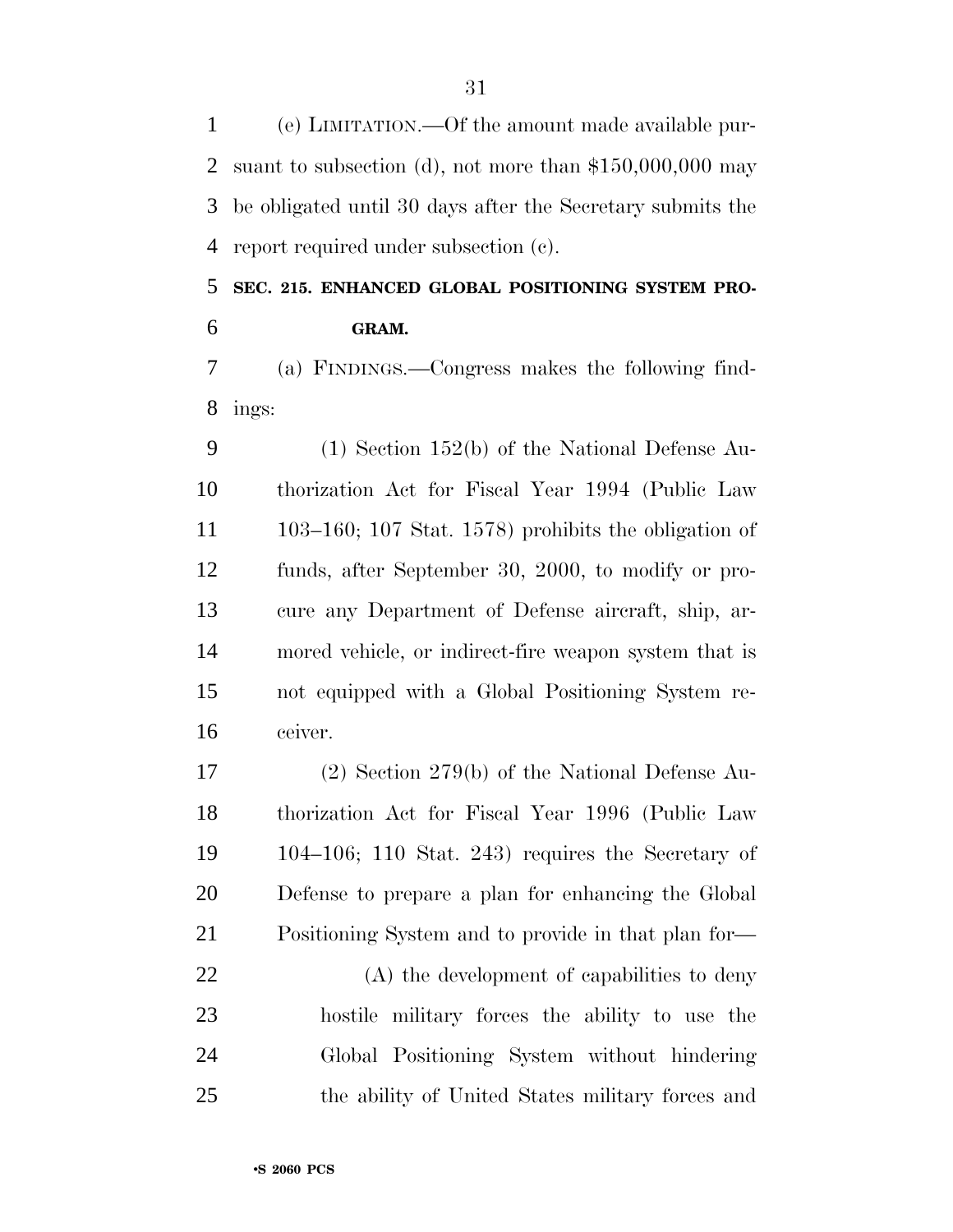| $\mathbf{1}$   | civil users to have access to and use of the sys- |
|----------------|---------------------------------------------------|
| $\overline{2}$ | tem; and                                          |
| 3              | (B) the development and acquisition of re-        |
| $\overline{4}$ | ceivers for the Global Positioning System and     |
| 5              | other techniques for weapons and weapon sys-      |
| 6              | tems that provide substantially improved resist-  |
| $\overline{7}$ | ance to jamming and other forms of electronic     |
| 8              | interference or disruption.                       |
| 9              | $(3)$ Section 2281 of title 10, United States     |
| 10             | Code, requires the Secretary of Defense—          |
| 11             | (A) to develop appropriate measures for           |
| 12             | preventing hostile use of the Global Positioning  |
| 13             | System so as to make it unnecessary for the       |
| 14             | Secretary to use the selective availability fea-  |
| 15             | ture of the system continuously while not hin-    |
| 16             | dering the use of the Global Positioning System   |
| 17             | by the United States and its allies for military  |
| 18             | purposes;                                         |
| 19             | (B) to ensure that the Armed Forces of            |
| 20             | the United States have the capability to use the  |
| 21             | Global Positioning System effectively despite     |
| 22             | hostile attempts to prevent the use of the sys-   |
| 23             | tem by such forces; and                           |
| 24             | (C) to develop measures for preventing            |
| 25             | hostile use of the Global Positioning System in   |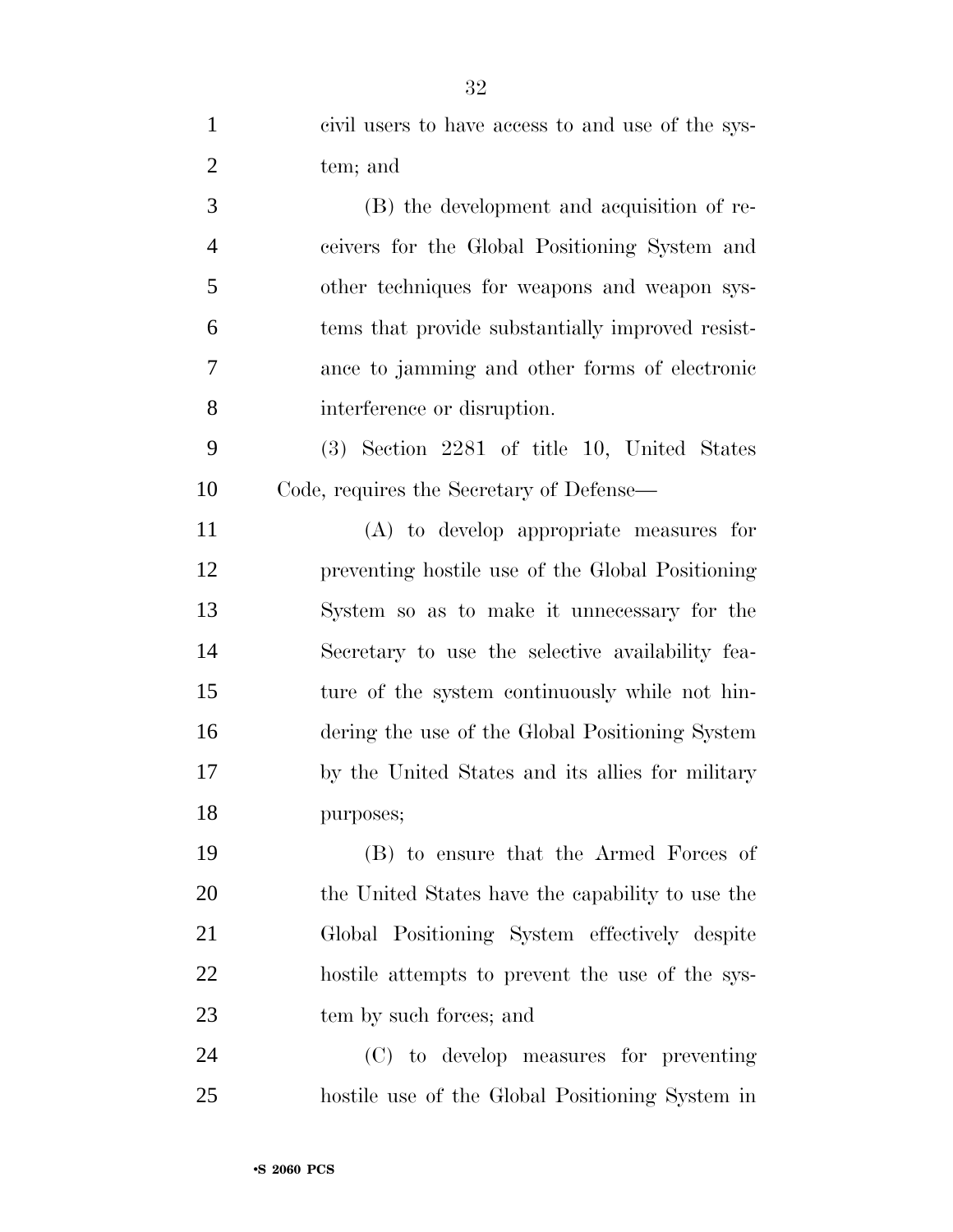a particular area without hindering peaceful civil use of the system elsewhere. (b) POLICY ON PRIORITY FOR DEVELOPMENT OF EN-HANCED GPS SYSTEM.—The development of an enhanced

 Global Positioning System is an urgent national security priority.

 (c) DEVELOPMENT REQUIRED.—To fulfill the re- quirements described in subsection (a), the Secretary of Defense shall develop an enhanced Global Positioning Sys- tem in accordance with the priority declared in subsection (b). The enhanced Global Positioning System shall consist of the following elements:

 (1) An evolved satellite system that includes dy- namic frequency reconfiguration and regional-level directional signal enhancements.

 (2) Enhanced receivers and user equipment that are capable of providing military users with di- rect access to encrypted Global Positioning System signals.

 (3) To the extent funded by the Secretary of Transportation, additional civil frequencies and other enhancements for civil users.

23 (d) SENSE OF CONGRESS REGARDING FUNDING. It is the sense of Congress that—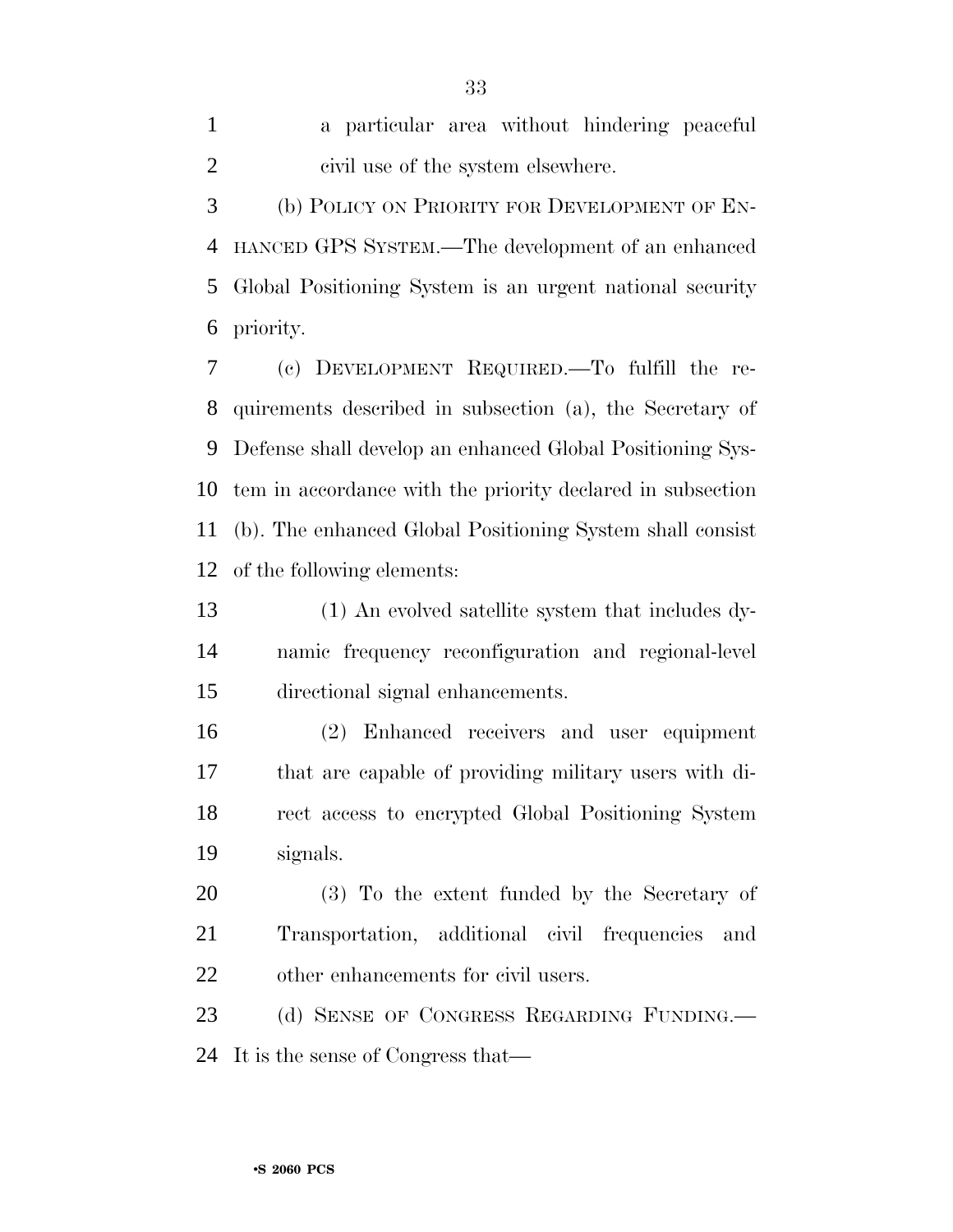(1) the Secretary of Defense should ensure that the future-years defense program provides for suffi- cient funding to develop and deploy an enhanced Global Positioning System system in accordance with the priority declared in subsection (b); and (2) the Secretary of Transportation should pro- vide sufficient funding to support additional civil fre- quencies for the Global Positioning System and other enhancements of the system for civil users. (e) PLAN FOR DEVELOPMENT OF ENHANCED GLOB- AL POSITIONING SYSTEM.—Not later than April 15, 1999, the Secretary of Defense shall submit to Congress a plan for carrying out the requirements of subsection (c). (f) DELAYED EFFECTIVE DATE FOR LIMITATION ON PROCUREMENT OF SYSTEMS NOT GPS-EQUIPPED.—Sec- tion 152(b) of the National Defense Authorization Act for Fiscal Year 1994 (Public Law 103–160; 107 Stat. 1578)

 is amended by striking out ''2000'' and inserting in lieu thereof ''2005''.

 (g) FUNDING FROM AUTHORIZED APPROPRIATIONS FOR FISCAL YEAR 1999.—Of the amounts authorized to be appropriated under section 201(3), \$44,000,000 shall be available to establish and carry out an enhanced Global Positioning System program.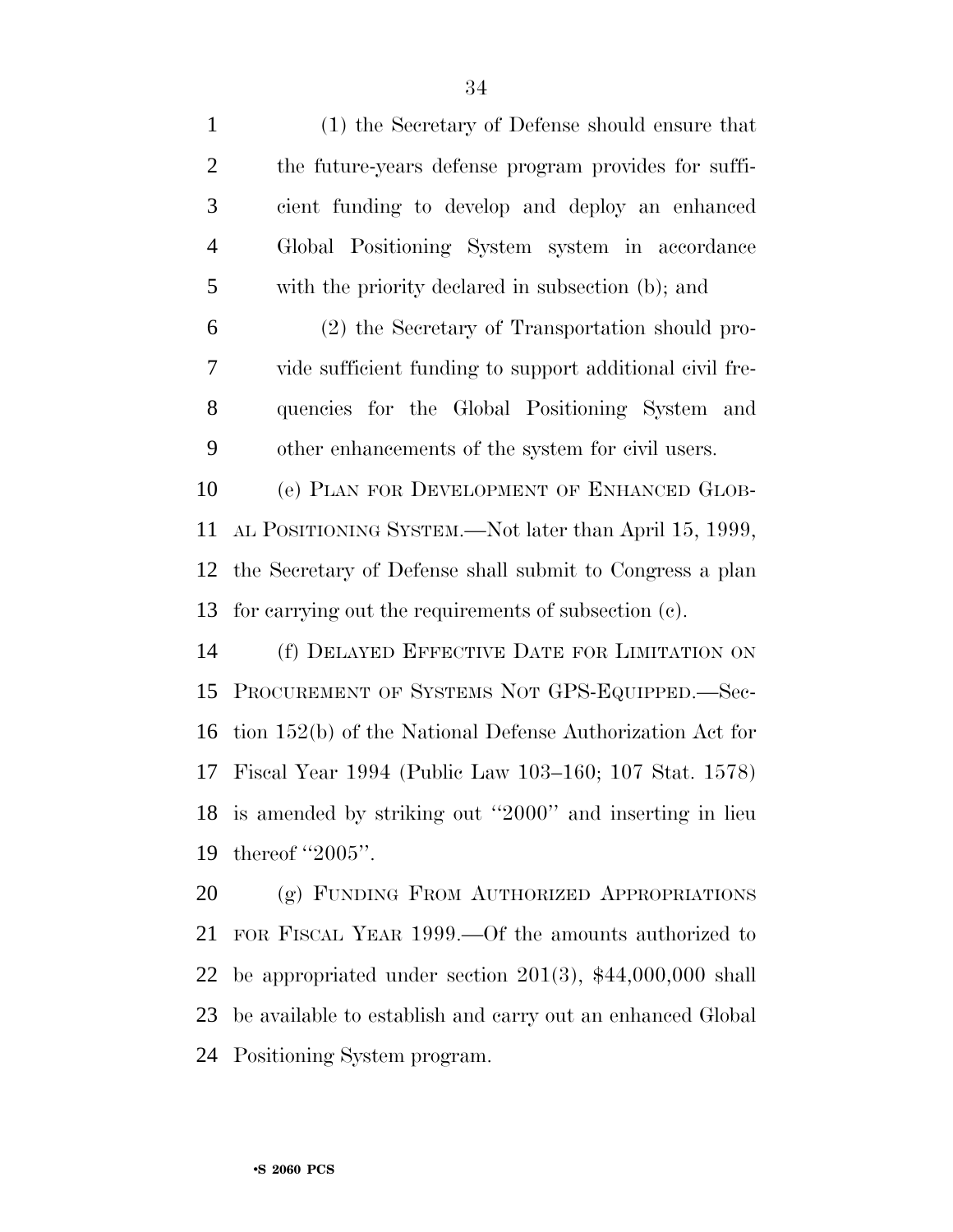#### **SEC. 216. MANUFACTURING TECHNOLOGY PROGRAM.**

 (a) COMPETITION AND COST SHARING.—Subsection (d) of section 2525 of title 10, United States Code, is amended by striking out paragraphs (2), (3), and (4) and inserting in lieu thereof the following:

 ''(2) Except as provided in paragraph (3), the costs of a project carried out under the program shall be shared by the Department of Defense and the other parties to the grant, contract, cooperative agreement, or other trans- action involved if any results of the project are likely to have an immediate and direct commercial application. The cost share—

 $\langle (A)$  in the case of a grant, contract, coopera- tive agreement, or other transaction that is awarded using a competitive selection process, shall be the cost share proposed in the application or offer se-lected for the award; or

18 ''(B) in a case in which there is only one appli- cant or offeror, shall be the cost share negotiated with the applicant or offeror that provides the best value for the Government.

 $\frac{1}{2}$  (3)(A) Cost-sharing is not required of the non-Fed- eral Government parties to a grant, contract, cooperative agreement, or other transaction under paragraph (2) if the project is determined as being sufficiently high risk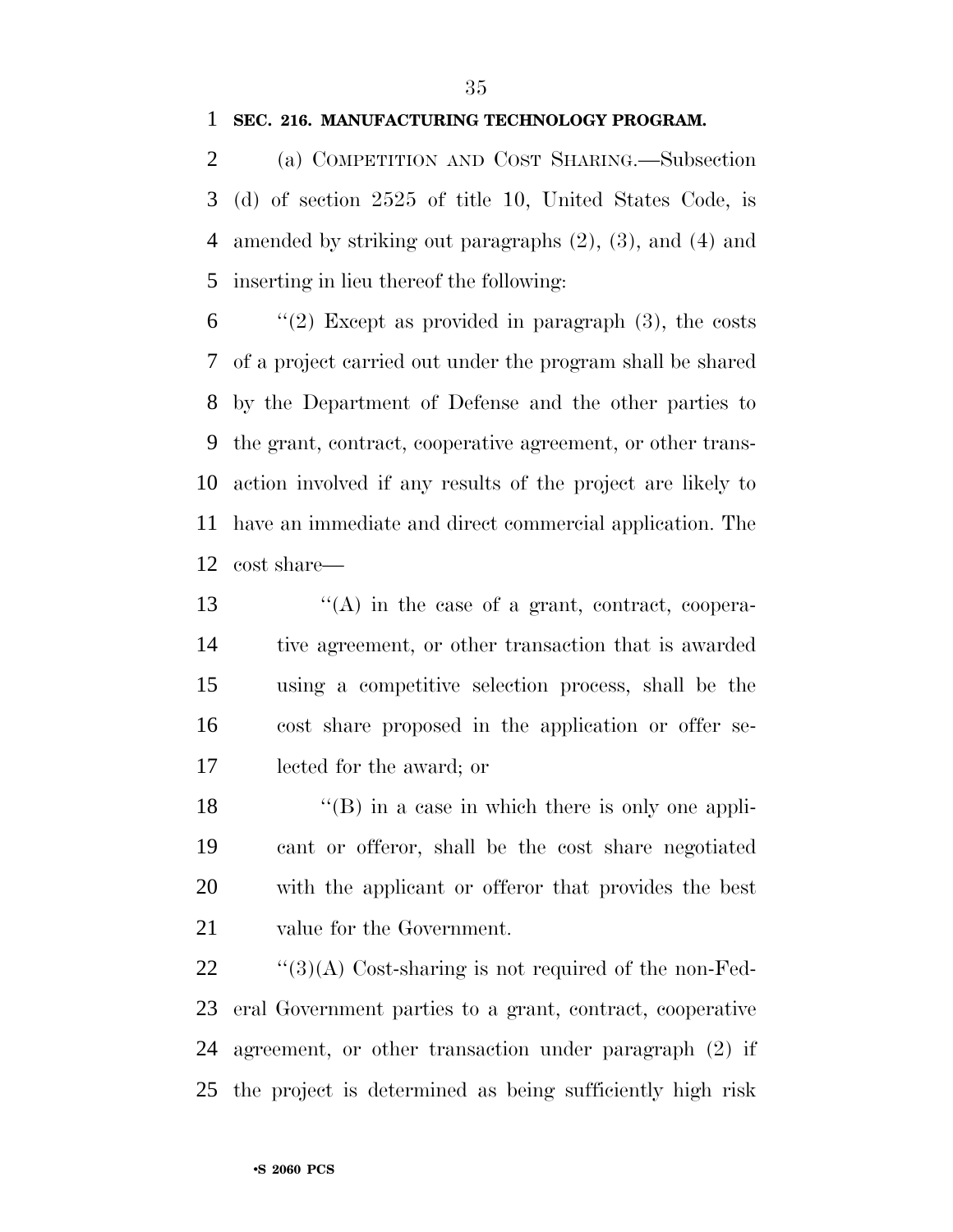to discourage cost-sharing by non-Federal Government sources.

 ''(B) A determination under subparagraph (A) that cost-sharing is not required in the case of a particular grant, contract, cooperative agreement or other trans-action shall be made by—

 ''(i) the Secretary of the military department awarding the grant or entering into the contract, co-operative agreement, or other transaction; or

10  $\frac{1}{10}$  the Secretary of Defense for any other grant, contract, cooperative agreement, or trans-action.

 ''(C) The transaction file for a case in which cost- sharing is determined as not being required shall include written documentation of the reasons for the determina-tion.''.

 (b) FIVE-YEAR PLAN.—Subsection (e)(2) of such section is amended to read as follows:

19  $\frac{1}{2}$  The plan shall include the following:

20  $\langle A \rangle$  An assessment of the effectiveness of the program.

22 ''(B) An assessment of the extent to which the costs of projects are being shared by the following: 24  $\gamma$  (i) Commercial enterprises in the private sector.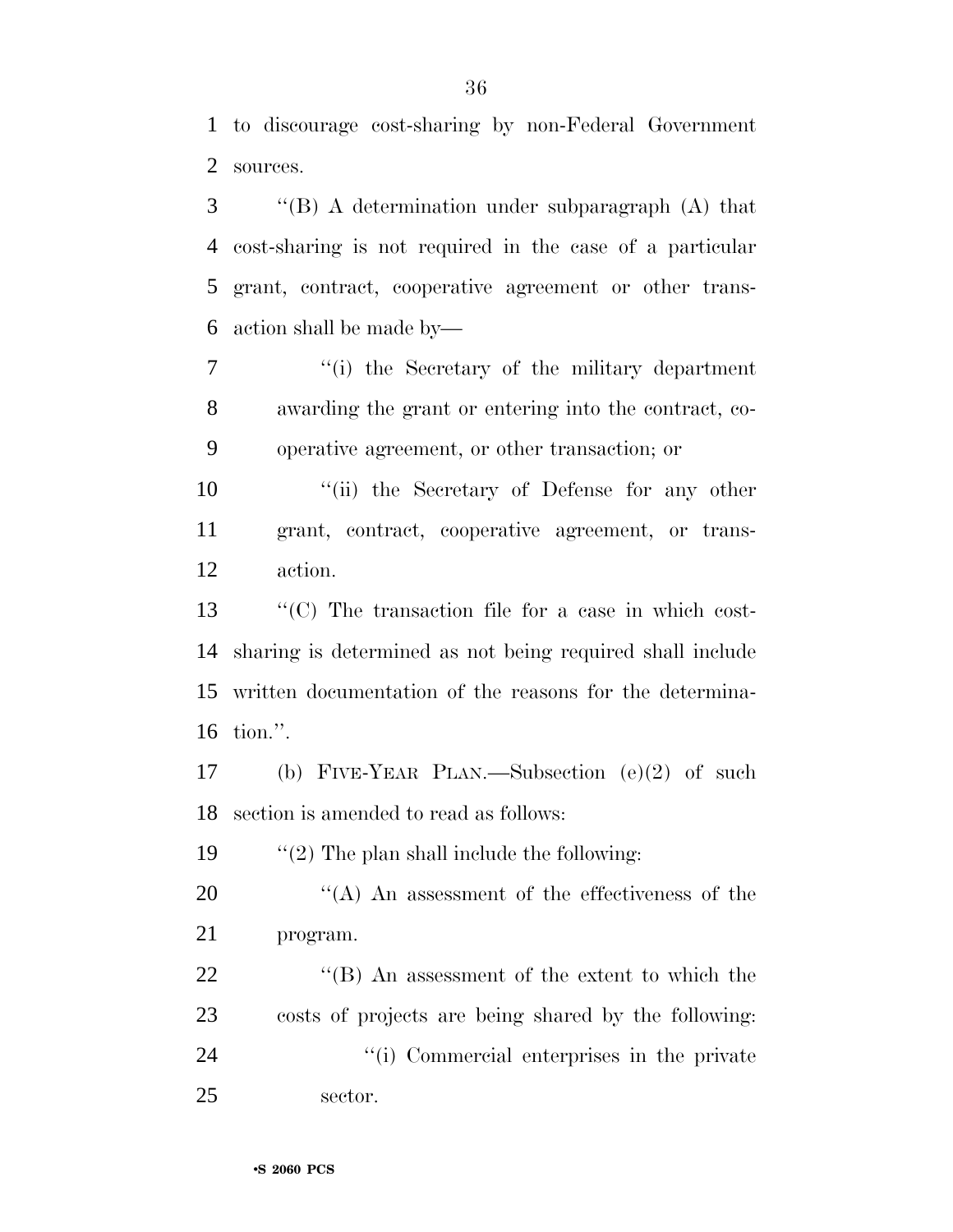| $\mathbf{1}$   | "(ii) Department of Defense program of-                 |
|----------------|---------------------------------------------------------|
| $\overline{2}$ | fices, including weapon system program offices.         |
| 3              | "(iii) Departments and agencies of the                  |
| $\overline{4}$ | Federal Government outside the Department of            |
| 5              | Defense.                                                |
| 6              | "(iv) Institutions of higher education.                 |
| 7              | $\lq\lq$ Other institutions not operated for            |
| 8              | profit.                                                 |
| 9              | "(vi) Other sources.".                                  |
| 10             | SEC. 217. AUTHORITY FOR USE OF MAJOR RANGE AND          |
| 11             | TEST FACILITY INSTALLATIONS BY COMMER-                  |
| 12             | <b>CIAL ENTITIES.</b>                                   |
| 13             | (a) PERMANENT AUTHORITY.—Subsection (g) of sec-         |
| 14             | tion 2681 of title 10, United States Code, is repealed. |
| 15             | (b) REPEAL OF EXECUTED REPORTING REQUIRE-               |
| 16             | MENT.—Subsection (h) of such section is repealed.       |
| 17             | SEC. 218. EXTENSION OF AUTHORITY TO CARRY OUT CER-      |
| 18             | TAIN PROTOTYPE PROJECTS.                                |
| 19             | Section $845(c)$ of the National Defense Authorization  |
| 20             | Act for Fiscal Year 1994 (Public Law 103–160; 10 U.S.C. |
| 21             | 2371 note) is amended by striking out "September 30,    |
| 22             | 1999" and inserting in lieu thereof "September 30,      |
| 23             | $2001"$ .                                               |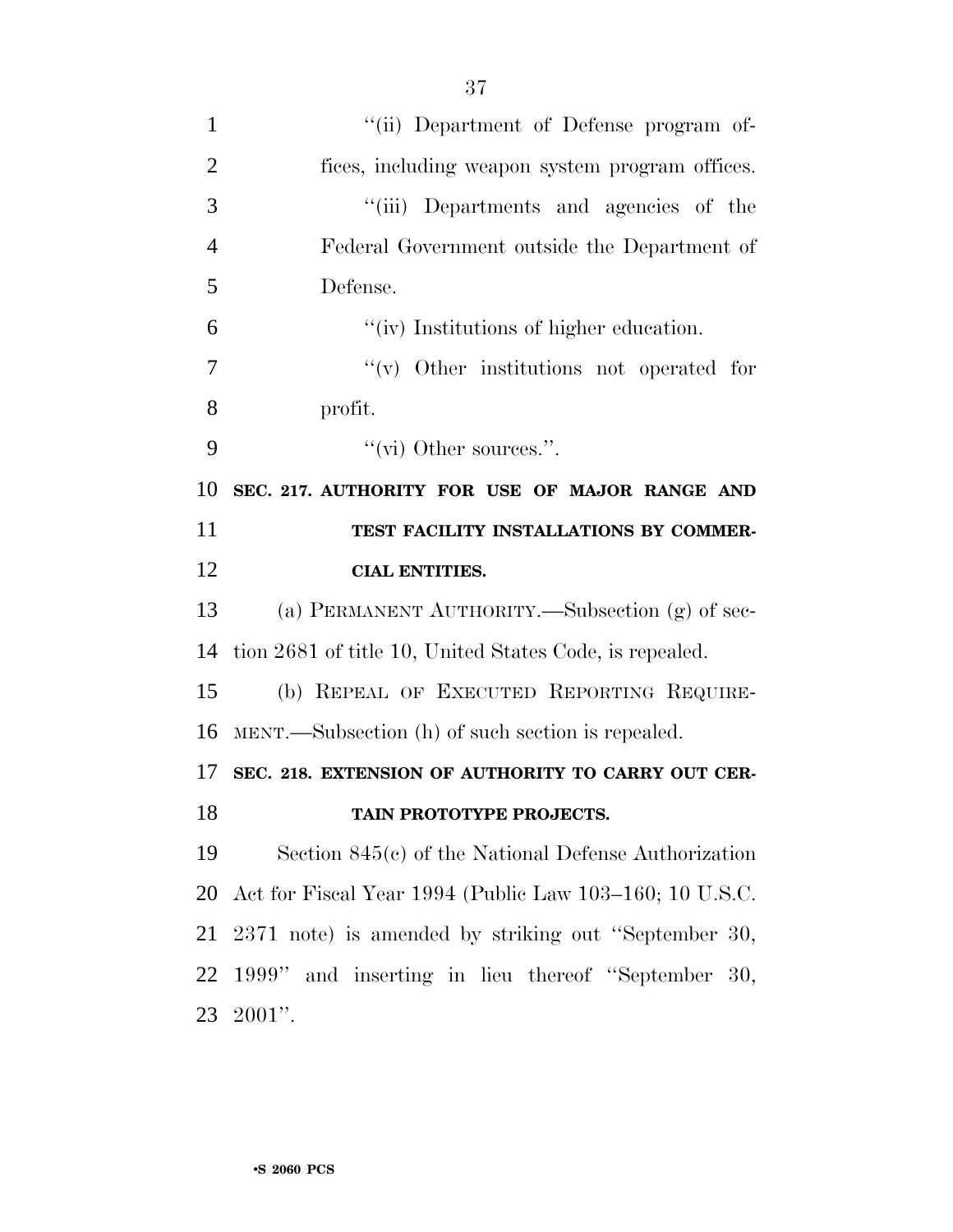# **Subtitle C—Other Matters SEC. 231. POLICY WITH RESPECT TO BALLISTIC MISSILE DEFENSE COOPERATION.**

 As the United States proceeds with efforts to develop defenses against ballistic missile attack, it should seek to foster a climate of cooperation with Russia on matters re- lated to missile defense. In particular, the United States and its NATO allies should seek to cooperate with Russia in such areas as early warning.

| 10 | <b>TITLE III-OPERATION AND</b>     |
|----|------------------------------------|
| 11 | <b>MAINTENANCE</b>                 |
| 12 | <b>Subtitle A—Authorization of</b> |

## **Appropriations**

**SEC. 301. OPERATION AND MAINTENANCE FUNDING.**

 (a) AMOUNTS AUTHORIZED.—Funds are hereby au- thorized to be appropriated for fiscal year 1999 for the use of the Armed Forces and other activities and agencies of the Department of Defense for expenses, not otherwise provided for, for operation and maintenance, in amounts as follows:

- 21 (1) For the Army, \$17,395,563,000.
- 22 (2) For the Navy, \$22,001,302,000.
- (3) For the Marine Corps, \$2,638,703,000.
- (4) For the Air Force, \$19,213,404,000.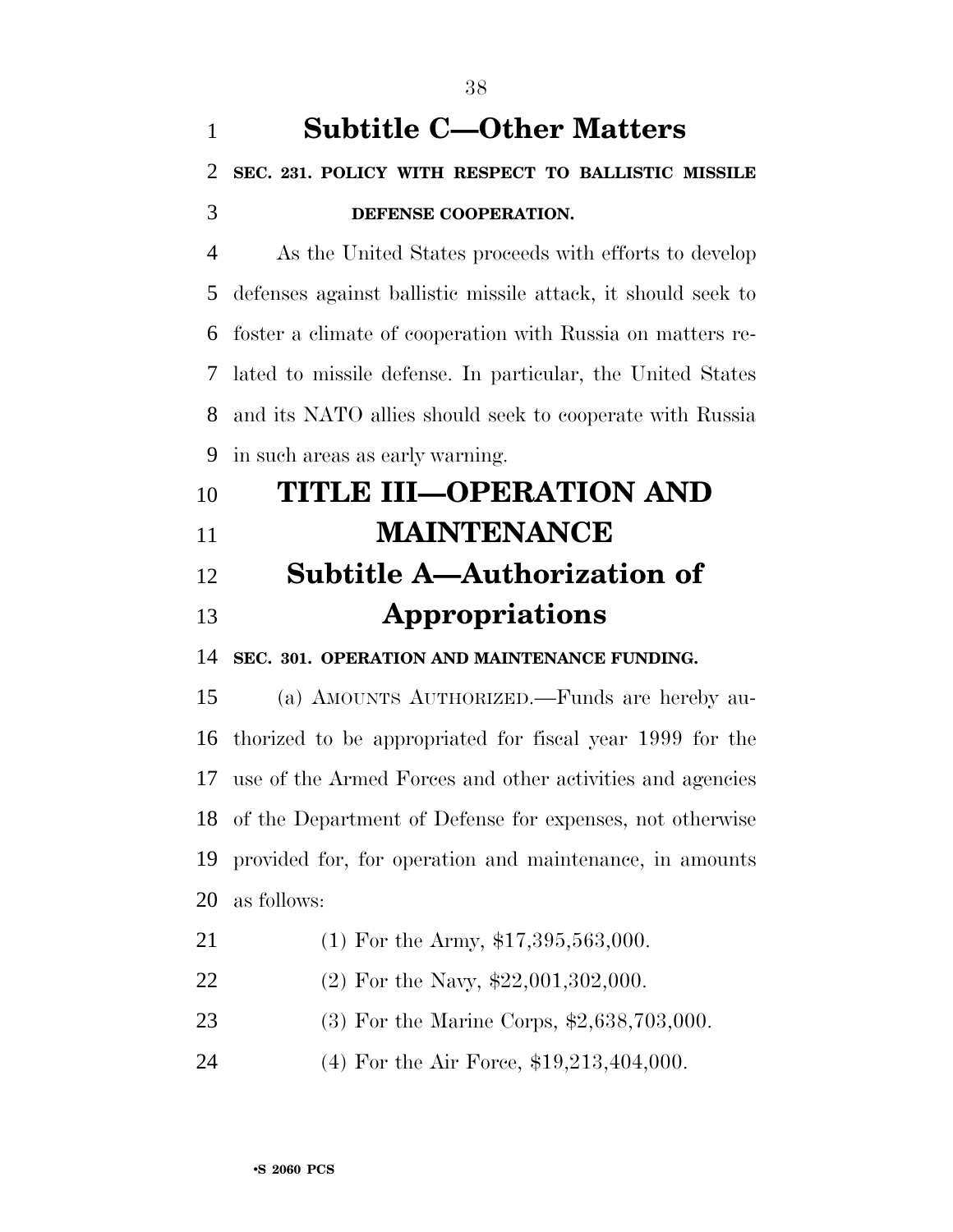| $\mathbf{1}$   | (5) For the Special Operations Command,          |
|----------------|--------------------------------------------------|
| $\overline{2}$ | \$1,251,503,000.                                 |
| 3              | Defense-wide<br>(6)<br>For<br>activities,        |
| $\overline{4}$ | \$9,025,598,000.                                 |
| 5              | $(7)$ For the Army Reserve, \$1,217,622,000.     |
| 6              | $(8)$ For the Naval Reserve, \$943,639,000.      |
| 7              | For<br>the<br>Marine<br>(9)<br>Corps<br>Reserve, |
| 8              | \$134,593,000.                                   |
| 9              | (10)<br>For<br>the<br>Air<br>Force<br>Reserve,   |
| 10             | \$1,759,696,000.                                 |
| 11             | the Army National<br>$(11)$ For<br>Guard,        |
| 12             | \$2,476,815,000.                                 |
| 13             | For<br>the<br>Air<br>National<br>(12)<br>Guard,  |
| 14             | \$3,113,933,000.                                 |
| 15             | (13) For the Defense Inspector General,          |
| 16             | \$130,764,000.                                   |
| 17             | (14) For the United States Court of Appeals      |
| 18             | for the Armed Forces, $$7,324,000$ .             |
| 19             | (15) For Environmental Restoration, Army,        |
| 20             | \$370,640,000.                                   |
| 21             | (16) For Environmental Restoration, Navy,        |
| 22             | \$274,600,000.                                   |
| 23             | (17) For Environmental Restoration, Air Force,   |
| 24             | \$372,100,000.                                   |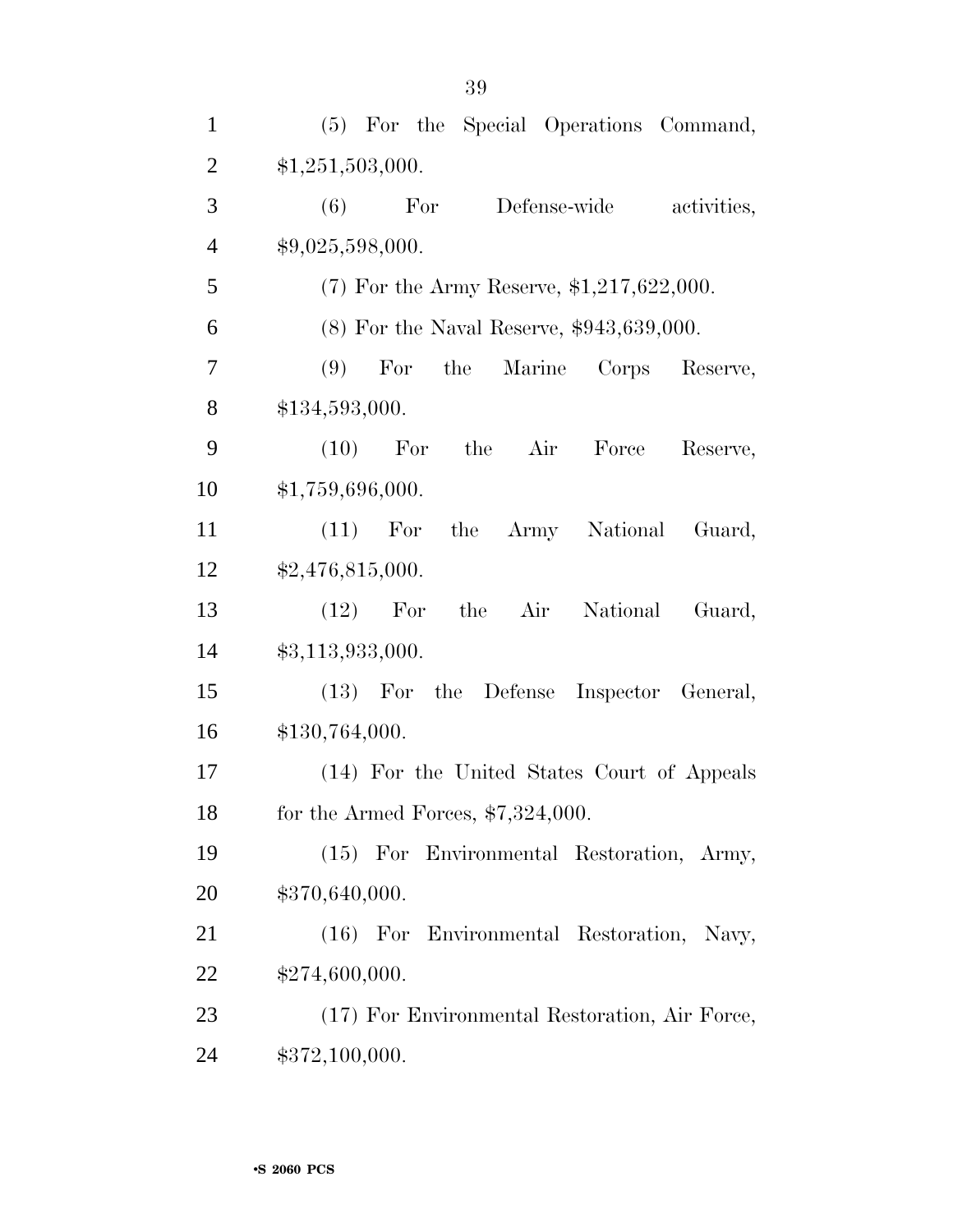| $\mathbf{1}$   | (18) For Environmental Restoration, Defense-                |
|----------------|-------------------------------------------------------------|
| $\overline{2}$ | wide, \$23,091,000.                                         |
| 3              | (19) For Environmental Restoration, Formerly                |
| $\overline{4}$ | Used Defense Sites, \$195,000,000.                          |
| 5              | (20) For Overseas Humanitarian, Demining,                   |
| 6              | and CINC Initiatives, \$50,000,000.                         |
| 7              | (21) For Drug Interdiction and Counter-drug                 |
| 8              | Activities, Defense-wide, \$727,582,000.                    |
| 9              | (22) For the Kaho'olawe Island Conveyance,                  |
| 10             | Remediation, and Environmental Restoration Trust            |
| 11             | Fund, \$15,000,000.                                         |
| 12             | (23) For Medical Programs, Defense,                         |
| 13             | \$9,653,435,000.                                            |
| 14             | (24) For Cooperative Threat Reduction pro-                  |
| 15             | grams, \$440,400,000.                                       |
| 16             | (25) For Overseas Contingency Operations                    |
| 17             | Transfer Fund, \$746,900,000.                               |
| 18             | $(26)$ For Impact Aid, \$35,000,000.                        |
| 19             | (b) GENERAL LIMITATION.—Notwithstanding para-               |
| 20             | graphs $(1)$ through $(25)$ of subsection $(a)$ , the total |
| 21             | amount authorized to be appropriated for fiscal year 1999   |
| 22             | under those paragraphs is $$93,875,207,000$ .               |
| 23             | SEC. 302. WORKING CAPITAL FUNDS.                            |
| 24             | Funds are hereby authorized to be appropriated for          |

fiscal year 1999 for the use of the Armed Forces and other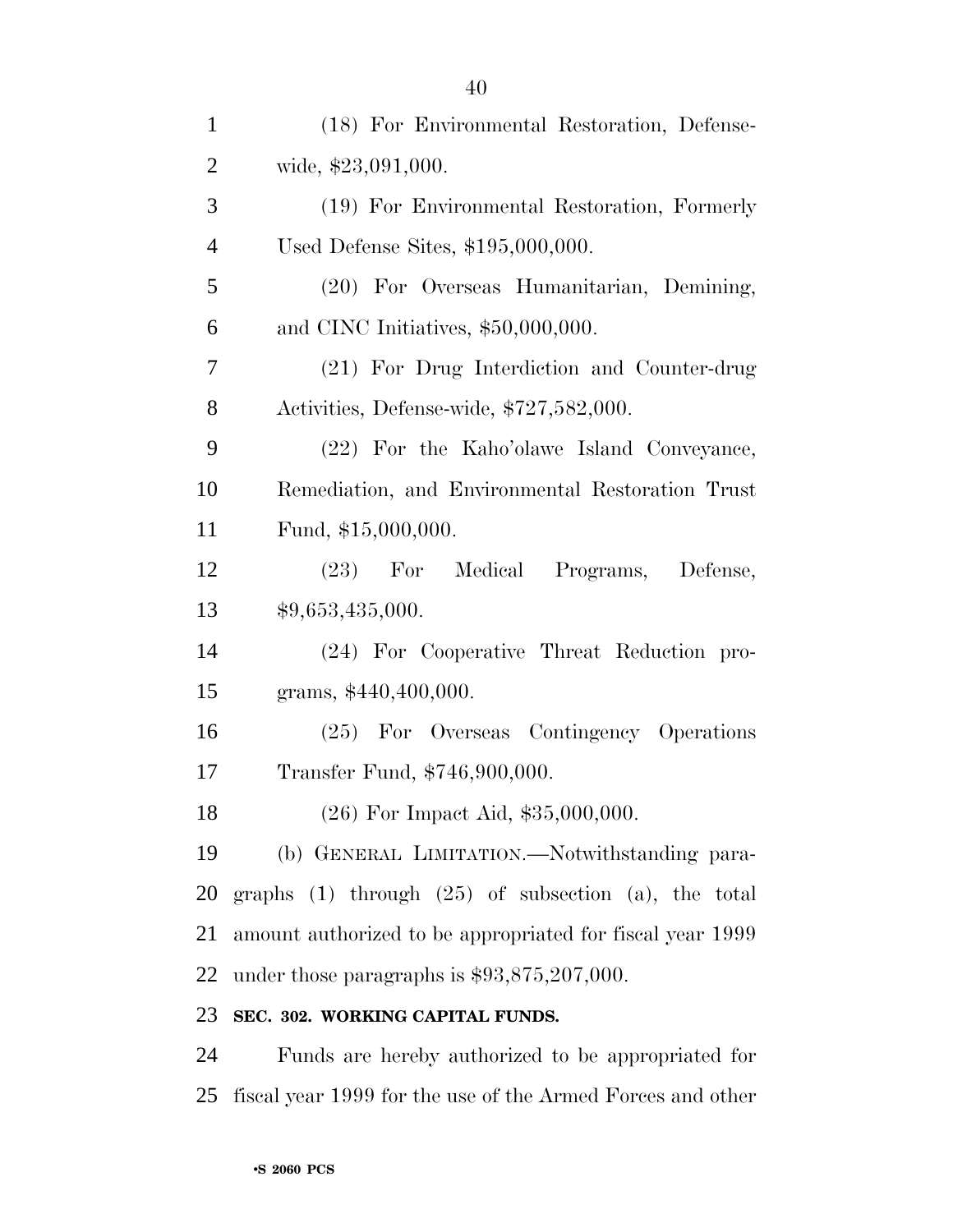activities and agencies of the Department of Defense for providing capital for working capital and revolving funds in amounts as follows:

 (1) For the Defense Working Capital Funds, Air Force, \$30,800,000.

 (2) For Defense Working-Capital Fund, De-fense-wide, \$63,700,000.

 (3) For the National Defense Sealift Fund, \$669,566,000.

#### **SEC. 303. ARMED FORCES RETIREMENT HOME.**

 There is hereby authorized to be appropriated for fis- cal year 1999 from the Armed Forces Retirement Home Trust Fund the sum of \$70,745,000 for the operation of the Armed Forces Retirement Home, including the United States Soldiers' and Airmen's Home and the Naval Home. **SEC. 304. TRANSFER FROM THE NATIONAL DEFENSE STOCKPILE TRANSACTION FUND.**

 (a) TRANSFER AUTHORITY.—To the extent provided in appropriations Acts, not more than \$150,000,000 is au- thorized to be transferred from the National Defense Stockpile Transaction Fund to operation and maintenance accounts for fiscal year 1999 in amounts as follows:

(1) For the Army, \$50,000,000.

(2) For the Navy, \$50,000,000.

(3) For the Air Force, \$50,000,000.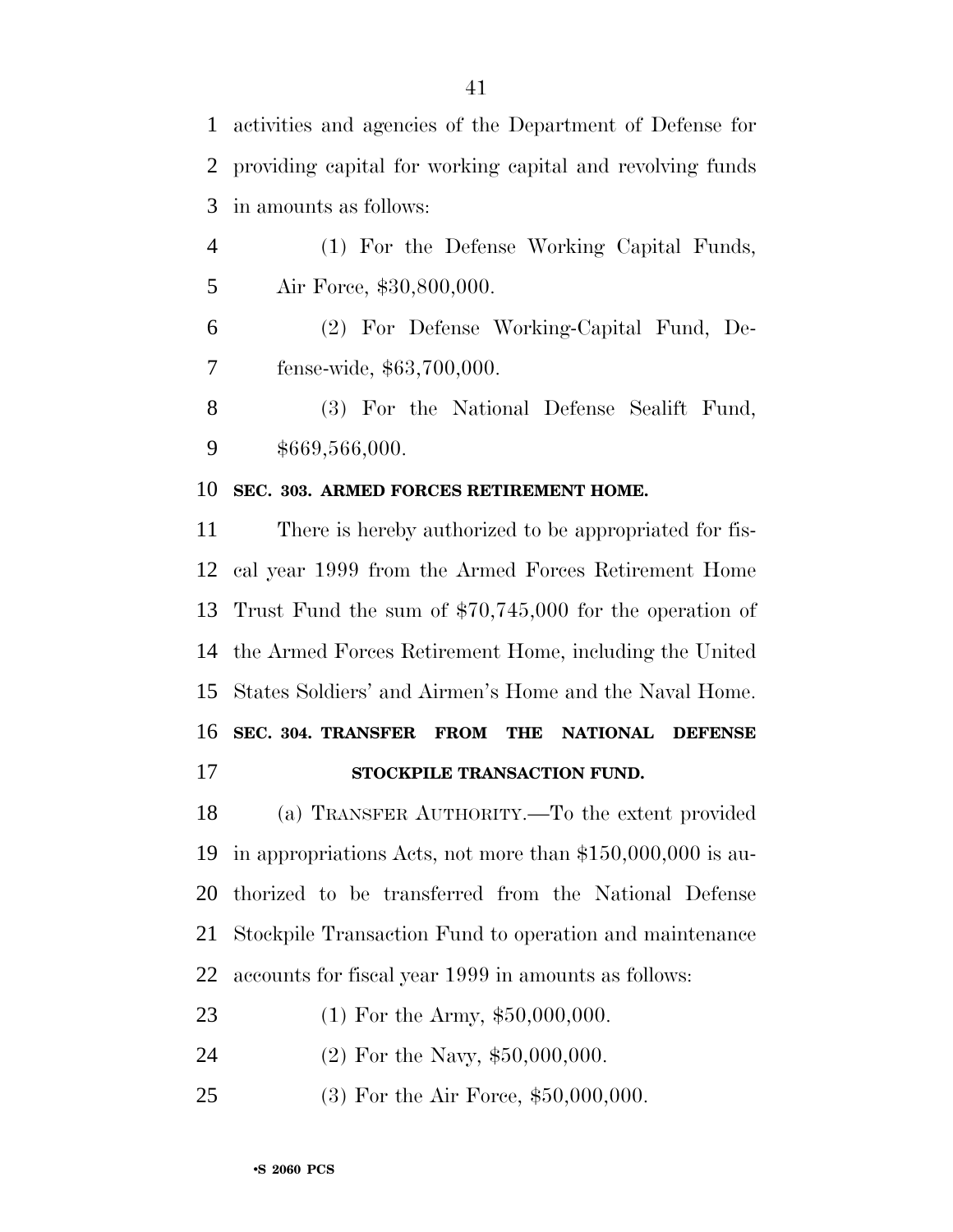(b) TREATMENT OF TRANSFERS.—Amounts trans-ferred under this section—

 (1) shall be merged with, and be available for the same purposes and the same period as, the amounts in the accounts to which transferred; and (2) may not be expended for an item that has been denied authorization of appropriations by Con-gress.

 (c) RELATIONSHIP TO OTHER TRANSFER AUTHOR- ITY.—The transfer authority provided in this section is in addition to the transfer authority provided in section 1001.

# **Subtitle B—Program Require- ments, Restrictions, and Limita-tions**

|    | 16 SEC. 311. SPECIAL | <b>OPERATIONS</b>                   | <b>COMMAND</b> |
|----|----------------------|-------------------------------------|----------------|
| 17 |                      | <b>COUNTERPROLIFERATION</b>         | <b>AND</b>     |
| 18 |                      | <b>COUNTERTERRORISM ACTIVITIES.</b> |                |

 Of the amount authorized to be appropriated under 20 section  $301(a)(5)$ , the \$18,500,000 available for the Spe- cial Operations Command that is not needed for the oper- ation of six of the patrol coastal craft of the Department of Defense in the Caribbean Sea and Eastern Pacific Ocean in support of the drug interdiction efforts of the United States Southern Command by reason of section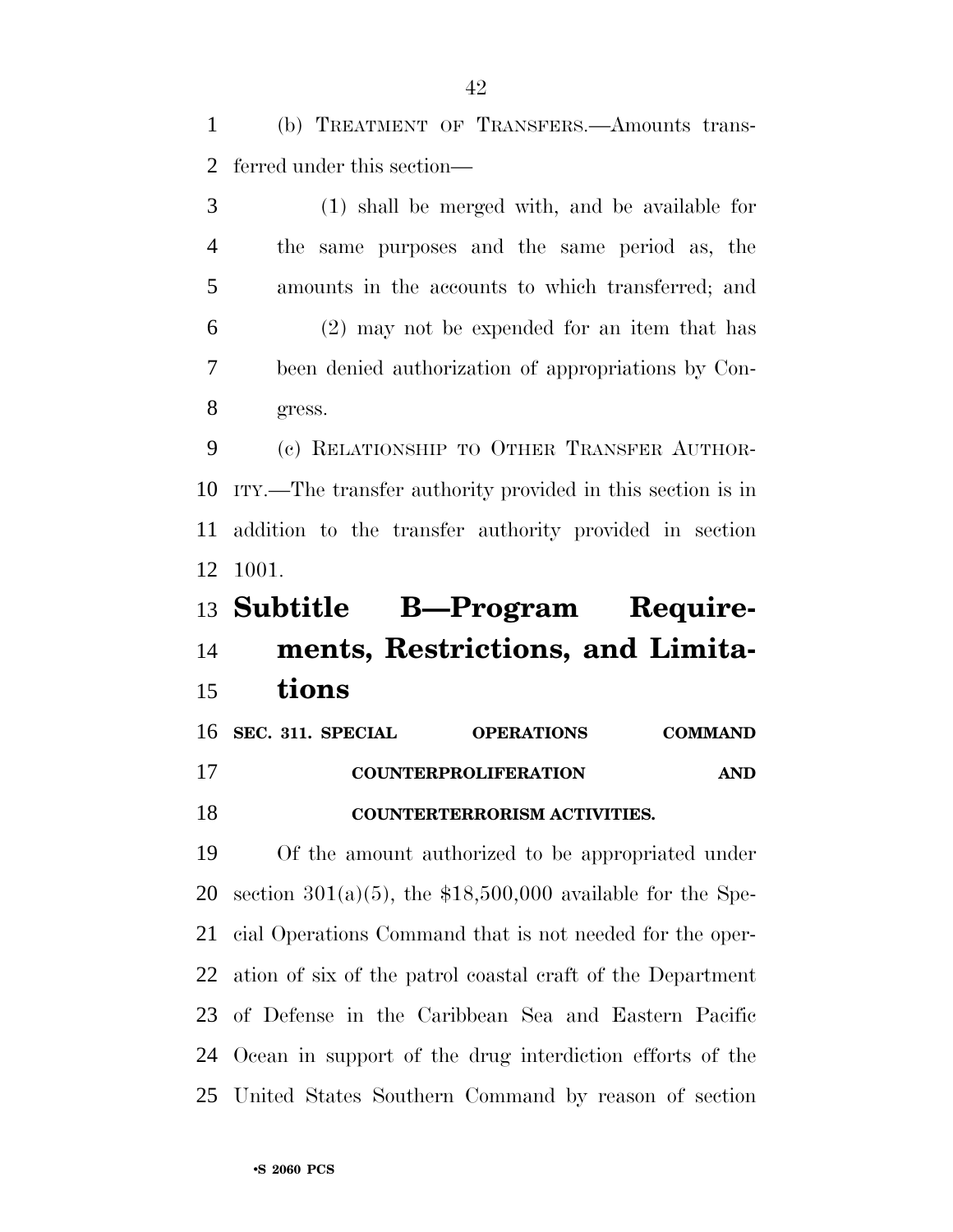331 shall be available for increased training and related operations in support of that command's counterproliferation of weapons of mass destruction and the command's counterterrorism activities. The amount available under the preceding sentence is in addition to other funds authorized to be appropriated under section 301(a)(5) for the Special Operations Command for such purposes.

# **SEC. 312. TAGGING SYSTEM FOR IDENTIFICATION OF HY- DROCARBON FUELS USED BY THE DEPART-MENT OF DEFENSE.**

 (a) AUTHORITY TO CONDUCT PILOT PROGRAM.— The Secretary of Defense may conduct a pilot program using existing technology to determine—

 (1) the feasibility of tagging hydrocarbon fuels used by the Department of Defense for the purposes of analyzing and identifying such fuels;

 (2) the deterrent effect of such tagging on the theft and misuse of fuels purchased by the Depart-ment; and

 (3) the extent to which such tagging assists in determining the source of surface and underground pollution in locations having separate fuel storage facilities of the Department and of civilian compa-nies.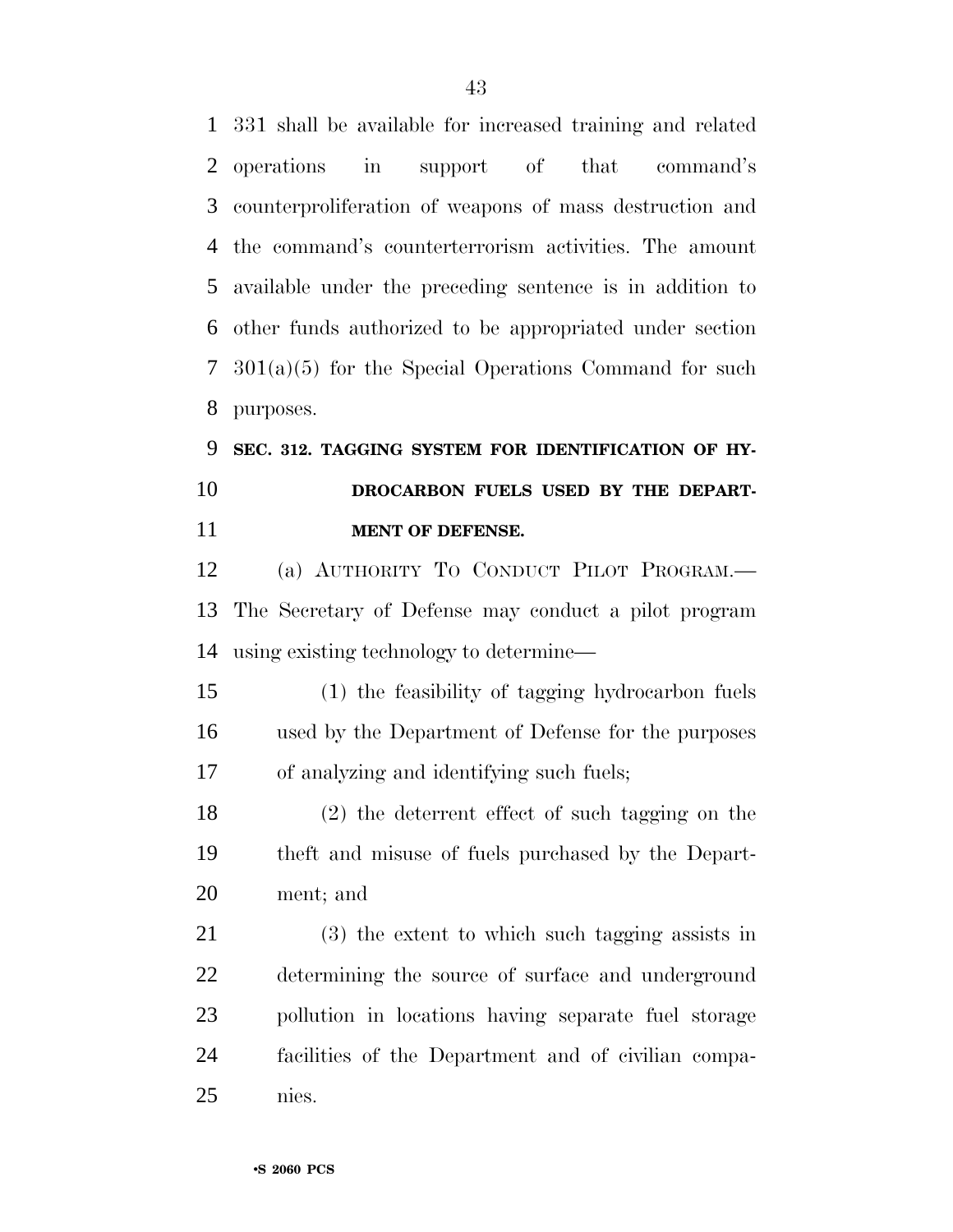| $\mathbf{1}$   | (b) SYSTEM ELEMENTS.—The tagging system under               |
|----------------|-------------------------------------------------------------|
| 2              | the pilot program shall have the following characteristics: |
| 3              | (1) The tagging system does not harm the envi-              |
| $\overline{4}$ | ronment.                                                    |
| 5              | (2) Each chemical used in the tagging system                |
| 6              | $is-$                                                       |
| $\tau$         | (A) approved for use under the Toxic Sub-                   |
| 8              | stances Control Act (15 U.S.C. 2601 et seq.);               |
| 9              | and                                                         |
| 10             | (B) substantially similar to the fuel to                    |
| 11             | which added, as determined in accordance with               |
| 12             | criteria established by the Environmental Pro-              |
| 13             | tection Agency for the introduction of additives            |
| 14             | into hydrocarbon fuels.                                     |
| 15             | (3) The tagging system permits a determination              |
| 16             | if a tag is present and a determination if the con-         |
| 17             | centration of a tag has changed in order to facilitate      |
| 18             | identification of tagged fuels and detection of dilu-       |
| 19             | tion of tagged fuels.                                       |
| 20             | (4) The tagging system does not impair or de-               |
| 21             | grade the suitability of tagged fuels for their in-         |
| 22             | tended use.                                                 |
| 23             | (c) REPORT.—Not later than 30 days after the com-           |
| 24             | pletion of the pilot program, the Secretary shall submit    |
| 25             | to Congress a report setting forth the results of the pilot |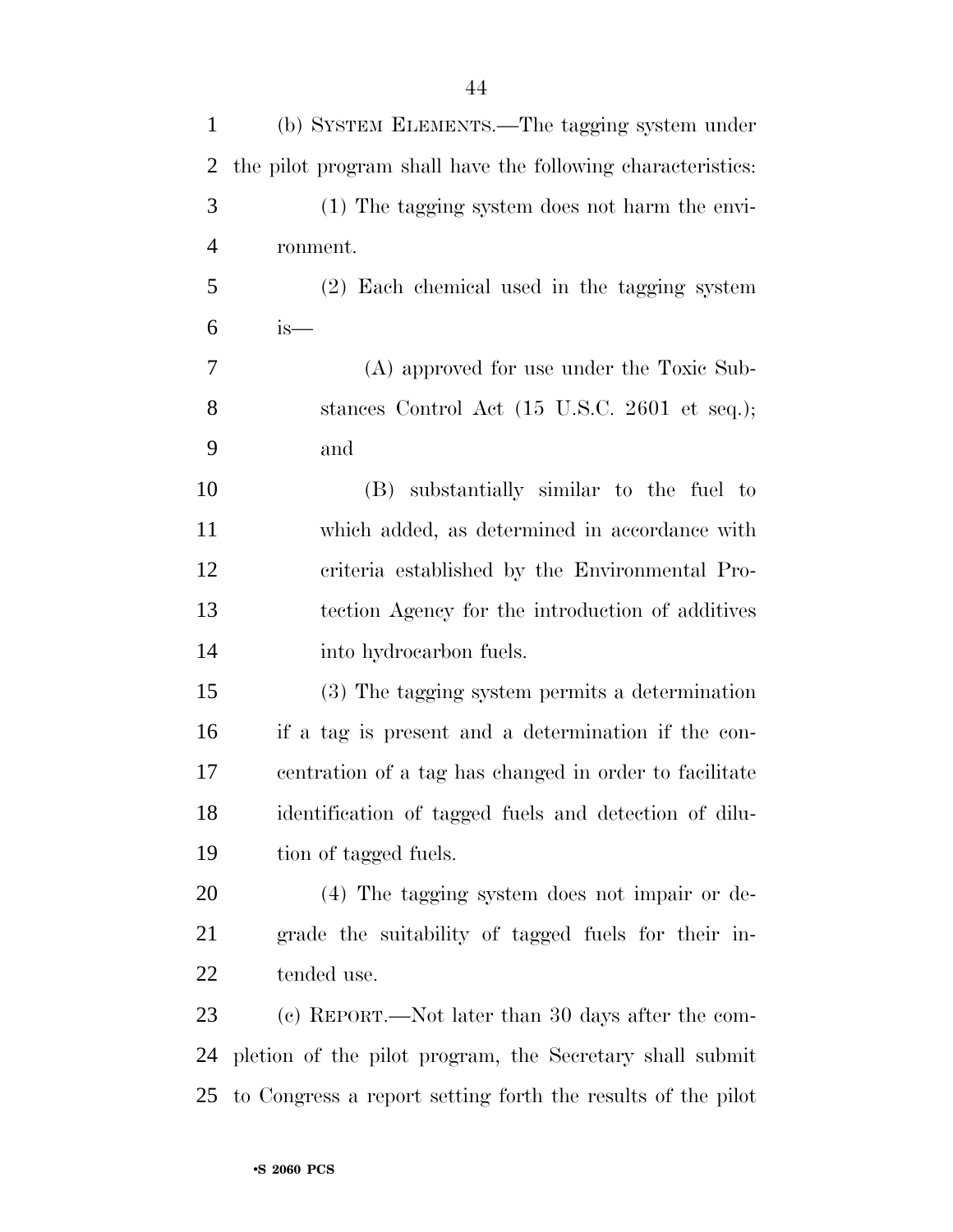program and including any recommendations for legisla- tion relating to the tagging of hydrocarbon fuels by the Department that the Secretary considers appropriate.

 (d) FUNDING.—Of the amounts authorized to be ap- propriated under section 301(a)(6) for operation and maintenance for defense-wide activities, not more than \$5,000,000 shall be available for the pilot program.

# **SEC. 313. PILOT PROGRAM FOR ACCEPTANCE AND USE OF LANDING FEES CHARGED FOR USE OF DO- MESTIC MILITARY AIRFIELDS BY CIVIL AIR-CRAFT.**

 (a) PILOT PROGRAM AUTHORIZED.—The Secretary of each military department may carry out a pilot program to demonstrate the use of landing fees as a source of fund- ing for the operation and maintenance of airfields of the department.

 (b) IMPOSITION OF LANDING FEES.—Under a pilot program carried out under this section, the Secretary of a military department may prescribe and impose landing fees for use of any military airfield of the department in the United States by civil aircraft during fiscal years 1999 and 2000. No fee may be charged under the pilot program for a landing after September 30, 2000.

 (c) USE OF PROCEEDS.—Amounts received for a fis-cal year in payment of landing fees imposed under the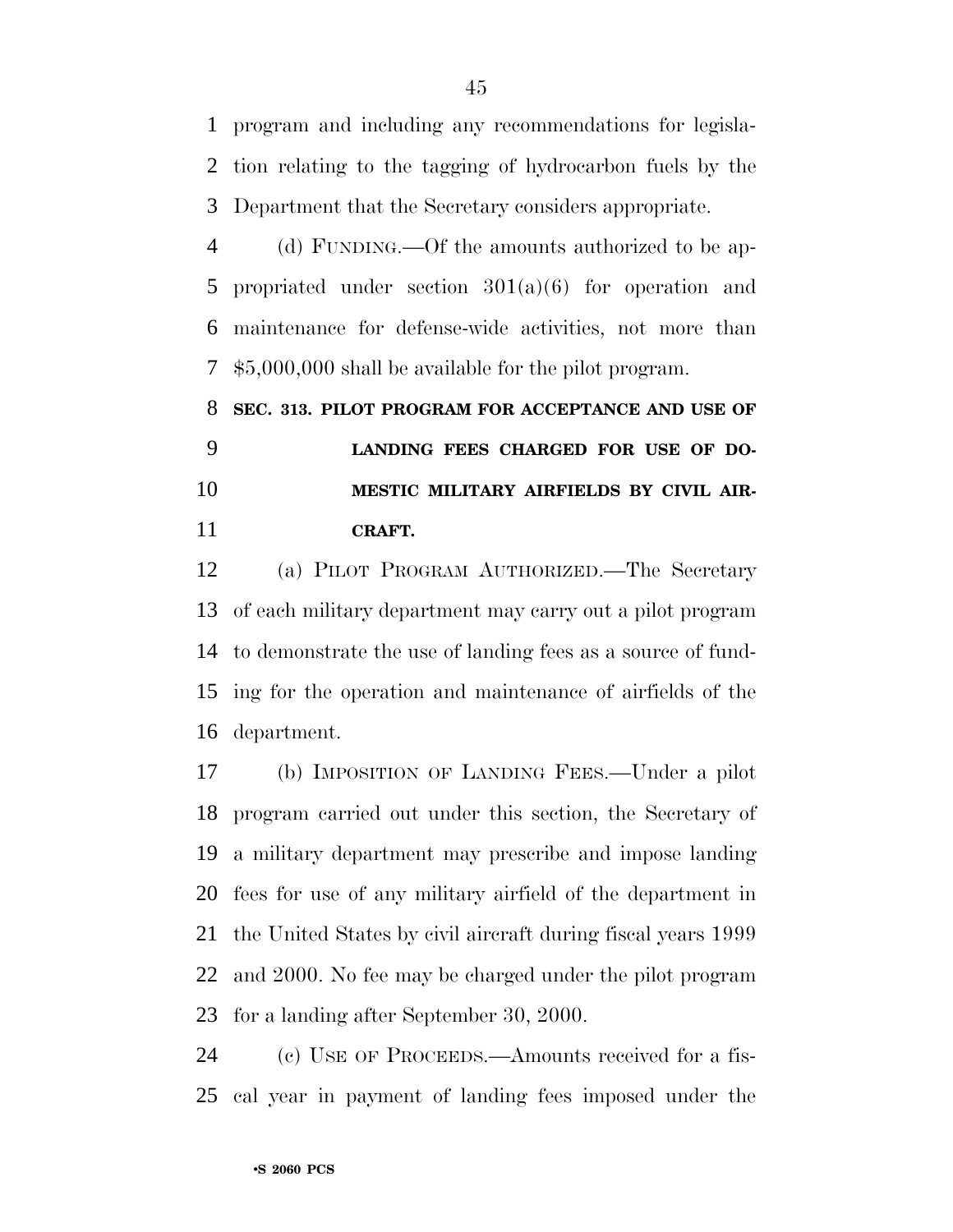pilot program for use of a military airfield shall be cred- ited to the appropriation that is available for that fiscal year for the operation and maintenance of the military air- field, shall be merged with amounts in the appropriation to which credited, and shall be available for that military airfield for the same period and purposes as the appropria-tion is available.

 (d) REPORT.—Not later than March 31, 2000, the Secretary of Defense shall submit to Congress a report on the pilot programs carried out under this section by the Secretaries of the military departments. The report shall specify the amounts of fees received and retained by each military department under the pilot program as of December 31, 1999.

 **Subtitle C—Environmental Provisions**

 **SEC. 321. TRANSPORTATION OF POLYCHLORINATED BIPHENYLS FROM ABROAD FOR DISPOSAL IN THE UNITED STATES.**

 (a) AUTHORITY.—Chapter 157 of title 10, United States Code, is amended by adding at the end the follow-ing: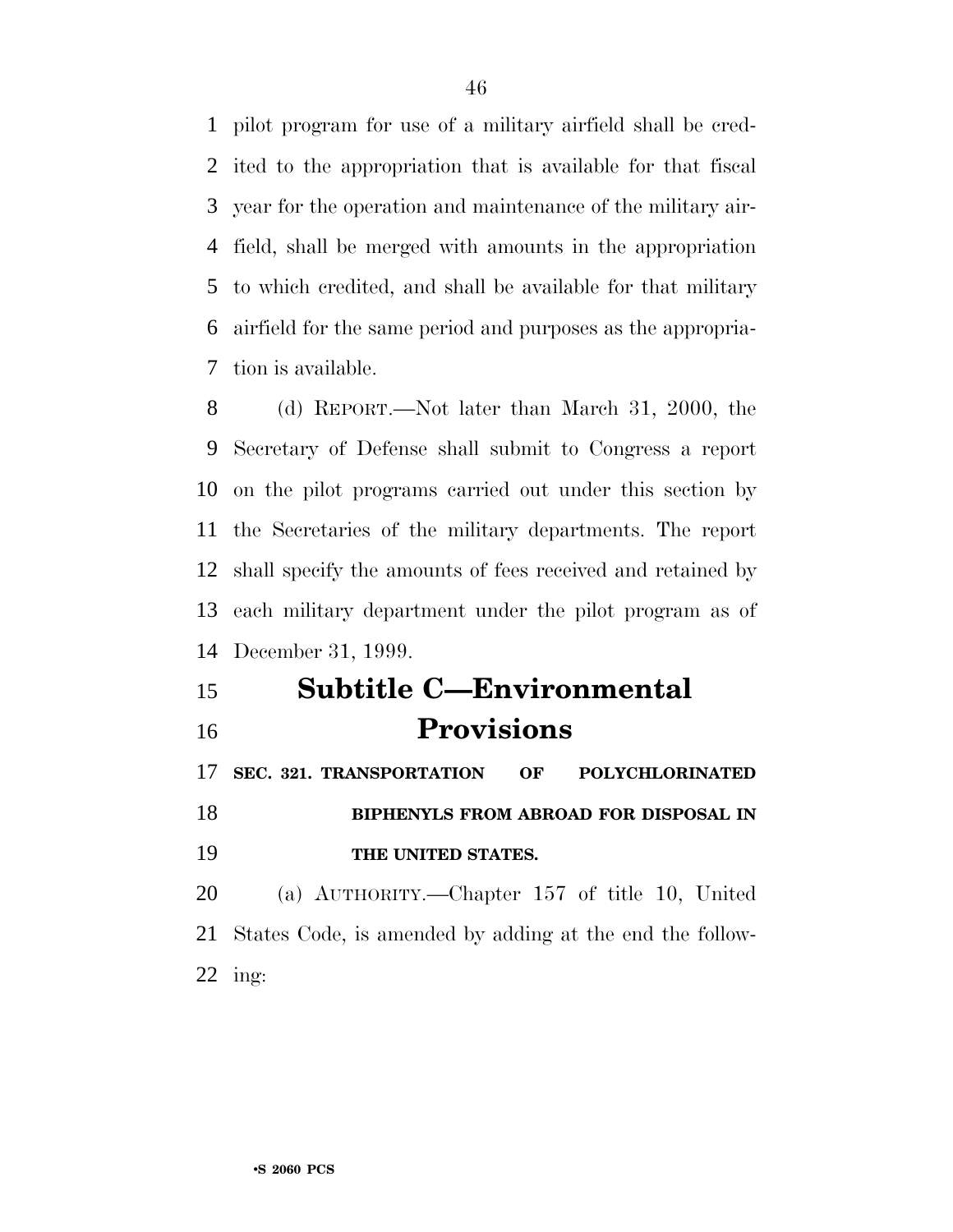## **''§ 2646. Transportation of polychlorinated biphenyls from abroad; disposal**

 ''(a) AUTHORITY TO TRANSPORT.—(1) Subject to paragraph (2), the Secretary of the Defense and the Sec- retaries of the military departments may provide for the transportation into the customs territory of the United States of polychlorinated biphenyls generated by or under the control of the Department of Defense for purposes of their disposal, treatment, or storage in the customs terri-tory of the United States.

 ''(2) Polychlorinated biphenyls may be transported into the customs territory of the United States under paragraph (1) only if the Administrator of the Environ- mental Protection Agency determines that the transpor- tation will not result in an unreasonable risk of injury to health or the environment.

 ''(b) DISPOSAL.—(1) The disposal, treatment, and storage of polychlorinated biphenyls transported into the customs territory of the United States under subsection (a) shall be governed by the provisions of the Toxic Sub-stances Control Act (15 U.S.C. 2601 et seq.).

 $\langle \rangle$  (2) A chemical waste landfill may not be used for the disposal, treatment, or storage of polychlorinated biphenyls transported into the customs territory of the United States under subsection (a) unless the landfill meets all of the technical requirements specified in section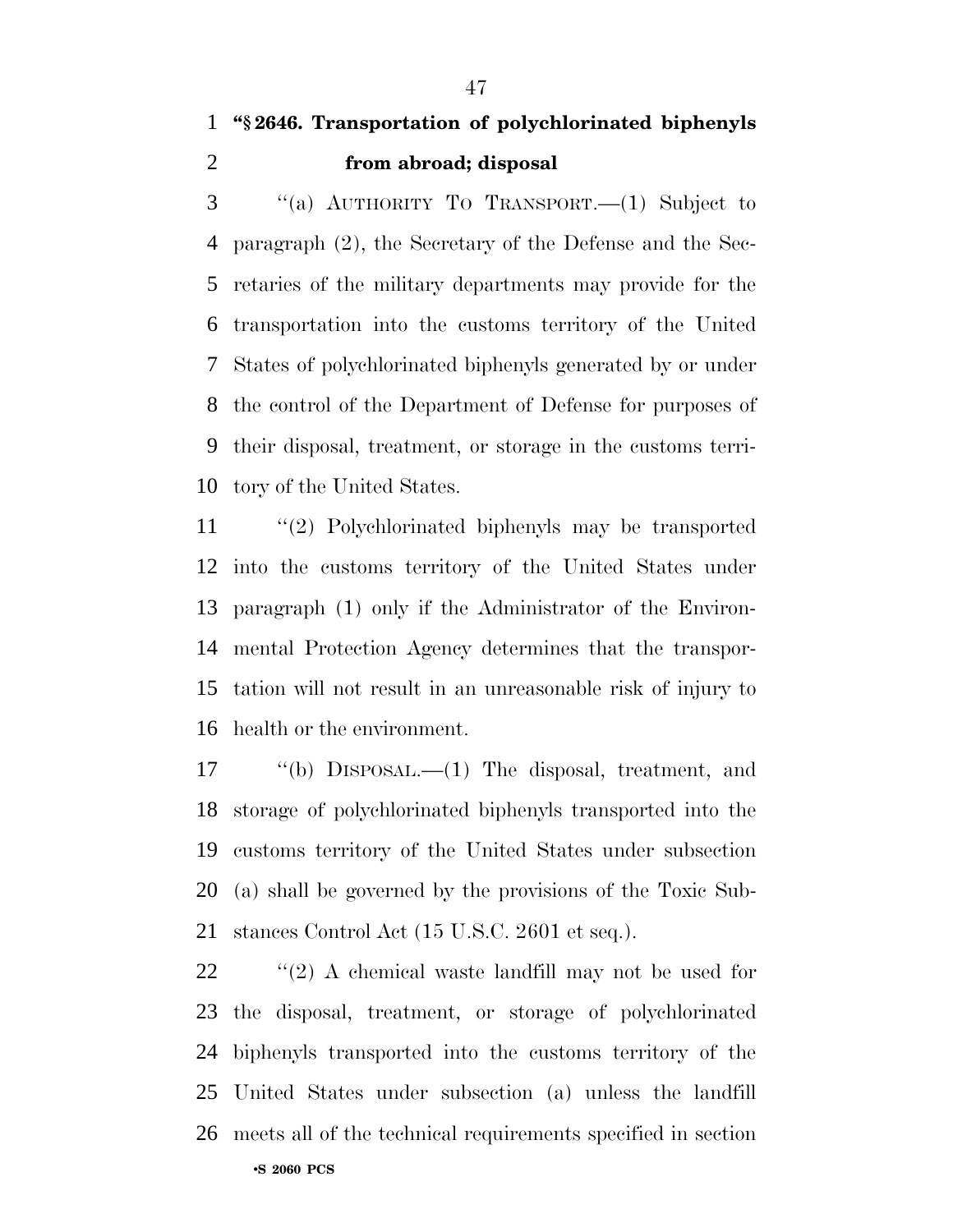761.75(b)(3) of title 40, Code of Federal Regulations, as in effect on the date that was one year before the date of enactment of the National Defense Authorization Act for Fiscal Year 1999.

 ''(c) CUSTOMS TERRITORY OF THE UNITED STATES DEFINED.—In this section, the term 'customs territory of the United States' has the meaning given that term in General Note 2. of the Harmonized Tariff Schedule of the United States.''.

 (b) CLERICAL AMENDMENT.—The table of sections at the beginning of that chapter is amended by adding at the end the following:

''2646. Transportation of polychlorinated biphenyls from abroad; disposal.''.

# **SEC. 322. MODIFICATION OF DEADLINE FOR SUBMITTAL TO CONGRESS OF ANNUAL REPORTS ON EN-**

**VIRONMENTAL ACTIVITIES.**

 Section 2706 of title 10, United States Code, is amended by striking out ''not later than 30 days'' each place it appears in subsections (a), (b), (c), and (d) and inserting in lieu thereof ''not later than 45 days''.

#### **SEC. 323. SUBMARINE SOLID WASTE CONTROL.**

 (a) SOLID WASTE DISCHARGE REQUIREMENTS.— Subsection (c)(2) of section 3 of the Act to Prevent Pollu-tion from Ships (33 U.S.C. 1902) is amended—

 (1) in subparagraph (A), by adding at the end the following: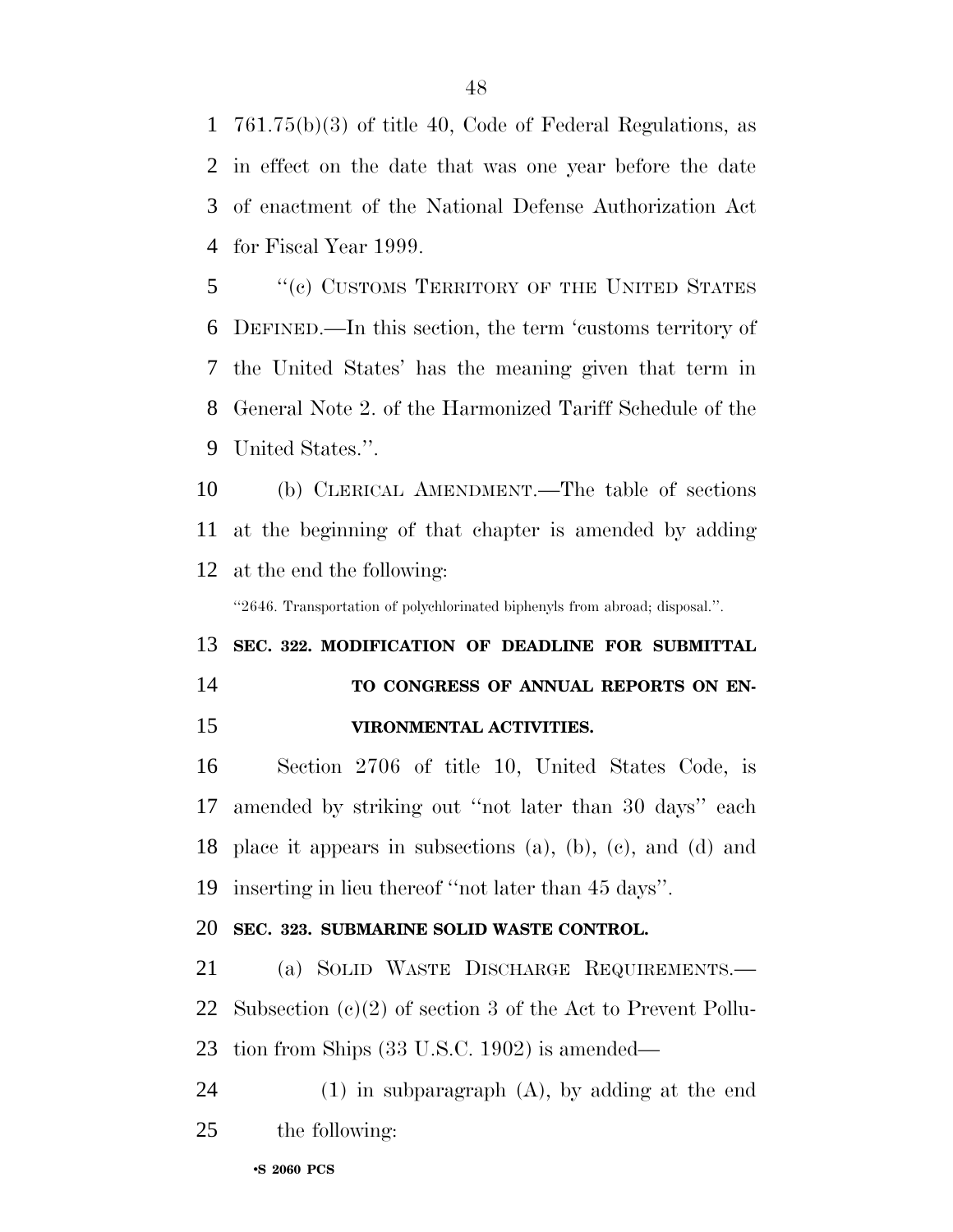1 "(iii) With regard to submersibles, non-plastic garbage that has been compacted and weighted to ensure negative buoyancy.''; and

 (2) in subparagraph (B)(ii), by striking out 5 "subparagraph  $(A)(ii)$ " and inserting in lieu thereof ''clauses (ii) and (iii) of subparagraph (A)''.

 (b) CONFORMING AMENDMENT.—Subsection 8 (e)(3)(A) of that section is amended by striking out "gar- bage that contains more than the minimum amount prac-ticable of''.

## **SEC. 324. PAYMENT OF STIPULATED PENALTIES ASSESSED UNDER CERCLA.**

 The Secretary of Defense may pay, from amounts in the Department of Defense Base Closure Account 1990 established by section 2906(a)(1) of the Defense Base Clo- sure and Realignment Act of 1990 (part A of title XXIX of Public Law 101–510; 10 U.S.C. 2687 note), not more than \$15,000 as payment of pay stipulated civil penalties assessed under the Comprehensive Environmental Re- sponse, Compensation, and Liability Act of 1980 (42 U.S.C. 9601 et seq.) against McClellan Air Force Base, California.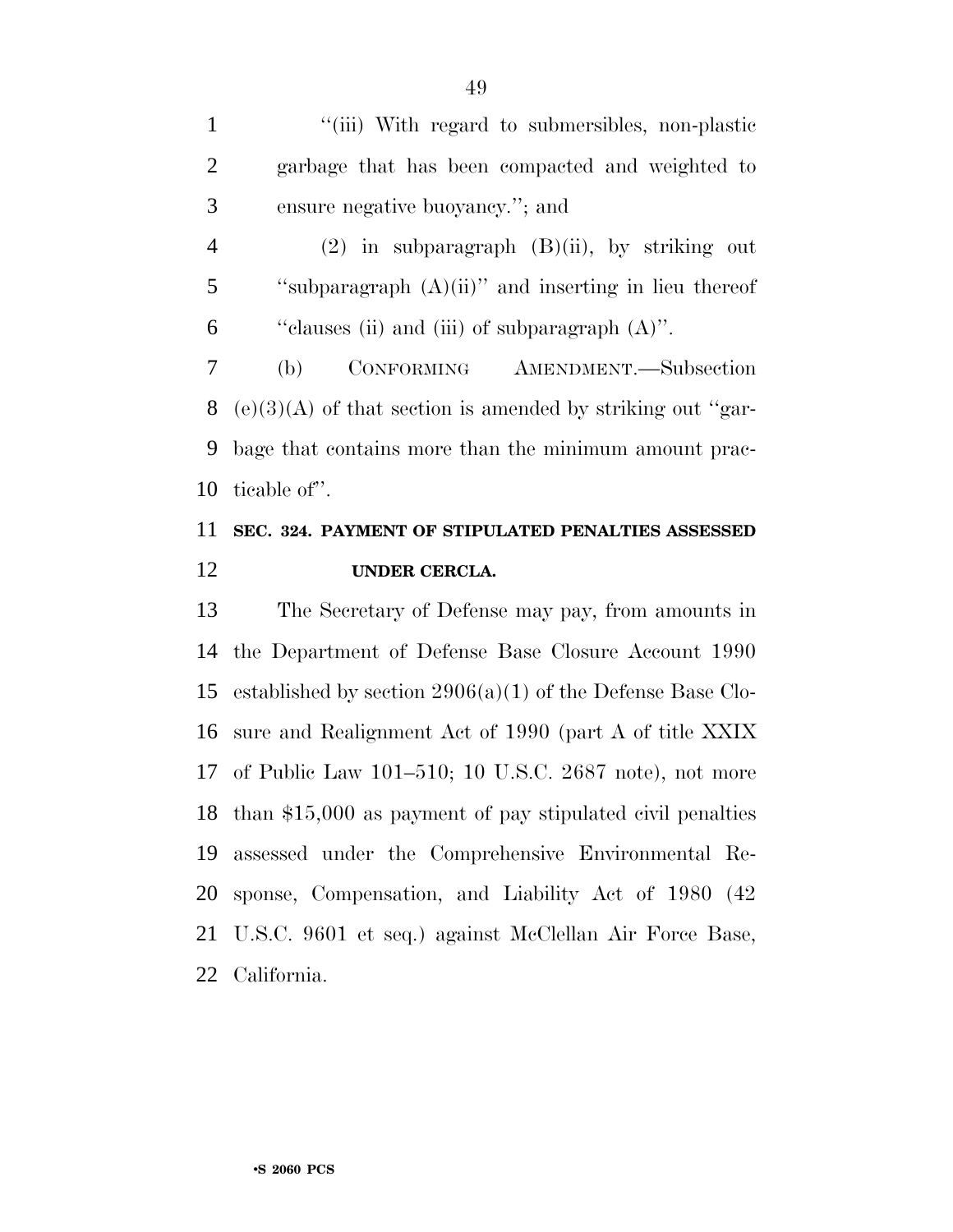# **SEC. 325. AUTHORITY TO PAY NEGOTIATED SETTLEMENT FOR ENVIRONMENTAL CLEANUP OF FOR- MERLY USED DEFENSE SITES IN CANADA.** (a) FINDINGS.—Congress makes the following find- ings with respect to the authorization of payment of settle- ment with Canada in subsection (b) regarding environ- mental cleanup at formerly used defense sites in Canada: (1) A unique and longstanding national security alliance exists between the United States and Can-

ada.

 (2) The sites covered by the settlement were formerly used by the United States and Canada for their mutual defense.

 (3) There is no formal treaty or international agreement between the United States and Canada regarding the environmental cleanup of the sites.

 (4) Environmental contamination at some of the sites could pose a substantial risk to the health and safety of the United States citizens residing in States near the border between the United States and Canada.

 (5) The United States and Canada reached a negotiated agreement for an ex-gratia reimburse- ment of Canada in full satisfaction of claims of Can- ada relating to environmental contamination which agreement was embodied in an exchange of Notes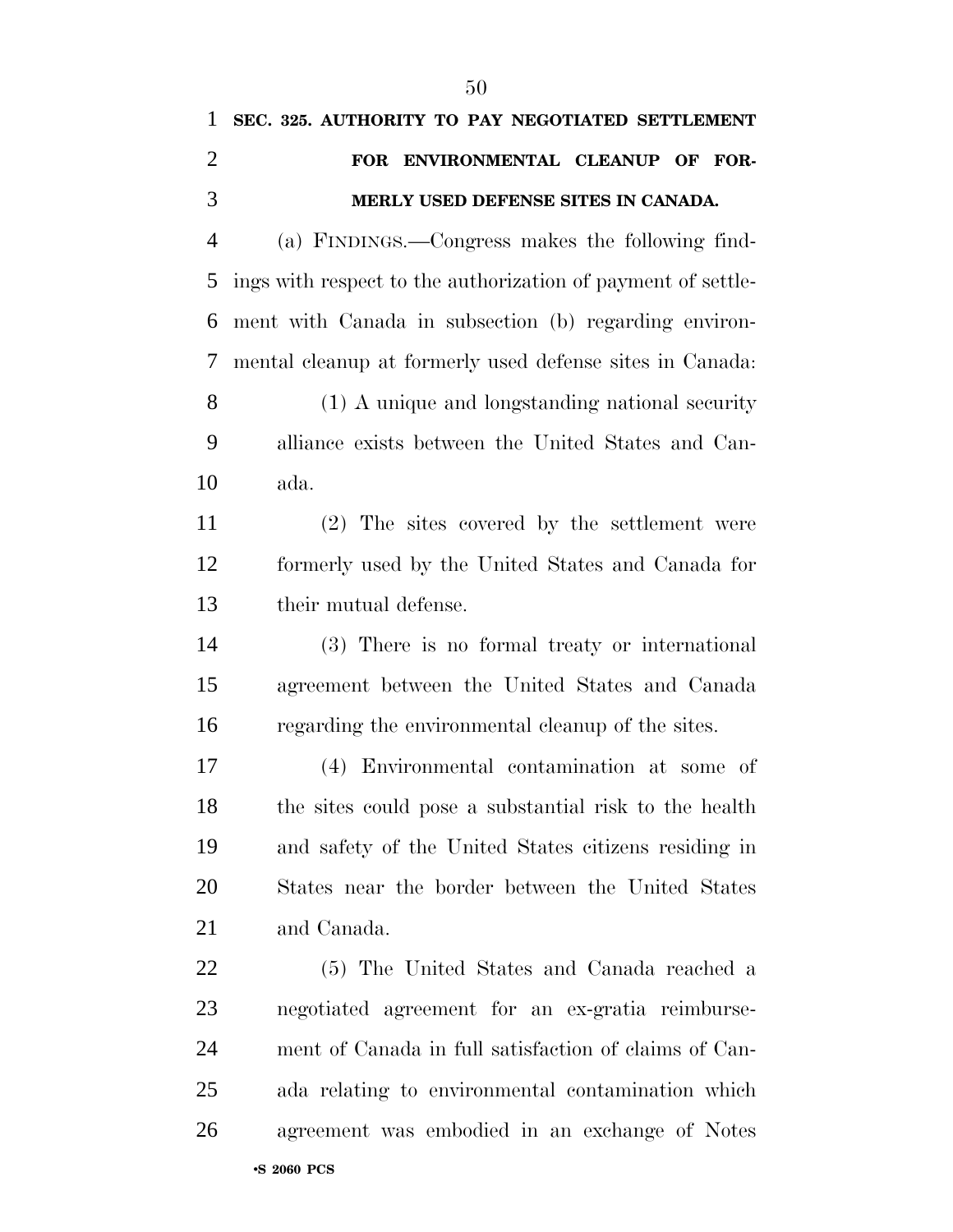| $\mathbf{1}$   | between the Government of the United States and             |
|----------------|-------------------------------------------------------------|
| $\overline{2}$ | the Government of Canada.                                   |
| 3              | $(6)$ There is a unique factual basis for authoriz-         |
| $\overline{4}$ | ing a reimbursement of Canada for environmental             |
| 5              | cleanup at sites in Canada after the United States          |
| 6              | departure from such sites.                                  |
| 7              | (7) The basis for and authorization of such re-             |
| 8              | imbursement does not extend to similar claims by            |
| 9              | other nations.                                              |
| 10             | (8) The Government of Canada is committed to                |
| 11             | spending the entire $$100,000,000$ of the reimburse-        |
| 12             | ment authorized in subsection (b) in the United             |
| 13             | States, which will benefit United States industry and       |
| 14             | United States workers.                                      |
| 15             | (b) AUTHORITY TO MAKE PAYMENTS.—(1) Subject                 |
| 16             | to paragraph (3), the Secretary of Defense may, using       |
| 17             | funds specified under subsection (c), make a payment de-    |
|                | 18 scribed in paragraph (2) in each of fiscal years 1999    |
| 19             | through 2008 for purposes of the ex-gratia reimbursement    |
| 20             | of Canada in full satisfaction of any and all claims as-    |
| 21             | serted against the United States by Canada for environ-     |
| 22             | mental cleanup of sites in Canada that were formerly used   |
| 23             | for the mutual defense of the United States and Canada.     |
| 24             | $(2)$ A payment referred to in paragraph $(1)$ is a pay-    |
| 25             | ment of \$10,000,000, in constant fiscal year 1996 dollars, |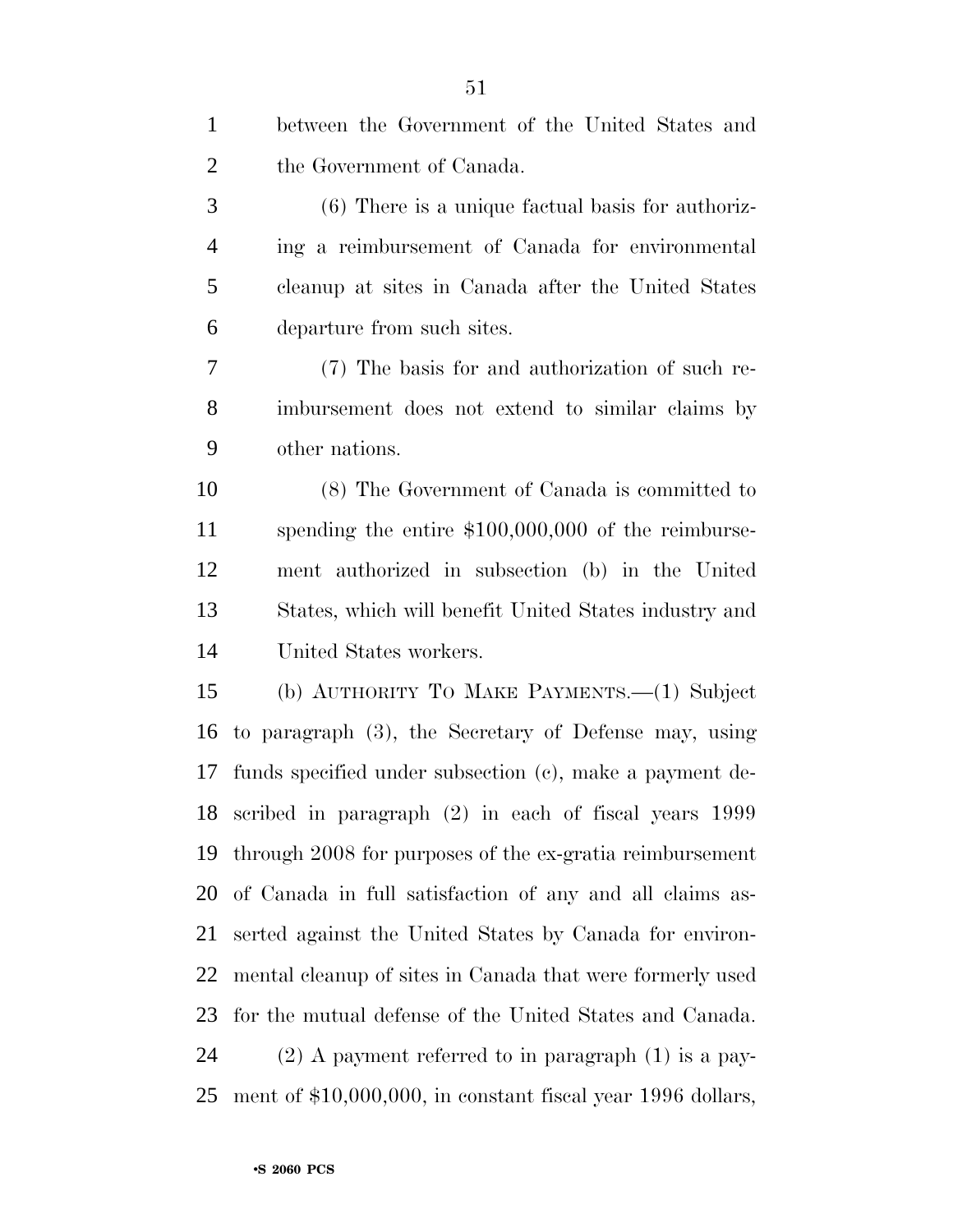into the Foreign Military Sales Trust Account for pur-poses of Canada.

 (3) A payment may be made under paragraph (1) in any fiscal year after fiscal year 1999 only if the Secretary of Defense submits to Congress with the budget for such fiscal year under section 1105 of title 31, United States Code, evidence that the cumulative amount expended by the Government of Canada for environmental cleanup ac- tivities in Canada during any fiscal years before such fiscal year in which a payment under that paragraph was au- thorized was an amount equal to or greater than the ag- gregate amount of the payments under that paragraph during such fiscal years.

 (c) SOURCE OF FUNDS.—A payment may be made under subsection (b) in a fiscal year from amounts appro- priated pursuant to the authorization of appropriations for the Department of Defense for such fiscal year for Oper-ation and Maintenance, Defense-Wide.

**SEC. 326. SETTLEMENT OF CLAIMS OF FOREIGN GOVERN-**

# **MENTS FOR ENVIRONMENTAL CLEANUP OF**

## **OVERSEAS SITES FORMERLY USED BY THE DEPARTMENT OF DEFENSE.**

 (a) NOTICE OF NEGOTIATIONS.—The President shall notify Congress before entering into any negotiations for the ex-gratia settlement of the claims of a government of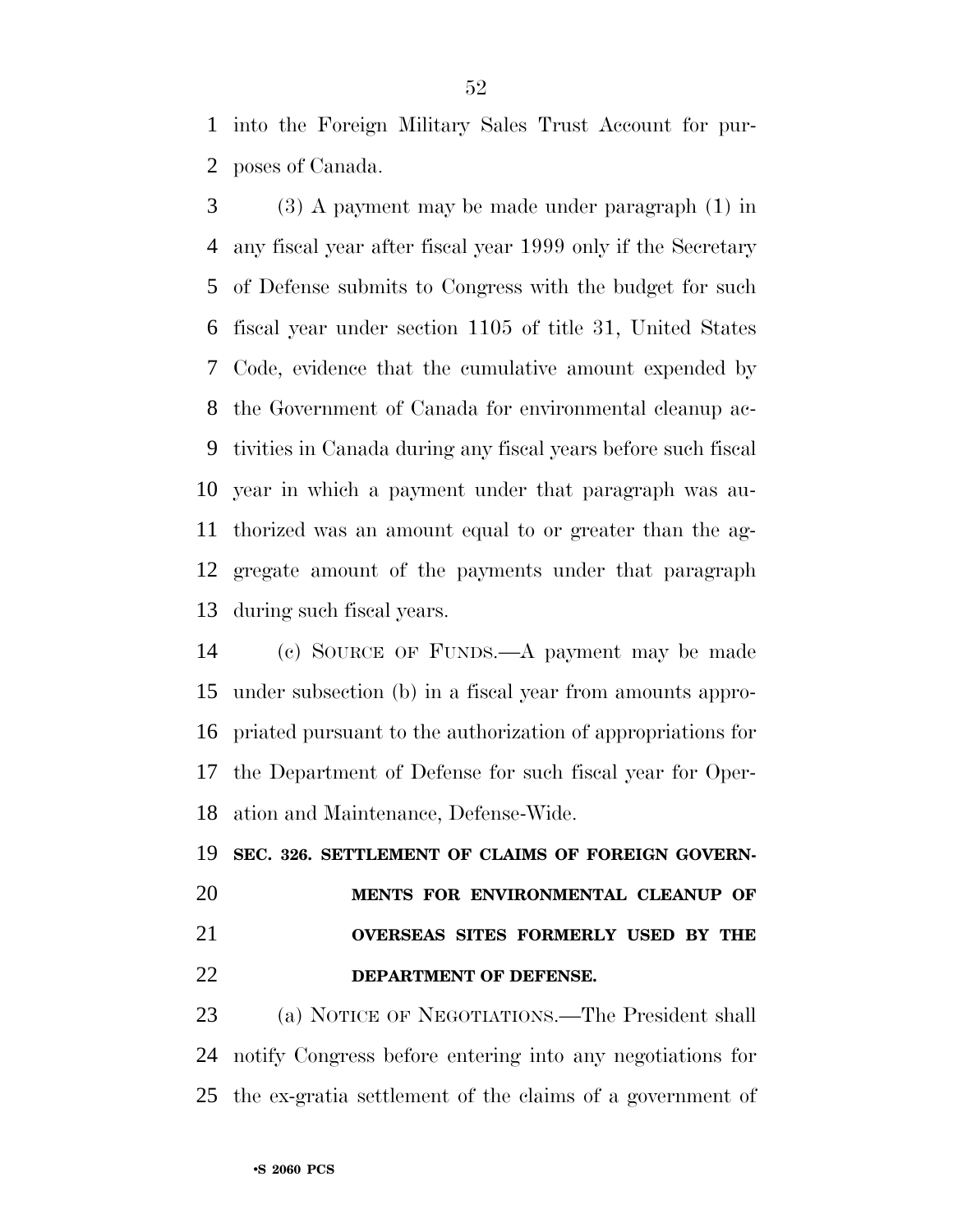another country against the United States for environ- mental cleanup of sites in that country that were formerly used by the Department of Defense.

 (b) AUTHORIZATION REQUIRED FOR USE FUNDS FOR PAYMENT OF SETTLEMENT.—Notwithstanding any other provision of law, no funds may be utilized for any payment under an ex-gratia settlement of any claims de- scribed in subsection (a) unless the use of the funds for that purpose is specifically authorized by law, treaty, or international agreement.

## **SEC. 327. ARCTIC MILITARY ENVIRONMENTAL COOPERA-TION PROGRAM.**

 (a) FINDINGS.—Congress makes the following find-ings:

 (1) The Secretary of Defense has developed a program to address environmental matters relating to the military activities of the Department of De- fense in the Arctic region. The program is known as the ''Arctic Military Environmental Cooperation Program''.

 (2) The Secretary has carried out the Arctic Military Environmental Cooperation Program using funds appropriated for Cooperative Threat Reduc-tion programs.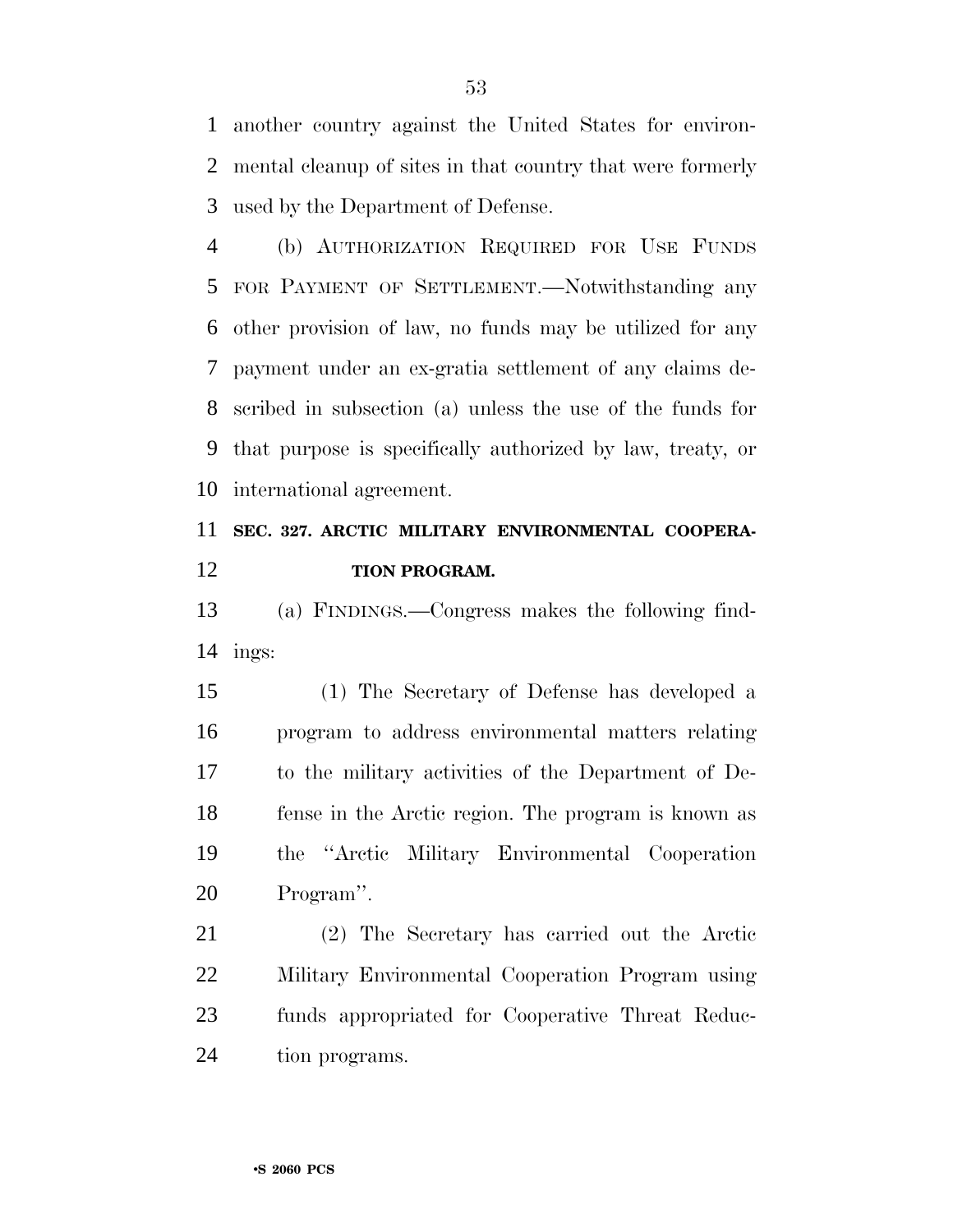(b) ACTIVITIES UNDER PROGRAM.—(1) Subject to paragraph (2), activities under the Arctic Military Envi- ronmental Cooperation Program shall include cooperative activities on environmental matters in the Arctic region with the military departments and agencies of other coun-tries, including the Russian Federation.

 (2) Activities under the Arctic Military Environ- mental Cooperation Program may not include any activi- ties for purposes for which funds for Cooperative Threat Reduction programs have been denied, including the pur- poses for which funds were denied by section 1503 of the National Defense Authorization Act for Fiscal Year 1997 (Public Law 104–201; 110 Stat. 2732).

 (c) AVAILABILITY OF FISCAL YEAR 1999 FUNDS.— (1) Of the amount authorized to be appropriated by sec-16 tion  $301(a)(6)$ , \$4,000,000 shall be available for carrying out the Arctic Military Environmental Program.

 (2) Amounts available for the Arctic Military Envi- ronmental Cooperation Program under paragraph (1) may not be obligated or expended for that Program until 45 days after the date on which the Secretary of Defense sub- mits to the congressional defense committees a plan for the Program under paragraph (3).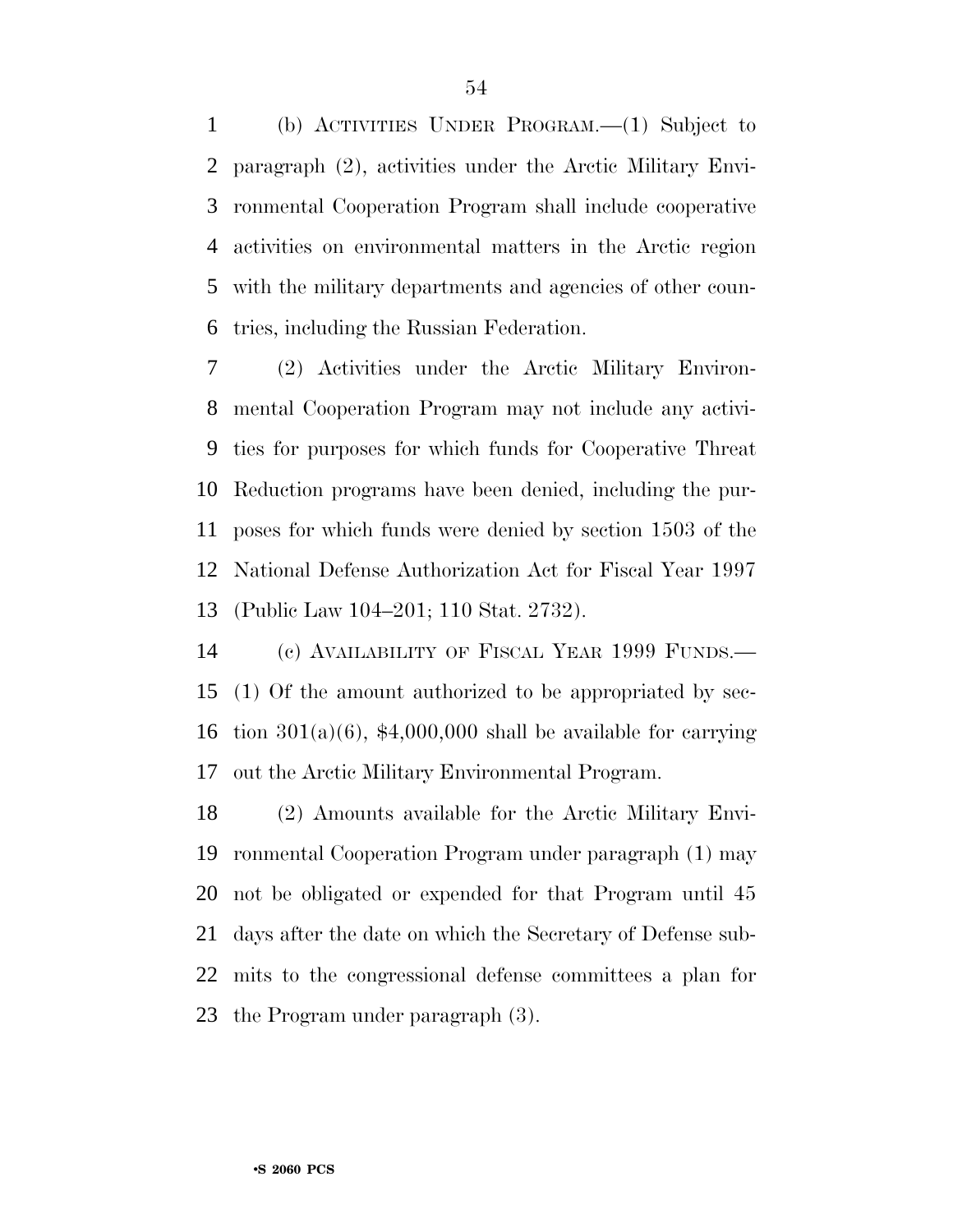(3) The plan for the Arctic Military Environmental Cooperation Program under this paragraph shall include the following:

 (A) A statement of the overall goals and objec-tives of the Program.

 (B) A statement of the proposed activities under the Program and the relationship of such ac- tivities to the national security interests of the United States.

 (C) An assessment of the compatibility of the activities set forth under subparagraph (B) with the purposes of the Cooperative Threat Reduction pro- grams of the Department of Defense (including with any prohibitions and limitations applicable to such programs).

 (D) An estimate of the funding to be required and requested in future fiscal years for the activities set forth under subparagraph (B).

 (E) A proposed termination date for the Pro-gram.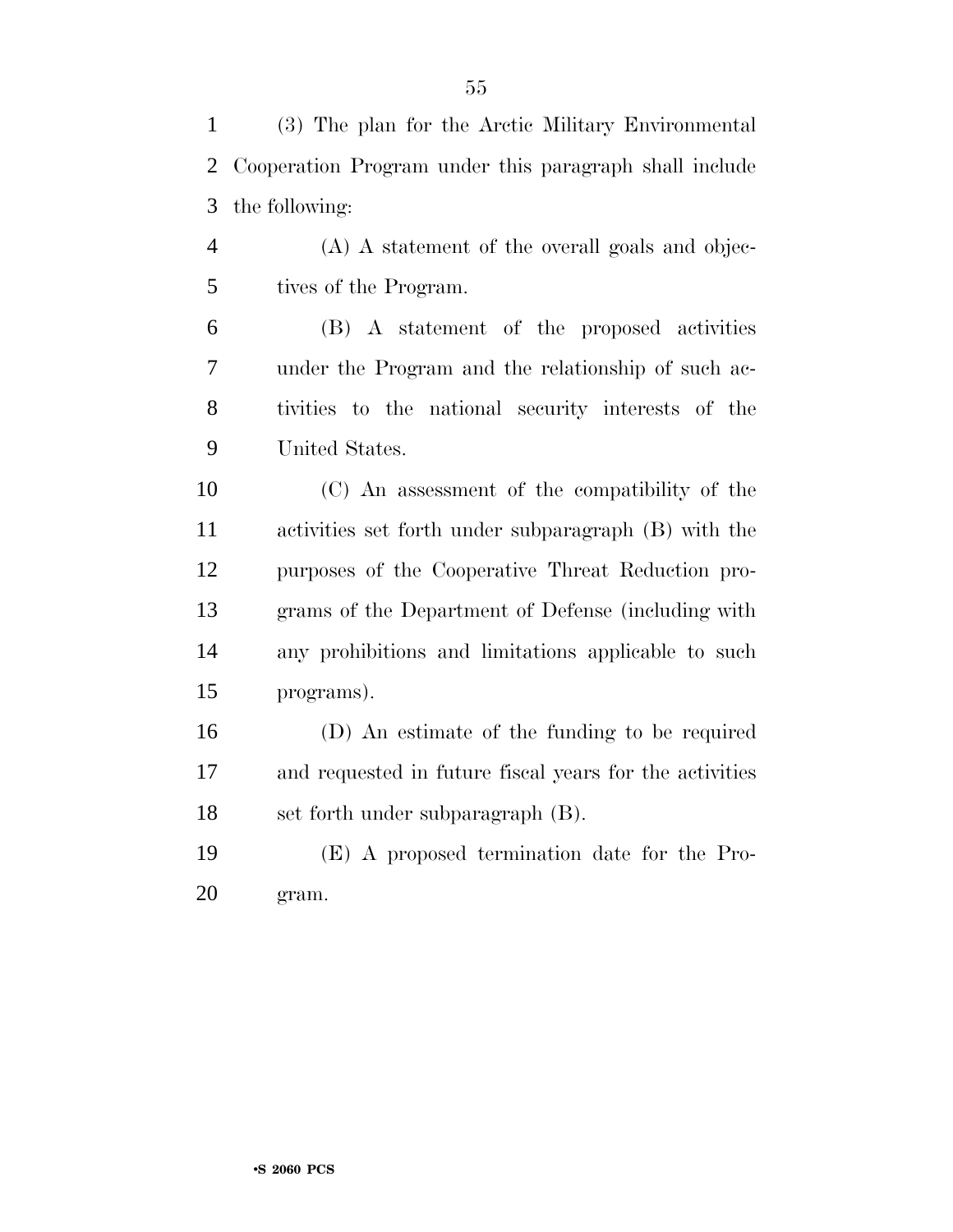# **Subtitle D—Counter-Drug Activities**

**SEC. 331. PATROL COASTAL CRAFT FOR DRUG INTERDIC-**

## **TION BY SOUTHERN COMMAND.**

 Of the funds authorized to be appropriated under sec-6 tion  $301(a)(21)$ , relating to drug interdiction and counter- drug activities, \$18,500,000 shall be available for the equipping and operation of six of the Cyclone class coastal defense ships of the Department of Defense in the Carib- bean Sea and Eastern Pacific Ocean in support of the drug interdiction efforts of the United States Southern Command.

### **SEC. 332. PROGRAM AUTHORITY FOR DEPARTMENT OF DE-**

## **FENSE SUPPORT FOR COUNTER-DRUG AC-TIVITIES.**

 (a) EXTENSION OF AUTHORITY.—Subsection (a) of section 1004 of the National Defense Authorization Act for Fiscal Year 1991 (10 U.S.C. 374 note) is amended by striking out ''through 1999'' and inserting in lieu thereof ''through 2004''.

 (b) BASES AND FACILITIES SUPPORT.—(1) Sub- section (b)(4) of such section is amended by inserting ''of the Department of Defense or any Federal, State, local, or foreign law enforcement agency'' after ''counter-drug activities''.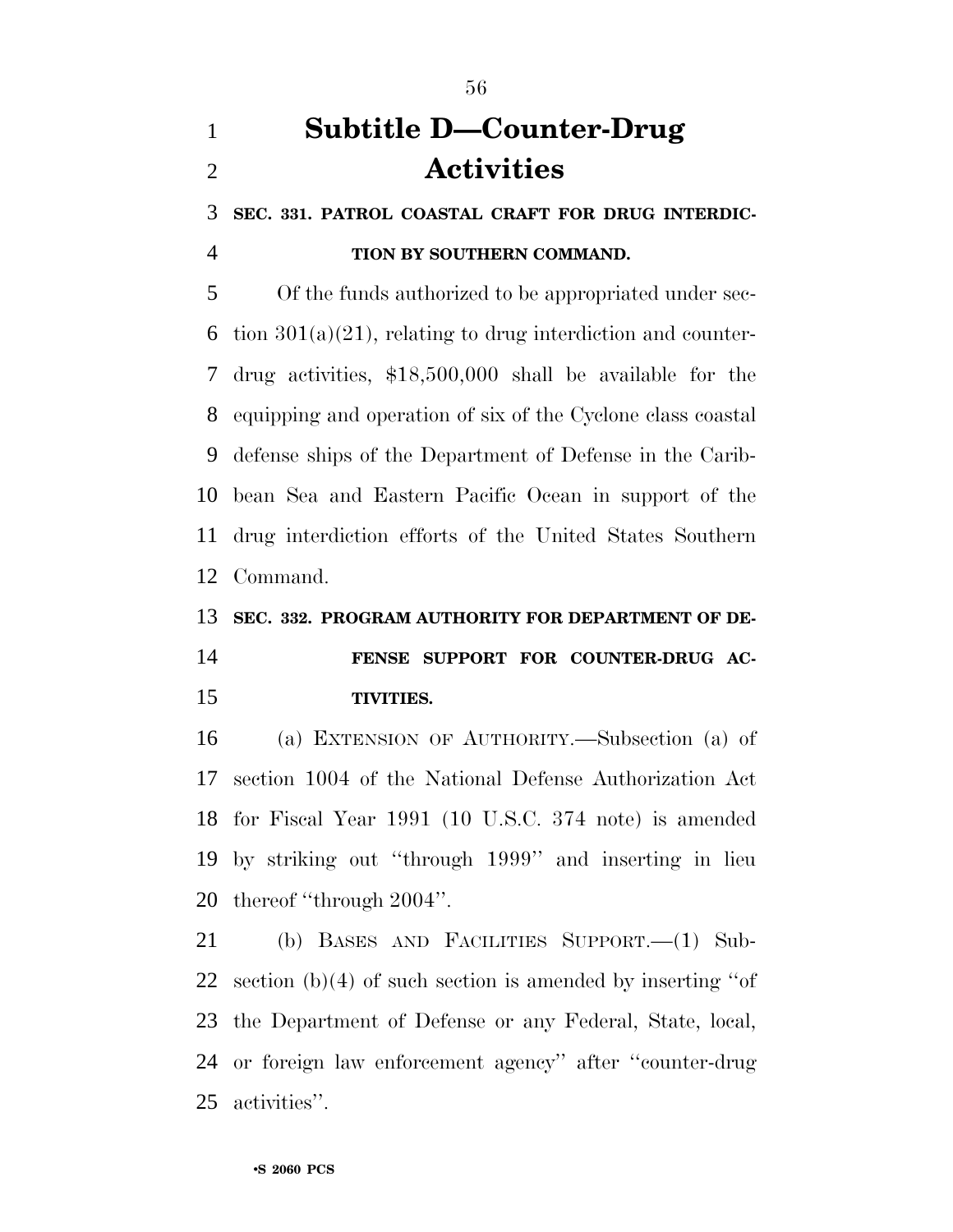(2) Section 1004 of such Act is further amended by adding at the end the following:

 ''(h) CONGRESSIONAL NOTIFICATION OF FACILITIES PROJECTS.—(1) Not later than 21 days before obligating funds for beginning the work on a project described in paragraph (2), the Secretary of Defense shall submit to the congressional defense committees a notification of the project, including the scope and estimated total cost of the project.

 ''(2) Paragraph (1) applies to a project for the modi- fication or repair of a Department of Defense facility for the purpose set forth in subsection (b)(4) that is estimated to cost more than \$500,000.''.

#### **SEC. 333. SOUTHWEST BORDER FENCE.**

 (a) LIMITATION OF FUNDING FOR EXPANSION.— None of the funds authorized to be appropriated for the Department of Defense by this Act may be used to expand the Southwest border fence until the Secretary of Defense submits the report required by subsection (b).

 (b) REPORT.—The Secretary of Defense shall submit to the congressional defense committees a report on the extent to which the Southwest border fence has reduced the illegal transportation of narcotics and other drugs into the United States.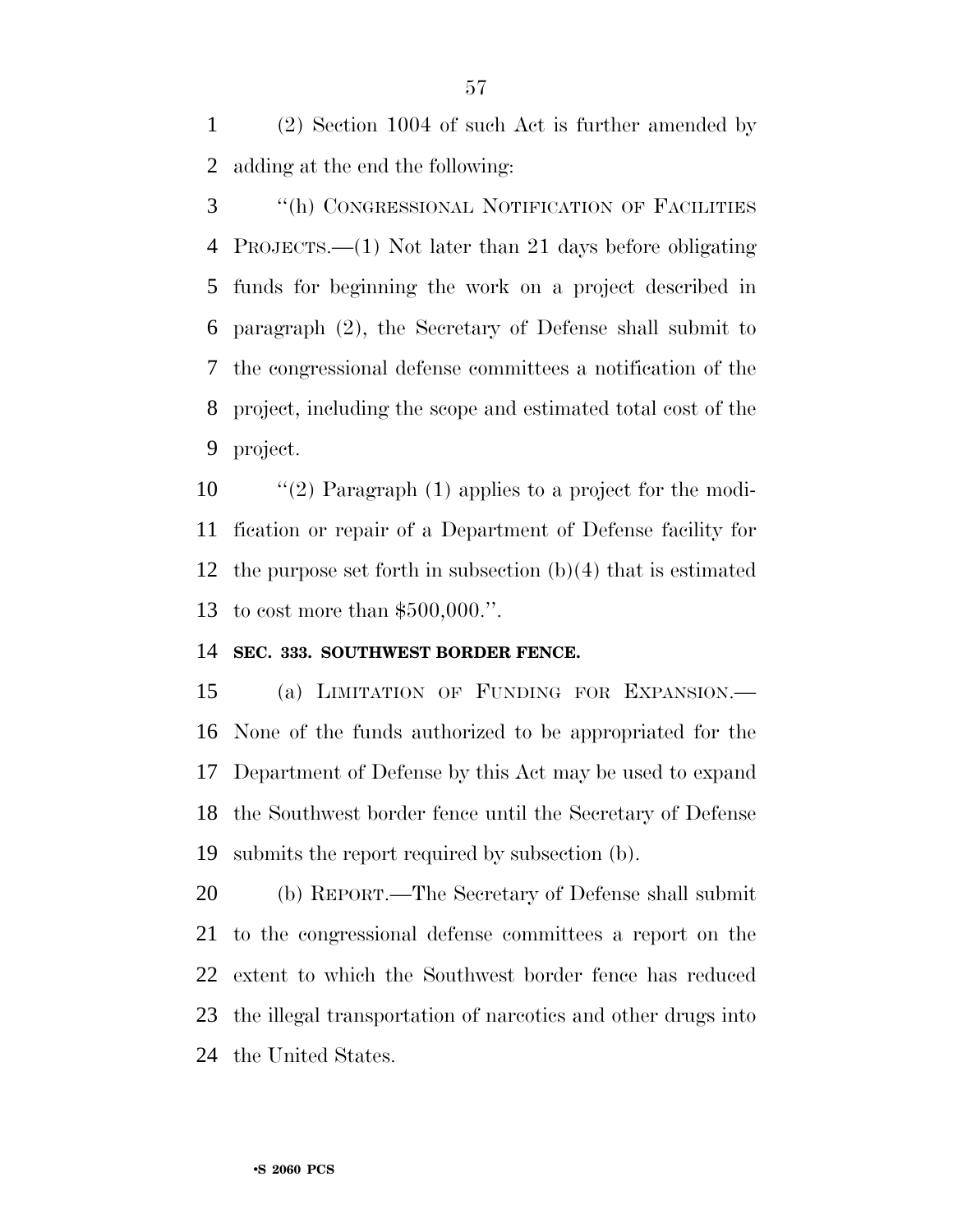(c) SOUTHWEST BORDER FENCE DEFINED.—In this section, the term ''Southwest border fence'' means the fence that was constructed, at Department of Defense ex- pense, along the southwestern border of the United States for the purpose of preventing or reducing the illegal trans- portation of narcotics and other drugs into the United States.

# **Subtitle E—Other Matters**

### **SEC. 341. LIQUIDITY OF WORKING-CAPITAL FUNDS.**

 (a) INCREASED CASH BALANCES.—The Secretary of Defense shall administer the working-capital funds of the Department of Defense during fiscal year 1999 so as to ensure that the total amount of the cash balances in such funds on September 30, 1999, exceeds the total amount of the cash balances in such funds on September 30, 1998, by \$1,300,000,000.

 (b) ACTIONS REGARDING UNBUDGETED LOSSES AND GAINS.—(1) In order to achieve the increase in cash bal- ances in working-capital funds required under subsection (a), the Under Secretary of Defense (Comptroller) shall—

 (A) assess surcharges on the rates charged to Department of Defense activities for the perform- ance of depot-level maintenance and repair work- loads for those activities in fiscal year 1999 as nec-essary to recoup for the working-capital funds the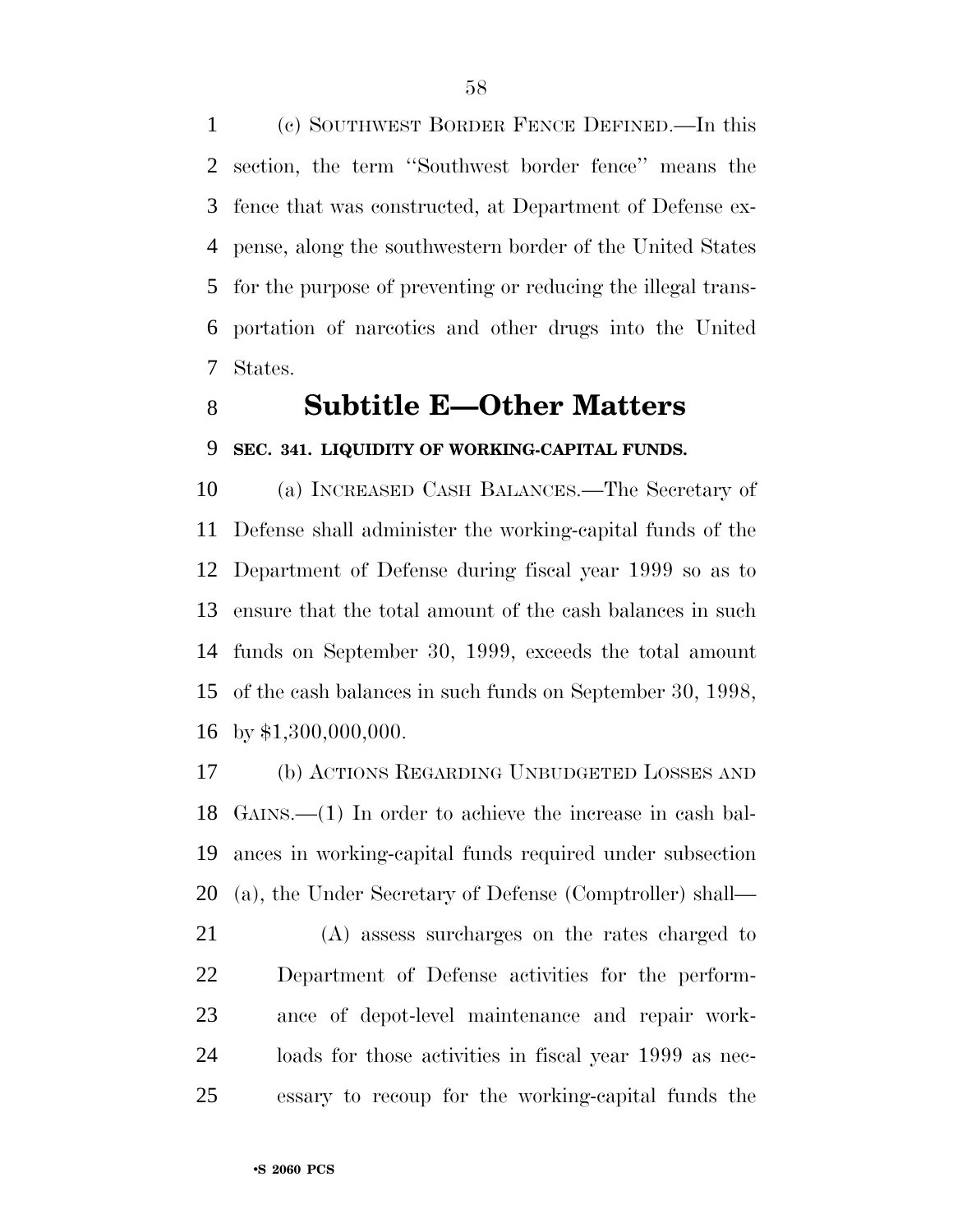| $\mathbf{1}$   | amounts of any operational losses that are incurred           |
|----------------|---------------------------------------------------------------|
| $\overline{2}$ | in the performance of those workloads in excess of            |
| 3              | the amounts of the losses that are budgeted for fis-          |
| $\overline{4}$ | cal year 1999; and                                            |
| 5              | (B) return to Department of Defense activities                |
| 6              | any amounts that—                                             |
| 7              | (i) are realized for the working-capital                      |
| 8              | funds for depot-level maintenance and repair                  |
| 9              | workloads in excess of the estimated revenues                 |
| 10             | budgeted for the performance of those work-                   |
| 11             | loads that originate in those activities; and                 |
| 12             | (ii) are not needed to achieve the required                   |
| 13             | increase in cash balances.                                    |
| 14             | (2) The Under Secretary of Defense (Comptroller)              |
| 15             | shall prescribe policies and procedures for carrying out      |
| 16             | paragraph (1). The policies and procedures shall include      |
| 17             | a prohibition on applying assessments of surcharges to a      |
|                | 18 Department of Defense activity more frequently than once   |
|                | 19 every six months.                                          |
| 20             | (c) WAIVER. $-(1)$ The Secretary of Defense may               |
| 21             | waive the requirements of this section upon certifying to     |
|                | 22 Congress, in writing, that the waiver is necessary to meet |
|                | 23 requirements associated with—                              |

 (A) a contingency operation (as defined in sec-tion 101(a)(13) of title 10, United States Code); or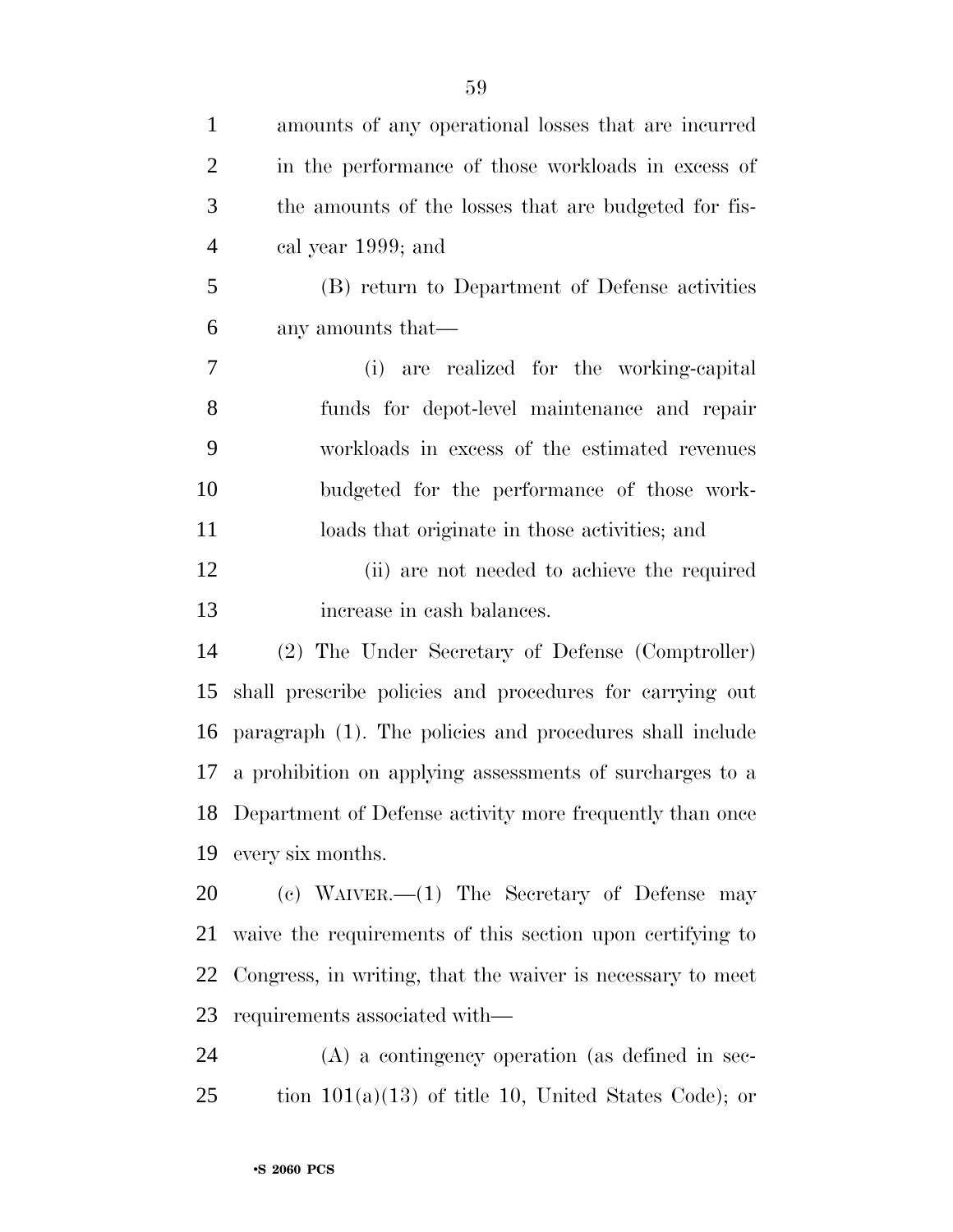(B) an operation of the Armed Forces that commenced before October 1, 1998, and continues during fiscal year 1999.

 (2) The waiver authority under paragraph (1) may not be delegated to any official other than the Deputy Sec-retary of Defense.

 (d) SEMIANNUAL REPORT.—(1) The Under Sec- retary shall submit to the Committee on Armed Services of the Senate and the Committee on National Security of the House of Representatives—

 (A) not later than May 1, 1999, a report on the administration of this section for the 6-month period ending on March 31, 1999; and

 (B) not later than November 1, 1999, a report on the administration of this section for the 6-month period ending on September 30, 1999.

 (2) Each report shall include, for the 6-month period covered by the report, the following:

 (A) The profit and loss status of each working-capital fund activity.

 (B) The actions taken by the Secretary of each military department to use assessments of sur-charges to correct for unbudgeted losses and gains.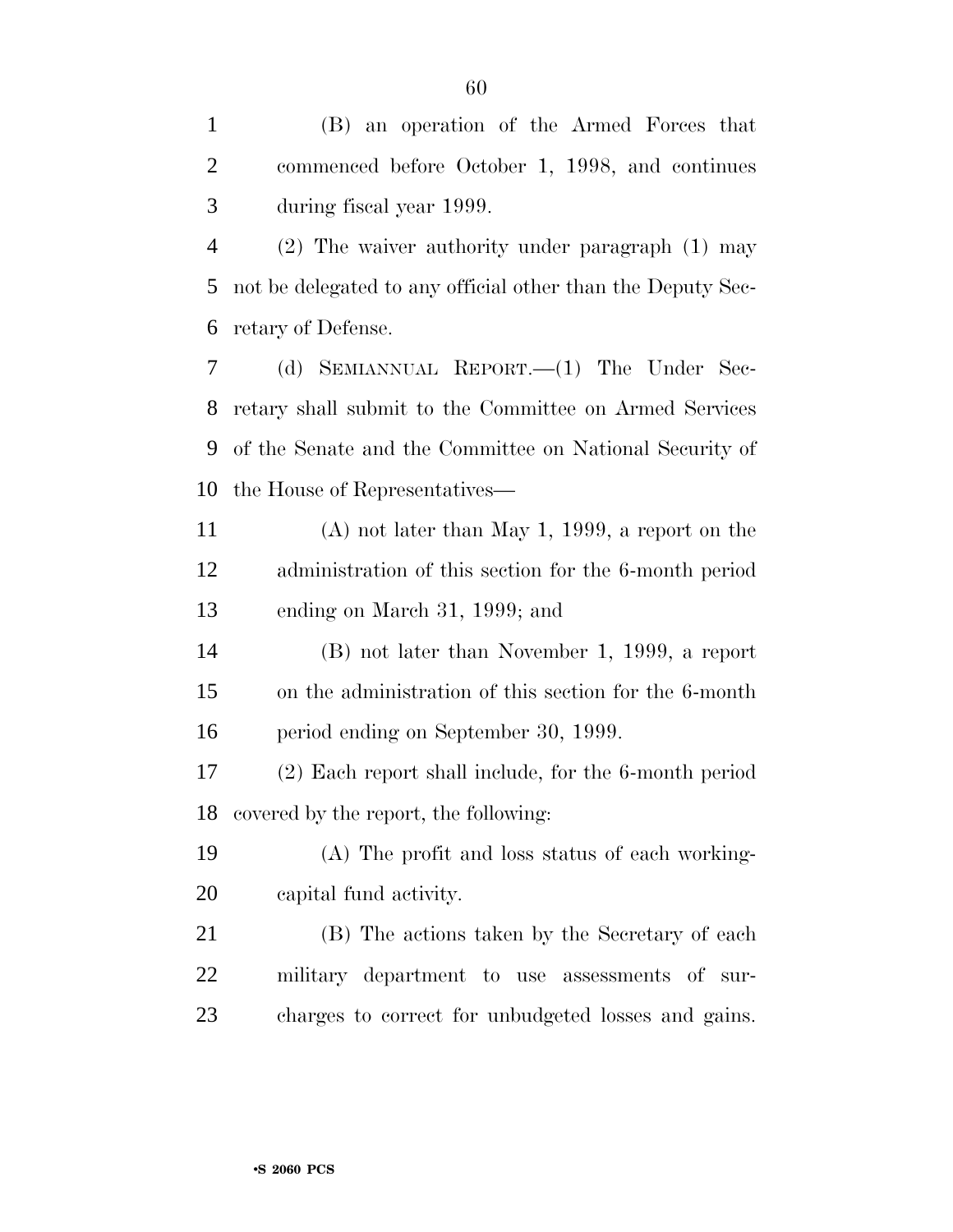(a) REVISION OF CERTAIN DBOF PROVISIONS AND REENACTMENT TO APPLY TO WORKING-CAPITAL FUNDS GENERALLY.—Section 2208 of title 10, United States Code, is amended by adding at the end the following:

 ''(m) CAPITAL ASSET SUBACCOUNTS.—Amounts charged for depreciation of capital assets shall be credited to a separate capital asset subaccount established within a working-capital fund.

13 "(n) SEPARATE ACCOUNTING, REPORTING, AND AU- DITING OF FUNDS AND ACTIVITIES.—The Secretary of Defense, with respect to the working-capital funds of each Defense Agency, and the Secretary of each military de- partment, with respect to the working-capital funds of the military department, shall provide in accordance with this subsection for separate accounting, reporting, and audit- ing of funds and activities managed through the working-capital funds.

 ''(o) CHARGES FOR GOODS AND SERVICES PROVIDED THROUGH THE FUND.—(1) Charges for goods and serv- ices provided for an activity through a working-capital fund shall include the following: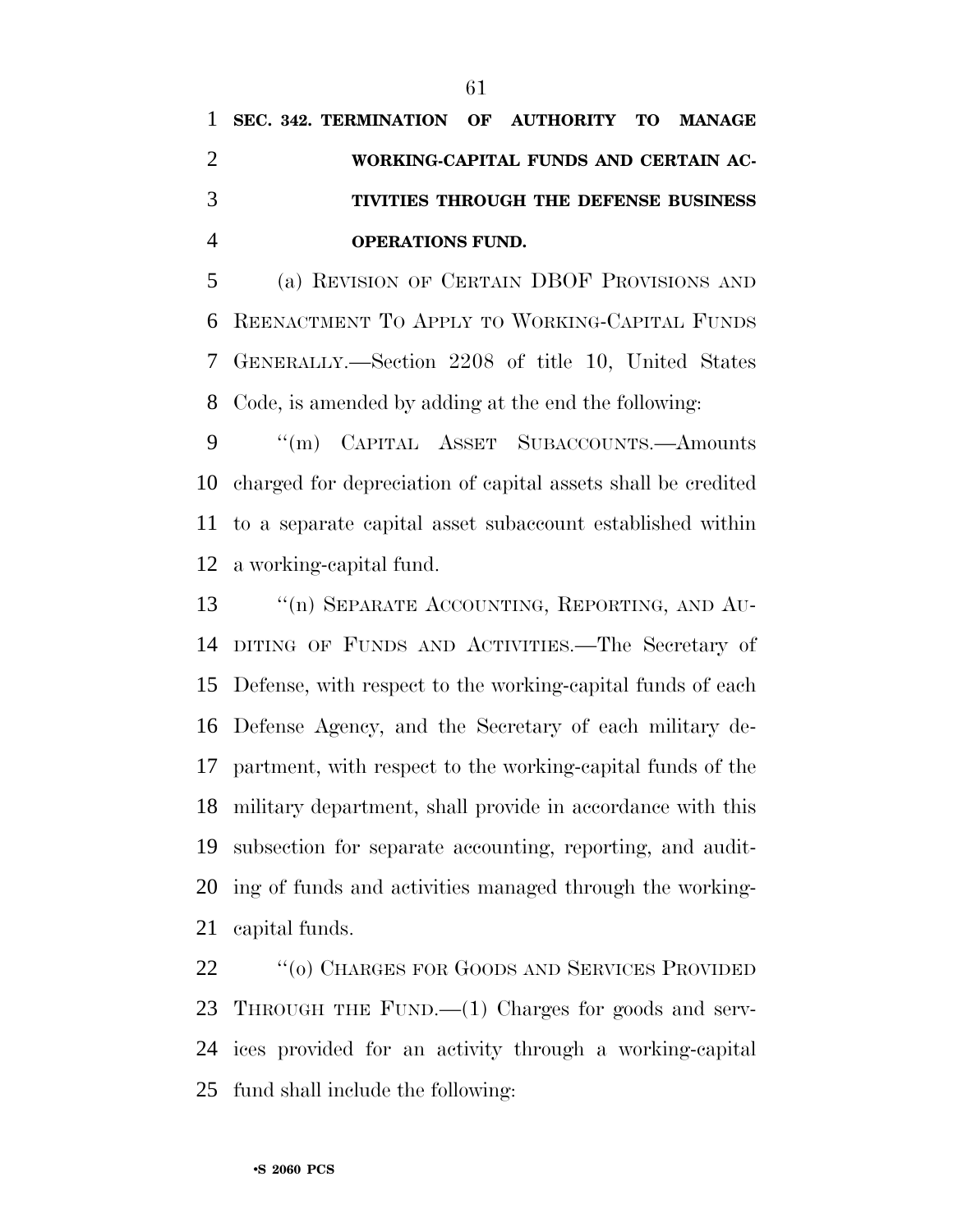| $\mathbf{1}$   | "(A) Amounts necessary to recover the full               |
|----------------|----------------------------------------------------------|
| $\overline{2}$ | costs of the goods and services provided for that ac-    |
| 3              | tivity.                                                  |
| $\overline{4}$ | "(B) Amounts for depreciation of capital assets,         |
| 5              | set in accordance with generally accepted accounting     |
| 6              | principles.                                              |
| 7              | $\lq(2)$ Charges for goods and services provided through |
| 8              | a working-capital fund may not include the following:    |
| 9              | "(A) Amounts necessary to recover the costs of           |
| 10             | a military construction project (as defined in section   |
| 11             | $2801(b)$ of this title), other than a minor construc-   |
| 12             | tion project financed by the fund pursuant to section    |
| 13             | $2805(c)(1)$ of this title.                              |
| 14             | "(B) Amounts necessary to cover costs incurred           |
| 15             | in connection with the closure or realignment of a       |
| 16             | military installation.                                   |
| 17             | "(C) Amounts necessary to recover the costs of           |
| 18             | functions designated by the Secretary of Defense as      |
| 19             | mission critical, such as ammunition handling safe-      |
| 20             | ty, and amounts for ancillary tasks not directly re-     |
| 21             | lated to the mission of the function or activity man-    |
| 22             | aged through the fund.                                   |
| 23             | PROCEDURES FOR ACCUMULATION<br>``(p)<br>OF               |
| 24             | FUNDS.—The Secretary of Defense, with respect to each    |
| 25             | working-capital fund of a Defense Agency, and the Sec-   |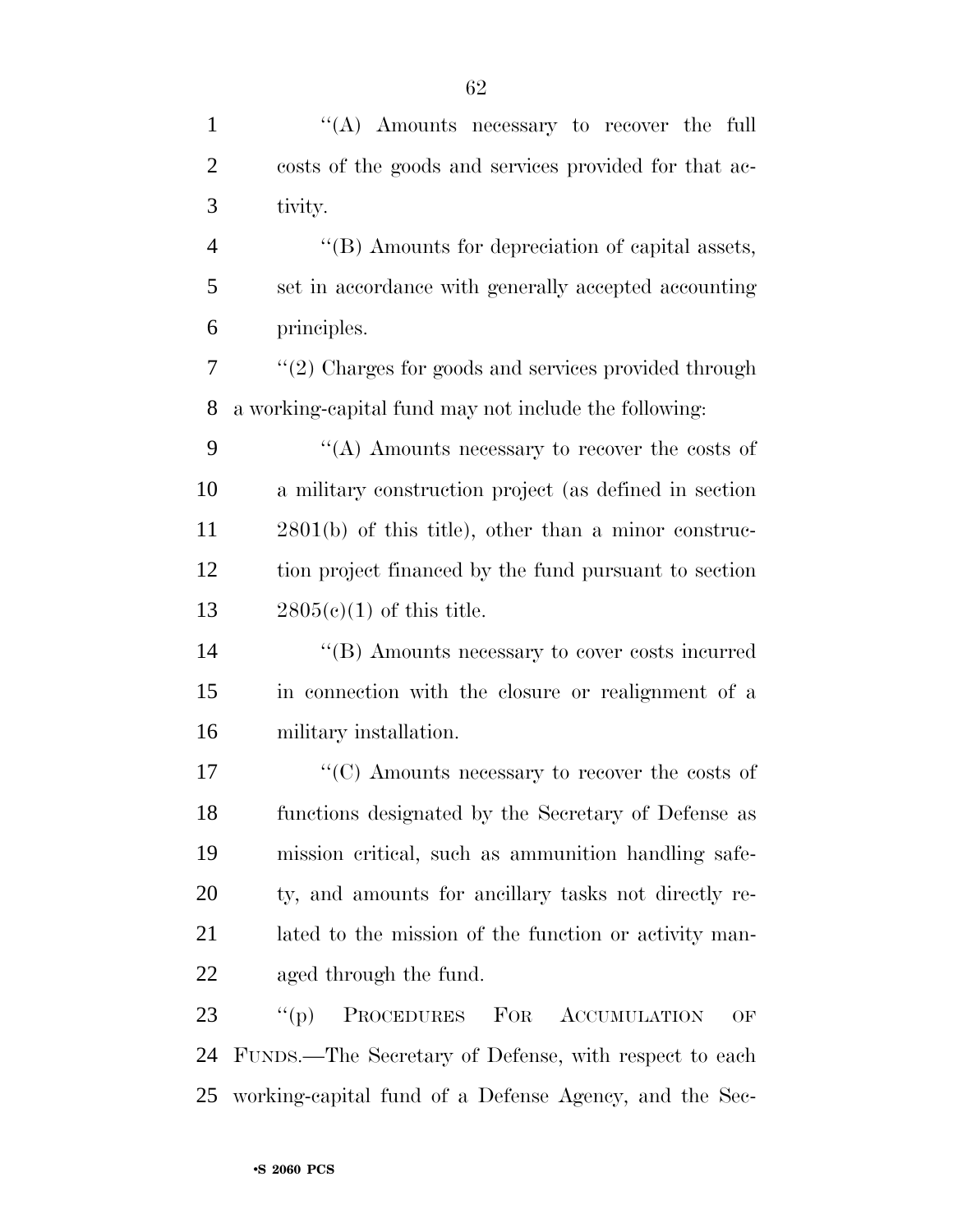retary of a military department, with respect to each work- ing-capital fund of the military department, shall establish billing procedures to ensure that the balance in that work- ing-capital fund does not exceed the amount necessary to provide for the working-capital requirements of that fund, as determined by the Secretary concerned.

 ''(q) ANNUAL REPORTS AND BUDGET.—The Sec- retary of Defense, with respect to each working-capital fund of a Defense Agency, and the Secretary of each mili- tary department, with respect to each working-capital fund of the military department, shall annually submit to Congress, at the same time that the President submits the budget under section 1105 of title 31, the following:

14 ''(1) A detailed report that contains a state- ment of all receipts and disbursements of the fund (including such a statement for each subaccount of the fund) for the fiscal year ending in the year pre-ceding the year in which the budget is submitted.

19 ''(2) A detailed proposed budget for the oper- ation of the fund for the fiscal year for which the 21 budget is submitted.

22  $\frac{1}{2}$  (3) A comparison of the amounts actually ex- pended for the operation of the fund for the fiscal year referred to in paragraph (1) with the amount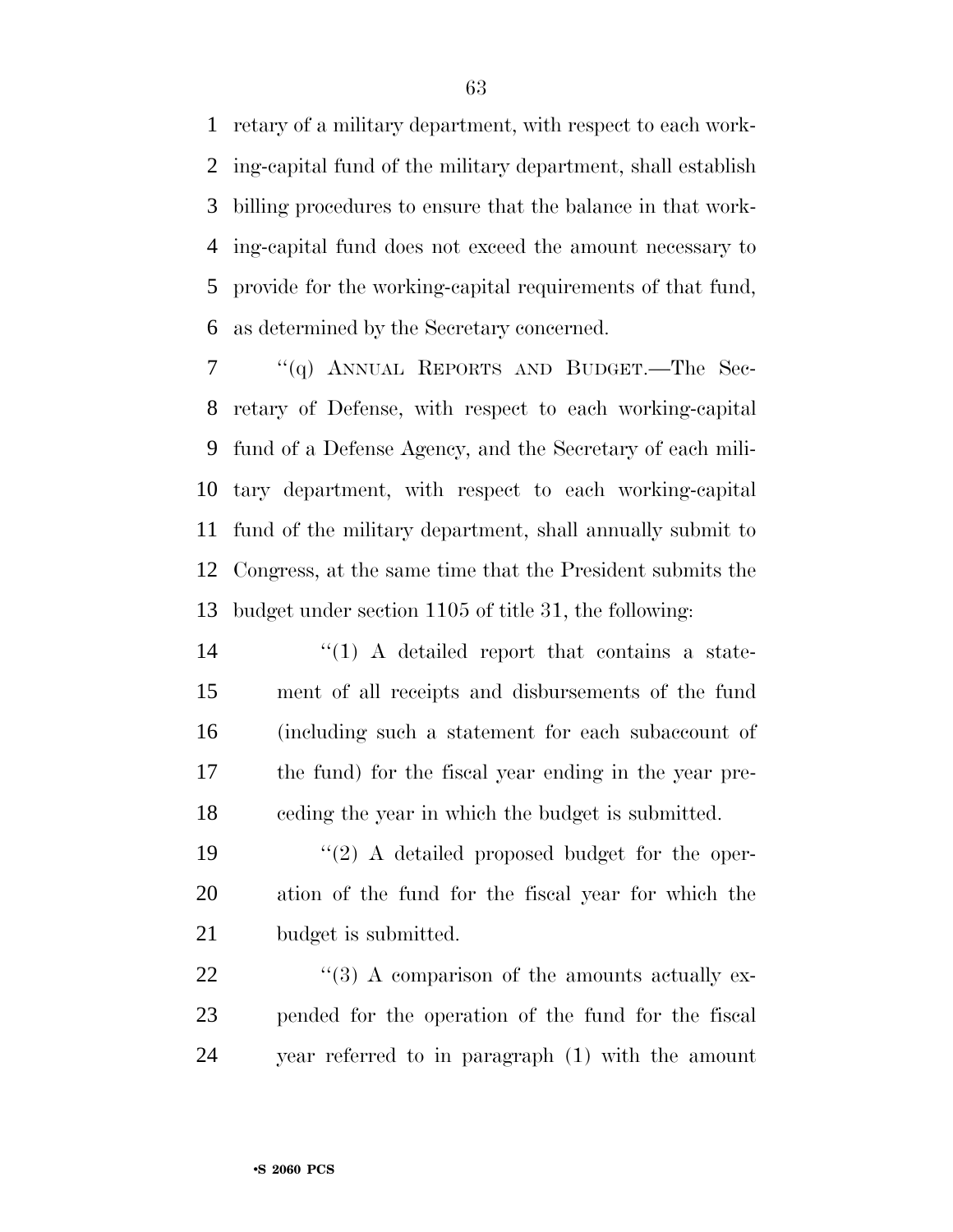| $\mathbf{1}$   | proposed for the operation of the fund for that fiscal |
|----------------|--------------------------------------------------------|
| $\overline{2}$ | year in the President's budget.                        |
| 3              | $\lq(4)$ A report on the capital asset subaccount of   |
| $\overline{4}$ | the fund that contains the following information:      |
| 5              | "(A) The opening balance of the sub-                   |
| 6              | account as of the beginning of the fiscal year in      |
| 7              | which the report is submitted.                         |
| 8              | "(B) The estimated amounts to be credited              |
| 9              | to the subaccount in the fiscal year in which the      |
| 10             | report is submitted.                                   |
| 11             | "(C) The estimated amounts of outlays to               |
| 12             | be paid out of the subaccount in the fiscal year       |
| 13             | in which the report is submitted.                      |
| 14             | "(D) The estimated balance of the sub-                 |
| 15             | account at the end of the fiscal year in which         |
| 16             | the report is submitted.                               |
| 17             | "(E) A statement of how much of the esti-              |
| 18             | mated balance at the end of the fiscal year in         |
| 19             | which the report is submitted will be needed to        |
| 20             | pay outlays in the immediately following fiscal        |
| 21             | year that are in excess of the amount to be            |
| 22             | credited to the subaccount in the immediately          |
| 23             | following fiscal year.".                               |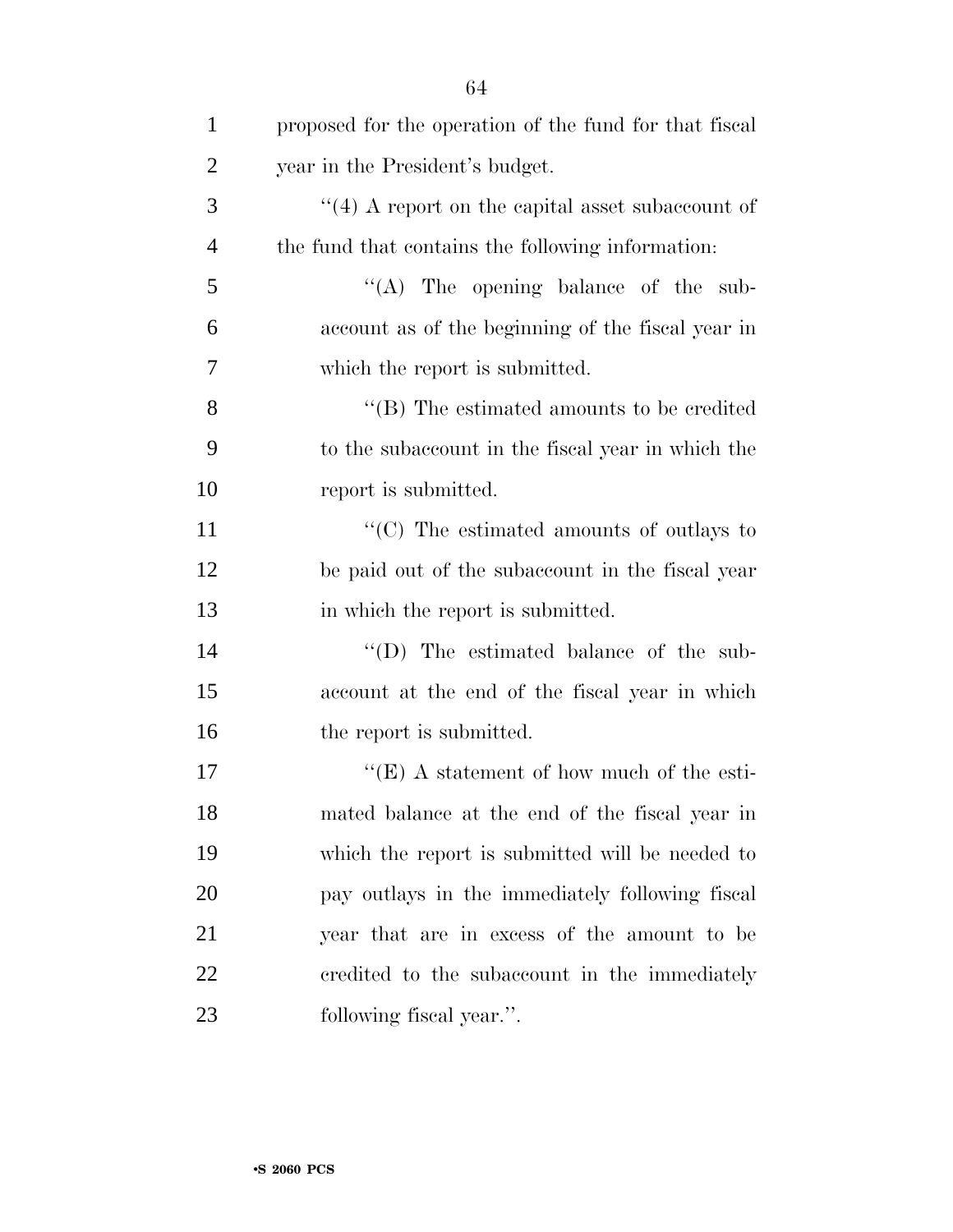(b) REPEAL OF AUTHORITY TO MANAGE THROUGH THE DEFENSE BUSINESS OPERATIONS FUND.—(1) Sec- tion 2216a of title 10, United States Code, is repealed. (2) The table of sections at the beginning of chapter 131 of such title is amended by striking out the item relat-ing to section 2216a.

# **SEC. 343. CLARIFICATION OF AUTHORITY TO RETAIN RE- COVERED COSTS OF DISPOSALS IN WORKING-CAPITAL FUNDS.**

 Section 2210(a) of title 10, United States Code, is amended to read as follows:

 "(a)(1) A working-capital fund established pursuant to section 2208 of this title may retain so much of the proceeds of disposals of property referred to in paragraph (2) as is necessary to recover the expenses incurred by the fund in disposing of such property. Proceeds from the sale or disposal of such property in excess of amounts nec- essary to recover the expenses may be credited to current applicable appropriations of the Department of Defense.  $\frac{1}{2}$  (2) Paragraph (1) applies to disposals of supplies,

 material, equipment, and other personal property that were not financed by stock funds established under section 2208 of this title.''.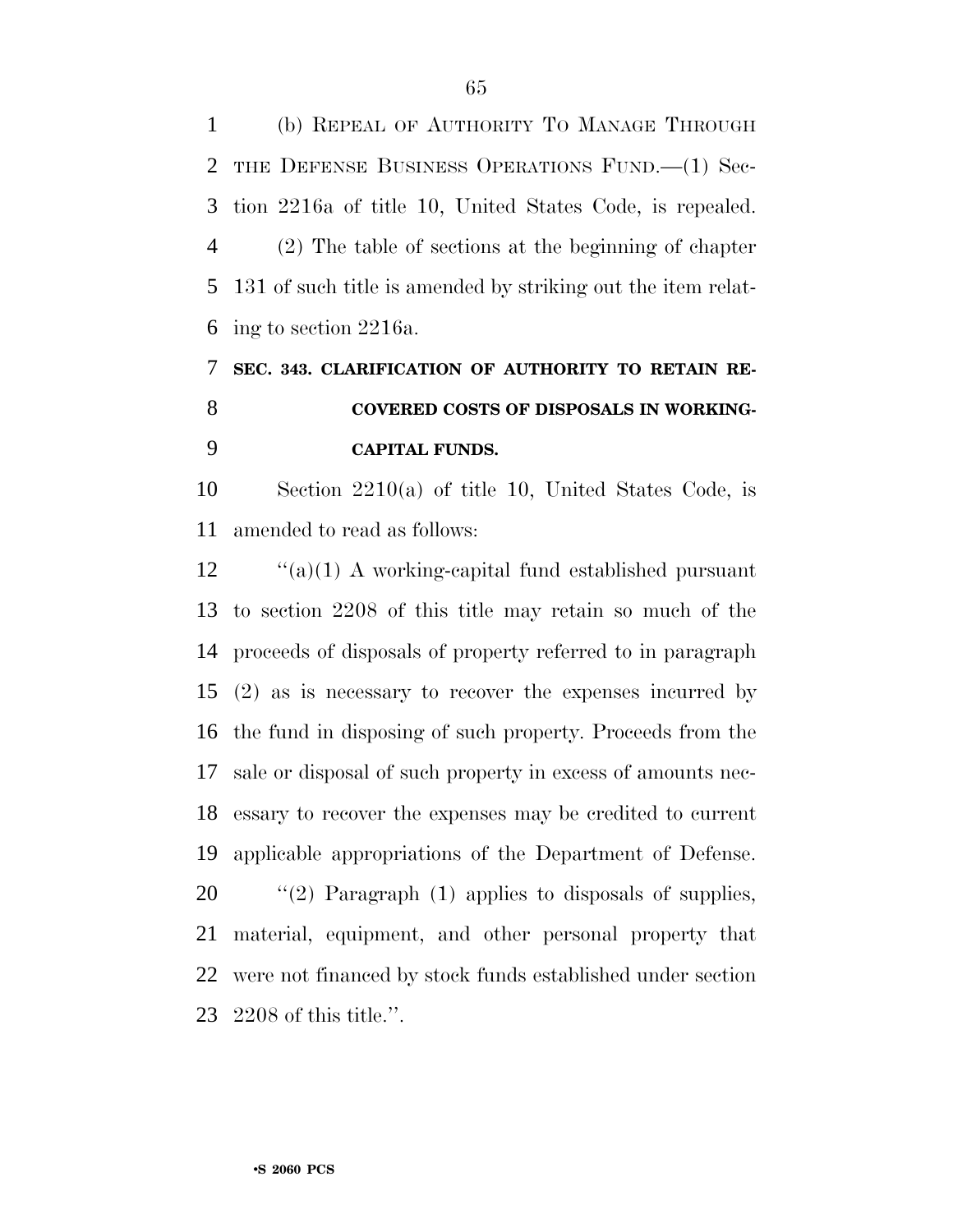# **SEC. 344. BEST COMMERCIAL INVENTORY PRACTICES FOR MANAGEMENT OF SECONDARY SUPPLY ITEMS.**

 (a) DEVELOPMENT AND SUBMISSION OF SCHED- ULE.—Not later than 180 days after the date of the enact- ment of this Act, the Secretary of each military depart- ment shall develop and submit to Congress a schedule for implementing within the military department, for second- ary supply items managed by that military department, inventory practices identified by the Secretary as being the best commercial inventory practices for the acquisition and distribution of such supply items consistent with mili- tary requirements. The schedule shall provide for the im- plementation of such practices to be completed not later than five years after the date of the enactment of this Act.

 (b) DEFINITION.—For purposes of this section, the term ''best commercial inventory practice'' includes cel- lular repair processes, use of third-party logistics provid- ers, and any other practice that the Secretary determines will enable the military department to reduce inventory levels and holding costs while improving the responsive-ness of the supply system to user needs.

 (c) GAO REPORTS ON MILITARY DEPARTMENT AND DEFENSE LOGISTICS AGENCY SCHEDULES.—(1) Not later than 240 days after the date of the enactment of this Act, the Comptroller General shall submit to Congress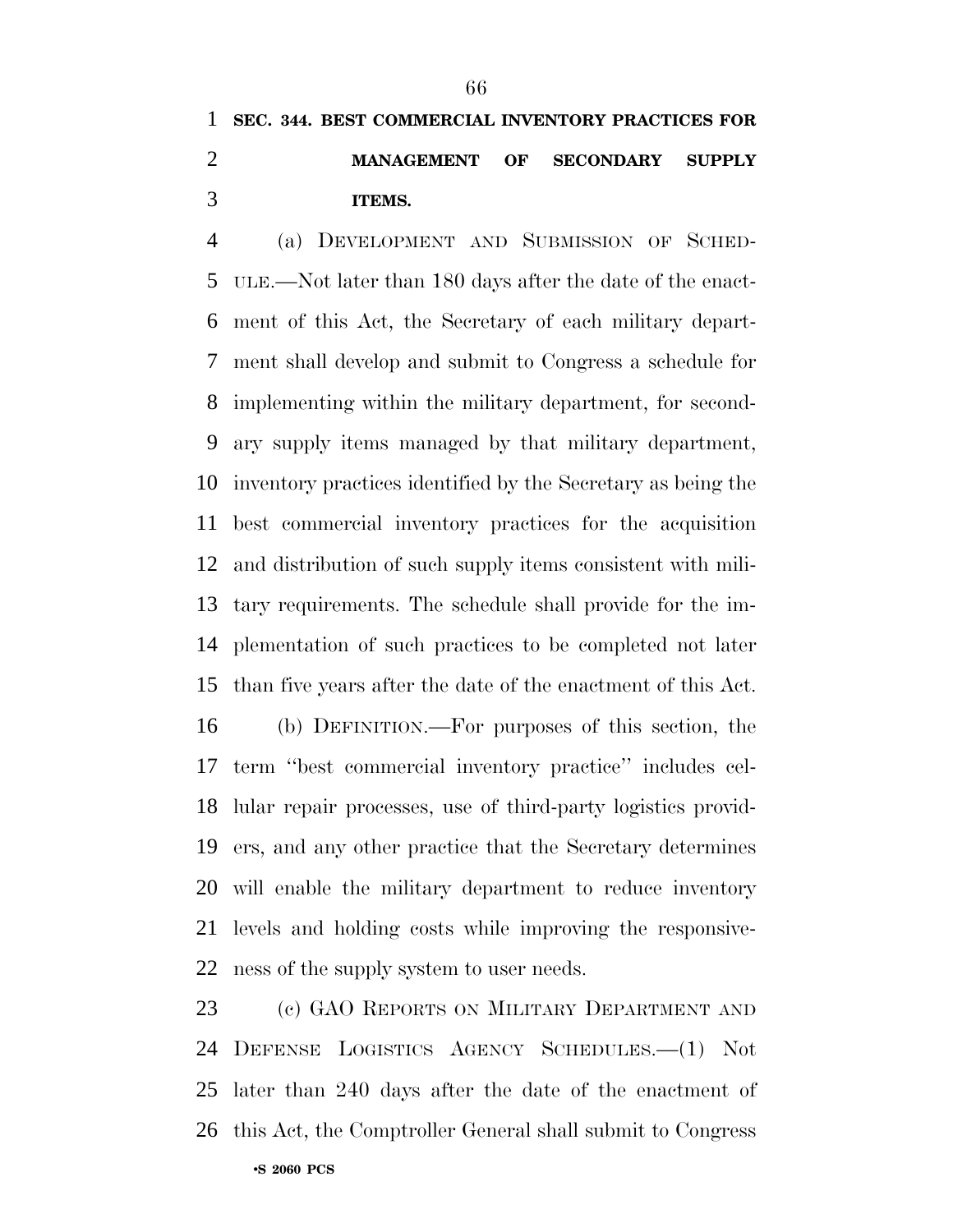a report evaluating the extent to which the Secretary of each military department has complied with the require-ments of this section.

 (2) Not later than 18 months after the date on which the Director of the Defense Logistics Agency submits to Congress a schedule for implementing best commercial in- ventory practices under section 395 of the National De- fense Authorization Act for Fiscal Year 1998 (Public Law 105–85; 111 Stat. 1718; 10 U.S.C. 2458 note), the Comp- troller General shall submit to Congress an evaluation of the extent to which best commercial inventory practices are being implemented in the Defense Logistics Agency in accordance with that schedule.

#### **SEC. 345. INCREASED USE OF SMART CARDS.**

 (a) FUNDING FOR INCREASED USE GENERALLY.— Of the funds available for the Navy for fiscal year 1999 for operation and maintenance, the Secretary of the Navy shall allocate sufficient amounts, up to \$25,000,000, to making significant progress toward ensuring that smart cards having a multi-application, multi-technology auto- mated reading capability are issued and used throughout the Navy and the Marine Corps for purposes for which such cards are suitable.

 (b) DEPLOYMENT OF SMART CARDS.—(1) Not later than March 31, 1999, the Secretary of the Navy shall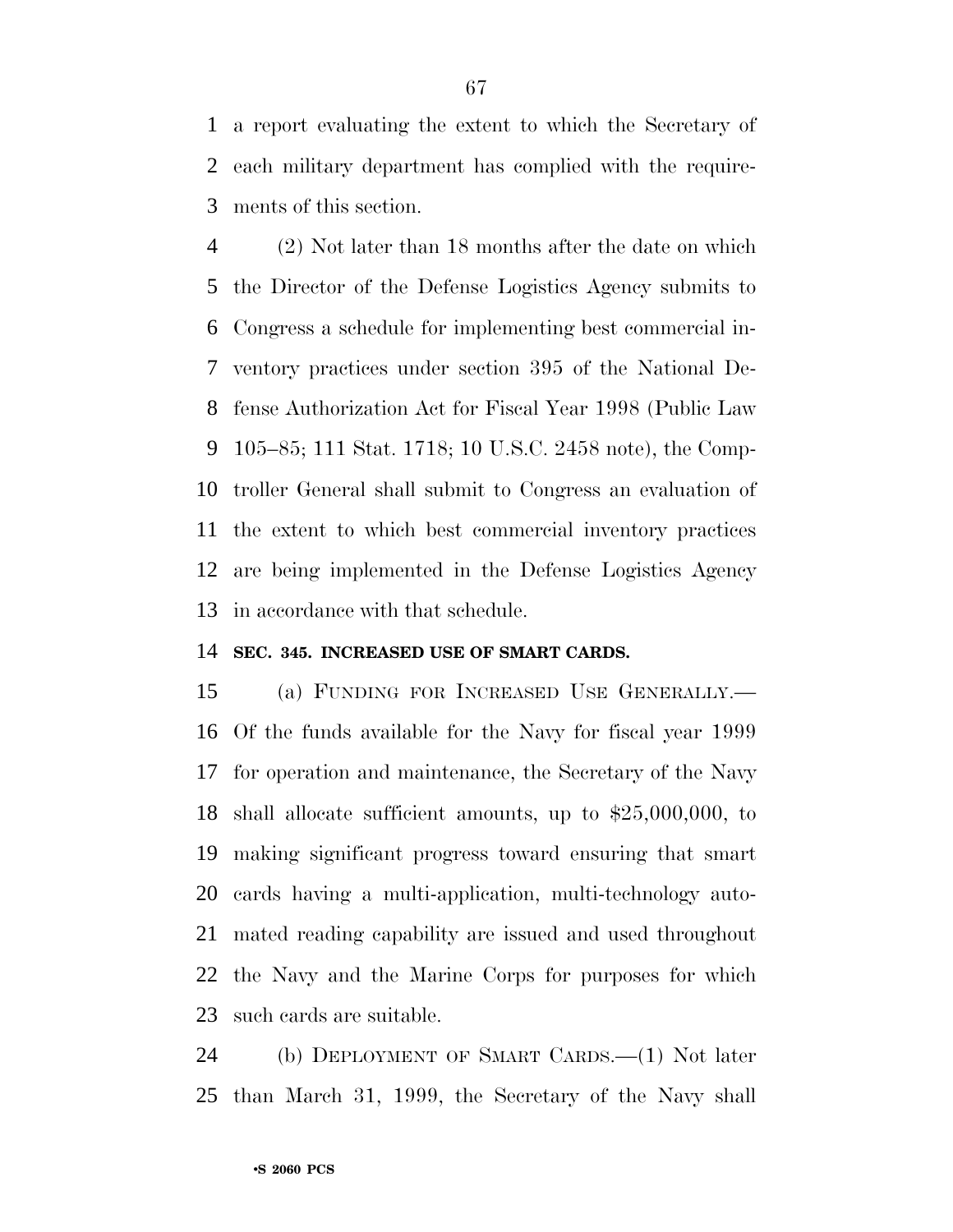equip with smart card technology at least one carrier bat- tle group, one carrier air wing, and one amphibious readi- ness group (including the Marine Corps units embarked on the vessels of such battle and readiness groups) in each of the United States Atlantic Command and the United States Pacific Command.

 (2) None of the funds appropriated pursuant to any authorization of appropriations in this Act may be ex- pended after March 31, 1999, for the procurement of the Joint Uniformed Services Identification card for, or for the issuance of such card to, members of the Navy or the Marine Corps until the Secretary of the Navy certifies in writing to the Committee on Armed Services of the Senate and the Committee on National Security of the House of Representatives that the Secretary has completed the issuance of smart cards in accordance with paragraph (1).

 (c) PLAN.—Not later than March 31, 1999, the Sec- retary of the Navy shall submit to the congressional de- fense committees a plan for equipping all operational naval units with smart card technology. The Secretary shall include in the plan estimates of the costs of, and the savings to be derived from, carrying out the plan.

 (d) SMART CARD DEFINED.—In this section, the term ''smart card'' means a credit card size device that contains one or more integrated-circuits.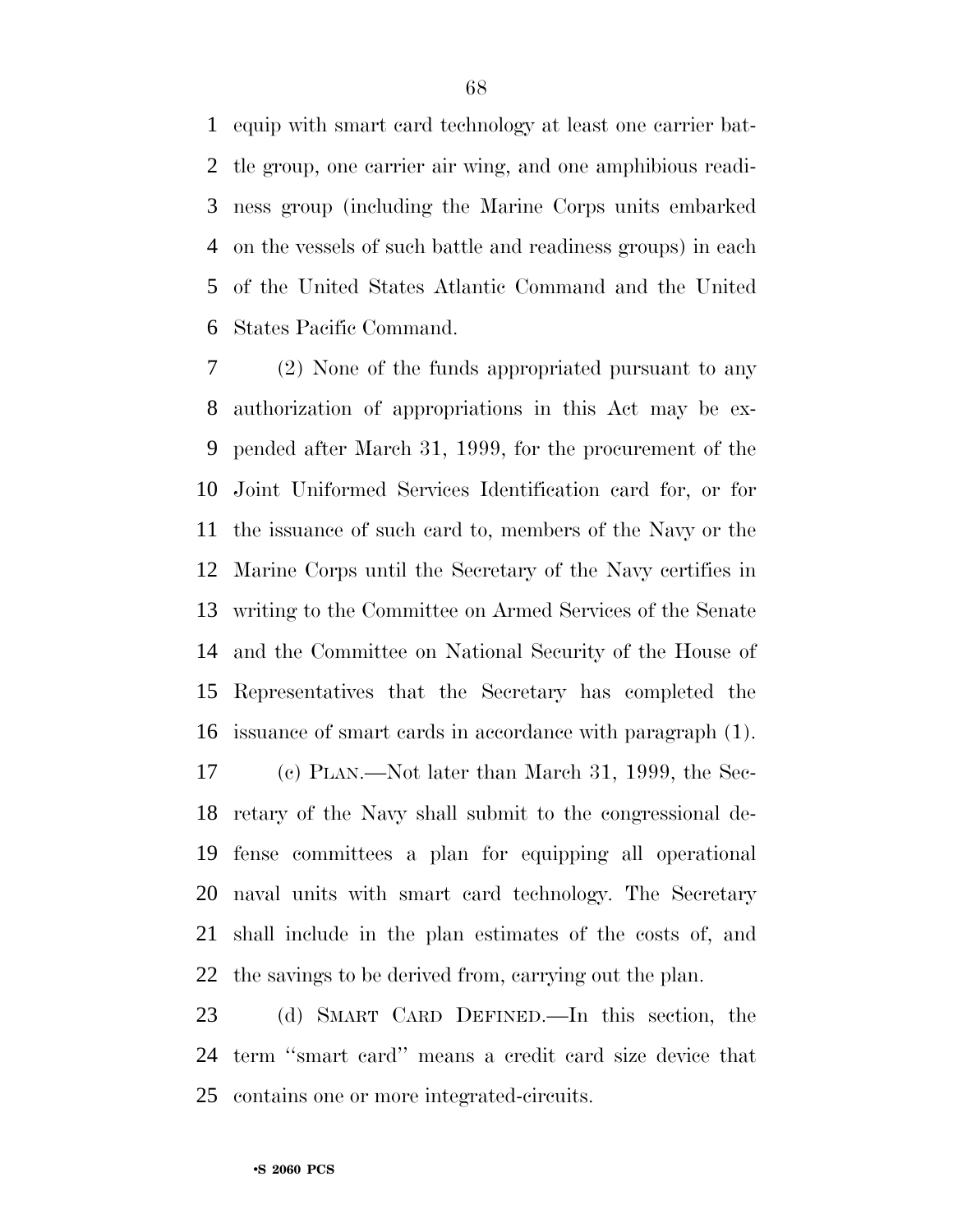(a) SENSE OF THE SENATE.—It is the sense of the Senate that the Secretary of Defense should take action to initiate public-private competitions pursuant to Office of Management and Budget Circular A–76 for functions of the Department of Defense involving not fewer than a number of employees equivalent to 30,000 full-time em- ployees for each of fiscal years 1999, 2000, 2001, 2002, 2003, and 2004.

 (b) SMALL FUNCTIONS QUALIFIED FOR A WAIVER OF THE NOTIFICATION AND REPORTING REQUIREMENTS FOR CONVERSION TO CONTRACTOR PERFORMANCE.—(1) Section 2461(d) of title 10, United States Code, is amend- ed by striking out ''20 or fewer'' and inserting in lieu thereof ''50 or fewer''.

 (2) Notwithstanding any other provision of law, no study, notification, or report may be required pursuant to subsection (a), (b), or (c) of section 2461 of title 10, United States Code, or Office of Management and Budget Circular A–76 for functions that are being performed by 50 or fewer Department of Defense civilian employees.

•**S 2060 PCS** 23 (c) BEST OVERALL VALUE TO THE TAXPAYER.—Sec- tion 2462(a) of title 10, United States Code, is amended by striking out ''at a cost that is lower'' and all that fol-lows through the period at the end and inserting in lieu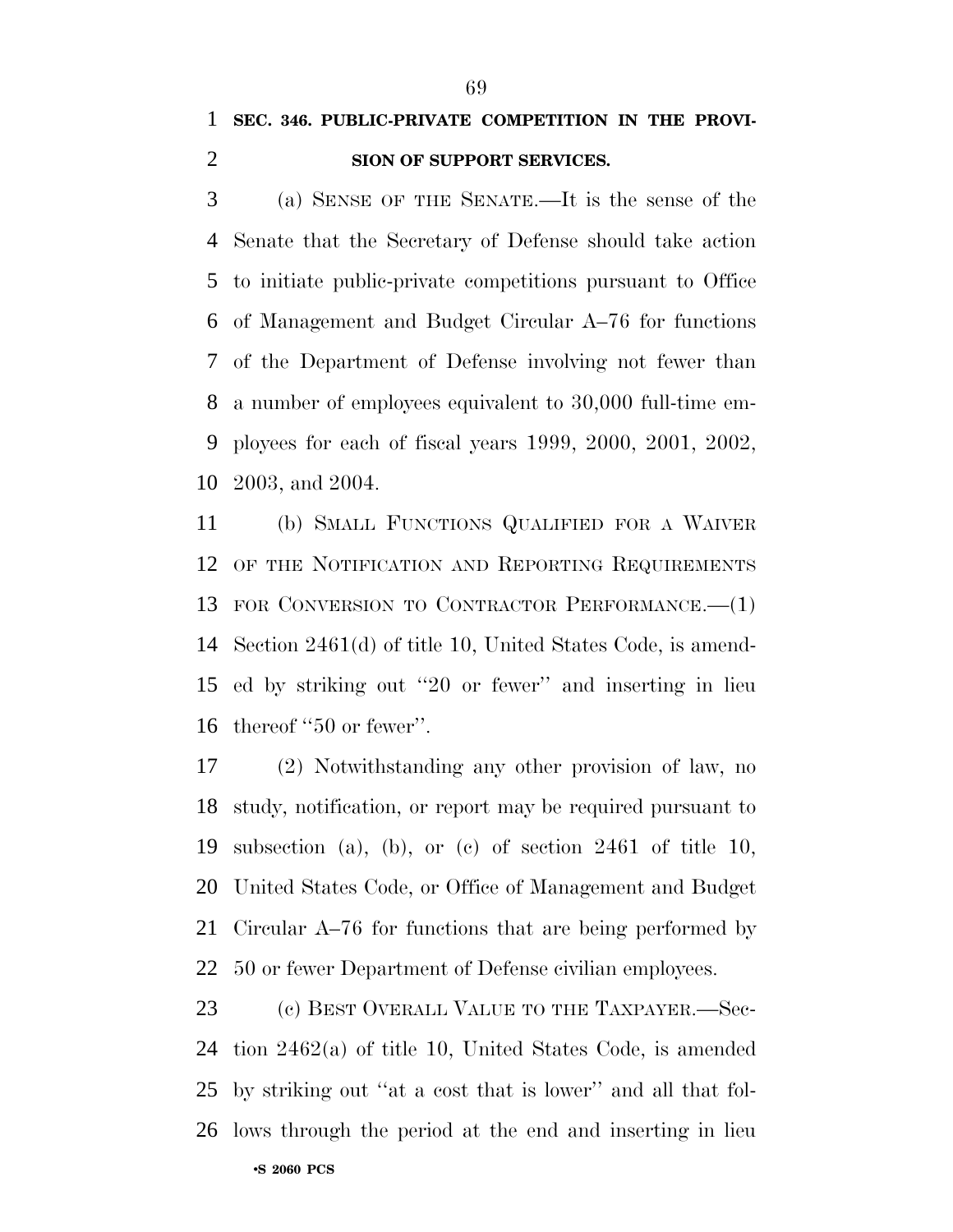thereof: ''at a lower cost than the cost at which the De- partment can provide the same supply or service or at a better overall value than the value that the Department can provide for the same supply or service. Each deter- mination regarding relative cost or relative overall value shall be based on an objective evaluation of cost and per- formance-related factors and shall include the consider- ation of any cost differential required by law, Executive order, or regulation.''.

 (d) EFFECTIVE DATE.—Subsections (b) and (c), and the amendments made by such subsections, shall take ef-fect on January 1, 2001.

**SEC. 347. CONDITION FOR PROVIDING FINANCIAL ASSIST-**

# **ANCE FOR SUPPORT OF ADDITIONAL DUTIES ASSIGNED TO THE ARMY NATIONAL GUARD.**

 (a) COMPETITIVE SOURCE SELECTION.—Section 113(b) of title 32, United States Code, is amended to read as follows:

 ''(b) COVERED ACTIVITIES.—(1) Except as provided in paragraph (2), financial assistance may be provided for the performance of an activity by the Army National Guard under subsection (a) only if—

  $\qquad$   $\qquad$   $\qquad$   $\qquad$   $\qquad$   $\qquad$   $\qquad$   $\qquad$   $\qquad$   $\qquad$   $\qquad$   $\qquad$   $\qquad$   $\qquad$   $\qquad$   $\qquad$   $\qquad$   $\qquad$   $\qquad$   $\qquad$   $\qquad$   $\qquad$   $\qquad$   $\qquad$   $\qquad$   $\qquad$   $\qquad$   $\qquad$   $\qquad$   $\qquad$   $\qquad$   $\qquad$   $\qquad$   $\qquad$   $\qquad$   $\qquad$  ance of a responsibility of the Secretary of the Army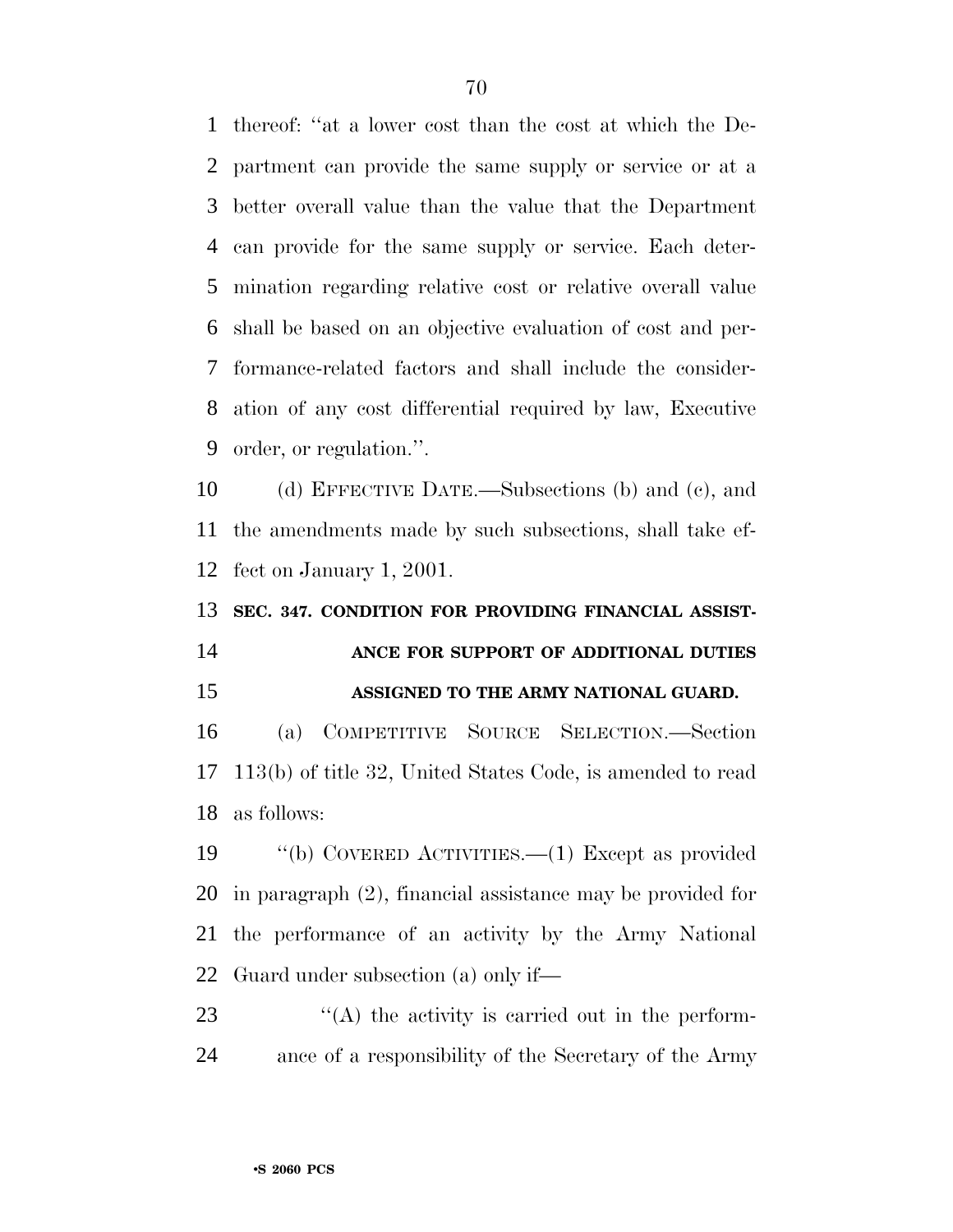| $\mathbf{1}$   | under paragraph $(6)$ , $(10)$ , or $(11)$ of section      |
|----------------|------------------------------------------------------------|
| 2              | $3013(b)$ of title 10; and                                 |
| 3              | "(B) the Army National Guard was selected to               |
| $\overline{4}$ | perform the activity under competitive procedures          |
| 5              | that permit all responsible private-sector sources to      |
| 6              | submit offers and be considered for selection to per-      |
| $\overline{7}$ | form the activity on the basis of the offers.              |
| 8              | "(2) Paragraph $(1)(B)$ does not apply to an activity      |
| 9              | that, on the date of the enactment of the National Defense |
|                | 10 Authorization Act for Fiscal Year 1999, was performed   |
|                | 11 for the Federal Government by employees of the Federal  |

Government or employees of a State.''.

 (b) PROSPECTIVE APPLICABILITY.—Subparagraph (B) of section 113(b)(1) of title 32, United States Code (as amended by subsection (a) of this section), does not apply to—

 (1) financial assistance provided under that sec-tion before October 1, 1998; or

 (2) financial assistance for an activity that, on or before May 8, 1998, the Secretary of the Army identified in writing as being under consideration for supporting with financial assistance under such sec-tion.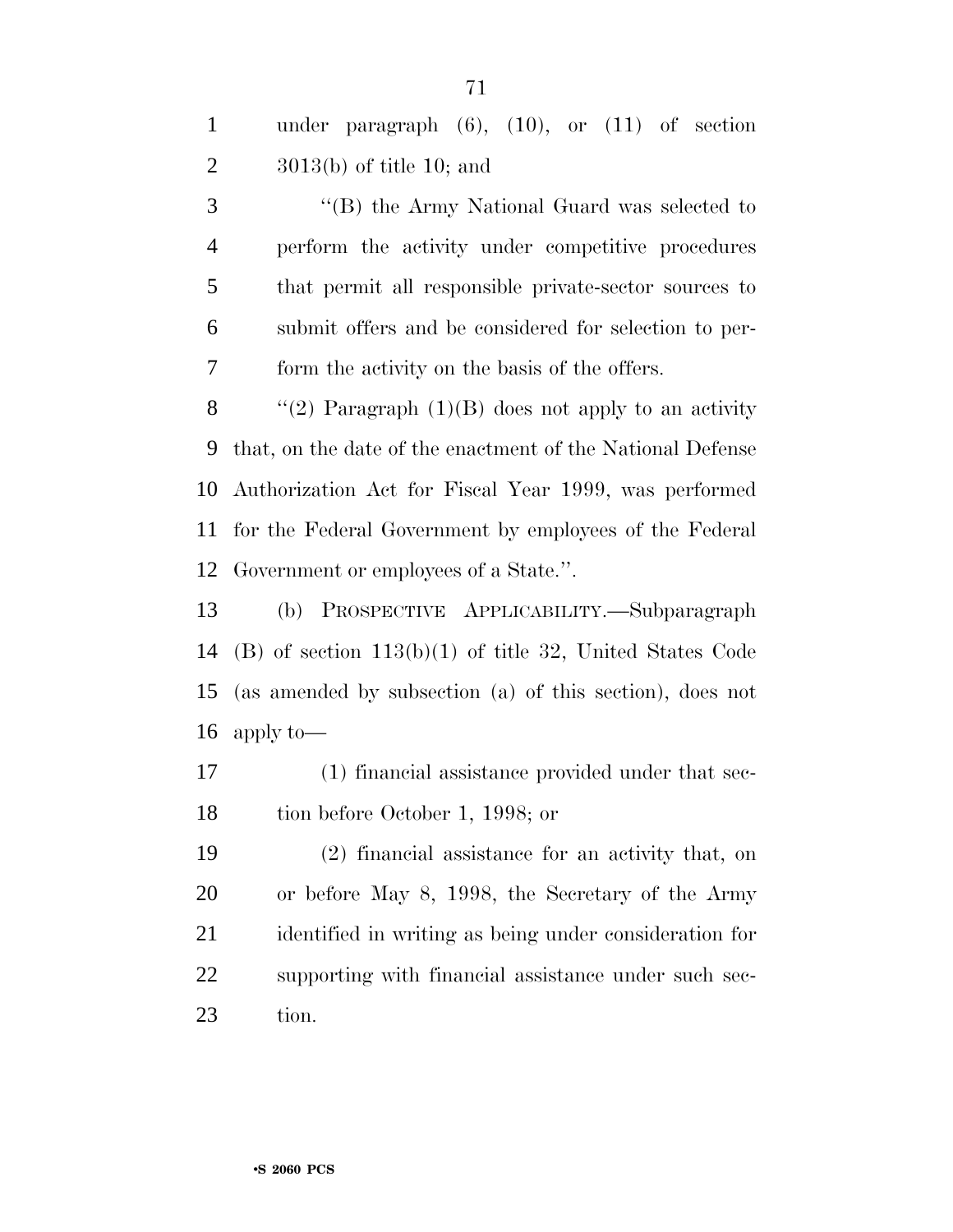**SEC. 348. REPEAL OF PROHIBITION ON JOINT USE OF**

 **GRAY ARMY AIRFIELD, FORT HOOD, TEXAS.** Section 319 of the National Defense Authorization Act for Fiscal Year 1987 (Public Law 99–661; 100 Stat. 3855), relating to a prohibition on the joint military-civil- ian use of Robert Gray Army Airfield, Fort Hood, Texas, is repealed. **TITLE IV—MILITARY PERSONNEL AUTHORIZATIONS Subtitle A—Active Forces SEC. 401. END STRENGTHS FOR ACTIVE FORCES.** The Armed Forces are authorized strengths for active duty personnel as of September 30, 1999, as follows: 14 (1) The Army, 480,000. (2) The Navy, 372,696. (3) The Marine Corps, 172,200. (4) The Air Force, 370,882. **SEC. 402. LIMITED EXCLUSIONS OF JOINT DUTY OFFICERS FROM LIMITATIONS ON NUMBER OF GEN- ERAL AND FLAG OFFICERS.** (a) ONE ADDITIONAL EXEMPTION FROM PERCENT- AGE LIMITATION ON NUMBER OF LIEUTENANT GEN- ERALS AND VICE ADMIRALS.—Section 525(b)(4)(B) of title 10, United States Code, is amended by striking out ''six'' and inserting in lieu thereof ''seven''.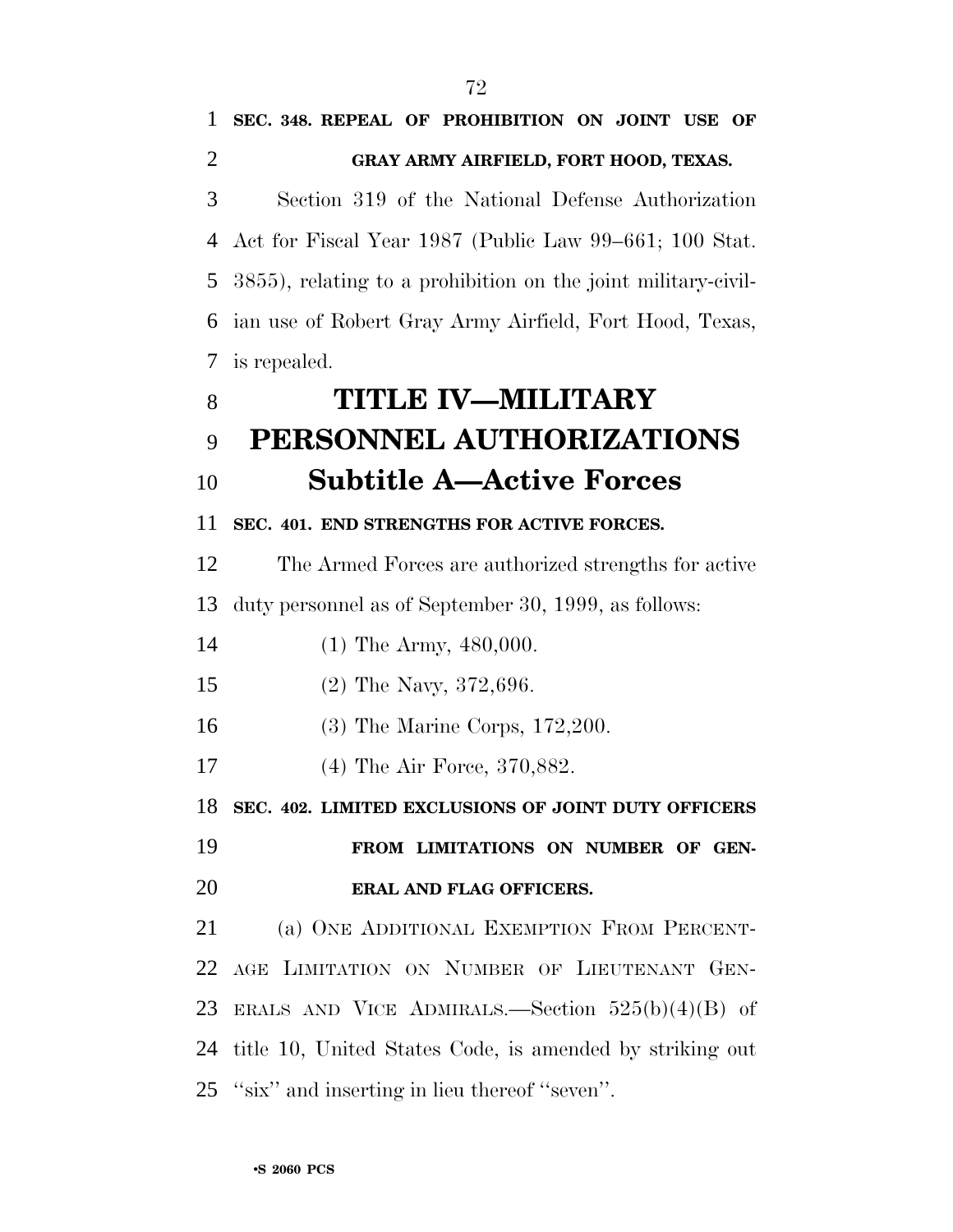(b) EXTENSION OF AUTHORITY TO EXCLUDE UP TO 12 JOINT DUTY OFFICERS FROM LIMITATION ON AU- THORIZED GENERAL AND FLAG OFFICER STRENGTH.— Section 526(b)(2) of such title is amended by striking out ''October 1, 1998'' and inserting in lieu thereof ''October 1, 2002''.

### **SEC. 403. LIMITATION ON DAILY AVERAGE OF PERSONNEL ON ACTIVE DUTY IN GRADES E–8 AND E–9.**

 (a) FISCAL YEAR BASIS FOR APPLICATION OF LIMI- TATION.—The first sentence of section 517(a) of title 10, United States Code, is amended—

12 (1) by striking out "a calendar year" and in-serting in lieu thereof ''a fiscal year''; and

 (2) by striking out ''January 1 of that year'' and inserting in lieu thereof ''the first day of that fiscal year''.

 (b) CORRECTION OF CROSS REFERENCE.—Such sen- tence is further amended by striking out ''Except as pro- vided in section 307 of title 37, the'' and inserting in lieu thereof ''The''.

# **SEC. 404. REPEAL OF PERMANENT END STRENGTH RE- QUIREMENT FOR SUPPORT OF TWO MAJOR REGIONAL CONTINGENCIES.**

 (a) REPEAL.—Section 691 of title 10, United States Code, is repealed.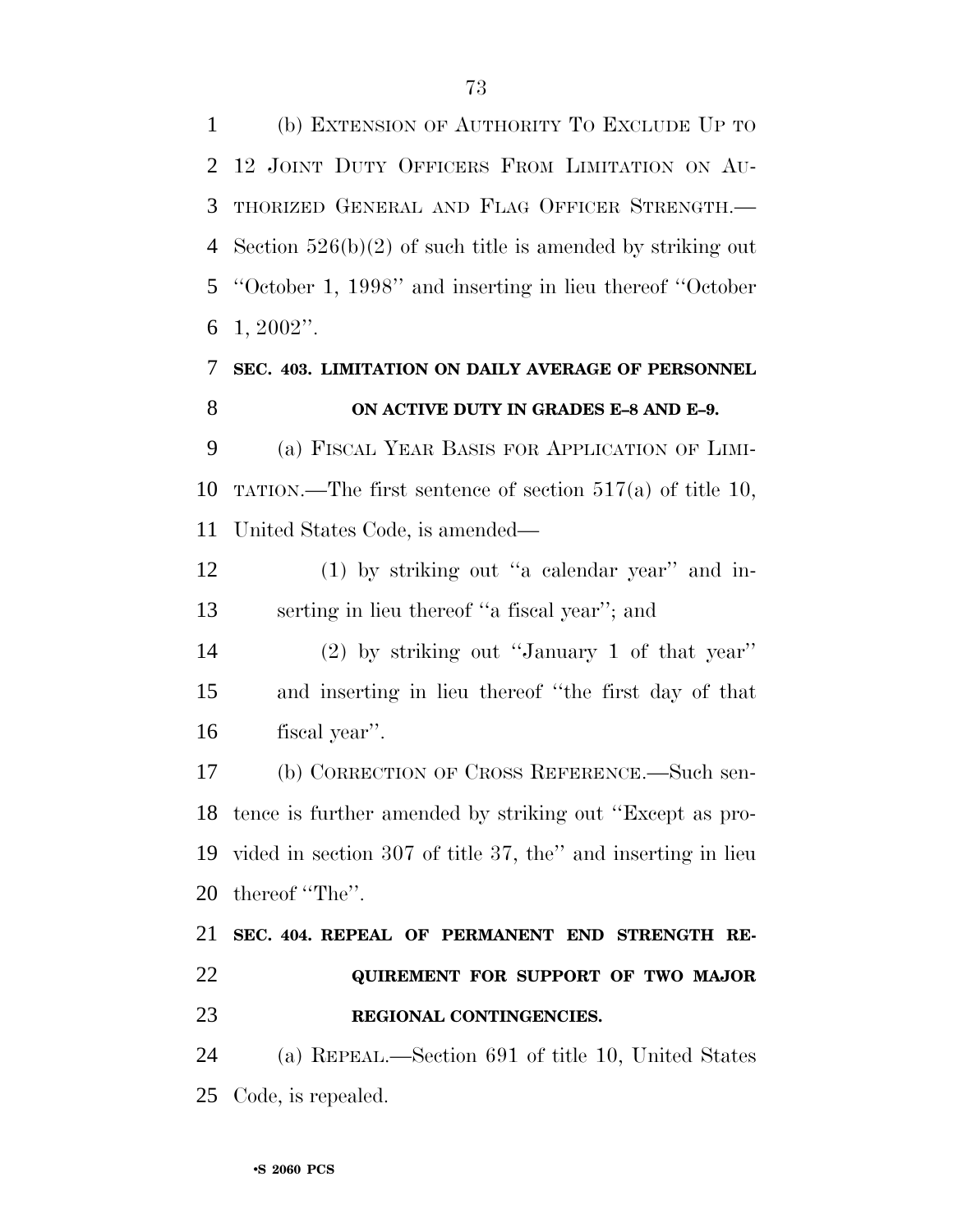| $\mathbf{1}$   | (b) CLERICAL AMENDMENT.—The table of sections               |
|----------------|-------------------------------------------------------------|
| $\overline{2}$ | at the beginning of chapter 39 of such title is amended     |
| 3              | by striking out the item relating to section 691.           |
| $\overline{4}$ | <b>Subtitle B—Reserve Forces</b>                            |
| 5              | SEC. 411. END STRENGTHS FOR SELECTED RESERVE.               |
| 6              | (a) IN GENERAL.—The Armed Forces are authorized             |
| 7              | strengths for Selected Reserve personnel of the reserve     |
| 8              | components as of September 30, 1999, as follows:            |
| 9              | (1) The Army National Guard of the United                   |
| 10             | States, 357,000.                                            |
| 11             | $(2)$ The Army Reserve, 208,000.                            |
| 12             | $(3)$ The Naval Reserve, $90,843$ .                         |
| 13             | $(4)$ The Marine Corps Reserve, $40,018$ .                  |
| 14             | (5) The Air National Guard of the United                    |
| 15             | States, 106,991.                                            |
| 16             | $(6)$ The Air Force Reserve, 74,242.                        |
| 17             | $(7)$ The Coast Guard Reserve, 8,000.                       |
| 18             | (b) WAIVER AUTHORITY.—The Secretary of Defense              |
| 19             | may vary an end strength authorized by subsection (a) by    |
| 20             | not more than 2 percent.                                    |
| 21             | (c) ADJUSTMENTS.—The end strengths prescribed by            |
| 22             | subsection (a) for the Selected Reserve of any reserve com- |
| 23             | ponent shall be proportionately reduced by—                 |
| 24             | (1) the total authorized strength of units orga-            |
| 25             | nized to serve as units of the Selected Reserve of          |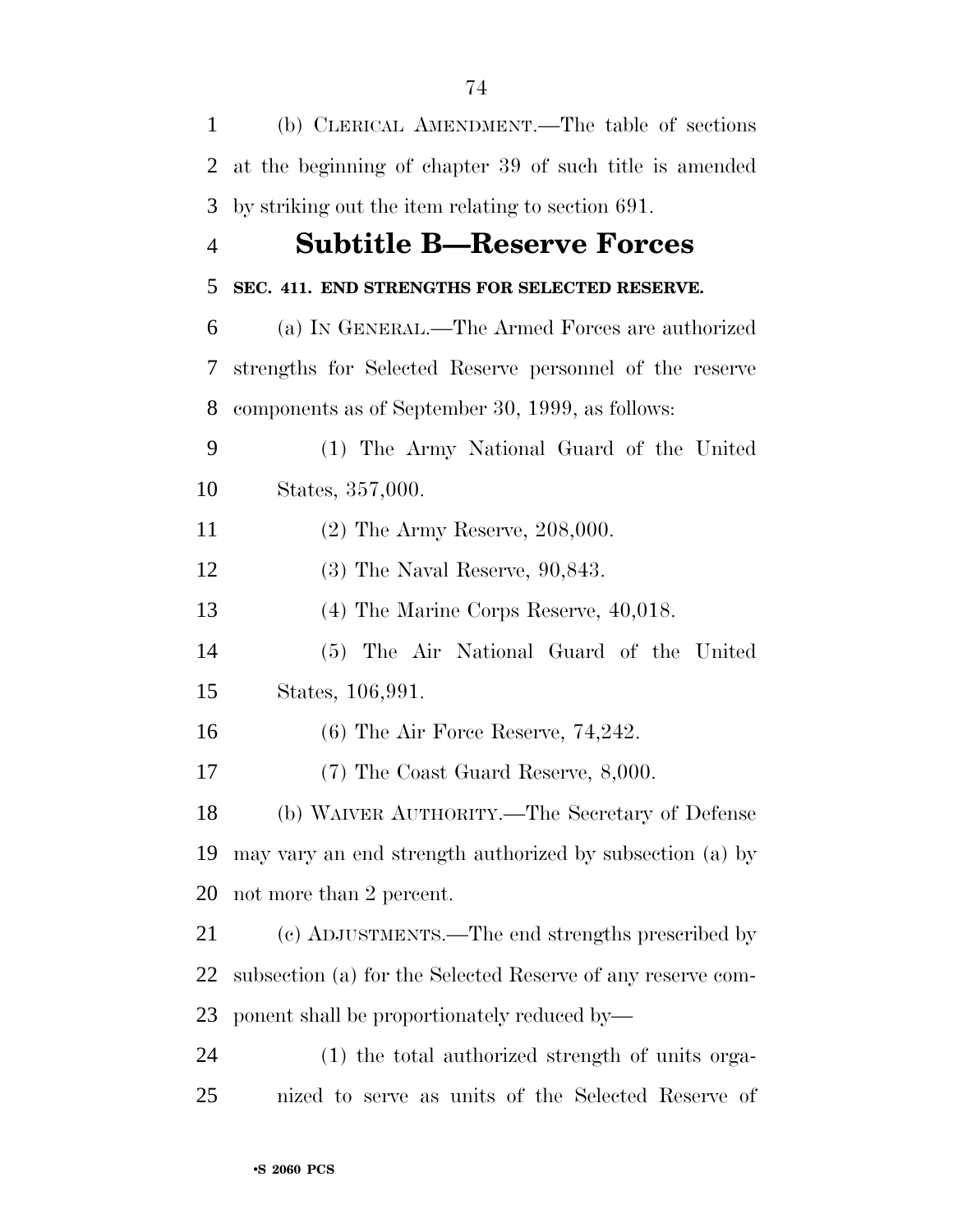| $\mathbf{1}$   | such component which are on active duty (other          |
|----------------|---------------------------------------------------------|
| 2              | than for training) at the end of the fiscal year, and   |
| 3              | (2) the total number of individual members not          |
| $\overline{4}$ | in units organized to serve as units of the Selected    |
| 5              | Reserve of such component who are on active duty        |
| 6              | (other than for training or for unsatisfactory partici- |
| 7              | pation in training) without their consent at the end    |
| 8              | of the fiscal year.                                     |
|                |                                                         |

 Whenever such units or such individual members are re- leased from active duty during any fiscal year, the end strength prescribed for such fiscal year for the Selected Reserve of such reserve component shall be proportion- ately increased by the total authorized strengths of such units and by the total number of such individual members. **SEC. 412. END STRENGTHS FOR RESERVES ON ACTIVE**

#### **DUTY IN SUPPORT OF THE RESERVES.**

 Within the end strengths prescribed in section 411(a), the reserve components of the Armed Forces are authorized, as of September 30, 1999, the following num- ber of Reserves to be serving on full-time active duty or full-time duty, in the case of members of the National Guard, for the purpose of organizing, administering, re- cruiting, instructing, or training the reserve components: (1) The Army National Guard of the United

States, 21,763.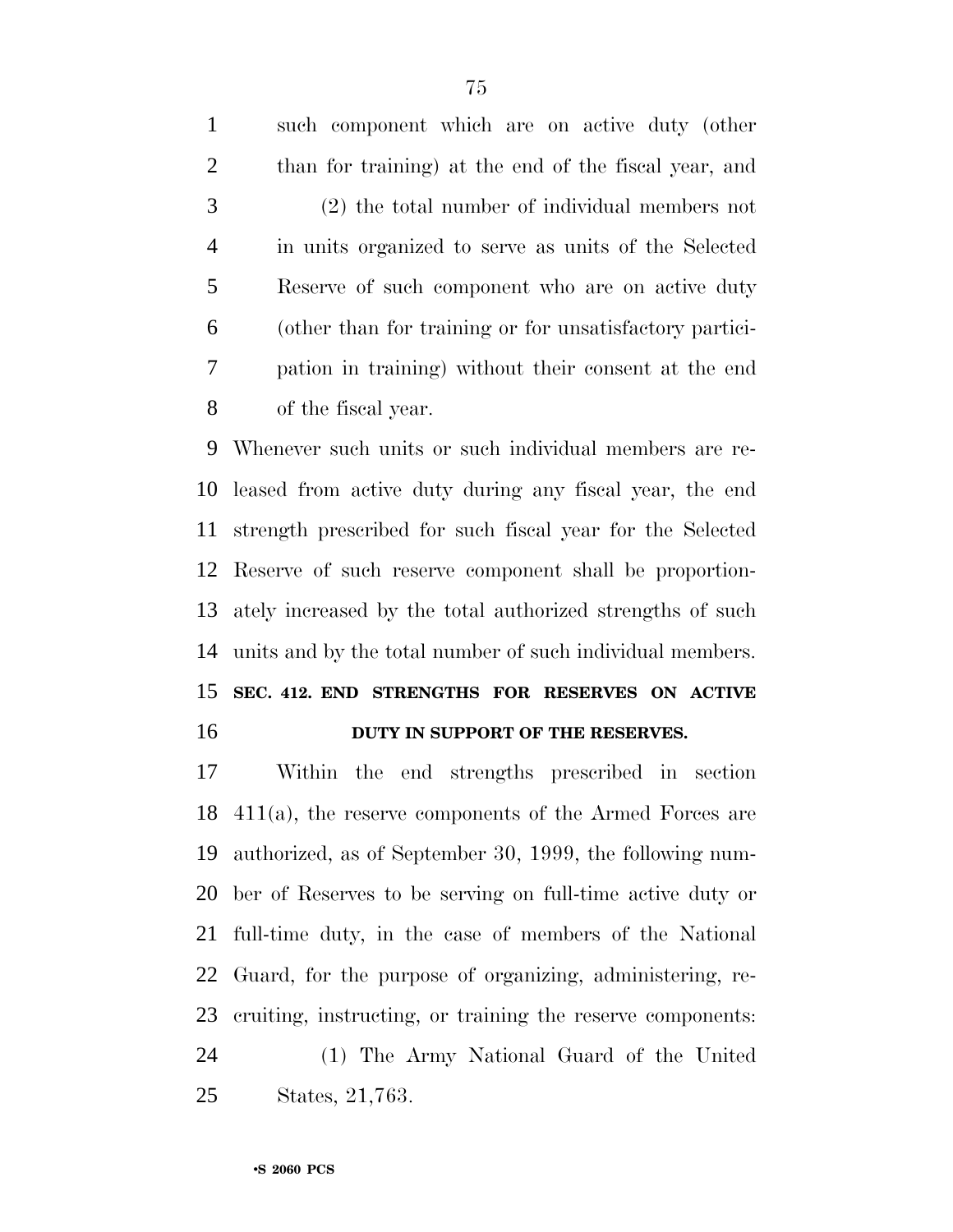| $\mathbf{1}$   | $(2)$ The Army Reserve, 11,804.                         |
|----------------|---------------------------------------------------------|
| $\overline{2}$ | $(3)$ The Naval Reserve, 15,590.                        |
| 3              | $(4)$ The Marine Corps Reserve, 2,362.                  |
| 4              | (5) The Air National Guard of the United                |
| 5              | States, 10,930.                                         |
| 6              | $(6)$ The Air Force Reserve, 991.                       |
| 7              | SEC. 413. END STRENGTHS FOR MILITARY TECHNICIANS        |
| 8              | (DUAL STATUS).                                          |
| 9              | The reserve components of the Army and the Air          |
| 10             | Force are authorized strengths for military technicians |
| 11             | (dual status) as of September 30, 1999, as follows:     |
| 12             | $(1)$ For the Army Reserve, 5,205.                      |
| 13             | (2) For the Army National Guard of the United           |
| 14             | States, 22,179.                                         |
| 15             | $(3)$ For the Air Force Reserve, 9,761.                 |
| 16             | (4) For the Air National Guard of the United            |
| 17             | States, 22,408.                                         |
| 18             | SEC. 414. EXCLUSION OF ADDITIONAL RESERVE COMPO-        |
| 19             | NENT GENERAL AND FLAG OFFICERS FROM                     |
| 20             | LIMITATION ON NUMBER OF GENERAL AND                     |
| 21             | FLAG OFFICERS WHO MAY SERVE ON ACTIVE                   |
| 22             | DUTY.                                                   |
| 23             | Section $526(d)$ of title 10, United States Code, is    |
| 24             | amended to read as follows:                             |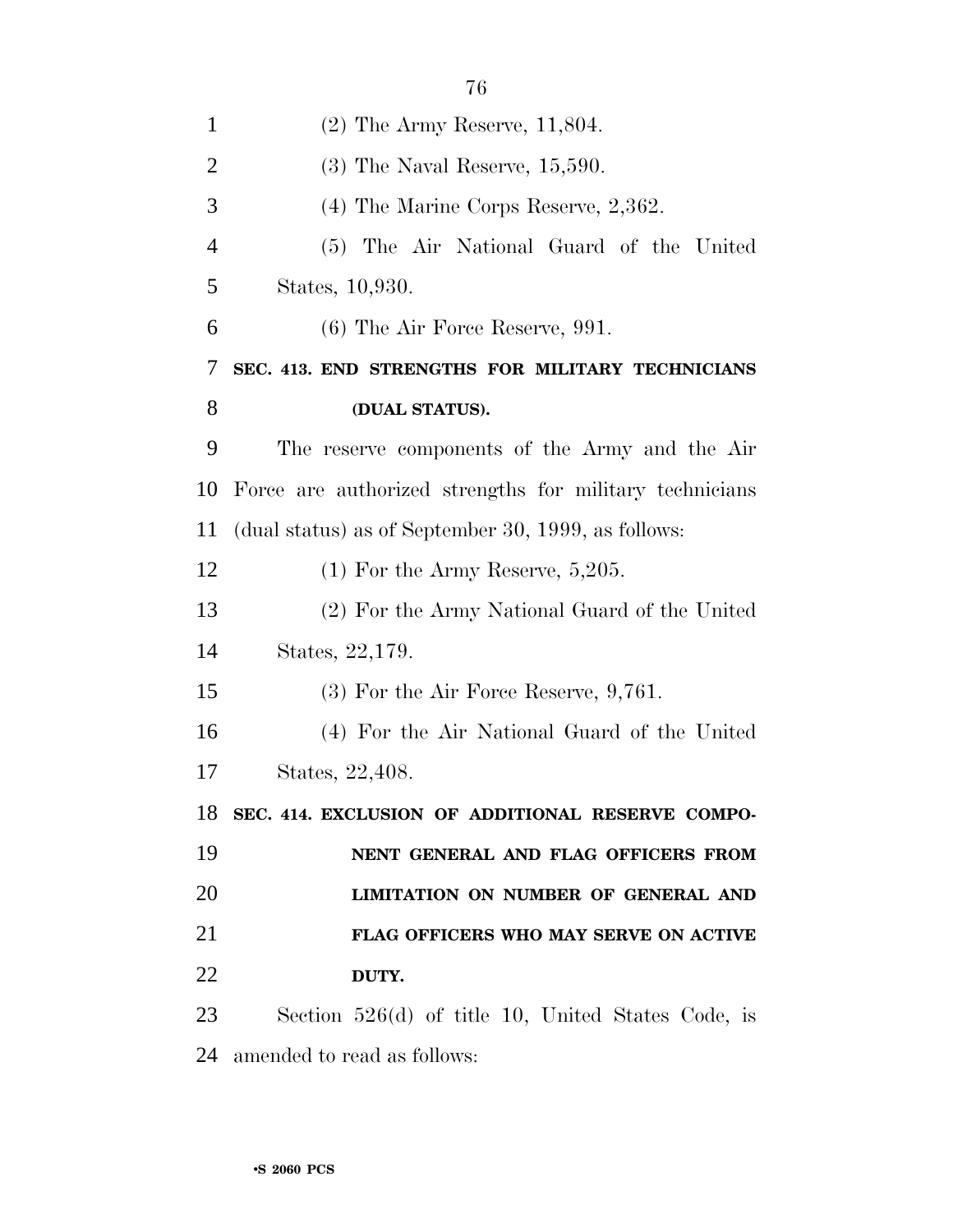| $\mathbf{1}$   | "(d) EXCLUSION OF CERTAIN RESERVE OFFI-                                                   |
|----------------|-------------------------------------------------------------------------------------------|
| $\overline{2}$ | $CERS$ —(1) Subject to paragraph (2), the limitations of                                  |
| 3              | this section do not apply to the following reserve compo-                                 |
| $\overline{4}$ | nent general or flag officers:                                                            |
| 5              | "(A) A general or flag officer who is on active                                           |
| 6              | duty for training.                                                                        |
| $\tau$         | "(B) A general or flag officer who is on active                                           |
| 8              | duty under a call or order specifying a period of less                                    |
| 9              | than 180 days.                                                                            |
| 10             | " $(C)$ A general or flag officer who is on active                                        |
| 11             | duty under a call or order specifying a period of                                         |
| 12             | more than 179 days.                                                                       |
| 13             | "(2) The number of general or flag officers of an                                         |
| 14             | armed force that are excluded from the applicability of the                               |
| 15             | limitations of this section under paragraph $(1)(C)$ at any                               |
| 16             | one time may not exceed the number equal to three per-                                    |
| 17             | cent of the number specified for that armed force under                                   |
|                | 18 subsection $(a)$ .".                                                                   |
| 19             | SEC. 415. INCREASE IN NUMBERS OF MEMBERS IN CER-                                          |
| 20             | TAIN GRADES AUTHORIZED TO BE ON ACTIVE                                                    |
| 21             | DUTY IN SUPPORT OF THE RESERVES.                                                          |
| 22             | (a) OFFICERS.—The table in section $12011(a)$ of title                                    |
| 23             | 10, United States Code, is amended to read as follows:                                    |
|                | Air<br>Marine<br>"Grade<br>Navy<br>Army<br>Force<br>Corps                                 |
|                | 791<br>140<br>3,219<br>1,071<br>1,524<br>520<br>713<br>90<br>297<br>$30$ ".<br>438<br>188 |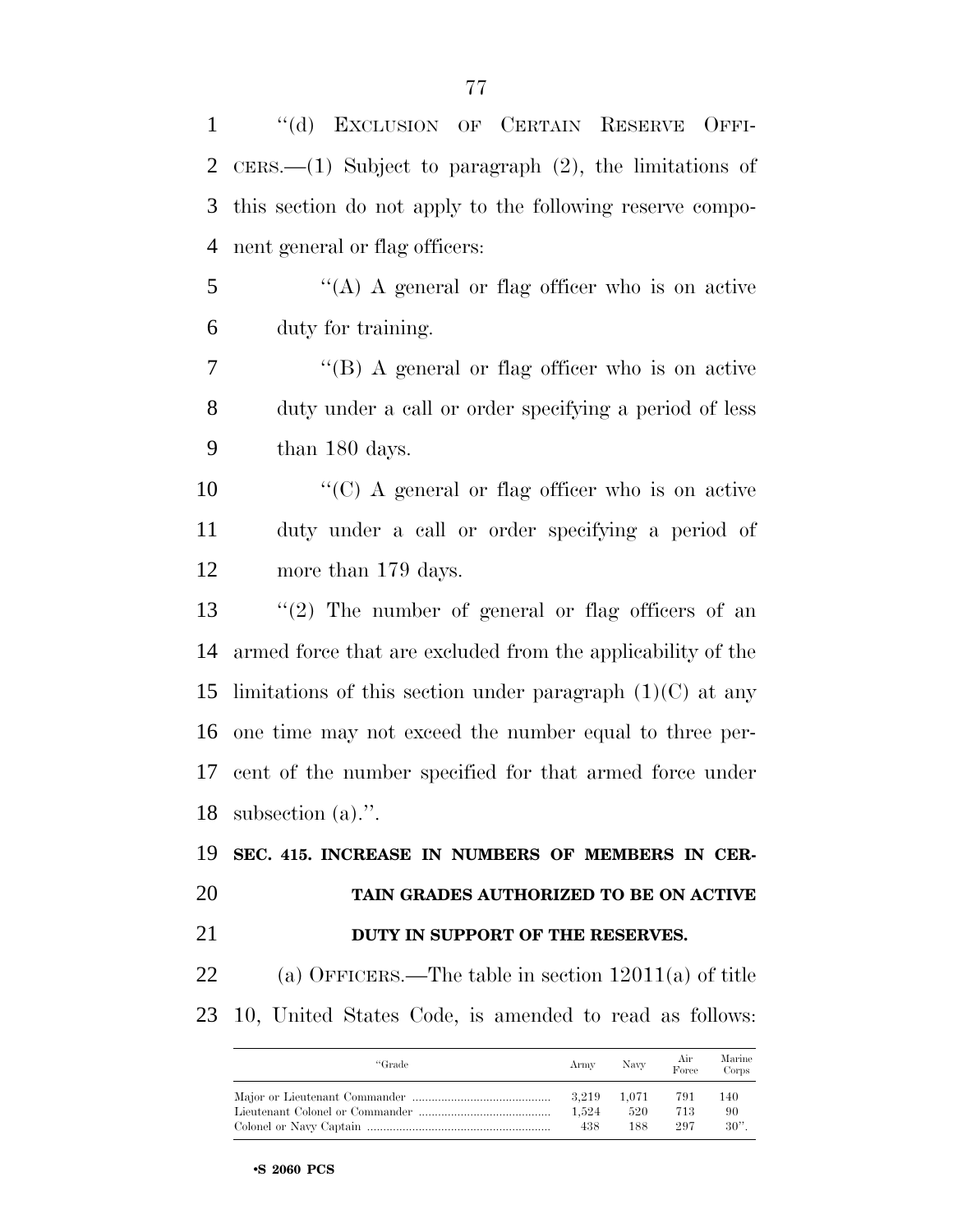(b) SENIOR ENLISTED MEMBERS.—The table in sec- tion 12012(a) of title 10, United States Code, is amended to read as follows:

| "Grade | Army  | Navy | $\frac{\rm Air}{\rm Force}$ | Marine<br>Corps |
|--------|-------|------|-----------------------------|-----------------|
|        | 623   | 202  | 395                         | 20              |
|        | 2,585 | 429  | 997                         | 94"             |

 **SEC. 416. CONSOLIDATION OF STRENGTH AUTHORIZA- TIONS FOR ACTIVE STATUS NAVAL RESERVE FLAG OFFICERS OF THE NAVY MEDICAL DE- PARTMENT STAFF CORPS.** Section 12004(c) of subtitle E of title 10, United States Code, is amended— (1) in the table in paragraph (1)— (A) by striking out the item relating to the Medical Corps and inserting in lieu thereof the following: ''Medical Department staff corps ............................................ 9''; and (B) by striking out the items relating to the Dental Corps, the Nurse Corps, and the Medical Service Corps; and (2) by adding at the end the following:  $\qquad$  "(4)(A) For the purposes of paragraph (1), the Medi- cal Department staff corps referred to in the table are as follows: 22 "(i) The Medical Corps.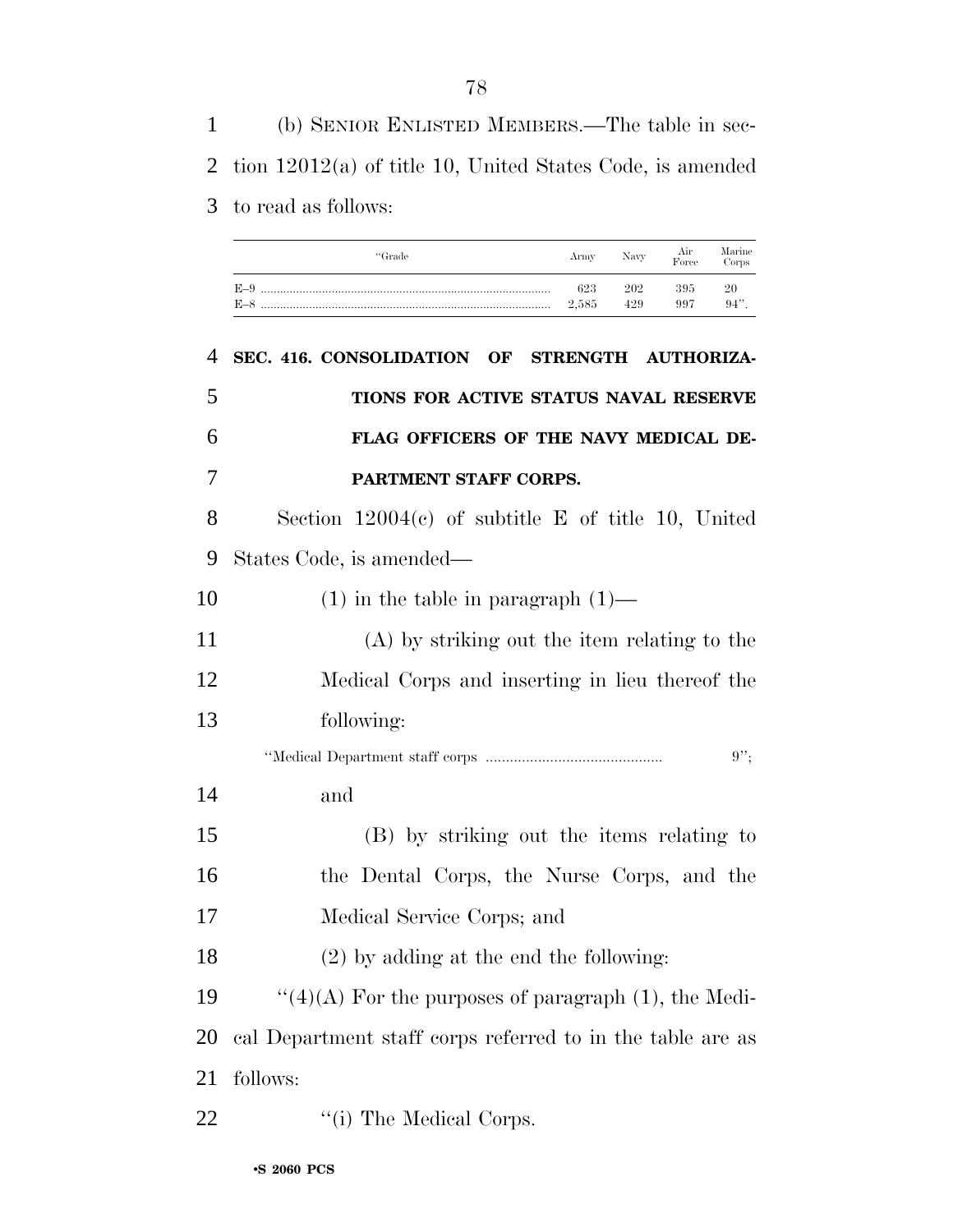| "(ii) The Dental Corps. |
|-------------------------|
|                         |

2 ''(iii) The Nurse Corps.

''(iv) The Medical Service Corps.

 ''(B) Each of the Medical Department staff corps is authorized one rear admiral (lower half) within the strength authorization distributed to the Medical Depart- ment staff corps under paragraph (1). The Secretary of the Navy shall distribute the remainder of the strength authorization for the Medical Department staff corps under that paragraph among those staff corps as the Sec- retary determines appropriate to meet the needs of the Navy.''.

## **Subtitle C—Authorization of Appropriations**

**SEC. 421. AUTHORIZATION OF APPROPRIATIONS FOR MILI-**

#### **TARY PERSONNEL.**

 There is hereby authorized to be appropriated to the Department of Defense for military personnel for fiscal year 1999 a total of \$70,434,386,000. The authorization in the preceding sentence supersedes any other authoriza- tion of appropriations (definite or indefinite) for such pur-pose for fiscal year 1999.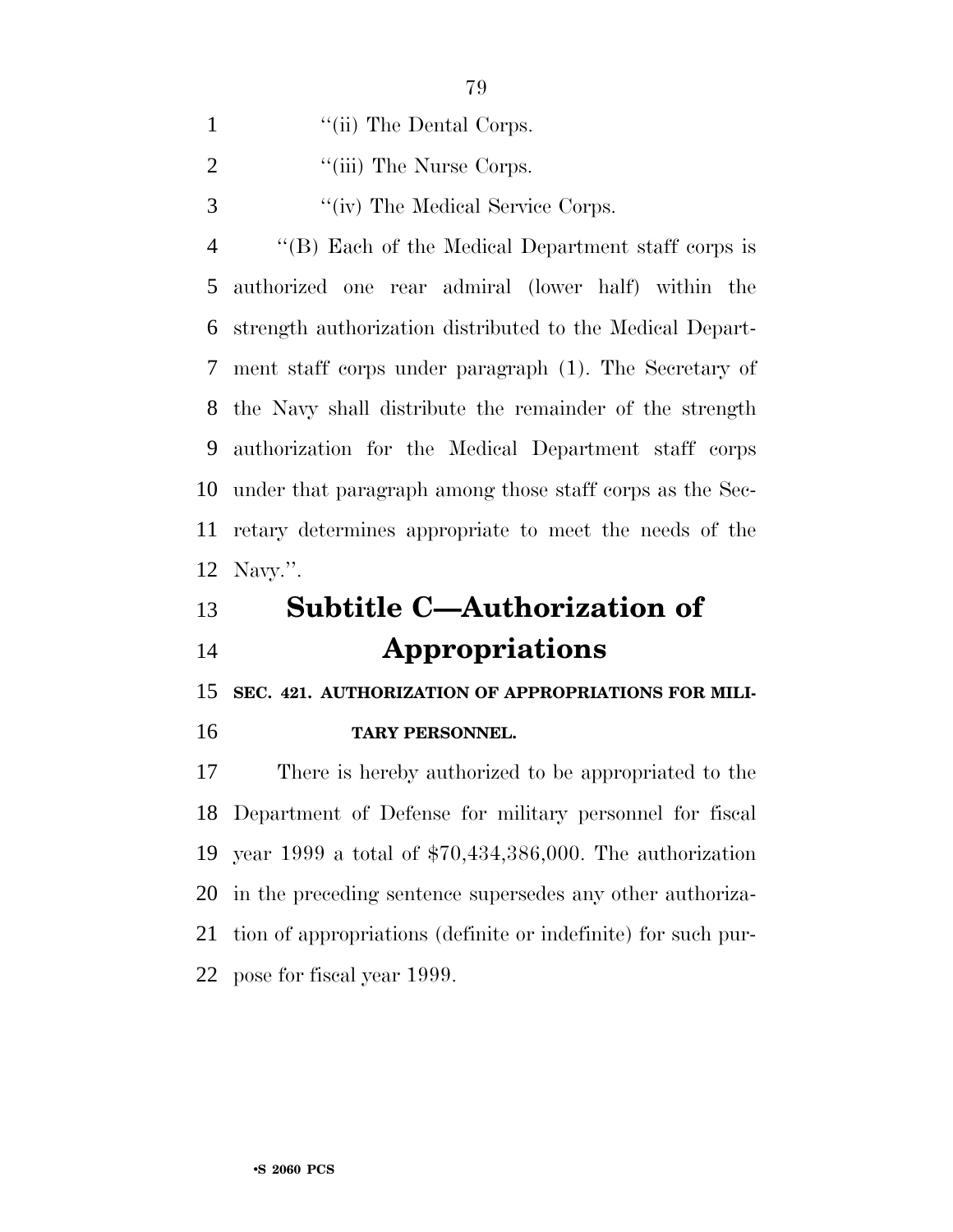# **TITLE V—MILITARY PERSONNEL POLICY Subtitle A—Officer Personnel Policy**

 **SEC. 501. STREAMLINED SELECTIVE RETENTION PROCESS FOR REGULAR OFFICERS.**

 (a) REPEAL OF REQUIREMENT FOR DUPLICATIVE BOARD.—Section 1183 of title 10, United States Code, is repealed.

 (b) CONFORMING AMENDMENTS.—(1) Section 1182(c) of such title is amended by striking out ''send the record of proceedings to a board of review convened under section 1183 of this title'' and inserting in lieu thereof ''recommend to the Secretary concerned that the officer not be retained on active duty''.

 (2) Section 1184 of such title is amended by striking out ''board of review convened under section 1183 of this title'' and inserting in lieu thereof ''board of inquiry con-vened under section 1182 of this title''.

 (c) CLERICAL AMENDMENTS.—(1) The heading for section 1184 of such title is amended by striking out ''**re-view**'' and inserting in lieu thereof ''**inquiry**''.

 (2) The table of sections at the beginning of chapter 60 of such title is amended by striking out the items relat-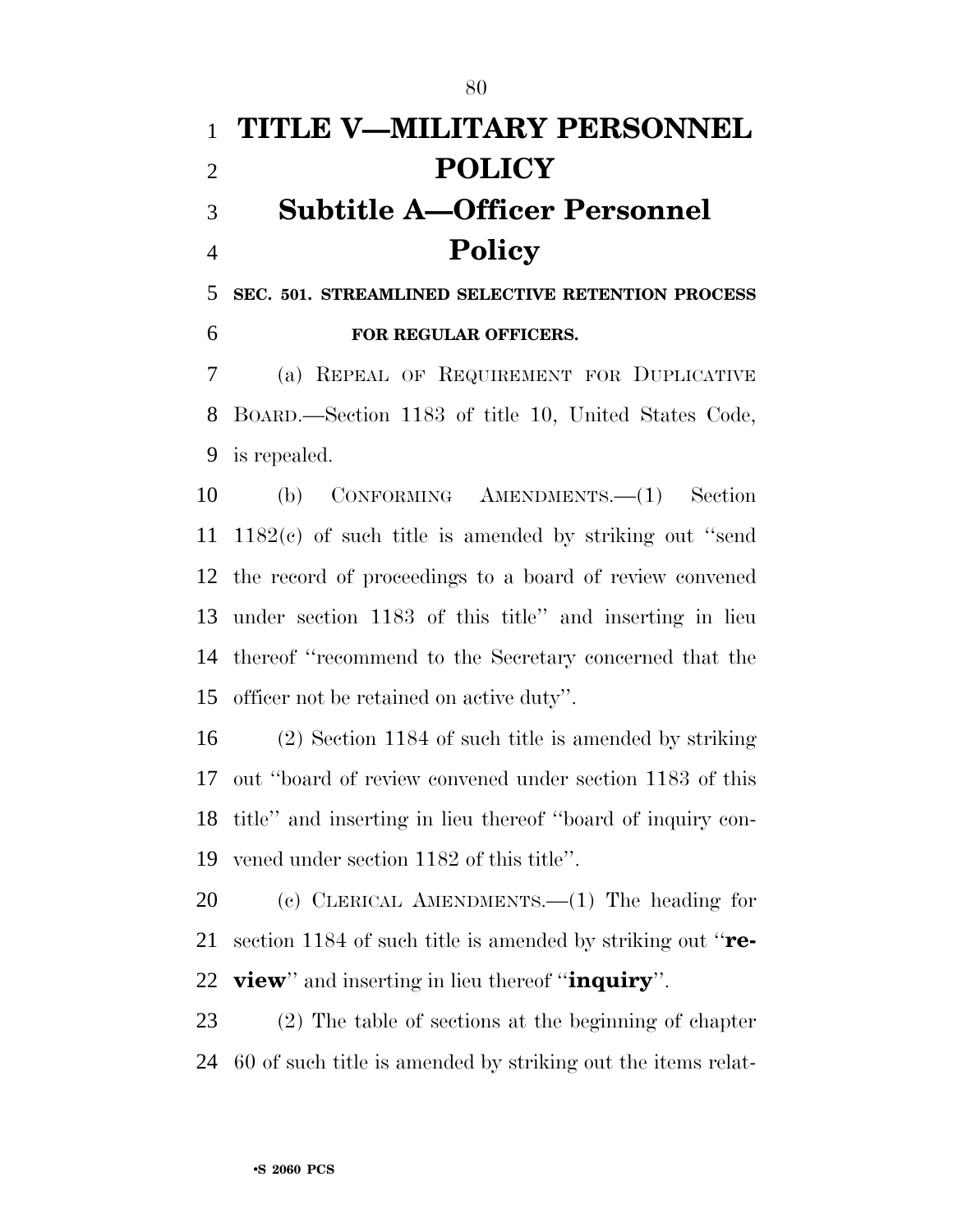| $\mathbf{1}$   | ing to sections 1183 and 1184 and inserting in lieu thereof                                  |
|----------------|----------------------------------------------------------------------------------------------|
| 2              | the following:                                                                               |
|                | "1184. Removal of officer: action by Secretary upon recommendation of board<br>of inquiry.". |
| 3              | SEC. 502. PERMANENT APPLICABILITY OF LIMITATIONS                                             |
| $\overline{4}$ | ON YEARS OF ACTIVE NAVAL SERVICE OF                                                          |
| 5              | NAVY LIMITED DUTY OFFICERS IN GRADES                                                         |
| 6              | OF COMMANDER AND CAPTAIN.                                                                    |
| 7              | (a) COMMANDERS.—Section 633 of title 10, United                                              |
| 8              | States Code, is amended—                                                                     |
| 9              | (1) by striking out "Except an officer" and all                                              |
| 10             | that follows through "or section 6383 of this title                                          |
| 11             | applies" and inserting in lieu thereof "Except an of-                                        |
| 12             | ficer of the Navy or Marine Corps who is an officer                                          |
| 13             | designated for limited duty to whom section $5596(e)$                                        |
| 14             | or 6383 of this title applies"; and                                                          |
| 15             | $(2)$ by striking out the second sentence.                                                   |
| 16             | (b) CAPTAINS.—Section 634 of such title is amend-                                            |
|                | $17$ ed—                                                                                     |
| 18             | (1) by inserting "an officer of the Navy who is                                              |
| 19             | designated for limited duty to whom<br>section                                               |
| 20             | $6383(a)(4)$ of this title applies and except" in the                                        |
| 21             | first sentence after "Except"; and                                                           |
| 22             | $(2)$ by striking out the second sentence.                                                   |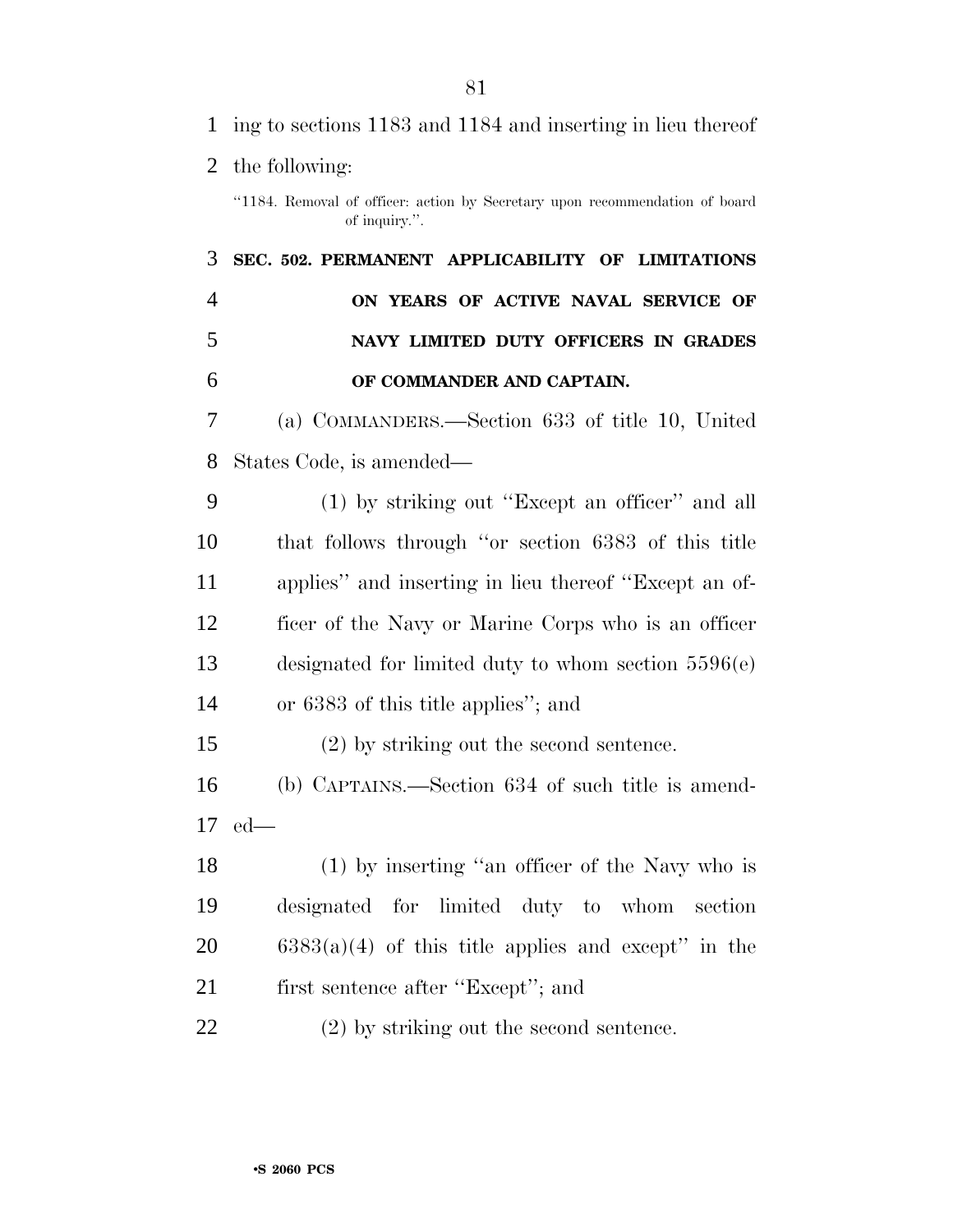(c) YEARS OF ACTIVE NAVAL SERVICE.—Section 6383(a) of such title is amended by striking out paragraph (5).

 (d) LIMITATIONS ON SELECTIVE RETENTIONS.—Sec- tion 6383(k) of such title is amended by striking out the last sentence.

 **SEC. 503. INVOLUNTARY SEPARATION PAY DENIED FOR OFFICER DISCHARGED FOR FAILURE OF SE- LECTION FOR PROMOTION REQUESTED BY THE OFFICER.**

 (a) INELIGIBILITY FOR SEPARATION PAY.—Section 1174(a) of title 10, United States Code, is amended by adding at the end the following:

 ''(3) Notwithstanding paragraphs (1) and (2), an of- ficer discharged for twice failing of selection for promotion to the next higher grade is not entitled to separation pay under this section if the officer submitted a request not to be selected for promotion to any selection board that considered and did not select the officer for promotion to that grade.''.

 (b) REPORT OF SELECTION BOARD TO NAME OFFI- CERS REQUESTING NONSELECTION.—Section 617 of such title is amended by adding at the end the following:

24  $\cdot$  "(c) A selection board convened under section 611(a) of this title shall include in its report to the Secretary con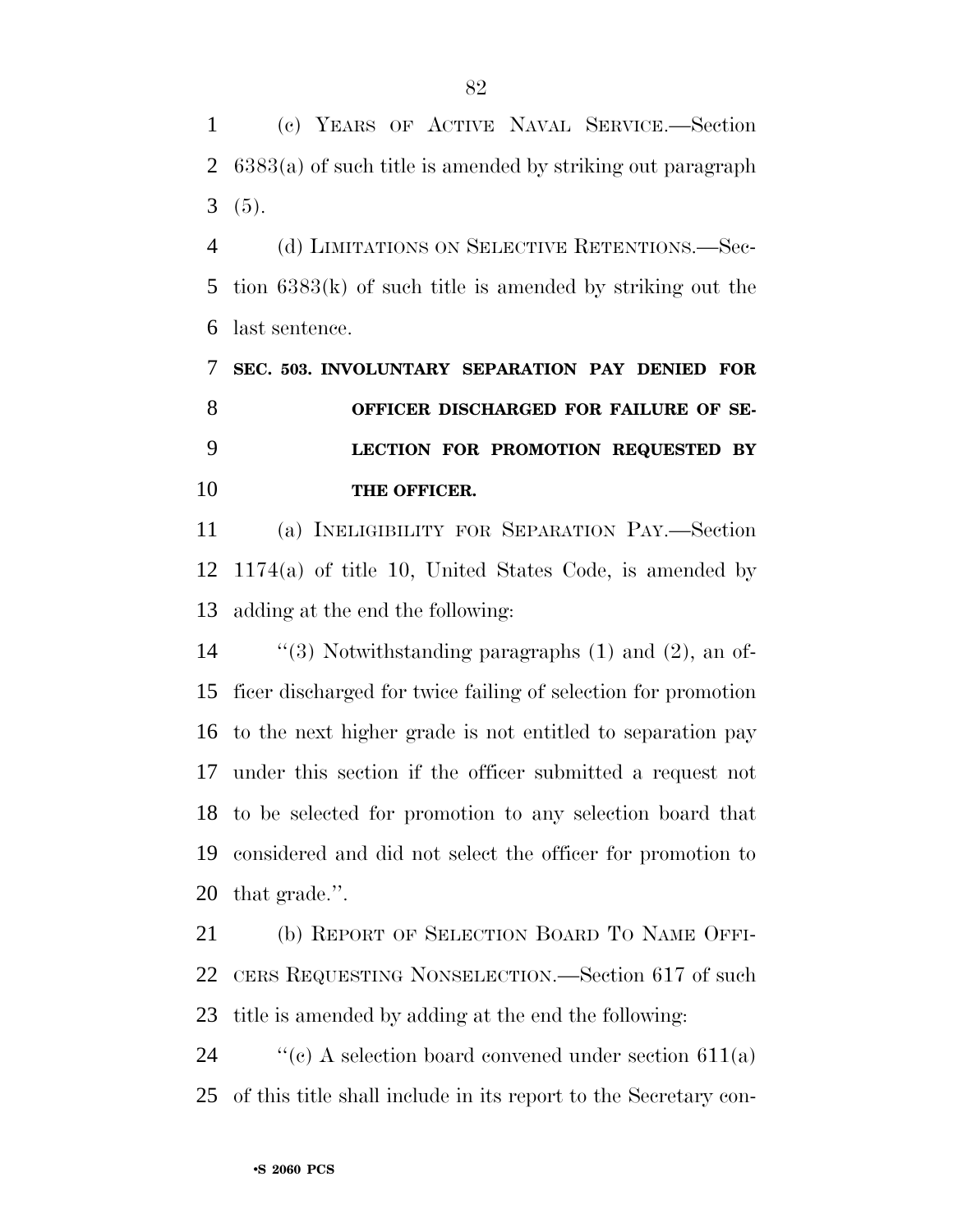cerned the name of any regular officer considered and not recommended by the board for promotion who submitted to the board a request not to be selected for promotion.''.

 (c) EFFECTIVE DATE.—This section and the amend- ments made by this section shall take effect on the date of the enactment of this Act and shall apply with respect to selection boards convened under section 611(a) of title 10, United States Code, on or after that date.

### **SEC. 504. TERM OF OFFICE OF THE CHIEF OF THE AIR FORCE NURSE CORPS.**

 Section 8069(b) of title 10, United States Code, is amended in the third sentence by striking out ''and'' and inserting in lieu thereof the following: ''except that the Secretary may increase the limit to four years in any case in which the Secretary determines that special cir- cumstances justify a longer term of service in the position. An officer appointed as Chief''.

## **Subtitle B—Reserve Component Matters**

**SEC. 511. SERVICE REQUIRED FOR RETIREMENT OF NA-**

 **TIONAL GUARD OFFICER IN HIGHER GRADE.** (a) REVISION OF REQUIREMENT.—Subparagraph 23 (E) of section  $1370(d)(3)$  of title 10, United States Code, is amended to read as follows: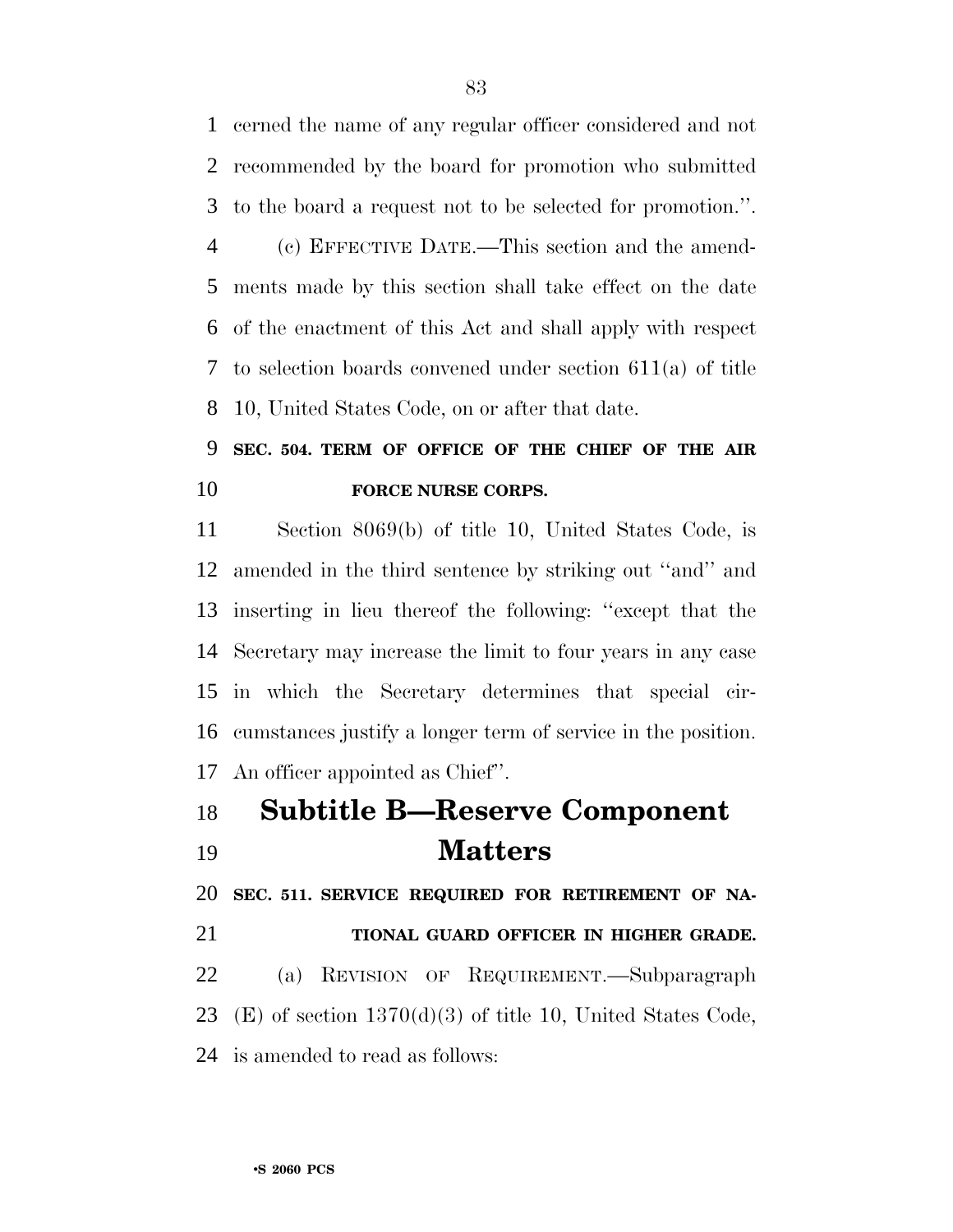''(E) To the extent authorized by the Secretary of the military department concerned, a person who, after having been found qualified for Federal recognition in a higher grade by a board under section 307 of title 32, serves in a position for which that grade is the minimum authorized grade and is appointed as a reserve officer in that grade may be credited for the purposes of subpara- graph (A) as having served in that grade. The period of the service for which credit is afforded under the preceding sentence may only be the period for which the person served in the position after the Senate provides advice and consent for the appointment.''.

 (b) EFFECTIVE DATE.—The amendment made by subsection (a) shall take effect on the date of the enact- ment of this Act and shall apply with respect to appoint- ments to higher grades that take effect after that date. **SEC. 512. REDUCED TIME-IN-GRADE REQUIREMENT FOR RESERVE GENERAL AND FLAG OFFICERS IN- VOLUNTARILY TRANSFERRED FROM ACTIVE STATUS.**

 (a) MINIMUM SERVICE IN ACTIVE STATUS.—Section 1370(d)(3) of title 10, United States Code, as amended by section 511, is further amended by adding at the end the following new subparagraph: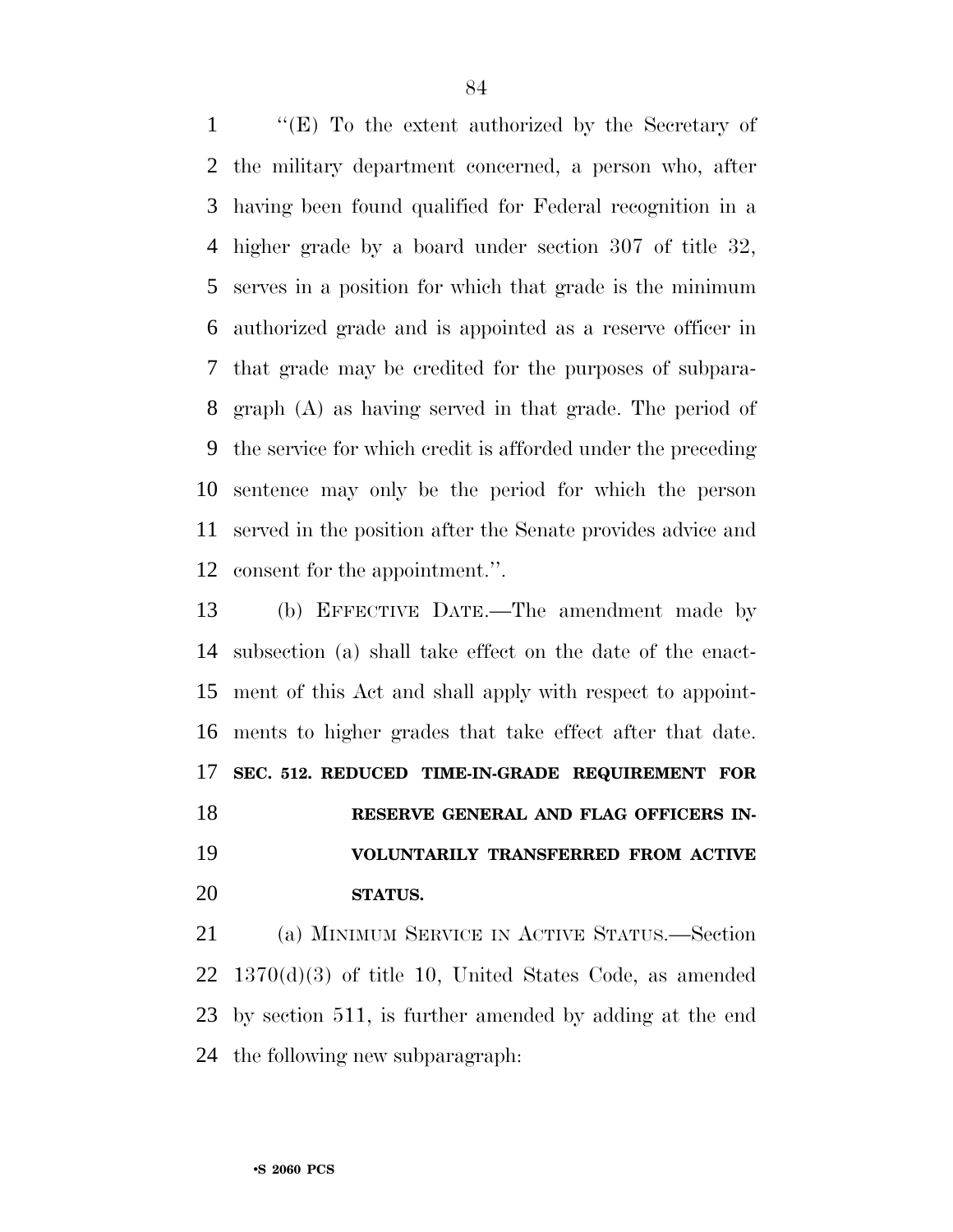$\langle$  "(F) A person covered by subparagraph (A) who has completed at least six months of satisfactory service in a grade above colonel or (in the case of the Navy) captain and, while serving in an active status in such grade, is involuntarily transferred (other than for cause) from ac- tive status may be credited with satisfactory service in the grade in which serving at the time of such transfer, not- withstanding failure of the person to complete three years of service in that grade.''.

 (b) EFFECTIVE DATE.—Subparagraph (F) of such section, as added by subsection (a), shall take effect on the date of the enactment of this Act and shall apply with respect to transfers referred to in such subparagraph that are made on or after that date.

 **SEC. 513. ELIGIBILITY OF ARMY AND AIR FORCE RESERVE BRIGADIER GENERALS TO BE CONSIDERED FOR PROMOTION WHILE ON INACTIVE STA-TUS LIST.**

 (a) WAIVER OF ACTIVE STATUS REQUIREMENT.— Chapter 1405 of title 10, United States Code, is amended by adding at the end the following: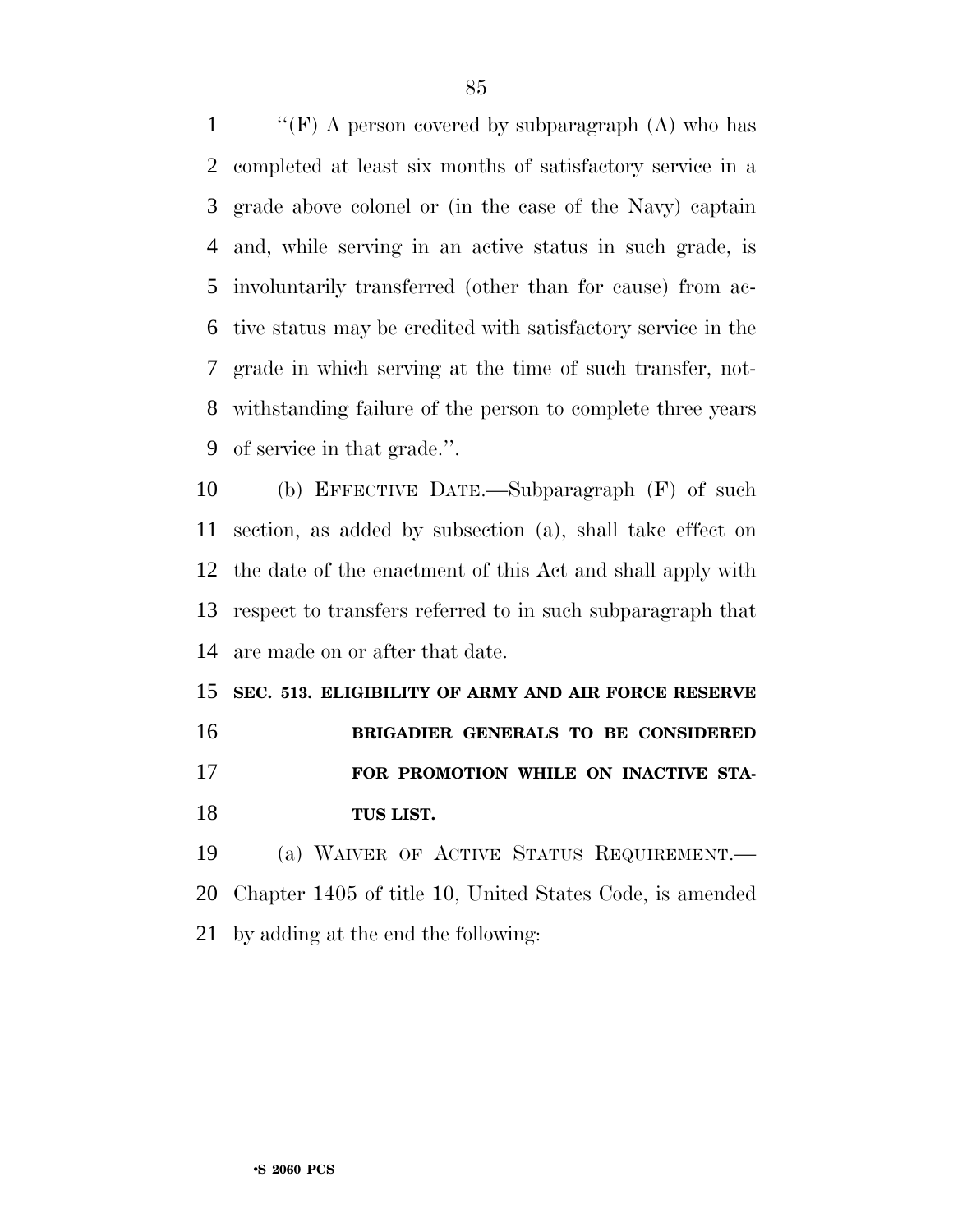**''§ 14318. Officers on inactive status list: eligibility of Army and Air Force reserve brigadier generals for consideration for promotion** ''(a) WAIVER OF ONE-YEAR ACTIVE STATUS RULE.—The Secretary concerned may waive the eligibility requirements in section 14301(a) of this title (and the re- quirement in section 140101(a) of this title that an officer be on a reserve active-status list) in the case of a general officer referred to in subsection (b) and authorize the offi- cer to be considered for promotion under this chapter by a promotion board convened under section 14101(a) of this title. ''(b) APPLICABILITY.—Subsection (a) applies to a re- serve officer of the Army or Air Force who—  $\frac{1}{2}$  (1) is on the inactive status list of the Standby Reserve in the grade of brigadier general pursuant 17 to a transfer under section  $14314(a)(2)$  of this title;  $\frac{18}{2}$  ''(2) has been on the inactive status list pursu- ant to the transfer for less than one year as of the date of the convening of the promotion board that is to consider the officer for promotion; and  $\frac{1}{2}$  (3) during the one-year period ending on the date of the transfer to the inactive status list, con-24 tinuously performed service on either the reserve ac- tive-status list, the active-duty list, or a combination of both lists.''.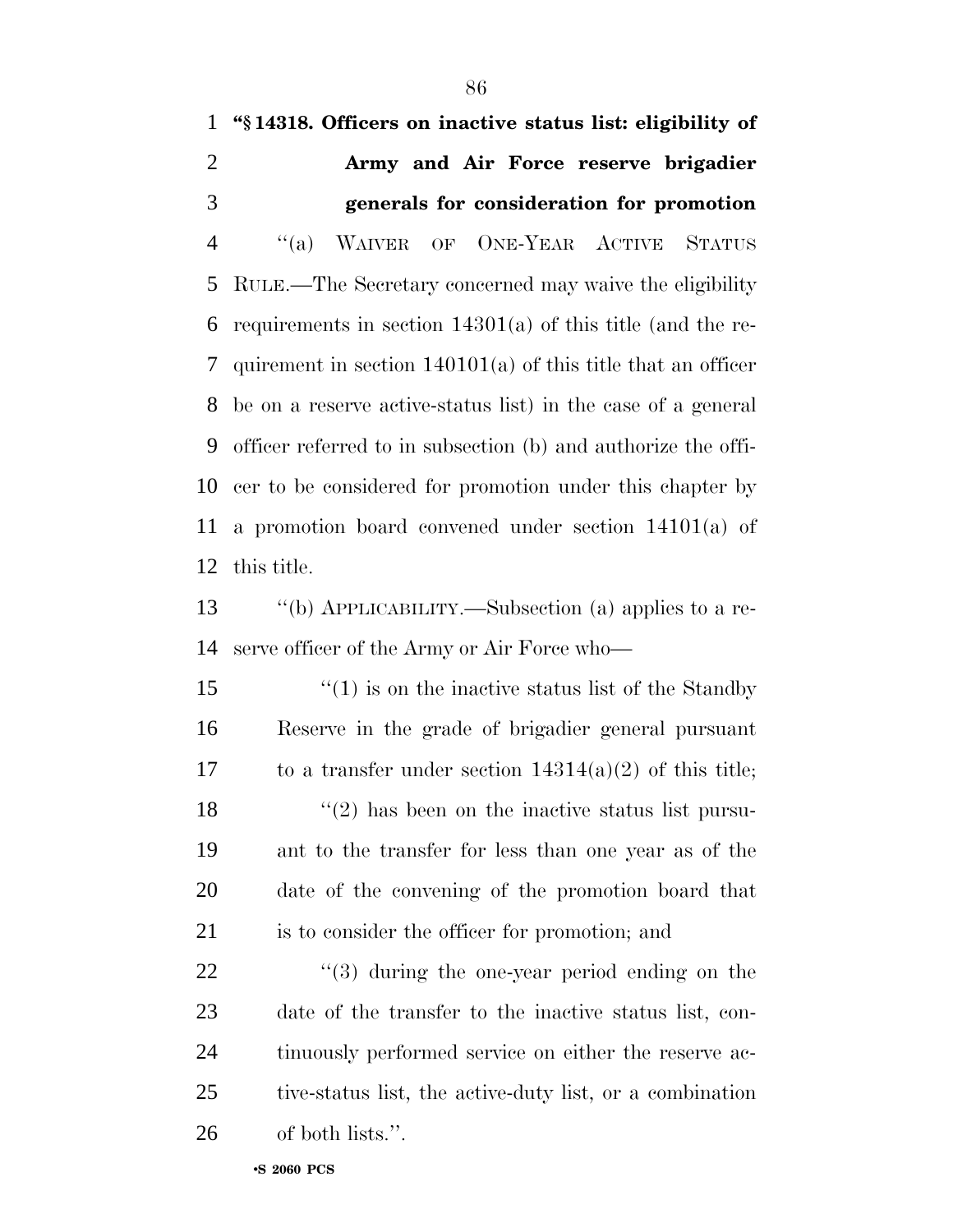| $\mathbf{1}$   | (b) CLERICAL AMENDMENT.—The table of sections                                                                                                |
|----------------|----------------------------------------------------------------------------------------------------------------------------------------------|
| 2              | at the beginning of such chapter is amended by adding                                                                                        |
| 3              | at the end the following:                                                                                                                    |
|                | "14318. Officers on inactive status list: eligibility of Army and Air Force reserve<br>brigadier generals for consideration for promotion.". |
| $\overline{4}$ | SEC. 514. COMPOSITION OF SELECTIVE EARLY RETIRE-                                                                                             |
| 5              | MENT BOARDS FOR REAR ADMIRALS OF THE                                                                                                         |
| 6              | NAVAL RESERVE AND MAJOR GENERALS OF                                                                                                          |
| 7              | THE MARINE CORPS RESERVE.                                                                                                                    |
| 8              | Section 14705(b) of title 10, United States Code, is                                                                                         |
| 9              | amended-                                                                                                                                     |
| 10             | (1) by inserting " $(1)$ " after " $(b)$ BOARDS.—";                                                                                          |
| 11             | and                                                                                                                                          |
| 12             | $(2)$ by adding at the end the following:                                                                                                    |
| 13             | $\lq(2)$ In the case of a board convened to consider the                                                                                     |
| 14             | early retirement of officers in the grade of rear admiral                                                                                    |
| 15             | in the Naval Reserve or major general in the Marine Corps                                                                                    |
| 16             | Reserve, the Secretary of the Navy may prescribe the com-                                                                                    |
|                | 17 position of the board notwithstanding section 14102(b) of                                                                                 |
| 18             | this title. In doing so, however, the Secretary shall ensure                                                                                 |
| 19             | that each regular commissioned officer of the Navy or the                                                                                    |
| 20             | Marine Corps appointed to the board holds a permanent                                                                                        |
| 21             | grade higher than the grade of the officers under consider-                                                                                  |
| 22             | ation by the board and that at least one member of the                                                                                       |
| 23             | board is a reserve officer who holds the grade of rear ad-                                                                                   |
| 24             | miral or major general.".                                                                                                                    |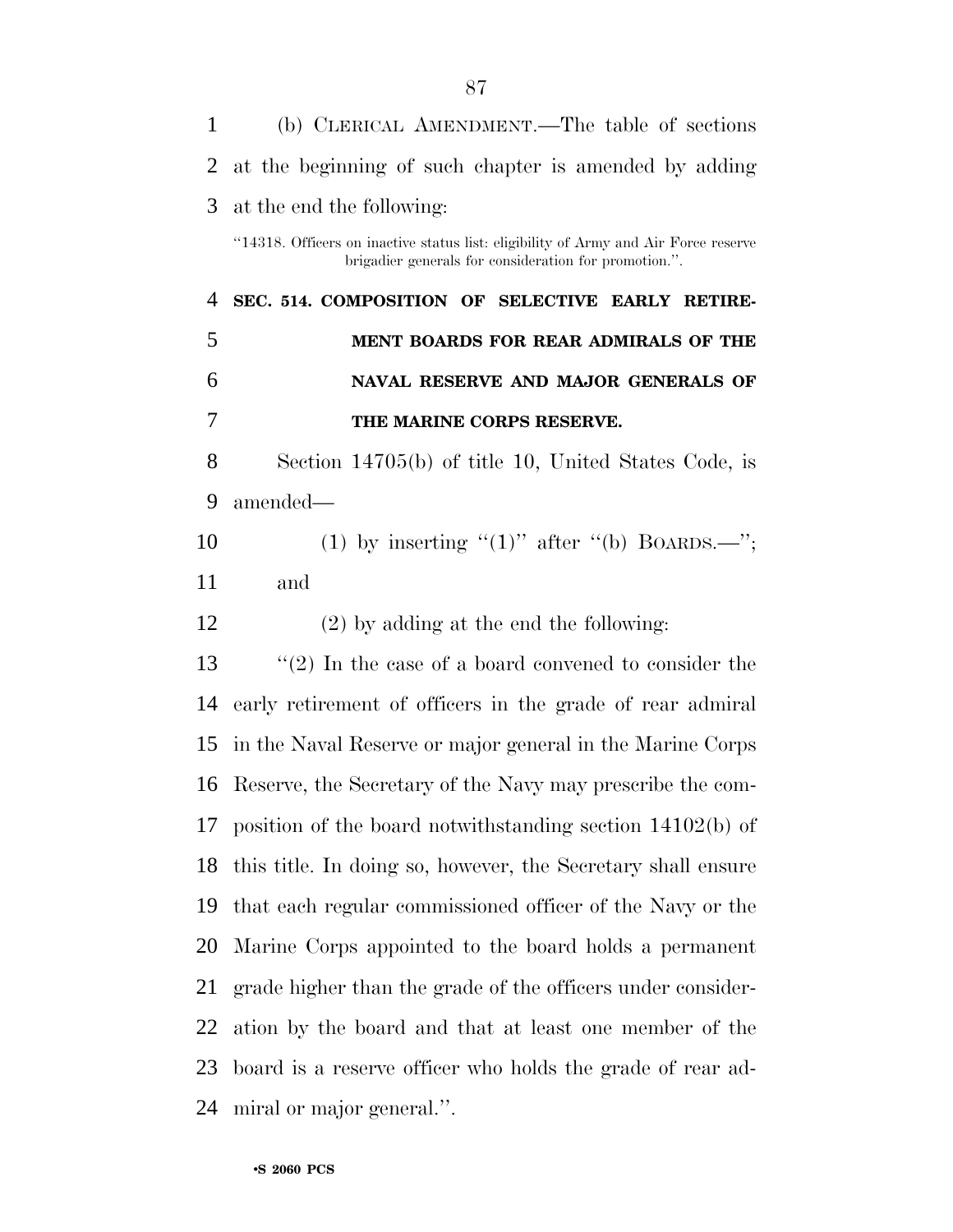| $\mathbf{1}$   | SEC. 515. USE OF RESERVES FOR EMERGENCIES INVOLV-          |
|----------------|------------------------------------------------------------|
| $\overline{2}$ | ING WEAPONS OF MASS DESTRUCTION.                           |
| 3              | (a) ORDER TO ACTIVE DUTY.— $(1)$ Section 12304 of          |
| $\overline{4}$ | title 10, United States Code, is amended—                  |
| 5              | $(A)$ in subsection $(a)$ , by inserting "or is nec-       |
| 6              | essary to provide assistance referred to in subsection     |
| 7              | (b)" after "to augment the active forces for any           |
| 8              | operational mission".                                      |
| 9              | $(B)$ in subsection $(b)$ —                                |
| 10             | (i) by striking out " $(b)$ " and inserting in             |
| 11             | lieu thereof "(c) LIMITATIONS.— $(1)$ "; and               |
| 12             | (ii) by striking out ", or to provide" and                 |
| 13             | inserting in lieu thereof "or, except as provided          |
| 14             | in subsection (b), to provide";                            |
| 15             | (C) by redesignating subsection (c) as para-               |
| 16             | $graph(2)$ ; and                                           |
| 17             | (D) by inserting after subsection (a) the follow-          |
| 18             | ing new subsection (b):                                    |
| 19             | "(b) SUPPORT FOR RESPONSES TO CERTAIN EMER-                |
| 20             | GENCIES.—The authority under subsection (a) includes       |
| 21             | authority to order a unit or member to active duty to pro- |
| 22             | vide assistance in responding to an emergency involving    |
| 23             | a use or threatened use of a weapon of mass destruction.". |
| 24             | (2) Subsection (i) of such section is amended to read      |
| 25             | as follows:                                                |
| 26             | "(i) DEFINITIONS.—For purposes of this section:            |

•**S 2060 PCS**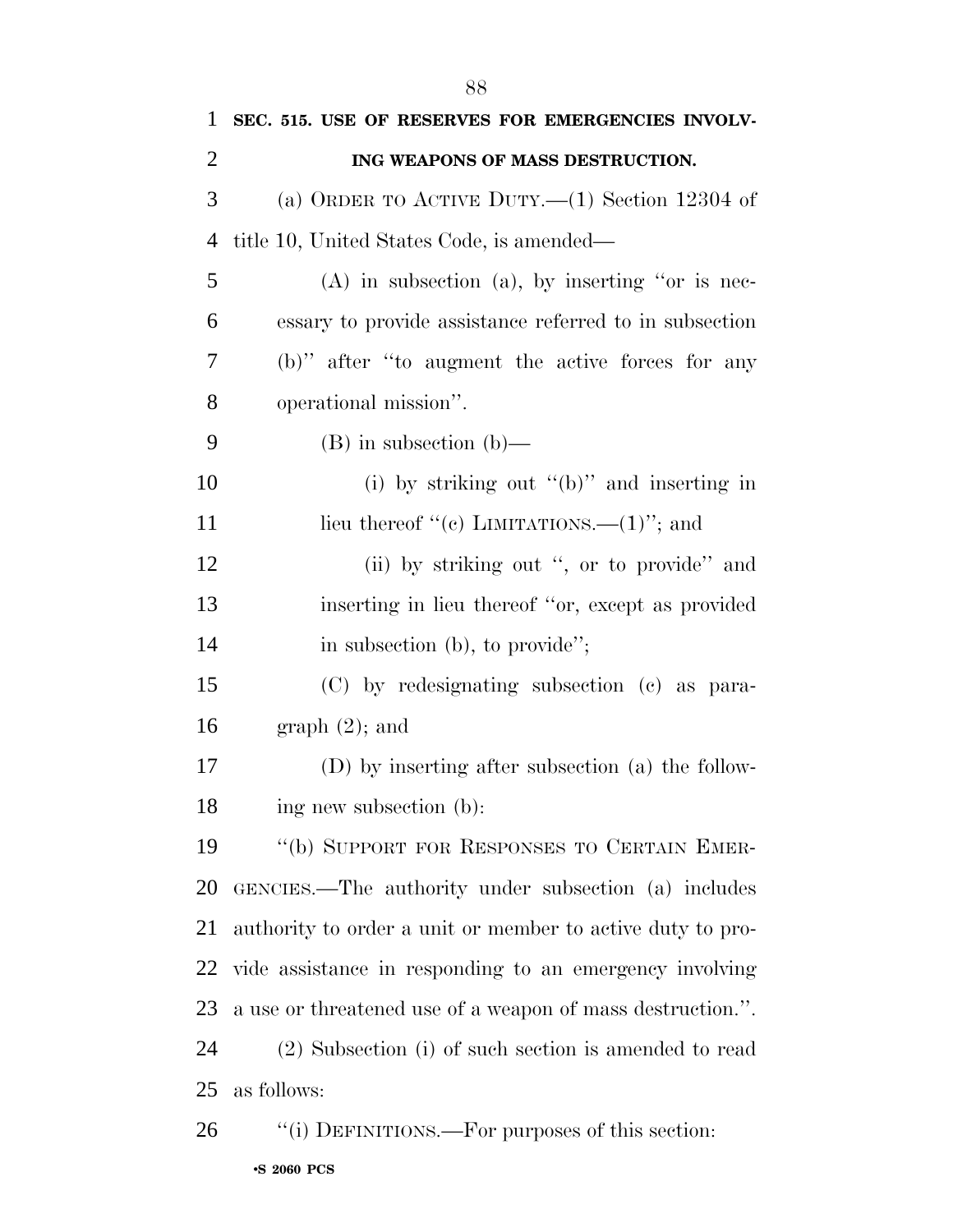| $\mathbf{1}$   | $\lq(1)$ The term 'Individual Ready Reserve mobi-      |
|----------------|--------------------------------------------------------|
| $\overline{2}$ | lization category' means, in the case of any reserve   |
| 3              | component, the category of the Individual Ready Re-    |
| 4              | serve described in section $10144(b)$ of this title.   |
| 5              | "(2) The term 'weapon of mass destruction' has         |
| 6              | the meaning given such term in section 1402 of the     |
| 7              | Defense Against Weapons of Mass Destruction Act        |
| 8              | of 1996 (50 U.S.C. 2302(1)).".                         |
| 9              | $(3)$ Such section is further amended—                 |
| 10             | $(A)$ in subsection $(a)$ , by inserting "AUTHOR-      |
| 11             | ITY.—" after " $(a)$ ";                                |
| 12             | (B) in subsection (d), by inserting "EXCLUSION         |
| 13             | FROM STRENGTH LIMITATIONS.—" after " $(d)$ ";          |
| 14             | (C) in subsection (e), by inserting "POLICIES          |
| 15             | AND PROCEDURES.—" after " $(e)$ ";                     |
| 16             | $(D)$ in subsection $(f)$ , by inserting "NOTIFICA-    |
| 17             | TION OF CONGRESS.—" after " $(f)$ ";                   |
| 18             | (E) in subsection (g), by inserting "TERMI-            |
| 19             | NATION OF DUTY.—" after " $(g)$ "; and                 |
| 20             | $(F)$ in subsection (h), by inserting "RELATION-       |
| 21             | TO WAR POWERS RESOLUTION. <sup>"</sup> after<br>SHIP   |
| <u>22</u>      | $((h)$ .                                               |
| 23             | (b) USE OF ACTIVE GUARD AND RESERVE PERSON-            |
| 24             | NEL.—Section 12310 of title 10, United States Code, is |
| 25             | amended by adding at the end the following:            |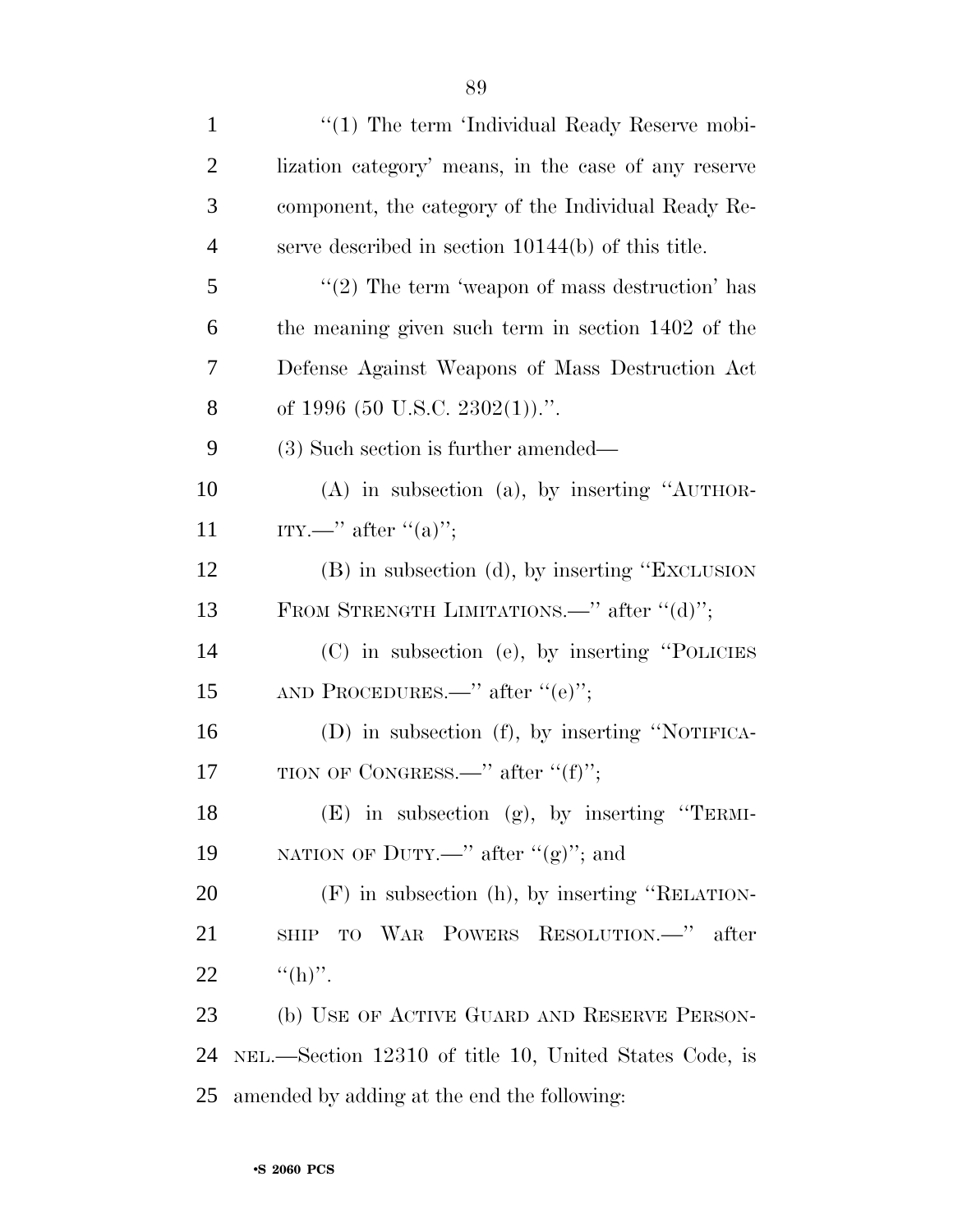$\langle \langle e \rangle (1)$  A Reserve on active duty as described in sub- section (a), or a Reserve who is a member of the National Guard serving on full-time National Guard duty under section 502(f) of title 32 in connection with functions re- ferred to in subsection (a), may perform any duties in sup- port of emergency preparedness programs to prepare for or to respond to any emergency involving the use of a weapon of mass destruction (as defined in section 1402 of the Defense Against Weapons of Mass Destruction Act of 1996 (50 U.S.C. 2302(1))).

11 "(2) The costs of the pay, allowances, clothing, sub- sistence, gratuities, travel, and related expenses for a Re- serve performing duties under the authority of paragraph (1) shall be paid from the appropriation that is available to pay such costs for other members of the reserve compo- nent of that Reserve who are performing duties as de-scribed in subsection (a).''.

### **Subtitle C—Other Matters**

#### **SEC. 521. ANNUAL MANPOWER REQUIREMENTS REPORT.**

 Section 115a(a) of title 10, United States Code, is amended by striking out the first sentence and inserting in lieu thereof the following: ''The Secretary of Defense shall submit an annual manpower requirements report to Congress each year, not later than 45 days after the date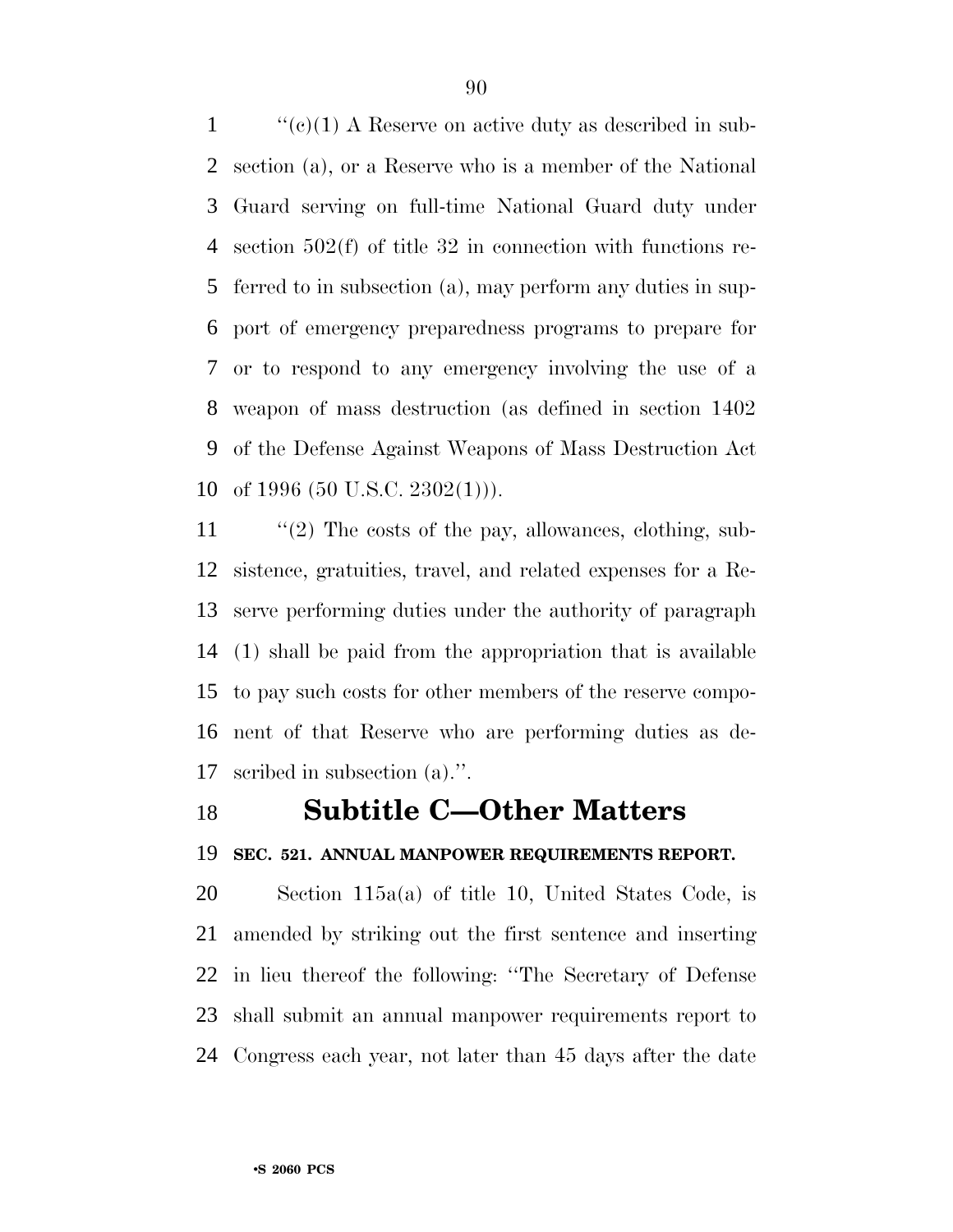on which the President submits the budget for the next fiscal year to Congress under section 1105(a) of title 31.''. **SEC. 522. FOUR-YEAR EXTENSION OF CERTAIN FORCE RE- DUCTION TRANSITION PERIOD MANAGEMENT AND BENEFITS AUTHORITIES.**

 (a) ACTIVE FORCE EARLY RETIREMENT.—Section 4403(i) of the National Defense Authorization Act for Fis- cal Year 1993 (10 U.S.C. 1293 note) is amended by strik- ing out ''October 1, 1999'' and inserting in lieu thereof ''October 1, 2003''.

 (b) SPECIAL SEPARATION BENEFITS PROGRAM.— Section 1174a(h) of title 10, United States Code, is amended by striking out ''September 30, 1999'' and in-serting in lieu thereof ''September 30, 2003''.

 (c) VOLUNTARY SEPARATION INCENTIVE.—Section 1175(d)(3) of such title is amended by striking out ''Sep- tember 30, 1999'' and inserting in lieu thereof ''Septem-ber 30, 2003''.

 (d) SELECTIVE EARLY RETIREMENT BOARDS.—Sec- tion 638a(a) of such title, is amended by striking out ''nine-year period'' and inserting in lieu thereof ''13-year period''.

23 (e) RETIRED GRADE.—Section  $1370(a)(2)(A)$  of such title is amended by striking out ''nine-year period'' and inserting in lieu thereof ''13-year period''.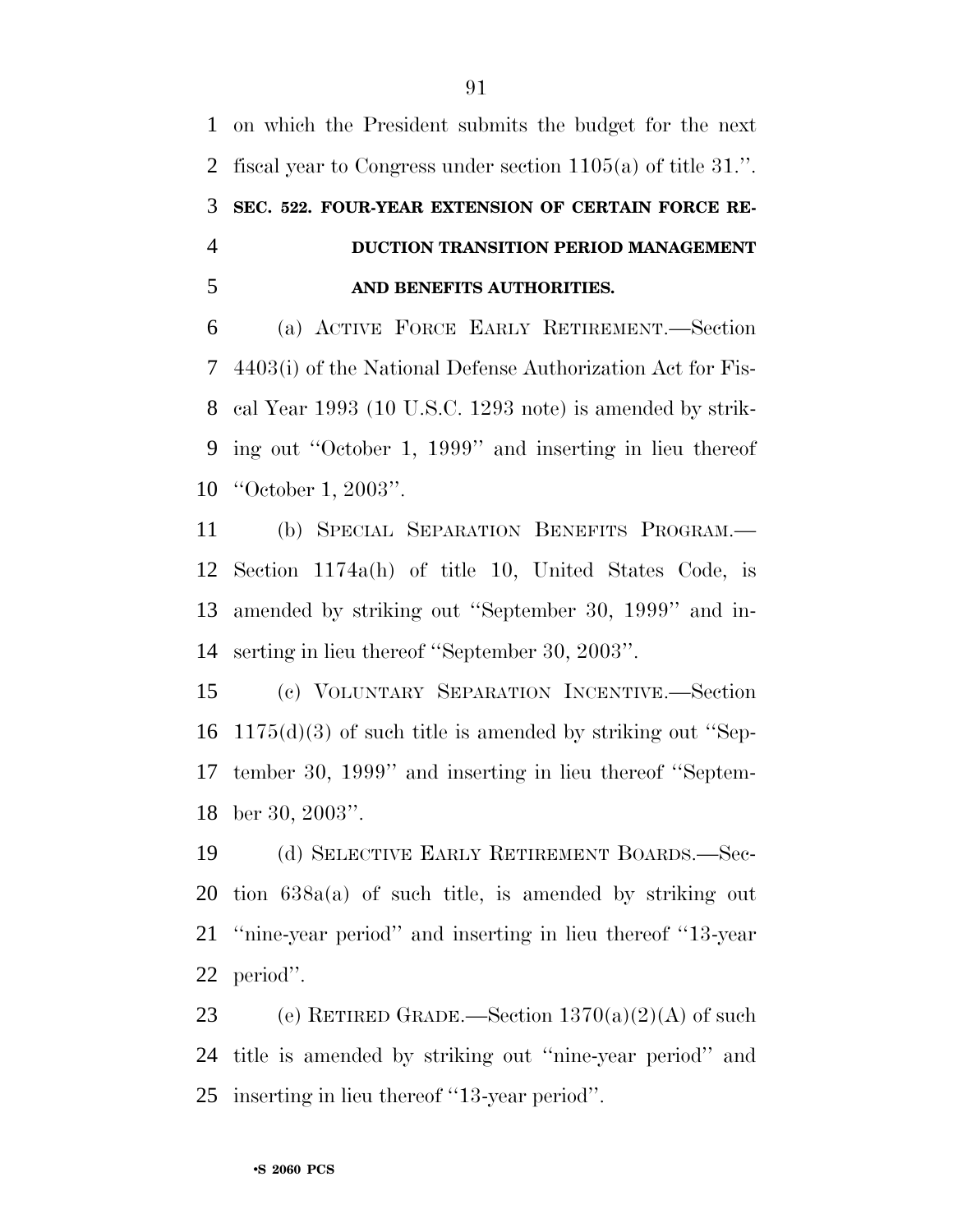(f) MINIMUM COMMISSIONED SERVICE FOR VOL-2 UNTARY RETIREMENT. Sections  $3911(b)$ ,  $6323(a)(2)$ , and 8911(b) of such title are amended by striking out ''nine-year period'' and inserting in lieu thereof ''13-year period''.

 (g) TRAVEL, TRANSPORTATION, AND STORAGE BEN-7 EFITS.—(1) Subsections  $(e)(1)(C)$  and  $(f)(2)(B)(v)$  of sec- tion 404 of title 37, United States Code, and subsections 9 (a)(2)(B)(v) and (g)(1)(C) of section 406 of such title are amended by striking out ''nine-year period'' and inserting in lieu thereof ''13-year period''.

12 (2) Section  $503(c)(1)$  of the National Defense Au- thorization Act for Fiscal Year 1991 (37 U.S.C. 406 note) is amended by striking out ''nine-year period'' and insert-ing in lieu thereof ''13-year period''.

 (h) EDUCATIONAL LEAVE FOR PUBLIC AND COMMU- NITY SERVICE.—Section 4463(f) of the National Defense Authorization Act for Fiscal Year 1993 (10 U.S.C. 1143a note) is amended by striking out ''September 30, 1999'' and inserting in lieu thereof ''September 30, 2003''.

 (i) HEALTH BENEFITS.—Section 1145 of title 10, United States Code, is amended—

23 (1) in subsections (a)(1) and (e)(1), by striking out ''nine-year period'' and inserting in lieu thereof 25  $\cdot$  '13-year period''; and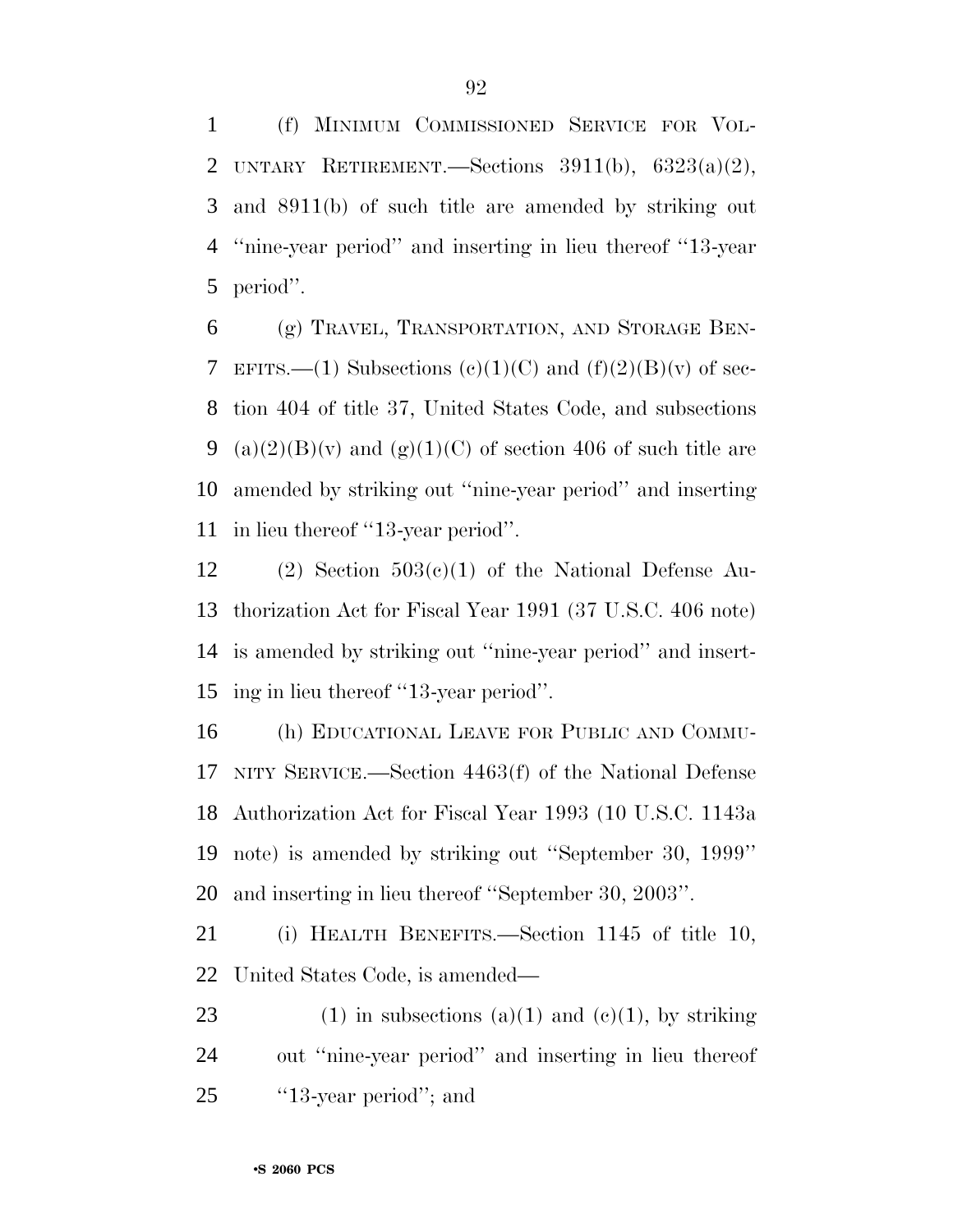(2) in subsection (e), by striking out ''five-year period'' and inserting in lieu thereof ''nine-year pe- riod''. (j) COMMISSARY AND EXCHANGE BENEFITS.—Sec- tion 1146 of such title is amended— (1) by striking out ''nine-year period'' in the first sentence and inserting in lieu thereof ''13-year period''; and (2) by striking out ''five-year period'' in the second sentence and inserting in lieu thereof ''nine- year period''. (k) USE OF MILITARY HOUSING.—Section 1147(a) of such title 10 is amended— (1) in paragraph (1), by striking out ''nine-year period'' and inserting in lieu thereof ''13-year pe- riod''; and (2) in paragraph (2), by striking out ''five-year period'' and inserting in lieu thereof ''nine-year pe- riod''. 20 (1) CONTINUED ENROLLMENT OF DEPENDENTS IN DEFENSE DEPENDENTS' EDUCATION SYSTEM.—Section 1407(c)(1) of the Defense Dependents' Education Act of 23 1978 (20 U.S.C.  $926(e)(1)$ ) is amended by striking out ''nine-year period'' and inserting in lieu thereof ''13-year period''.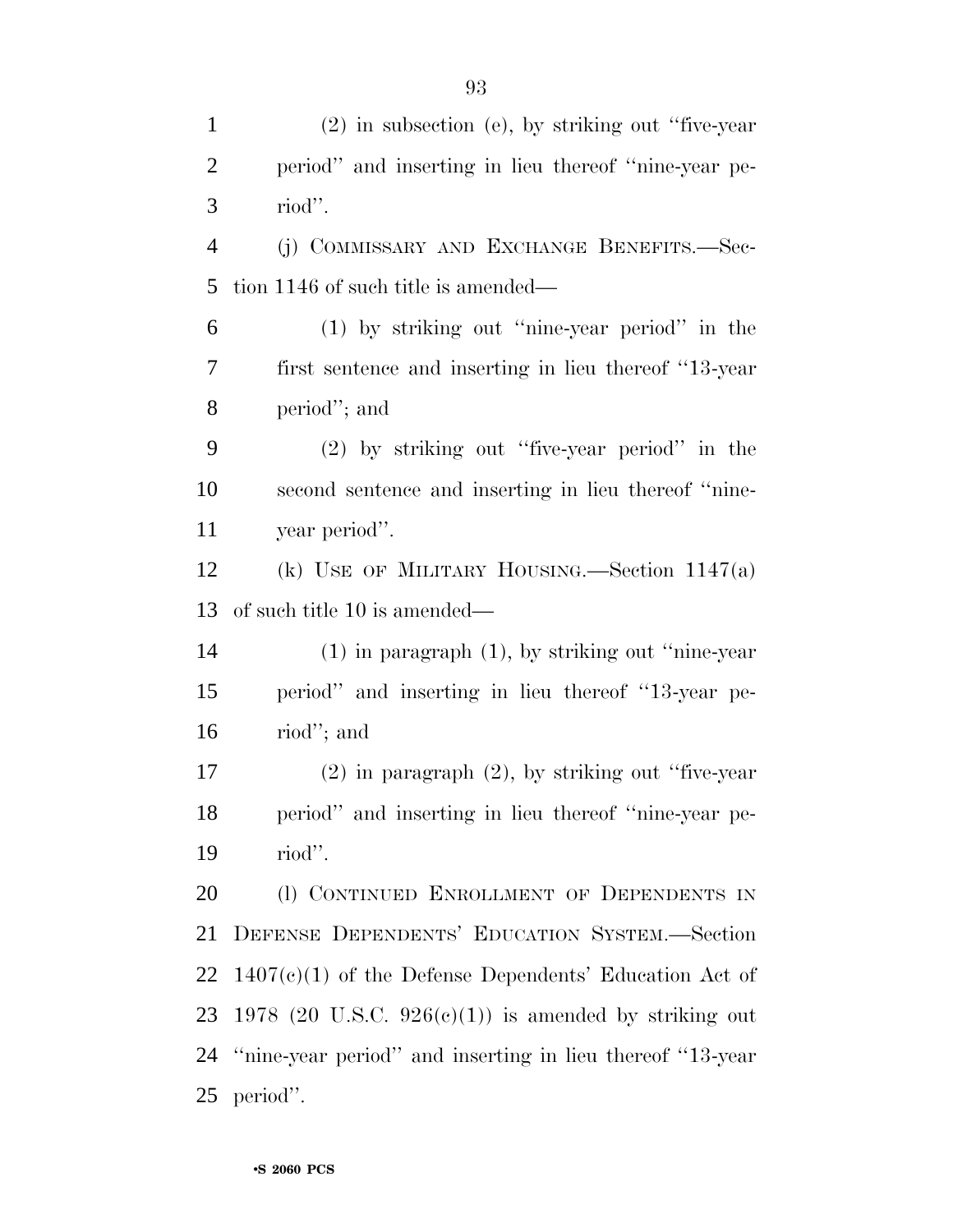(m) GUARD AND RESERVE TRANSITION INITIA- TIVES.—Title XLIV of the National Defense Authoriza- tion Act for Fiscal Year 1993 (10 U.S.C. 12681 note) is amended—

 (1) in section 4411, by striking out ''September 30, 1999'' and inserting in lieu thereof ''September 30, 2003''; and

8 (2) in section  $4416(b)(1)$ , by striking out "Oc- tober 1, 1999'' and inserting in lieu thereof ''Octo-ber 1, 2003''.

 (n) RETIRED PAY FOR NONREGULAR SERVICE-AGE AND SERVICE REQUIREMENTS.—(1) Section 12731(f) of title 10, United States Code, is amended by striking out ''September 30, 1999'' and inserting in lieu thereof ''Sep-tember 30, 2003''.

16 (2) Subsections (a)(1)(B) and (b) of section  $12731a$  of such title are amended by striking out ''October 1, 1999'' and inserting in lieu thereof ''October 1, 2003''. (o) REDUCTION OF TIME-IN-GRADE REQUIREMENT FOR RETENTION OF GRADE UPON VOLUNTARY RETIRE- MENT.—Section 1370(d) of such title is amended by add-ing at the end the following new paragraph:

 ''(5) The Secretary of Defense may authorize the Secretary of a military department to reduce the three-25 year period required by paragraph  $(3)(A)$  to a period not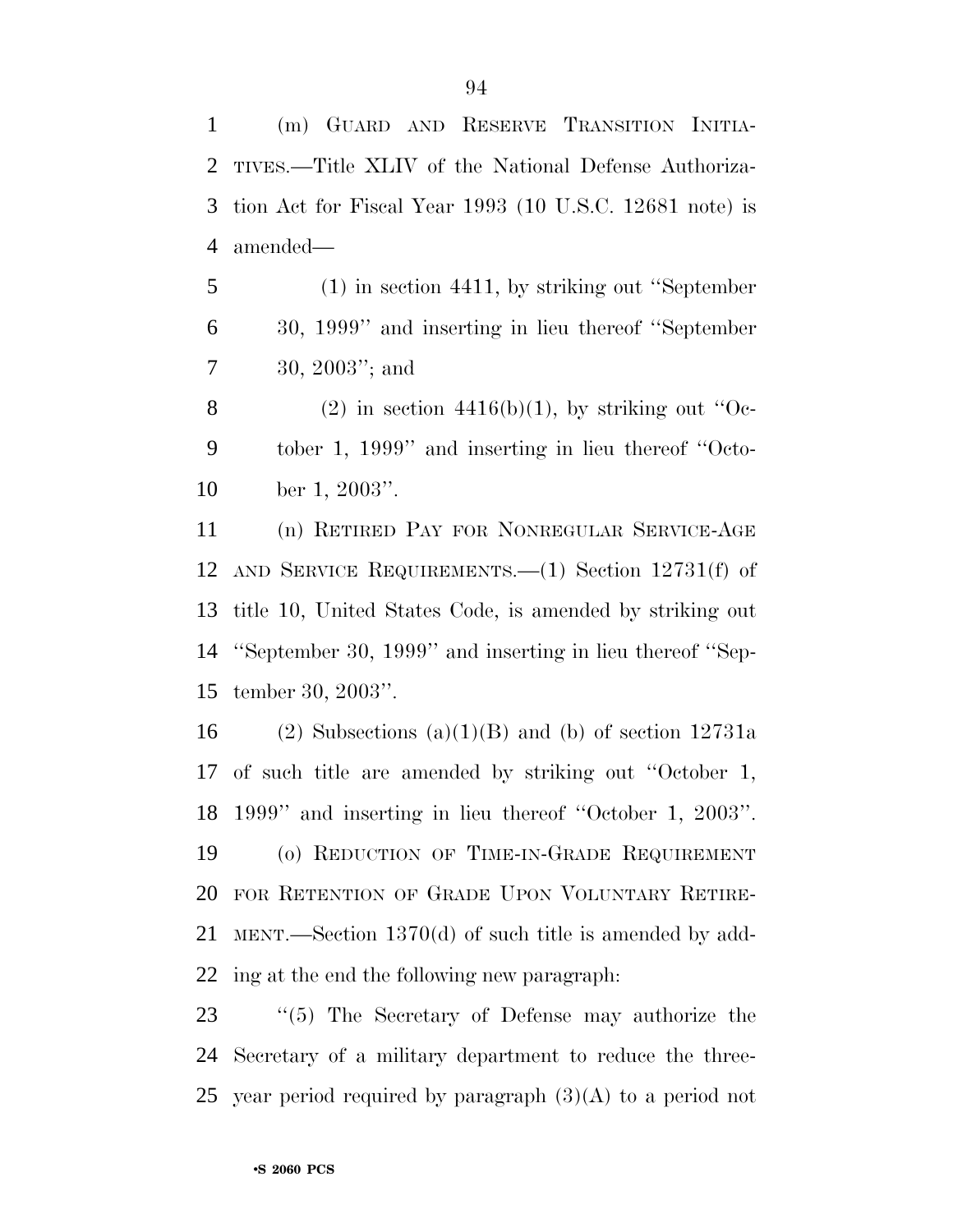less than two years in the case of retirements effective during the period beginning on the date of the enactment of the National Defense Authorization Act for Fiscal Year 1999 and ending September 30, 2003. The number of the reserved commissioned officers of an armed force in the same grade for whom a reduction is made during any fis- cal year in the period of service-in-grade otherwise re- quired under this paragraph may not exceed the number equal to two percent of the strength authorized for that fiscal year for reserve commissioned officers of that armed force in an active status in that grade.''.

 (p) AFFILIATION WITH GUARD AND RESERVE UNITS; WAIVER OF CERTAIN LIMITATIONS.—Section 1150(a) of such title is amended by striking out ''nine- year period'' and inserting in lieu thereof ''13-year pe-riod''.

17 (q) TIME FOR USE OF MONTGOMERY G.I. BILL EN-18 TITLEMENT.—Section  $16133(b)(1)(B)$  of such title is amended by striking out ''September 30, 1999'' and in-serting in lieu thereof ''September 30, 2003''.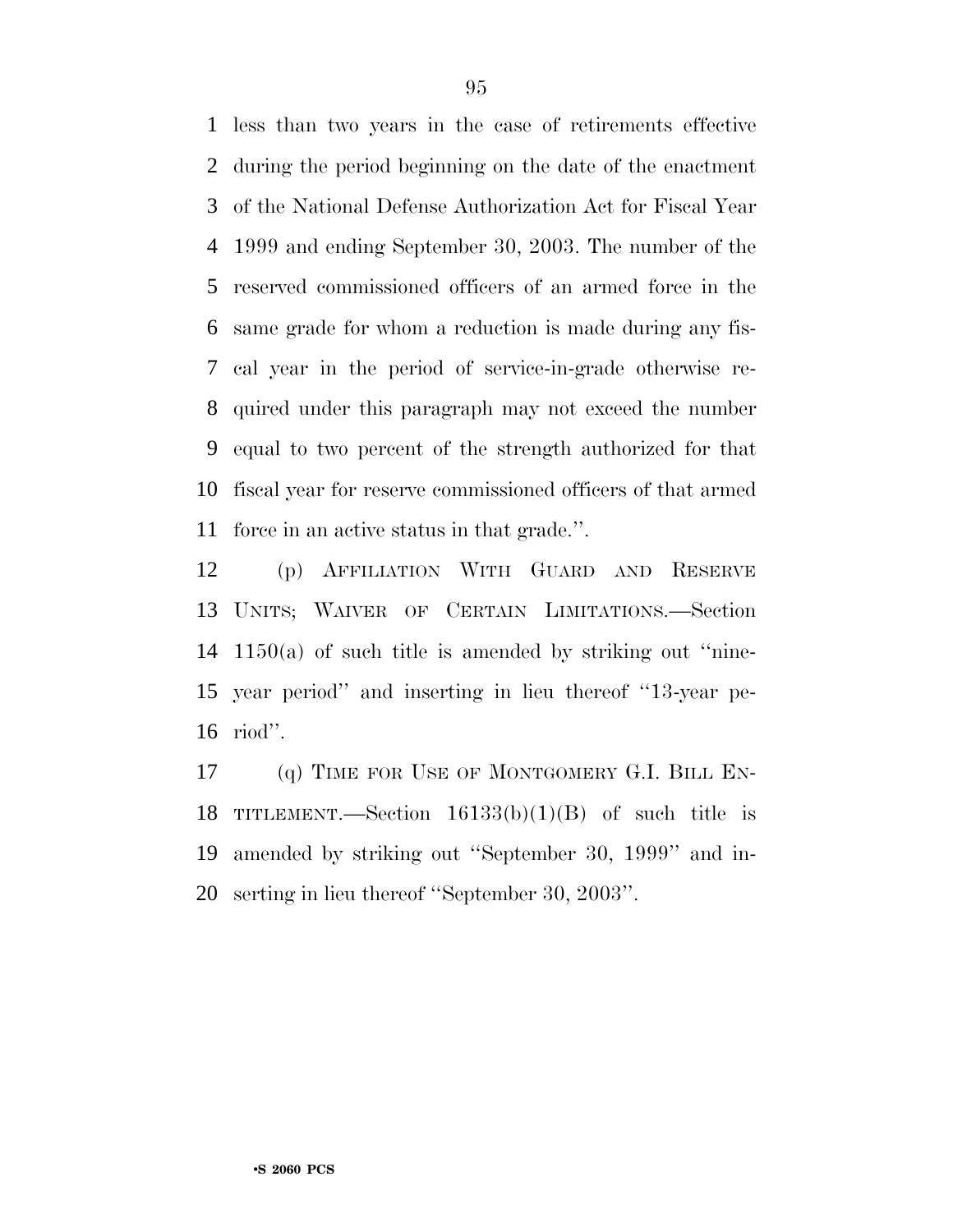| $\mathbf{1}$   | SEC. 523. CONTINUATION<br>OF<br><b>ELIGIBILITY</b><br><b>FOR</b><br>VOL- |
|----------------|--------------------------------------------------------------------------|
| $\overline{2}$ | UNTARY SEPARATION INCENTIVE AFTER IN-                                    |
| 3              | <b>VOLUNTARY</b><br><b>LOSS</b><br><b>OF</b><br><b>MEMBERSHIP</b><br>IN  |
| $\overline{4}$ | READY OR STANDBY RESERVE.                                                |
| 5              | (a) PERIOD OF ELIGIBILITY.—Subsection (a) of sec-                        |
| 6              | tion 1175 of title 10, United States Code, is amended—                   |
| 7              | (1) by inserting " $(1)$ " after " $(a)$ ";                              |
| 8              | $(2)$ by striking out ", for the period of time the                      |
| 9              | member is serving in a reserve component"; and                           |
| 10             | $(3)$ by adding at the end the following:                                |
| 11             | " $(2)(A)$ Except as provided in subparagraph (B), a                     |
| 12             | financial incentive provided a member under this section                 |
| 13             | shall be paid for the period equal to twice the number of                |
| 14             | years of service of the member, computed as provided in                  |
| 15             | subsection $(e)(5)$ .                                                    |
| 16             | "(B) If, before the expiration of the period otherwise                   |
| 17             | applicable under subparagraph $(A)$ to a member receiving                |
| 18             | a financial incentive under this section, the member is sep-             |

 arated from a reserve component or is transferred to the Retired Reserve, the period for payment of a financial in- centive to the member under this section shall terminate on the date of the separation or transfer unless—

23  $\frac{1}{2}$  (i) the separation or transfer is required by reason of the age or number of years of service of the member;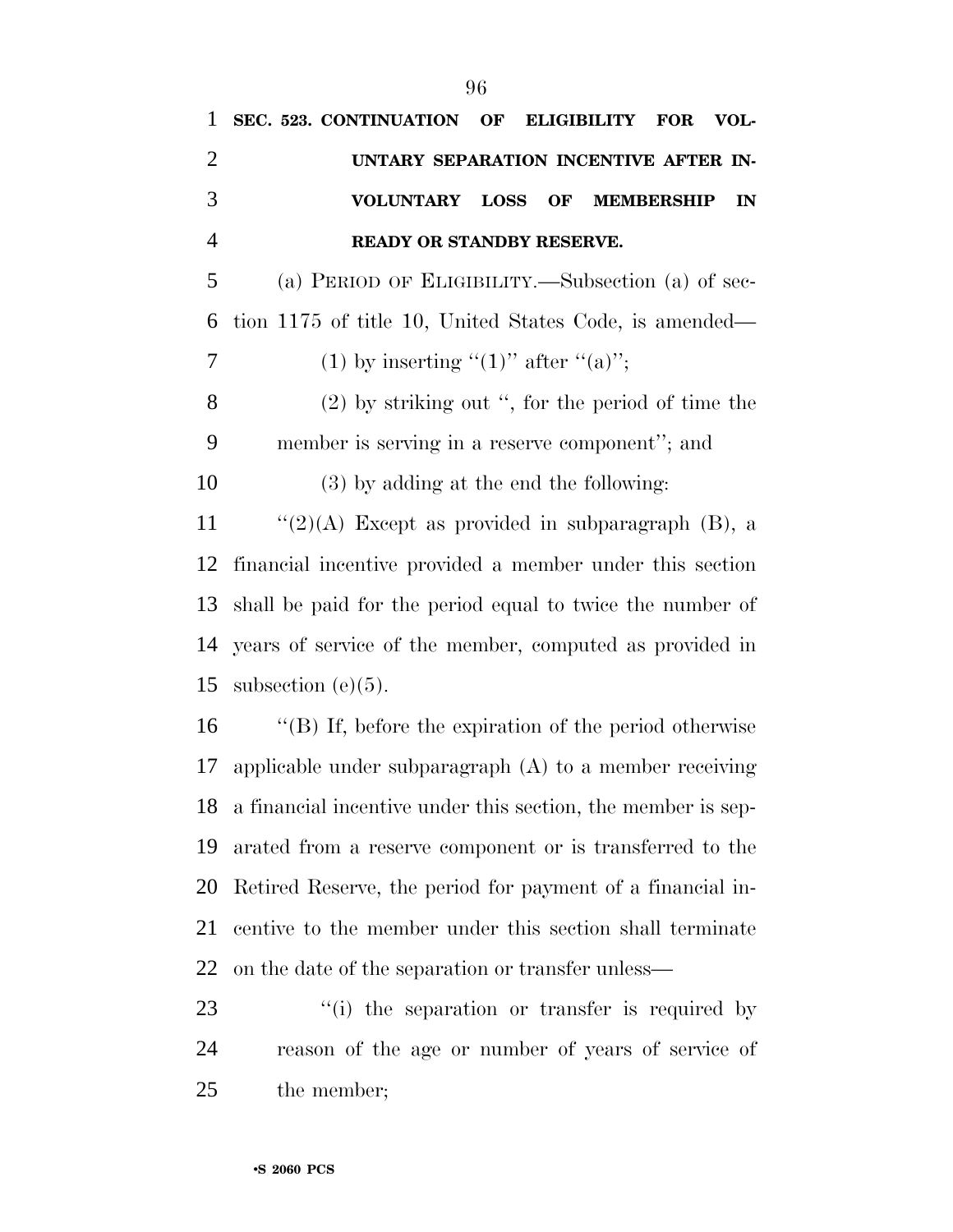1 ''(ii) the separation or transfer is required by reason of the failure of selection for promotion or the medical disqualification of the member, except in a case in which the Secretary of Defense or the Sec- retary of Transportation determines that the basis for the separation or transfer is a result of a delib- erate action taken by the member with the intent to avoid retention in the Ready Reserve or Standby Re-serve; or

 $\frac{1}{10}$   $\frac{1}{10}$  in the case of a separation, the member is separated from the reserve component for appoint- ment or enlistment in or transfer to another reserve component of an armed force for service in the Ready Reserve or Standby Reserve of that armed force.''.

 (b) REPEAL OF SUPERSEDED PROVISION.—Sub- section (e)(1) of such section is amended by striking out the second sentence.

 **SEC. 524. REPEAL OF LIMITATIONS ON AUTHORITY TO SET RATES AND WAIVE REQUIREMENT FOR REIM- BURSEMENT OF EXPENSES INCURRED FOR INSTRUCTION AT SERVICE ACADEMIES OF PERSONS FROM FOREIGN COUNTRIES.** (a) UNITED STATES MILITARY ACADEMY.—Section

4344(b) of title 10, United States Code, is amended—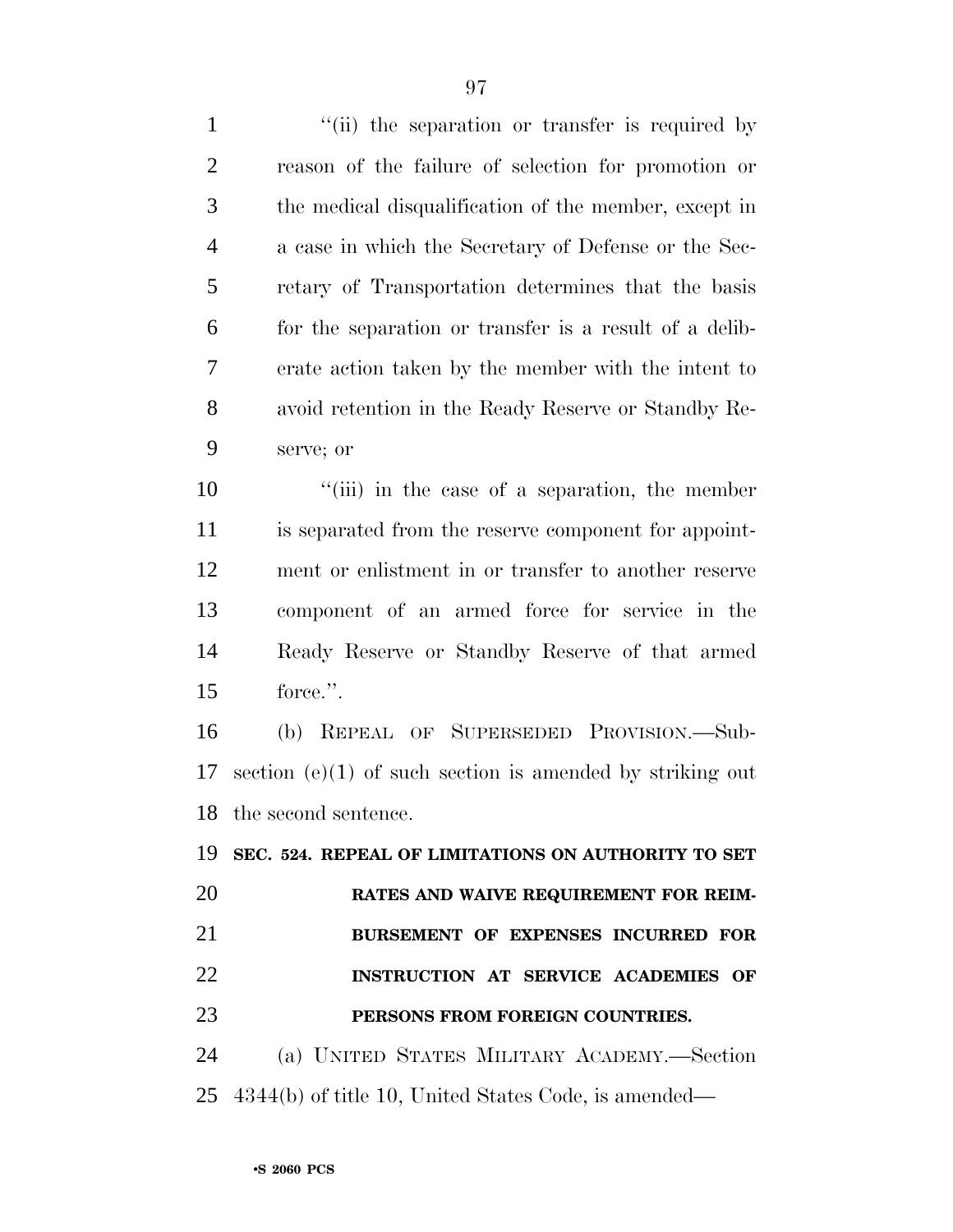| $\mathbf{1}$   | $(1)$ in the second sentence of paragraph $(2)$ , by |
|----------------|------------------------------------------------------|
| $\overline{2}$ | striking out ", except that the reimbursement rates  |
| 3              | may not be less than the cost to the United States   |
| $\overline{4}$ | of providing such instruction, including pay, allow- |
| 5              | ances, and emoluments, to a cadet appointed from     |
| 6              | the United States"; and                              |
| 7              | $(2)$ by striking out paragraph $(3)$ .              |
| 8              | (b) NAVAL ACADEMY.—Section $6957(b)$ of such title   |
| 9              | is amended—                                          |
| 10             | $(1)$ in the second sentence of paragraph $(2)$ , by |
| 11             | striking out ", except that the reimbursement rates  |
| 12             | may not be less than the cost to the United States   |
| 13             | of providing such instruction, including pay, allow- |
| 14             | ances, and emoluments, to a midshipman appointed     |
| 15             | from the United States"; and                         |
| 16             | $(2)$ by striking out paragraph $(3)$ .              |
| 17             | (c) AIR FORCE ACADEMY.—Section $9344(b)$ of such     |
| 18             | title is amended—                                    |
| 19             | $(1)$ in the second sentence of paragraph $(2)$ , by |
| <b>20</b>      | striking out ", except that the reimbursement rates  |
| 21             | may not be less than the cost to the United States   |
| <u>22</u>      | of providing such instruction, including pay, allow- |
| 23             | ances, and emoluments, to a cadet appointed from     |
| 24             | the United States"; and                              |
| 25             | $(2)$ by striking out paragraph $(3)$ .              |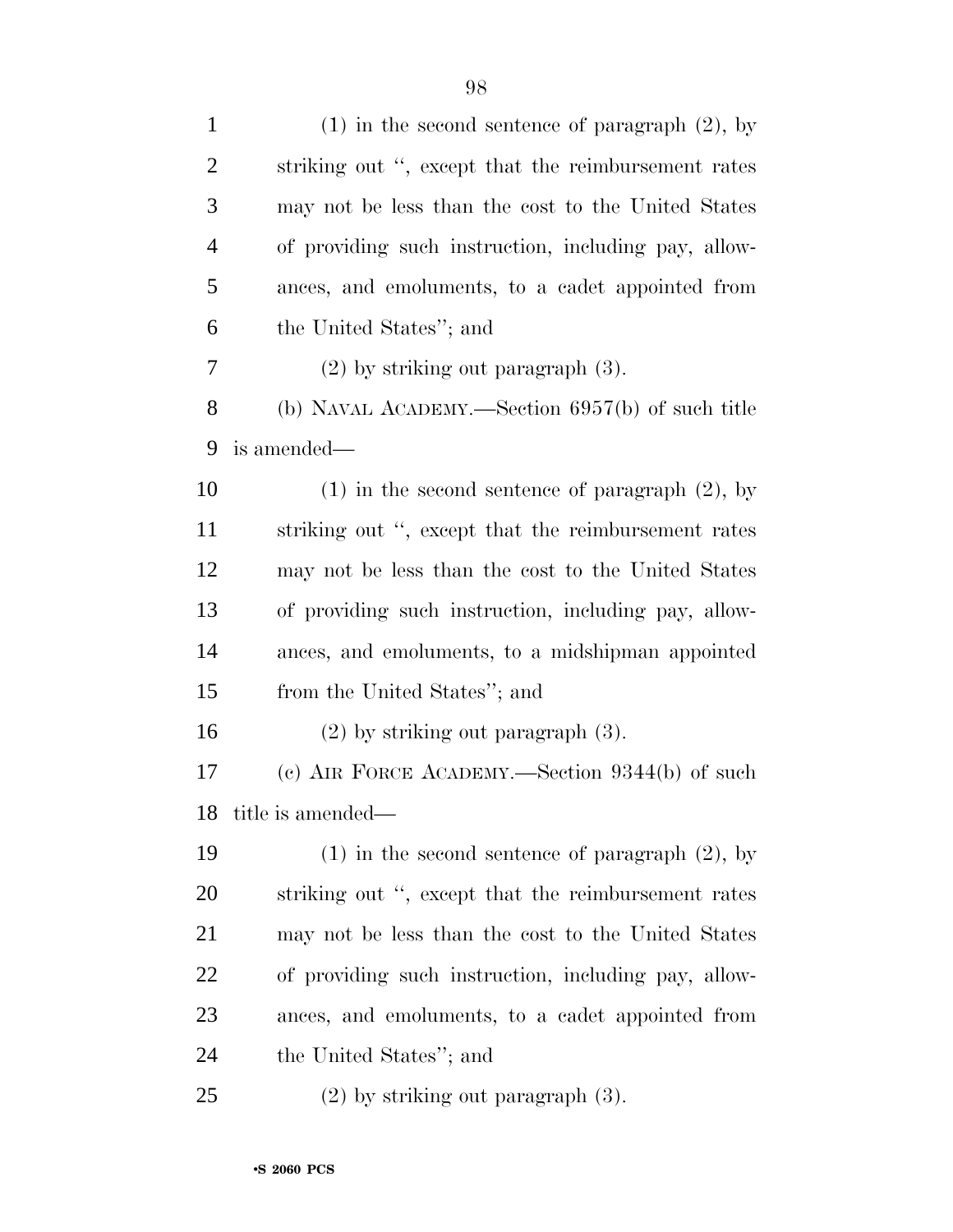**SEC. 525. REPEAL OF RESTRICTION ON CIVILIAN EMPLOY- MENT OF ENLISTED MEMBERS.** (a) REPEAL.—Section 974 of title 10, United States Code, is repealed. (b) CLERICAL AMENDMENT.—The table of sections at the beginning of chapter 49 of such title is amended by striking out the item relating to section 974. **SEC. 526. EXTENSION OF REPORTING DATES FOR COMMIS- SION ON MILITARY TRAINING AND GENDER- RELATED ISSUES.** (a) INTERIM REPORT.—Subsection (e)(1) of section 562 of the National Defense Authorization Act for Fiscal Year 1998 (Public Law 105–85; 111 Stat. 1754; 10 U.S.C. 113 note) is amended by striking out ''April 15, 1998'' and inserting in lieu thereof ''October 15, 1998''. (b) FINAL REPORT.—Subsection (e)(2) of such sec- tion is amended by striking out ''September 16, 1998'' and inserting in lieu thereof ''March 15, 1999''. **SEC. 527. MORATORIUM ON CHANGES OF GENDER-RELAT- ED POLICIES AND PRACTICES PENDING COM- PLETION OF THE WORK OF THE COMMISSION ON MILITARY TRAINING AND GENDER-RELAT- ED ISSUES.** Notwithstanding any other provision of law, no offi-cial of the Department of Defense may implement any

change of policy or official practice in the department re-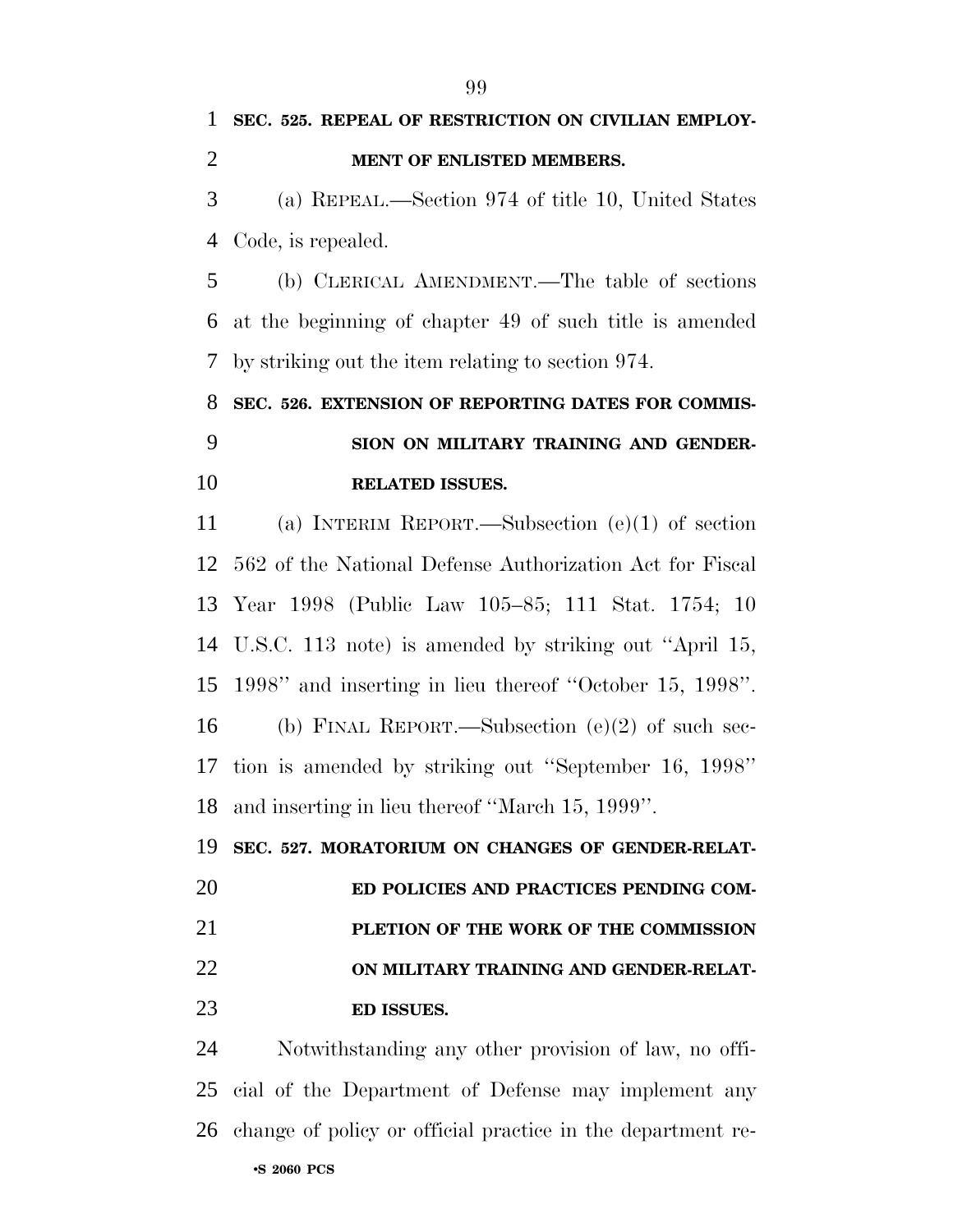garding separation or integration of members of the Armed Forces on the basis of gender that is within the responsibility of the Commission on Military Training and Gender-Related Issues to review under subtitle F of title V of the National Defense Authorization Act for Fiscal Year 1998 (Public Law 105–85; 111 Stat. 1750), before the date on which the commission terminates under sec-tion 564 of such Act.

 **SEC. 528. TRANSITIONAL COMPENSATION FOR ABUSED DEPENDENT CHILDREN NOT RESIDING WITH THE SPOUSE OR FORMER SPOUSE OF A MEM-BER CONVICTED OF DEPENDENT ABUSE.**

 (a) ENTITLEMENT NOT CONDITIONED ON FORFEIT- URE OF SPOUSAL COMPENSATION.—Subsection (d) of sec- tion 1059 of title 10, United States Code, is amended— (1) by striking out paragraph (1) and inserting in lieu thereof the following:

 $\frac{1}{2}$  (1) If the individual was married at the time of the commission of the dependent-abuse offense re- sulting in the separation, the spouse or former spouse to whom the individual was married at that time shall be paid such compensation, including an amount (determined under subsection (f)(2)) for each, if any, dependent child of the individual de-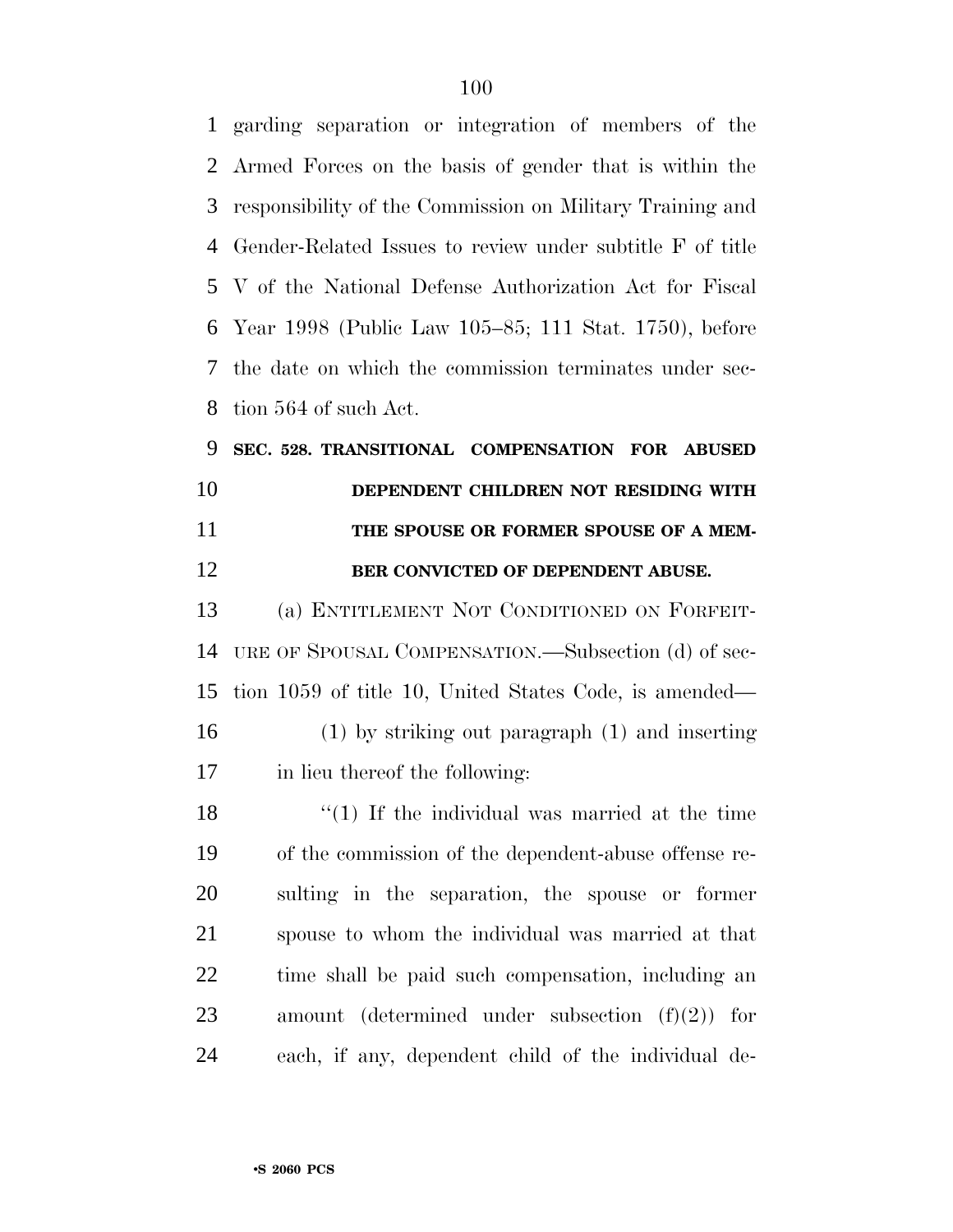| $\mathbf{1}$   | scribed in subsection (b) who resides in the same           |
|----------------|-------------------------------------------------------------|
| $\overline{2}$ | household as that spouse or former spouse.";                |
| 3              | $(2)$ in paragraph $(2)$ —                                  |
| $\overline{4}$ | $(A)$ by striking out "(but for subsection                  |
| $\mathfrak{S}$ | $(g)$ ) would be eligible" and inserting in lieu            |
| 6              | thereof "is or, but for subsection (g), would be            |
| $\tau$         | eligible"; and                                              |
| 8              | (B) by striking out "such compensation"                     |
| 9              | and inserting in lieu thereof "compensation"                |
| 10             | under this section"; and                                    |
| 11             | $(3)$ in paragraph $(4)$ , by striking out "For pur-        |
| 12             | poses of paragraphs $(2)$ and $(3)$ " and inserting in      |
| 13             | lieu thereof "For purposes of this subsection".             |
| 14             | (b) AMOUNT OF PAYMENT.—Subsection $(f)(2)$ of               |
| 15             | such section is amended by striking out "has custody of     |
| 16             | a dependent child or children of the member" and insert-    |
|                | 17 ing in lieu thereof "has custody of a dependent child of |
| 18             | the member who resides in the same household as that        |
| 19             | spouse or former spouse".                                   |
| 20             | (c) PROSPECTIVE APPLICABILITY.—No benefits shall            |
| 21             | accrue by reason of the amendments made by this section     |
| 22             | for any month that begins before the date of the enact-     |
| 23             | ment of this Act.                                           |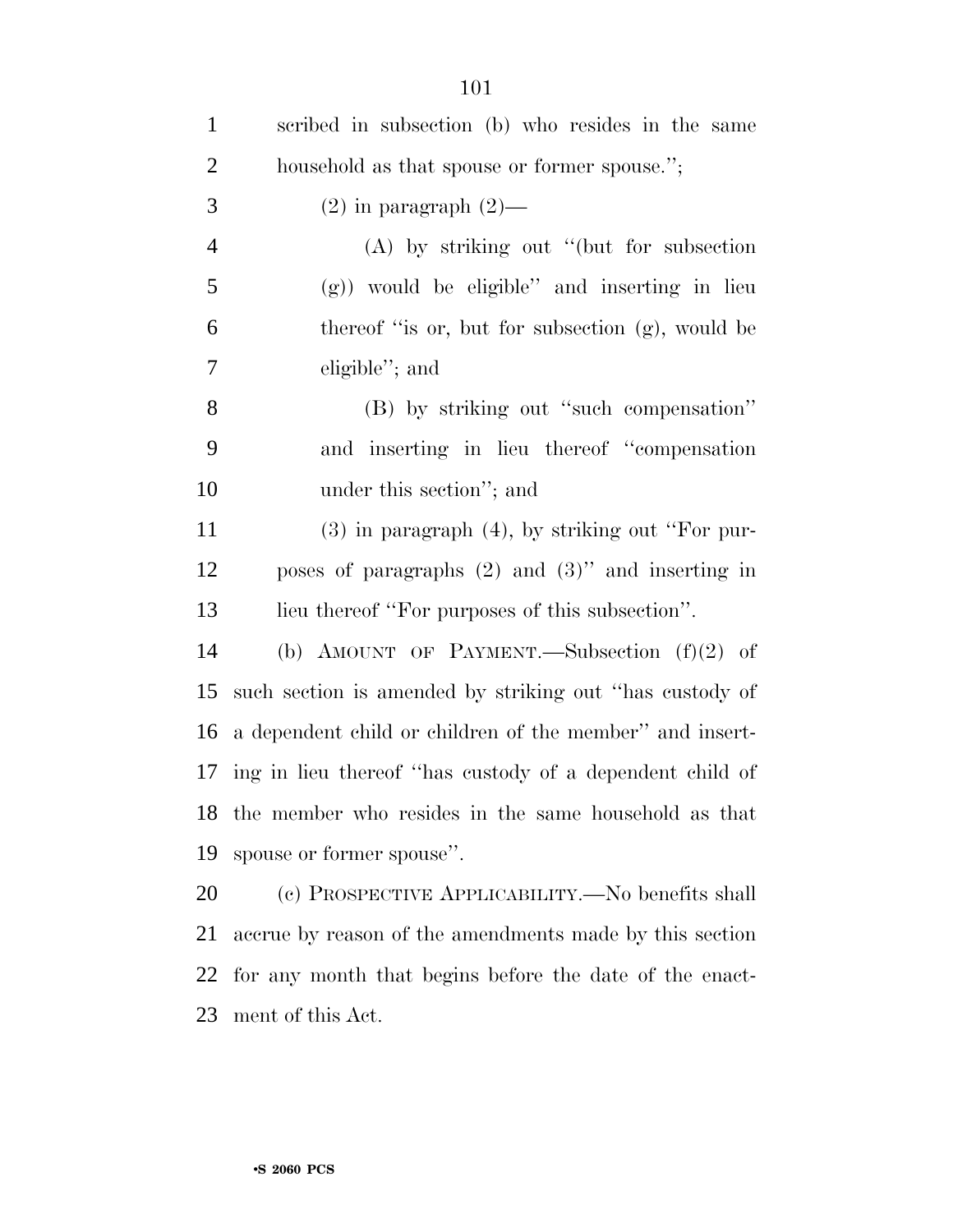# **SEC. 529. PILOT PROGRAM FOR TREATING GED RECIPI- ENTS AS HIGH SCHOOL GRADUATES FOR DE- TERMINATIONS OF ELIGIBILITY FOR ENLIST-ING IN THE ARMED FORCES.**

 (a) PROGRAM REQUIRED.—The Secretary of Defense shall establish a pilot program to assess whether the Armed Forces could better meet recruiting requirements by treating GED recipients as having graduated from high school with a high school diploma for the purpose of deter- mining the eligibility of those persons to enlist in the Armed Forces. The Secretary of each military department shall administer the pilot program for the armed force or armed forces under the jurisdiction of the Secretary.

 (b) ELIGIBLE GED RECIPIENTS.—(1) Under the pilot program, a person shall be treated as having grad- uated from high school with a high school diploma for the purpose described in subsection (a) if the person—

 (A) has completed a general education develop- ment program while participating in the National Guard Challenge Program; and

(B) is a GED recipient.

 (2) For the purposes of this section, a person is a GED recipient if the person, after completing a general education development program, has obtained certification of high school equivalency by meeting State requirements and passing a State approved exam that is administered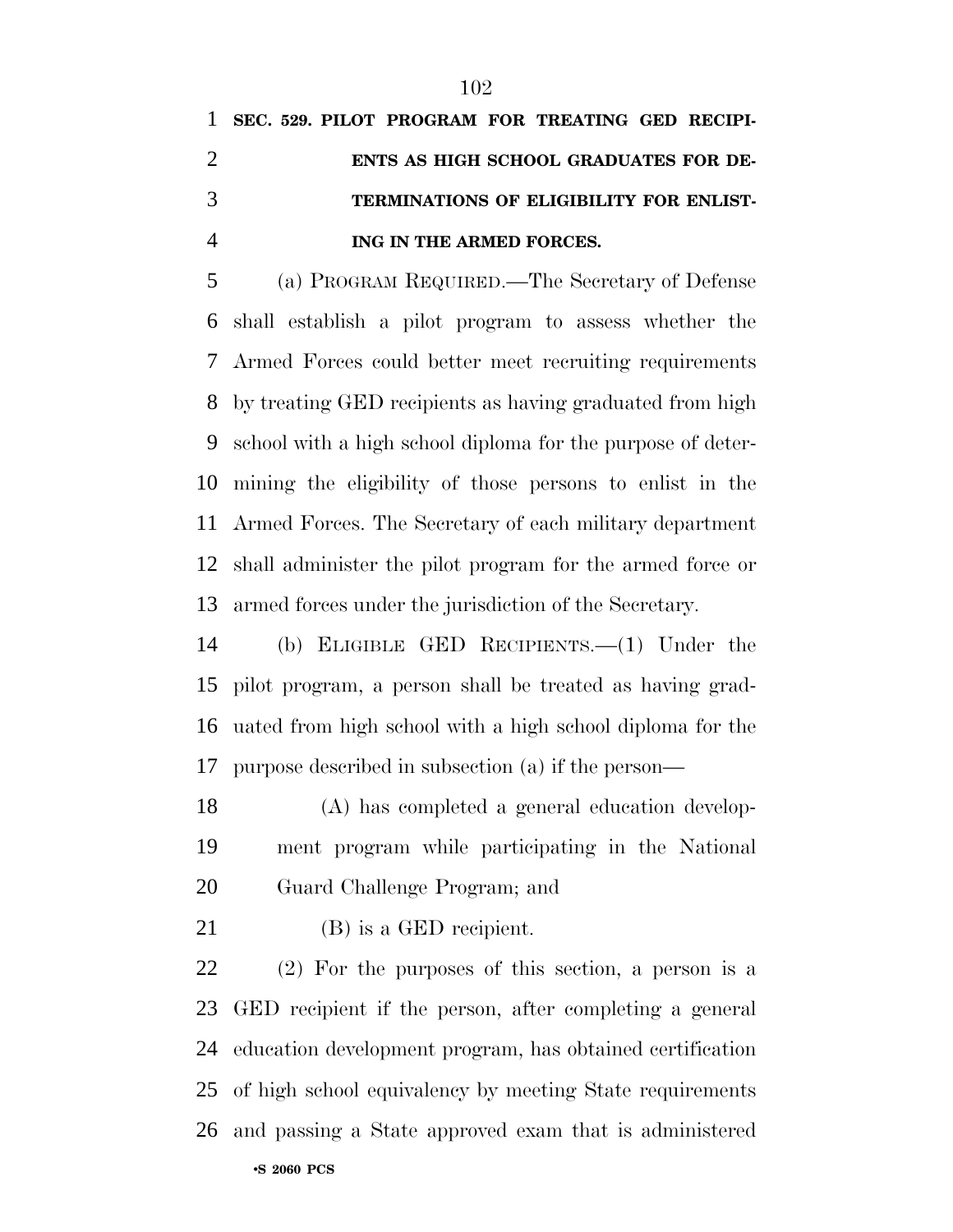for the purpose of providing an appraisal of the person's achievement or performance in the broad subject matter areas usually required for high school graduates.

 (c) ANNUAL LIMIT ON NUMBER.—Not more than 1,250 persons enlisted by an armed force in any fiscal year may be treated under the pilot program as having grad-uated from high school with a high school diploma.

 (d) PERIOD FOR PILOT PROGRAM.—The pilot pro- gram shall be in effect for five fiscal years beginning on October 1, 1998.

 (e) REPORT.—(1) Not later than February 1, 2004, the Secretary of Defense shall submit a report on the pilot program to the Committee on Armed Services of the Sen- ate and the Committee on National Security of the House of Representatives.

 (2)(A) The report shall include the assessment of the Secretary of Defense, and any assessment of any of the Secretaries of the military departments, regarding the value of, and any necessity for, authority to treat GED recipients as having graduated from high school with a high school diploma for the purpose of determining the eligibility of those persons to enlist in the Armed Forces. (B) The Secretary shall also set forth in the report,

 by armed force for each fiscal year of the pilot program, a comparison of the performance of the persons who en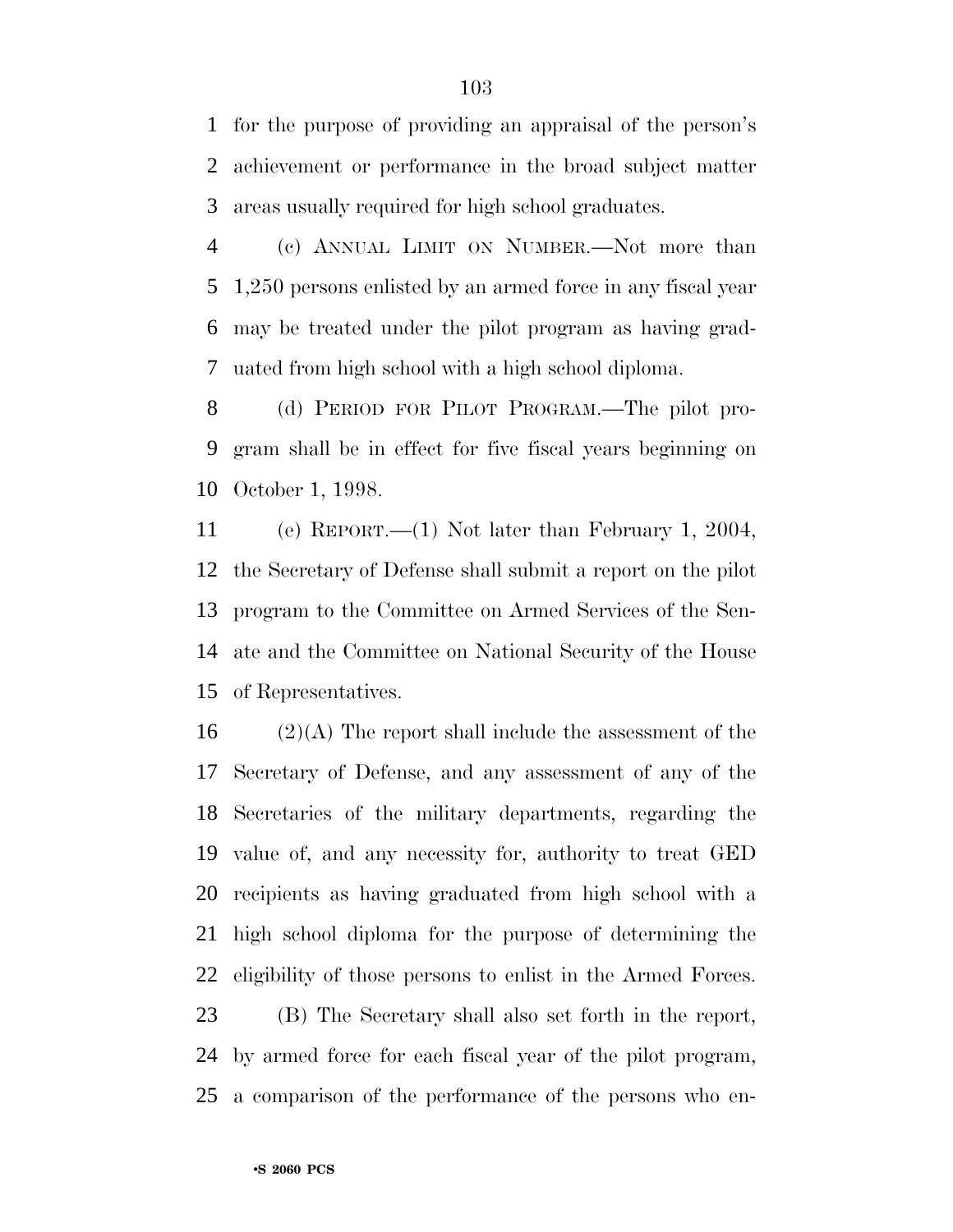listed in that armed force during the fiscal year as GED recipients treated under the pilot program as having grad- uated from high school with a high school diploma with the performance of the persons who enlisted in that armed force during the same fiscal year after having graduated from high school with a high school diploma, with respect to the following:

(i) Attrition.

(ii) Discipline.

10 (iii) Adaptability to military life.

 (iv) Aptitude for mastering the skills necessary for technical specialties.

(v) Reenlistment rates.

 (f) REFERENCE TO NATIONAL GUARD CHALLENGE PROGRAM.—The National Guard Challenge Program re- ferred to in this section is a program conducted under sec-tion 509 of title 32, United States Code.

 (g) STATE DEFINED.—In this section, the term ''State'' has the meaning given that term in section 509(*l*)(1) of title 32, United States Code.

 **SEC. 530. WAIVER OF TIME LIMITATIONS FOR AWARD OF DISTINGUISHED FLYING CROSS IN CERTAIN CASES.**

 (a) WAIVER.—Any limitation established by law or policy for the time within which a recommendation for the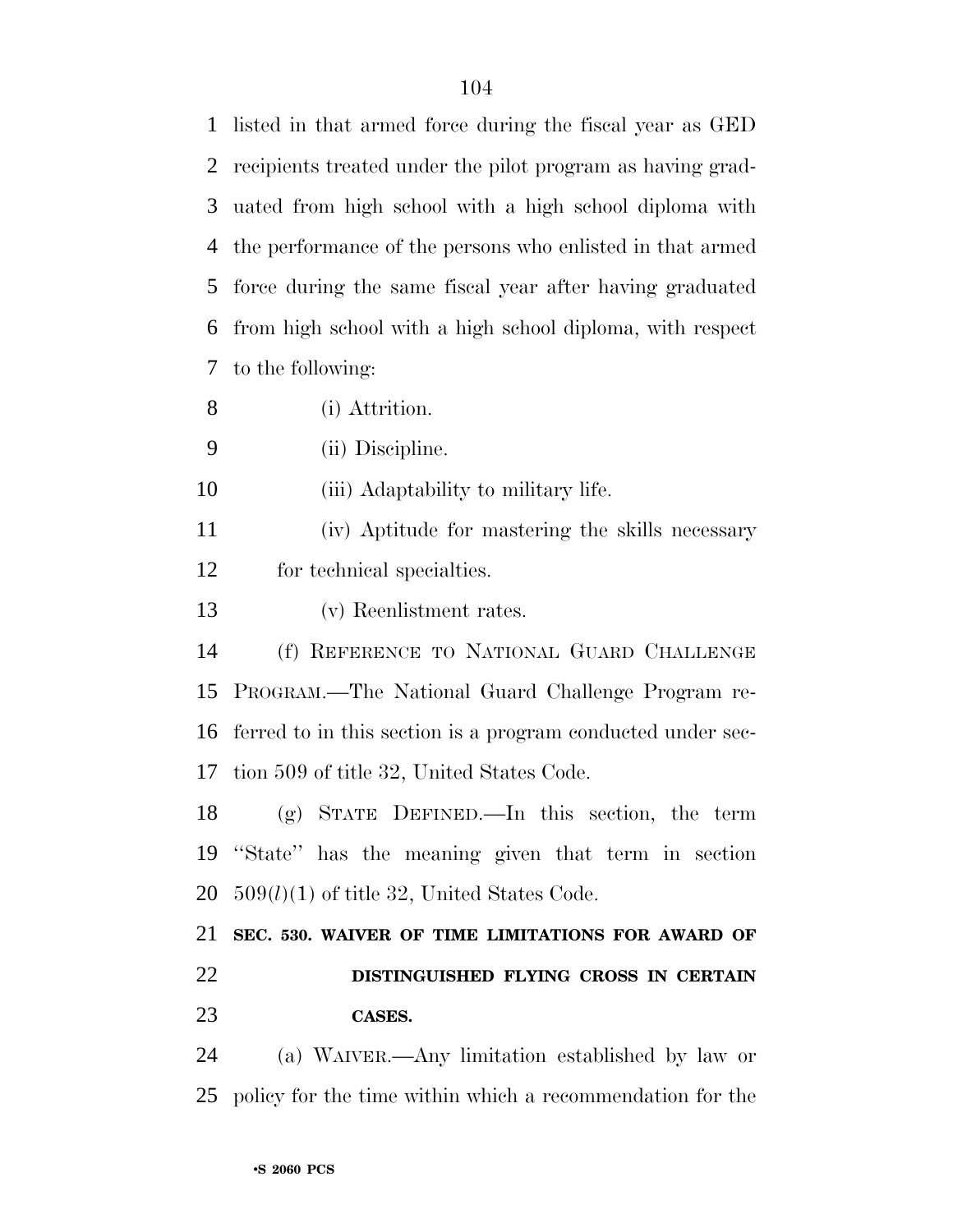award of a military decoration or award must be submit- ted shall not apply to awards of the Distinguished Flying Cross for service described in subsection (b).

 (b) APPLICABILITY OF WAIVER.—Subsection (a) ap- plies to award of the Distinguished Flying Cross for serv- ice during World War II or Korea (including multiple awards to the same individual) in the case of each individ- ual (not covered by section 573(d) of the National Defense Authorization Act for Fiscal Year 1998 (Public Law 105– 85; 111 Stat. 1757)) concerning whom the Secretary of the Navy (or an officer of the Navy acting on behalf of the Secretary) submitted to the Committee on National Security of the House of Representatives and the Commit- tee on Armed Services of the Senate, before the date of the enactment of this Act, a notice as provided in section 1130(b) of title 10, United States Code, that the award of the Distinguished Flying Cross to that individual is warranted and that a waiver of time restrictions pre- scribed by law for recommendation for such award is rec-ommended.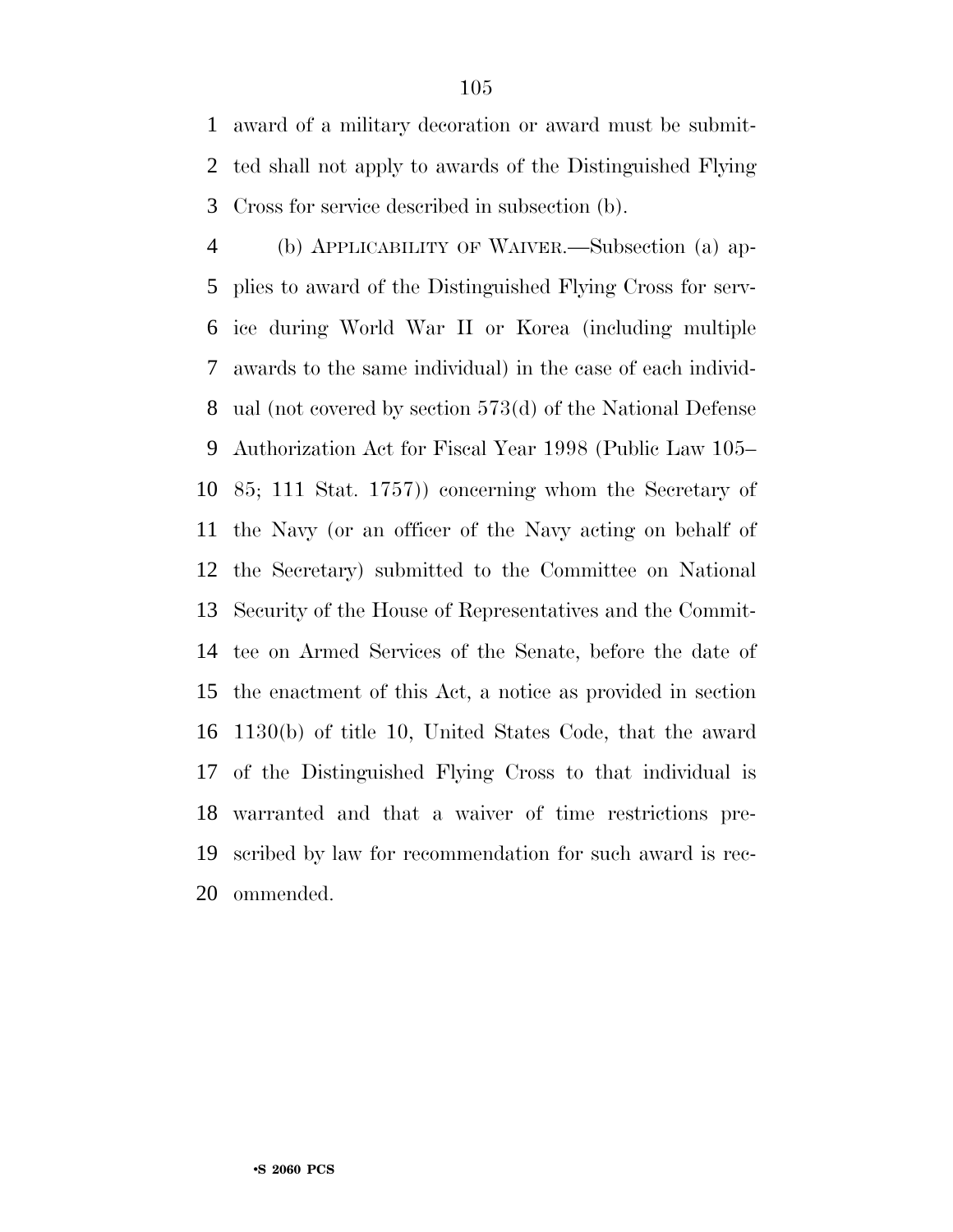# **TITLE VI—COMPENSATION AND OTHER PERSONNEL BENEFITS Subtitle A—Pay and Allowances**

**SEC. 601. INCREASE IN BASIC PAY FOR FISCAL YEAR 1999.**

 (a) WAIVER OF SECTION 1009 ADJUSTMENT.—Any adjustment required by section 1009 of title 37, United States Code, in the rates of monthly basic pay authorized members of the uniformed services by section 203(a) of such title to become effective during fiscal year 1999 shall not be made.

 (b) INCREASE IN BASIC PAY.—Effective on January 1, 1999, the rates of basic pay of members of the uni-formed services are increased by 3.1 percent.

## **SEC. 602. RATE OF PAY FOR CADETS AND MIDSHIPMEN AT THE SERVICE ACADEMIES.**

 (a) INCREASED RATE.—Section 203(c) of title 37, United States Code, is amended by striking out ''\$558.04'' and inserting in lieu thereof ''\$600.00''.

 (b) EFFECTIVE DATE.—The amendment made by subsection (a) shall take effect on January 1, 1999.

 **SEC. 603. PAYMENTS FOR MOVEMENTS OF HOUSEHOLD GOODS ARRANGED BY MEMBERS.**

 (a) MONETARY ALLOWANCE AUTHORIZED.—Sub- section (b)(1) of section 406 of title 37, United States Code, is amended—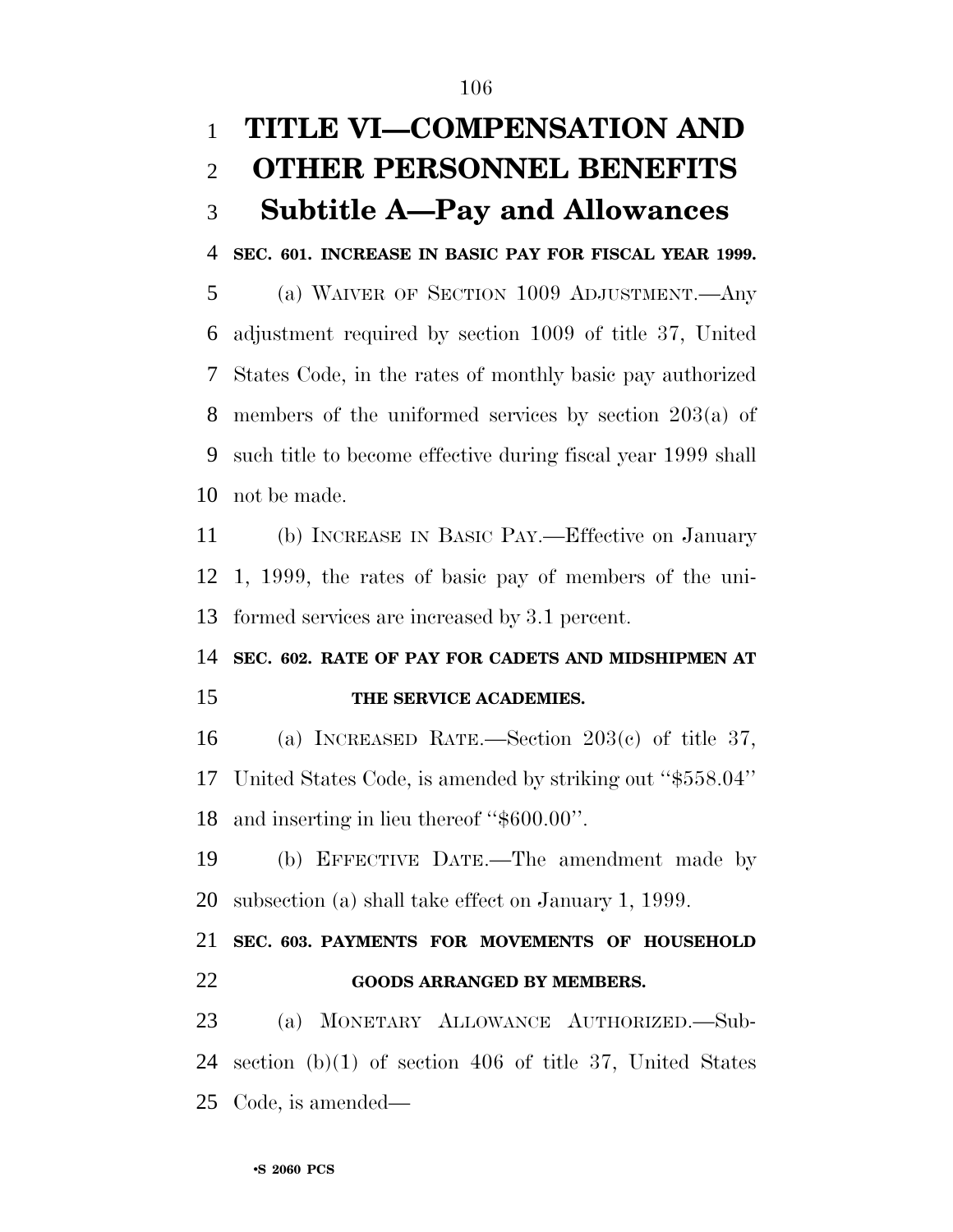1 (1) in subparagraph  $(A)$ — (A) by striking out '', or reimbursement therefor,''; and (B) by inserting after the second sentence the following: ''Alternatively, a member may be paid reimbursement or a monetary allowance under subparagraph (F).''; and (2) by adding at the end the following: ''(F) A member entitled to transportation of baggage and household effects under subparagraph (A) may, as an alternative to the provision of transportation, be paid re- imbursement or, at the member's request, a monetary al- lowance in advance for the cost of transportation of the baggage and household effects. The monetary allowance may be paid only if the amount of the allowance does not exceed the cost that would be incurred by the Government under subparagraph (A) for the transportation of the bag- gage and household effects. Appropriations available to the Department of Defense, the Department of Transpor- tation, and the Department of Health and Human Serv- ices for providing transportation of baggage or household effects of members of the uniformed services shall be avail-able to pay a reimbursement or monetary allowance under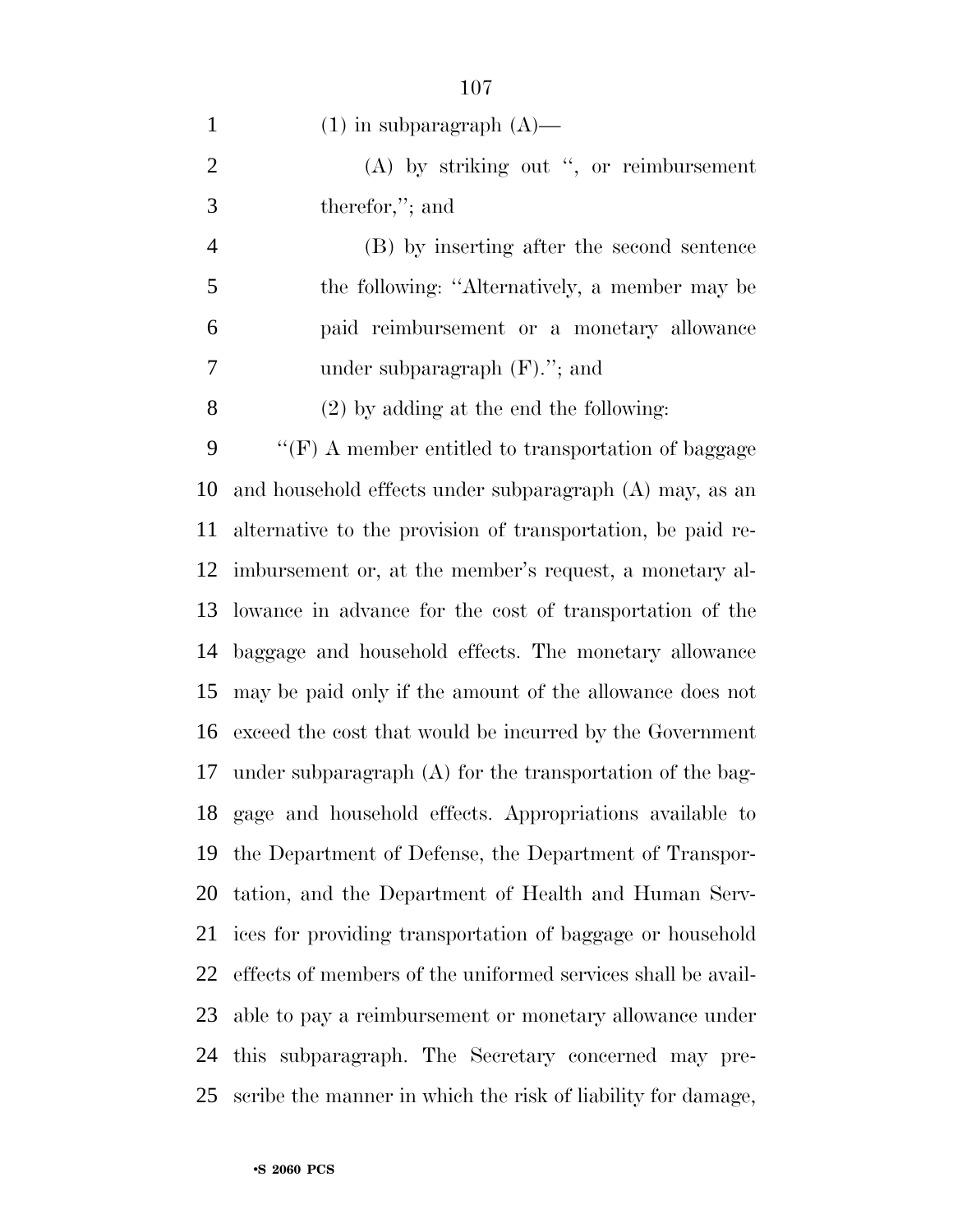destruction, or loss of baggage or household effects ar- ranged, packed, crated, or loaded by a member is allocated among the member, the United States, and any contractor when a reimbursement or monetary allowance is elected under this subparagraph.''.

 (b) REPEAL OF SUPERSEDED PROVISION.—Such sec-tion is further amended by striking out subsection (j).

## **SEC. 604. LEAVE WITHOUT PAY FOR SUSPENDED ACADEMY CADETS AND MIDSHIPMEN.**

 (a) AUTHORITY.—Section 702 of title 10, United States Code, is amended—

 (1) by designating the second sentence of sub-section (b) as subsection (d);

 (2) by redesignating subsection (b) as sub-section (c); and

 (3) by inserting after subsection (a) the follow-ing new subsection (b):

18 "(b) LEAVE WITHOUT PAY.—(1) Under regulations prescribed under subsection (d), the Superintendent of the United States Military Academy, the United States Naval Academy, the United States Air Force Academy, or the United States Coast Guard Academy may order a cadet or midshipman of the Academy to be placed on leave invol- untarily for any period during which the cadet or mid-shipman is suspended from duty at the Academy—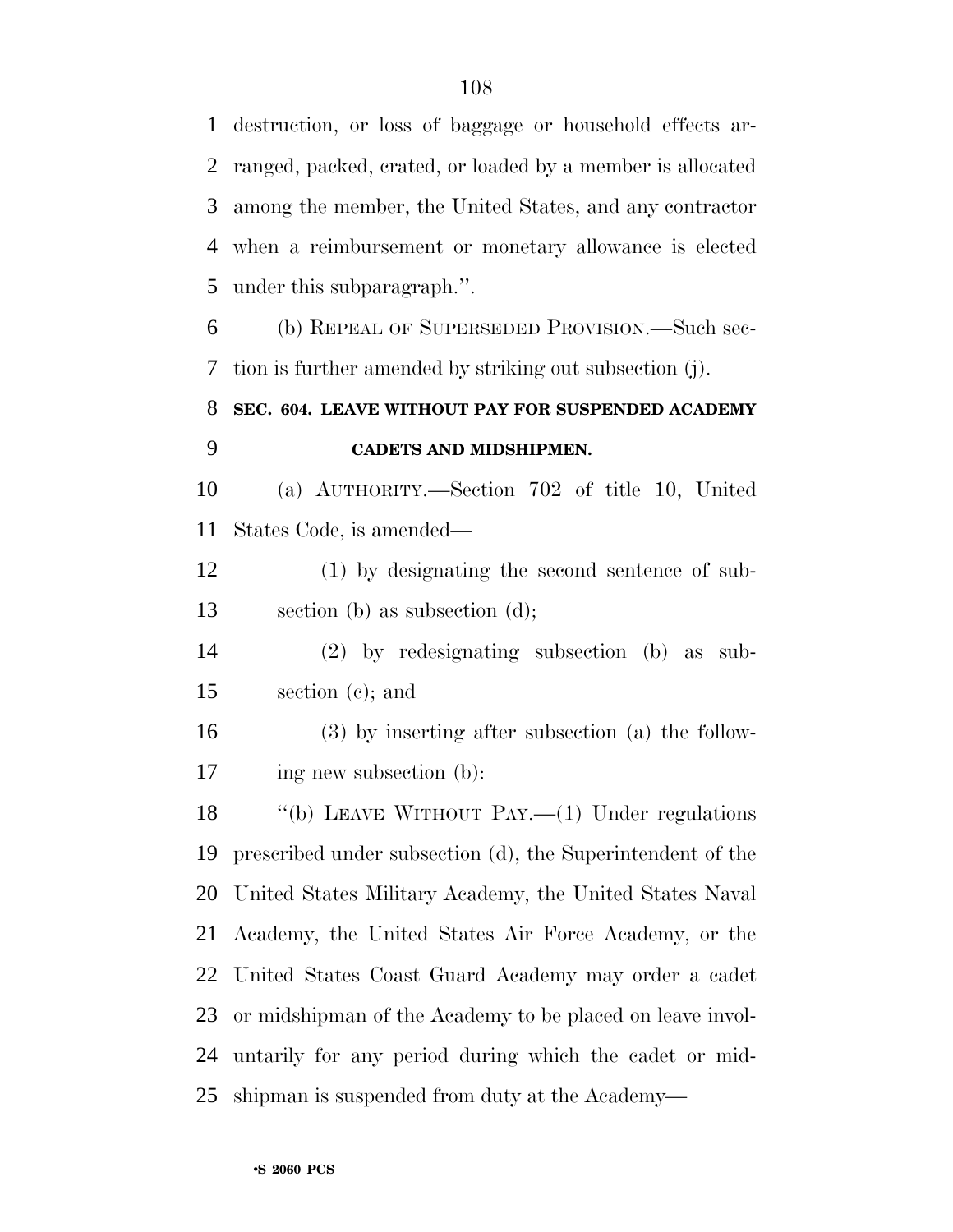| $\mathbf{1}$   | $\lq\lq$ pending separation from the Academy;              |
|----------------|------------------------------------------------------------|
| $\overline{2}$ | $\lq\lq (B)$ pending return to the Academy to repeat       |
| 3              | an academic semester or year; or                           |
| $\overline{4}$ | $\lq\lq$ (C) for other good cause.                         |
| 5              | $\lq(2)$ A cadet or midshipman placed on involuntary       |
| 6              | leave under paragraph (1) is not entitled to any pay under |
| 7              | section $230(c)$ of title 37 for the period of the leave.  |
| 8              | "(3) A return of a cadet or midshipman to a pay sta-       |
| 9              | tus at the Academy from an involuntary leave status under  |
| 10             | paragraph (1) does not restore any entitlement of the      |
| 11             | cadet or midshipman to pay for the period of the involun-  |
| 12             | tary leave.".                                              |
| 13             | SUBSECTION HEADINGS.—Such<br>(b)<br>section,<br>$\rm as$   |
| 14             | amended by subsection (a), is further amended—             |
| 15             | $(1)$ in subsection (a), by inserting "GRADUA-             |
| 16             | TION LEAVE.—" after " $(a)$ ";                             |
| 17             | $(2)$ in subsection $(e)$ , by inserting "INAPPLICA-       |
| 18             | BLE LEAVE PROVISIONS.—" after " $(e)$ "; and               |
| 19             | $(3)$ in subsection $(d)$ , by inserting "REGULA-          |
| 20             | TIONS.—" after " $(d)$ ".                                  |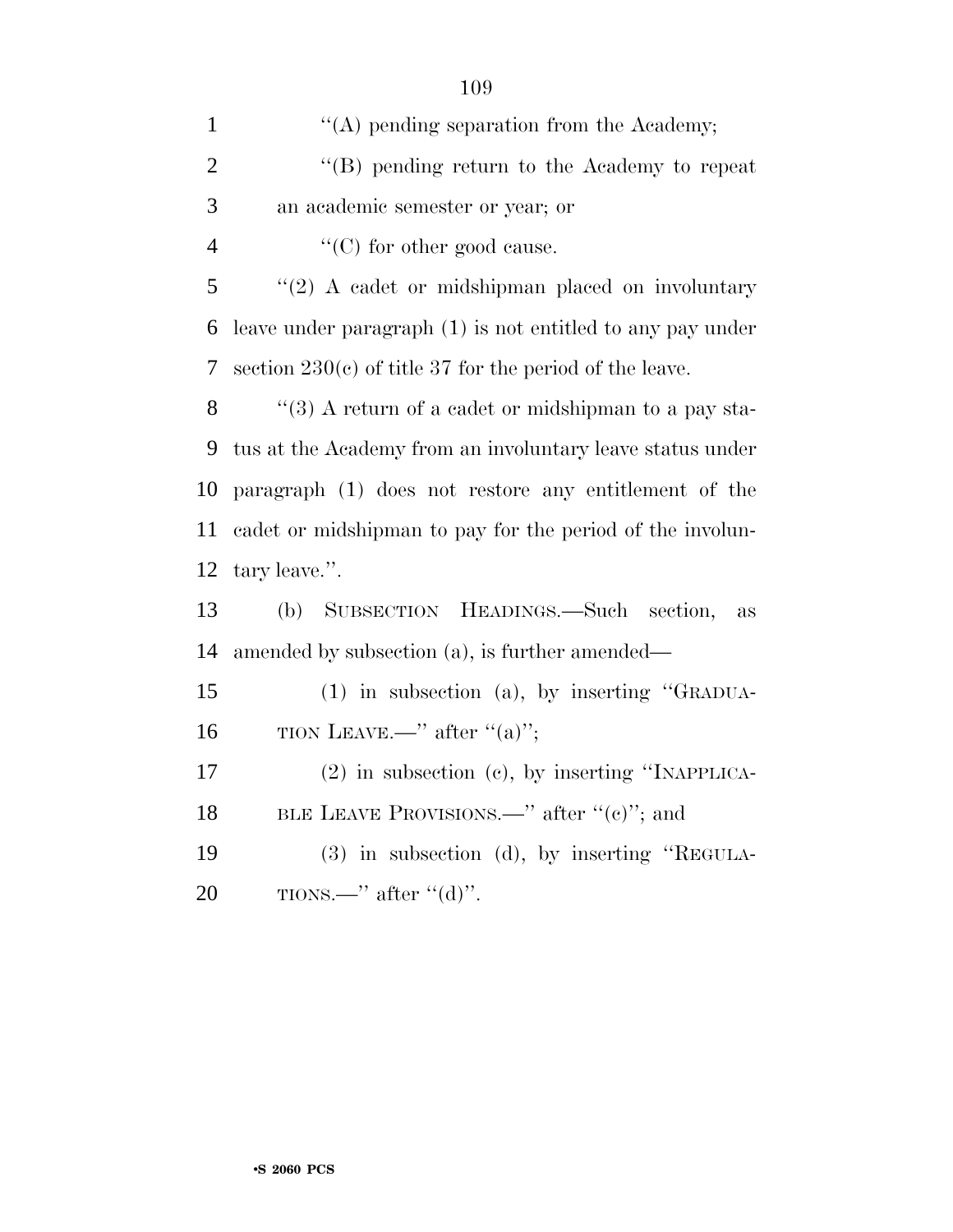# **Subtitle B—Bonuses and Special and Incentive Pays**

 **SEC. 611. THREE-MONTH EXTENSION OF CERTAIN BO- NUSES AND SPECIAL PAY AUTHORITIES FOR RESERVE FORCES.**

 (a) SPECIAL PAY FOR HEALTH PROFESSIONALS IN CRITICALLY SHORT WARTIME SPECIALTIES.—Section 302g(f) of title 37, United States Code, is amended by striking out ''September 30, 1999'' and inserting in lieu thereof ''December 31, 1999''.

 (b) SELECTED RESERVE REENLISTMENT BONUS.— Section 308b(f) of title 37, United States Code, is amend- ed by striking out ''September 30, 1999'' and inserting in lieu thereof ''December 31, 1999''.

 (c) SELECTED RESERVE ENLISTMENT BONUS.—Sec- tion 308c(e) of title 37, United States Code, is amended by striking out ''September 30, 1999'' and inserting in lieu thereof ''December 31, 1999''.

 (d) SPECIAL PAY FOR ENLISTED MEMBERS AS- SIGNED TO CERTAIN HIGH PRIORITY UNITS.—Section 308d(c) of title 37, United States Code, is amended by striking out ''September 30, 1999'' and inserting in lieu thereof ''December 31, 1999''.

 (e) SELECTED RESERVE AFFILIATION BONUS.—Sec-tion 308e(e) of title 37, United States Code, is amended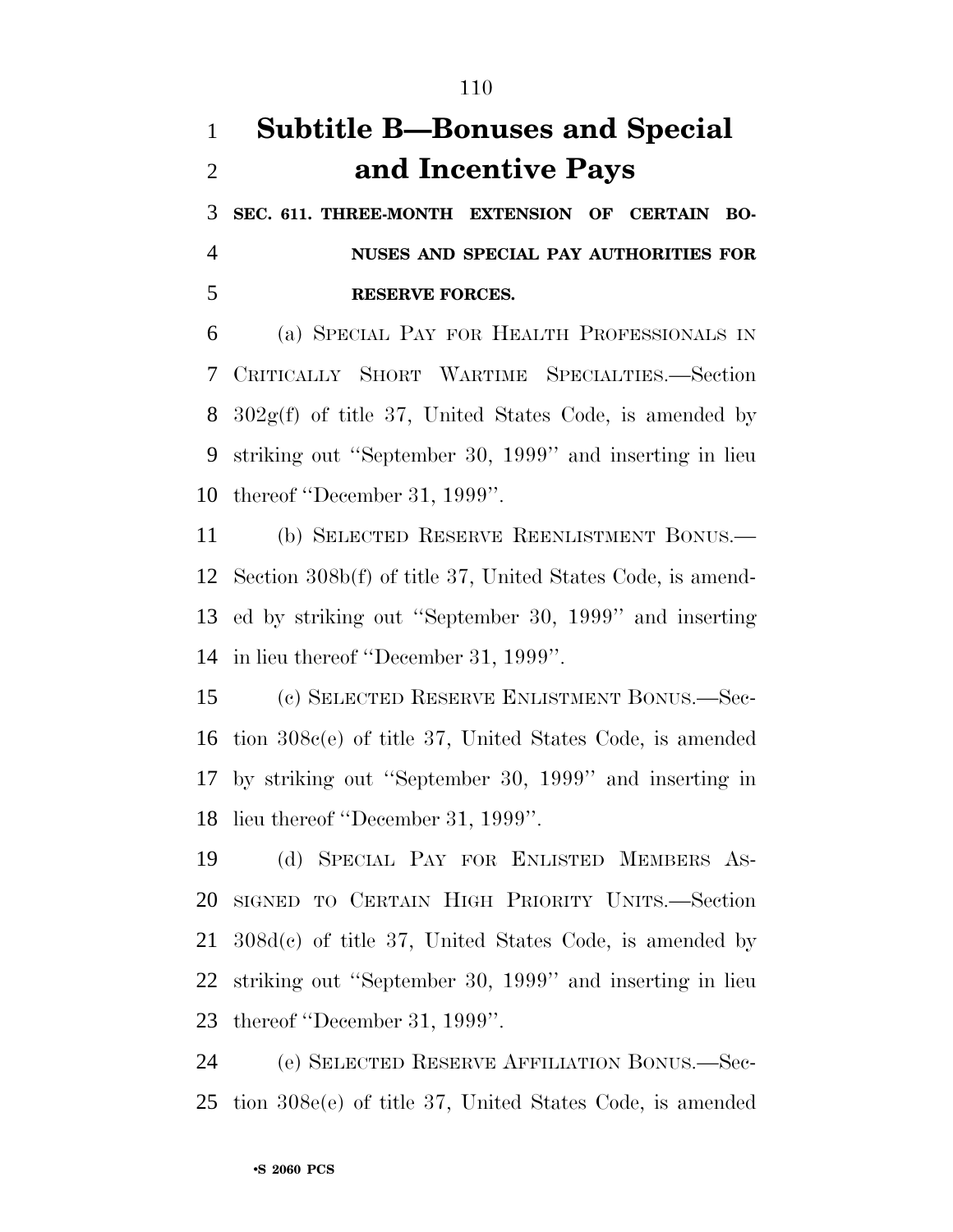by striking out ''September 30, 1999'' and inserting in lieu thereof ''December 31, 1999''.

 (f) READY RESERVE ENLISTMENT AND REENLIST- MENT BONUS.—Section 308h(g) of title 37, United States Code, is amended by striking out ''September 30, 1999'' and inserting in lieu thereof ''December 31, 1999''.

 (g) PRIOR SERVICE ENLISTMENT BONUS.—Section 308i(f) of title 37, United States Code, as redesignated by section 622, is amended by striking out ''September 30, 1999'' and inserting in lieu thereof ''December 31, 1999''.

 (h) REPAYMENT OF EDUCATION LOANS FOR CER- TAIN HEALTH PROFESSIONALS WHO SERVE IN THE SE- LECTED RESERVE.—Section 16302(d) of title 10, United States Code, is amended by striking out ''October 1, 1999'' and inserting in lieu thereof ''January 1, 2000''. **SEC. 612. THREE-MONTH EXTENSION OF CERTAIN BO- NUSES AND SPECIAL PAY AUTHORITIES FOR NURSE OFFICER CANDIDATES, REGISTERED NURSES, AND NURSE ANESTHETISTS.**

 (a) NURSE OFFICER CANDIDATE ACCESSION PRO-22 GRAM.—Section  $2130a(a)(1)$  of title 10, United States Code, is amended by striking out ''September 30, 1999'' and inserting in lieu thereof ''December 31, 1999''.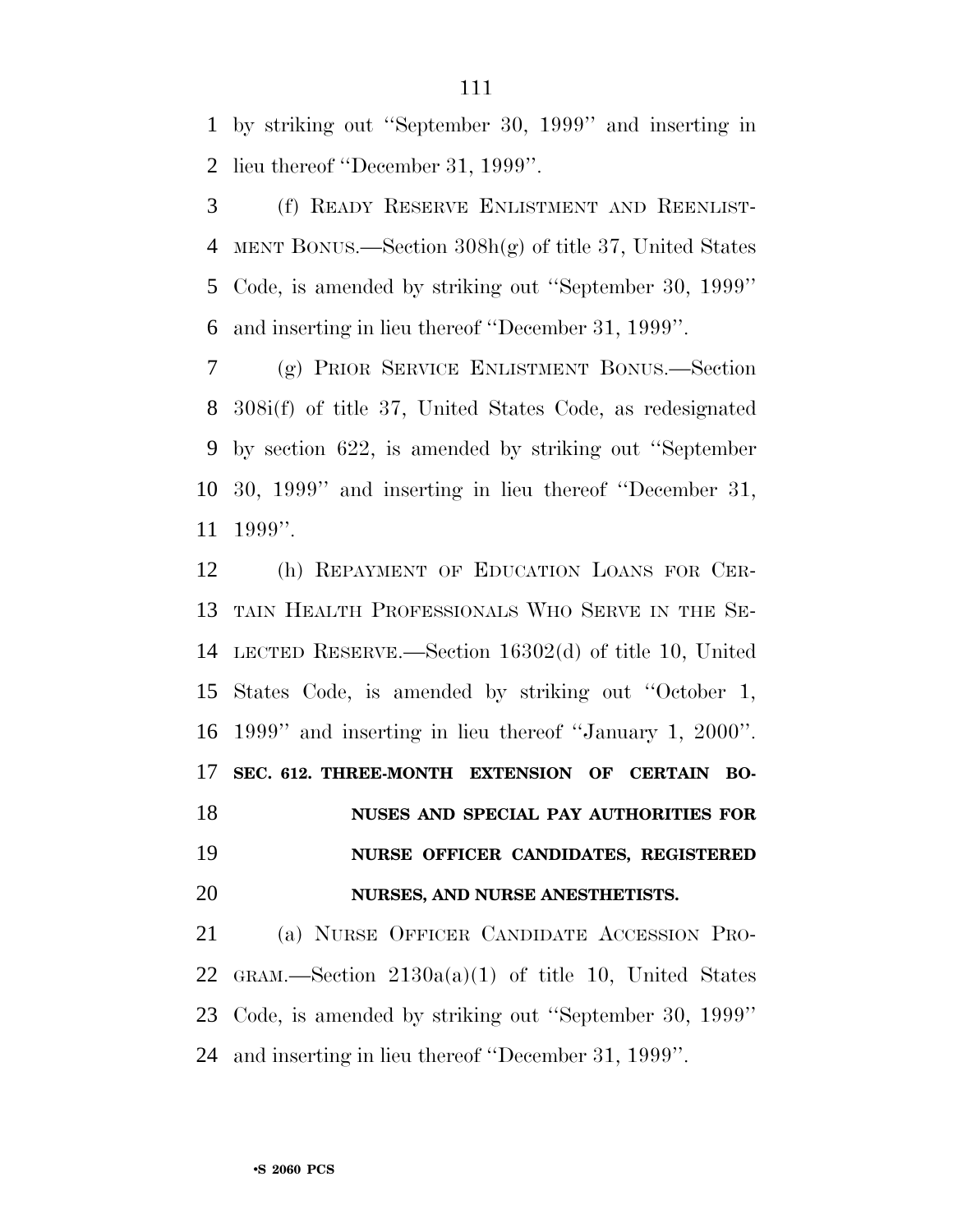(b) ACCESSION BONUS FOR REGISTERED NURSES.— Section 302d(a)(1) of title 37, United States Code, is amended by striking out ''September 30, 1999'' and in-serting in lieu thereof ''December 31, 1999''.

 (c) INCENTIVE SPECIAL PAY FOR NURSE ANES-6 THETISTS.—Section  $302e(a)(1)$  of title 37, United States Code, is amended by striking out ''September 30, 1999'' and inserting in lieu thereof ''December 31, 1999''.

 **SEC. 613. THREE-MONTH EXTENSION OF AUTHORITIES RE- LATING TO PAYMENT OF OTHER BONUSES AND SPECIAL PAYS.**

 (a) AVIATION OFFICER RETENTION BONUS.—Sec- tion 301b(a) of title 37, United States Code, is amended by striking out ''September 30, 1999,'' and inserting in lieu thereof ''December 31, 1999,''.

 (b) REENLISTMENT BONUS FOR ACTIVE MEM- BERS.—Section 308(g) of title 37, United States Code, is amended by striking out ''September 30, 1999'' and in-serting in lieu thereof ''December 31, 1999''.

 (c) ENLISTMENT BONUSES FOR MEMBERS WITH CRITICAL SKILLS.—Sections 308a(c) and 308f(c) of title 37, United States Code, are each amended by striking out ''September 30, 1999'' and inserting in lieu thereof ''De-cember 31, 1999''.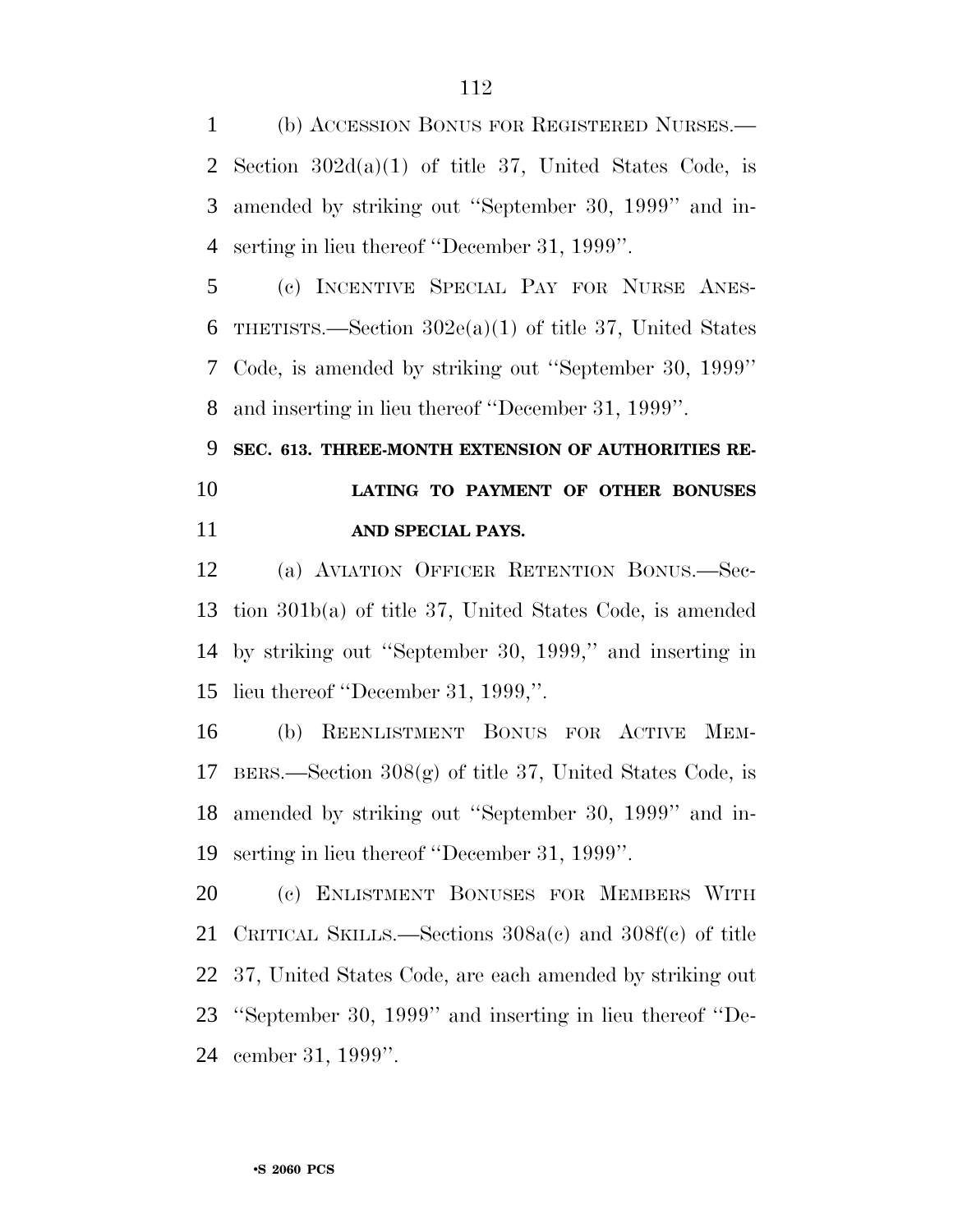(d) SPECIAL PAY FOR NUCLEAR-QUALIFIED OFFI- CERS EXTENDING PERIOD OF ACTIVE SERVICE.—Section 312(e) of title 37, United States Code, is amended by striking out ''September 30, 1999'' and inserting in lieu thereof ''December 31, 1999''.

 (e) NUCLEAR CAREER ACCESSION BONUS.—Section 312b(c) of title 37, United States Code, is amended by striking out ''September 30, 1999'' and inserting in lieu thereof ''December 31, 1999''.

 (f) NUCLEAR CAREER ANNUAL INCENTIVE BONUS.—Section 312c(d) of title 37, United States Code, is amended by striking out ''October 1, 1999'' and insert- ing in lieu thereof ''October 1, 1998, and the 15-month period beginning on that date and ending on December 31, 1999''.

 **SEC. 614. ELIGIBILITY OF RESERVES FOR SELECTIVE RE- ENLISTMENT BONUS WHEN REENLISTING OR EXTENDING TO PERFORM ACTIVE GUARD AND RESERVE DUTY.**

20 Section  $308(a)(1)(D)$  of title 37, United States Code, is amended by inserting after ''a regular component of the service concerned'' the following: '', or in a reserve compo- nent of the service concerned in the case of a member re- enlisting or extending to perform active Guard and Re-25 serve duty (as defined in section  $101(d)(6)$  of title 10),".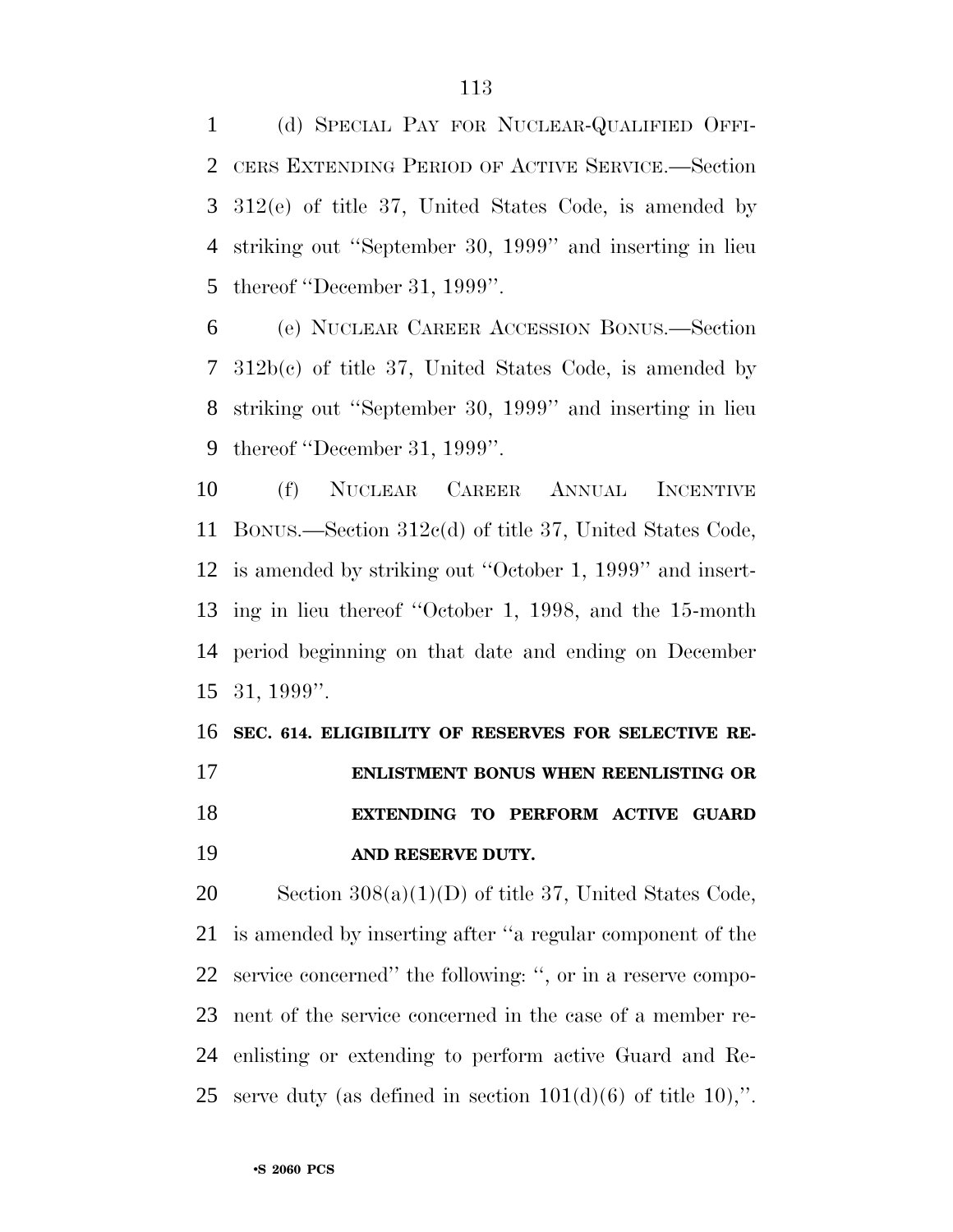•**S 2060 PCS SEC. 615. REPEAL OF TEN-PERCENT LIMITATION ON PAY- MENTS OF SELECTIVE REENLISTMENT BO- NUSES IN EXCESS OF \$20,000.** Section 308(b) of title 37, United States Code, is amended— 6 (1) by striking out paragraph  $(2)$ ; and 7 (2) in paragraph (1), by striking out  $(1)$ . **SEC. 616. INCREASE OF MAXIMUM AMOUNT AUTHORIZED FOR ARMY ENLISTMENT BONUS.** Section 308f(a) of title 37, United States Code, is amended by striking out ''\$4,000'' and inserting in lieu 12 thereof "\$6,000". **SEC. 617. EDUCATION LOAN REPAYMENT PROGRAM FOR HEALTH PROFESSIONS OFFICERS SERVING IN SELECTED RESERVE.** (a) ELIGIBLE PERSONS.—Subsection (b)(2) of sec- tion 16302 of title 10, United States Code, is amended by inserting '', or is enrolled in a program of education leading to professional qualifications,'' after ''possesses professional qualifications''. (b) INCREASED BENEFITS.—Subsection (c) of such section is amended— 23 (1) in paragraph  $(2)$ , by striking out "\$3,000" and inserting in lieu thereof ''\$20,000''; and 25 (2) in paragraph  $(3)$ , by striking out " $$20,000"$ " and inserting in lieu thereof ''\$50,000''.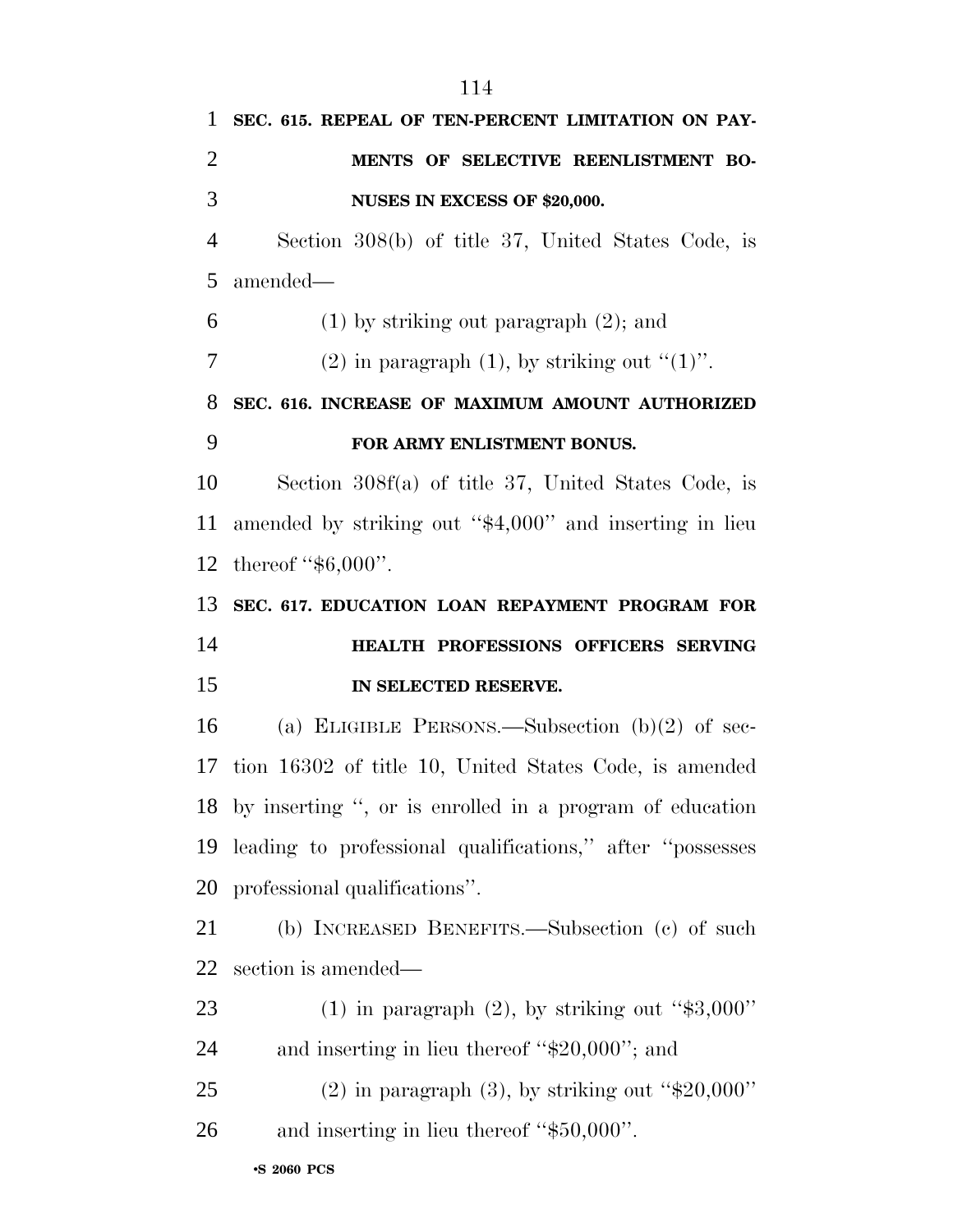| 1 SEC. 618. INCREASE IN AMOUNT OF BASIC EDUCATIONAL |
|-----------------------------------------------------|
| ASSISTANCE UNDER ALL-VOLUNTEER FORCE                |
| PROGRAM FOR PERSONNEL WITH CRITI-                   |
| CALLY SHORT SKILLS OR SPECIALTIES.                  |
|                                                     |

 Section 3015(d) of title 38, United States Code, is amended by striking out ''\$700'' and inserting in lieu 7 thereof "\$950".

 **SEC. 619. RELATIONSHIP OF ENTITLEMENTS TO ENLIST- MENT BONUSES AND BENEFITS UNDER THE ALL-VOLUNTEER FORCE EDUCATIONAL AS-SISTANCE PROGRAM.**

 (a) ENTITLEMENTS NOT EXCLUSIVE.—(1) Sub- chapter II of chapter 30 of title 38, United States Code, is amended by adding at the end the following:

 **''§ 3019A. Relationship to entitlement to certain en-listment bonuses**

 ''The entitlement of an individual to benefits under this chapter is not affected by receipt by that individual of an enlistment bonus under section 308a or 308f of title 37.''.

 (2) The table of sections at the beginning of such chapter is amended by inserting after the item relating to section 3019 the following:

''3019A. Relationship to entitlement to certain enlistment bonuses.''.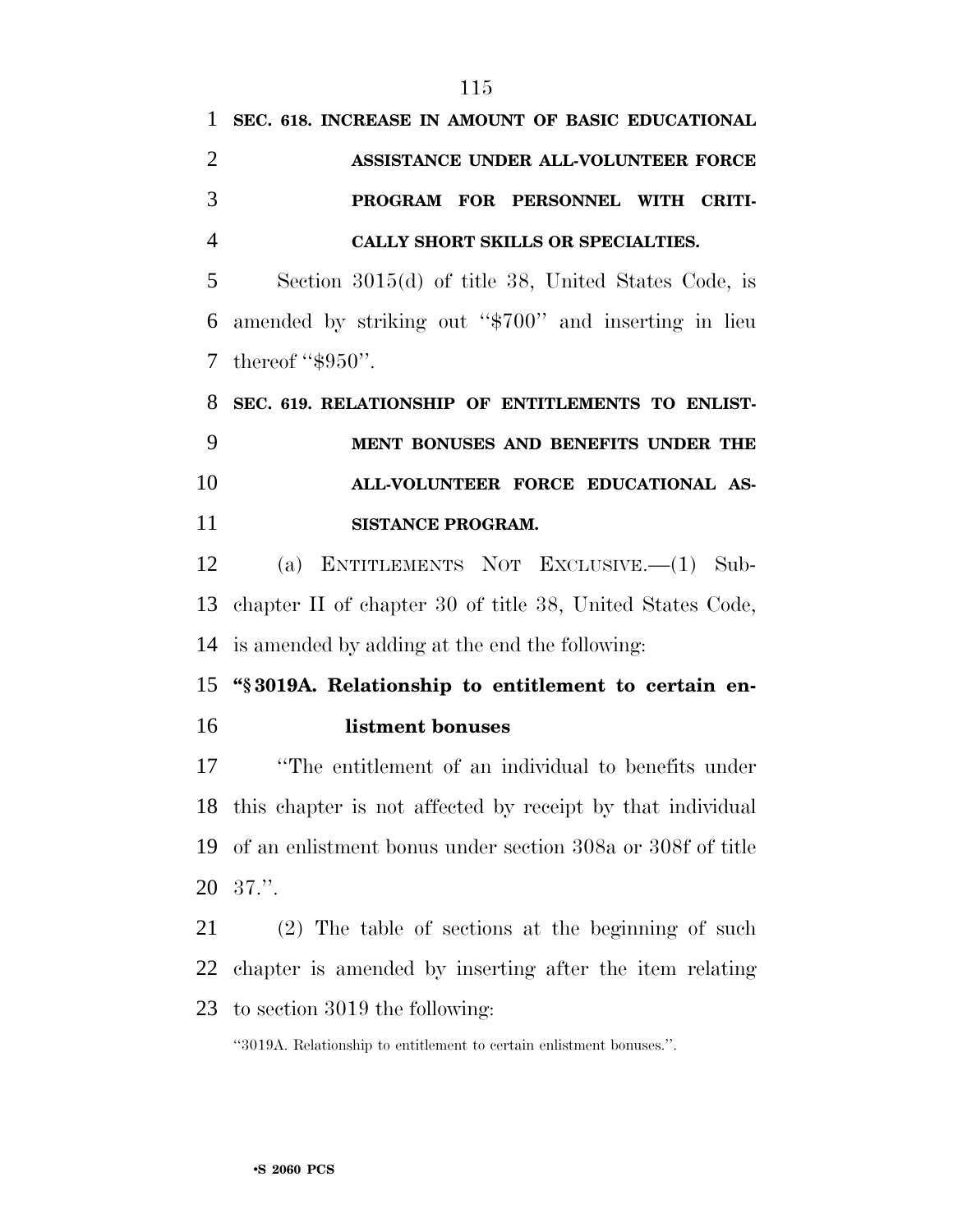| $\mathbf{1}$   | (b) REPEAL OF RELATED LIMITATION.—Section               |
|----------------|---------------------------------------------------------|
| $\overline{2}$ | $8013(a)$ of Public Law 105-56 (111 Stat. 1222) is      |
| 3              | amended—                                                |
| $\overline{4}$ | $(1)$ by striking out "of this Act—" and all that       |
| 5              | follows through "nor shall any amounts" and insert-     |
| 6              | ing in lieu thereof "of this Act enlists in the armed   |
| $\overline{7}$ | services for a period of active duty of less that three |
| 8              | years, nor shall any amounts"; and                      |
| 9              | $(2)$ in the first proviso, by striking out "in the     |
| 10             | case of a member covered by clause $(1)$ ,".            |
| 11             | <b>Subtitle C-Travel and</b>                            |
| 12             | <b>Transportation Allowances</b>                        |
|                |                                                         |
| 13             | SEC. 621. TRAVEL AND TRANSPORTATION FOR REST AND        |
| 14             | RECUPERATION IN CONNECTION WITH CON-                    |
| 15             | TINGENCY OPERATIONS AND OTHER DUTY.                     |
| 16             | Section 411c of title 37, United States Code, is        |
| 17             | amended-                                                |
| 18             | $(1)$ in subsection $(a)$                               |
| 19             | $(A)$ by redesignating paragraphs $(1)$ and             |
| 20             | $(2)$ as subparagraphs $(A)$ and $(B)$ ; and            |
| 21             | (B) by inserting "IN GENERAL. $-(1)$ "                  |
| 22             | after $((a))$ ;                                         |
| 23             | $(2)$ in subsection (b), by striking out "(b) The       |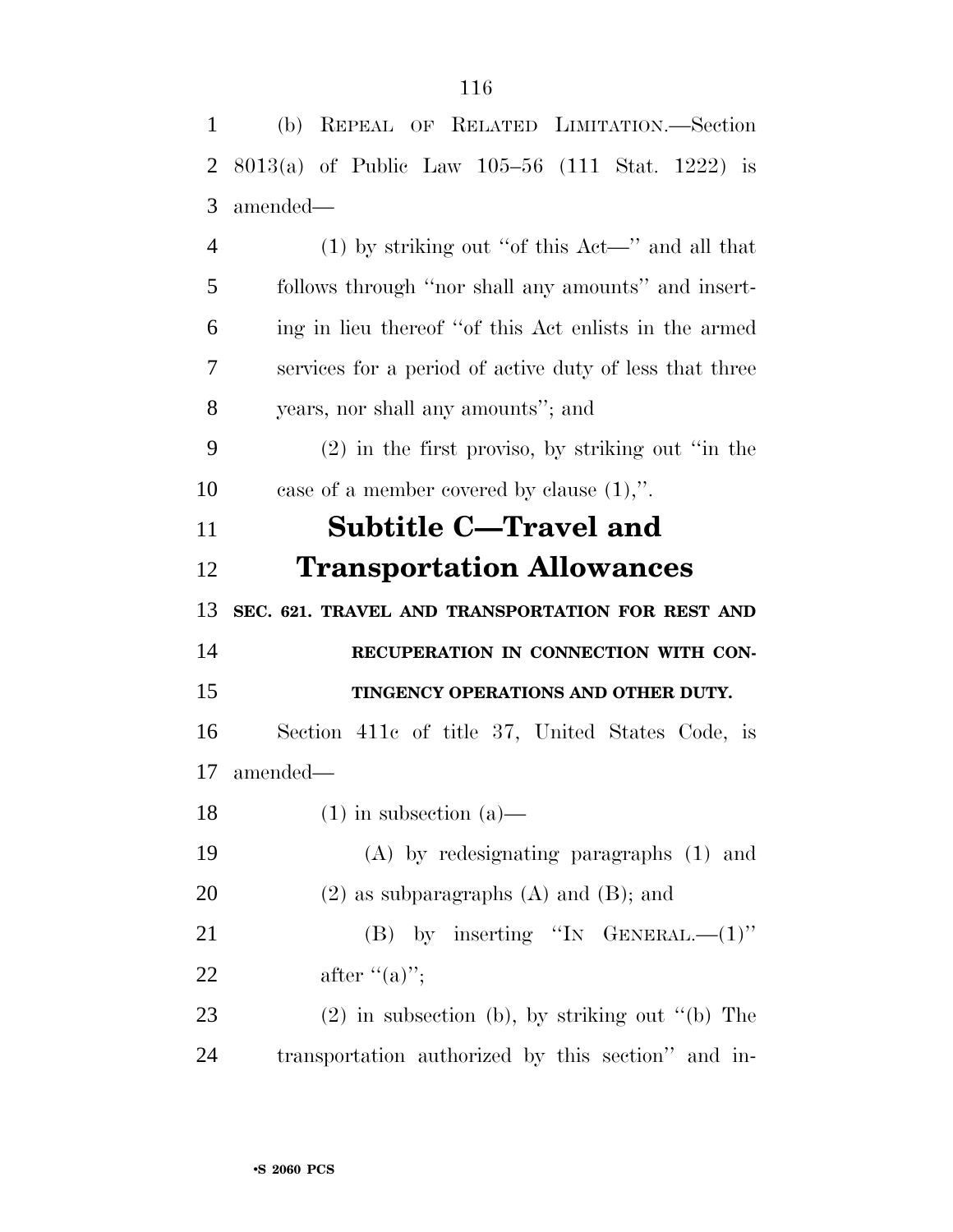serting in lieu thereof ''(2) The transportation au-2 thorized by paragraph  $(1)$ "; and (3) by adding at the end the following: 4 "(b) CONTINGENCY OPERATIONS AND OTHER SPE- CIAL SITUATIONS.—(1) Under uniform regulations pre- scribed by the Secretaries concerned, a member of the armed forces serving a tour of duty at a duty station, and under conditions, described in paragraph (2) may be paid for or provided transportation to a location described in subsection (a)(1) as part of a program of rest and recuper- ation specifically authorized for members of the armed forces serving under those conditions at that duty station by the Secretary concerned in advance of the commence-ment of the member's travel.

 ''(2) Paragraph (1) applies to a member of the armed forces serving at a duty station outside the United States if—

 ''(A) the member is participating in a contin-gency operation at or from that duty station; or

 $\langle$  (B) the payment for or provision of transpor- tation would be in the best interests of members of the armed forces and the United States because of unusual conditions at the duty station, as deter-mined by the Secretary concerned.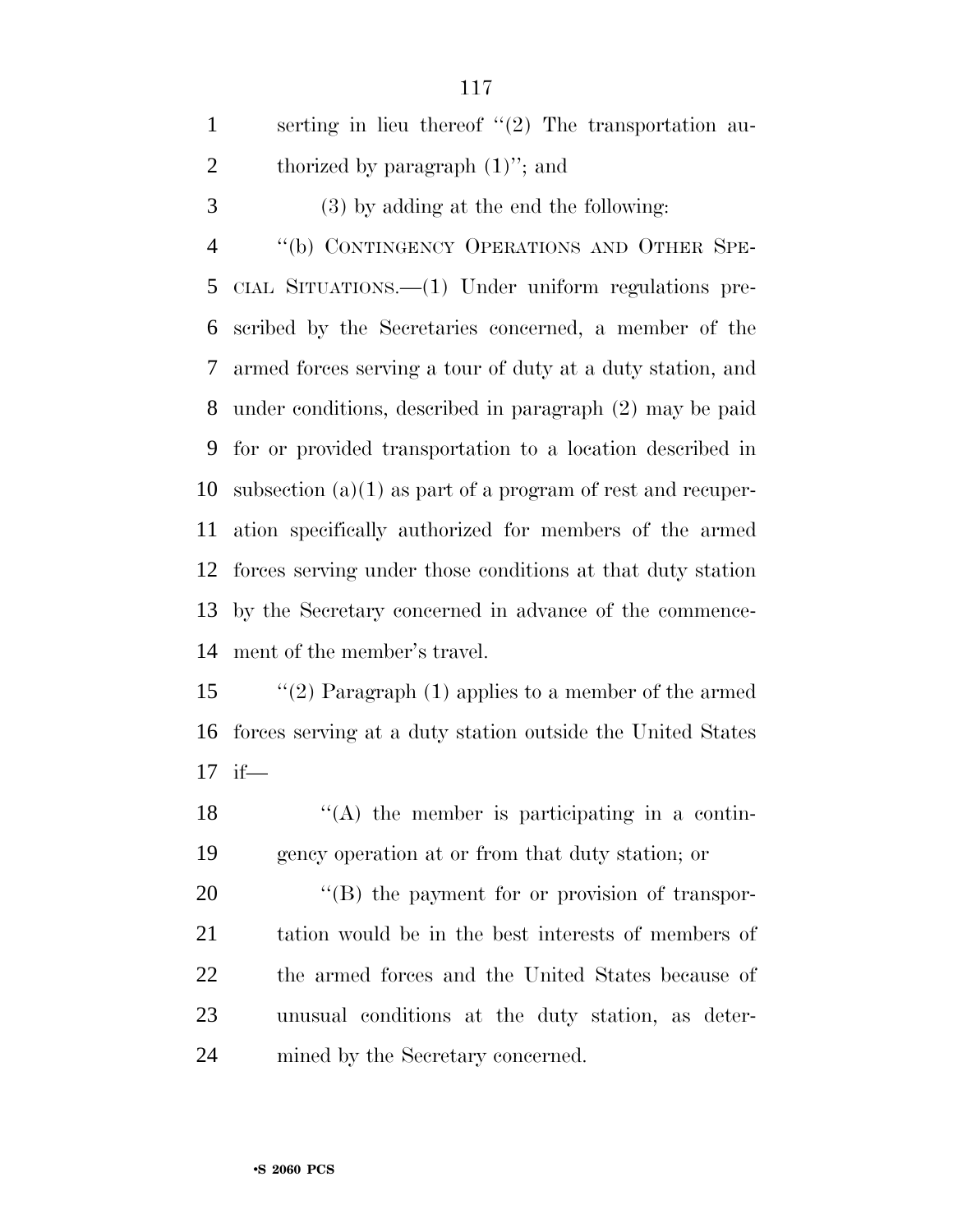| $\mathbf{1}$   | $\cdot$ (3) Transportation may not be paid for or provided   |
|----------------|--------------------------------------------------------------|
| 2              | to a member under this subsection for travel that begins—    |
| 3              | $\cdot$ (A) more than 24 months after the commence-          |
| $\overline{4}$ | ment of the tour of duty for which the transpor-             |
| 5              | tation is authorized; or                                     |
| 6              | $\lq\lq$ (B) after the tour of duty ends.                    |
| 7              | $\cdot$ (4) The transportation authorized by this subsection |
| 8              | is limited to one round-trip during any tour of at least     |
| 9              | 6, but less than 24, consecutive months.                     |
| 10             | $\cdot$ (5) Transportation paid for or provided to a member  |
| 11             | under this subsection may not be counted as transpor-        |
| 12             | tation for which the member is eligible under subsection     |
|                |                                                              |
| 13             | $(a)$ .".                                                    |
| 14             | SEC. 622. PAYMENT FOR TEMPORARY STORAGE OF BAG-              |
| 15             | GAGE OF DEPENDENT STUDENT NOT TAKEN                          |
| 16             | ON ANNUAL TRIP TO OVERSEAS DUTY STA-                         |
| 17             | TION OF SPONSOR.                                             |
| 18             | Section 430(b) of title 37, United States Code, is           |
| 19             | amended by striking out the second sentence and inserting    |
| 20             | in lieu thereof the following: "The allowance authorized     |
| 21             | by this section may be prescribed by the Secretaries con-    |
| 22             | cerned as transportation in kind or reimbursement there-     |
| 23             | for, including an amount for the temporary storage of any    |
| 24             | baggage not taken with the child on the annual trip if de-   |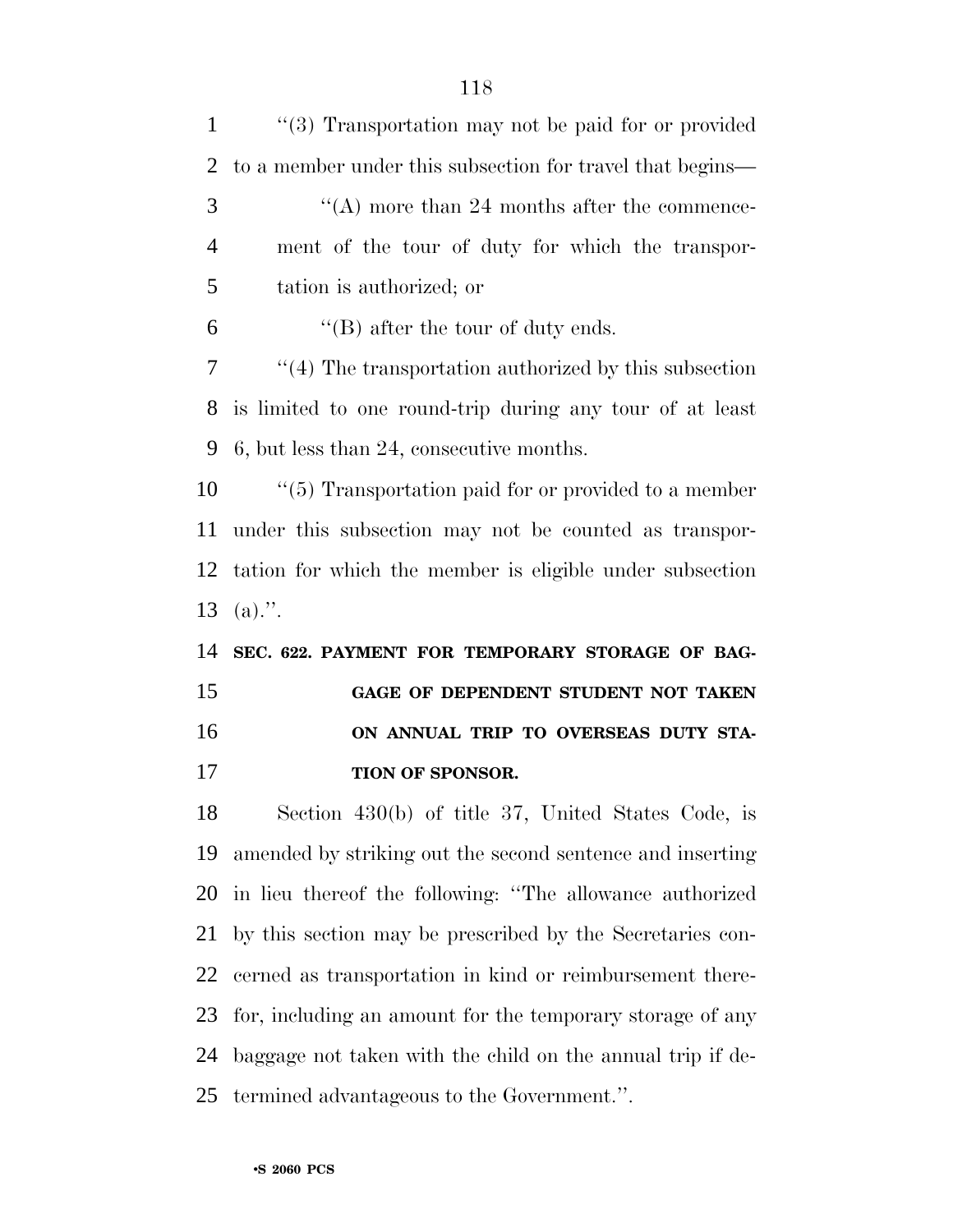# **TENDANCE AT INACTIVE DUTY TRAINING AS-SEMBLIES.**

 (a) AUTHORITY.—Chapter 1217 of title 10, United States Code is amended by adding at the end the follow- $7 \text{ ing}:$ 

 **''§ 12603. Commercial travel at Federal supply sched- ule rates for attendance at inactive duty training assemblies**

11 "(a) FEDERAL SUPPLY SCHEDULE TRAVEL.—Com- mercial travel under Federal supply schedules is author- ized for the travel of a Reserve to the location of inactive duty training to be performed by the Reserve or from that location upon completion of the training.

 ''(b) REGULATIONS.—The Secretary of Defense shall prescribe in regulations the requirements, conditions, and restrictions for travel under the authority of subsection (a) that the Secretary considers appropriate. The regulations shall include policies and procedures for preventing abuses of the travel authority.

 ''(c) REIMBURSEMENT NOT AUTHORIZED.—A Re- serve is not entitled to Government reimbursement for the cost of travel authorized under subsection (a).

•**S 2060 PCS** 25 "(d) TREATMENT OF TRANSPORTATION AS USE BY MILITARY DEPARTMENTS.—For the purposes of section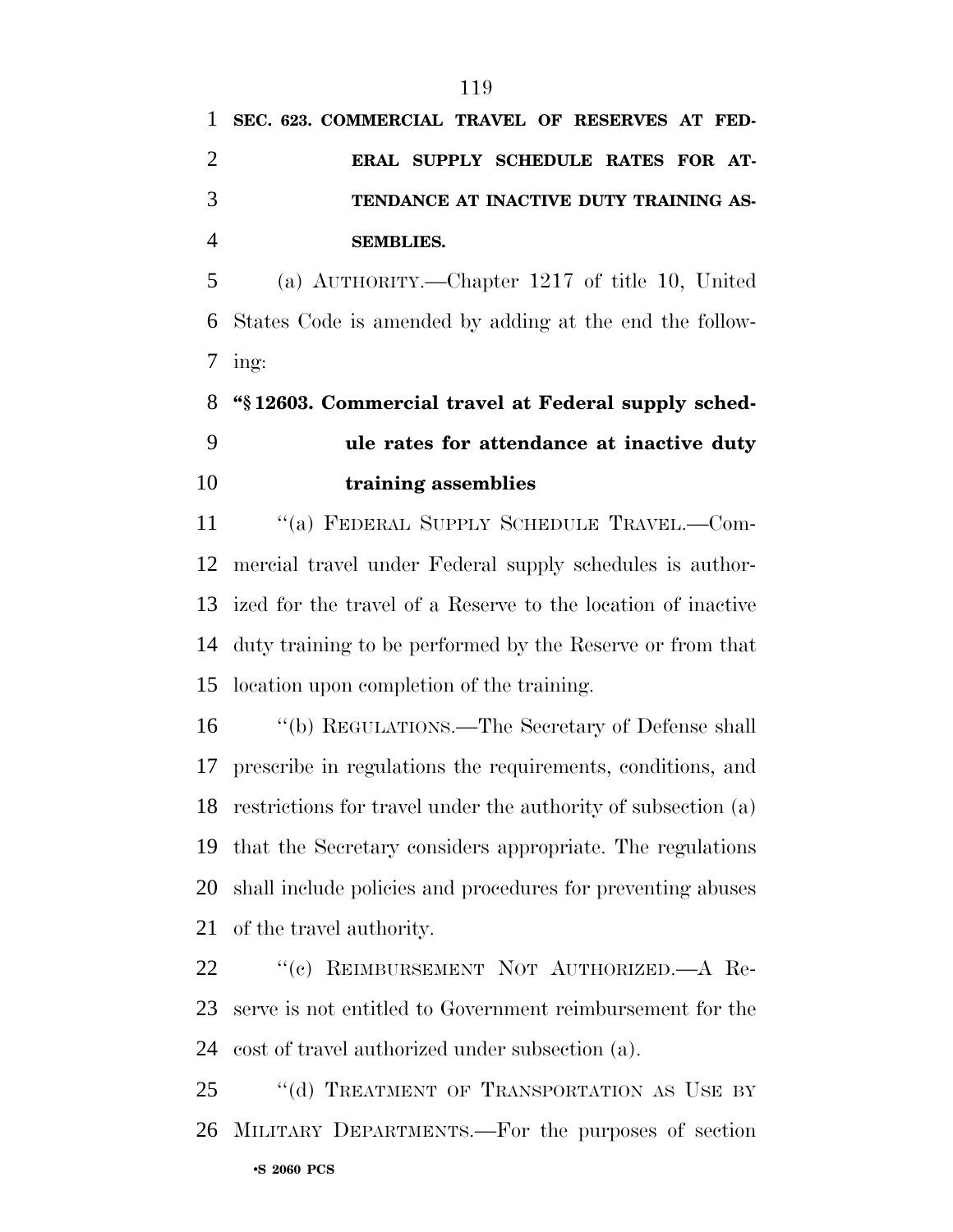201(a) of the Federal Property and Administrative Serv- ices Act of 1949 (40 U.S.C. 481(a)), travel authorized under subsection (a) shall be treated as transportation for the use of a military department.''.

 (b) CLERICAL AMENDMENT.—The table of sections at the beginning of such chapter is amended by adding at the end the following:

''12603. Commercial travel at Federal supply schedule rates for attendance at inactive duty training assemblies.''.

## **Subtitle D—Retired Pay, Survivor Benefits, and Related Matters**

 **SEC. 631. PAID-UP COVERAGE UNDER SURVIVOR BENEFIT PLAN.**

 (a) PAID UP AT 30 YEARS OF SERVICE AND AGE 70.—Section 1452 of title 10, United States Code, is amended by adding at the end the following new sub-section:

16 "(j) COVERAGE PAID UP AT 30 YEARS AND ATTAIN- MENT OF AGE 70.—(1) Coverage of a survivor of a mem- ber under the Plan shall be considered paid up as of the end of the later of—

20 "(A) the 360th month in which the member's retired pay has been reduced under this section; or  $\text{``(B)}$  the month in which the member attains 70 years of age.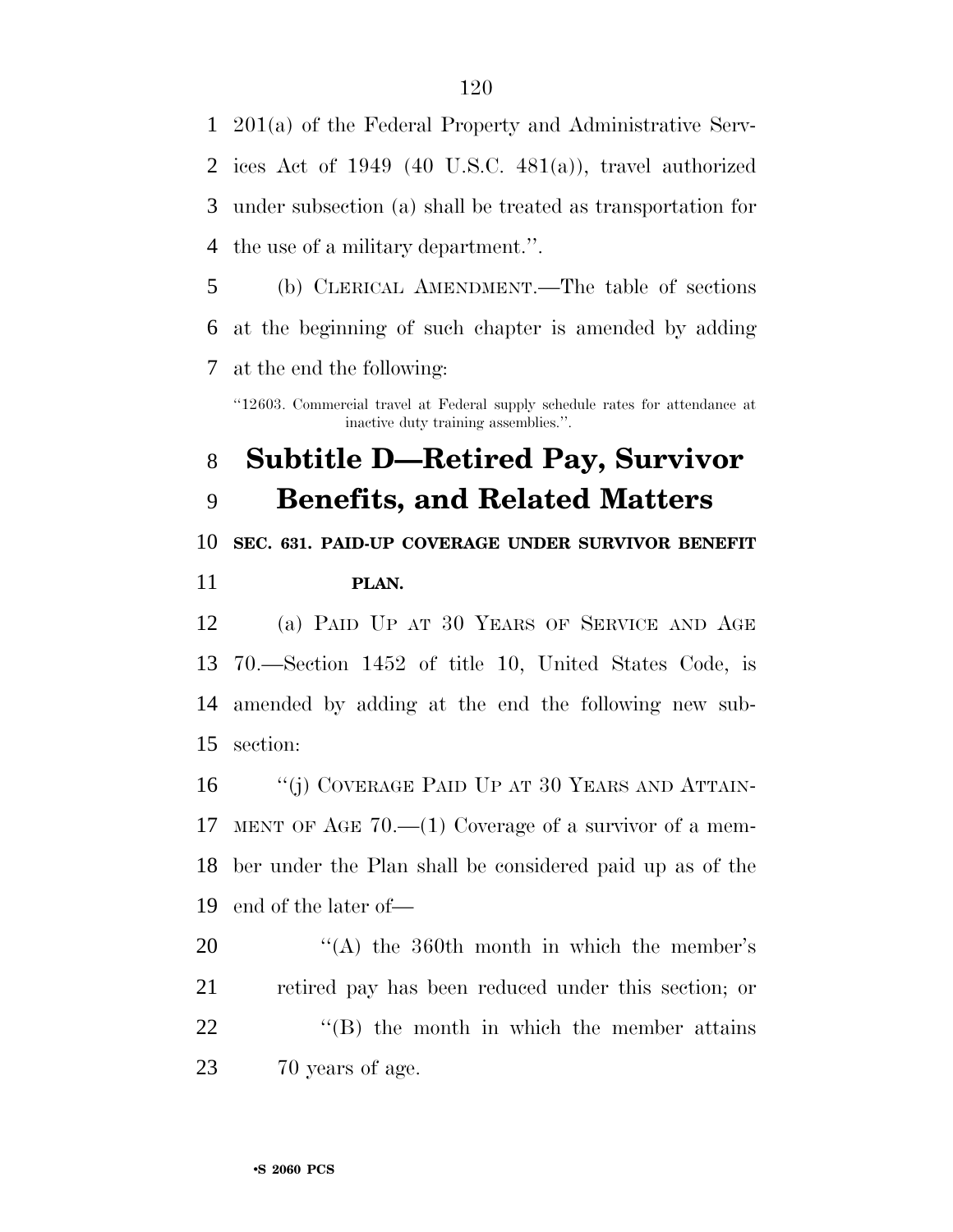$\langle$  (2) The retired pay of a member shall not be re- duced under this section to provide coverage of a survivor under the Plan after the month when the coverage is con- sidered paid up under paragraph (1).''. (b) EFFECTIVE DATE.—Section 1452(j) of title 10, United States Code (as added by subsection (a)), shall take effect on October 1, 2003. **SEC. 632. COURT-REQUIRED SURVIVOR BENEFIT PLAN COVERAGE EFFECTUATED THROUGH ELEC- TIONS AND DEEMED ELECTIONS.** (a) ELIMINATION OF DISPARITY IN EFFECTIVE DATE PROVISIONS.—Section 1448(b)(3) of title 10, United States Code, is amended—  $(1)$  in subparagraph  $(C)$ — (A) by striking out the second sentence; and (B) by striking out ''EFFECTIVE DATE,'' in the heading; and (2) by adding at the end the following: 20 "'(E) EFFECTIVE DATE.—An election 21 under this paragraph—  $\frac{1}{1}$  in the case of a person required 23 (as described in section  $1450(f)(3)(B)$  of this title) to make the election, is effective as of the first day of the first month which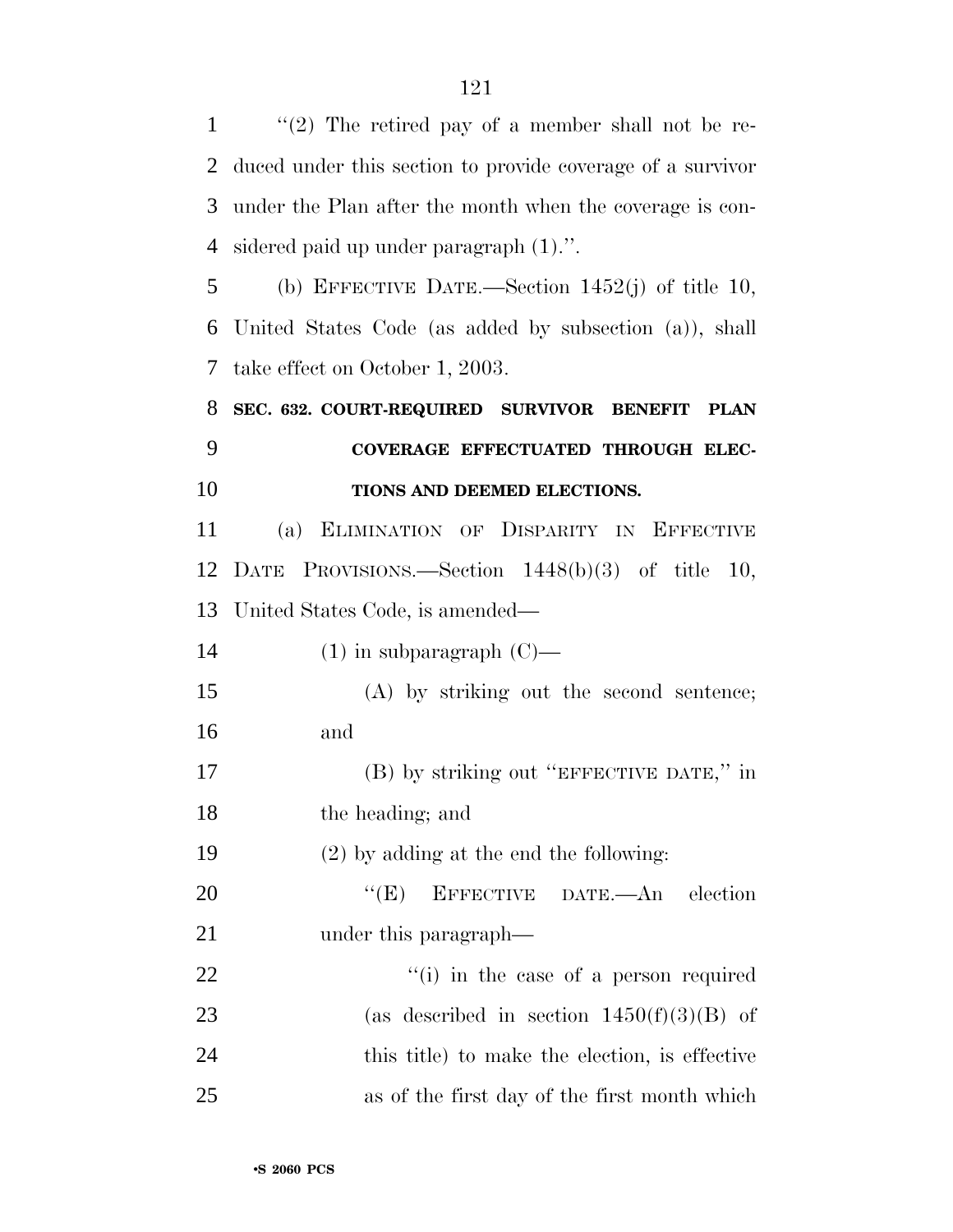| $\mathbf{1}$   | begins after the date of the court order or               |
|----------------|-----------------------------------------------------------|
| $\overline{2}$ | filing that requires the election; and                    |
| 3              | "(ii) in all other cases, is effective as                 |
| $\overline{4}$ | of the first day of the first calendar month              |
| 5              | following the month in which the election                 |
| 6              | is received by the Secretary concerned.".                 |
| 7              | (b) CONFORMITY BY CROSS REFERENCE.-Section                |
| 8              | $1450(f)(3)(D)$ of such title is amended by striking out  |
| 9              | "the first day of the first month which begins after the  |
| 10             | date of the court order or filing involved" and inserting |
| 11             | in lieu thereof "the day referred to in section"          |
| 12             | $1448(b)(3)(E)(i)$ of this title".                        |
|                |                                                           |
| 13             | SEC. 633. RECOVERY, CARE, AND DISPOSITION OF RE-          |
| 14             | MAINS OF MEDICALLY RETIRED MEMBER                         |
| 15             | WHO DIES DURING HOSPITALIZATION THAT                      |
| 16             | BEGINS WHILE ON ACTIVE DUTY.                              |
| 17             | (a) IN GENERAL.—Section $1481(a)(7)$ of title 10,         |
| 18             | United States Code, is amended to read as follows:        |
| 19             | $\lq(7)$ A person who-                                    |
| 20             | "(A) dies as a retired member of an armed                 |
| 21             | force under the Secretary's jurisdiction during           |
| 22             | a continuous hospitalization of the member as             |
| 23             | a patient in a United States hospital that began          |
| 24             | while the member was on active duty for a pe-             |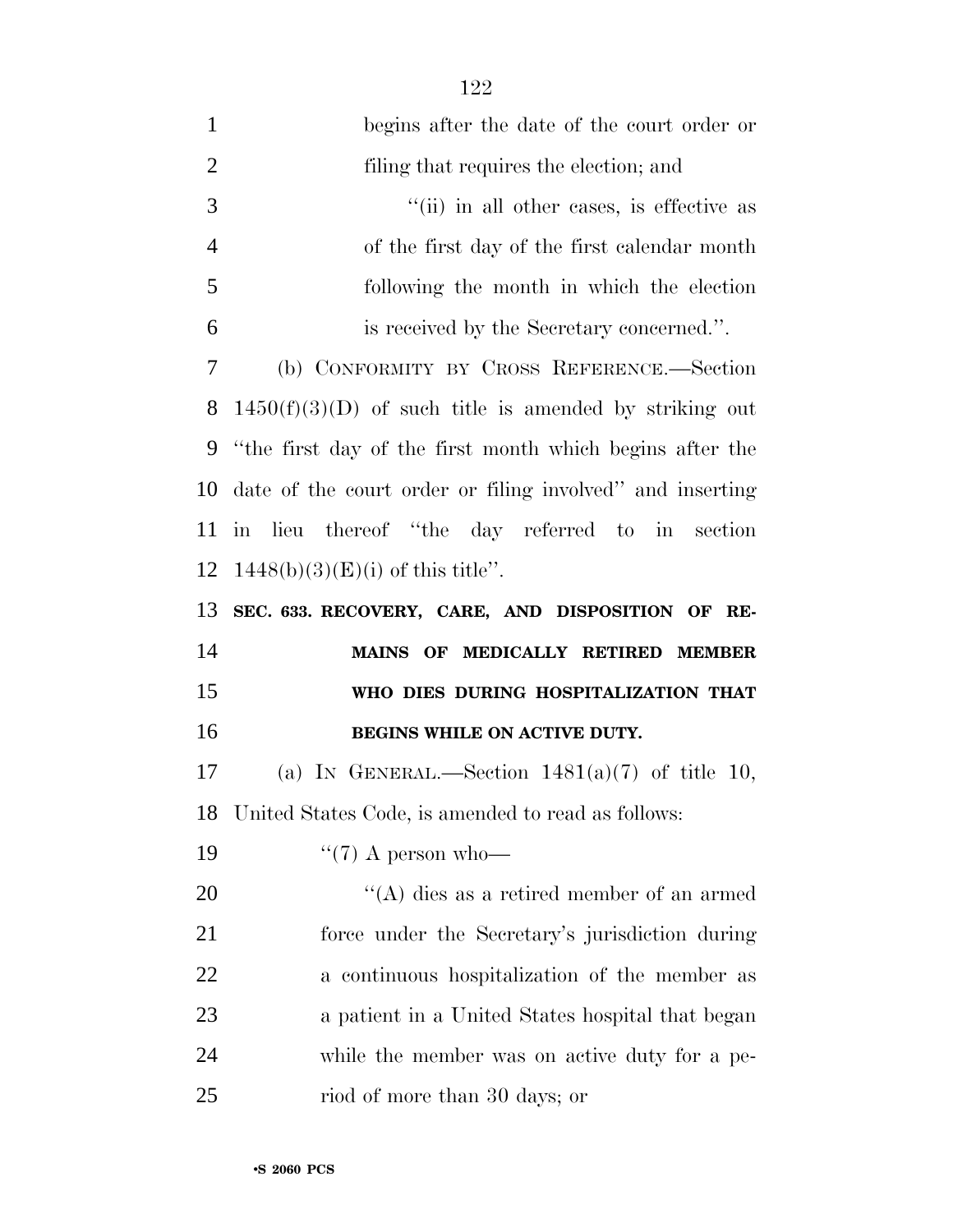$"$ (B) is not covered by subparagraph (A) and, while in a retired status by reason of eligi- bility to retire under chapter 61 of this title, dies during a continuous hospitalization of the person that began while the person was on ac- tive duty as a Regular of an armed force, or a member of an armed force without component, under the Secretary's jurisdiction.''. (b) EFFECTIVE DATE.—The amendment made by subsection (a) takes effect on the date of the enactment of this Act and applies with respect to deaths occurring on or after that date. **Subtitle E—Other Matters SEC. 641. DEFINITION OF POSSESSIONS OF THE UNITED STATES FOR PAY AND ALLOWANCES PUR- POSES.** Section 101(2) of title 37, United States Code, is amended by striking out ''the Canal Zone,''. **SEC. 642. FEDERAL EMPLOYEES' COMPENSATION COV- ERAGE FOR STUDENTS PARTICIPATING IN CERTAIN OFFICER CANDIDATE PROGRAMS.** (a) PERIODS OF COVERAGE.—Subsection (a)(2) of section 8140 of title 5, United States Code, is amended to read as follows: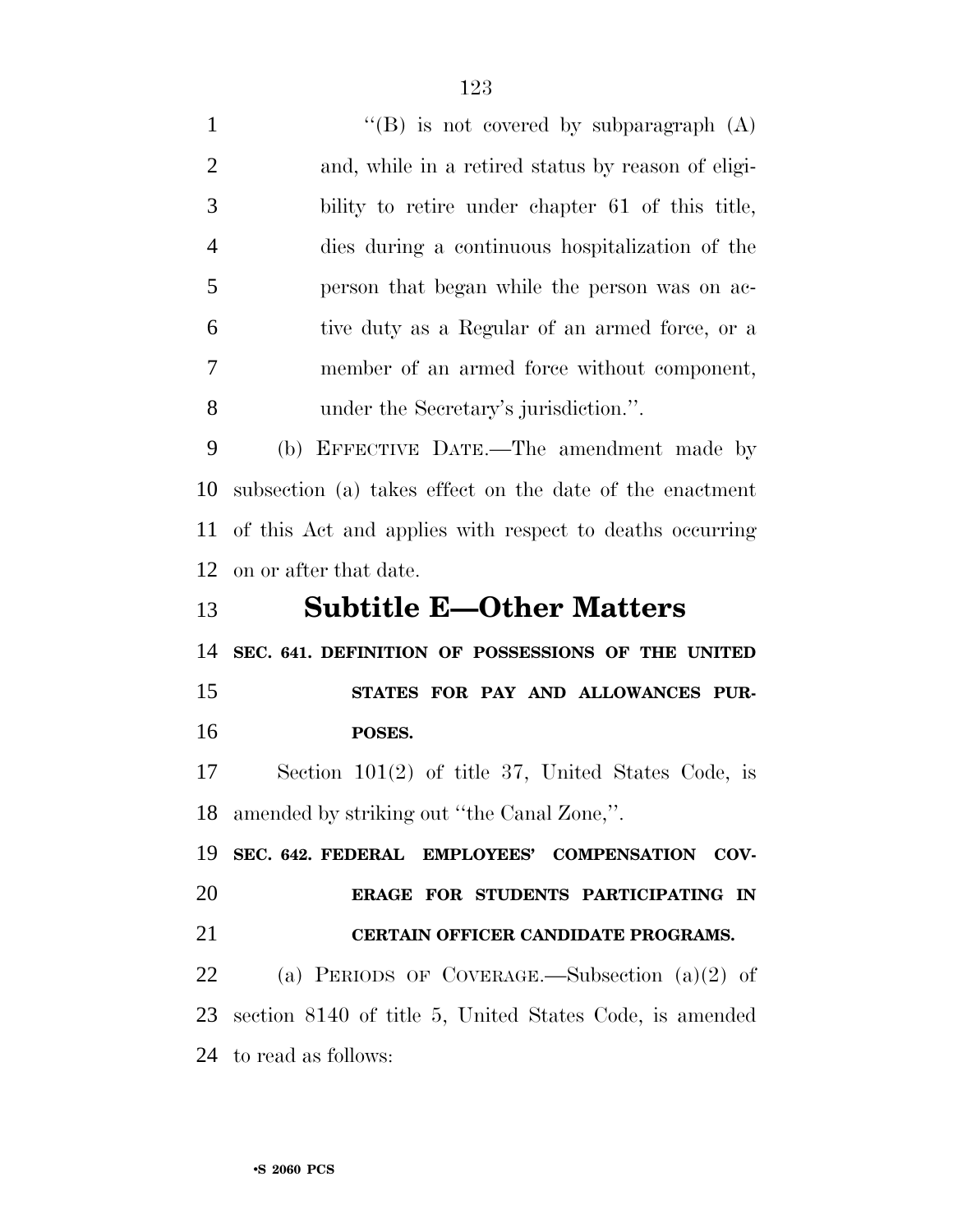$\frac{1}{2}$  during the period of the member's attend- ance at training or a practice cruise under chapter 103 of title 10, beginning when the authorized travel to the training or practice cruise begins and ending when authorized travel from the training or practice cruise ends.''.

 (b) LINE OF DUTY.—Subsection (b) of such section is amended to read as follows:

 ''(b) For the purpose of this section, an injury, dis- ability, death, or illness of a member referred to in sub- section (a) may be considered as incurred or contracted in line of duty only if the injury, disability, or death is incurred, or the illness is contracted, by the member dur- ing a period described in that subsection. Subject to review by the Secretary of Labor, the Secretary of the military department concerned (under regulations prescribed by that Secretary), shall determine whether an injury, dis- ability, or death was incurred, or an illness was con-tracted, by a member in line of duty.''.

 (c) CLARIFICATION OF CASUALTIES COVERED.— Subsection (a) of such section, as amended by subsection (a) of this section, is further amended by inserting '', or an illness contracted,'' after ''death incurred'' in the mat-ter preceding paragraph (1).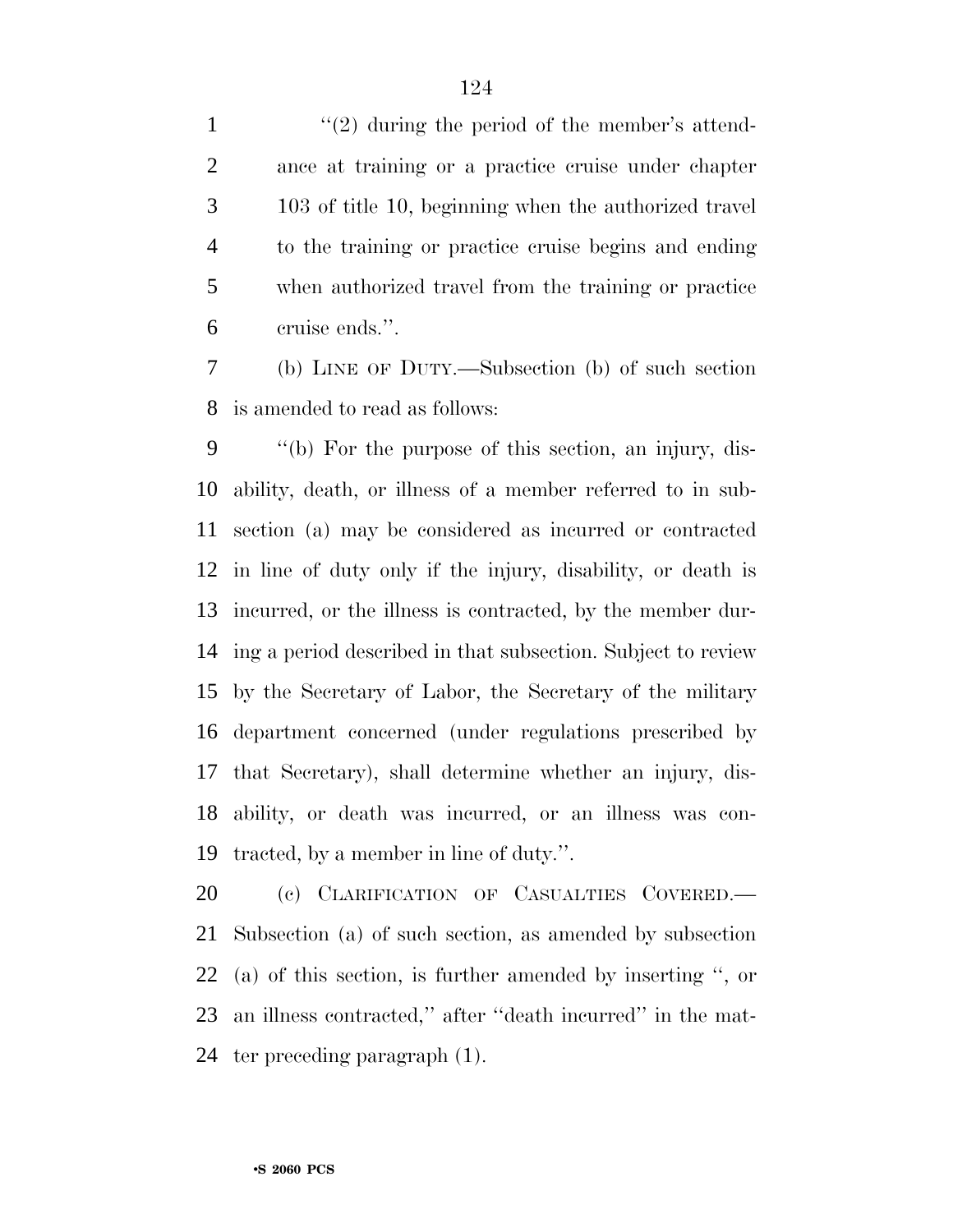(d) EFFECTIVE DATE AND APPLICABILITY.—The amendments made by subsections (a) and (b) shall take effect on the date of the enactment of this Act and apply with respect to injuries, illnesses, disabilities, and deaths incurred or contracted on or after that date.

## **SEC. 643. AUTHORITY TO PROVIDE FINANCIAL ASSIST- ANCE FOR EDUCATION OF CERTAIN DEFENSE DEPENDENTS OVERSEAS.**

 Section 1407(b) of the Defense Dependents' Edu-cation Act of 1978 (20 U.S.C. 926(b)) is amended—

 (1) by striking out ''(b) Under such cir- cumstances as he may by regulation prescribe, the Secretary of Defense'' and inserting in lieu thereof ''(b) TUITION AND ASSISTANCE WHEN SCHOOLS UNAVAILABLE.—(1) Under such circumstances as the Secretary of Defense may prescribe in regula-tions, the Secretary''; and

(2) by adding at the end the following:

 $\frac{1}{2}(2)(A)$  The Secretary of Defense, and the Secretary of Transportation with respect to the Coast Guard when it is not operating as a service of the Navy, may provide financial assistance to sponsors of dependents in overseas areas where schools operated by the Secretary of Defense under subsection (a) are not reasonably available in order to assist the sponsors to defray the costs incurred by the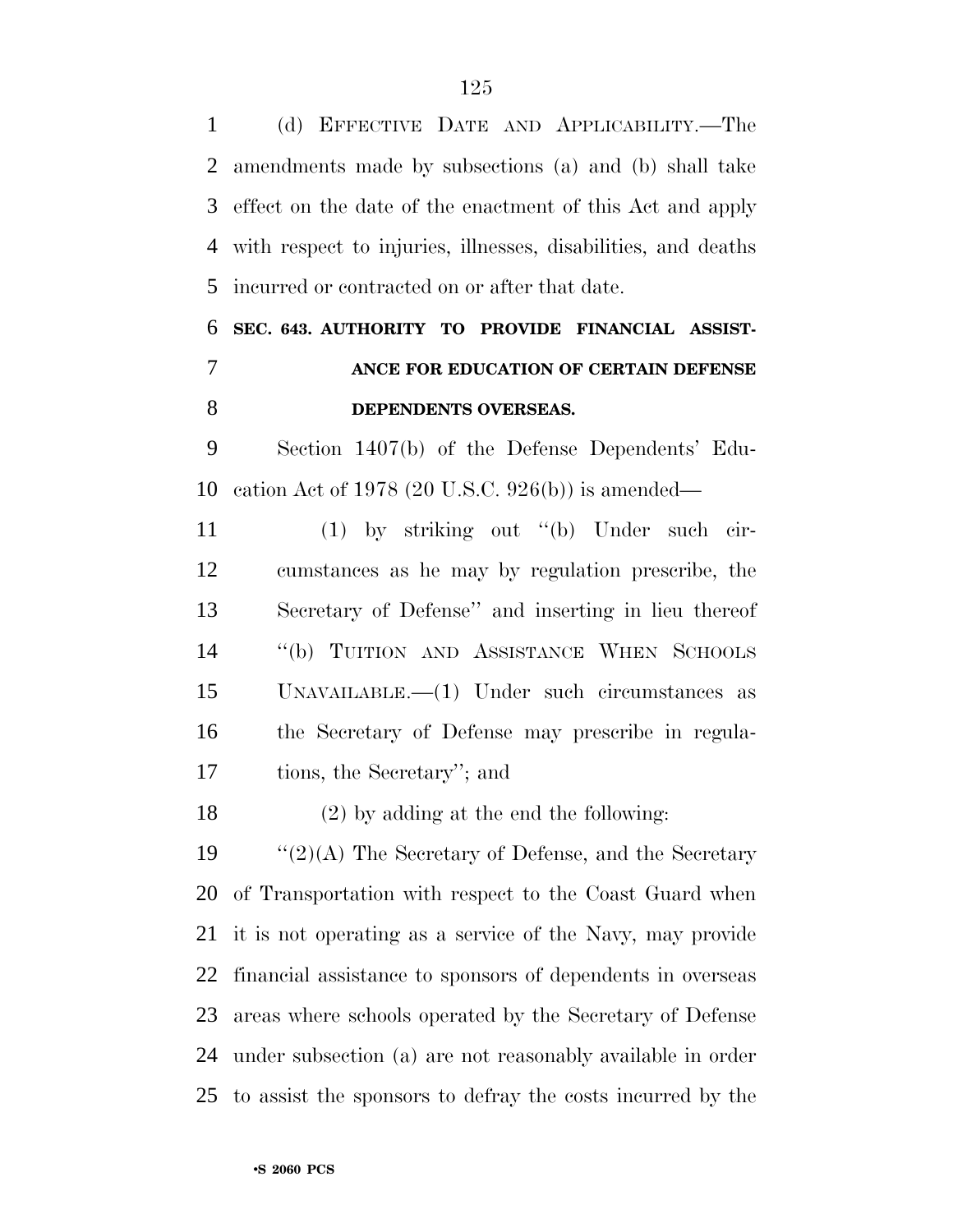sponsors for the attendance of the dependents at schools in such areas other than schools operated by the Secretary of Defense.

 ''(B) The Secretary of Defense and the Secretary of Transportation shall each prescribe regulations relating to the availability of financial assistance under subparagraph (A). Such regulations shall, to the maximum extent prac- ticable, be consistent with Department of State regula- tions relating to the availability of financial assistance for the education of dependents of Department of State per-sonnel overseas.''.

#### **TITLE VII—HEALTH CARE**

#### **SEC. 701. DEPENDENTS' DENTAL PROGRAM.**

 (a) INFLATION-INDEXED PREMIUM.—(1) Section 1076a(b)(2) of title 10, United States Code, is amended—

16 (A) by inserting " $(A)$ " after " $(2)$ "; and

(B) by adding at the end the following:

 ''(B) Effective as of January 1 of each year, the amount of the premium required under subparagraph (A) shall be increased by the percent equal to the lesser of—

21 ''(i) the percent by which the rates of basic pay of members of the uniformed services are increased on such date; or

24 ''(ii) the sum of one-half percent and the per-cent computed under section 5303(a) of title 5 for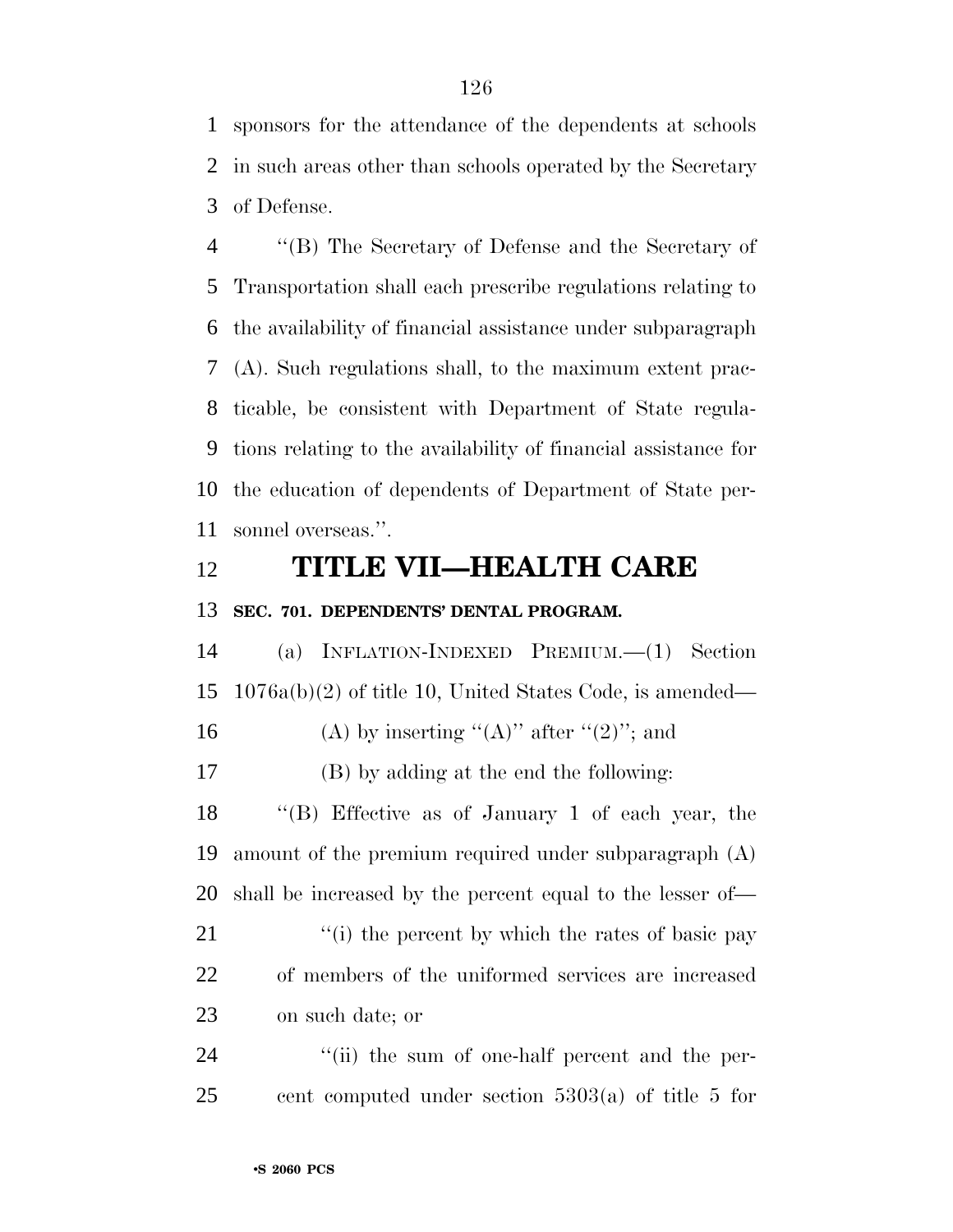the increase in rates of basic pay for statutory pay systems for pay periods beginning on or after such date.''.

 (2) The amendment made by subparagraph (B) of paragraph (1) shall take effect on January 1, 1999, and shall apply to months after 1998 as if such subparagraph had been in effect since December 31, 1993.

 (b) OFFER OF PLAN UNDER TRICARE.—(1) Sec- tion 1097 of such title is amended by adding at the end the following:

 ''(f) DEPENDENTS' DENTAL PLAN.—A basic dental benefits plan established for eligible dependents under sec- tion 1076a of this title may be offered under the TRICARE program.''.

 (2) Subsection (e) of such section is amended by add- ing at the end the following: ''Charges for a basic dental benefits plan offered under the TRICARE program pursu- ant to subsection (f) shall be those provided for under sec-tion 1076a of this title.''.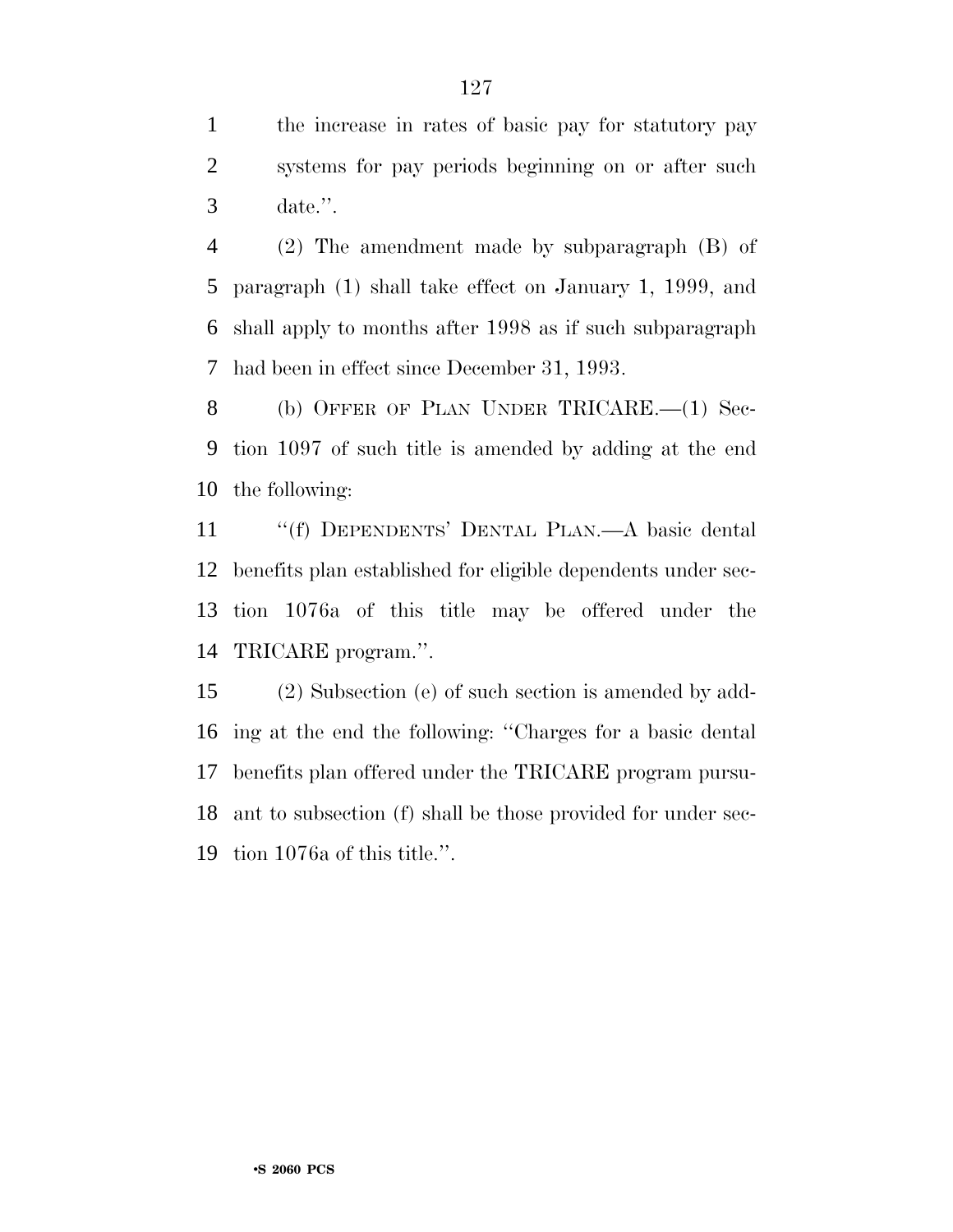**SEC. 702. EXTENSION OF AUTHORITY FOR USE OF PER- SONAL SERVICES CONTRACTS FOR PROVI- SION OF HEALTH CARE AT MILITARY EN- TRANCE PROCESSING STATIONS AND ELSE- WHERE OUTSIDE MEDICAL TREATMENT FA-CILITIES.**

 Section 1091(a)(2) of title 10, United States Code, is amended in the second sentence by striking out ''the end of the one-year period beginning on the date of the enactment of this paragraph'' and inserting in lieu thereof ''June 30, 1999''.

### **SEC. 703. TRICARE PRIME AUTOMATIC ENROLLMENTS AND RETIREE PAYMENT OPTIONS.**

 (a) PROCEDURES.—(1) Chapter 55 of title 10, United States Code, is amended by inserting after section 1097 the following new section:

### **''§ 1097a. TRICARE Prime: automatic enrollments; payment options**

•**S 2060 PCS** ''(a) AUTOMATIC ENROLLMENT OF CERTAIN DE- PENDENTS.—Each dependent of a member of the uni- formed services in grade E4 or below who is entitled to 22 medical and dental care under section  $1076(a)(2)(A)$  of this title and resides in the catchment area of a facility of a uniformed service offering TRICARE Prime shall be automatically enrolled in TRICARE Prime at the facility. The Secretary concerned shall provide written notice of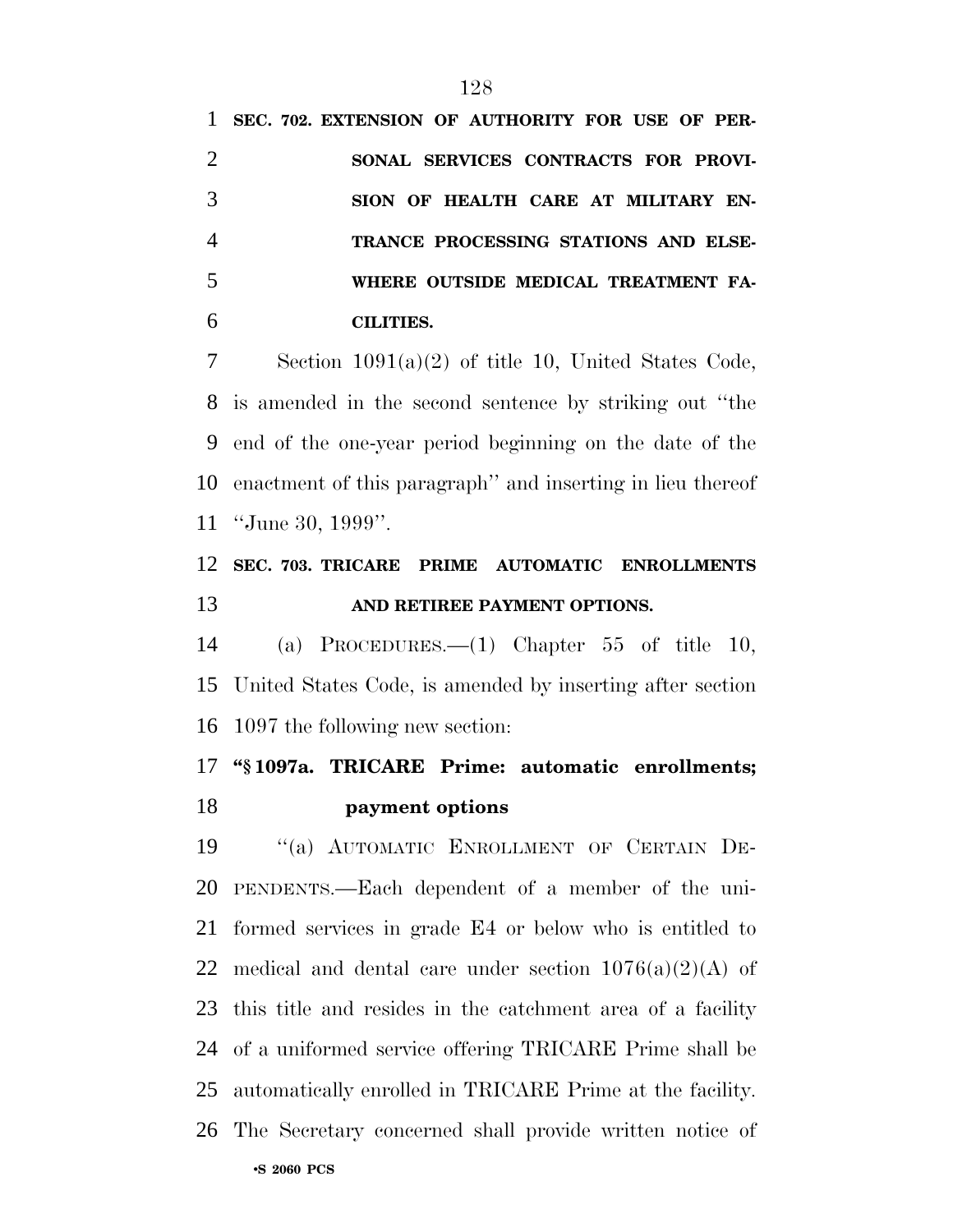the enrollment to the member. The enrollment of a de- pendent of the member may be terminated by the member or the dependent at any time.

 ''(b) AUTOMATIC RENEWAL OF ENROLLMENTS OF COVERED BENEFICIARIES.—(1) An enrollment of a cov- ered beneficiary in TRICARE Prime shall be automati- cally renewed upon the expiration of the enrollment unless the renewal is declined.

 ''(2) Not later than 15 days before the expiration date for an enrollment of a covered beneficiary in TRICARE Prime, the Secretary concerned shall—

12 ''(A) transmit a written notification of the pending expiration and renewal of enrollment to the covered beneficiary or, in the case of a dependent of a member of the uniformed services, to the member; and

17 ''(B) afford the beneficiary or member, as the case may be, an opportunity to decline the renewal of enrollment.

20 "(c) PAYMENT OPTIONS FOR RETIREES.—A member or former member of the uniformed services eligible for medical care and dental care under section 1074(b) of this title may elect to have any fee payable by the member or former member for an enrollment in TRICARE Prime withheld from the member's retired pay, retainer pay, or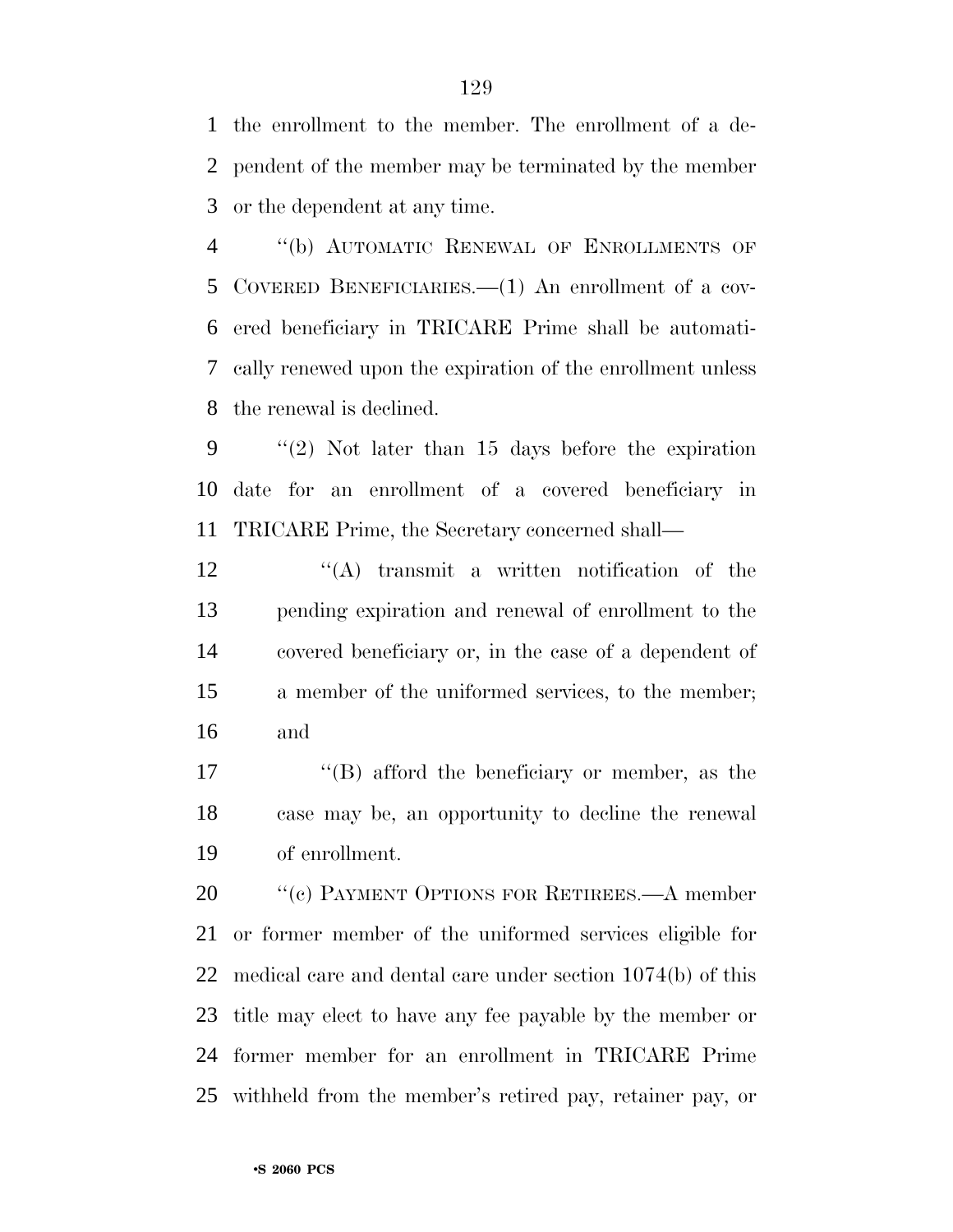equivalent pay, as the case may be, or to be paid from a financial institution through electronic transfers of funds. The fee shall be paid in accordance with the elec-tion.

 ''(d) REGULATIONS.—The administering Secretaries shall prescribe regulations, including procedures, for car-rying out this section.

8 "'(e) DEFINITIONS.—In this section:

 ''(1) The term 'TRICARE Prime' means the managed care option of the TRICARE program.

 $\frac{1}{2}$  The term 'catchment area', with respect to a facility of a uniformed service, means the service area of the facility, as designated under regulations prescribed by the administering Secretaries.''.

 (2) The table of sections at the beginning of such chapter is amended by inserting after the item relating to section 1097 the following new item:

1097a. TRICARE Prime: automatic enrollments; payment options.''.

 (b) DEADLINE FOR IMPLEMENTATION.—The regula- tions required under subsection (d) of section 1097a of title 10, United States Code (as added by subsection (a)), shall be prescribed to take effect not later than January 1, 1999. The section shall be applied under TRICARE Prime on and after the date on which the regulations take effect.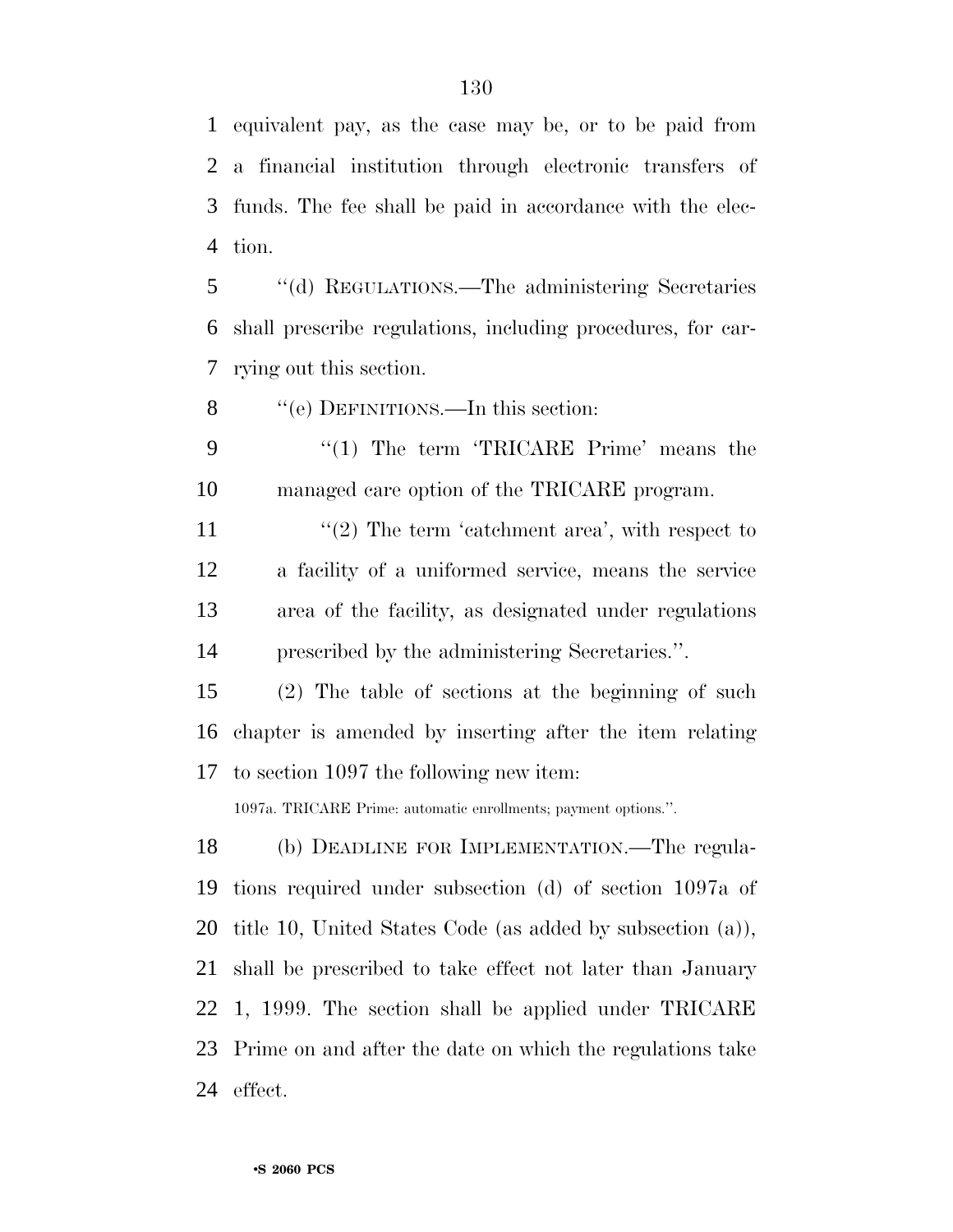|   | 1 SEC. 704. LIMITED CONTINUED CHAMPUS COVERAGE FOR |
|---|----------------------------------------------------|
|   | PERSONS UNAWARE OF A LOSS OF CHAMPUS               |
| 3 | COVERAGE RESULTING FROM ELIGIBILITY                |
|   | <b>FOR MEDICARE.</b>                               |

 (a) CONTINUATION OF ELIGIBILITY.—The eligibility of a person described in subsection (b) for care under CHAMPUS may be continued under regulations pre- scribed by the administering Secretaries if it is determined under the regulations that the continuation of the eligi- bility is appropriate in order to ensure that the person has adequate access to health care.

 (b) ELIGIBLE PERSONS.—Subsection (a) applies to a person who—

 (1) has been eligible for health care under CHAMPUS;

 (2) loses eligibility for health care under CHAMPUS solely by reason of paragraph (1) of sec-18 tion 1086(d), United States Code;

(3) is unaware of the loss of eligibility; and

 (4) satisfies the conditions set forth in subpara- graphs (A) and (B) of paragraph (2) of such section 1086(d) at the time health care is provided under CHAMPUS pursuant to a continuation of eligibility in accordance with this section.

•**S 2060 PCS** (c) PERIOD OF CONTINUED ELIGIBILITY.—A con-tinuation of eligibility under this section shall apply with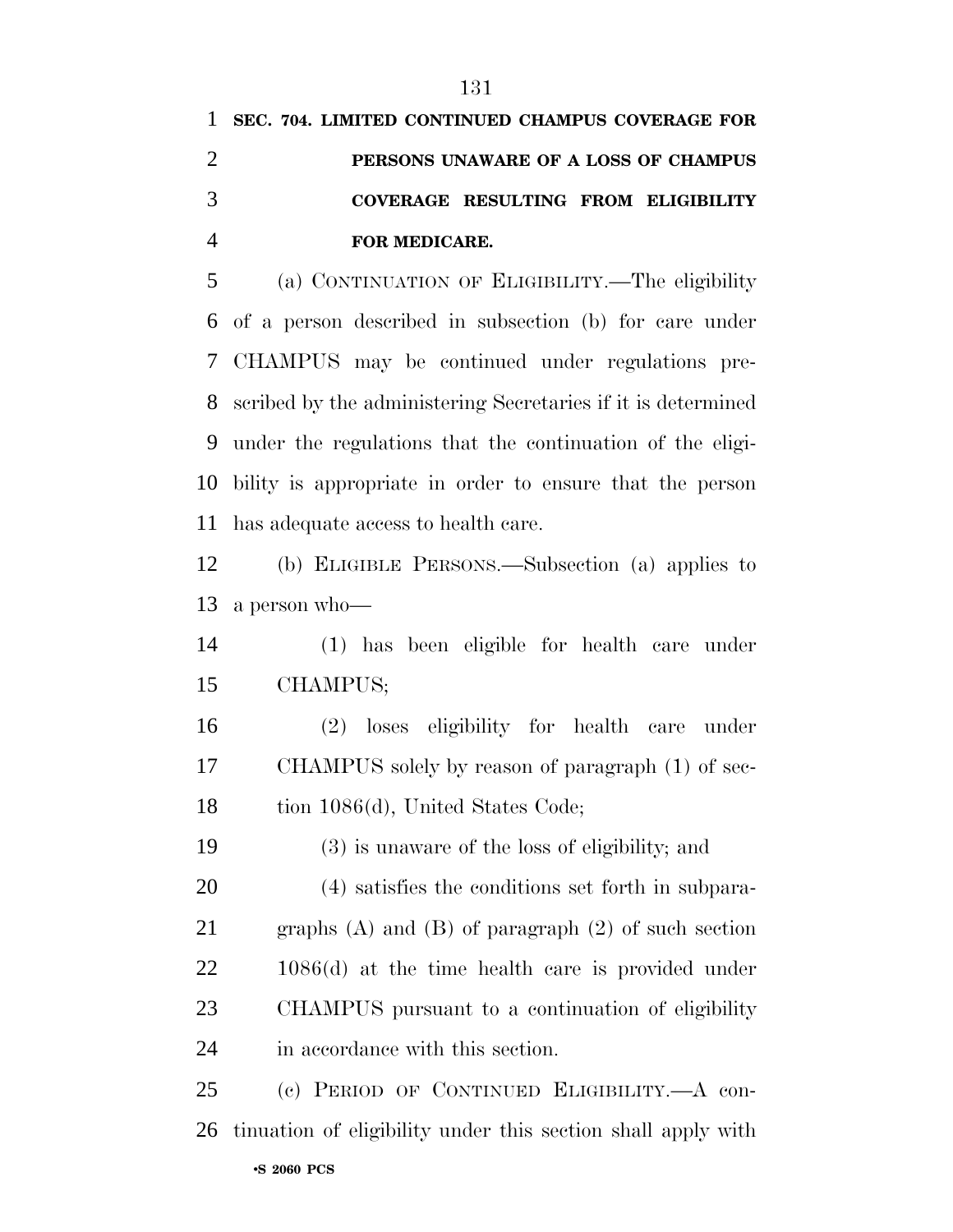regard to health care provided on or after October 1, 1998, and before July 1, 1999. (d) DEFINITIONS.—In this section: (1) The term ''administering Secretaries'' has the meaning given such term in paragraph (3) of section 1072 of title 10, United States Code. (2) The term ''CHAMPUS'' means the Civilian Health and Medical Program of the Uniformed Services, as defined in paragraph (4) of such sec- tion. **SEC. 705. ENHANCED DEPARTMENT OF DEFENSE ORGAN AND TISSUE DONOR PROGRAM.** (a) FINDINGS.—Congress makes the following find- ings: (1) Organ and tissue transplantation is one of the most remarkable medical success stories in the history of medicine. (2) Each year, the number of people waiting for organ or tissue transplantation increases. It is esti- mated that there are approximately 39,000 patients, ranging in age from babies to those in retirement, awaiting transplants of kidneys, hearts, livers, and other solid organs. (3) The Department of Defense has made sig-nificant progress in increasing the awareness of the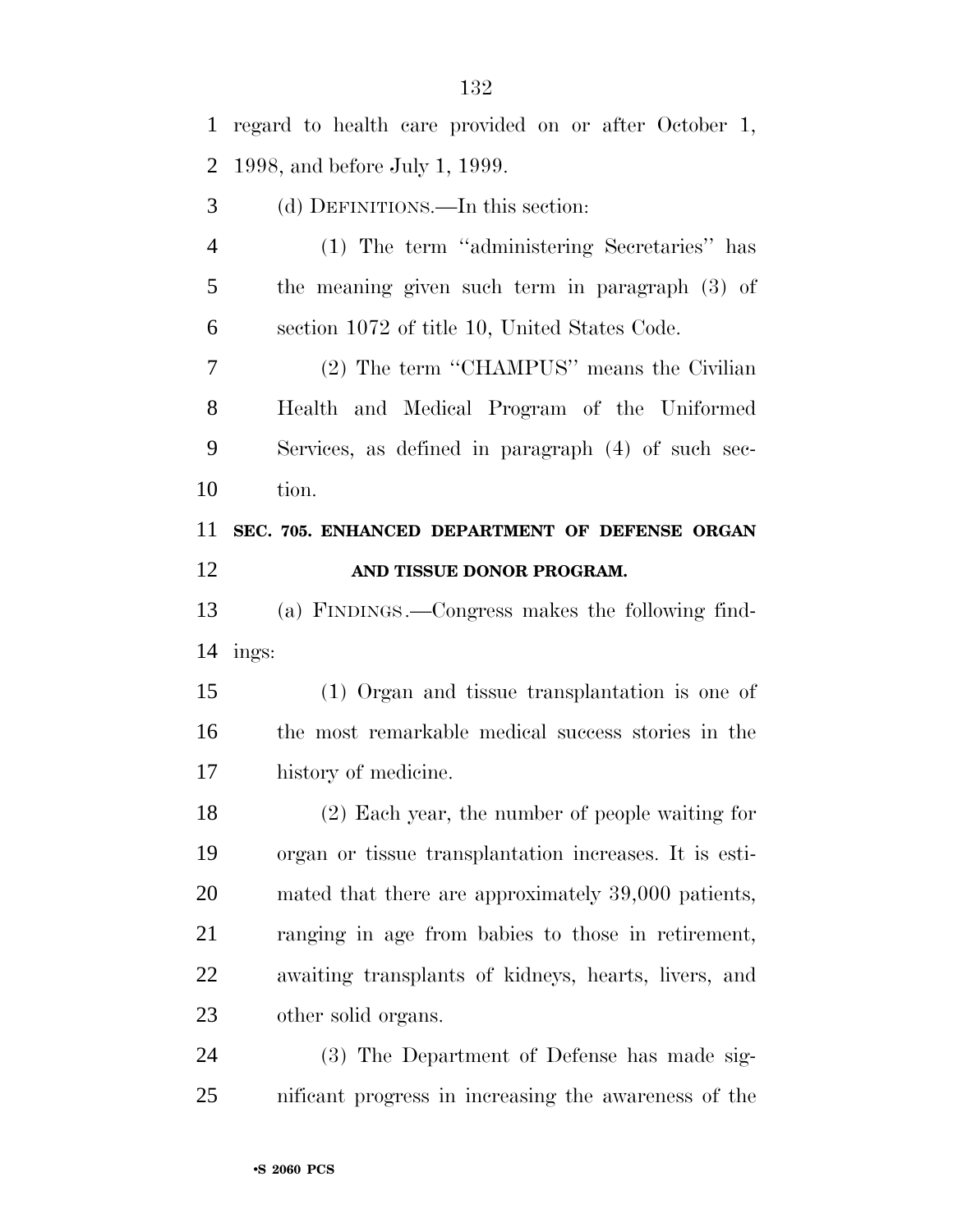importance of organ and tissue donations among members of the Armed Forces.

 (4) The inclusion of organ and tissue donor elections in the Defense Enrollment Eligibility Re- porting System (DEERS) central database through the Real-time Automated Personnel Identification System (RAPIDS) represents a major step in ensur- ing that organ and tissue donor elections are a mat- ter of record and are accessible in a timely manner. (b) RESPONSIBILITIES OF THE SECRETARY OF DE- FENSE.—The Secretary of Defense shall ensure that the advanced systems developed for recording Armed Forces members' personal data and information (such as the SMARTCARD, MEDITAG, and Personal Information Carrier) include the capability to record organ and tissue donation elections.

 (c) RESPONSIBILITIES OF THE SECRETARIES OF THE MILITARY DEPARTMENTS.—The Secretaries of the mili-tary departments shall ensure that—

 (1) appropriate information about organ and tissue donation is provided to each recruit and offi- cer candidate of the Armed Forces during initial 23 training;

 (2) members of the Armed Forces are given re-curring, specific opportunities to elect to be organ or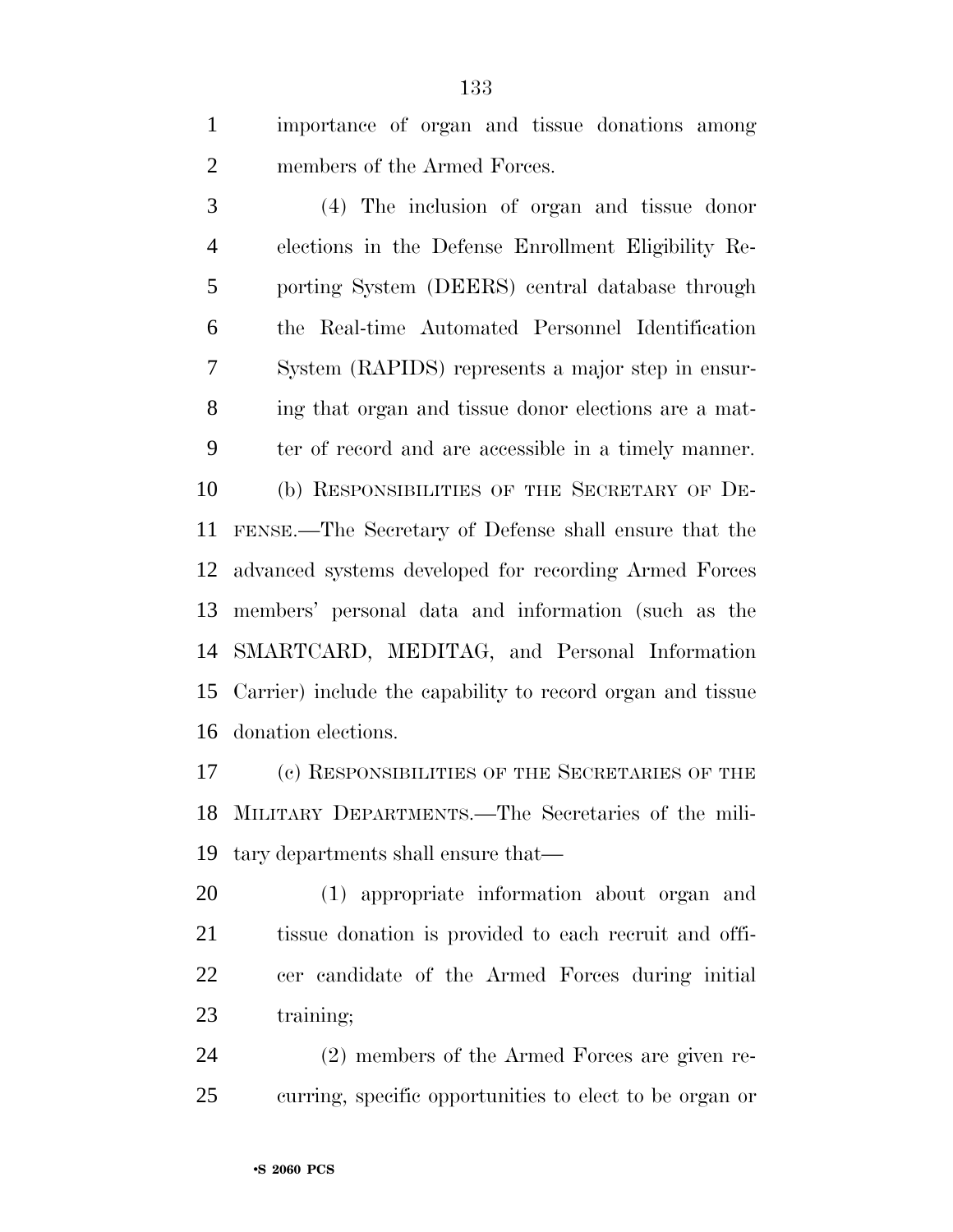| $\mathbf{1}$   | tissue donors during service in the Armed Forces         |
|----------------|----------------------------------------------------------|
| $\overline{2}$ | and upon retirement; and                                 |
| 3              | (3) members of the Armed Forces electing to be           |
| $\overline{4}$ | organ or tissue donors are encouraged to advise          |
| 5              | their next of kin concerning the donation decision       |
| 6              | and any subsequent change of that decision.              |
| 7              | (d) RESPONSIBILITIES OF THE SURGEONS GENERAL             |
| 8              | OF THE MILITARY DEPARTMENT.—The Surgeons General         |
| 9              | of the Armed Forces shall ensure that—                   |
| 10             | (1) appropriate training is provided to enlisted         |
| 11             | and officer medical personnel to facilitate the effec-   |
| 12             | tive operation of organ and tissue donation activities   |
| 13             | under garrison conditions and, to the extent pos-        |
| 14             | sible, under operational conditions; and                 |
| 15             | (2) medical logistical activities can, to the ex-        |
| 16             | tent possible without jeopardizing operational re-       |
| 17             | quirements, support an effective organ and tissue        |
| 18             | donation program.                                        |
| 19             | (e) REPORT.—Not later than September 1, 1999, the        |
| 20             | Secretary of Defense shall submit to the Committee on    |
| 21             | Armed Services of the Senate and the Committee on Na-    |
| 22             | tional Security of the House of Representatives a report |
| 23             | on the status of the implementation of this section.     |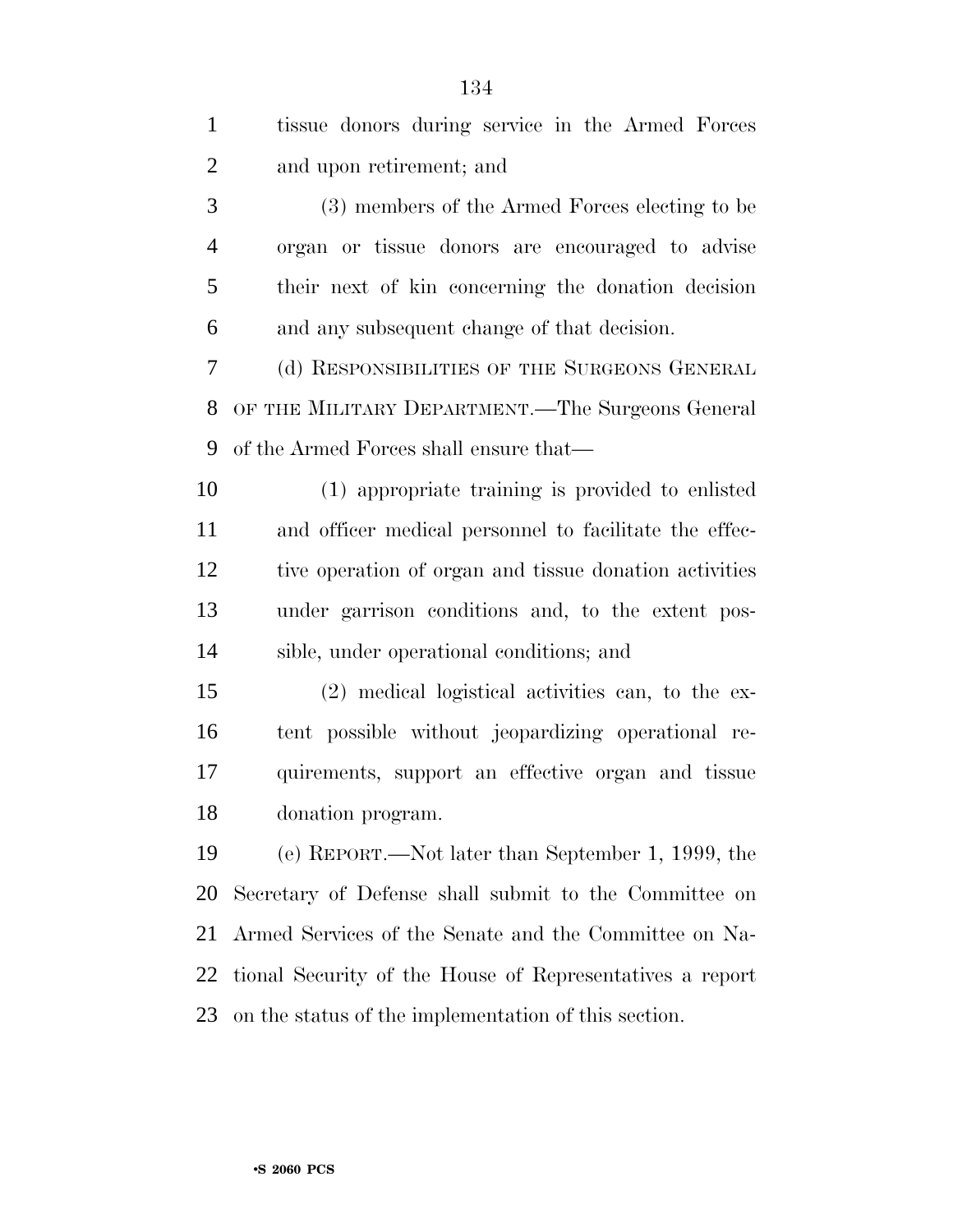| 1              | SEC. 706. JOINT DEPARTMENT OF DEFENSE AND DEPART-   |
|----------------|-----------------------------------------------------|
| 2              | MENT OF VETERANS AFFAIRS REVIEWS RE-                |
| 3              | LATING TO INTERDEPARTMENTAL COOPERA-                |
| $\overline{4}$ | TION IN THE DELIVERY OF MEDICAL CARE.               |
| 5              | (a) FINDINGS.—Congress makes the following find-    |
| 6              | ings:                                               |
| 7              | $(1)$ The military health care system of the De-    |
| 8              | partment of Defense and the Veterans Health Ad-     |
| 9              | ministration of the Department of Veterans Affairs  |
| 10             | are national institutions that collectively manage  |
| 11             | more than 1,500 hospitals, clinics, and health care |

 facilities worldwide to provide services to more than 11,000,000 beneficiaries.

 (2) In the post-Cold War era, these institutions are in a profound transition that involves challeng-ing opportunities.

 (3) During the period from 1988 to 1998, the number of military medical personnel has declined by 15 percent and the number of military hospitals has been reduced by one-third.

 (4) During the two years since 1996, the De- partment of Veterans Affairs has revitalized its structure by decentralizing authority into 22 Veter-ans Integrated Service Networks.

•**S 2060 PCS** (5) In the face of increasing costs of medical care, increased demands for health care services, and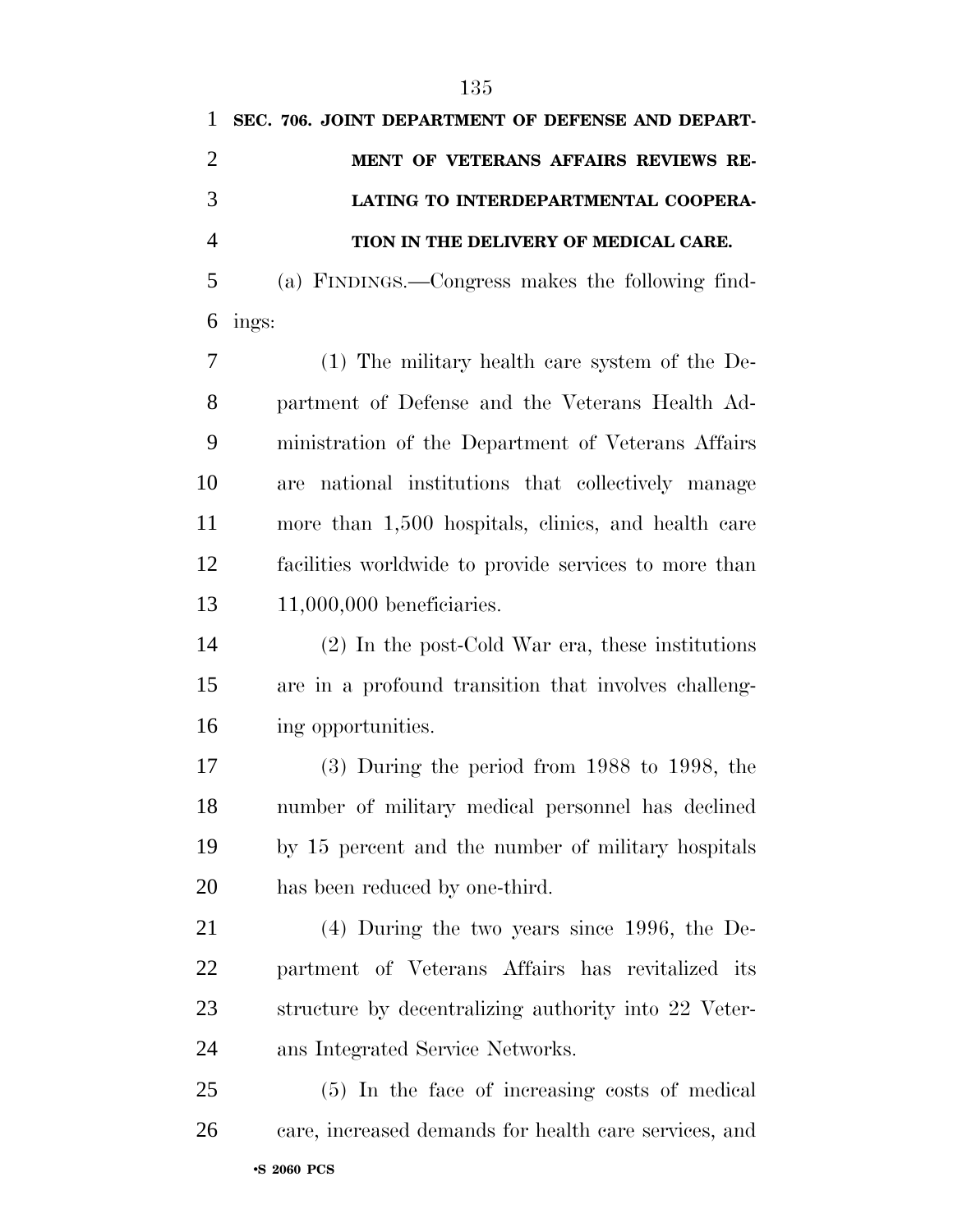increasing budgetary constraints, the Department of Defense and the Department of Veterans Affairs have embarked on a variety of dynamic and innova- tive cooperative programs ranging from shared serv-ices to joint venture operations of medical facilities.

 $6 \qquad (6)$  In 1984, there was a combined total of 102 Department of Veterans Affairs and Department of Defense facilities with sharing agreements. By 1997, that number had grown to 420. During the six years from fiscal year 1992 through fiscal year 1997, shared services increased from slightly over 3,000 services to more than 6,000 services ranging from major medical and surgical services, laundry, blood, and laboratory services to unusual speciality care services.

 (7) The Department of Defense and the De- partment of Veterans Affairs are conducting four health care joint ventures in New Mexico, Nevada, Texas, Oklahoma, and are planning to conduct four more such ventures in Alaska, Florida, Hawaii, and California.

 (b) SENSE OF CONGRESS.—It is the sense of Con-gress that—

 (1) the Department of Defense and the Depart-ment of Veterans Affairs are to be commended for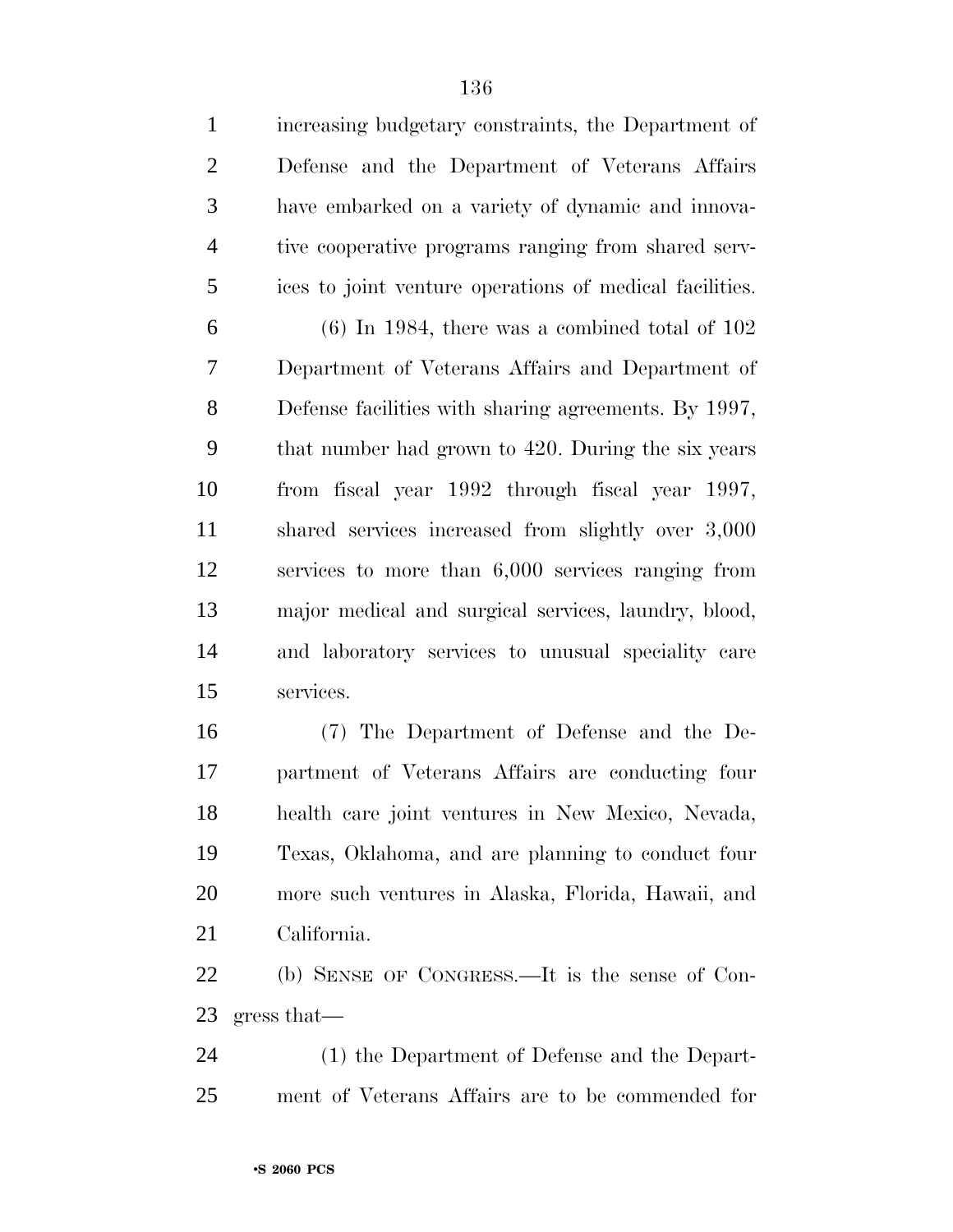| $\mathbf{1}$   | the cooperation between the two departments in the     |
|----------------|--------------------------------------------------------|
| $\overline{c}$ | delivery of medical care, of which the cooperation in- |
| 3              | volved in the establishment and operation of the De-   |
| $\overline{4}$ | partment of Defense and the Department of Veter-       |
| 5              | ans Affairs Executive Council is a praise worthy ex-   |
| 6              | ample;                                                 |
| 7              | $(2)$ the two departments are encouraged to con-       |
| 8              | tinue to explore new opportunities to enhance the      |
| 9              | availability and delivery of medical care to bene-     |
| 10             | ficiaries by further enhancing the cooperative efforts |
| 11             | of the departments; and                                |
| 12             | (3) enhanced cooperation is encouraged for-            |
| 13             | (A) the general areas of access to quality             |
| 14             | medical care, identification and elimination of        |
| 15             | impediments to enhanced cooperation, and joint         |
| 16             | research and program development; and                  |
| 17             | (B) the specific areas in which there is sig-          |
| 18             | nificant potential to achieve progress in co-          |
| 19             | operation in a short term, including comput-           |
| 20             | erization of patient records systems, participa-       |
| 21             | tion of the Department of Veterans Affairs in          |
| 22             | the TRICARE program, pharmaceutical pro-               |
| 23             | grams, and joint physical examinations.                |
| 24             | (c) JOINT SURVEY OF POPULATIONS SERVED. $-(1)$         |
| 25             | The Secretary of Defense and the Secretary of Veterans |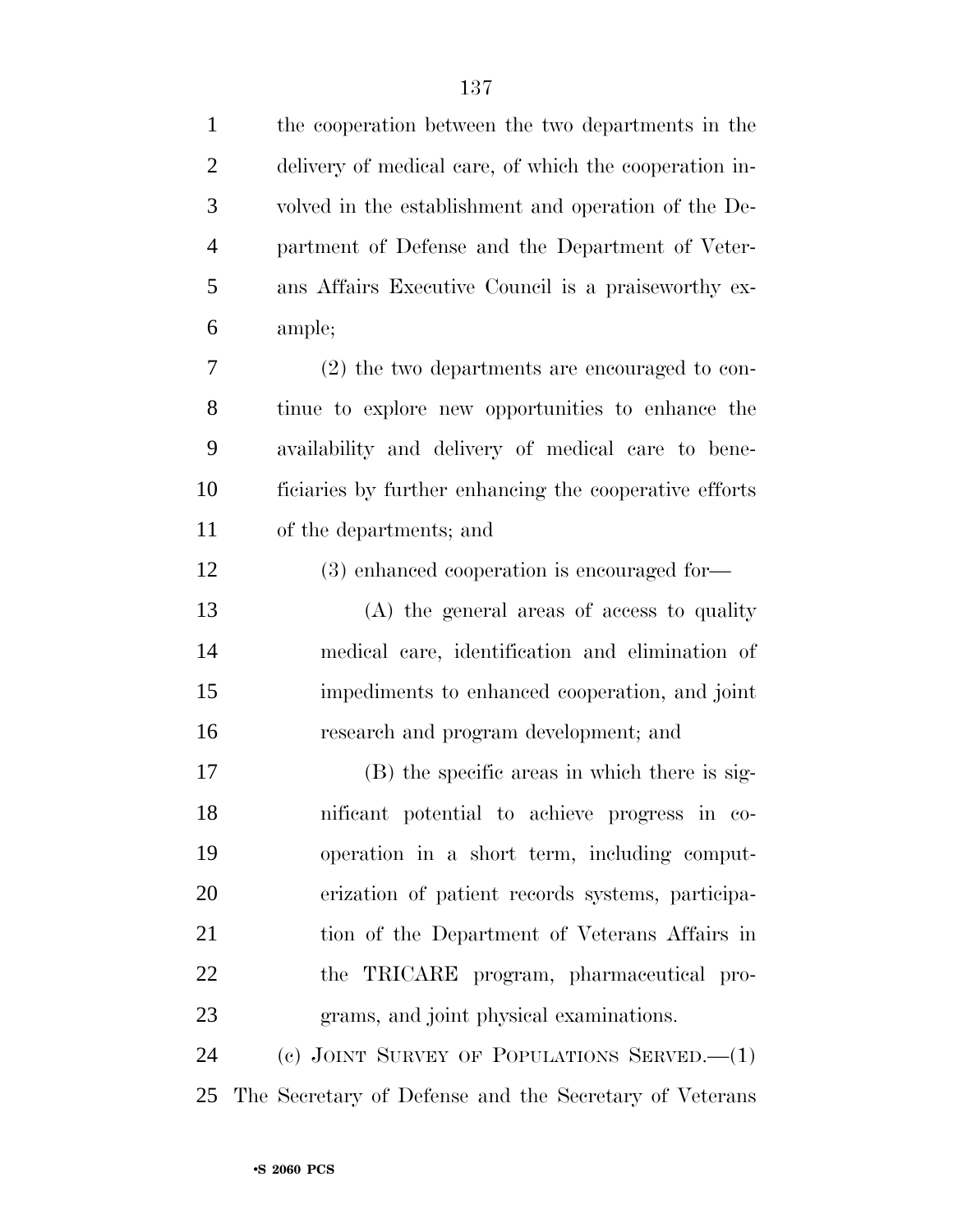Affairs shall jointly conduct a survey of their respective medical care beneficiary populations to identify, by cat- egory of beneficiary (defined as the Secretaries consider appropriate), the expectations of, requirements for, and behavior patterns of the beneficiaries with respect to medi- cal care. The two Secretaries shall develop the protocol for the survey jointly, but shall obtain the services of an entity independent of the Department of Defense and the Department of Veterans Affairs for carrying out the sur-vey.

(2) The survey shall include the following:

 (A) Demographic characteristics, economic characteristics, and geographic location of bene- ficiary populations with regard to catchment or serv-ice areas.

 (B) The types and frequency of care required by veterans, retirees, and dependents within catchment or service areas of Department of De- fense and Veterans Affairs medical facilities and outside those areas.

 (C) The numbers of, characteristics of, and types of medical care needed by the veterans, retir- ees, and dependents who, though eligible for medical care in Department of Defense or Department of Veterans Affairs treatment facilities or other feder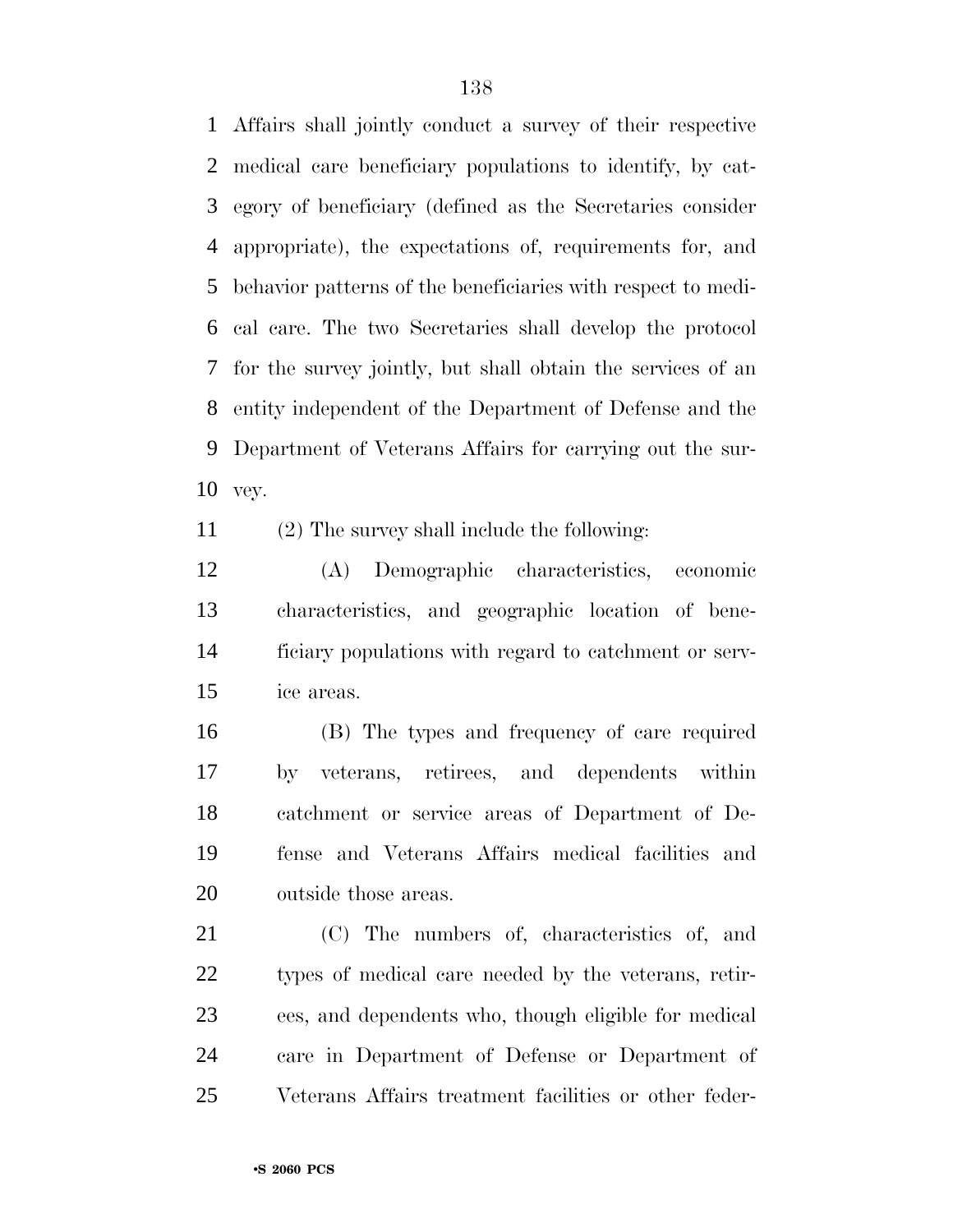ally funded medical programs, choose not to seek medical care from those facilities or under those pro-grams, and the reasons for that choice.

 (D) The obstacles or disincentives for seeking medical care from such facilities or under such pro- grams that veterans, retirees, and dependents per-ceive.

 (E) Any other matters that the Secretary of Defense and the Secretary of Veterans Affairs con-sider appropriate for the survey.

 (3) The Secretary of Defense and the Secretary of Veterans Affairs shall submit a report on the results of the survey to the appropriate committees of Congress. The report shall contain the matters described in paragraph (2) and any proposals for legislation that the Secretaries recommend for enhancing Department of Defense and De- partment of Veterans Affairs cooperative efforts with re-spect to the delivery of medical care.

 (d) REVIEW OF LAW AND POLICIES.—(1) The Sec- retary of Defense and the Secretary of Veterans Affairs shall jointly conduct a review to identify impediments to cooperation between the Department of Defense and the Department of Veterans Affairs regarding the delivery of medical care. The matters reviewed shall include the fol-lowing: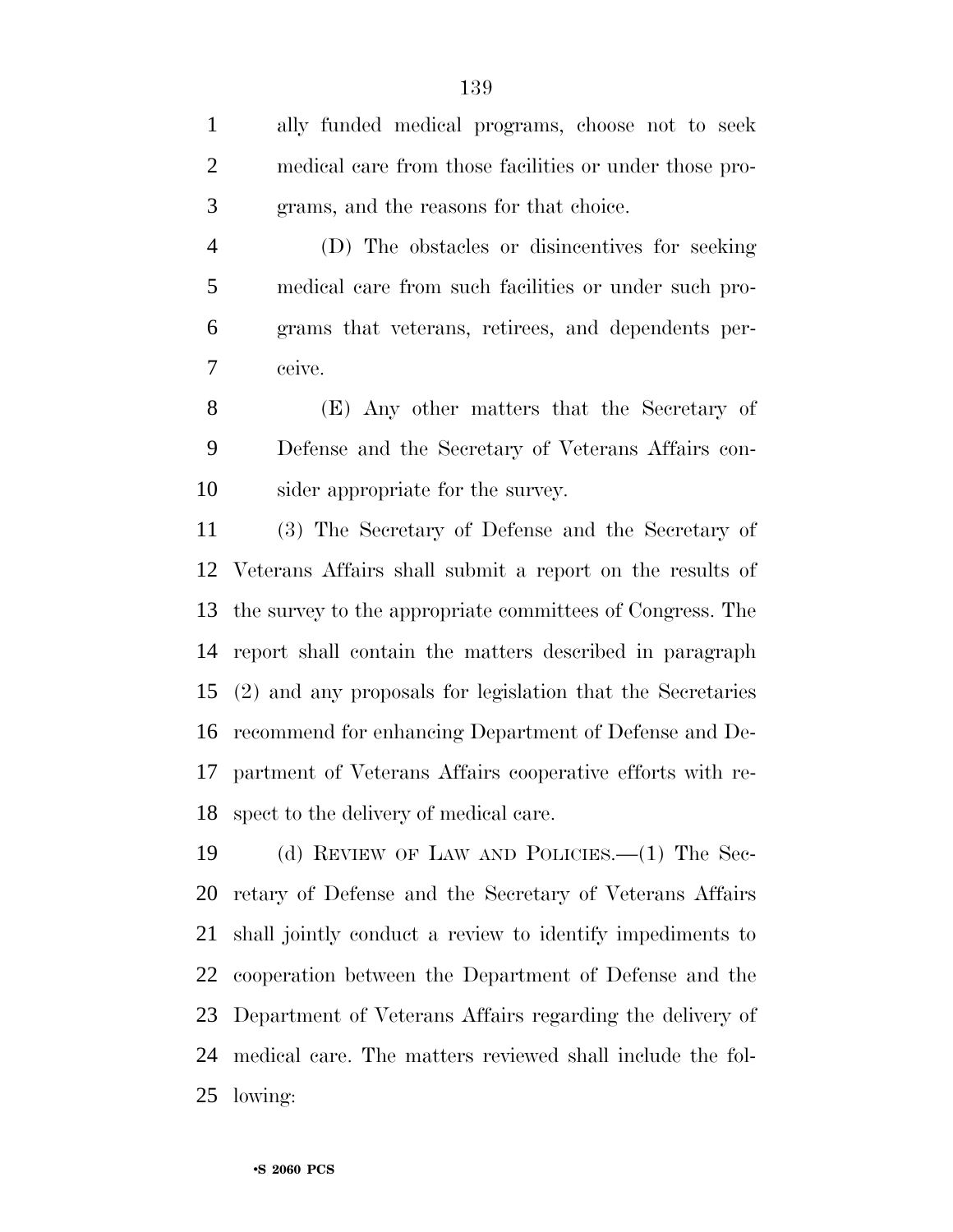(A) All laws, policies, and regulations, and any attitudes of beneficiaries of the health care systems of the two departments, that have the effect of pre- venting the establishment, or limiting the effective- ness, of cooperative health care programs of the de- partments. (B) The requirements and practices involved in the credentialling and licensure of health care pro- viders. (C) The perceptions of beneficiaries in a variety of categories (defined as the Secretaries consider ap- propriate) regarding the various Federal health care systems available for their use. (2) The Secretaries shall jointly submit a report on the results of the review to the appropriate committees of Congress. The report shall include any proposals for legislation that the Secretaries recommend for eliminating or reducing impediments to interdepartmental cooperation that are identified during the review. (e) PARTICIPATION IN TRICARE.—(1) The Sec- retary of Defense shall review the TRICARE program to identify opportunities for increased participation by the Department of Veterans Affairs in that program. The on- going collaboration between Department of Defense offi-cials and Department of Veterans Affairs officials regard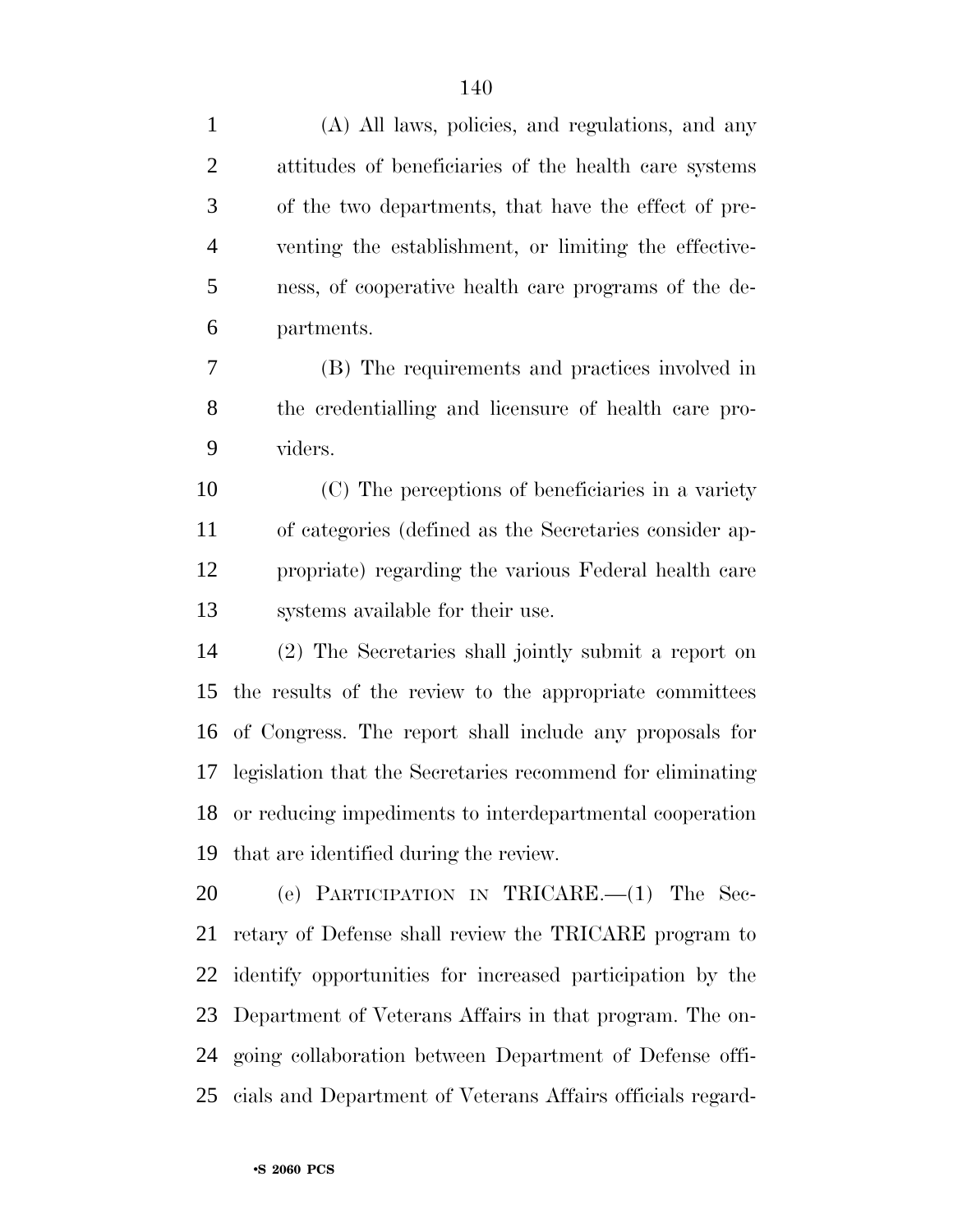ing increasing the participation shall be included among the matters reviewed.

 (2) The Secretary of Defense and the Secretary of Veterans Affairs shall jointly submit to the appropriate committees of Congress a semiannual report on the status of the review and on efforts to increase the participation of the Department of Veterans Affairs in the TRICARE program. No report is required under this paragraph after the submission of a semiannual report in which the Sec- retaries declare that the Department of Veterans Affairs is participating in the TRICARE program to the extent that can reasonably be expected to be attained.

 (f) PHARMACEUTICAL BENEFITS AND PROGRAMS.— (1) The Federal Pharmaceutical Steering Committee shall—

 (A) undertake a comprehensive examination of existing pharmaceutical benefits and programs for beneficiaries of Federal medical care programs, in- cluding matters relating to the purchasing, distribu- tion, and dispensing of pharmaceuticals and the management of mail order pharmaceuticals pro-grams; and

 (B) review the existing methods for contracting for and distributing medical supplies and services.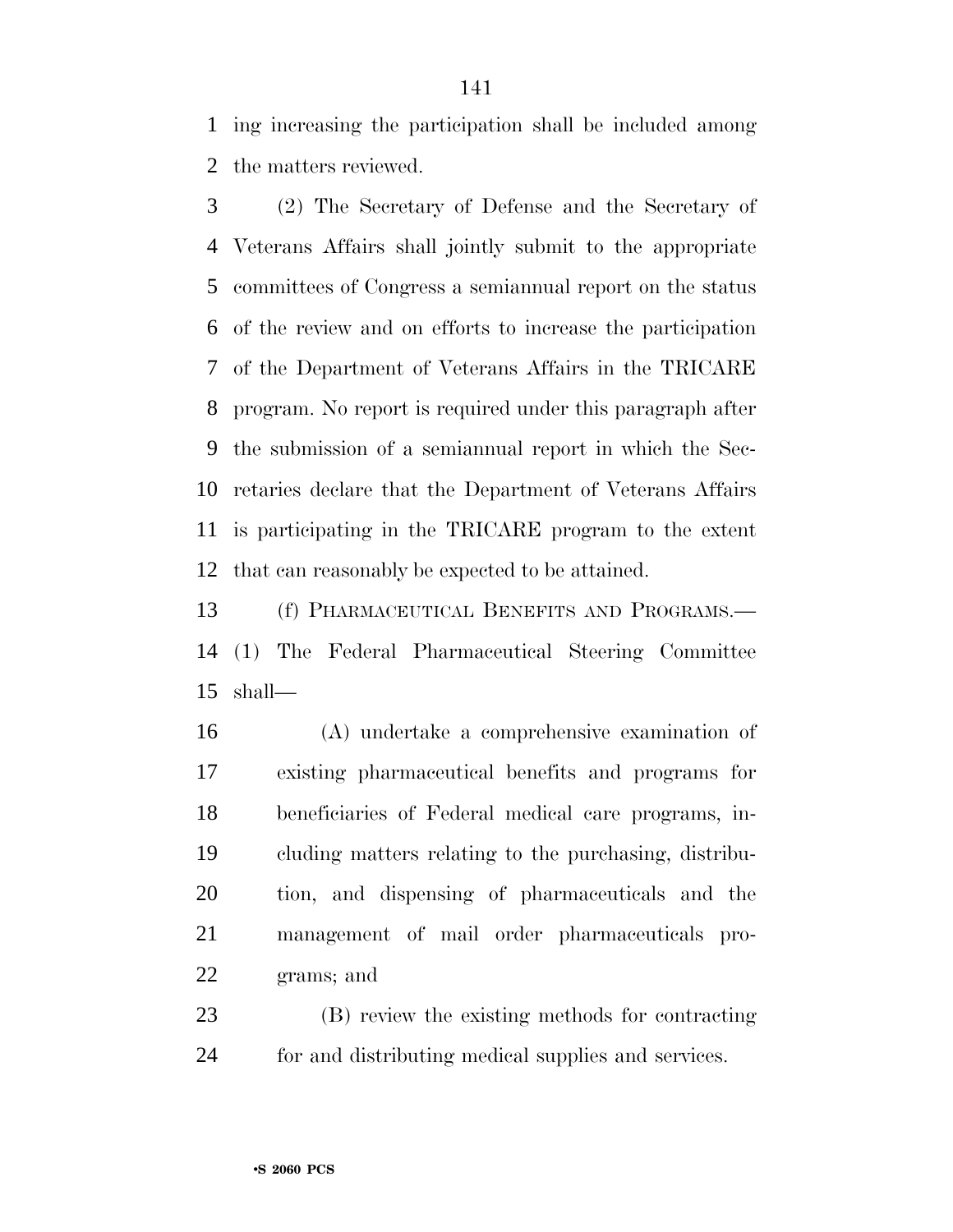(2) The committee shall submit a report on the re- sults of the examination to the appropriate committees of Congress.

 (g) STANDARDIZATION OF PHYSICAL EXAMINATIONS FOR DISABILITY.—The Secretary of Defense and the Sec- retary of Veterans Affairs shall submit to the appropriate committees of Congress a report on the status of the ef- forts of the Department of Defense and the Department of Veterans Affairs to standardize physical examinations administered by the two departments for the purpose of determining or rating disabilities.

 (h) APPROPRIATE COMMITTEES OF CONGRESS DE- FINED.—For the purposes of this section, the appropriate committees of Congress are as follows:

 (1) The Committee on Armed Services and the Committee on Veterans' Affairs of the Senate.

 (2) The Committee on National Security and the Committee on Veterans' Affairs of the House of Representatives.

 (i) DEADLINES FOR SUBMISSION OF REPORTS.—(1) 21 The report required by subsection  $(c)(3)$  shall be submit-ted not later than January 1, 2000.

23 (2) The report required by subsection  $(d)(2)$  shall be submitted not later than March 1, 1999.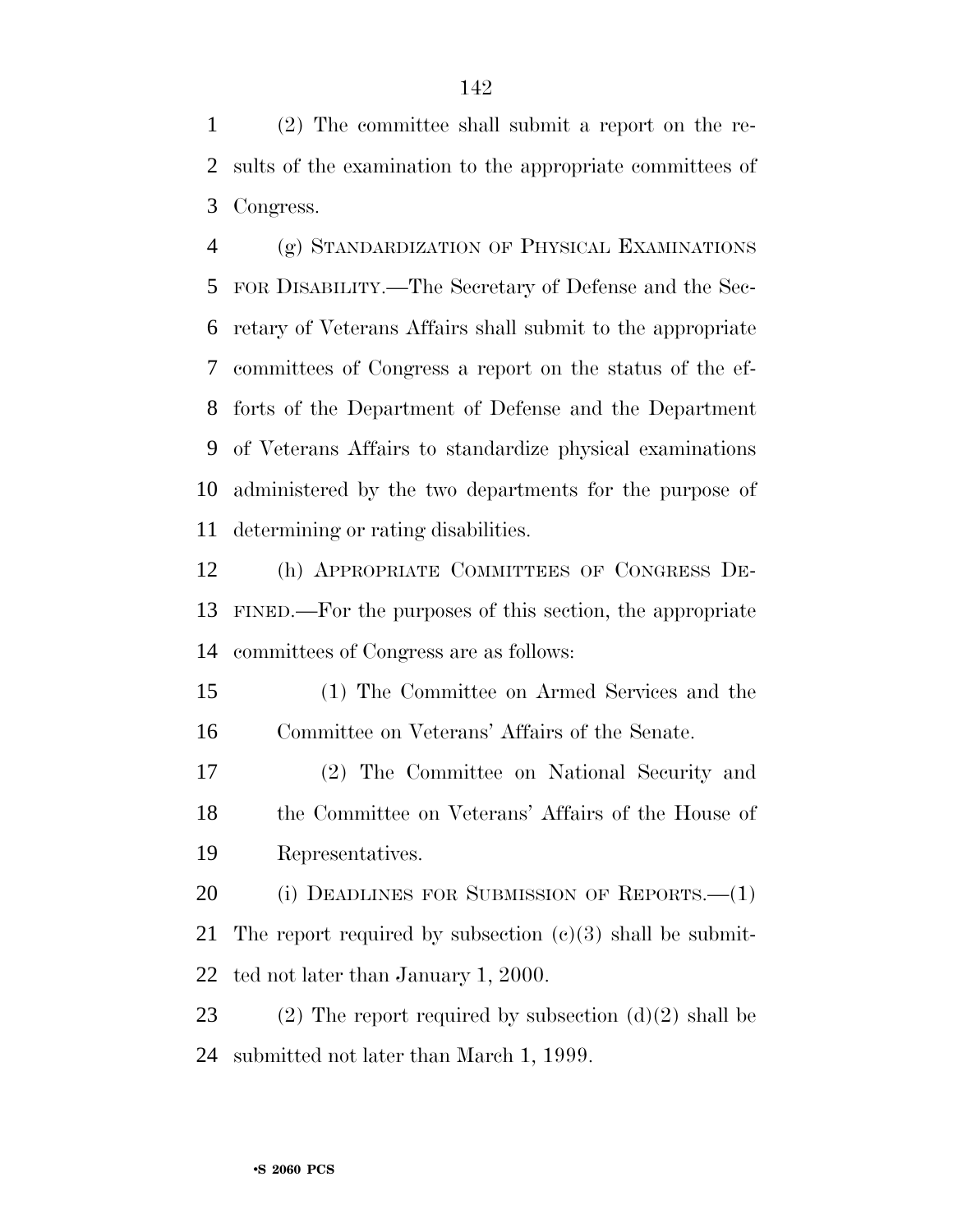(3) The semiannual report required by subsection (e)(2) shall be submitted not later than March 1 and Sep-tember 1 of each year.

 (4) The report on the examination required under subsection (f) shall be submitted not later than 60 days after the completion of the examination.

 (5) The report required by subsection (g) shall be submitted not later than March 1, 1999.

 **SEC. 707. DEMONSTRATION PROJECTS TO PROVIDE HEALTH CARE TO CERTAIN MEDICARE-ELIGI- BLE BENEFICIARIES OF THE MILITARY HEALTH CARE SYSTEM.**

 (a) IN GENERAL.—(1) The Secretary of Defense shall, after consultation with the other administering Sec- retaries, carry out three demonstration projects (described in subsections (d), (e), and (f)) in order to assess the fea- sibility and advisability of providing certain medical care coverage to the medicare-eligible individuals described in subsection (b).

 (2) The Secretary shall commence the demonstration projects not later than January 1, 2000, and shall termi- nate the demonstration projects not later than December 31, 2003.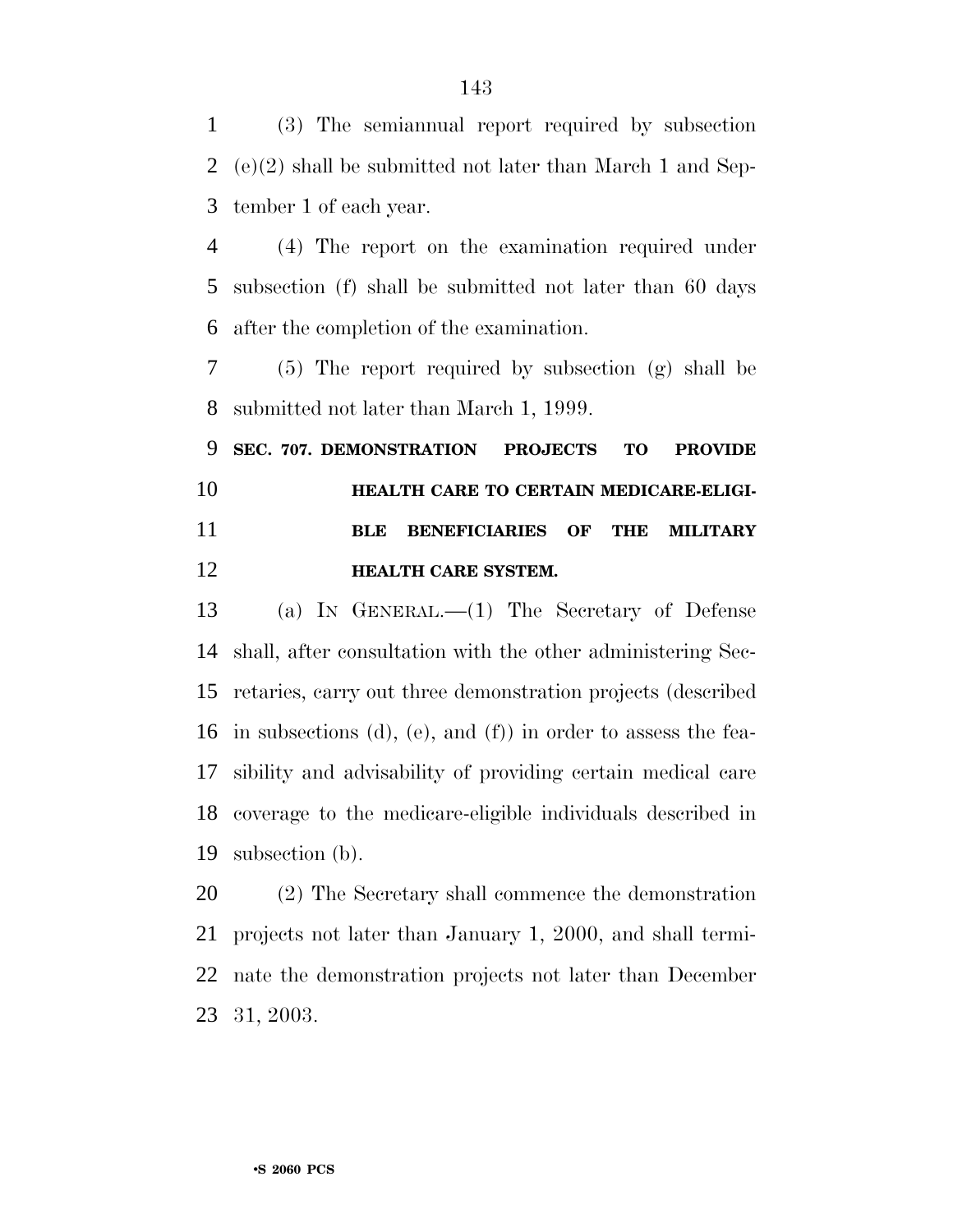(3) The aggregate costs incurred by the Secretary under the demonstration projects in any year may not ex-ceed \$60,000,000.

 (b) ELIGIBLE INDIVIDUALS.—An individual eligible to participate in a demonstration project under subsection (a) is a member or former member of the uniformed serv- ices described in section 1074(b) of title 10, United States Code, a dependent of the member described in section 9 1076(a)(2)(B) or 1076(b) of that title, or a dependent of a member of the uniformed services who died while on ac-tive duty for a period of more than 30 days, who—

12 (1) is 65 years of age or older;

 (2) is entitled to hospital insurance benefits under part A of title XVIII of the Social Security Act (42 U.S.C. 1395c et seq.);

 (3) is enrolled in the supplemental medical in- surance program under part B of such title XVIII (42 U.S.C. 1395j et seq.); and

 (4) resides in an area of the demonstration project selected by the Secretary under subsection (c).

 (c) AREAS OF DEMONSTRATION PROJECTS.—(1) Subject to paragraph (3), the Secretary shall carry out each demonstration project under this section in two sepa-rate areas selected by the Secretary.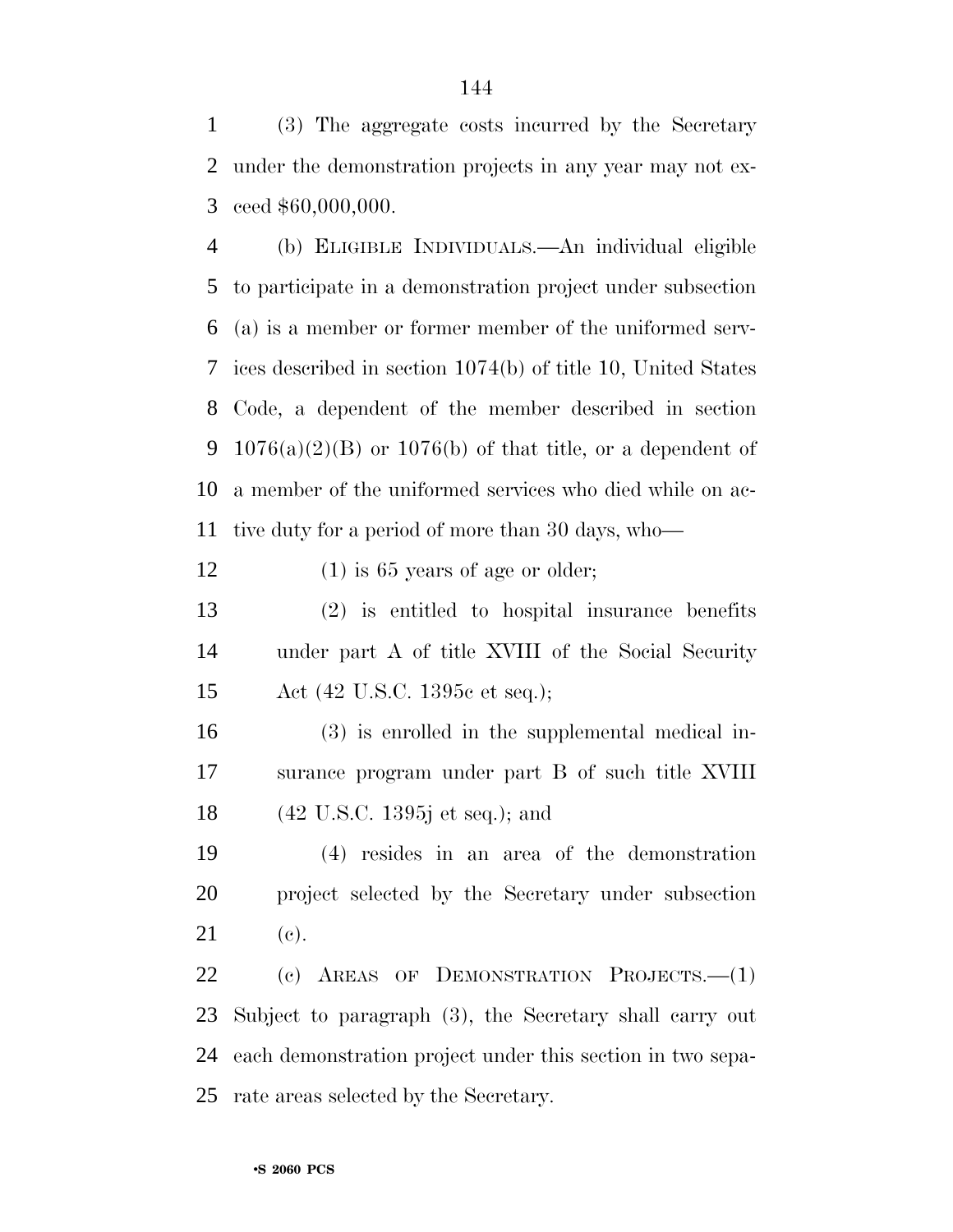|              |  | (2) Of the two areas selected for each demonstration |
|--------------|--|------------------------------------------------------|
| $2$ project— |  |                                                      |

 (A) one shall be an area outside the catchment area of a military medical treatment facility in which—

 (i) no eligible organization has a contract in effect under section 1876 of the Social Secu- rity Act (42 U.S.C. 1395mm) and no Medicare+Choice organization has a contract in effect under part C of title XVIII of that Act 11 (42 U.S.C. 1395w–21); or

12 (ii) the aggregate number of enrollees with an eligible organization with a contract in effect under section 1876 of that Act or with a Medicare+Choice organization with a contract in effect under part C of title XVIII of that Act is less than 2.5 percent of the total number of individuals in the area who are entitled to hos- pital insurance benefits under part A of title XVIII of that Act; and

 (B) one shall be an area outside the catchment area of a military medical treatment facility in which—

 (i) at least one eligible organization has a contract in effect under section 1876 of that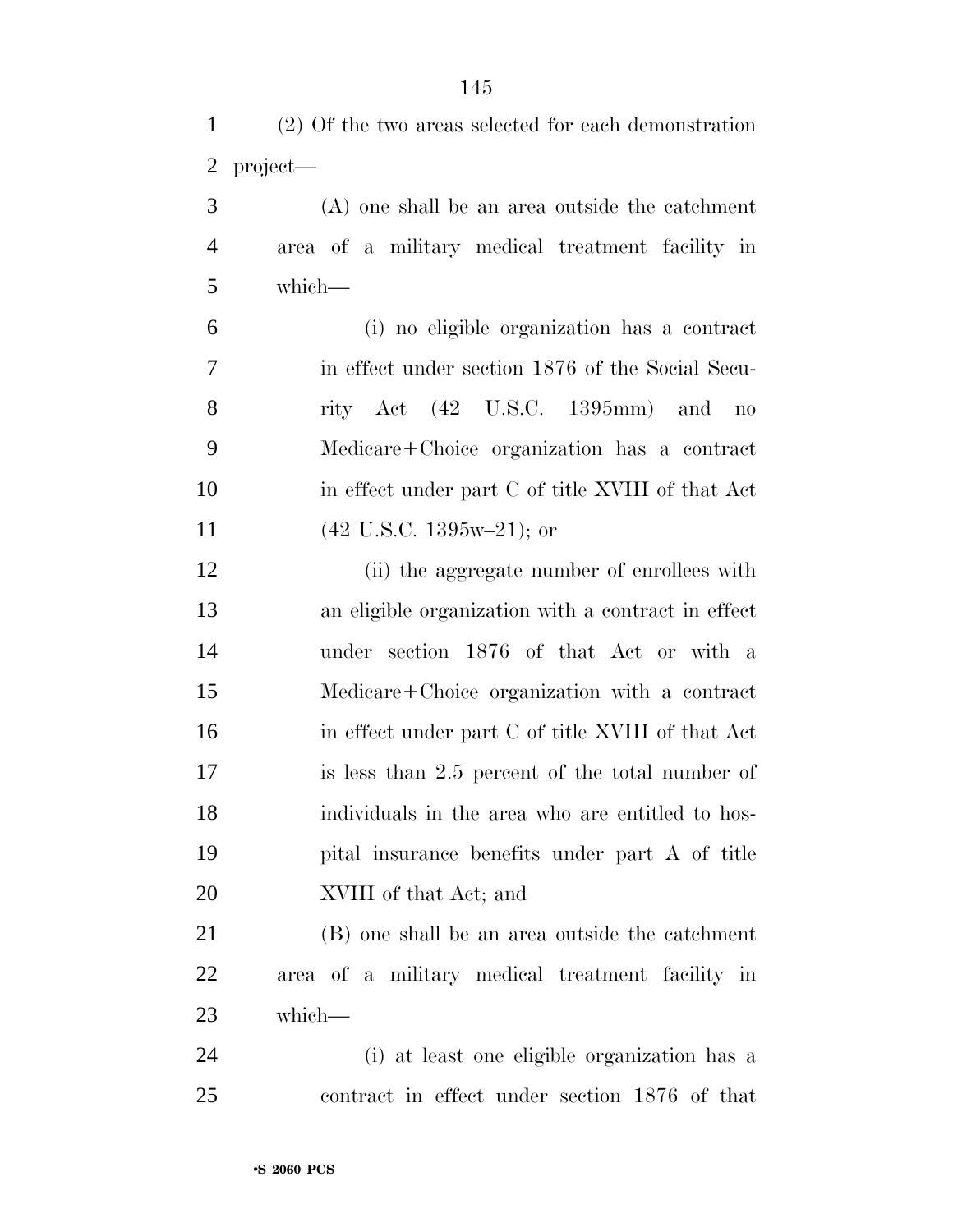Act or one Medicare+Choice organization has a contract in effect under part C of title XVIII of that Act; and

 (ii) the aggregate number of enrollees with an eligible organization with a contract in effect under section 1876 of that Act or with a Medicare+Choice organization with a contract in effect under part C of title XVIII of that Act exceeds 10 percent of the total number of indi- viduals in the area who are entitled to hospital 11 insurance benefits under part A of title XVIII of that Act.

 (3) The Secretary may not carry out a demonstration project under this section in any area in which the Sec- retary is carrying out any other medical care demonstra- tion project unless the Secretary determines that the con- duct of such other medical care demonstration project will not interfere with the conduct or evaluation of the dem-onstration project under this section.

20 (d) FEHBP AS SUPPLEMENT TO MEDICARE DEM-21 ONSTRATION.  $-(1)(A)$  Under one of the demonstration projects under this section, the Secretary shall permit eli- gible individuals described in subsection (b) who reside in the areas of the demonstration project selected under sub-section (c) to enroll in the health benefits plans offered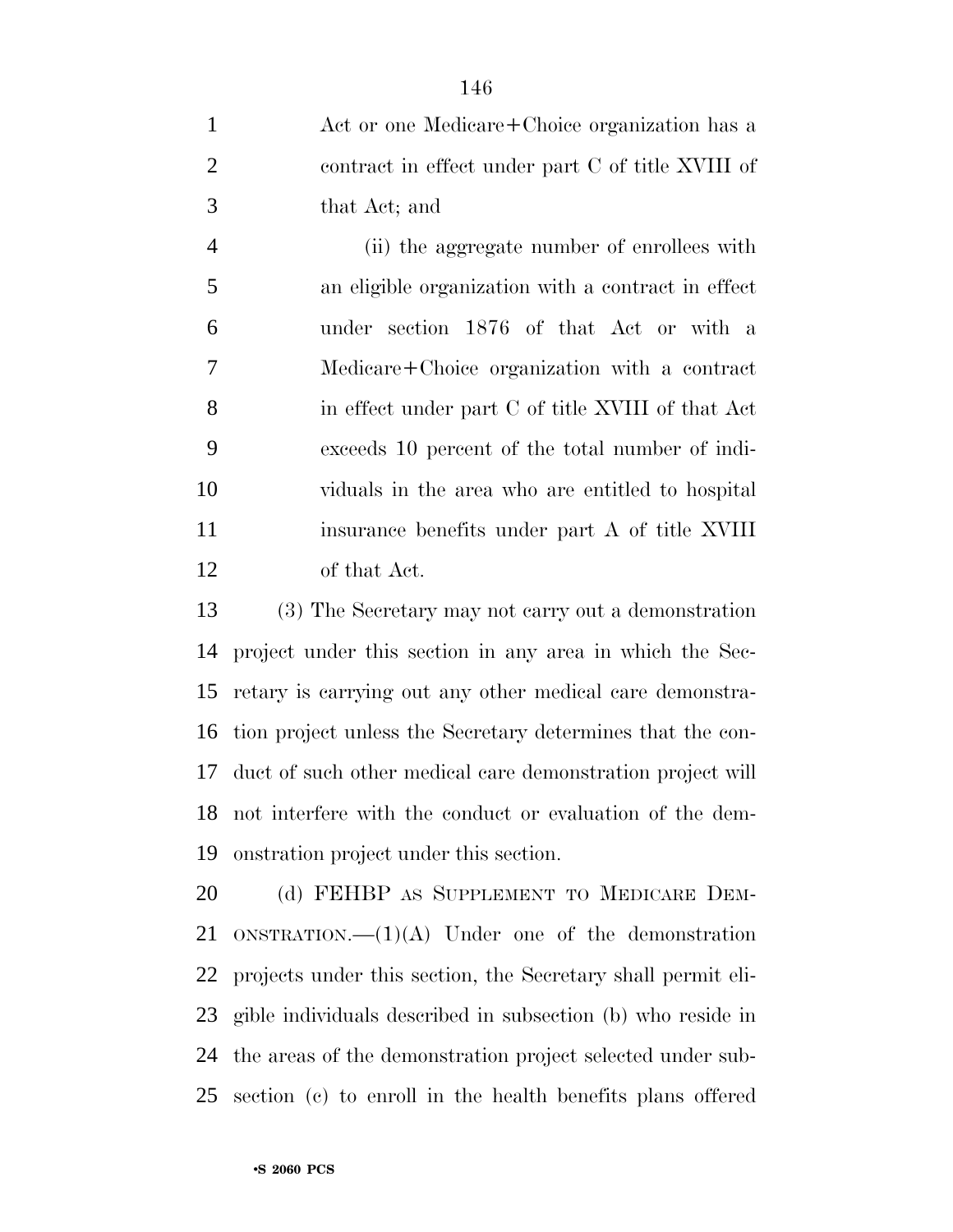through the Federal Employees Health Benefits program under chapter 89 of title 5, United States Code.

 (B) The Secretary shall carry out the demonstration project under this subsection under an agreement with the Office of Personnel Management.

 (2)(A) An eligible individual described in paragraph (1) shall not be required to satisfy any eligibility criteria specified in chapter 89 of title 5, United States Code, as a condition for enrollment in the health benefits plans of- fered through the Federal Employee Health Benefits pro- gram under the demonstration project under this sub-section.

 (B) Each eligible individual who enrolls in a health benefits plan under the demonstration project shall be re- quired to remain enrolled in the supplemental medical in- surance program under part B of title XVIII of the Social Security Act while participating in the demonstration project.

 (3)(A) The authority responsible for approving re- tired or retainer pay or equivalent pay in the case of a member or former member shall manage the participation of the members or former members who enroll in health benefits plans offered through the Federal Employee Health Benefits program pursuant to paragraph (1).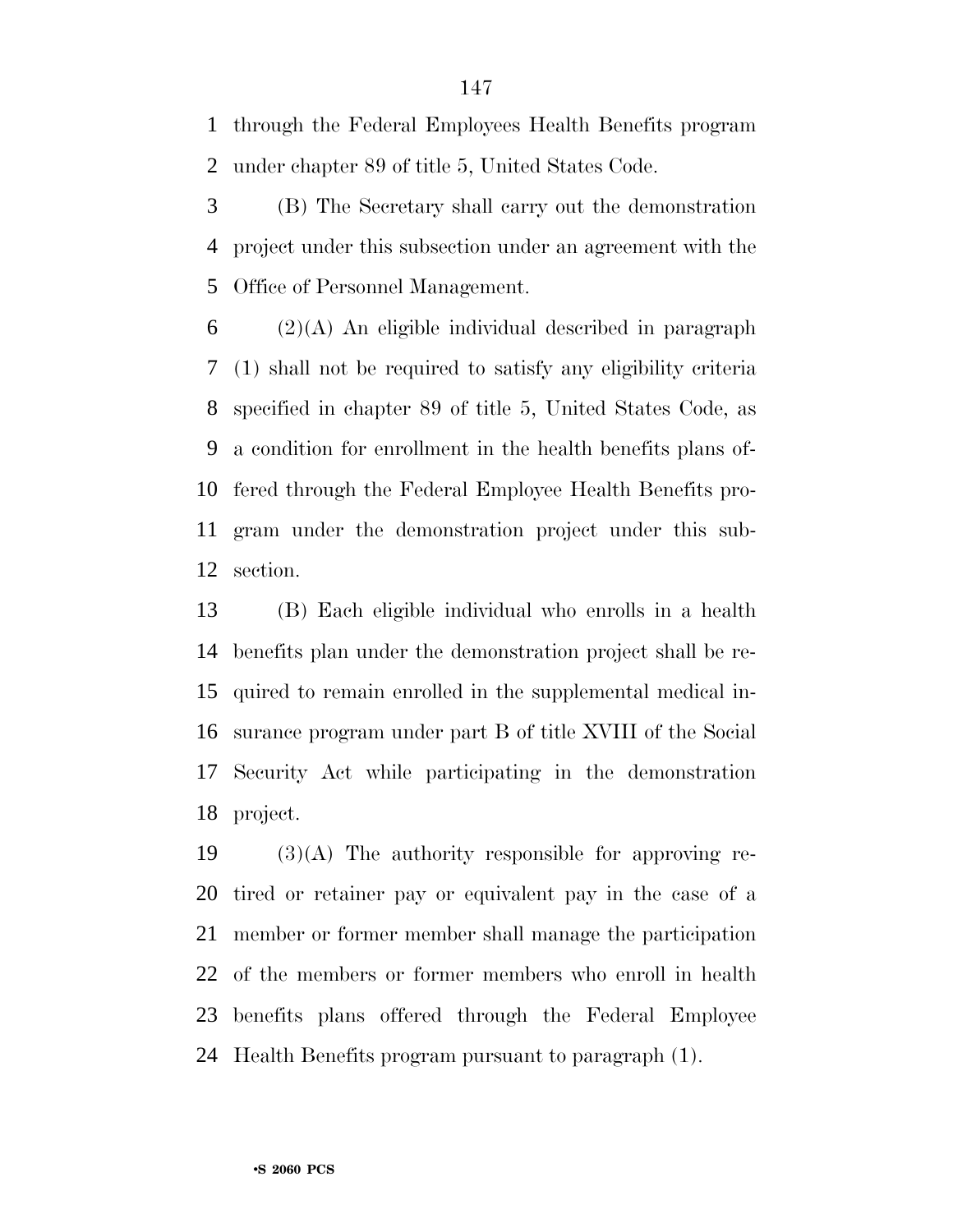(B) Such authority shall distribute program informa- tion to eligible individuals, process enrollment applica- tions, forward all required contributions to the Employees Health Benefits Fund established under section 8909 of title 5, United States Code, in a timely manner, assist in the reconciliation of enrollment records with health plans, and prepare such reports as the Office of Personnel Man- agement may require in its administration of chapter 89 of such title.

 (4)(A) The Office of Personnel Management shall re- quire health benefits plans under chapter 89 of title 5, United States Code, that participate in the demonstration project to maintain a separate risk pool for purposes of establishing premium rates for eligible individuals who en-roll in such plans in accordance with this subsection.

 (B) The Office shall determine total subscription charges for self only or for family coverage for eligible in- dividuals who enroll in a health benefits plan under chap- ter 89 of such title in accordance with this subsection, which shall include premium charges paid to the plan and amounts described in section 8906(c) of title 5, United States Code, for administrative expenses and contingency reserves.

 (5) The Secretary shall be responsible for the Govern-ment contribution for an eligible individual who enrolls in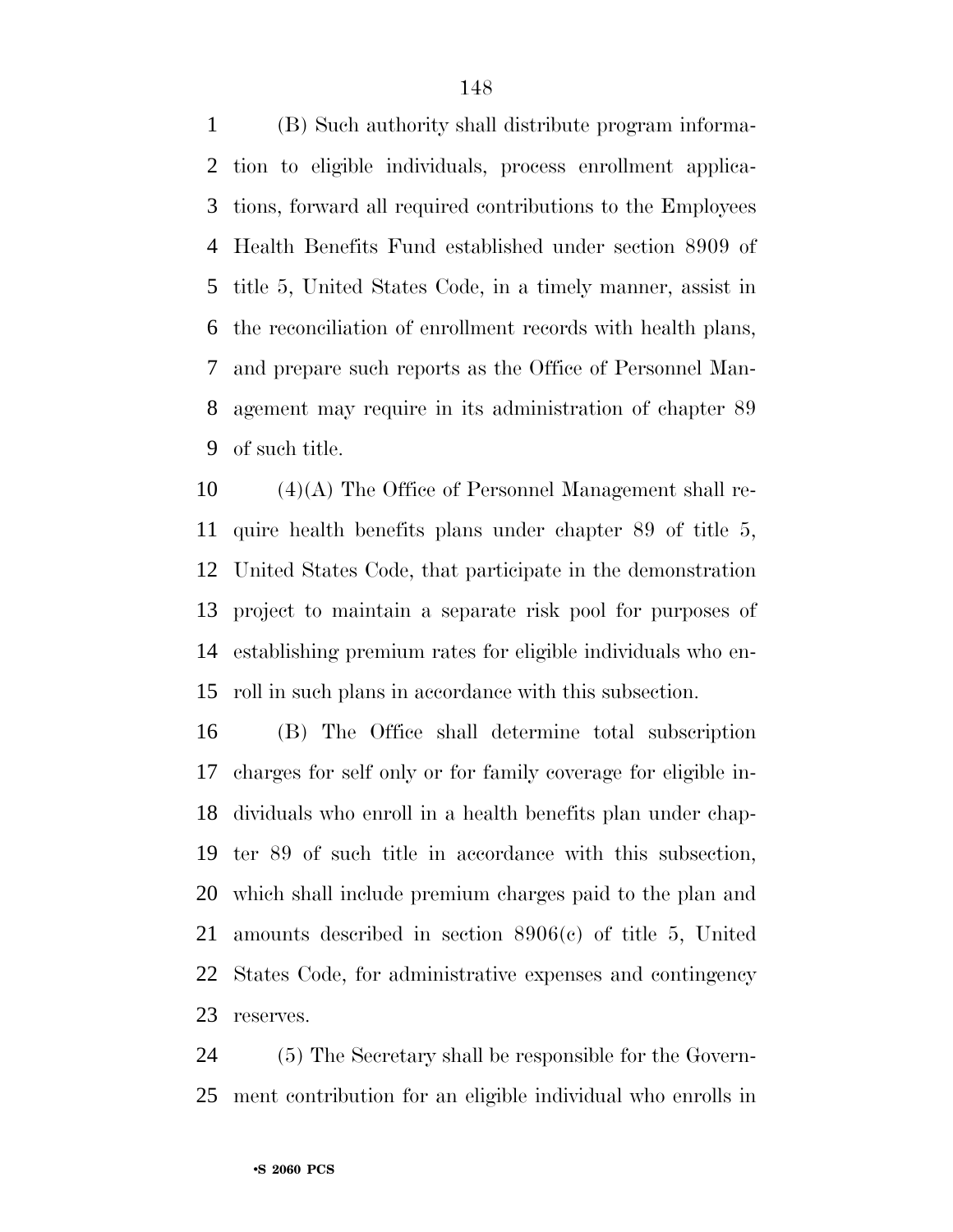a health benefits plan under chapter 89 of title 5, United States Code, in accordance with this subsection, except that the amount of the contribution may not exceed the amount of the Government contribution which would be payable if such individual were an employee enrolled in the same health benefits plan and level of benefits.

 (6) The cancellation by a eligible individual of cov- erage under the Federal Employee Health Benefits pro- gram shall be irrevocable during the term of the dem-onstration project under this subsection.

 (e) TRICARE AS SUPPLEMENT TO MEDICARE DEM- ONSTRATION.—(1) Under one of the demonstration projects under this section, the Secretary shall permit eli- gible individuals described in subsection (b) who reside in each area of the demonstration project selected under sub- section (c) to enroll in the TRICARE program. The dem- onstration project under this subsection shall be known as the ''TRICARE Senior Supplement''.

 (2) Payment for care and services received by eligible individuals who enroll in the TRICARE program under the demonstration project shall be made as follows:

 (A) First, under title XVIII of the Social Secu- rity Act, but only the extent that payment for such care and services is provided for under that title.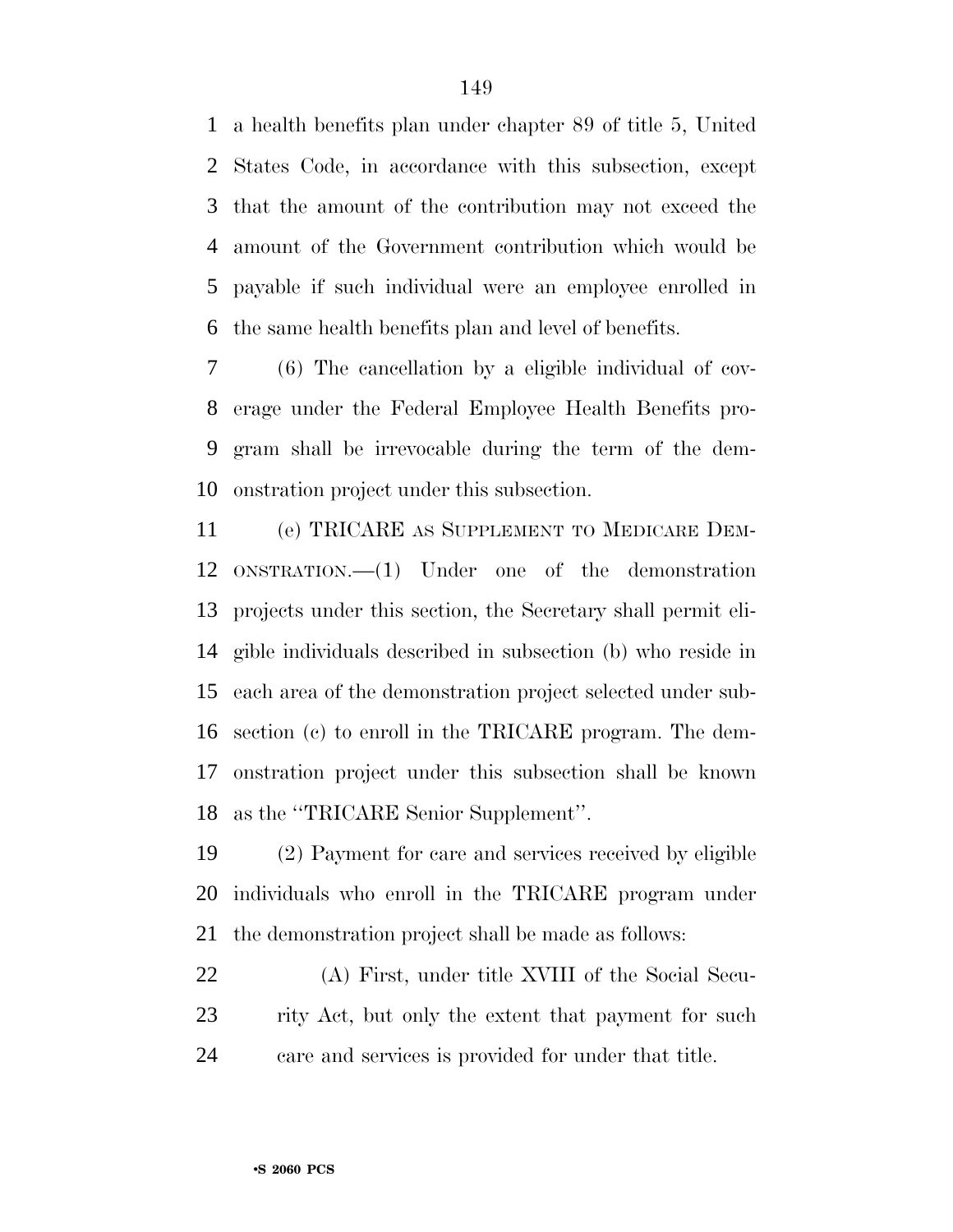(B) Second, under the TRICARE program, but only to the extent that payment for such care and services is provided under that program and is not provided for under subparagraph (A).

 (C) Third, by the eligible individual concerned, but only to the extent that payment for such care and services is not provided for under subpara-8 graphs  $(B)$  and  $(C)$ .

 (3)(A) The Secretary shall require each eligible indi- vidual who enrolls in the TRICARE program under the demonstration project to pay an enrollment fee. The Sec- retary may provide for payment of the enrollment fee on a periodic basis.

 (B) The amount of the enrollment fee of an eligible individual under subparagraph (A) in any year may not exceed an amount equal to 75 percent of the total sub- scription charges in that year for self-only or family, fee- for-service coverage under the health benefits plan under the Federal Employees Health Benefits program under chapter 89 of title 5, United States Code, that is most similar in coverage to the TRICARE program.

 (f) TRICARE MAIL ORDER PHARMACY BENEFIT SUPPLEMENT TO MEDICARE DEMONSTRATION.—(1) Under one of the demonstration projects under this sec-tion, the Secretary shall permit eligible individuals de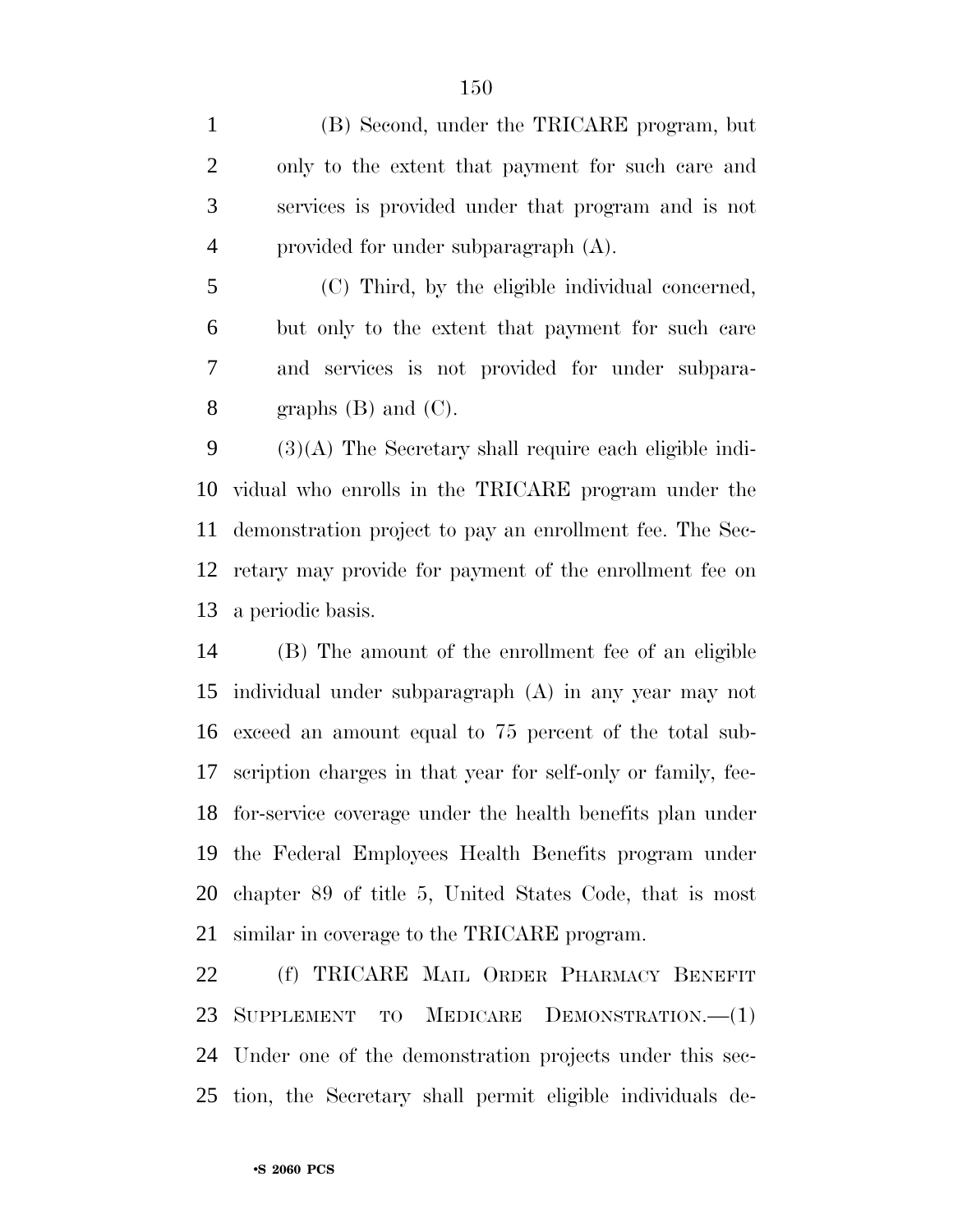scribed in subsection (b) who reside in each area of the demonstration project selected under subsection (c) to participate in the mail order pharmacy benefit available under the TRICARE program.

 (2) The Secretary may collect from eligible individ- uals who participate in the mail order pharmacy benefit under the demonstration project any premiums, deductibles, copayments, or other charges that the Sec- retary would otherwise collect from individuals similar to such eligible individuals for participation in the benefit.

 (g) INDEPENDENT EVALUATION.—(1) The Secretary shall provide for an evaluation of the demonstration projects conducted under this section by an appropriate person or entity that is independent of the Department of Defense.

(2) The evaluation shall include the following:

 (A) An analysis of the costs of each demonstra- tion project to the United States and to the eligible individuals who enroll or participate in such dem-onstration project.

 (B) An assessment of the extent to which each demonstration project satisfied the requirements of such eligible individuals for the health care services available under such demonstration project.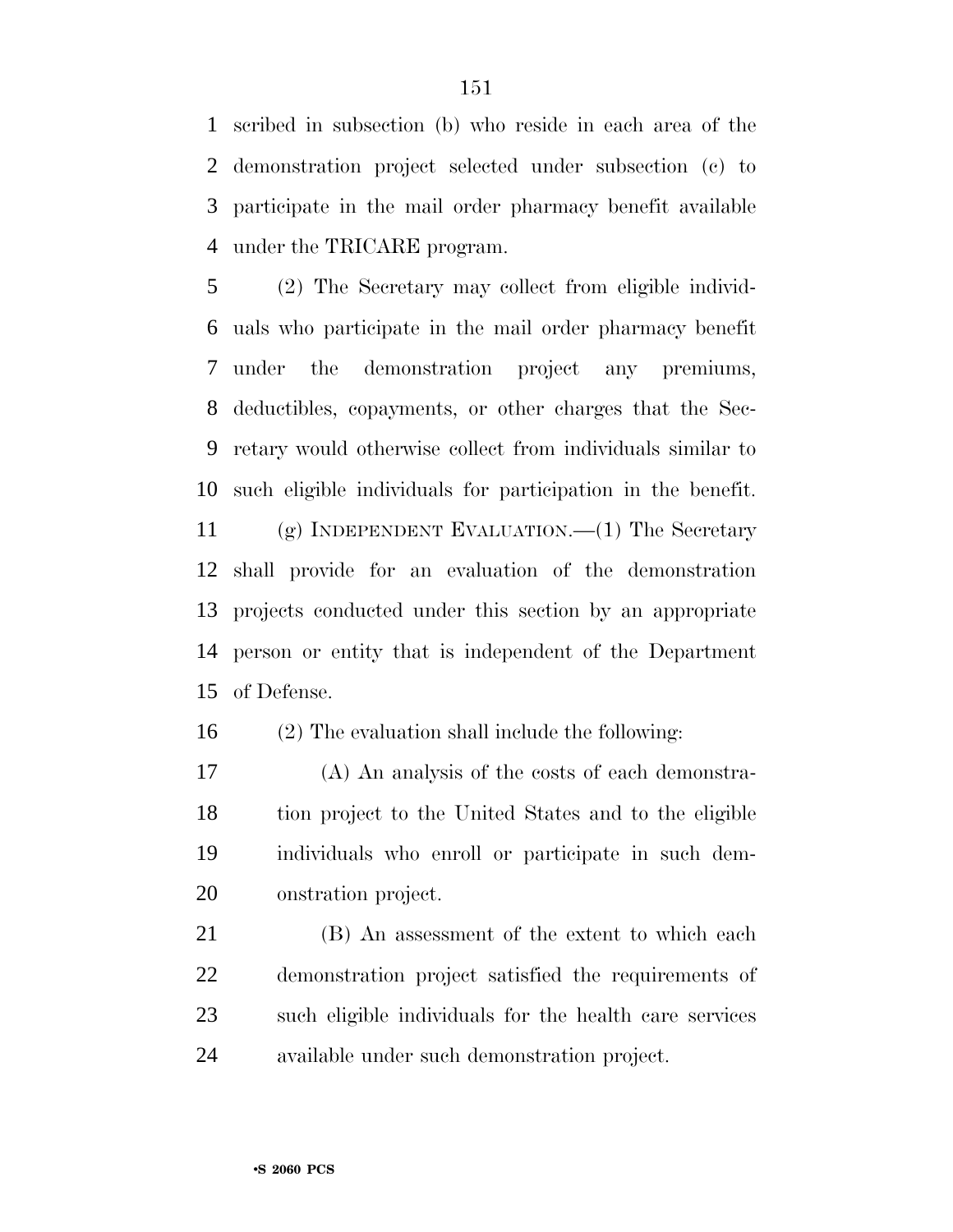| $\mathbf{1}$   | (C) An assessment of the effect, if any, of each           |
|----------------|------------------------------------------------------------|
| $\overline{2}$ | demonstration project on military medical readiness.       |
| 3              | (D) A description of the rate of the enrollment            |
| $\overline{4}$ | or participation in each demonstration project of the      |
| 5              | individuals who were eligible to enroll or participate     |
| 6              | in such demonstration project.                             |
| 7              | (E) An assessment of which demonstration                   |
| 8              | project provides the most suitable model for a pro-        |
| 9              | gram to provide adequate health care services to the       |
| 10             | population of individuals consisting of the eligible in-   |
| 11             | dividuals.                                                 |
| 12             | (F) An evaluation of any other matters that the            |
| 13             | Secretary considers appropriate.                           |
| 14             | (3) The Comptroller General shall review the evalua-       |
| 15             | tion conducted under paragraph (1). In carrying out the    |
| 16             | review, the Comptroller General shall—                     |
| $17\,$         | (A) assess the validity of the processes used in           |
| 18             | the evaluation; and                                        |
| 19             | (B) assess the validity of any findings under              |
| 20             | the evaluation.                                            |
| 21             | $(4)(A)$ The Secretary shall submit a report on the re-    |
| 22             | sults of the evaluation under paragraph (1), together with |
| 23             | the evaluation, to the Committee on Armed Services of      |
| 24             | the Senate and the Committee on National Security of the   |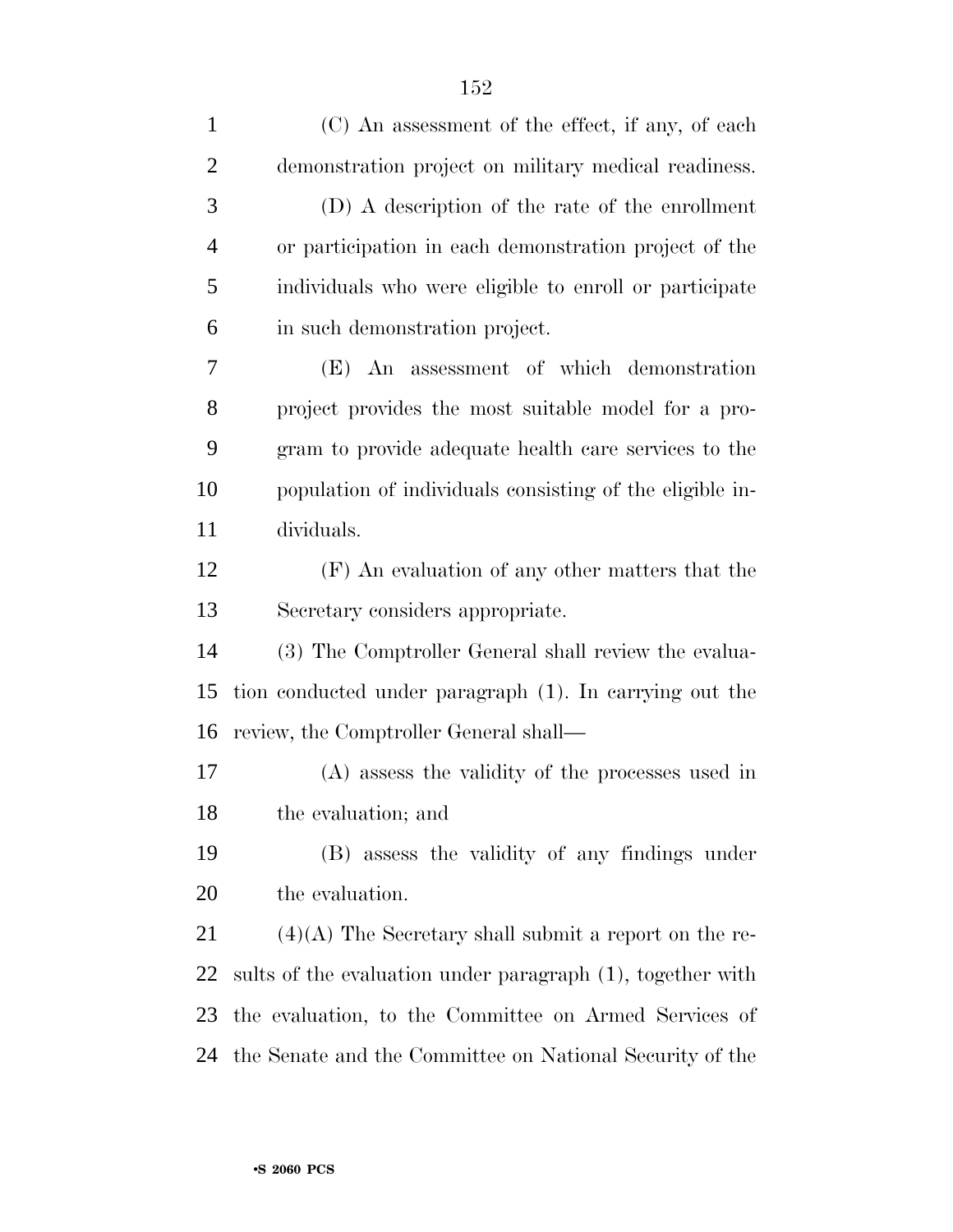House of Representatives not later than December 31, 2003.

 (B) The Comptroller General shall submit a report on the results of the review under paragraph (3) to the committees referred to in subparagraph (A) not later than February 15, 2004.

(h) DEFINITIONS.—In this section:

 (1) The term ''administering Secretaries'' has the meaning given that term in section 1072(3) of 10 title 10, United States Code.

 (2) The term ''TRICARE program'' has the meaning given that term in section 1072(7) of title 10, United States Code.

# **TITLE VIII—ACQUISITION POL- ICY, ACQUISITION MANAGE- MENT, AND RELATED MAT-TERS**

**SEC. 801. PARA-ARAMID FIBERS AND YARNS.**

 (a) AUTHORIZED SOURCES.—Chapter 141 of title 10, United States Code is amended by adding at the end the following:

## **''§ 2410n. Foreign manufactured para-aramid fibers and yarns: procurement**

 ''(a) AUTHORITY.—The Secretary of Defense may procure articles containing para-aramid fibers and yarns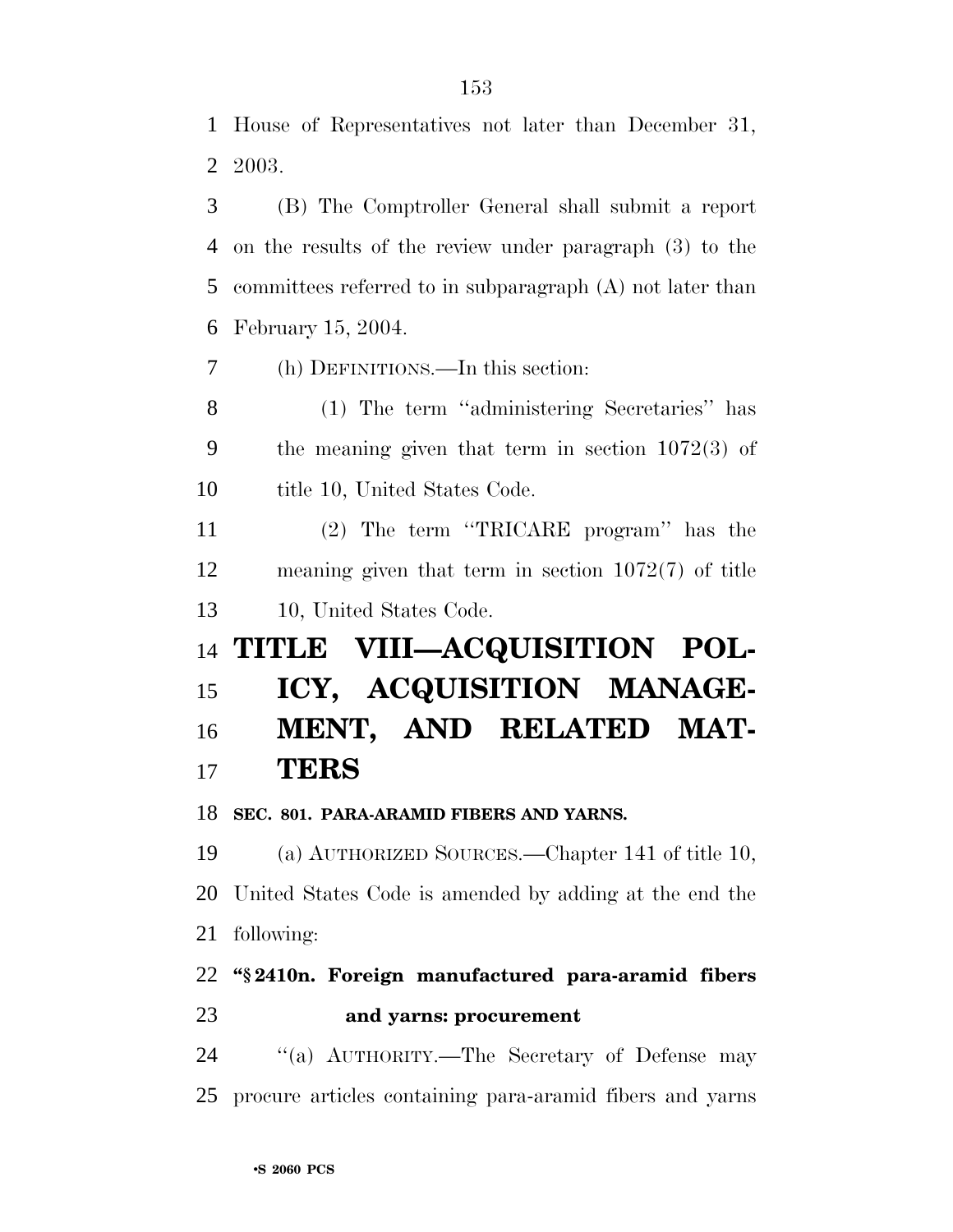manufactured in a foreign country referred to in sub-section (b).

 ''(b) FOREIGN COUNTRIES COVERED.—The author- ity under subsection (a) applies with respect to a foreign country that—

 $(1)$  is a party to a defense memorandum of understanding entered into under section 2531 of this title; and

9 ''(2) permits United States firms that manufac- ture para-aramid fibers and yarns to compete with foreign firms for the sale of para-aramid fibers and yarns in that country, as determined by the Sec-retary of Defense.

 ''(c) APPLICABILITY TO SUBCONTRACTS.—The au- thority under subsection (a) applies with respect to sub- contracts under Department of Defense contracts as well as to such contracts.

 ''(d) DEFINITIONS.—In this section, the terms 'United States firm' and 'foreign firm' have the meanings given such terms in section 2532(d) of this title.''.

 (b) CLERICAL AMENDMENT.—The table of sections at the beginning of such chapter is amended by adding at the end the following:

''2410n. Foreign manufactured para-aramid fibers and yarns: procurement.''.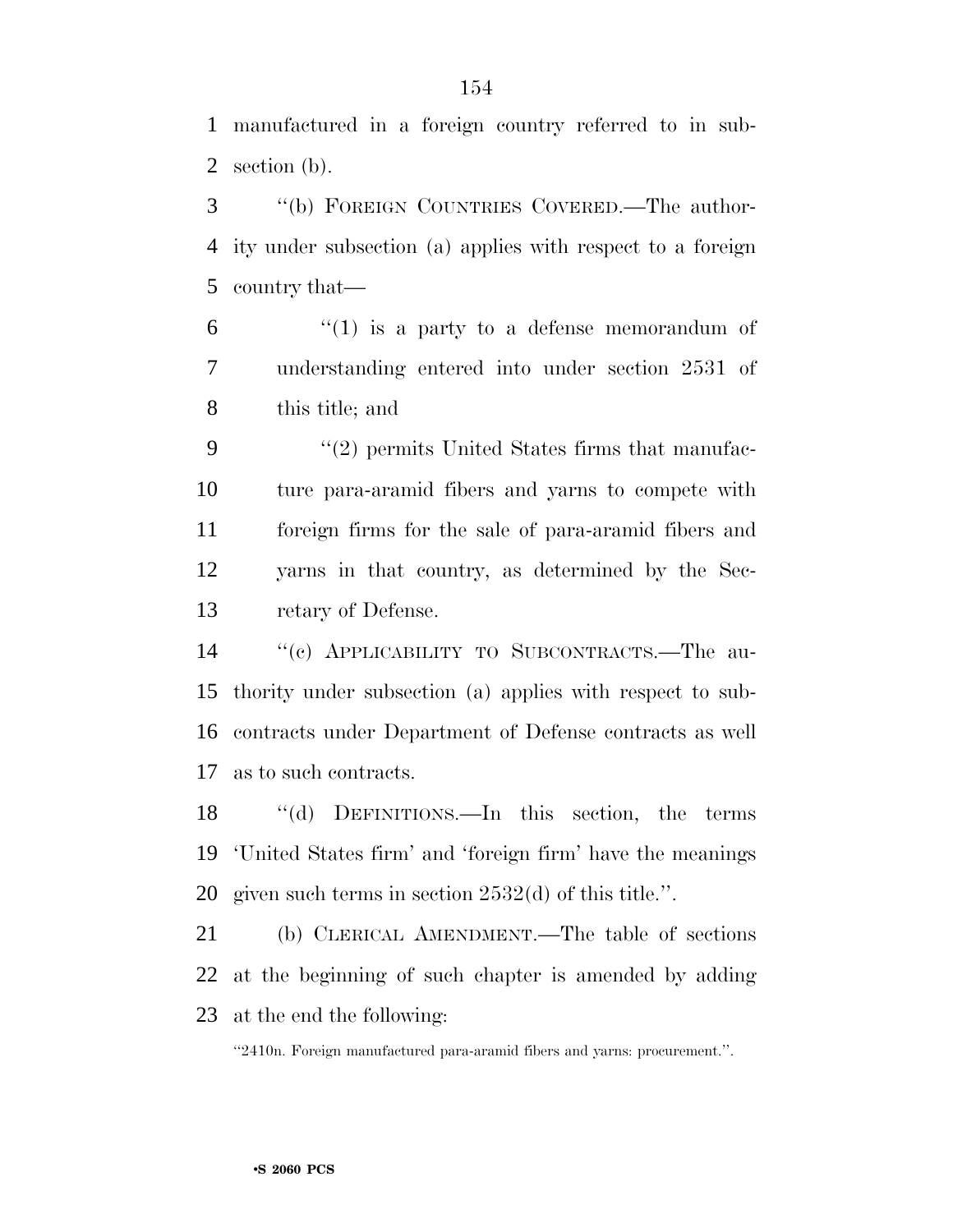# **SEC. 802. PROCUREMENT OF TRAVEL SERVICES FOR OFFI- CIAL AND UNOFFICIAL TRAVEL UNDER ONE CONTRACT.**

 (a) AUTHORITY.—Chapter 147 of title 10, United States Code, is amended by inserting after section 2490a the following new section:

 **''§ 2490b. Travel services: procurement for official and unofficial travel under one contract**

 ''(a) AUTHORITY.—The head of an agency may enter into a contract for travel-related services that provides for the contractor to furnish services for both official travel and unofficial travel.

 ''(b) CREDITS, DISCOUNTS, COMMISSIONS, FEES.— (1) A contract entered into under this section may provide for credits, discounts, or commissions or other fees to ac- crue to the Department of Defense. The accrual and amounts of credits, discounts, or commissions or other fees may be determined on the basis of the volume (meas- ured in the number or total amount of transactions or oth- erwise) of the travel-related sales that are made by the contractor under the contract.

 $\frac{1}{2}$  (2) The evaluation factors applicable to offers for a contract under this section may include a factor that relates to the estimated aggregate value of any credits, discounts, commissions, or other fees that would accrue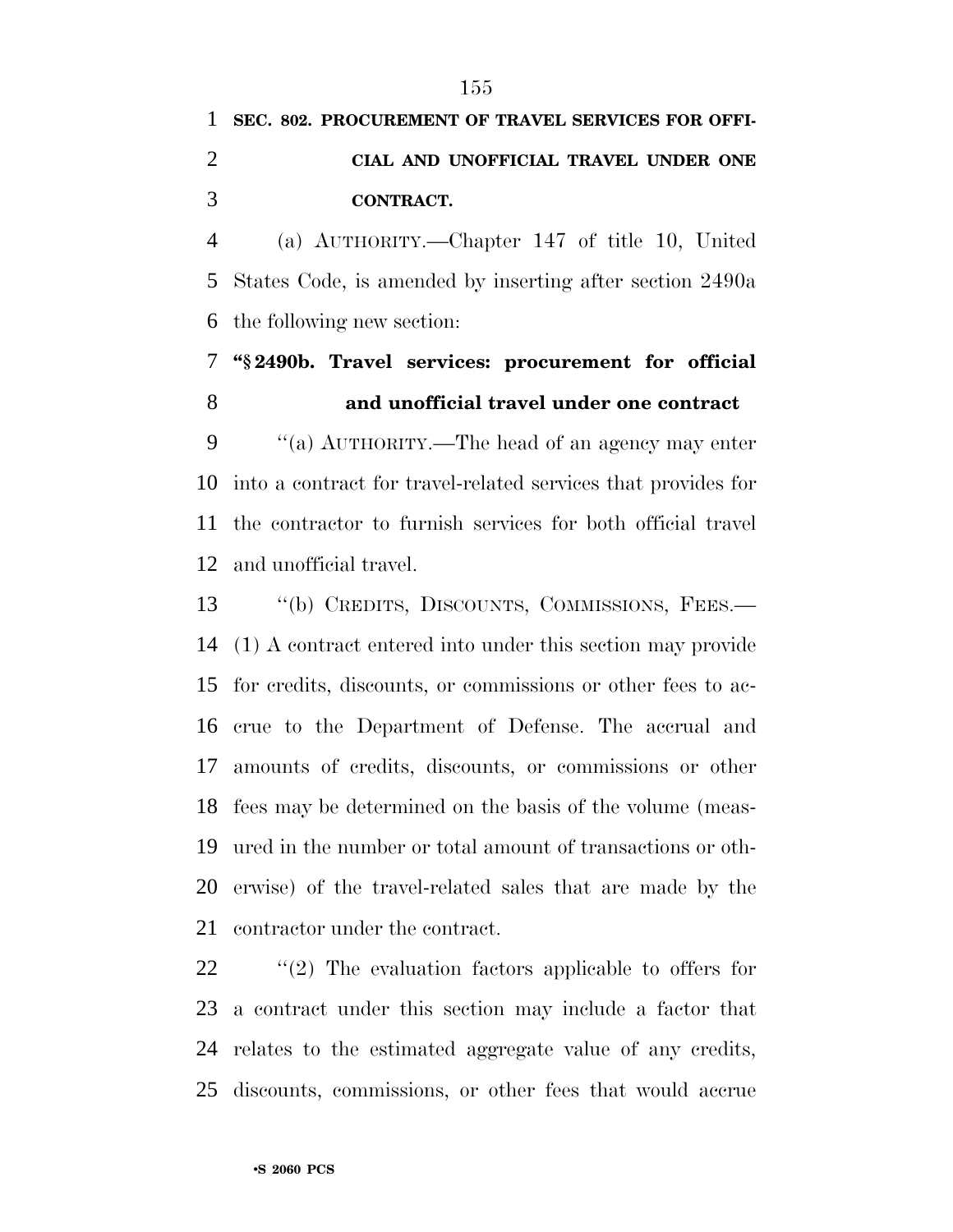to the Department of Defense for the travel-related sales made under the contract.

 ''(3) Commissions or fees received by the Department of Defense as a result of travel-related sales made under a contract entered into under this section shall be distrib-uted as follows:

 ''(A) For amounts relating to sales for official travel, credit to appropriations available for official travel for the fiscal year in which the amount is re-ceived.

 $\langle G \rangle$  For amounts relating to sales for unoffi- cial travel, deposit in nonappropriated fund accounts available for morale, welfare, and recreation pro-grams.

15 "(c) DEFINITIONS.—In this section:

16 ''(1) The term 'head of an agency' has the meaning given that term in section 3202(1) of this title.

19  $(2)$  The term 'official travel' means travel at the expense of the Federal Government.

21 ''(3) The term 'unofficial travel' means personal travel or other travel that is not paid for or reim- bursed by the Federal Government out of appro-priated funds.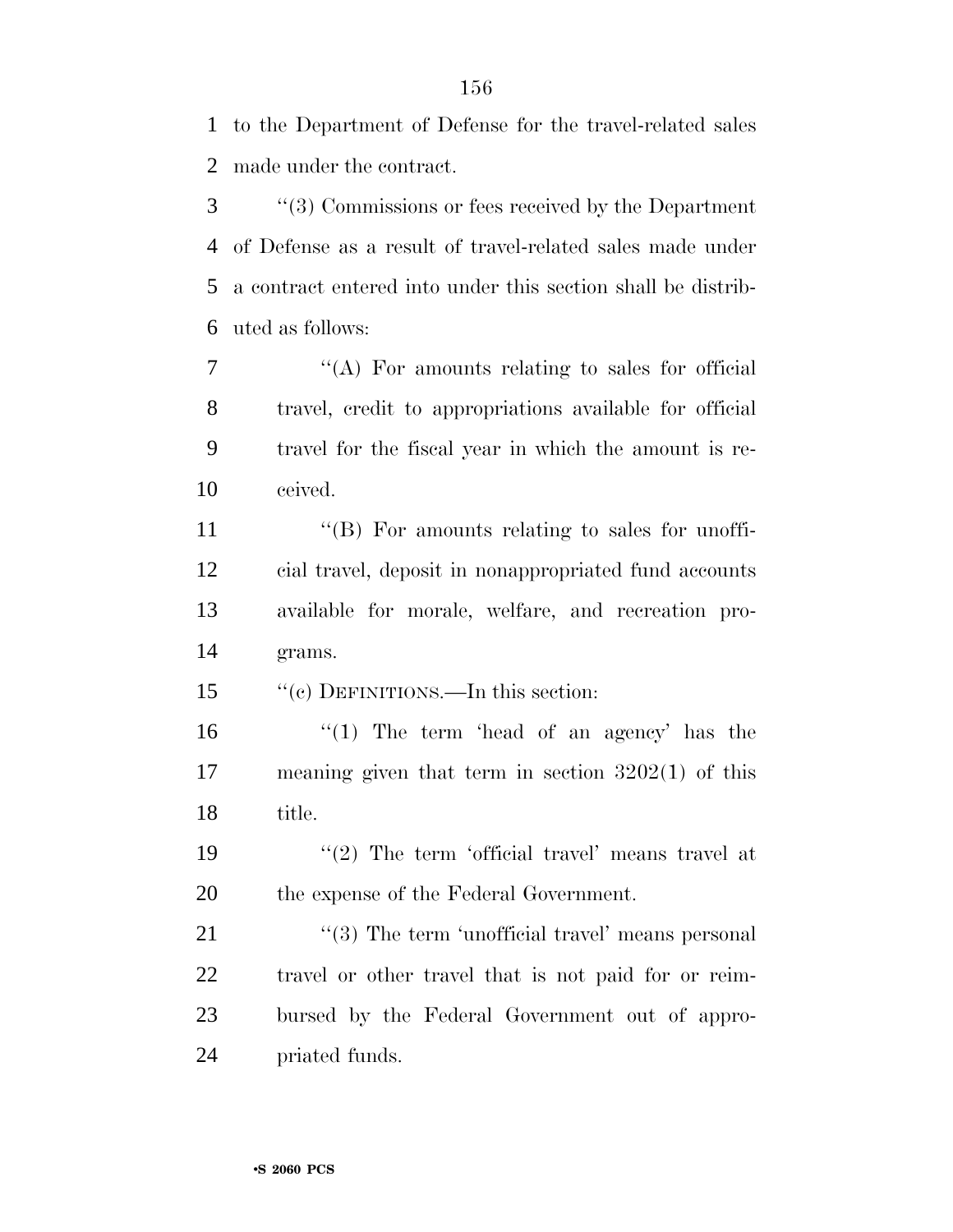| $\mathbf{1}$ | "(d) INAPPLICABILITY TO COAST GUARD AND                                                          |  |  |  |
|--------------|--------------------------------------------------------------------------------------------------|--|--|--|
| 2            | NASA.—This section does not apply to the Coast Guard                                             |  |  |  |
| 3            | when it is not operating as a service in the Navy, nor to                                        |  |  |  |
| 4            | the National Aeronautics and Space Administration.".                                             |  |  |  |
| 5            | (b) CLERICAL AMENDMENT.—The table of sections                                                    |  |  |  |
| 6            | at the beginning of such chapter is amended by adding                                            |  |  |  |
| 7            | at the end the following:                                                                        |  |  |  |
|              | "2490b. Travel services: procurement for official and unofficial travel under one<br>contract.". |  |  |  |
| 8            | SEC. 803. LIMITATION ON USE OF PRICE PREFERENCE                                                  |  |  |  |
| 9            | UPON ATTAINMENT OF CONTRACT GOAL FOR                                                             |  |  |  |
| 10           | SMALL AND DISADVANTAGED BUSINESSES.                                                              |  |  |  |
| 11           | Section $2323(e)(3)$ of title 10, United States Code,                                            |  |  |  |
| 12           | is amended—                                                                                      |  |  |  |
| 13           | (1) by inserting "(A)" after "(3)";                                                              |  |  |  |
| 14           | (2) by inserting ", except as provided in $(B)$ ,"                                               |  |  |  |
| 15           | after "the head of an agency may" in the first sen-                                              |  |  |  |
| 16           | tence; and                                                                                       |  |  |  |
| 17           | $(3)$ by adding at the end the following:                                                        |  |  |  |
| 18           |                                                                                                  |  |  |  |
|              | "(B) The head of an agency may not exercise the au-                                              |  |  |  |
| 19           | thority under subparagraph (A) to enter into a contract                                          |  |  |  |
| 20           | for a price exceeding fair market cost in the fiscal year                                        |  |  |  |
| 21           | following a fiscal year in which the Department of Defense                                       |  |  |  |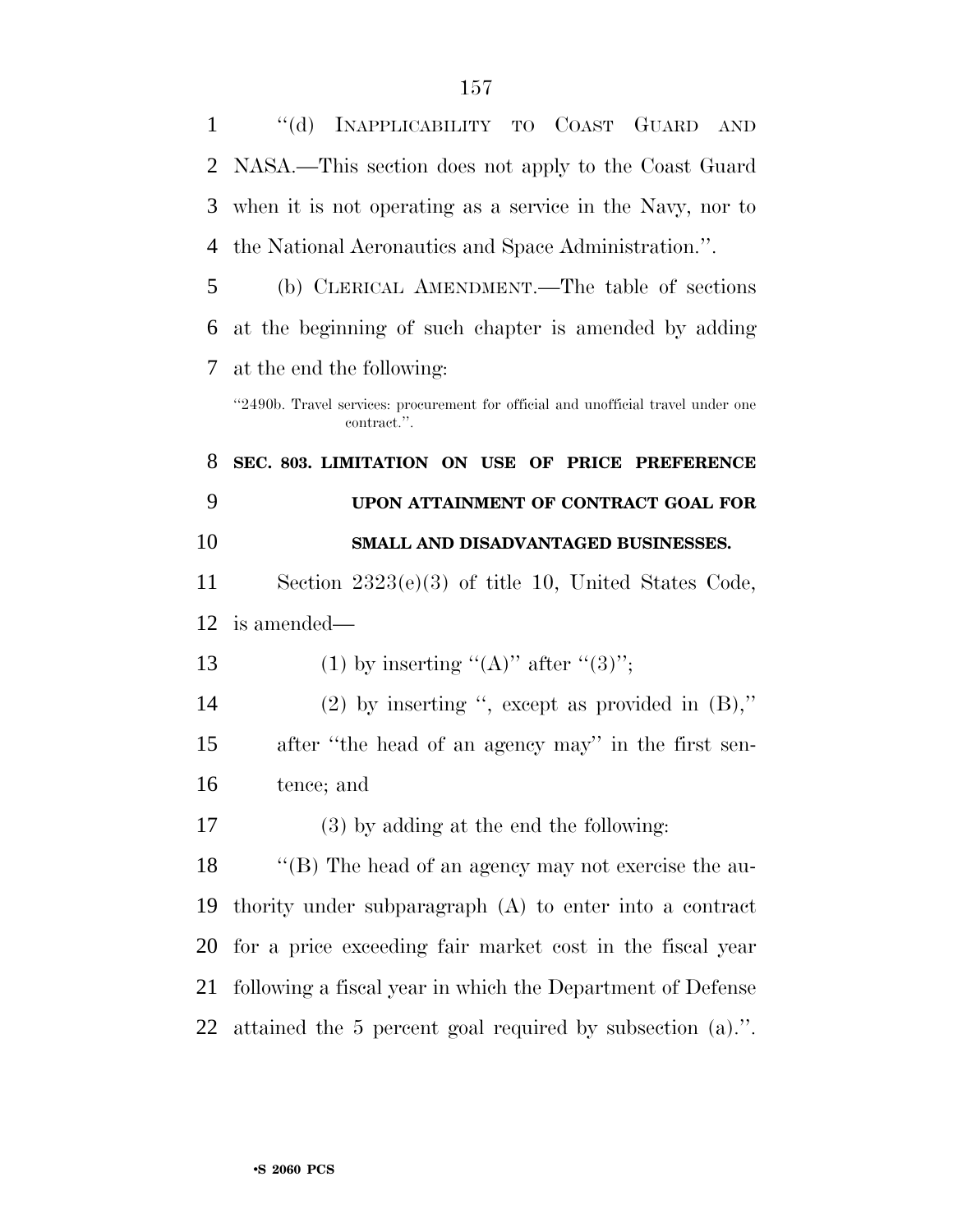# **SEC. 804. DISTRIBUTION OF ASSISTANCE UNDER THE PRO- CUREMENT TECHNICAL ASSISTANCE COOP-ERATIVE AGREEMENT PROGRAM.**

 (a) CORRECTION OF DESCRIPTION OF GEOGRAPHIC UNIT.—Section 2413(c) of title 10, United States Code, is amended by striking out ''region'' and inserting in lieu thereof ''district''.

 (b) ALLOCATION OF FUNDS.—(1) Section 2415 of title 10, United States Code, is repealed.

 (2) The table of sections at the beginning of chapter 142 of such title is amended by striking the item relating to section 2415.

## **SEC. 805. DEFENSE COMMERCIAL PRICING MANAGEMENT IMPROVEMENT.**

 (a) SHORT TITLE.—This section may be cited as the ''Defense Commercial Pricing Management Improvement Act of 1998''.

 (b) COMMERCIAL ITEMS EXEMPT FROM COST OR PRICING DATA CERTIFICATION REQUIREMENTS.—For the purposes of this section, the term ''exempt item'' means a commercial item that is exempt under subsection 22 (b) $(1)(B)$  of section 2306a of title 10, United States Code, from the requirements for submission of certified cost or pricing data under that section.

•**S 2060 PCS** (c) COMMERCIAL PRICING REGULATIONS.—(1) The Secretary of Defense, in consultation with the Adminis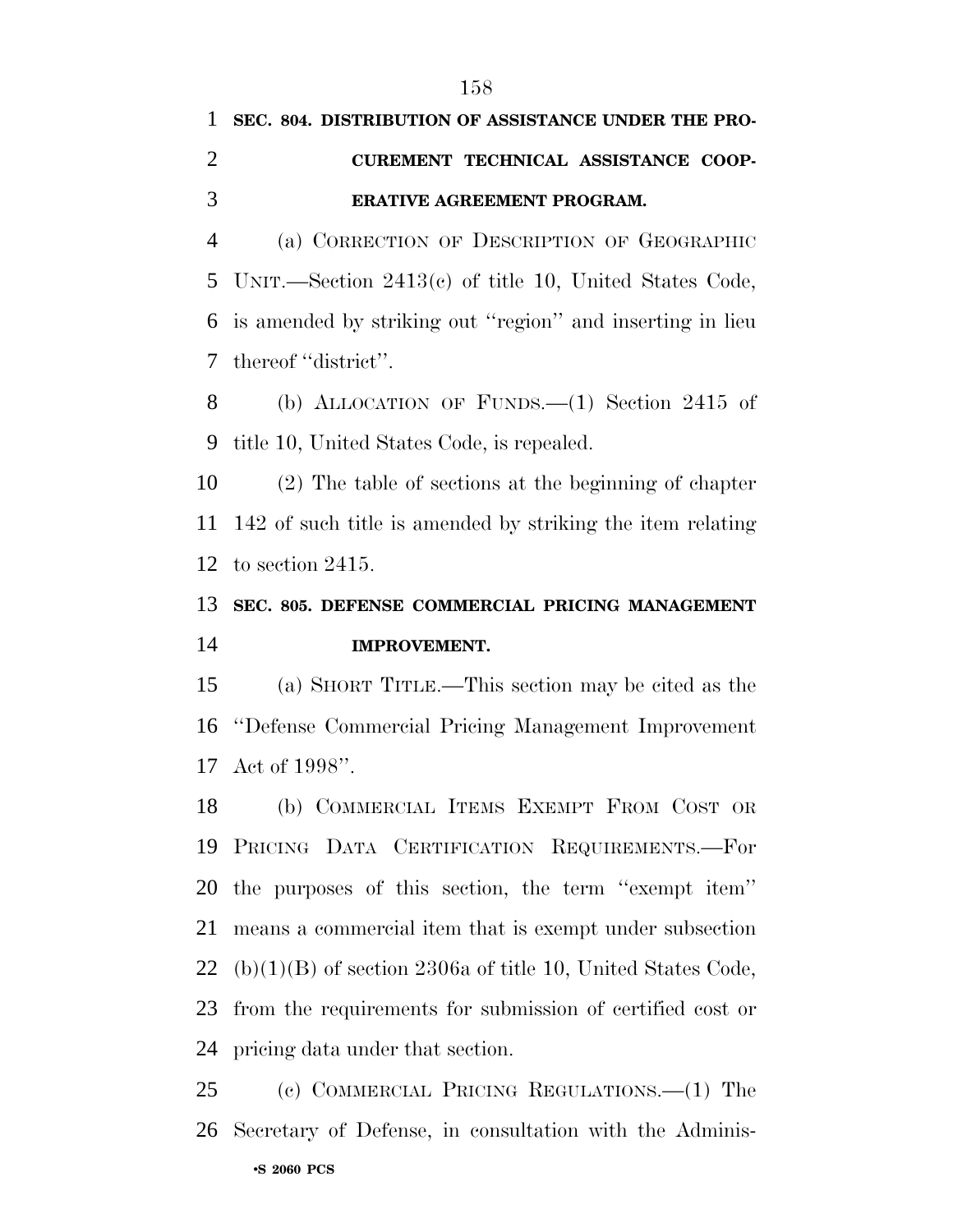trator for Federal Procurement Policy, shall prescribe reg- ulations that clarify the procedures and methods to be used for determining the reasonableness of prices of ex-empt items.

 (2) The regulations shall, at a minimum, provide spe-cific guidance on—

 (A) the appropriate application and precedence of such price analysis tools as catalog-based pricing, market-based pricing, historical pricing, parametric pricing, and value analysis;

 (B) the circumstances under which contracting officers should require offerors of exempt items to provide—

(i) uncertified cost or pricing data; or

 (ii) information on prices at which the of- feror has previously sold the same or similar items;

 (C) the role and responsibility of Department of Defense support organizations, such as the Defense Contract Audit Agency, in procedures for determin-ing price reasonableness; and

 (D) the meaning and appropriate application of the term ''purposes other than governmental pur- poses'' in section 4(12) of the Office of Federal Pro-curement Policy Act (41 U.S.C. 403(12)).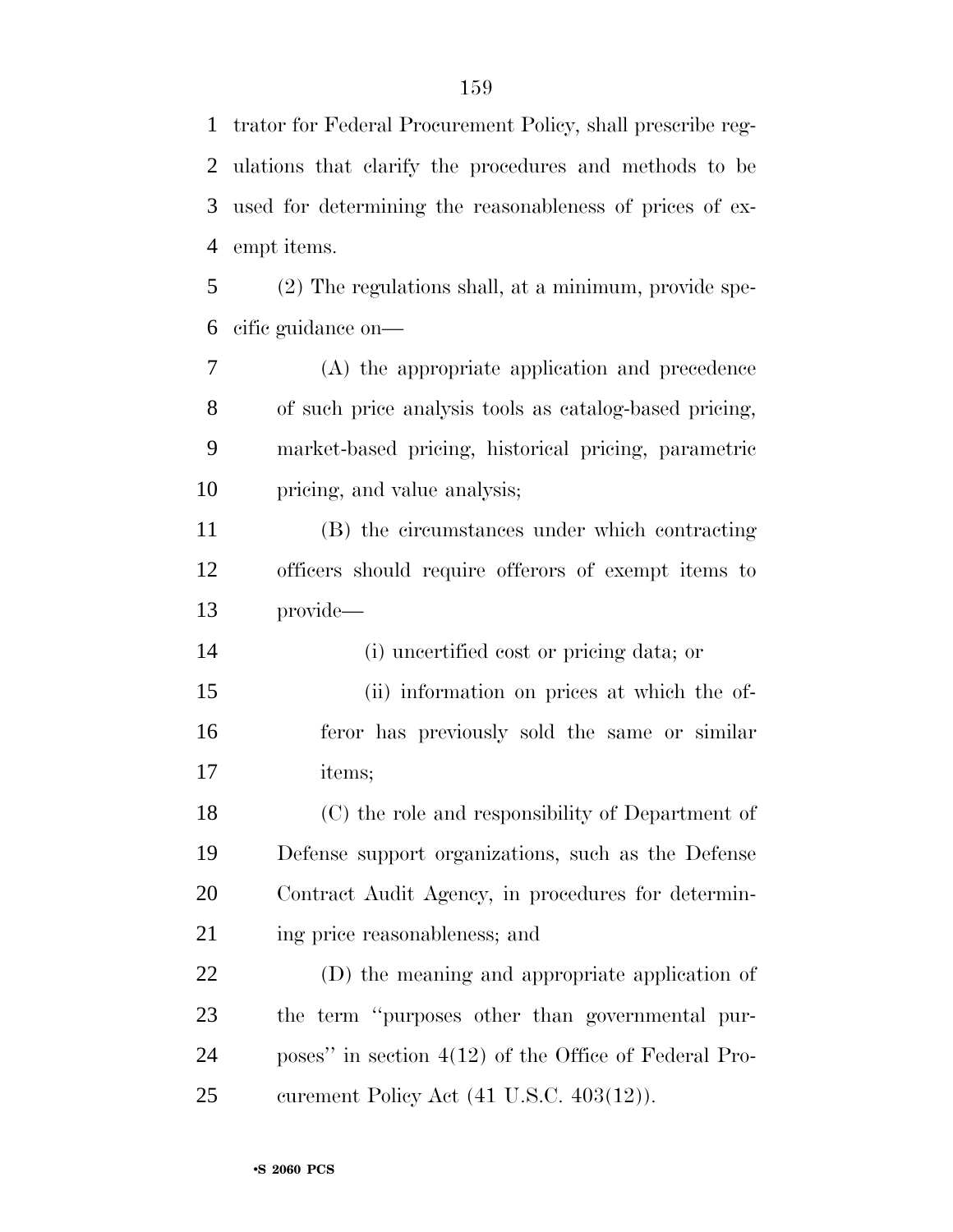(3) This subsection shall cease to be effective one year after the date on which final regulations prescribed pursuant to paragraph (1) take effect.

 (d) UNIFIED MANAGEMENT OF PROCUREMENT OF EXEMPT COMMERCIAL ITEMS.—The Secretary of Defense shall develop and implement procedures to ensure that, to the maximum extent that is practicable and consistent with the efficient operation of the Department of Defense, a single item manager or contracting officer is responsible for negotiating and entering into all contracts for the pro-curement of exempt items from a single contractor.

 (e) COMMERCIAL PRICE TREND ANALYSIS.—(1) The Secretary of Defense shall develop and implement proce- dures that, to the maximum extent that is practicable and consistent with the efficient operation of the Department of Defense, provide for the collection and analysis of infor- mation on price trends for categories of exempt items de-scribed in paragraph (2).

 (2) A category of exempt items referred to in para-graph (1) consists of exempt items—

 (A) that are in a single Federal Supply Group or Federal Supply Class, are provided by a single contractor, or are otherwise logically grouped for the purpose of analyzing information on price trends; and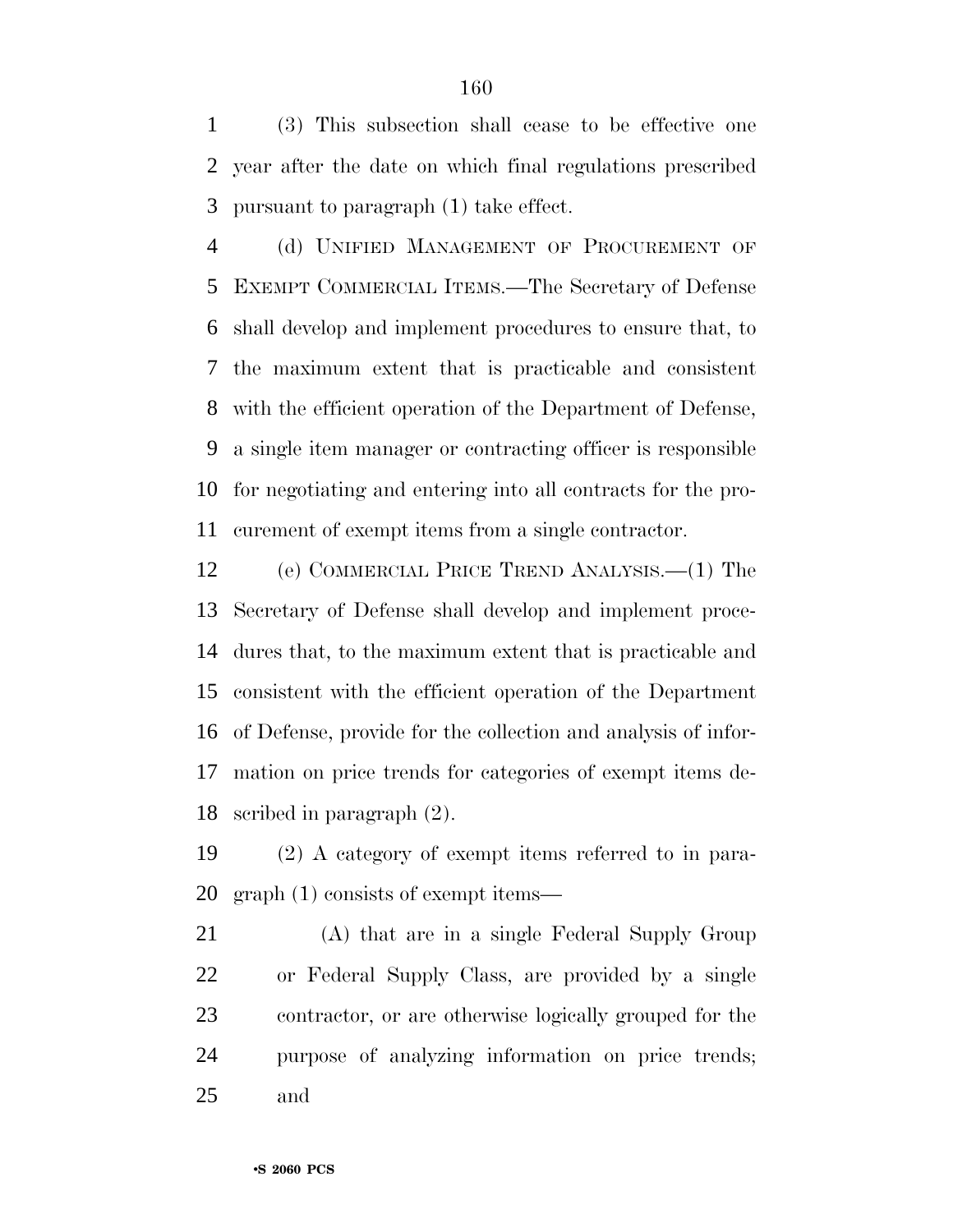(B) for which there is a potential for the price paid to be significantly higher (on a percentage basis) than the prices previously paid in procure- ments of the same or similar items for the Depart- ment of Defense, as determined by the head of the procuring Department of Defense agency or the Sec- retary of the procuring military department on the basis of criteria prescribed by the Secretary of De-fense.

 (3) The head of a Department of Defense agency or the Secretary of a military department shall take appro- priate action to address any unreasonable escalation in prices being paid for items procured by that agency or military department as identified in an analysis conducted pursuant to paragraph (1).

16 (4)(A) Not later than 180 days after the date of the enactment of this Act, the Under Secretary of Defense for Acquisition and Technology shall submit to the congres- sional defense committees a report describing the proce- dures prescribed under paragraph (1), including a descrip- tion of the criteria established for the selection of cat-egories of exempt items for price trend analysis.

 (B) Not later than April 1 of each of fiscal years 2000, 2001, and 2002, the Under Secretary of Defense for Acquisition and Technology shall submit to the con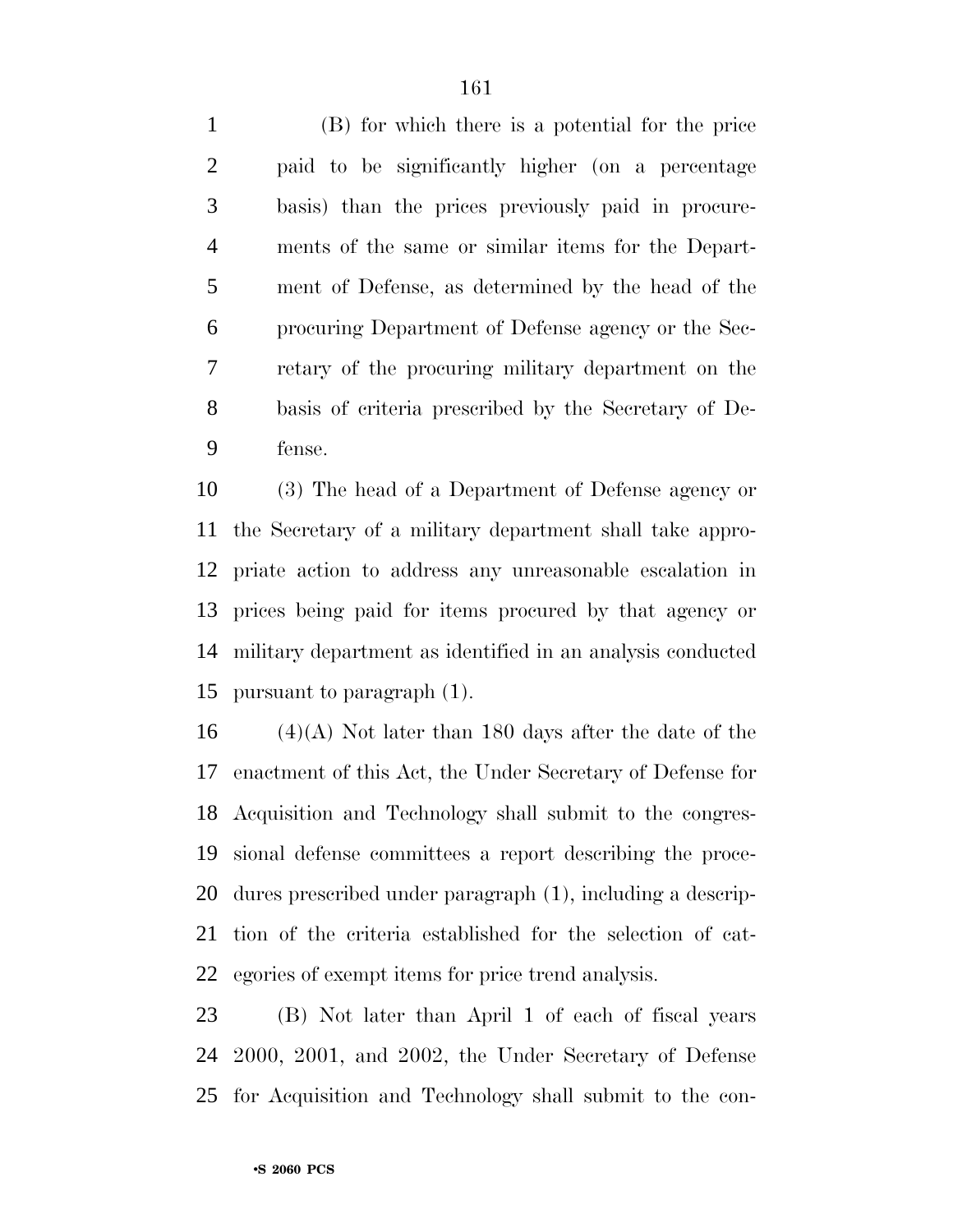gressional defense committees a report on the analyses of price trends that were conducted for categories of exempt items during the preceding fiscal year under the proce- dures prescribed pursuant to paragraph (1). The report shall include a description of the actions taken to identify and address any unreasonable price escalation for the cat-egories of items.

 (f) SECRETARY OF DEFENSE TO ACT THROUGH UNDER SECRETARY OF DEFENSE FOR ACQUISITION AND TECHNOLOGY.—The Secretary of Defense shall act through the Under Secretary of Defense for Acquisition and Technology to carry out subsections (d) and (e).

## **SEC. 806. DEPARTMENT OF DEFENSE PURCHASES THROUGH OTHER AGENCIES.**

 (a) EXTENSION OF REGULATIONS.—Not later than three months after the date of the enactment of this Act, the Secretary of Defense shall revise the regulations issued pursuant to section 844 of the National Defense Author- ization Act for Fiscal Year 1994 (Public Law 103–160; 107 Stat. 1720; 31 U.S.C. 1535 note) to cover all pur- chases of goods and services by the Department of De- fense under contracts entered into or administered by any other agency pursuant to the authority of section 2304a of title 10, United States Code, or section 303H of the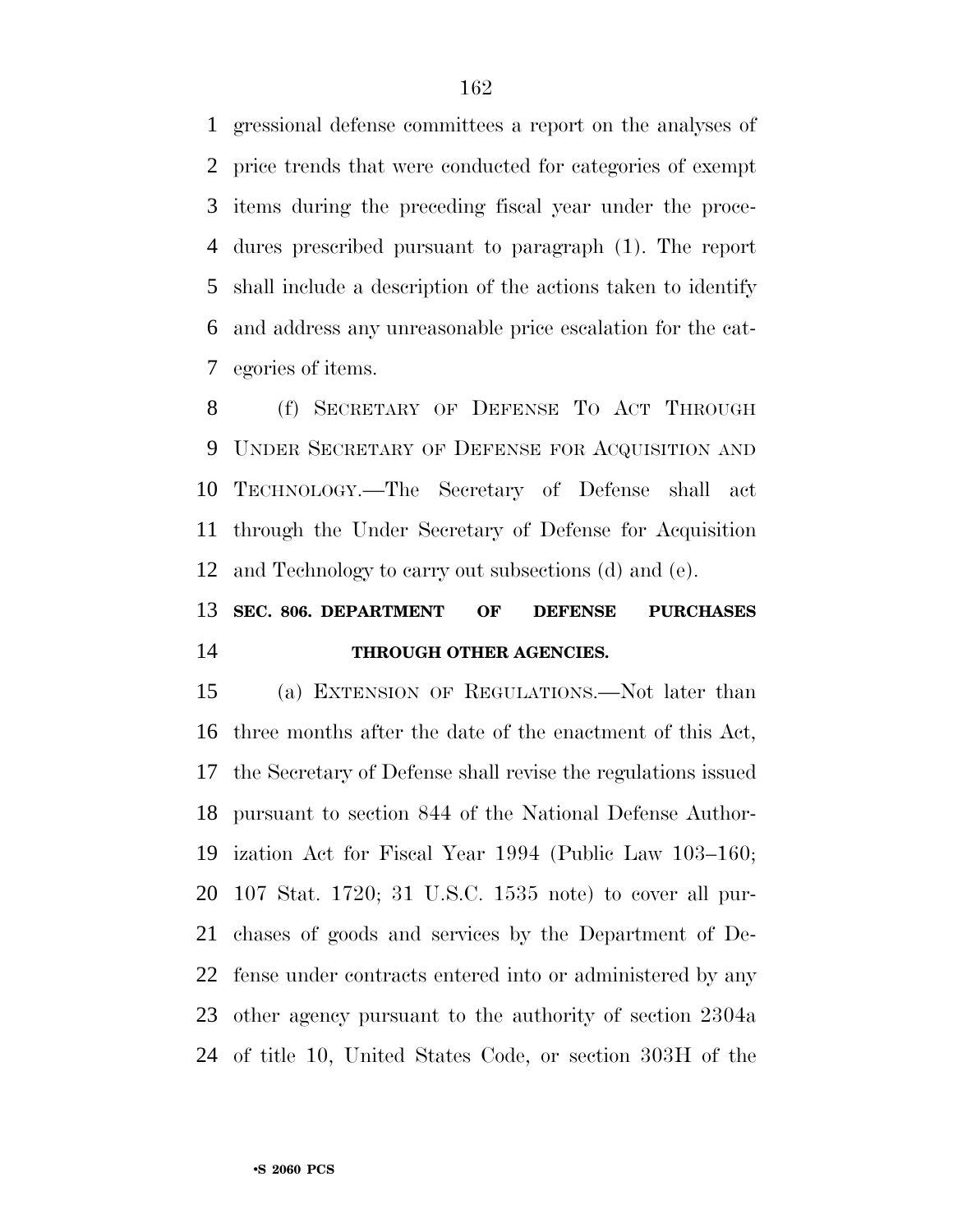Federal Property and Administrative Services Act (41 U.S.C. 253h).

 (b) TERMINATION.—This section shall cease to be ef- fective 1 year after the date on which final regulations prescribed pursuant to subsection (a) take effect.

 **SEC. 807. SUPERVISION OF DEFENSE ACQUISITION UNI- VERSITY STRUCTURE BY UNDER SECRETARY OF DEFENSE FOR ACQUISITION AND TECH-NOLOGY.**

 Section 1702 of title 10, United States Code, is amended by adding at the end the following: ''The Under Secretary shall prescribe policies and requirements for the educational programs of the defense acquisition university structure established under section 1746 of this title.''.

 **SEC. 808. REPEAL OF REQUIREMENT FOR DIRECTOR OF ACQUISITION EDUCATION, TRAINING, AND CAREER DEVELOPMENT TO BE WITHIN THE OFFICE OF THE UNDER SECRETARY OF DE- FENSE FOR ACQUISITION AND TECHNOLOGY.** Section 1703 of title 10, United States Code, is amended by striking out ''within the office of the Under

Secretary''.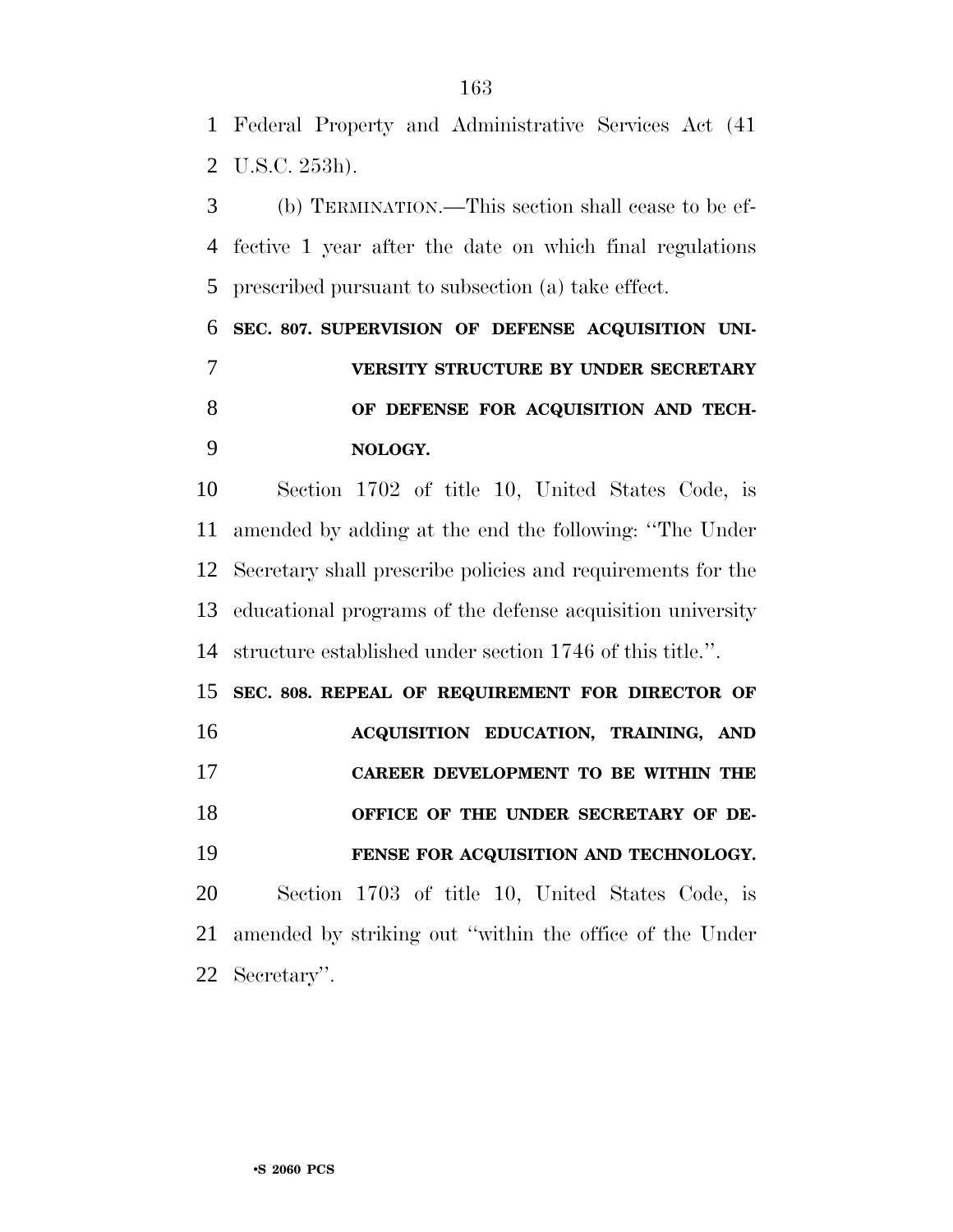# **SEC. 809. ELIGIBILITY OF INVOLUNTARILY DOWNGRADED EMPLOYEE FOR MEMBERSHIP IN AN ACQUI-SITION CORPS.**

 Section 1732(c) of title 10, United States Code, is amended by adding at the end the following new para-graph:

 ''(3) Paragraph (1) of subsection (b) shall not apply to an employee who—

 ''(A) having previously served in a position within a grade referred to in subparagraph (A) of that paragraph, is currently serving in the same po- sition within a grade below GS–13, or in another po- sition within that grade, by reason of a reduction in force or the closure or realignment of a military in- stallation, or for any other reason other by reason of an adverse personnel action for cause; and

 ''(B) except as provided in paragraphs (1) and (2), satisfies the educational, experience, and other requirements prescribed under paragraphs (2), (3), and (4) of that subsection.''.

 **SEC. 810. PILOT PROGRAMS FOR TESTING PROGRAM MAN- AGER PERFORMANCE OF PRODUCT SUPPORT OVERSIGHT RESPONSIBILITIES FOR LIFE CYCLE OF ACQUISITION PROGRAMS.**

•**S 2060 PCS** (a) DESIGNATION OF PILOT PROGRAMS.—The Sec-retary of Defense, acting through the Secretaries of the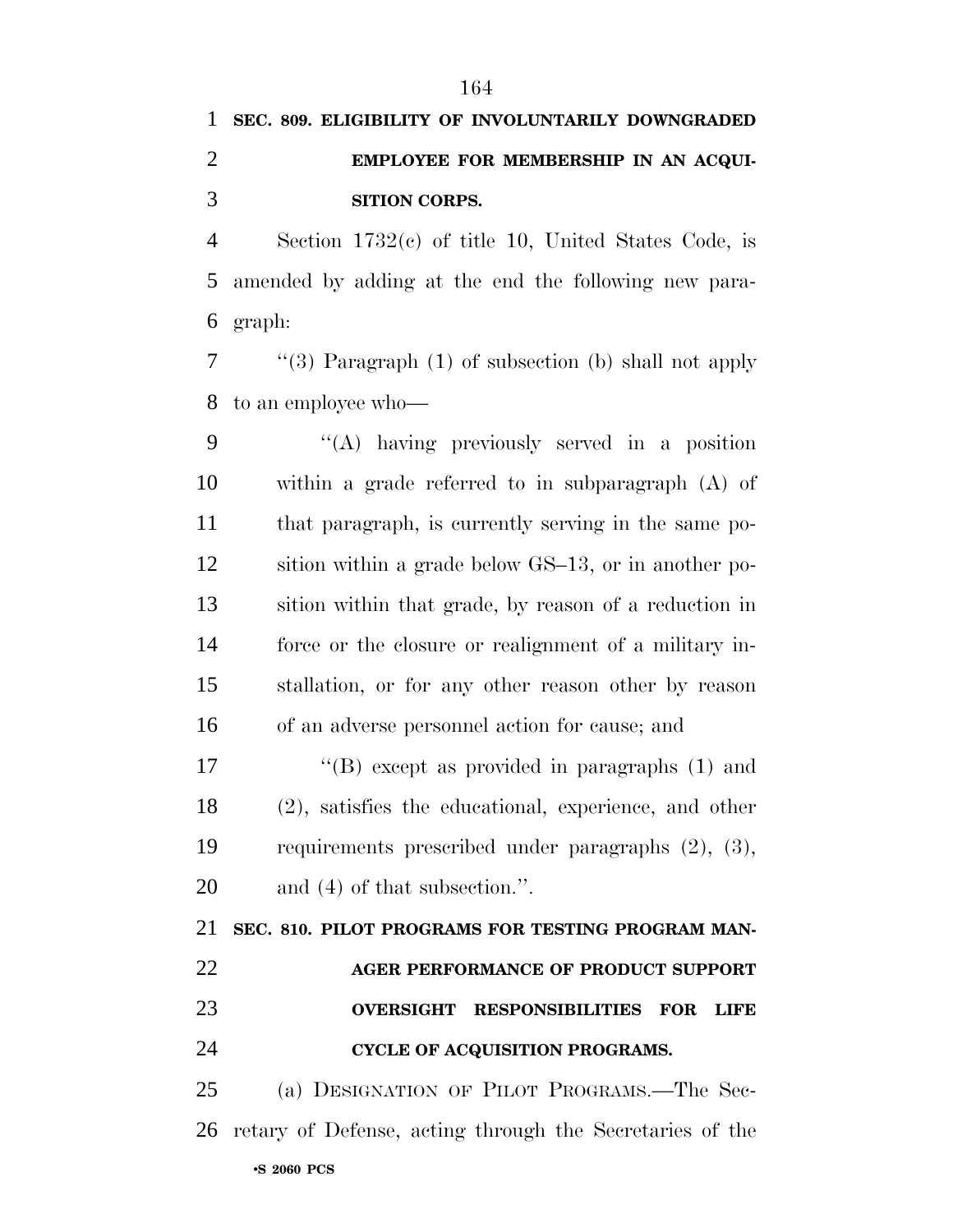military departments, shall designate 10 acquisition pro- grams of the military departments as pilot programs on program manager responsibility for product support.

 (b) RESPONSIBILITIES OF PROGRAM MANAGERS.— The program manager for each acquisition program des- ignated as a pilot program under this section shall have the responsibility for ensuring that the product support functions for the program are properly carried out over the entire life cycle of the program.

 (c) REPORT.—Not later than February 1, 1999, the Secretary of Defense shall submit to the congressional de- fense committees a report on the pilot programs. The re-port shall contain the following:

 (1) A description of the acquisition programs designated as pilot programs under subsection (a).

 (2) For each such acquisition program, the spe- cific management actions taken to ensure that the program manager has the responsibility for oversight of the performance of the product support functions.

20 (3) Any proposed change to law, policy, regula-21 tion, or organization that the Secretary considers de- sirable, and determines feasible to implement, for ensuring that the program managers are fully re- sponsible under the pilot programs for the perform-ance of all such responsibilities.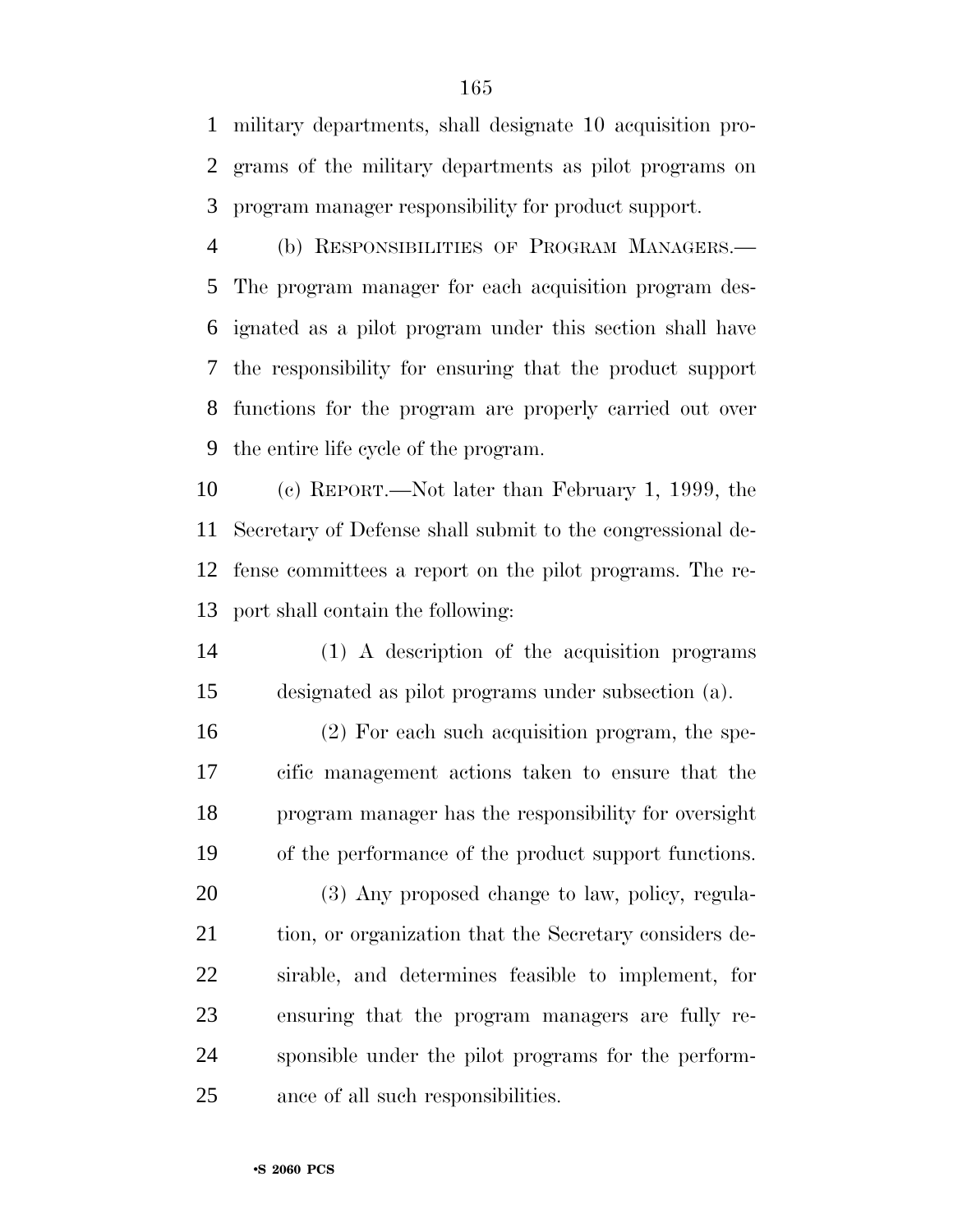#### **TION FROM DISCLOSURE.**

 Section 2371(i)(2)(A) of title 10, United States Code, is amended by striking out ''cooperative agreement that includes a clause described in subsection (d)'' and insert- ing in lieu thereof ''cooperative agreement for performance of basic, applied, or advanced research authorized by sec-tion 2358 of this title''.

# **TITLE IX—DEPARTMENT OF DE- FENSE ORGANIZATION AND MANAGEMENT**

## **SEC. 901. REDUCTION IN NUMBER OF ASSISTANT SEC-RETARY OF DEFENSE POSITIONS.**

 (a) NINE POSITIONS.—Section 138(a) of title 10, United States Code, is amended by striking out ''ten'' and insert in lieu thereof ''nine''.

 (b) CONFORMING AMENDMENT.—The item relating to the Assistant Secretaries of Defense in section 5315 of title 5, United States Code, is amended to read as fol-lows:

''Assistant Secretaries of Defense (9).''.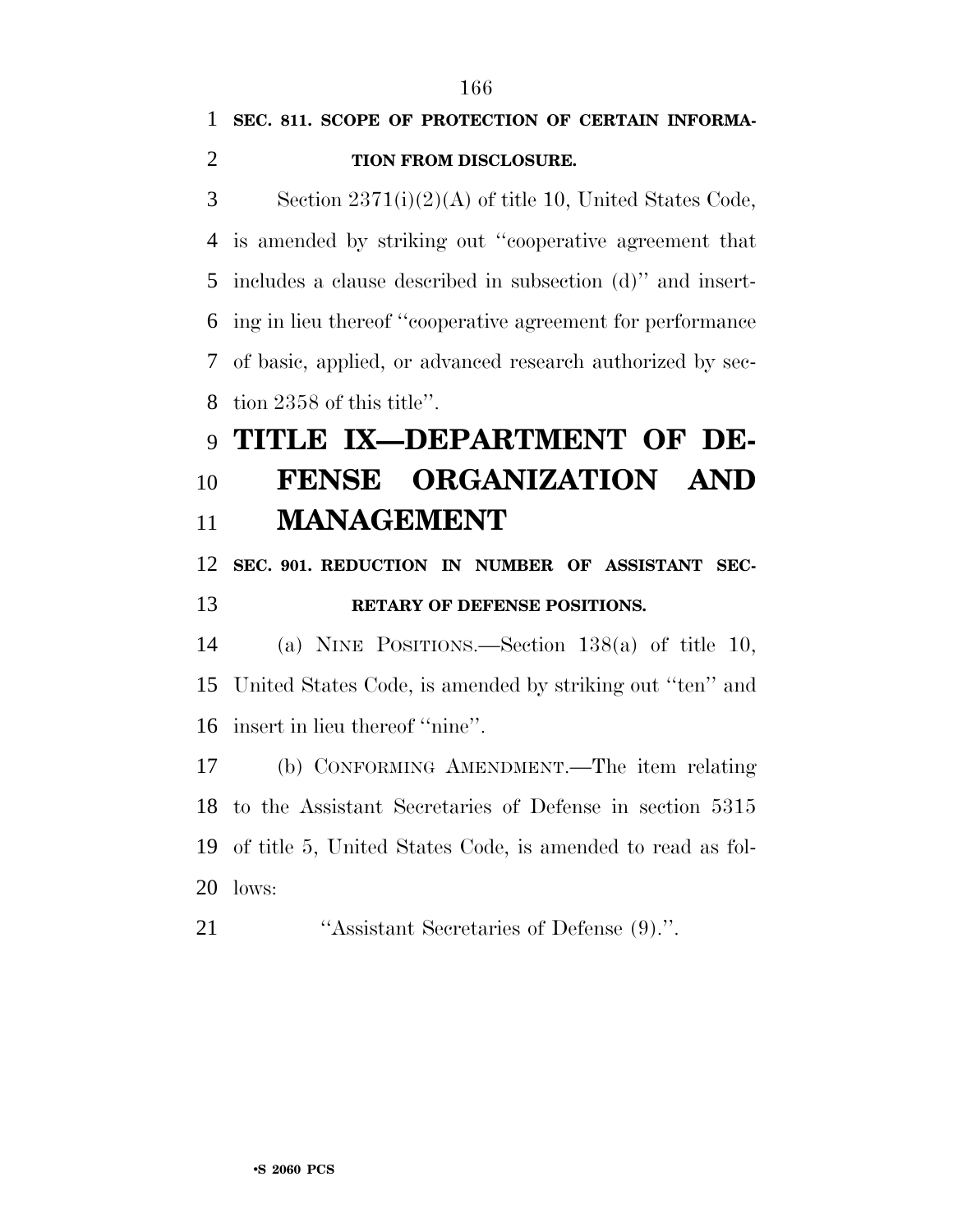|                | 1 SEC. 902. RENAMING OF POSITION OF ASSISTANT SEC- |                                     |  |  |
|----------------|----------------------------------------------------|-------------------------------------|--|--|
| 2              |                                                    | RETARY OF DEFENSE FOR COMMAND, CON- |  |  |
| 3              |                                                    | TROL, COMMUNICATIONS, AND INTEL-    |  |  |
| $\overline{4}$ | LIGENCE.                                           |                                     |  |  |

 Section 138(b)(3) of title 10, United States Code is amended to read as follows:

 ''(3) One of the Assistant Secretaries shall be the As- sistant Secretary of Defense for Space and Information Superiority. The Assistant Secretary—

 $\mathcal{L}(\mathbf{A})$  shall have as his principal duty the overall supervision of the functions of the Department of Defense that relate to space, intelligence, informa- tion security, information operations, command, con- trol, communications, computers, surveillance, recon-naissance, and electromagnetic spectrum; and

 ''(B) shall be the Chief Information Officer of the Department of Defense.''.

 **SEC. 903. AUTHORITY TO EXPAND THE NATIONAL DE-FENSE UNIVERSITY.**

 Section 2165(b) of title 10, United States Code, is amended by adding at the end the following:

 $\frac{1}{2}$  (7) Any other educational institution of the Department of Defense that the Secretary considers appropriate and designates as an institution of the university.''.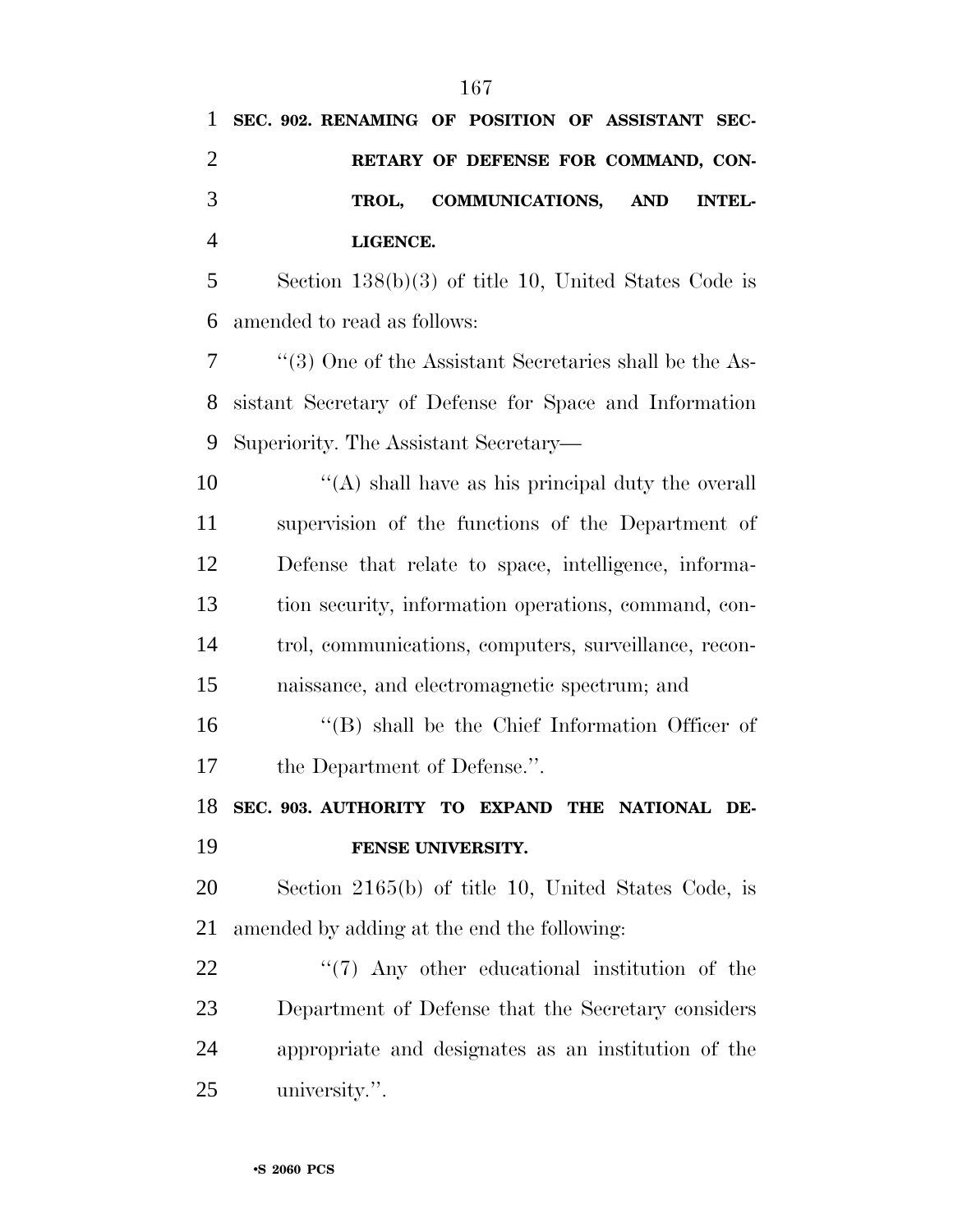## **SEC. 904. REDUCTION IN DEPARTMENT OF DEFENSE HEADQUARTERS STAFF.**

 (a) REDUCTION REQUIRED.—(1) The Secretary of Defense shall reduce the number of Federal Government employees and members of the Armed Forces on the head- quarters staffs of Department of Defense organizations in accordance with this section. The Secretary shall achieve the required reductions not later than September 30, 2003.

 (2) The total number of Federal Government employ- ees and members of the Armed Forces on the head- quarters staffs of all organizations within a category of organizations described in paragraph (4) shall be reduced below the baseline number for the category by the percent- age specified for the category in that paragraph. In the administration of this section, the number of employees employed on a basis other than a full time basis shall be converted to, and expressed as, the equivalent number of full time employees.

 (3) For the purposes of this subsection, the baseline number for the organizations in a category is the total number of Federal Government employees and members of the Armed Forces on the headquarters staffs of those organizations on October 1, 1996.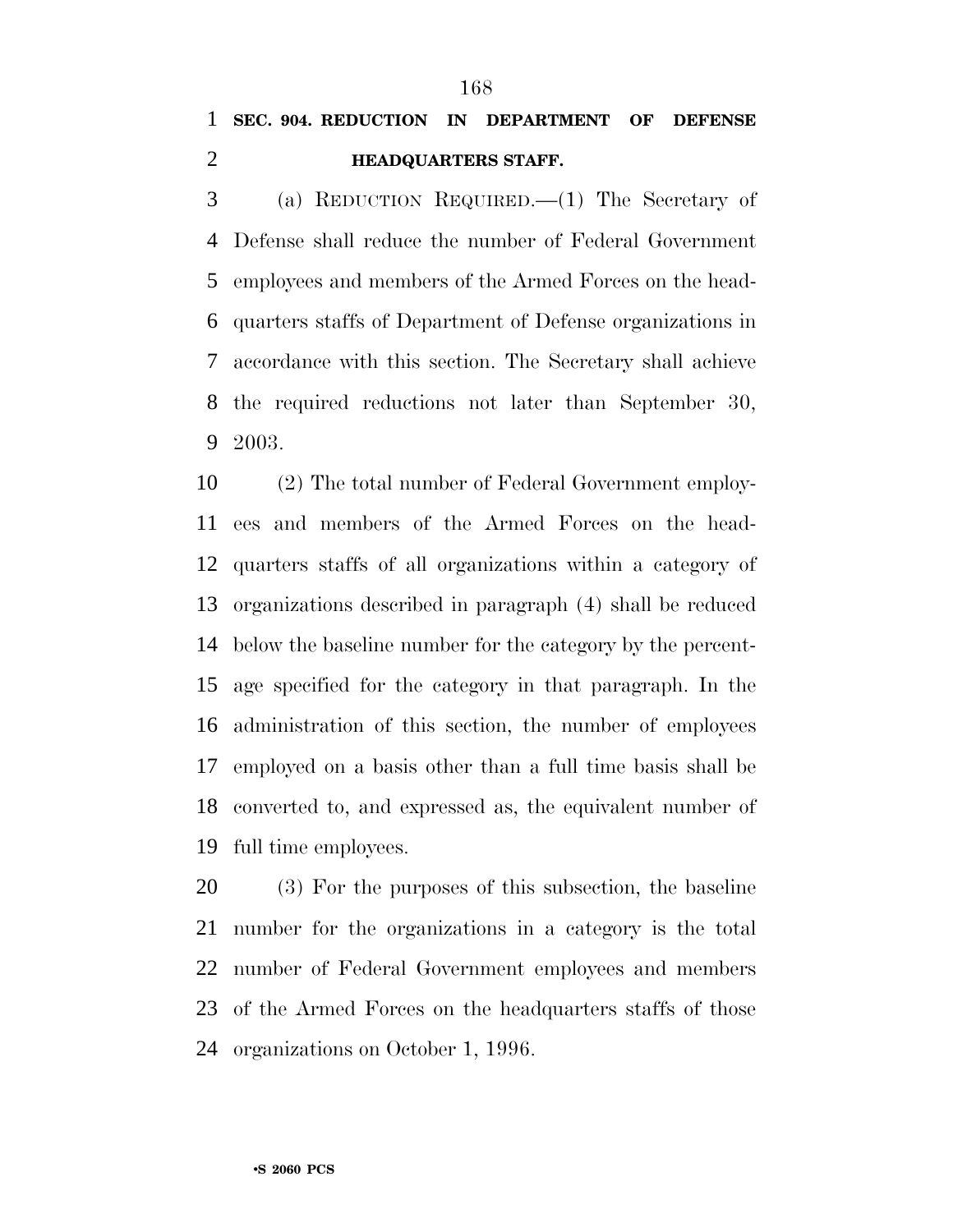| $\mathbf{1}$   | (4) The categories of organizations, and the percent-      |
|----------------|------------------------------------------------------------|
| $\overline{2}$ | ages applicable under paragraph (1) to the organizations   |
| 3              | in such categories, are as follows:                        |
| $\overline{4}$ | (A) The Office of the Secretary of Defense and             |
| 5              | associated activities, a reduction of 33 percent.          |
| 6              | (B) Defense agencies, a reduction of 21 per-               |
| 7              | cent.                                                      |
| 8              | (C) Department of Defense field activities and             |
| 9              | other operating organizations reporting to the Office      |
| 10             | of the Secretary of Defense, a reduction of 36 per-        |
| 11             | cent.                                                      |
| 12             | (D) The Joint Staff and associated activities, a           |
| 13             | reduction of 29 percent.                                   |
| 14             | (E) The headquarters of the combatant com-                 |
| 15             | mands and associated activities, a reduction of 7          |
| 16             | percent.                                                   |
| 17             | (F) Other headquarters elements (including the             |
| 18             | headquarters of the military departments and their         |
| 19             | major commands) and associated activities, a reduc-        |
| 20             | tion of 29 percent.                                        |
| 21             | (b) LIMITED RELIEF FROM PROHIBITION ON MAN-                |
| 22             | AGING BY END-STRENGTH.—(1) The Secretary may waive         |
| 23             | the requirements and restrictions of section 129 of title  |
| 24             | 10, United States Code, for an organization or activity    |
| 25             | covered by subsection (a) to the extent that the Secretary |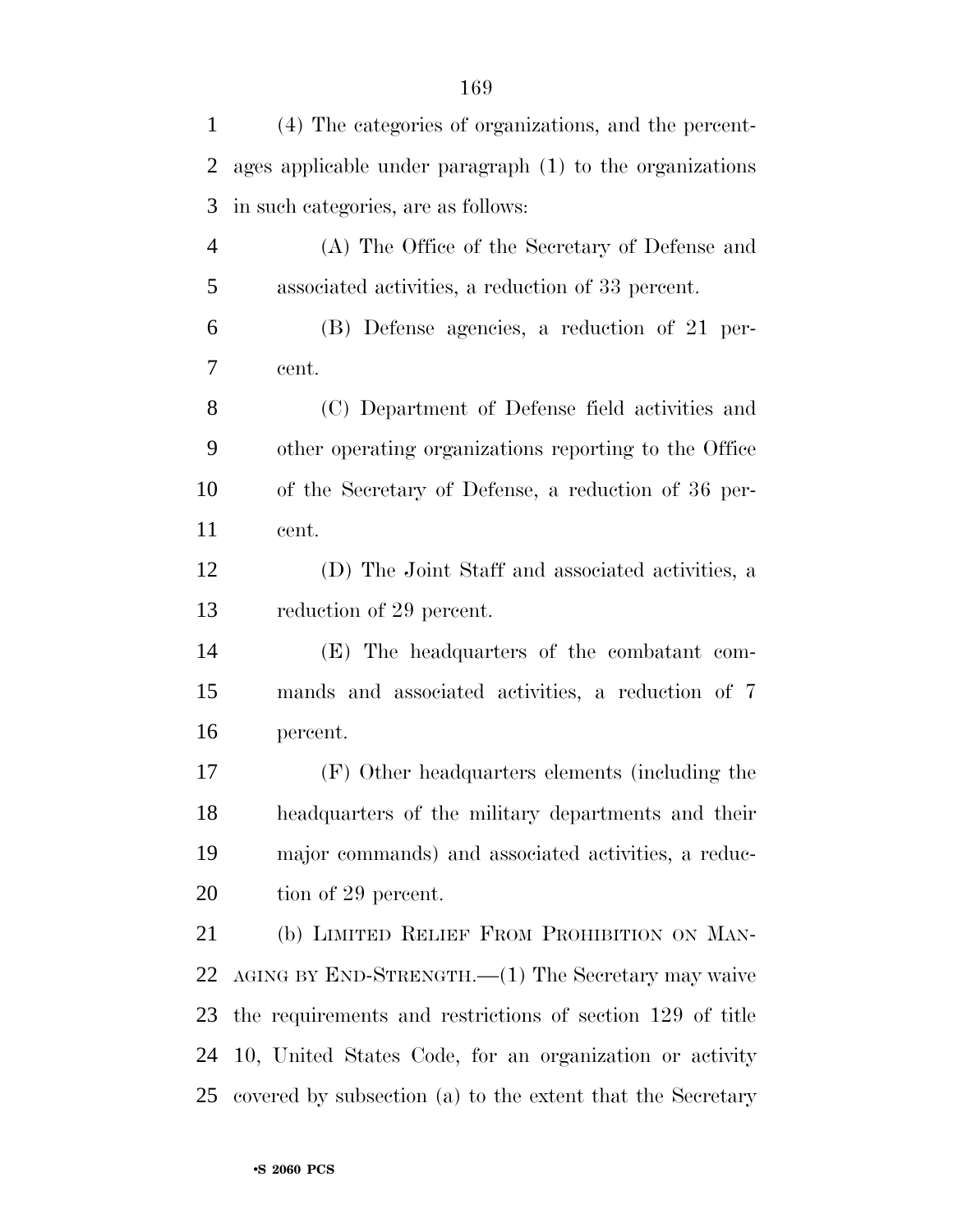determines necessary to achieve the personnel reductions required by that subsection.

 (2) Not later than 30 days after exercising the waiver authority under paragraph (1) in the case of an organiza- tion or activity, the Secretary shall notify the congres- sional defense committees of the scope and duration of the waiver and the reasons for granting the waiver.

8 (c) MANAGEMENT BY BUDGET.—(1) The Secretary shall waive the requirement under subsection (a) to reduce the number of personnel on the headquarters staff of an organization or activity if the Secretary determines that the budget authority available for the organization or ac- tivity for fiscal year 2003 has been reduced below the budget authority available for the organization or activity for fiscal year 1996 by at least the percentage equal to one-fifth of the percentage specified in subsection (a)(4) for the category of the organization or activity.

 (2) In this subsection, the term ''budget authority'' 19 has the meaning given that term in section  $3(2)(A)$  of the Congressional Budget Act of 1974 (2 U.S.C. 622(2)(A)).

21 (d) JOINT AND DEFENSE-WIDE ACTIVITIES.—If the Secretary consolidates functions in a Department of De- fense-wide or joint organization or activity described in 24 subparagraph  $(A)$ ,  $(B)$ ,  $(C)$ ,  $(D)$ , or  $(E)$  of subsection (a)(4) in order to meet the requirement for reduction in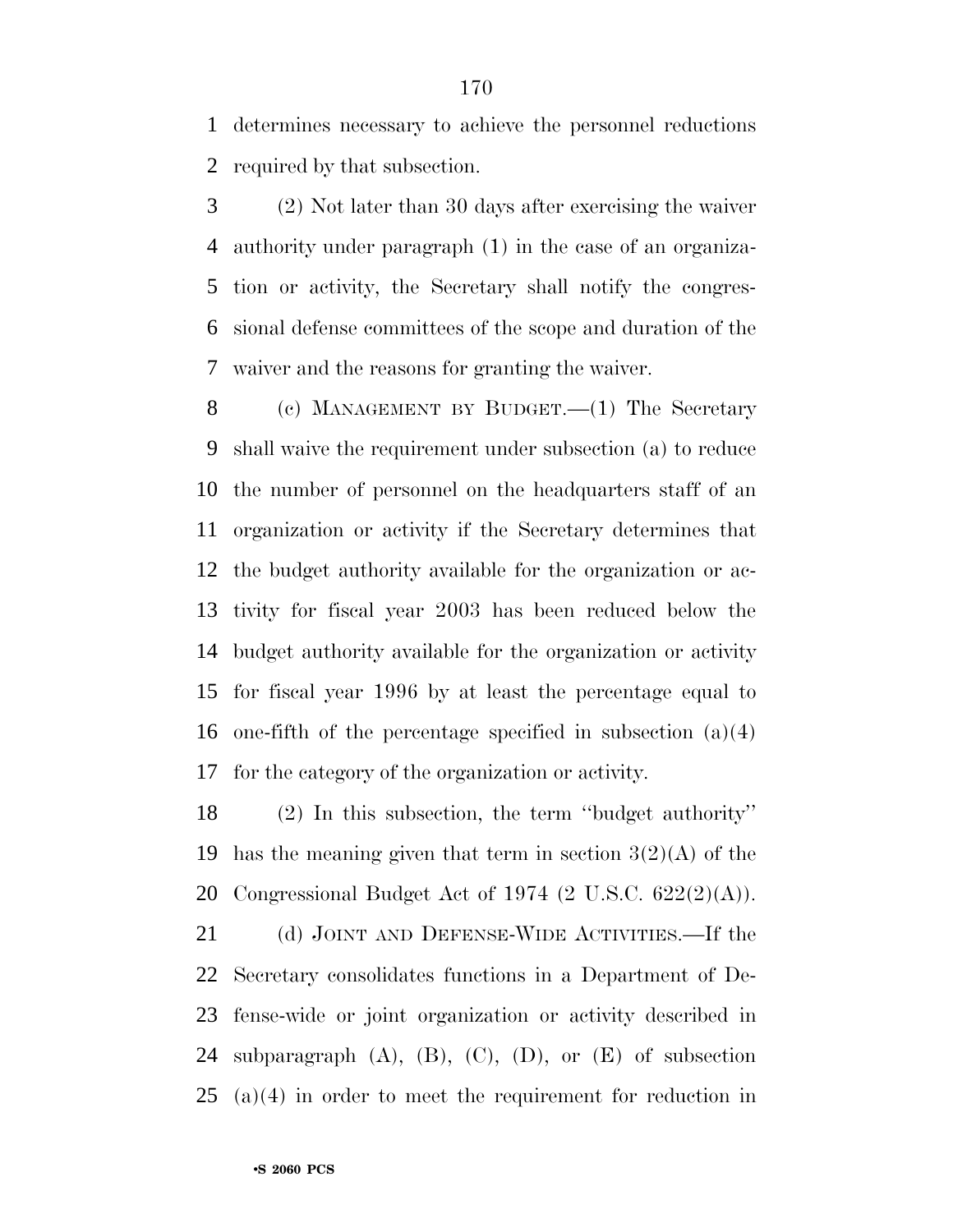the personnel of the other headquarters (including the headquarters of the military departments and their major commands) referred to in subparagraph (F) of such sub- section, the Secretary may apply to that organization or activity, instead of the percentage that would otherwise apply under such subsection, a lesser percentage that is appropriate to reflect the increased responsibilities of the organization or activity.

 (e) REPORT.—Not later than March 1, 1999, the Secretary of Defense shall submit to the congressional de- fense committees a report containing a plan to implement the personnel reductions required by this section.

(f) CATEGORIES DEFINED.—In this section:

- (1) The term ''Office of the Secretary of De- fense and associated activities'' means the following organizations and activities:
- (A) The Office of the Secretary of Defense, as defined in section 131 of title 10, United States Code.

 (B) The defense support activities that perform technical and analytical support for the 22 Office of the Secretary of Defense.

 (2) The term ''defense agencies'' means the fol-lowing organizations and activities: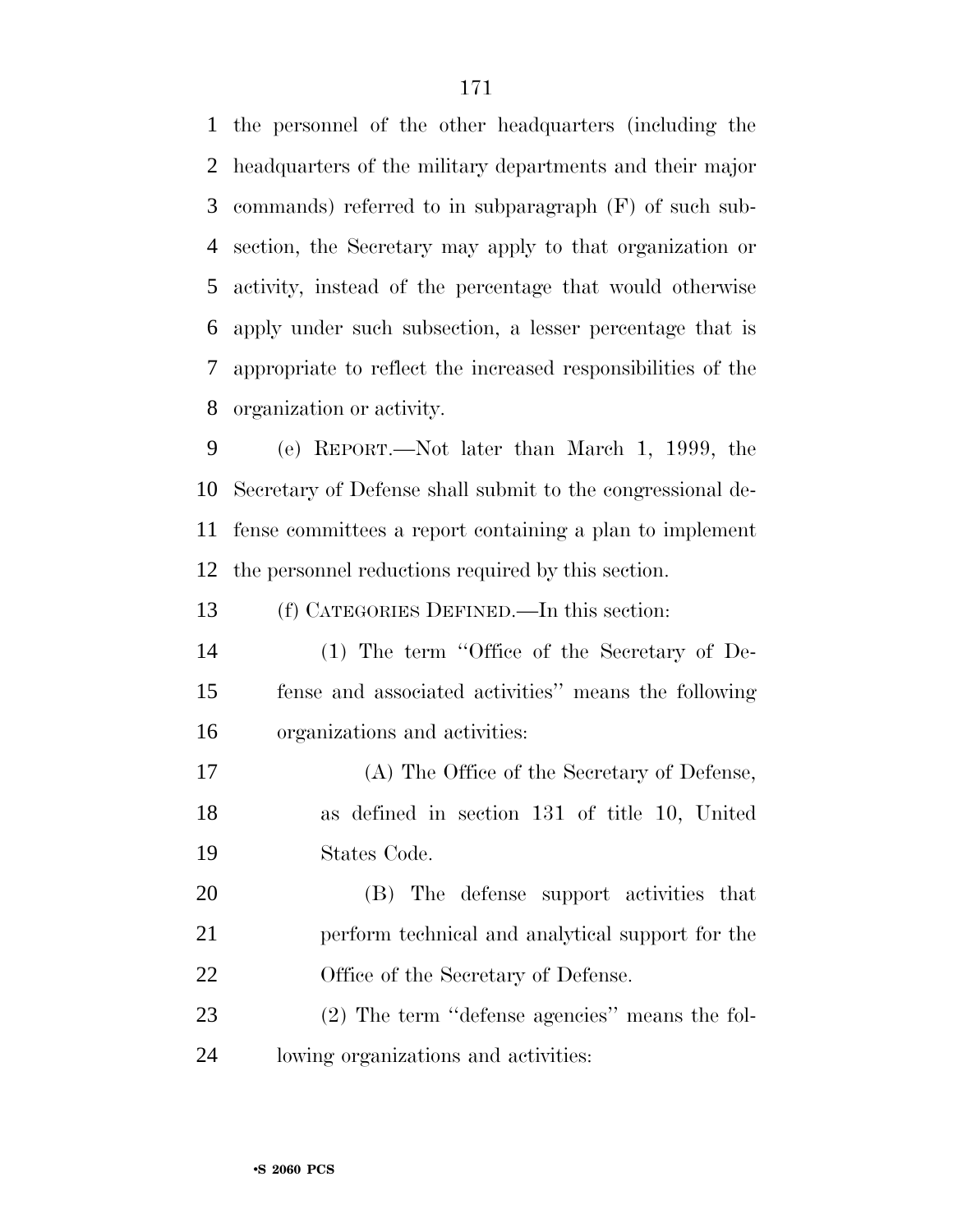| $\mathbf{1}$   | (A) The Ballistic Missile Defense Organi-            |
|----------------|------------------------------------------------------|
| $\overline{2}$ | zation.                                              |
| 3              | (B)<br>The<br>Defense Advanced Research              |
| $\overline{4}$ | Projects Agency.                                     |
| 5              | (C) The Defense Commissary Agency.                   |
| 6              | (D) The Defense Contract Audit Agency.               |
| 7              | (E) The Defense Finance and Accounting               |
| 8              | Services.                                            |
| 9              | The Defense Information Systems<br>(F)               |
| 10             | Agency.                                              |
| 11             | (G) The Defense Legal Services Agency.               |
| 12             | (H) The Defense Logistics Agency.                    |
| 13             | (I) The Defense Security Assistance Agen-            |
| 14             | cy.                                                  |
| 15             | (J) The Defense Security Service.                    |
| 16             | (K) The Defense Special Weapons Agency.              |
| 17             | (L) The On-Site Inspection Agency.                   |
| 18             | (M) The Treaty Compliance and Threat                 |
| 19             | Reduction Agency.                                    |
| 20             | (3) The term "Department of Defense field ac-        |
| 21             | tivities and other operating organizations reporting |
| 22             | to the Office of the Secretary of Defense" means the |
| 23             | following organizations and activities:              |
| 24             | The American Forces Information<br>(A)               |
| 25             | Service.                                             |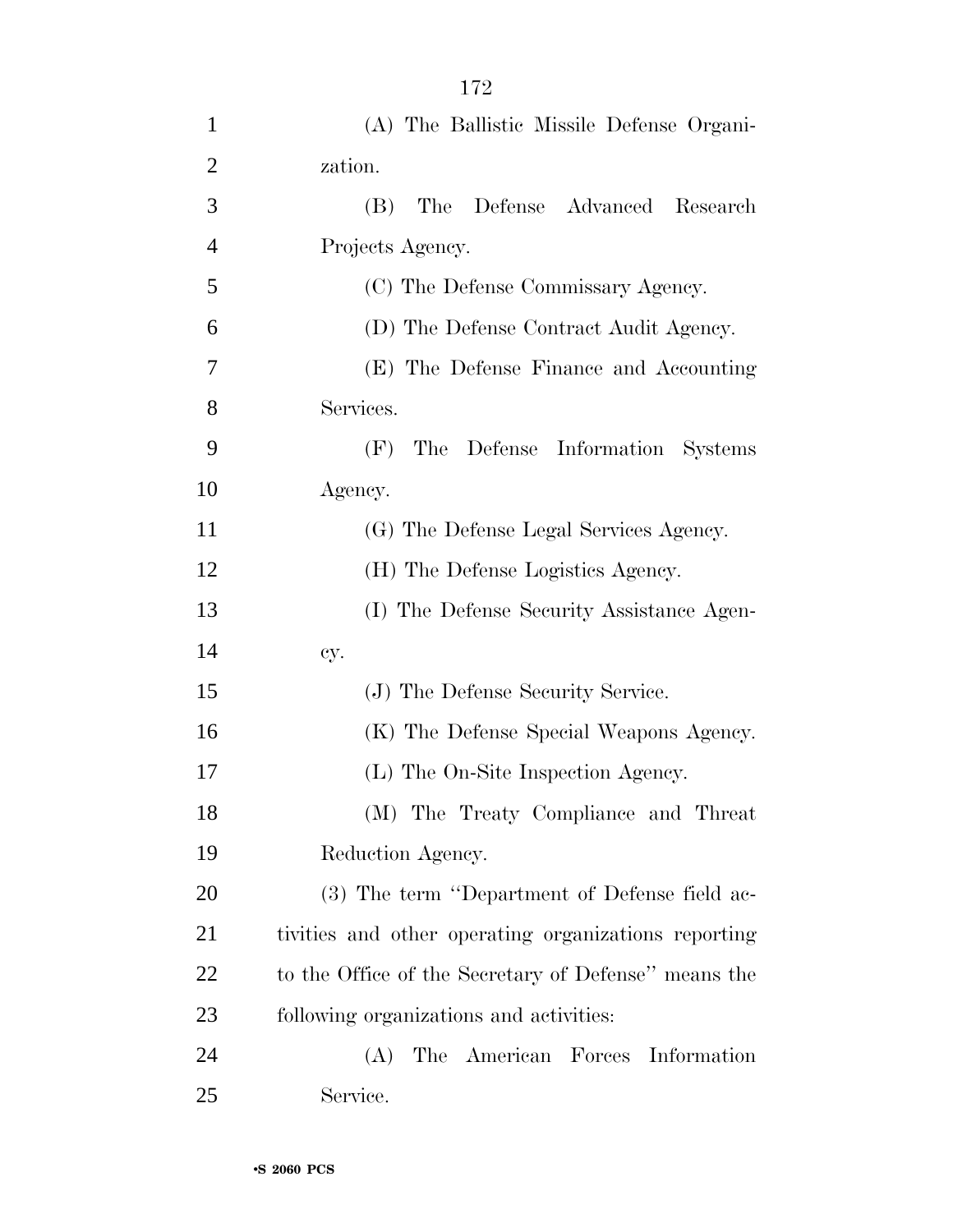| $\mathbf{1}$   | (B) The TRICARE Support Office.          |
|----------------|------------------------------------------|
| $\overline{2}$ | (C) The Office of Economic Adjustment.   |
| 3              | (D) The Department of Defense Education  |
| $\overline{4}$ | Activity.                                |
| 5              | (E) Washington Headquarters Services.    |
| 6              | (F) The Department of Defense Human      |
| 7              | Resources Activity.                      |
| 8              | (G) The Defense Prisoner of War/Missing  |
| 9              | Personnel Office.                        |
| 10             | (H) The Defense Medical Programs Activ-  |
| 11             | ity.                                     |
| 12             | (I) The Defense Technology Security Ad-  |
| 13             | ministration.                            |
| 14             | (J) The C4I Support Activity.            |
| 15             | (K) The Plans and Program Analysis Sup-  |
| 16             | port Center.                             |
| 17             | (L) The Defense Airborne Reconnaissance  |
| 18             | Office.                                  |
| 19             | (M) The Defense Acquisition University.  |
| 20             | (N) The Director of Military Support.    |
| 21             | (0)<br>The Defense Technical Information |
| 22             | Center.                                  |
| 23             | (P) The National Defense University.     |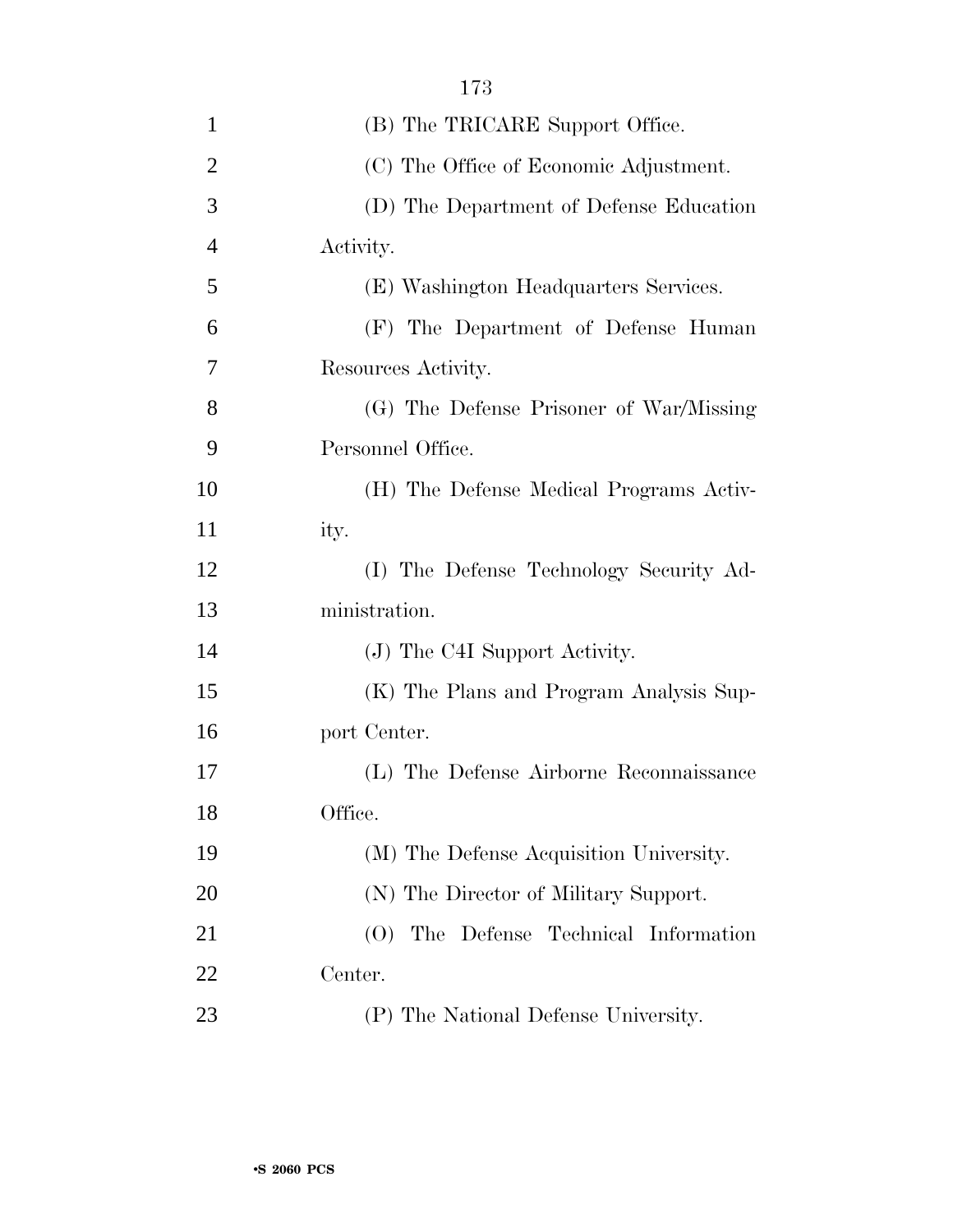| $\mathbf{1}$   | (4) The term "Joint Staff and associated activi-     |
|----------------|------------------------------------------------------|
| $\overline{2}$ | ties" means the following organizations and activi-  |
| 3              | ties:                                                |
| $\overline{4}$ | (A) The Joint Staff referred to in section           |
| 5              | 155 of title 10, United States Code.                 |
| 6              | (B) Department of Defense activities that            |
| 7              | are controlled by the Chairman of the Joint          |
| 8              | Chiefs of Staff and report directly to the Joint     |
| 9              | Staff.                                               |
| 10             | (5) The term "headquarters of the combatant"         |
| 11             | commands" means the headquarters of the combat-      |
| 12             | ant commands, as defined in section $161(c)(3)$ of   |
| 13             | title 10, United States Code.                        |
| 14             | $(6)$ The term "other headquarters elements (in-     |
| 15             | cluding the headquarters of the military departments |
| 16             | and their major commands)" means the following       |
| 17             | organizations and activities:                        |
| 18             | (A) The military department headquarters             |
| 19             | listed and defined in Department of Defense          |
| 20             | Directive 5100.73, "Department of Defense            |
| 21             | Management Headquarters and Headquarters             |
| 22             | Support Activities", as in effect on November        |
| 23             | 12, 1996.                                            |
| 24             | (B) Other military headquarters elements             |
| 25             | defined in such directive that are not otherwise     |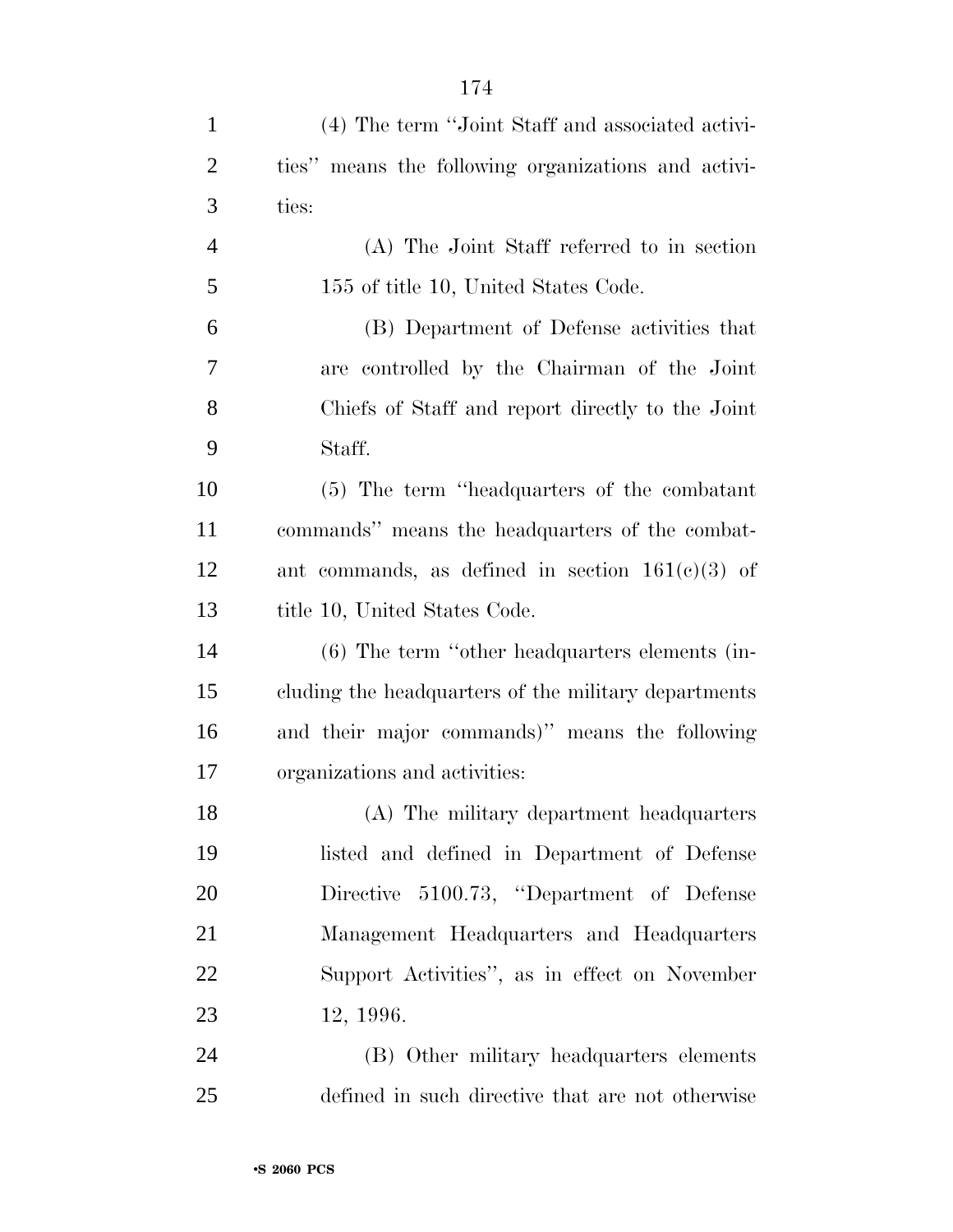1 covered by paragraphs  $(1)$ ,  $(2)$ ,  $(3)$ ,  $(4)$ , and 2 (5).

 (g) REPEAL OF SUPERSEDED PROVISIONS.—(1) Sec- tions 130a and 194 of title 10, United States Code, are repealed.

6 (2)(A) The table of sections at the beginning of chap- ter 3 of such title is amended by striking out the item relating to section 130a.

 (B) The table of sections at the beginning of chapter 8 of such title is amended by striking out the item relating to section 194.

## **SEC. 905. PERMANENT REQUIREMENT FOR QUADRENNIAL DEFENSE REVIEW.**

 (a) REVIEW REQUIRED.—Chapter 2 of title 10, United States Code, is amended by inserting after section 116 the following:

#### **''§ 117. Quadrennial defense review**

18 "(a) REVIEW REQUIRED.—The Secretary of Defense, in consultation with the Chairman of the Joint Chiefs of Staff, shall conduct in each year in which a President is inaugurated a comprehensive examination of the defense strategy, force structure, force modernization plans, infra- structure, budget plan, and other elements of the defense program and policies with a view toward determining and expressing the defense strategy of the United States and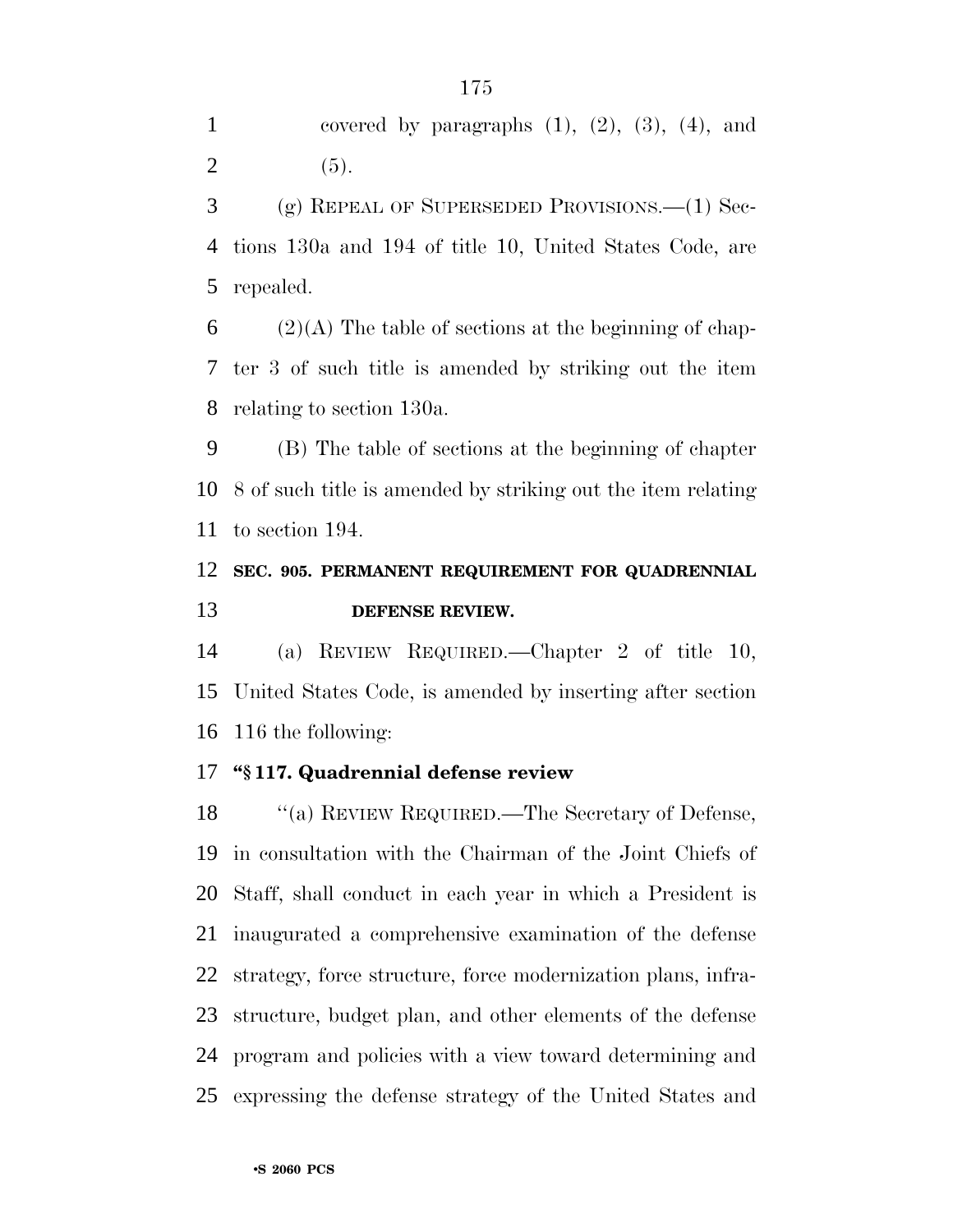establishing a revised defense plan for the ensuing 10 years and a revised defense plan for the ensuing 20 years. ''(b) CONSIDERATION OF REPORTS OF NATIONAL DEFENSE PANEL.—In conducting the review, the Sec- retary shall take into consideration the reports of the Na- tional Defense Panel submitted under section 181(d) of this title.

 ''(c) REPORT TO CONGRESS.—The Secretary shall submit a report on each review to the Committee on Armed Services of the Senate and the Committee on Na- tional Security of the House of Representatives not later than September 30 of the year in which the review is con-ducted. The report shall include the following:

 $\frac{1}{2}$  The results of the review, including a com- prehensive discussion of the defense strategy of the United States and the force structure best suited to implement that strategy.

18 ''(2) The threats examined for purposes of the review and the scenarios developed in the examina-20 tion of such threats.

 ''(3) The assumptions used in the review, in- cluding assumptions relating to the cooperation of allies and mission-sharing, levels of acceptable risk, warning times, and intensity and duration of con-flict.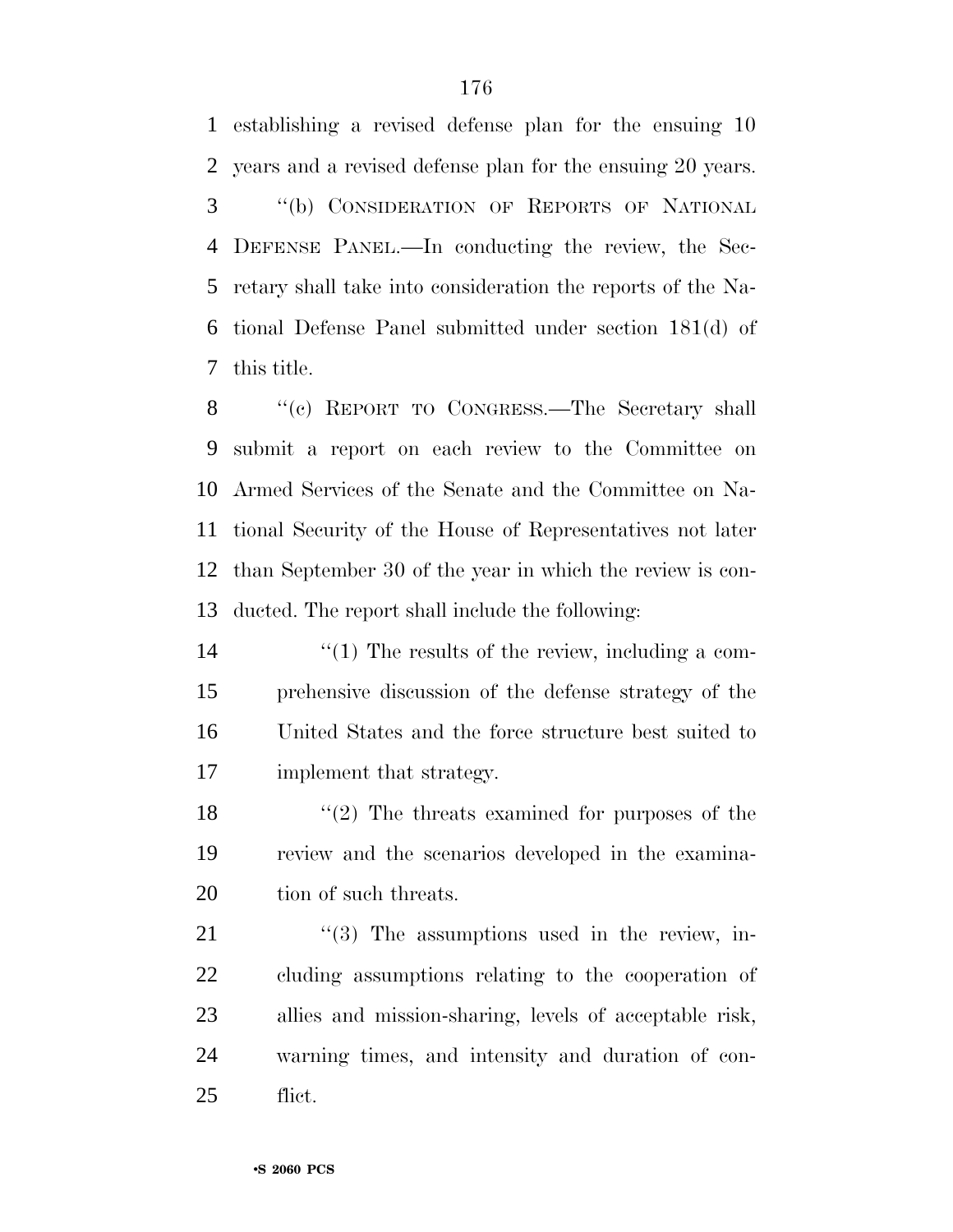1  $\frac{1}{2}$  The effect on the force structure of prep- arations for and participation in peace operations and military operations other than war.

 $\frac{4}{5}$  The effect on the force structure of the utilization by the Armed Forces of technologies an- ticipated to be available for the ensuing 10 years and technologies anticipated to be available for the ensuing 20 years, including precision guided muni- tions, stealth, night vision, digitization, and commu- nications, and the changes in doctrine and oper- ational concepts that would result from the utiliza-tion of such technologies.

13 ''(6) The manpower and sustainment policies required under the defense strategy to support en-gagement in conflicts lasting more than 120 days.

16 ''(7) The anticipated roles and missions of the reserve components in the defense strategy and the strength, capabilities, and equipment necessary to assure that the reserve components can capably dis-charge those roles and missions.

21 ''(8) The appropriate ratio of combat forces to support forces (commonly referred to as the ''tooth- to-tail'' ratio) under the defense strategy, including, in particular, the appropriate number and size of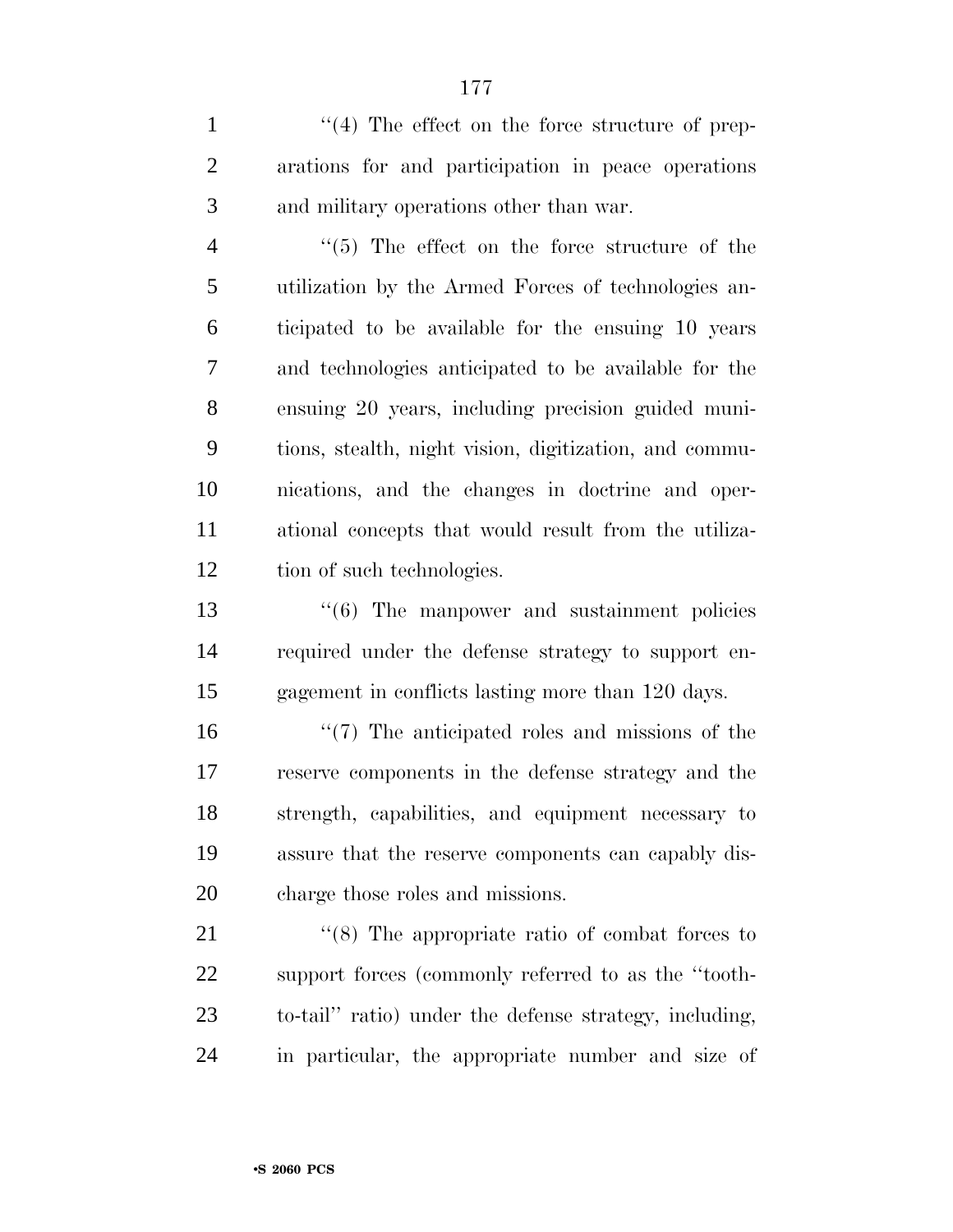| $\mathbf{1}$   | headquarter units and Defense Agencies for that           |
|----------------|-----------------------------------------------------------|
| $\overline{2}$ | purpose.                                                  |
| 3              | "(9) The air-lift and sea-lift capabilities re-           |
| $\overline{4}$ | quired to support the defense strategy.                   |
| 5              | "(10) The forward presence, pre-positioning,              |
| 6              | and other anticipatory deployments necessary under        |
| 7              | the defense strategy for conflict deterrence and ade-     |
| 8              | quate military response to anticipated conflicts.         |
| 9              | $\lq(11)$ The extent to which resources must be           |
| 10             | shifted among two or more theaters under the de-          |
| 11             | fense strategy in the event of conflict in such thea-     |
| 12             | ters.                                                     |
| 13             | $\lq(12)$ The advisability of revisions to the Uni-       |
| 14             | fied Command Plan as a result of the defense strat-       |
| 15             | egy.                                                      |
| 16             | $"$ (13) Any other matter the Secretary considers         |
| 17             | appropriate.".                                            |
| 18             | (b) NATIONAL DEFENSE PANEL.—Chapter 7 of such             |
| 19             | title is amended by adding at the end the following:      |
| 20             | "§181. National Defense Panel                             |
| 21             | "(a) ESTABLISHMENT.—Not later than January 1 of           |
| 22             | each year immediately preceding a year in which a Presi-  |
| 23             | dent is to be inaugurated, the Secretary of Defense shall |
| 24             | establish a nonpartisan, independent panel to be known    |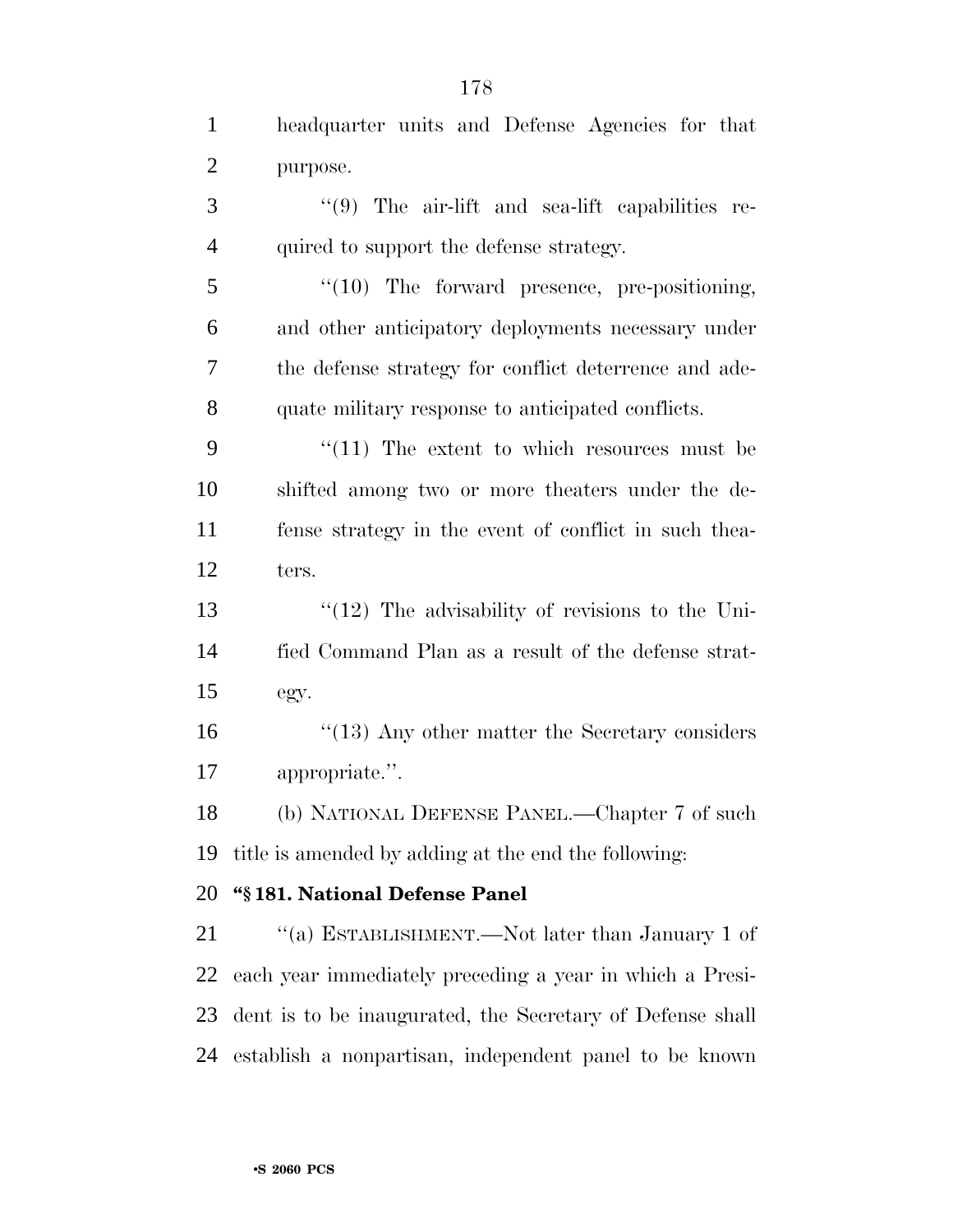as the National Defense Panel. The Panel shall have the duties set forth in this section.

 ''(b) MEMBERSHIP.—The Panel shall be composed of a chairman and eight other individuals appointed by the Secretary, in consultation with the chairman and ranking member of the Committee on Armed Services of the Sen- ate and the chairman and ranking member of the Commit- tee on National Security of the House of Representatives, from among individuals in the private sector who are rec- ognized experts in matters relating to the national security of the United States.

- 12  $\text{``(c)}$  DUTIES.—The Panel shall—
- 13 ''(1) conduct and submit to the Secretary of Defense and to the Committee on Armed Services of the Senate and the Committee on National Security of the House of Representatives a comprehensive as- sessment of the defense strategy, force structure, force modernization plans, infrastructure, budget plan, and other elements of the defense program and policies with a view toward recommending a defense strategy of the United States and a revised defense plan for the ensuing 10 years and a revised defense plan for the ensuing 20 years; and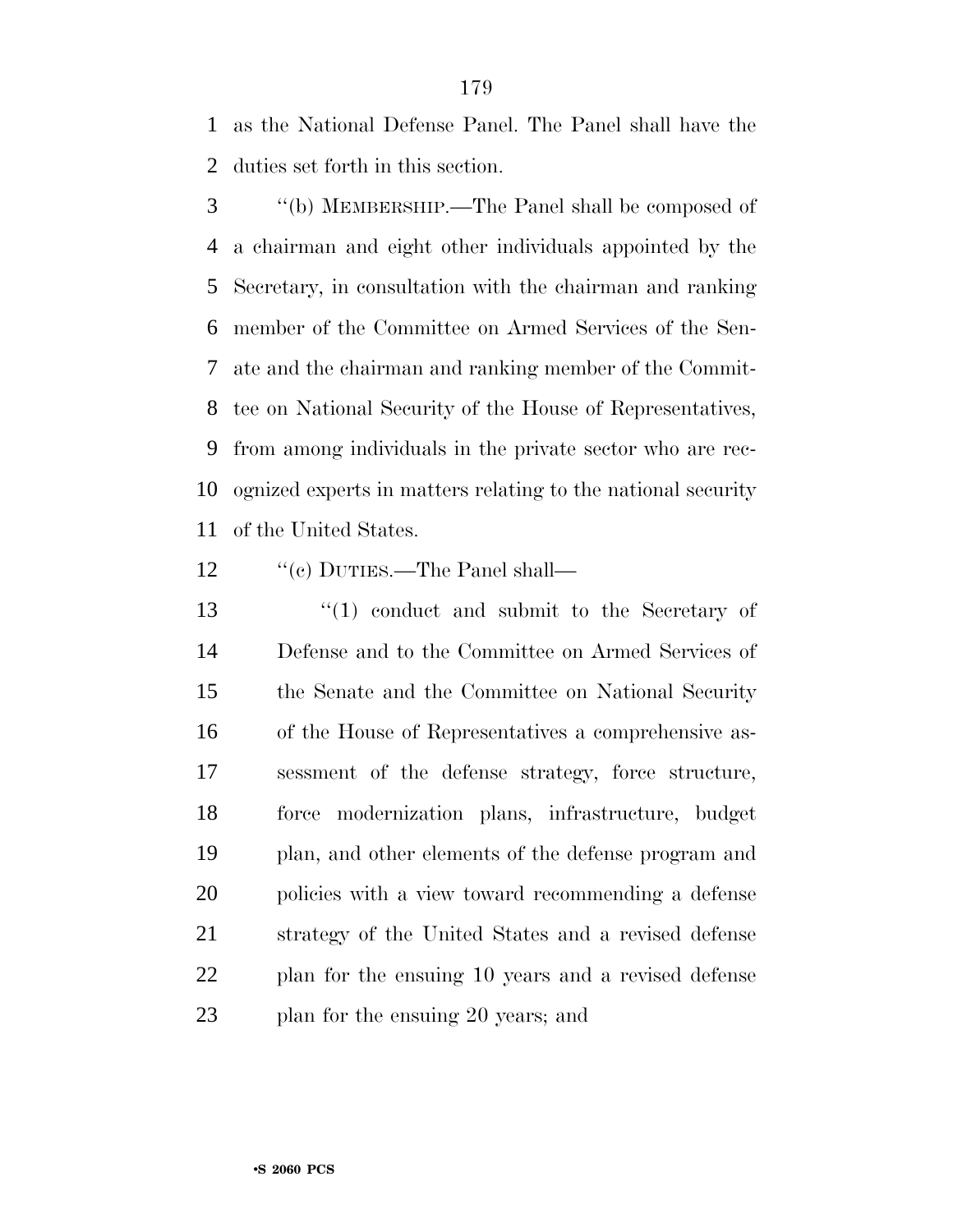1 ''(2) identify issues that the Panel recommends for assessment during the next review to be con-ducted under section 117 of this title.

 $\frac{4}{100}$  ''(d) REPORT.—(1) The Panel, in the year that it is conducting an assessment under subsection (c), shall sub- mit to the Secretary of Defense and to the Committee on Armed Services of the Senate and the Committee on Na- tional Security of the House of Representatives two re- ports on its activities and the findings and recommenda- tions of the Panel, including any recommendations for leg- islation that the Panel considers appropriate, as follows: 12 ''(A) An interim report not later than July 1 of the year.

 ''(B) A final report not later than December 1 of the year.

16 "(2) Not later than December 15 of the year in which the Secretary receive a final report under paragraph (1)(B), the Secretary shall submit to the committees re- ferred to in subsection (b) a copy of the report together with the Secretary's comments on the report.

21 "(e) INFORMATION FROM FEDERAL AGENCIES. The Panel may secure directly from the Department of Defense and any of its components and from any other Federal department and agency such information as the Panel considers necessary to carry out its duties under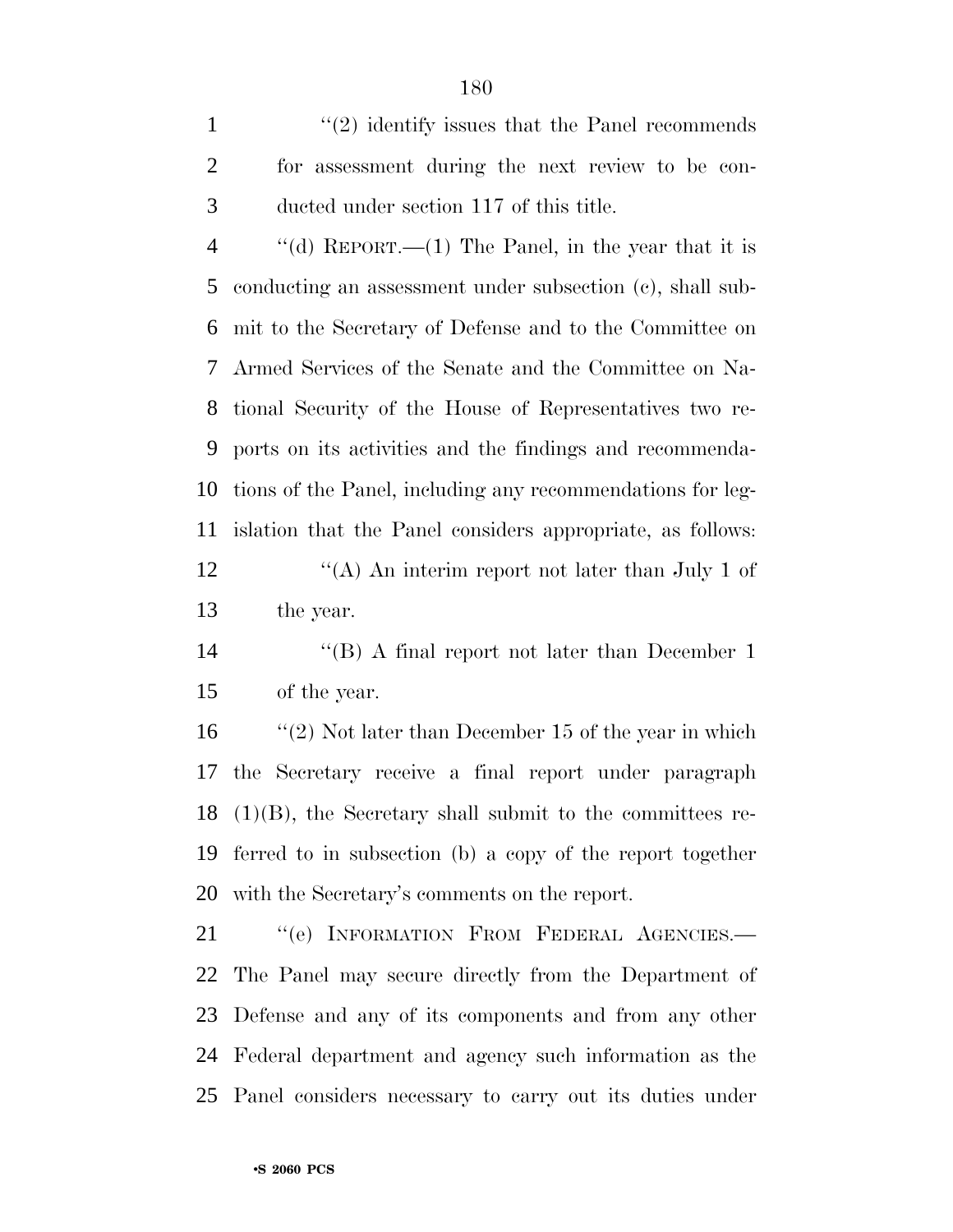this section. The head of the department or agency con- cerned shall ensure that information requested by the Panel under this subsection is promptly provided.

 ''(f) PERSONNEL MATTERS.—(1) Each member of the Panel shall be compensated at a rate equal to the daily equivalent of the annual rate of basic pay prescribed for level IV of the Executive Schedule under section 5315 of title 5 for each day (including travel time) during which the member is engaged in the performance of the duties of the Panel.

11 ''(2) The members of the Panel shall be allowed travel expenses, including per diem in lieu of subsistence, at rates authorized for employees of agencies under sub- chapter I of chapter 57 of title 5 while away from their homes or regular places of business in the performance of services for the Panel.

 ''(3)(A) The chairman of the Panel may, without re- gard to the civil service laws and regulations, appoint and terminate an executive director and a staff if the Panel determines that an executive director and staff are nec- essary in order for the Panel to perform its duties effec- tively. The employment of an executive director shall be subject to confirmation by the Panel.

 ''(B) The chairman may fix the compensation of the executive director without regard to the provisions of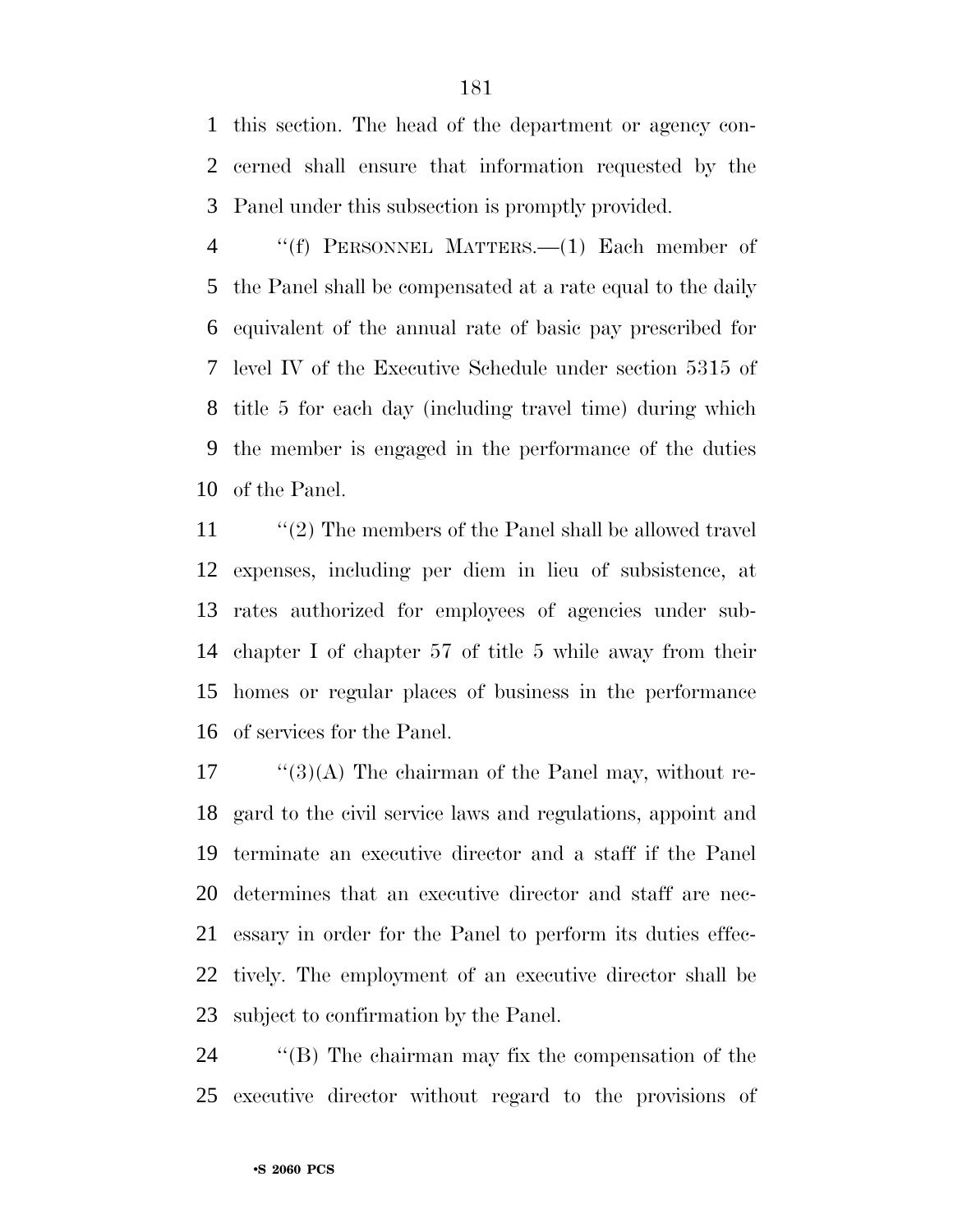chapter 51 and subchapter III of chapter 53 of title 5 re- lating to classification of positions and General Schedule pay rates, except that the rate of pay for the executive director may not exceed the rate payable for level V of the Executive Schedule under section 5316 of such title. ''(4) Any Federal Government employee may be de- tailed to the Panel without reimbursement of the employ- ee's agency, and such detail shall be without interruption or loss of civil service status or privilege. The Secretary shall ensure that sufficient personnel are detailed to the Panel to enable the Panel to carry out its duties effec-tively.

 ''(5) To the maximum extent practicable, the mem- bers and employees of the Panel shall travel on military aircraft, military ships, military vehicles, or other military conveyances when travel is necessary in the performance of a duty of the Panel, except that no such aircraft, ship, vehicle, or other conveyance may be scheduled primarily for the transportation of any such member or employee when the cost of commercial transportation is less expen-sive.

22 "(g) ADMINISTRATIVE PROVISIONS.—(1) The Panel may use the United States mails and obtain printing and binding services in the same manner and under the same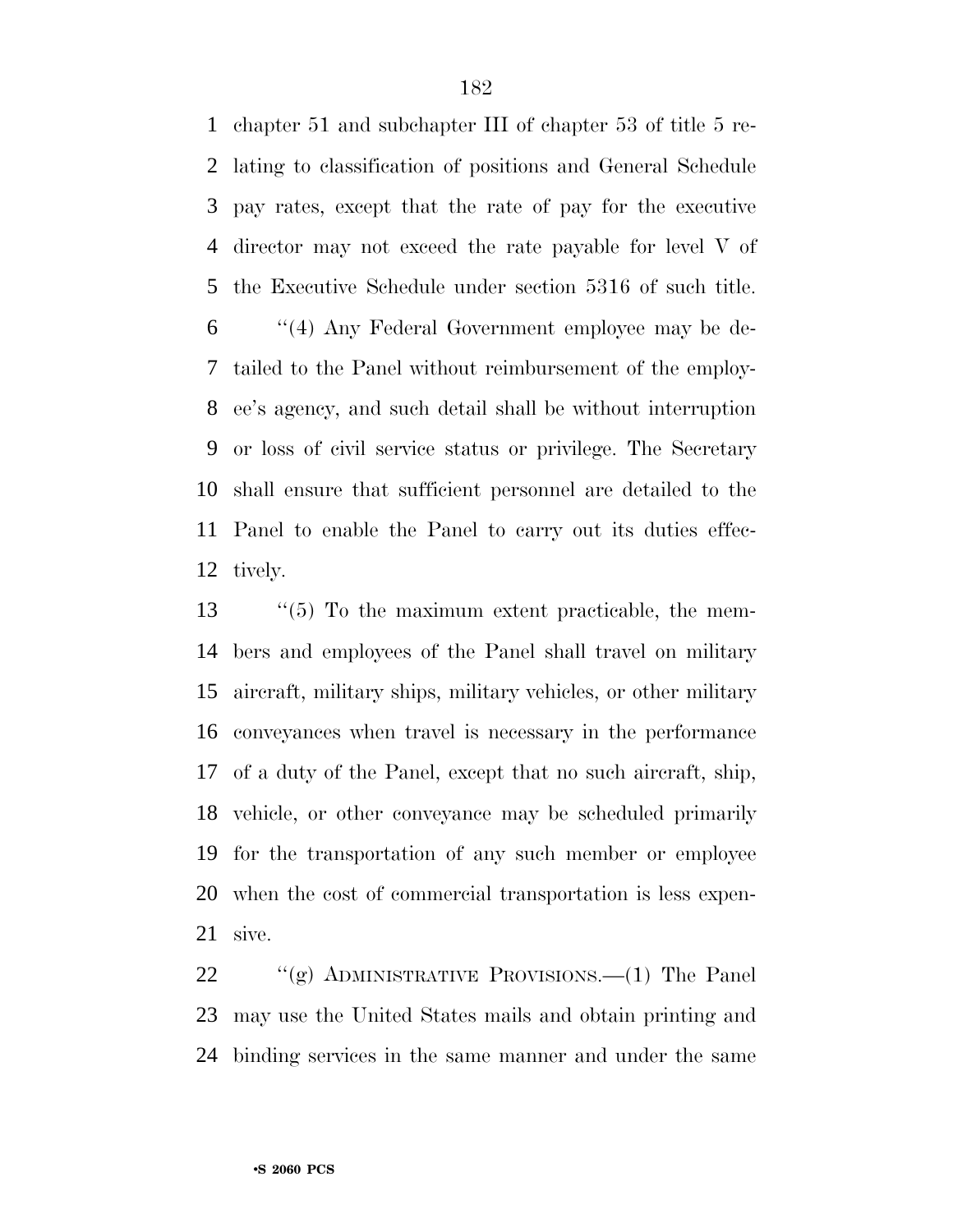conditions as other departments and agencies of the Fed-eral Government.

 ''(2) The Secretary shall furnish the Panel any ad- ministrative and support services requested by the Panel. ''(3) The Panel may accept, use, and dispose of gifts or donations of services or property.

 ''(h) PAYMENT OF PANEL EXPENSES.—The com- pensation, travel expenses, and per diem allowances of members and employees of the Panel shall be paid out of funds available to the Department of Defense for the pay- ment of compensation, travel allowances, and per diem al- lowances, respectively, of civilian employees of the Depart- ment. The other expenses of the Panel shall be paid out of funds available to the Department for the payment of similar expenses incurred by the Department.

 ''(i) TERMINATION.—The Panel shall terminate at the end of the year following the year in which the Panel 18 submits its final report under subsection  $(d)(1)(B)$ . For the period that begins 90 days after the date of submittal of the report, the activities and staff of the panel shall be reduced to a level that the Secretary of Defense consid- ers sufficient to continue the availability of the panel for consultation with the Secretary of Defense and with the Committee on Armed Services of the Senate and the Com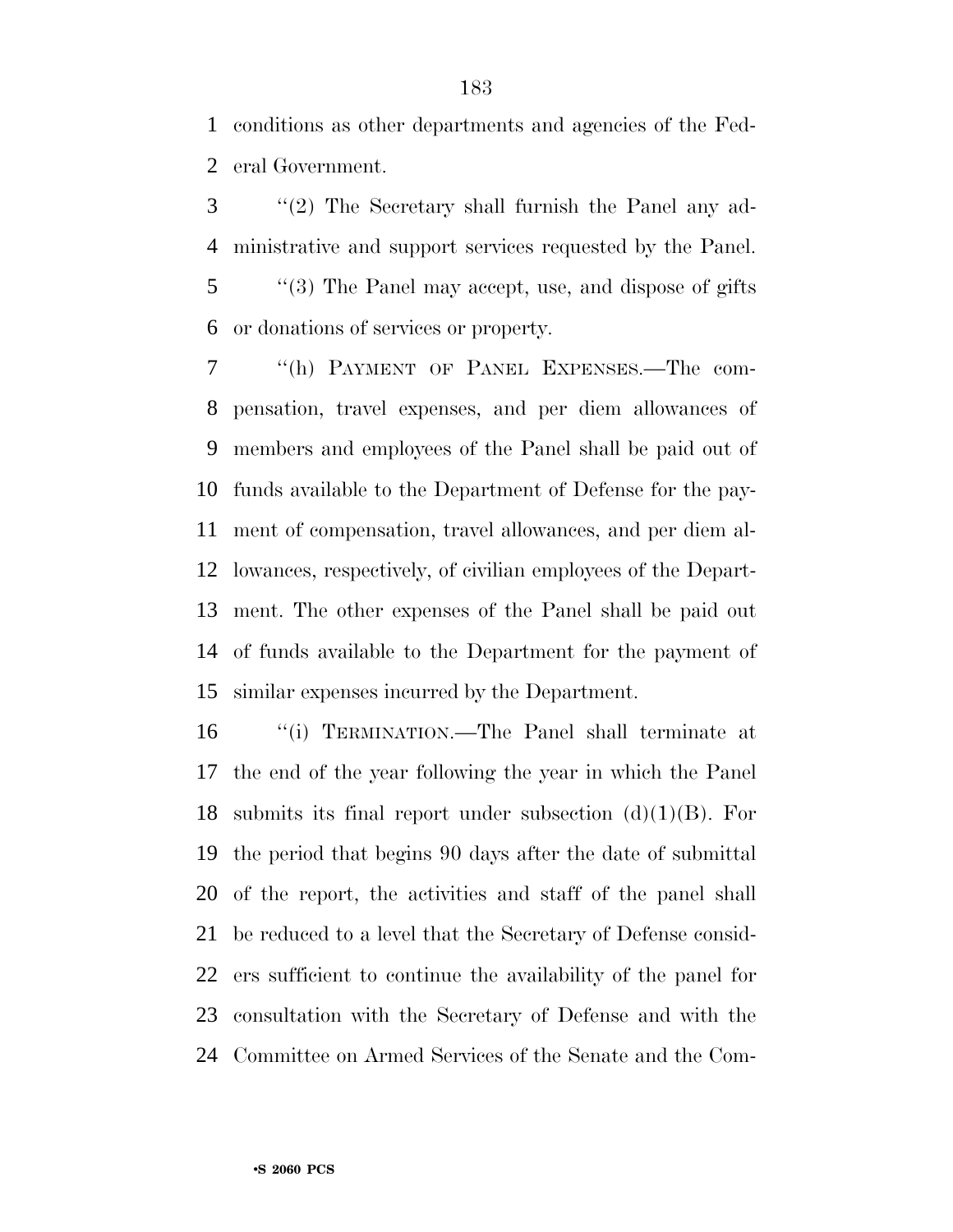mittee on National Security of the House of Representa-tives.''.

 (c) CLERICAL AMENDMENTS.—(1) The table of sec- tions at the beginning of chapter 2 of title 10, United States Code, is amended by inserting after the item relat-ing to section 116 the following:

''117. Quadrennial defense review.''.

 (2) The table of sections at the beginning of chapter 7 of such title is amended by adding at the end the follow-ing:

''181. National Defense Panel.''.

 (d) CONTINUATION OF 1997 NATIONAL DEFENSE PANEL.—Section 924(j) of the Military Force Structure Review Act of 1996 (subtitle B of title IX of Public Law 104–201; 110 Stat. 2626; 10 U.S.C. 111 note) is amended to read as follows:

 ''(j) TERMINATION.—The Panel shall continue until the first National Defense Panel is established under sec- tion 181(a) of title 10, United States Code, and shall then terminate. The activities and staff of the panel shall be reduced to a level that the Secretary of Defense considers sufficient to continue the availability of the panel for con- sultation with the Secretary of Defense and with the Com- mittee on Armed Services of the Senate and the Commit- tee on National Security of the House of Representa-tives.''.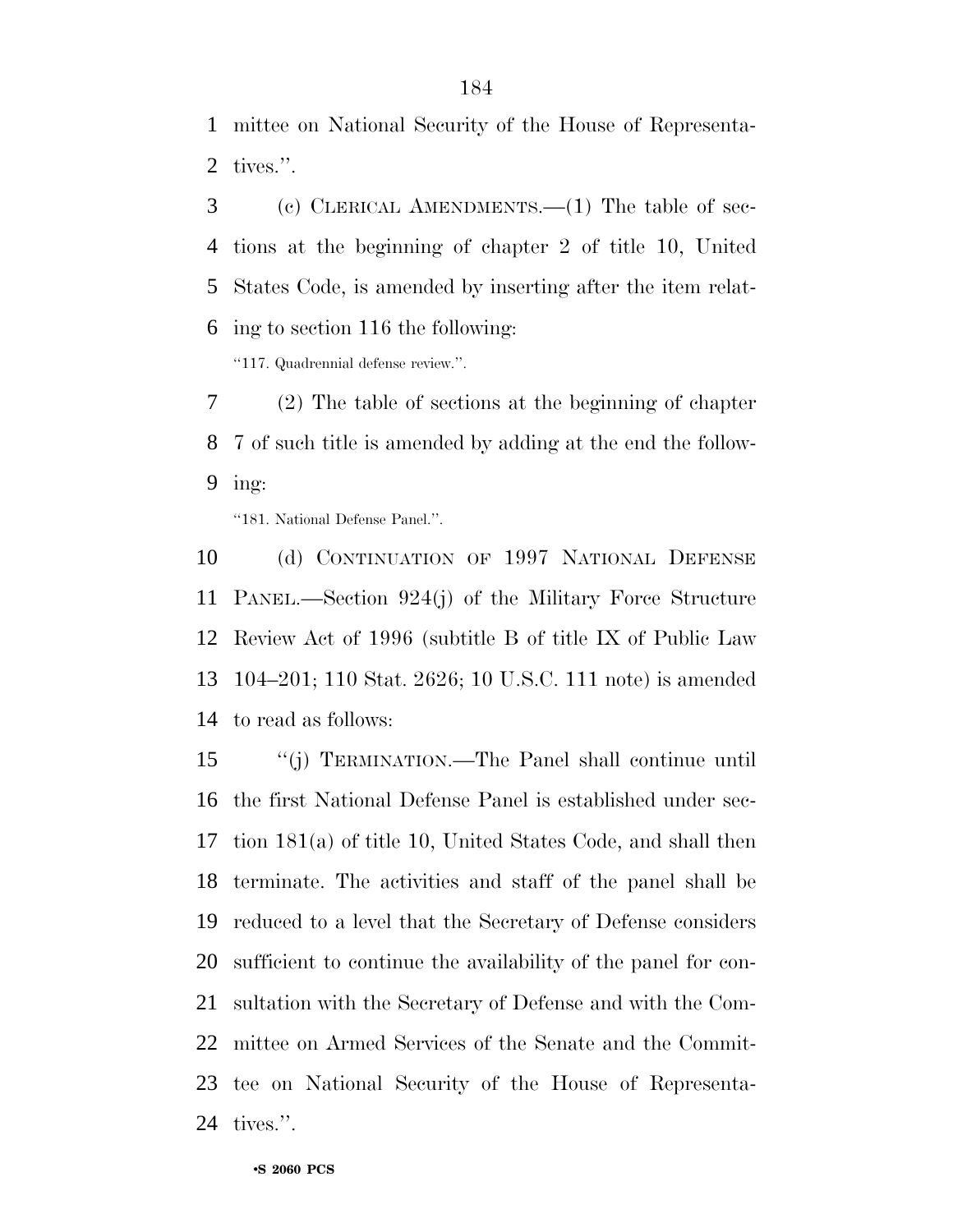### **SEC. 906. MANAGEMENT REFORM FOR RESEARCH, DEVEL-**

#### **OPMENT, TEST, AND EVALUATION.**

 (a) REQUIREMENTS FOR ANALYSIS AND PLAN.—(1) The Secretary of Defense, acting through the Under Sec- retary of Defense for Acquisition and Technology, shall analyze the structures and processes of the Department of Defense for management of its laboratories and test and evaluation centers and, taking into consideration the analysis, develop a plan for improving the management of the laboratories and centers. The plan shall include the reorganizations and reforms that the Secretary considers appropriate.

(2) The analysis shall include the following:

 (A) Opportunities to achieve efficiency and re- duce duplication of efforts by consolidating respon- sibilities for research, development, test, and evalua- tion, by area or function, in a military department as a lead agency or executive agent.

 (B) Reforms of the management processes of Department of Defense laboratories and test and evaluation centers that would reduce costs and in- crease efficiency in the conduct of research, develop-ment, test, and evaluation.

•**S 2060 PCS** (C) Opportunities for Department of Defense laboratories and test and evaluation centers to enter into partnership arrangements with laboratories in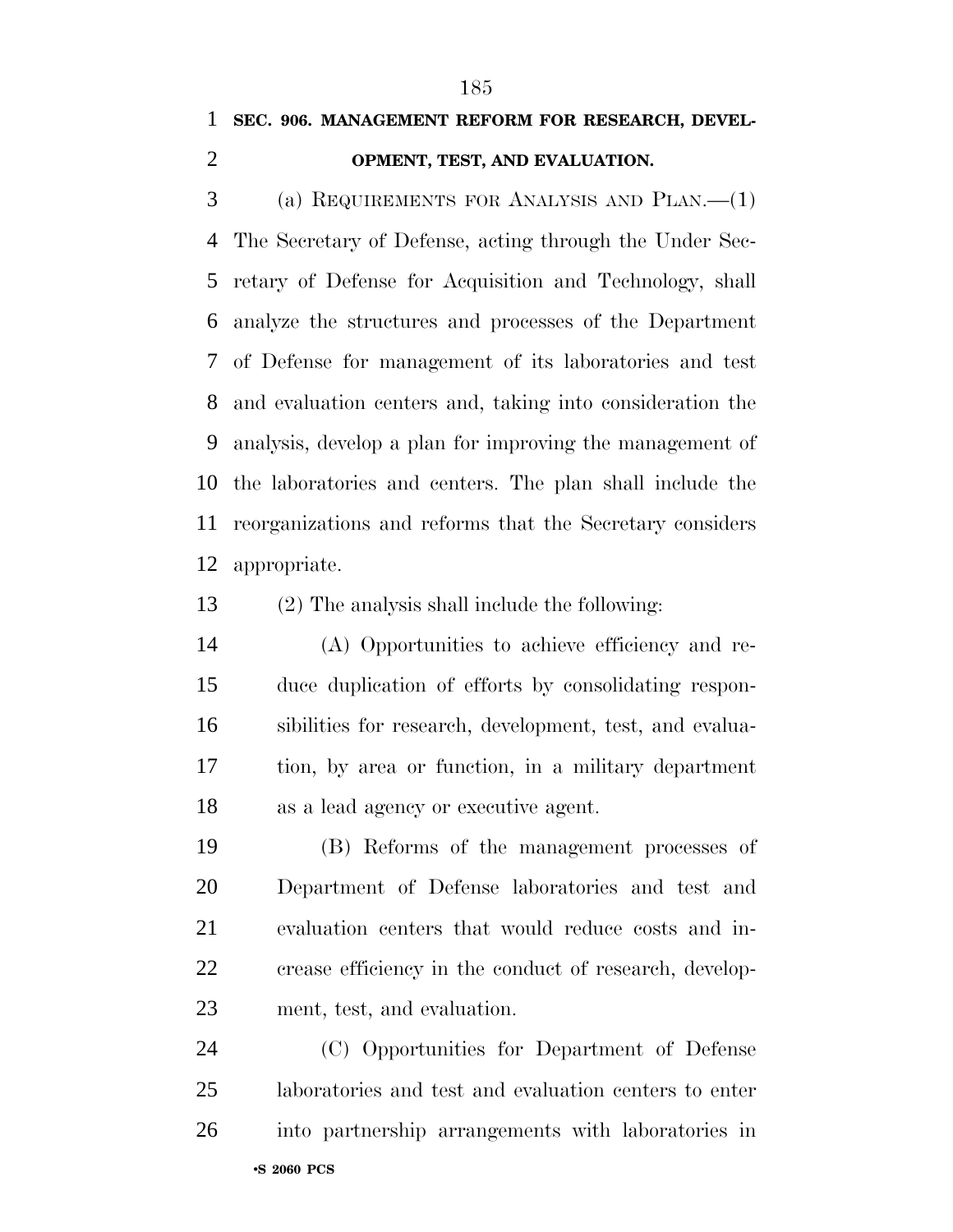| $\mathbf{1}$   | industry, academia, and other Federal agencies that       |
|----------------|-----------------------------------------------------------|
| $\overline{2}$ | demonstrate leadership, initiative, and innovation in     |
| 3              | research, development, test, and evaluation.              |
| $\overline{4}$ | (D) The benefits of consolidating test ranges             |
| 5              | and test facilities under one management structure.       |
| 6              | (E) Personnel demonstration projects and pilot            |
| 7              | projects that are being carried out to address the        |
| 8              | challenges for and constraints on recruitment and         |
| 9              | retention of scientists and engineers.                    |
| 10             | (F) The extent to which there is disseminated             |
| 11             | within the Department of Defense laboratories and         |
| 12             | test and evaluation centers information regarding         |
| 13             | initiatives that have successfully improved efficiency    |
| 14             | through reform of management processes and other          |
| 15             | means.                                                    |
| 16             | (G) Any cost savings that can be derived di-              |
| 17             | rectly from reorganization of management struc-           |
| 18             | tures.                                                    |
| 19             | (H) Options for reinvesting any such cost sav-            |
| <b>20</b>      | ings in the Department of Defense laboratories and        |
| 21             | test and evaluation centers.                              |
| 22             | (3) The Secretary shall submit the plan required          |
| 23             | under paragraph (1) to the congressional defense commit-  |
| 24             | tees not later than 180 days after the date of the enact- |
| 25             | ment of this Act.                                         |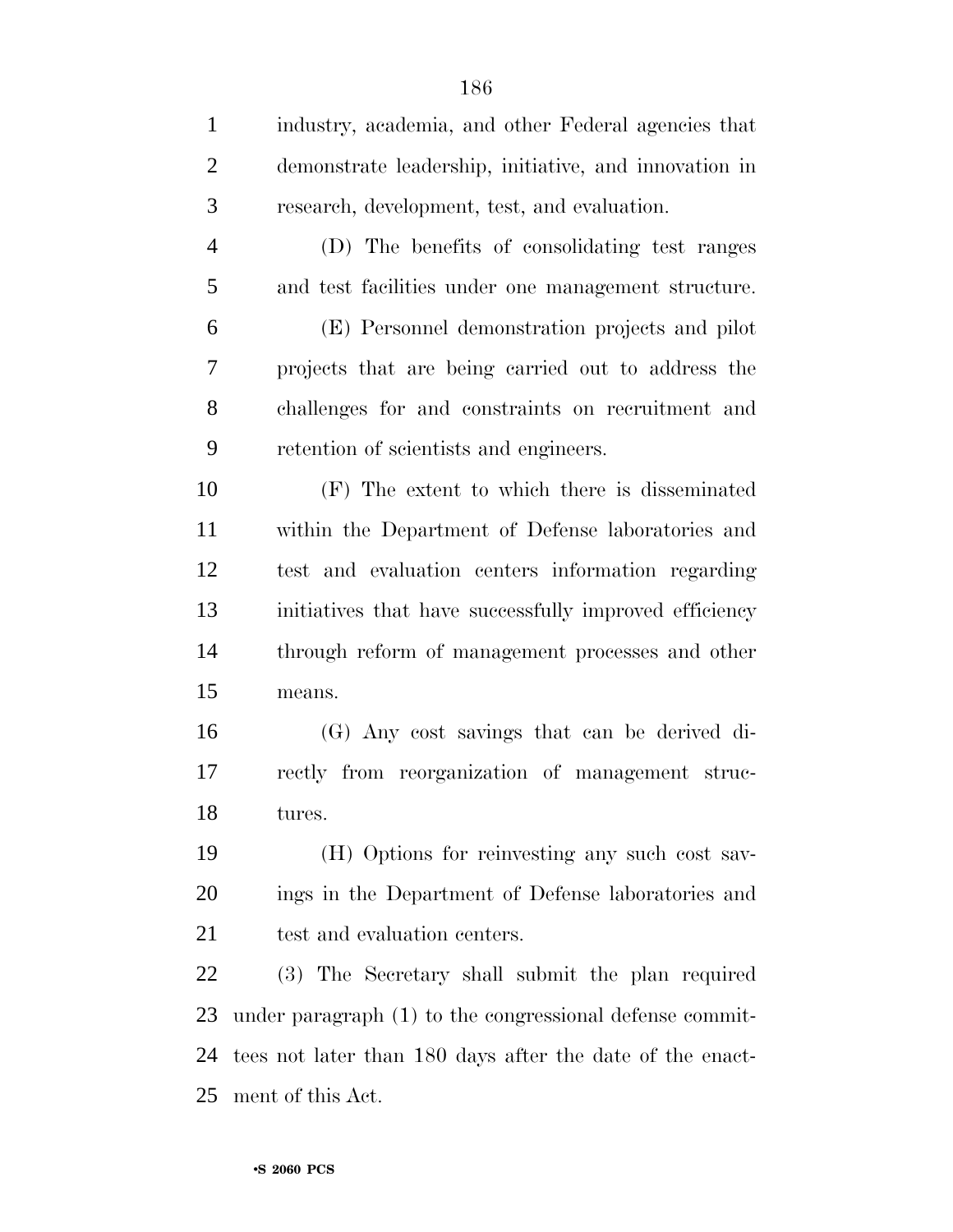(b) COST-BASED MANAGEMENT INFORMATION SYS- TEM.—(1) The Secretary of Defense shall develop a plan, including a schedule, for establishing a cost-based man- agement information system for Department of Defense laboratories and test and evaluation centers. The system shall provide for accurately identifying and comparing the costs of operating each laboratory and each center.

 (2) In preparing the plan, the Secretary shall assess the feasibility and desirability of establishing a common methodology for assessing costs. The Secretary shall con- sider the use of a revolving fund as one potential meth-odology.

 (3) The Secretary shall submit the plan required under paragraph (1) to the congressional defense commit- tees not later than 90 days after the date of the enactment of this Act.

### **SEC. 907. RESTRUCTURING OF ADMINISTRATION OF FISH-ER HOUSES.**

 (a) ADMINISTRATION AS NONAPPROPRIATED FUND INSTRUMENTALITY.—(1) Chapter 147 of title 10, United States Code, is amended by adding at the end the follow-ing: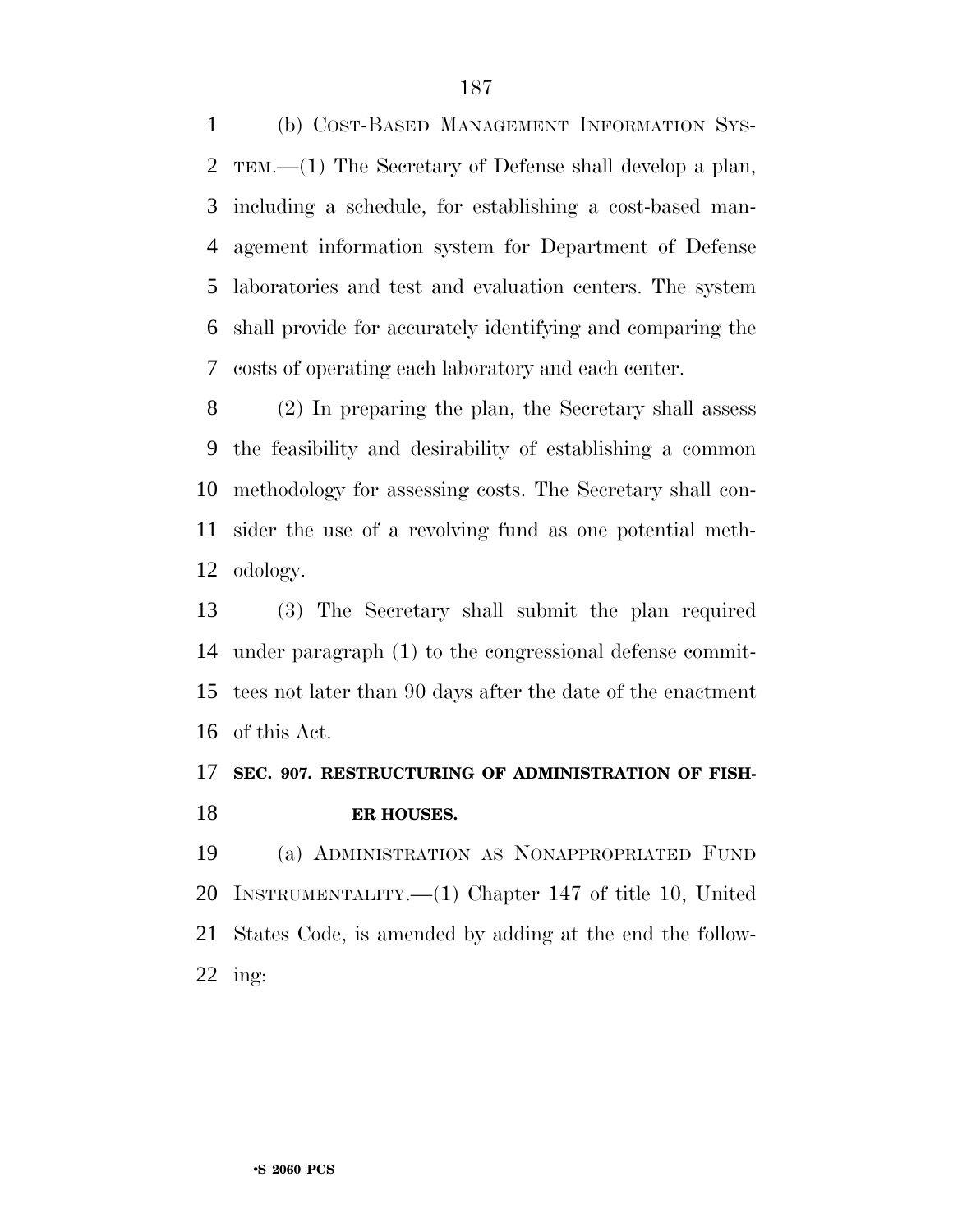| $\mathbf{1}$   | "§2490b. Fisher Houses: administration as<br>non-               |
|----------------|-----------------------------------------------------------------|
| $\overline{2}$ | appropriated fund instrumentality                               |
| 3              | "(a) FISHER HOUSES AND SUITES.—(1) For the                      |
| 4              | purposes of this section, a Fisher House is a housing facil-    |
| 5              | ity that—                                                       |
| 6              | "(A) is located in proximity to a health care fa-               |
| 7              | cility of the Army, the Air Force, or the Navy;                 |
| 8              | $\lq\lq (B)$ is available for residential use on a tem-         |
| 9              | porary basis by patients of that health care facility,          |
| 10             | members of the families of such patients, and others            |
| 11             | providing the equivalent of familial support for such           |
| 12             | patients; and                                                   |
| 13             | "(C) has been constructed and donated by—                       |
| 14             | "(i) the Zachary and Elizabeth M. Fisher                        |
| 15             | Armed Services Foundation; or                                   |
| 16             | "(ii) another source, if the Secretary des-                     |
| 17             | ignates the housing facility as a Fisher House.                 |
| 18             | $\lq(2)$ For the purposes of this section, a Fisher Suite       |
| 19             | is one or more rooms that meet the requirements of sub-         |
| 20             | paragraph $(A)$ and $(B)$ of paragraph $(1)$ , are constructed, |
| 21             | altered, or repaired and donated by a source described in       |
| 22             | subparagraph (C) of that paragraph, and are designated          |
| 23             | by the Secretary concerned as a Fisher Suite.                   |
| 24             | "(b) NONAPPROPRIATED FUND<br>INSTRUMENTAL-                      |
| 25             | ITY.—The Secretary of a military department shall admin-        |
|                | 26 ister all Fisher Houses and Fisher Suites associated with    |
|                | <b>•S 2060 PCS</b>                                              |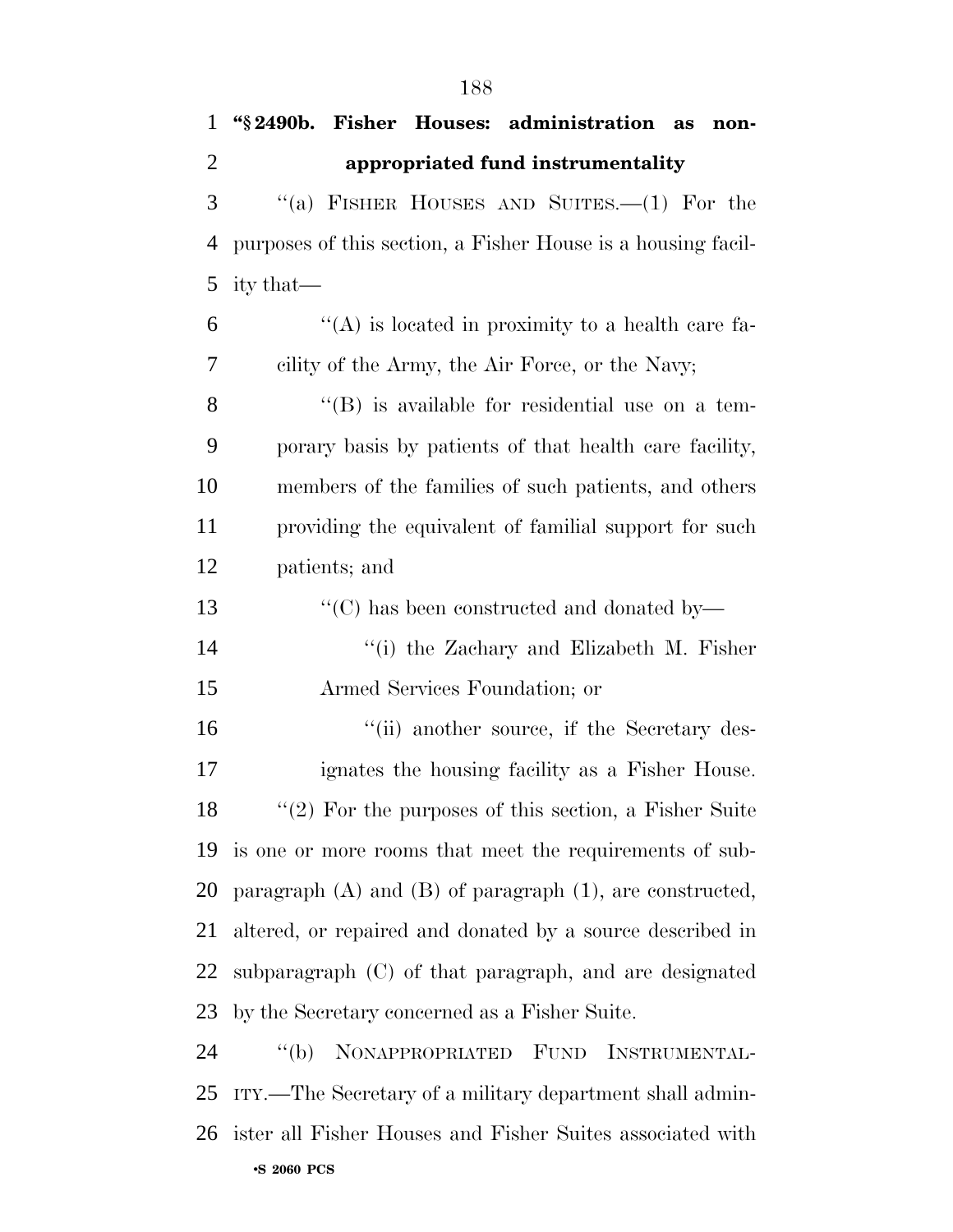health care facilities of that military department as a non- appropriated fund instrumentality of the United States. ''(c) GOVERNANCE.—The Secretary shall establish a system for the governance of the nonappropriated fund in-strumentality.

 ''(d) CENTRAL FUND.—The Secretary shall establish a single fund as the source of funding for the operation, maintenance, and improvement of all Fisher Houses and Fisher Suites of the nonappropriated fund instrumental-ity.

11 " (e) ACCEPTANCE OF CONTRIBUTIONS AND FEES.— The Secretary of a military department may accept money, property, and services donated for the support of a Fisher House or Fisher Suite, and may impose fees re- lating to the use of the Fisher Houses and Fisher Suites. All monetary donations, and the proceeds of the disposal of any other donated property, accepted by the Secretary under this subsection shall be credited to the fund estab- lished under subsection (d) for the Fisher Houses and Fisher Suites of that military department and shall be available for all Fisher Houses and Fisher Suites of that military department.

23 ""(f) ANNUAL REPORT.—Not later than January 15 of each year, the Secretary of each military department shall submit a report on Fisher House operations to the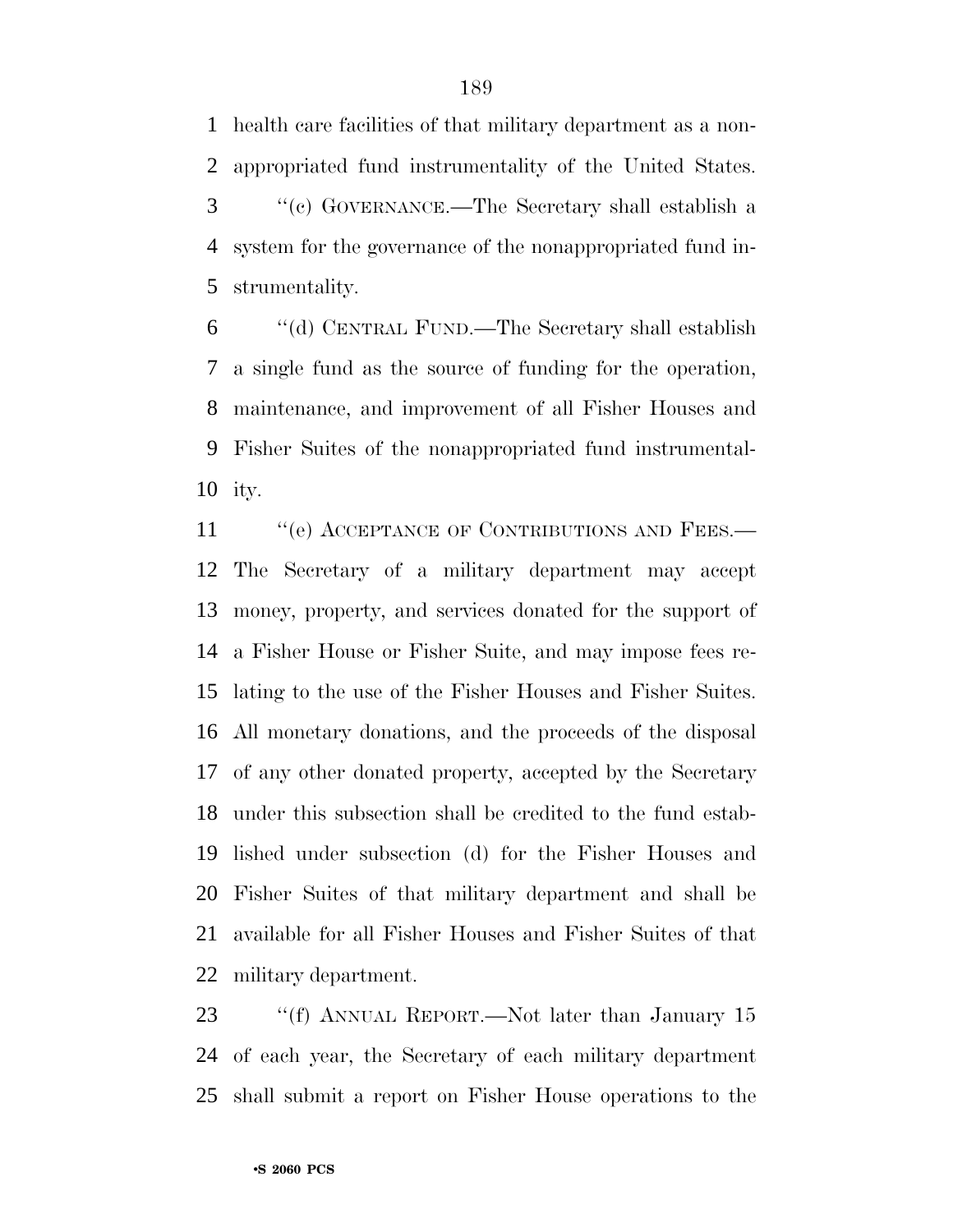| $\mathbf{1}$   | Committee on Armed Services of the Senate and the Com-     |
|----------------|------------------------------------------------------------|
| $\overline{2}$ | mittee on National Security of the House of Representa-    |
| 3              | tives. The report shall include, at a minimum, the follow- |
| $\overline{4}$ | ing:                                                       |
| 5              | $\lq(1)$ The amount in the fund established by the         |
| 6              | Secretary for the Fisher Houses and Fisher Suites          |
| 7              | under subsection (d), as of October 1 of the previous      |
| 8              | year.                                                      |
| 9              | $\lq(2)$ The operation of the fund during the fiscal       |
| 10             | year ending on the day before that date, including—        |
| 11             | $\lq\lq$ (A) all gifts, fees, and interest credited to     |
| 12             | the fund; and                                              |
| 13             | $\lq\lq$ the disbursements from the fund.                  |
| 14             | $(3)$ The budget for the operation of the Fisher           |
| 15             | Houses and Fisher Suites for the fiscal year in            |
| 16             | which the report is submitted.".                           |

 (2) The table of sections at the beginning of such chapter is amended by adding at the end the following: ''2490b. Fisher Houses: administration as nonappropriated fund instrumentality.''.

 (b) FUNDING TRANSITION.—(1) Not later than 90 days after the date of the enactment of this Act the Sec-retary of each military department shall—

 (A) establish the fund required under section 2490b(d) of title 10, United States Code (as added by subsection (a)); and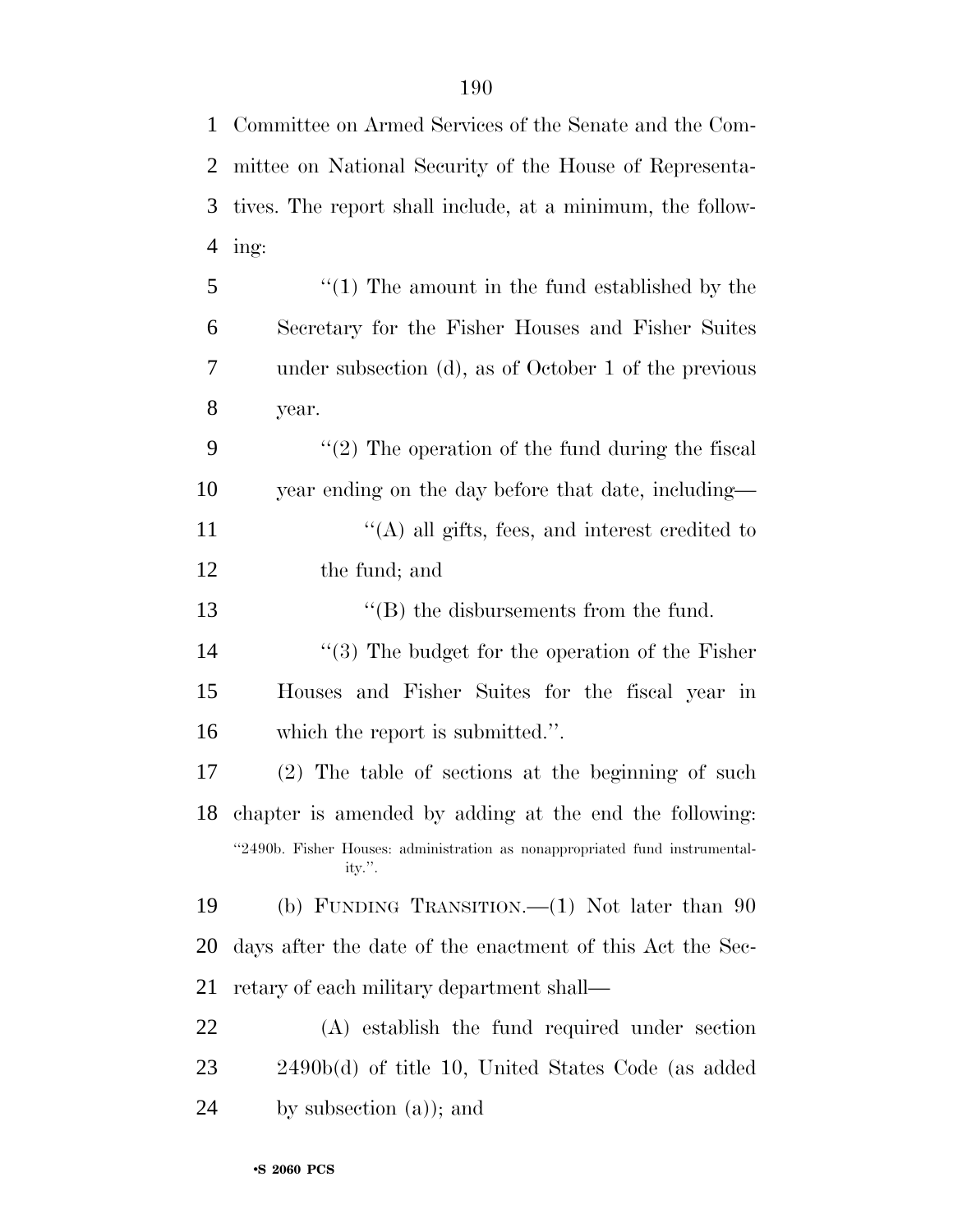(B) close the Fisher House trust fund for that department and transfer the amounts in the closed fund to the newly established fund.

 (2) Of the amounts appropriated for the Navy pursu- ant to section 301, the Secretary of the Navy shall trans- fer to the fund established by the Secretary under section 2490b(d) of title 10, United States Code (as added by sub- section (a)) such amount as the Secretary considers appro- priate for establishing in the fund a corpus sufficient for operating Fisher Houses and Fisher Suites of the Navy.

 (3) Of the amounts appropriated for the Air Force pursuant to section 301, the Secretary of the Air Force shall transfer to the fund established by the Secretary under section 2490b(d) of title 10, United States Code (as added by subsection (a)) such amount as the Secretary considers appropriate for establishing in the fund a corpus sufficient for operating Fisher Houses and Fisher Suites of the Air Force.

 (4) The Secretary of each military department, upon completing the actions required of the Secretary under the preceding paragraphs of this subsection, shall submit to Congress a report containing—

 (A) the Secretary's certification that those ac-tions have been completed; and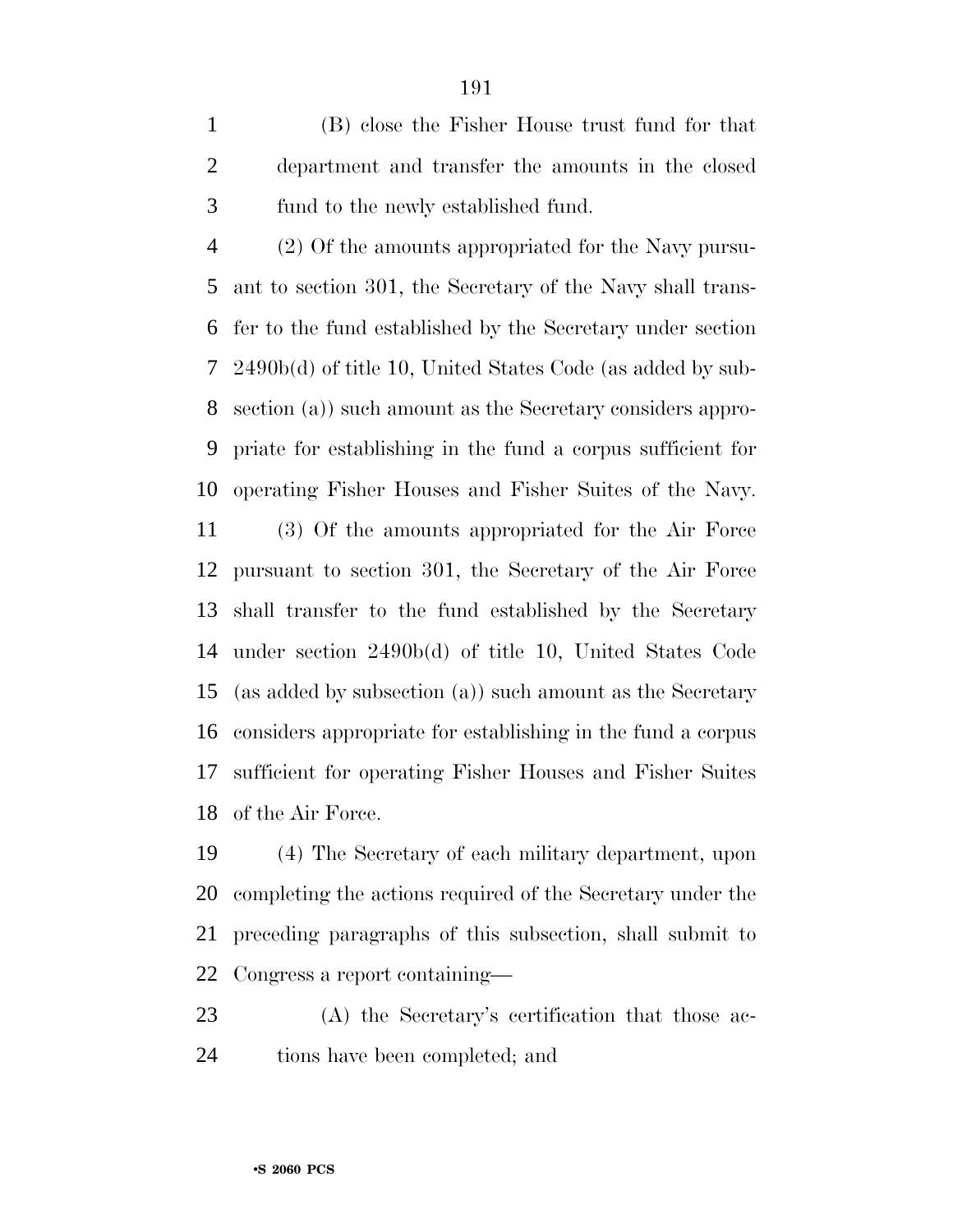(B) a statement of the amount deposited in the newly established fund.

 (5) Amounts transferred to a fund established under section 2490b(d) of title 10, United States Code (as added by subsection (a)), shall be available without fiscal year limitation for the purposes for which the fund is estab- lished and shall be administered as nonappropriated funds.

 (c) CONFORMING REPEALS.—(1) Section 2221 of title 10, United States Code, and the item relating to that section in the table of sections at the beginning of chapter 131 of such title, are repealed.

 (2) Section 1321(a) of title 31, United States Code, is amended by striking out paragraphs (92), (93), and (94).

 (3) The amendments made by paragraphs (1) and (2) shall take effect 90 days after the date of the enactment of this Act.

## **TITLE X—GENERAL PROVISIONS**

### **Subtitle A—Financial Matters**

#### **SEC. 1001. TRANSFER AUTHORITY.**

 (a) AUTHORITY TO TRANSFER AUTHORIZATIONS.— (1) Upon determination by the Secretary of Defense that such action is necessary in the national interest, the Sec-retary may transfer amounts of authorizations made avail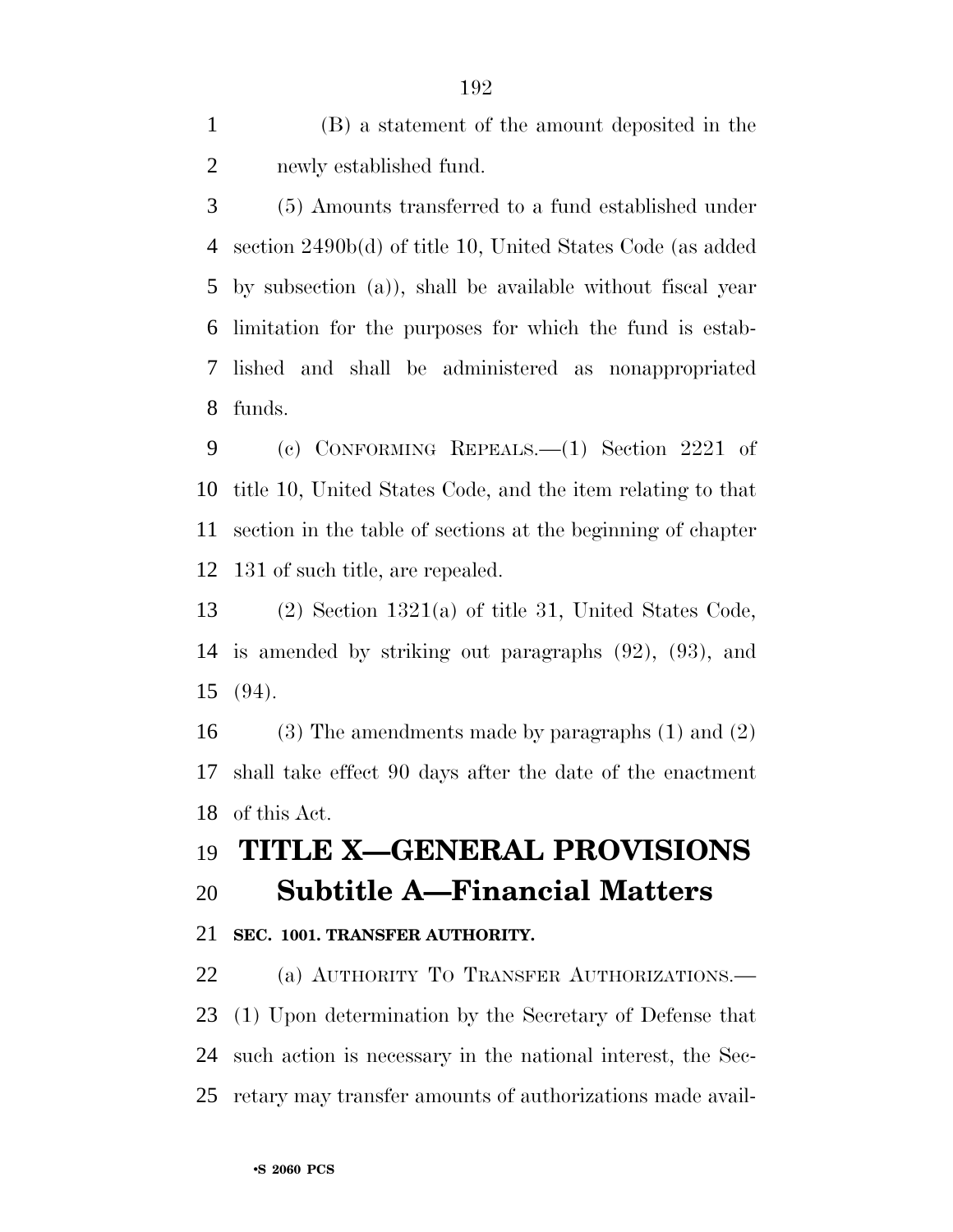able to the Department of Defense in this division for fis- cal year 1999 between any such authorizations for that fiscal year (or any subdivisions thereof). Amounts of au- thorizations so transferred shall be merged with and be available for the same purposes as the authorization to which transferred.

 (2) The total amount of authorizations that the Sec- retary may transfer under the authority of this section may not exceed \$2,000,000,000.

 (b) LIMITATIONS.—The authority provided by this section to transfer authorizations—

 (1) may only be used to provide authority for items that have a higher priority than the items from which authority is transferred; and

 (2) may not be used to provide authority for an item that has been denied authorization by Con-gress.

 (c) EFFECT ON AUTHORIZATION AMOUNTS.—A transfer made from one account to another under the au- thority of this section shall be deemed to increase the amount authorized for the account to which the amount is transferred by an amount equal to the amount trans-ferred.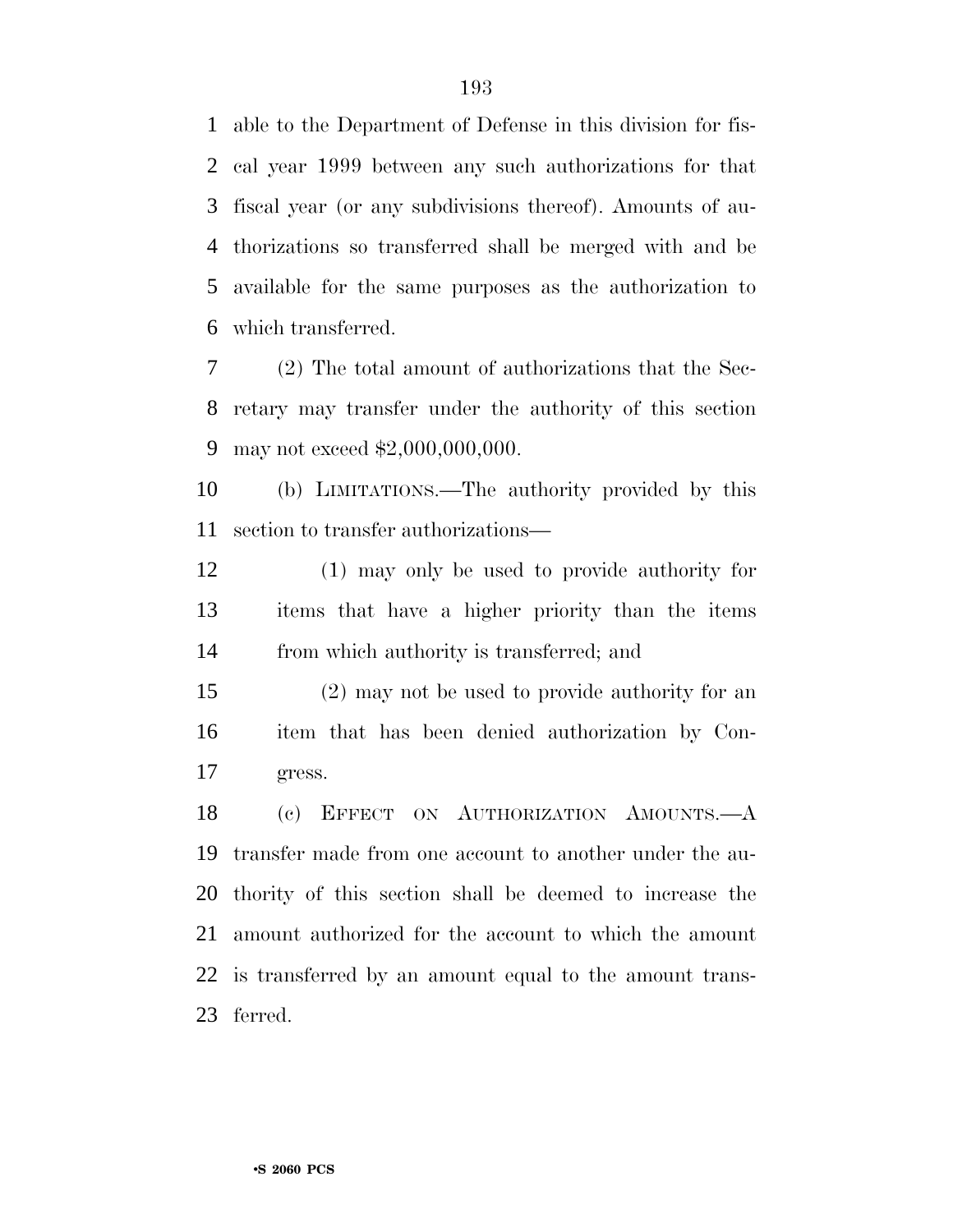(d) NOTICE TO CONGRESS.—The Secretary shall promptly notify Congress of each transfer made under subsection (a).

### **SEC. 1002. AUTHORIZATION OF EMERGENCY APPROPRIA-TIONS FOR FISCAL YEAR 1999.**

 (a) AUTHORIZATION OF APPROPRIATIONS.—Funds are hereby authorized to be appropriated for the Depart- ment of Defense for fiscal year 1999 for incremental costs of operations of the Armed Forces in and around Bosnia and Herzegovina in the total amount of \$1,858,600,000, as follows:

 (1) For military personnel, in addition to the amounts authorized to be appropriated in title IV of this Act:

- 15 (A) For the Army, \$297,700,000.
- 16 (B) For the Navy, \$9,700,000.
- (C) For the Marine Corps, \$2,700,000.
- 18 (D) For the Air Force, \$33,900,000.

(E) For the Naval Reserve, \$2,200,000.

 (2) For operation and maintenance for the Overseas Contingency Operations Transfer Fund, in addition to the total amount authorized to be appro-23 priated for that fund in section  $301(a)(25)$  of this Act, \$1,512,400,000.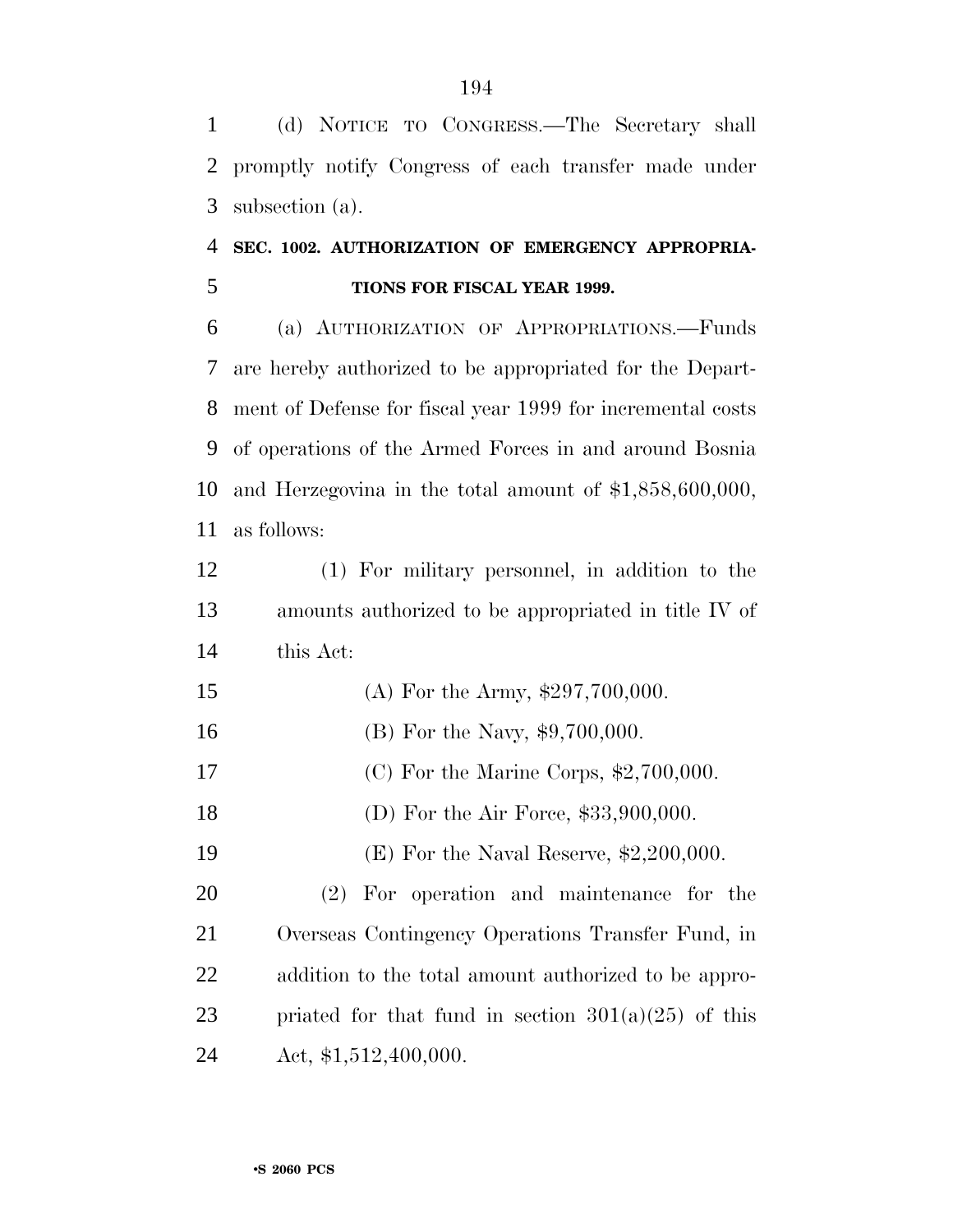(b) TRANSFER AUTHORITY.—Upon determination by the Secretary of Defense that such action is necessary in the national interest, the Secretary may transfer amounts of authorizations made available to the Department of De- fense in subsection (a)(2) for fiscal year 1999 to any of the authorizations for that fiscal year in section 301. Amounts of authorizations so transferred shall be merged with and be available for the same purposes as the author- ization to which transferred. The transfer authority under this subsection is in addition to any other transfer author-ity provided in this Act.

 (c) DESIGNATION AS EMERGENCY.—Funds author- ized to be appropriated in accordance with subsection (a) are designated as emergency requirements pursuant to section 251(b)(2)(A) of the Balanced Budget and Emer-gency Deficit Control Act of 1985.

#### **SEC. 1003. AUTHORIZATION OF PRIOR EMERGENCY SUP-**

 **PLEMENTAL APPROPRIATIONS FOR FISCAL YEAR 1998.**

 Amounts authorized to be appropriated to the De- partment of Defense for fiscal year 1998 in the National Defense Authorization Act for Fiscal Year 1998 (Public Law 105–85) are hereby adjusted, with respect to any such authorized amount, by the amount by which appro-priations pursuant to such authorization were increased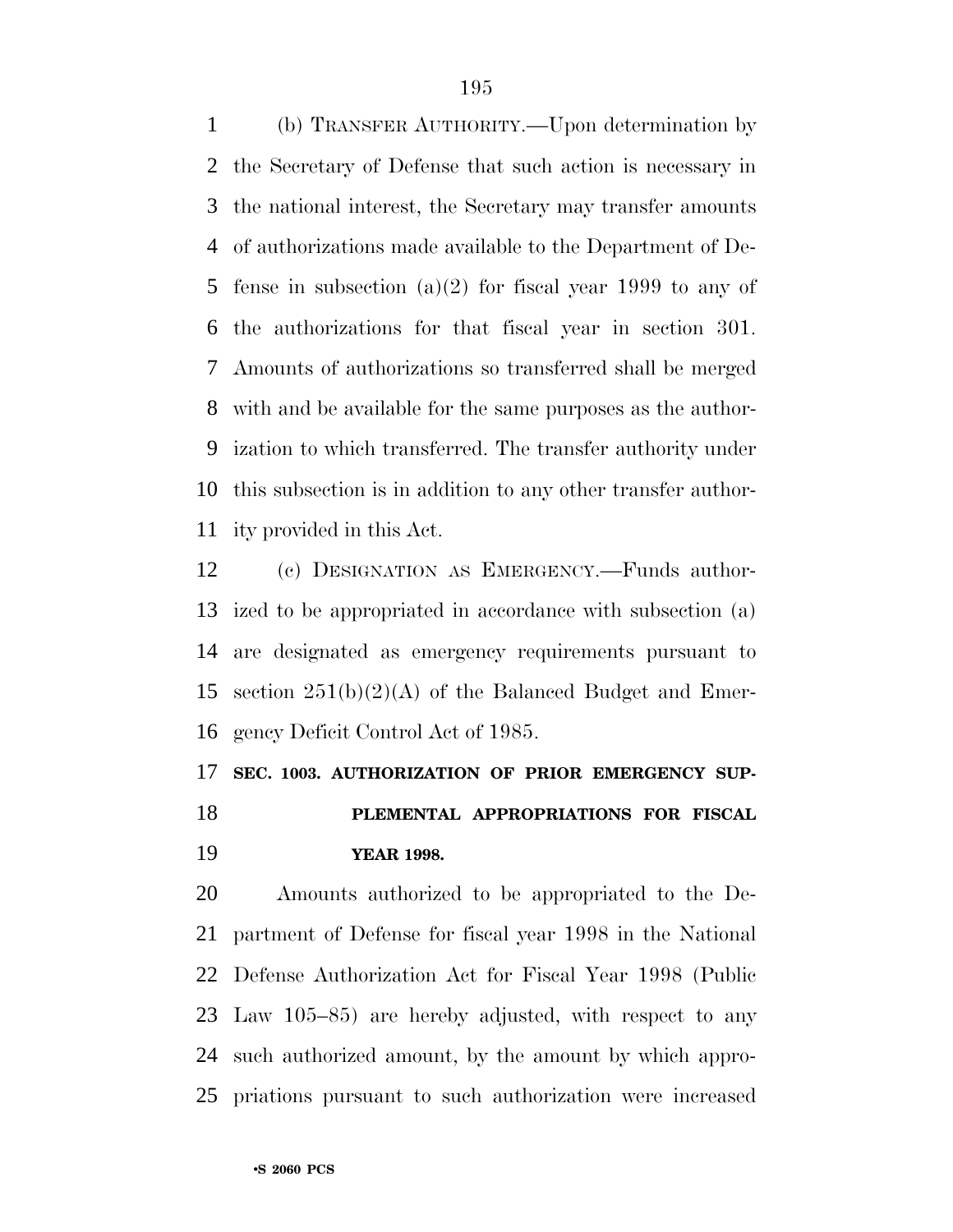(by a supplemental appropriation) or decreased (by a re- scission), or both, in the 1998 Supplemental Appropria- tions and Rescissions Act (Public Law 105–174). **SEC. 1004. PARTNERSHIP FOR PEACE INFORMATION SYS- TEM MANAGEMENT.** Funds authorized to be appropriated under titles II and III of this Act shall be available for Partnership for Peace information management systems as follows: (1) Of the amount authorized to be appro- priated under section 201(4) for Defense-wide activi- ties, \$2,000,000. (2) Of the amount authorized to be appro- priated under section 301 for Defense-wide activi- ties, \$3,000,000. **Subtitle B—Naval Vessels SEC. 1011. IOWA CLASS BATTLESHIP RETURNED TO NAVAL VESSEL REGISTER.** The U.S.S. Iowa shall be listed, and maintained, on the Naval Vessel Register under section 1011 of the Na- tional Defense Authorization Act for Fiscal Year 1996 (Public Law 104–106; 110 Stat. 421) instead of the U.S.S. New Jersey, which shall be stricken from the reg- ister. The preceding sentence does not affect the continued effectiveness of subsection (d) of such section.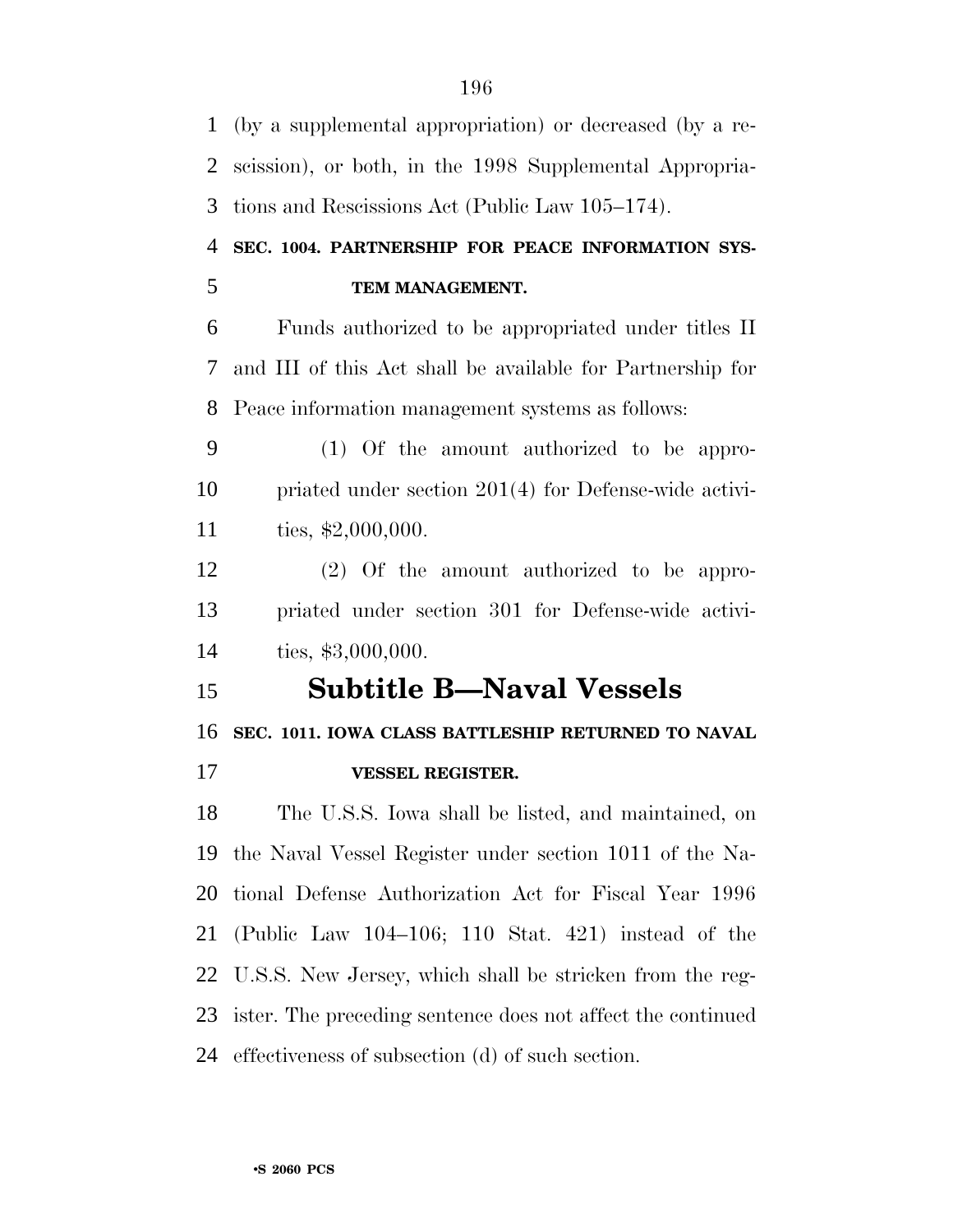# **SEC. 1012. LONG-TERM CHARTER OF THREE VESSELS IN SUPPORT OF SUBMARINE RESCUE, ESCORT, AND TOWING.**

 (a) AUTHORITY.—The Secretary of the Navy may enter into one or more long-term charters in accordance with section 2401 of title 10, United States Code, for three vessels to support the rescue, escort, and towing of submarines.

 (b) VESSELS AND PERIODS.—The vessels that may be chartered, and the periods for which the vessels may be chartered, under subsection (a) are as follows:

 (1) The Carolyn Chouest (United States official number D102057), for any period that ends before October 1, 2012.

 (2) The Kellie Chouest (United States official number D1038519), for any period that ends before October 1, 2005.

 (3) The Dolores Chouest (United States official number D600288), for any period that ends before October 1, 2005.

21 (c) CONDITION ON CHARTER OF ONE VESSEL.—The charter for the Carolyn Chouest shall include a clause that permits the United States to terminate the charter for the convenience of the United States without any liability for further payment (other than for unpaid amounts due under the charter for periods before the date of the termi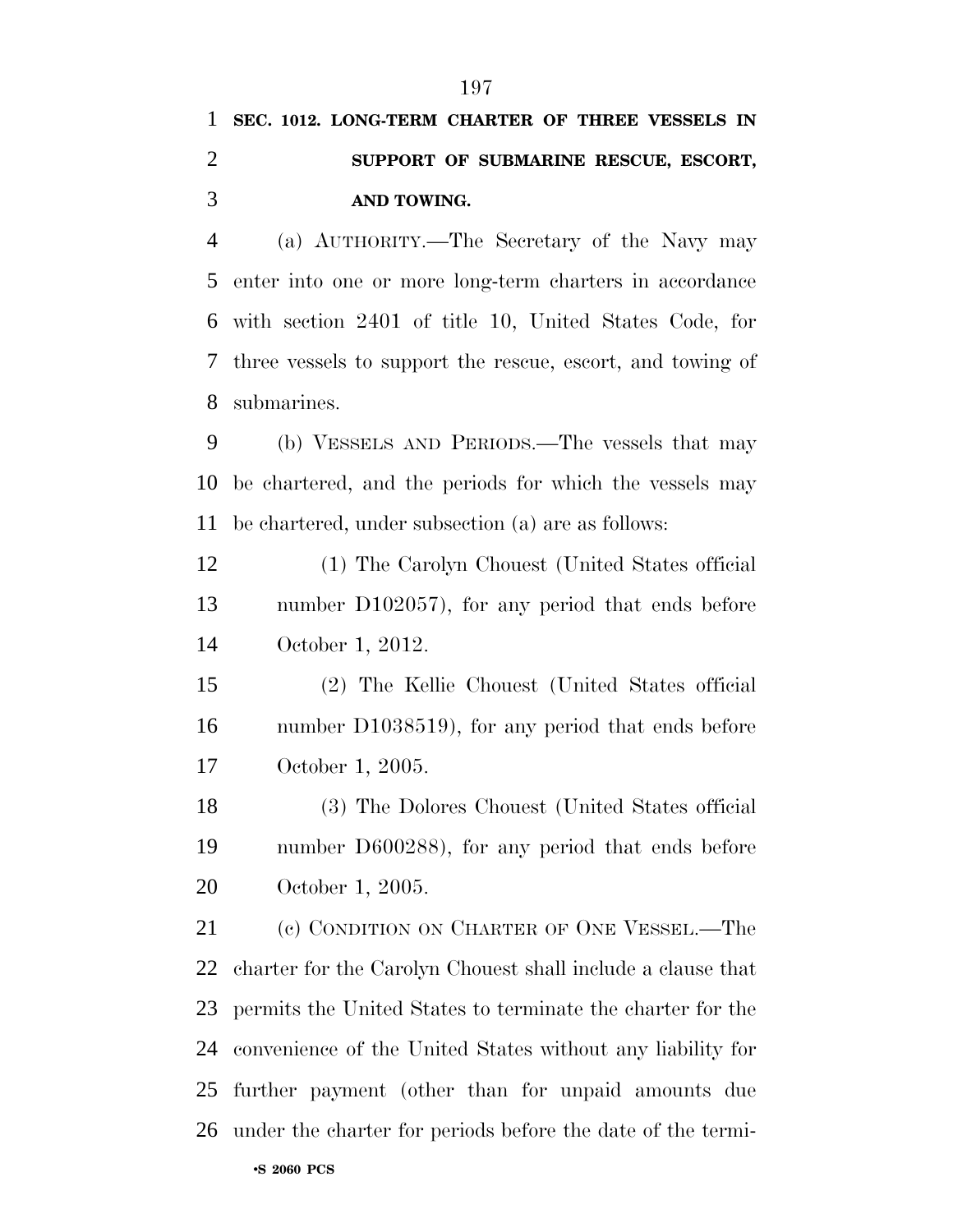nation) in the event that the need for the vessel under the charter terminates before the end of the charter period by reason of the decommissioning of a submarine research vessel supported under the charter.

### **SEC. 1013. TRANSFERS OF NAVAL VESSELS TO FOREIGN COUNTRIES.**

 (a) TRANSFERS BY GRANT.—The Secretary of the Navy is authorized to transfer vessels to foreign countries on a grant basis under section 516 of the Foreign Assist-ance Act of 1961 (22 U.S.C. 2321j) as follows:

 (1) The tank landing ship Newport (LST 1179).

 (2) The civilian crewed ocean surveillance ship Assurance (T-AGOS 5).

 (3) The frigates Hepburn (FF 1055), W.S. Simms (FF 1059), Paul (FF 1080), and Miller (FF 1091).

 (b) TRANSFERS BY SALE.—The Secretary of the Navy is authorized to transfer vessels to foreign countries on a sales basis under section 21 of the Arms Export Con-trol Act (22 U.S.C. 2761) as follows:

 (1) The guided missile frigates Duncan (FFG 10), Tisdale (FFG 27), and Reid (FFG 30).

(2) The dock landing ship Pensacola (LSD 38).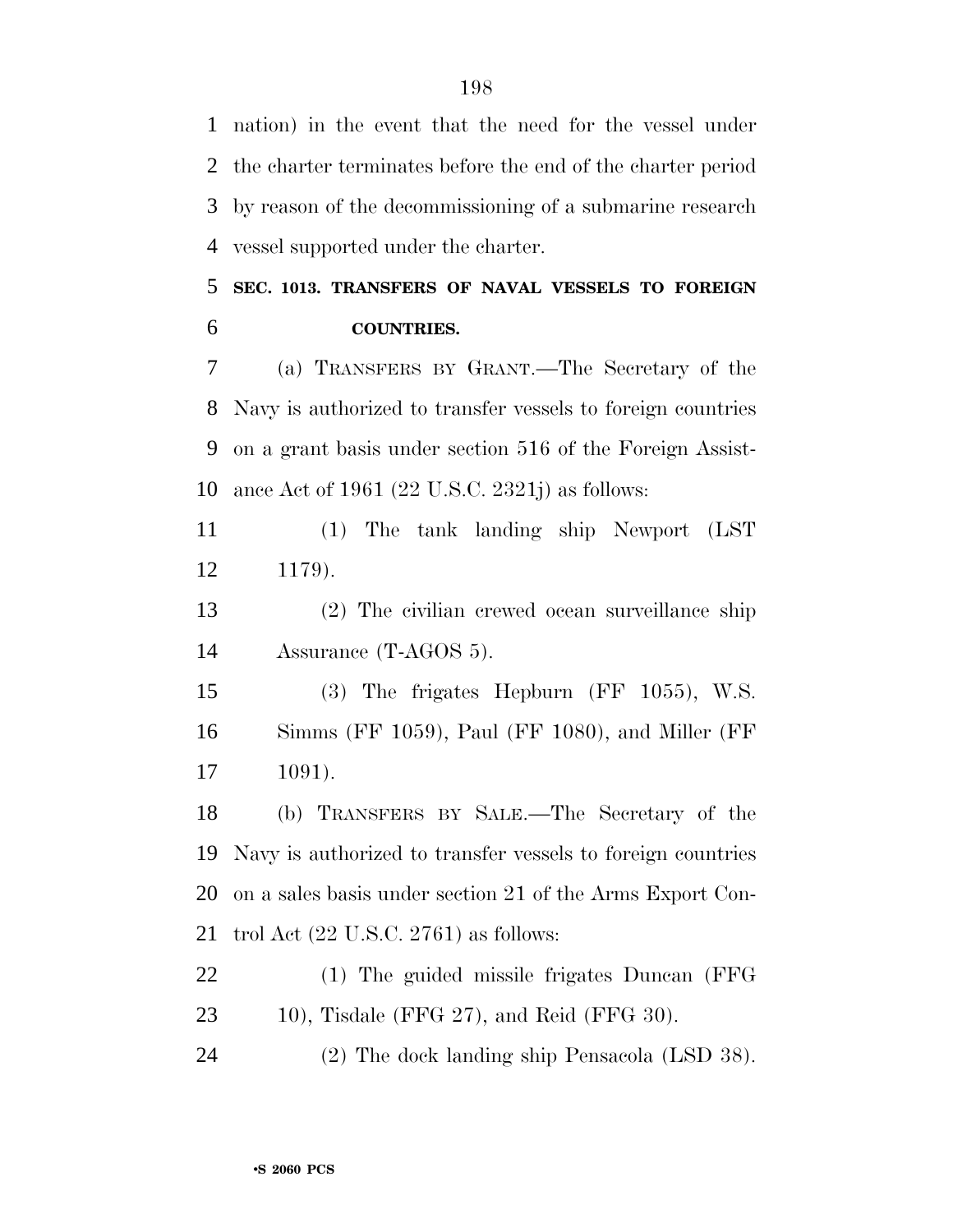| (3) The medium floating drydock Competent                    |
|--------------------------------------------------------------|
| (AFDM 6).                                                    |
| $(4)$ The tank landing ship Peoria (LST 1183).               |
| (5) The civilian crewed ocean surveillance ship              |
| Triumph (T-AGOS 4).                                          |
| (6) The drydocks Waterford (ARD 5) and                       |
| Alamagordo (ARDM 2).                                         |
| (7) The unnamed medium floating drydock                      |
| bearing hull number AFDM 2.                                  |
| (8) The auxiliary repair dock San Onofre (ARD)               |
| 30).                                                         |
| (c) TRANSFERS BY LEASE OR SALE.—The Secretary                |
| of the Navy is authorized to transfer vessels to foreign     |
| countries on a lease basis under section 61 of the Arms      |
| Export Control Act (22 U.S.C. 2796) or on a sales basis      |
| under section 21 of the Arms Export Control Act (22)         |
| 17 U.S.C. 2761) as follows:                                  |
| (1) The guided missile destroyers Kidd (DDG                  |
| 993), Callaghan (DDG 994), Scott (DDG 995) and               |
| Chandler (DDG 996).                                          |
| $(2)$ The fleet oiler Merrimack $(AO 179)$ .                 |
| (d) FINANCING FOR TRANSFERS BY LEASE.—Section                |
| 23 of the Arms Export Control Act (22 U.S.C. 2763) may       |
| be used to provide financing for any transfer by lease       |
| 25 under subsection (c) in the same manner as if such trans- |
|                                                              |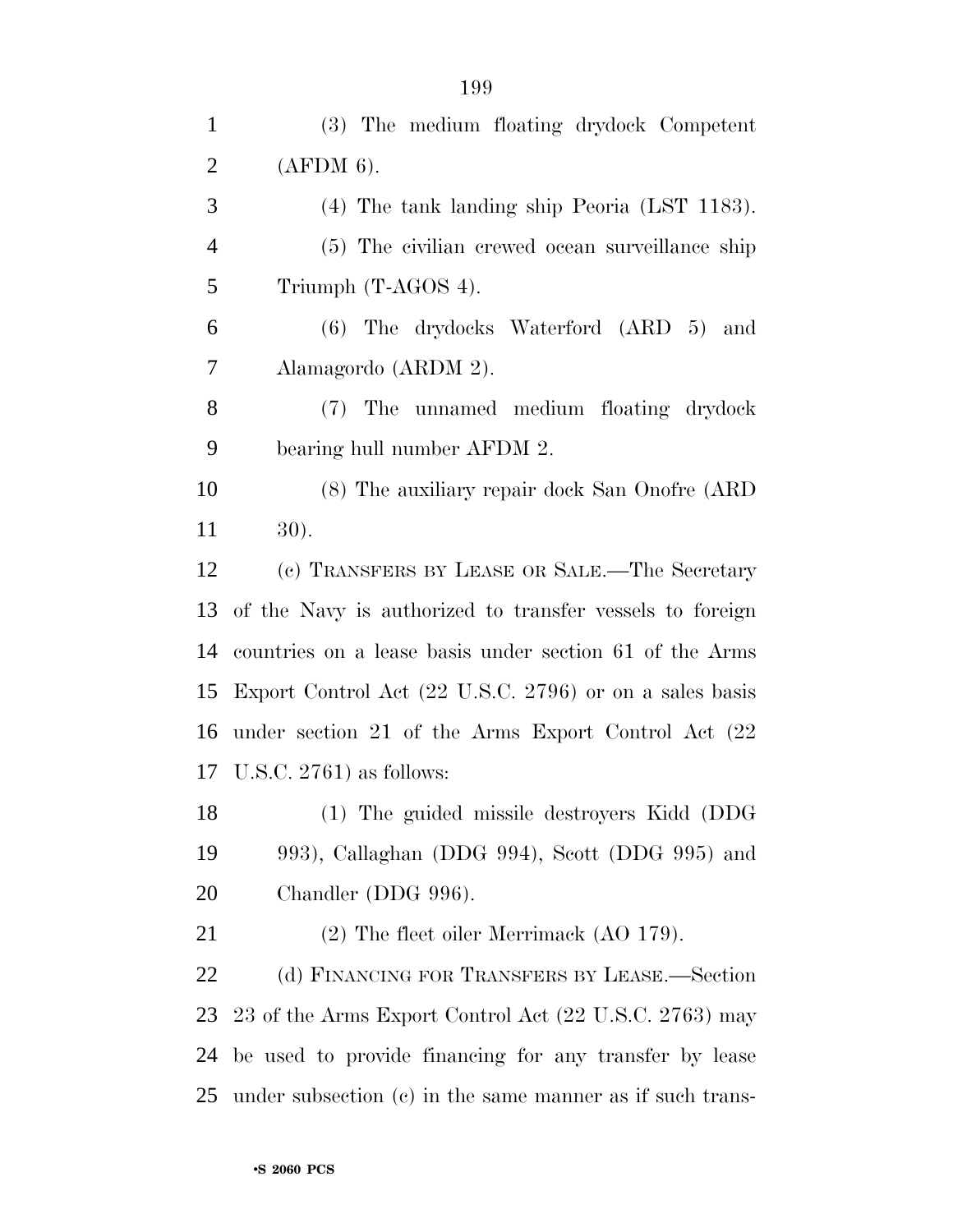fer were a procurement by the recipient nation of a de-fense article.

 (e) COSTS OF TRANSFERS.—Any expense incurred by the United States in connection with a transfer authorized by subsection (a), (b), or (c) shall be charged to the recipi-6 ent (notwithstanding section  $516(e)(1)$  of the Foreign As-7 sistance Act of 1961 (22 U.S.C. 2321 $i(e)(1)$ ) in the case of a transfer authorized under subsection (a)).

 (f) REPAIR AND REFURBISHMENT IN UNITED STATES SHIPYARDS.—The Secretary of the Navy shall re- quire, as a condition of the transfer of a vessel under this section, that the country to which the vessel is transferred have such repair or refurbishment of the vessel as is need- ed, before the vessel joins the naval forces of that country, performed at a shipyard located in the United States, in-cluding a United States Navy shipyard.

 (g) EXPIRATION OF AUTHORITY.—The authority to transfer vessels under this section shall expire at the end of the two-year period beginning on the date of the enact- ment of this Act, except that a lease entered into during that period under any provision of subsection (c) may be renewed.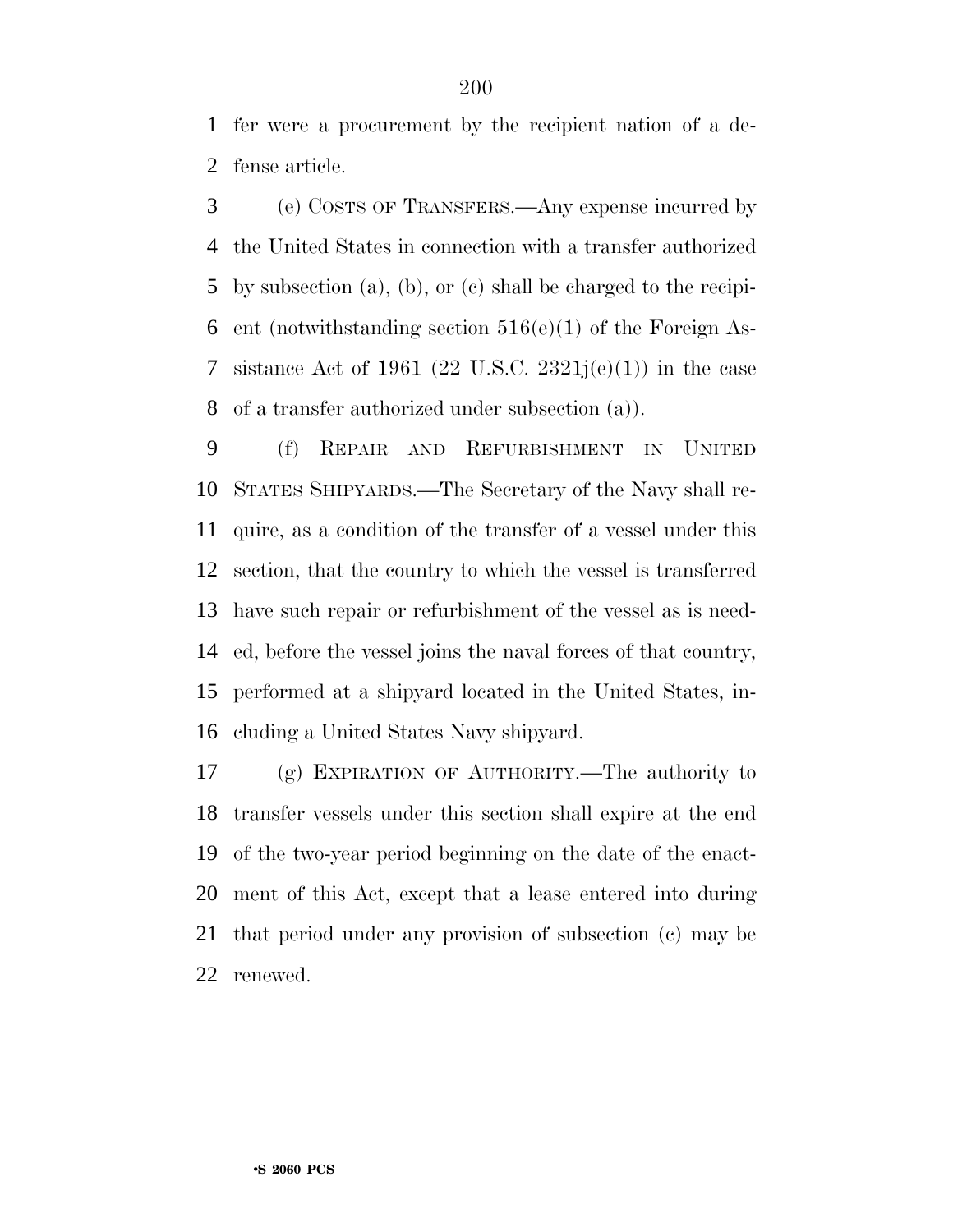| $\mathbf{1}$   | <b>Subtitle C-Miscellaneous Report</b>                   |
|----------------|----------------------------------------------------------|
| $\overline{2}$ | <b>Requirements and Repeals</b>                          |
| 3              | SEC. 1021. REPEAL OF REPORTING REQUIREMENTS.             |
| $\overline{4}$ | (a) REPORTS REQUIRED BY TITLE 10.—                       |
| 5              | (1) HEALTH AND MEDICAL CARE STUDIES AND                  |
| 6              | DEMONSTRATIONS.—Section $1092(a)$ of title<br><b>10.</b> |
| 7              | United States Code, is amended by striking out           |
| 8              | paragraph $(3)$ .                                        |
| 9              | (2) ANNUAL REPORT ON USE OF MONEY RENT-                  |
| 10             | ALS FOR LEASES OF NON-EXCESS PROPERTY.-Sec-              |
| 11             | tion $2667(d)$ of title 10, United States Code, is       |
| 12             | amended-                                                 |
| 13             | (A) in paragraph $(1)(A)(ii)$ , by striking out          |
| 14             | "paragraph $(4)$ or $(5)$ " and inserting in lieu        |
| 15             | thereof "paragraph $(3)$ or $(4)$ ".                     |
| 16             | $(B)$ by striking out paragraph $(3)$ ; and              |
| 17             | (C) by redesignating paragraphs (4) and                  |
| 18             | $(5)$ as paragraphs $(3)$ and $(4)$ , respectively.      |
| 19             | (b) REPORT REQUIRED BY MILITARY CONSTRUCTION             |
| 20             | AUTHORIZATION ACT.—Section 2819 of the National De-      |
| 21             | fense Authorization Act, Fiscal Year 1989 (Public Law    |
| 22             | 100–456; 102 Stat. 2119; 10 U.S.C. 2391 note,), relating |
| 23             | to the Commission on Alternative Utilization of Military |
| 24             | Facilities, is amended—                                  |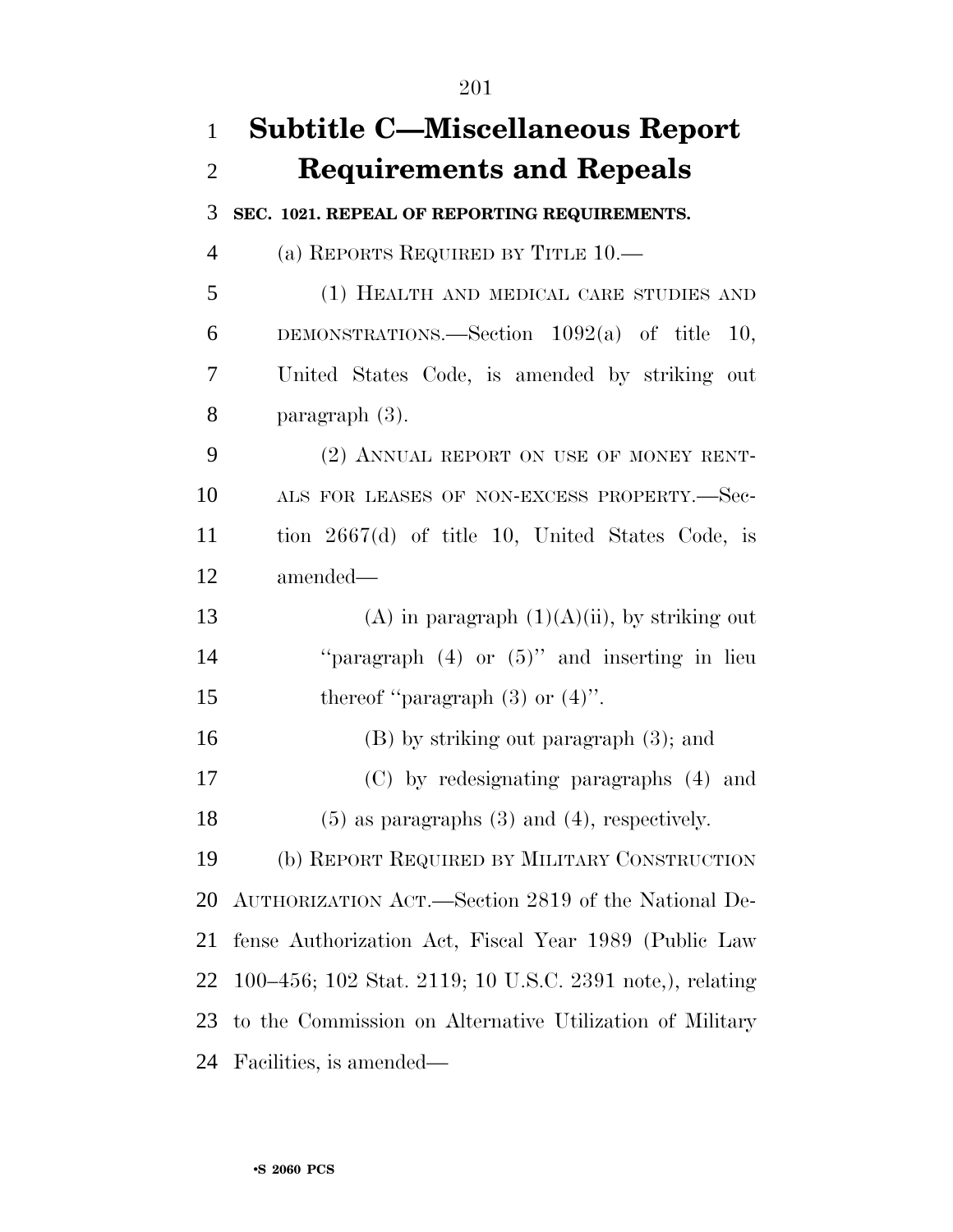| $\mathbf{1}$   | $(1)$ in subsection (a) by striking out "(a) Es-            |
|----------------|-------------------------------------------------------------|
| $\overline{2}$ | TABLISHMENT OF COMMISSION.—"; and                           |
| 3              | $(2)$ by striking out subsections (b) and (c).              |
| $\overline{4}$ | SEC. 1022. REPORT ON DEPARTMENT OF DEFENSE FINAN-           |
| 5              | CIAL MANAGEMENT IMPROVEMENT PLAN.                           |
| 6              | Not later than 60 days after the date on which the          |
| 7              | Secretary of Defense submits the first biennial financial   |
| 8              | management improvement plan required by section 2222        |
| 9              | of title 10, United States Code, the Comptroller General    |
| 10             | shall submit to Congress an analysis of the plan. The anal- |
| 11             | ysis shall include a discussion of the content of the plan  |
| 12             | and the extent to which the plan—                           |
| 13             | (1) complies with the requirements of such sec-             |
| 14             | tion $2222$ ; and                                           |
| 15             | $(2)$ is a workable plan for addressing the finan-          |
| 16             | cial management problems of the Department of De-           |
| 17             | fense.                                                      |
| 18             | SEC. 1023. FEASIBILITY STUDY OF PERFORMANCE OF DE-          |
| 19             | PARTMENT OF DEFENSE FINANCE AND AC-                         |
| 20             | <b>COUNTING FUNCTIONS BY PRIVATE SECTOR</b>                 |
| 21             | SOURCES OR OTHER FEDERAL GOVERNMENT                         |
| 22             | SOURCES.                                                    |
| 23             | (a) STUDY REQUIRED.—The Secretary of Defense                |
| 24             | shall carry out a study of the feasibility and advisability |
| 25             | of selecting on a competitive basis the source or sources   |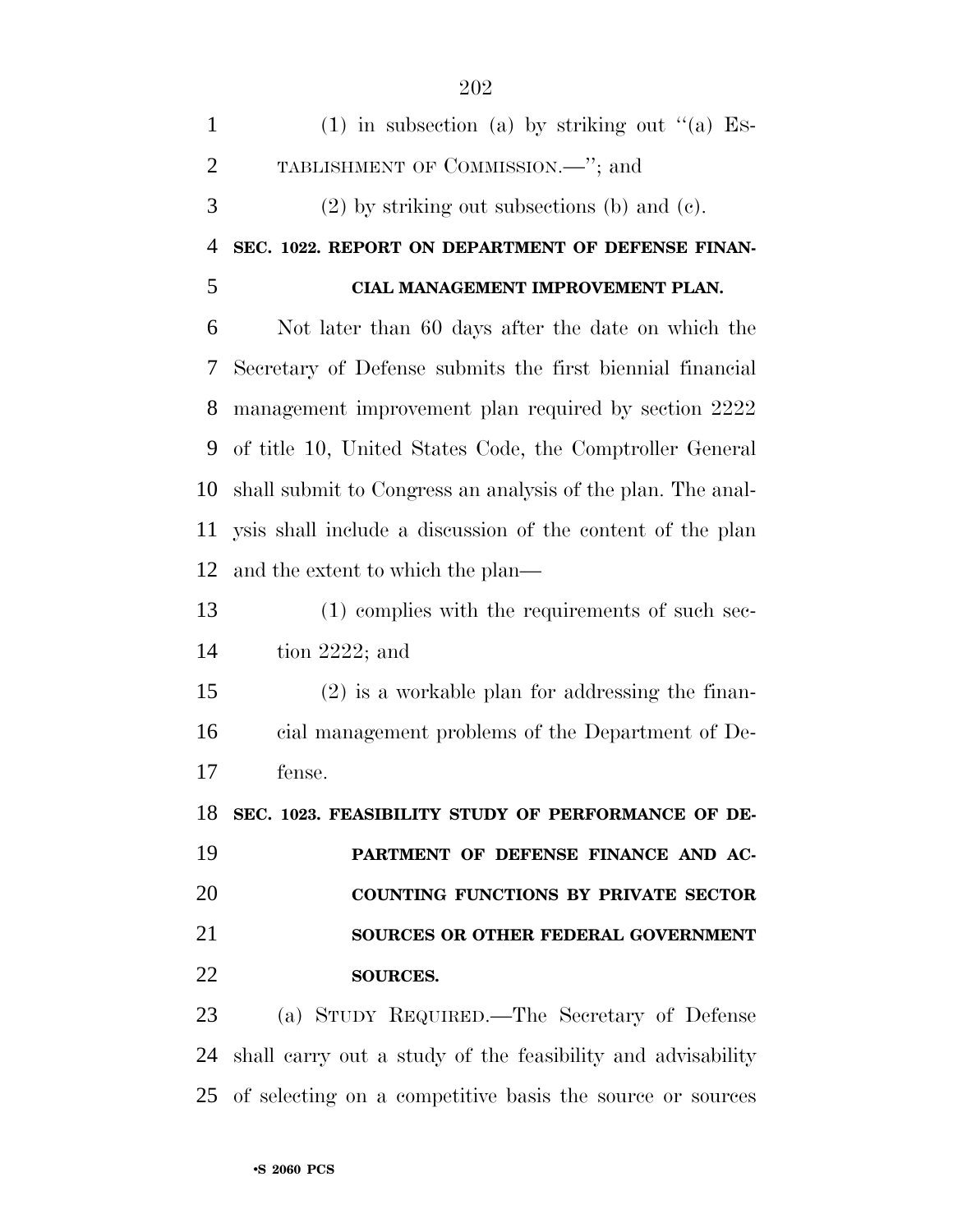for performing the finance and accounting functions of the Department of Defense from among private sector sources, the Defense Finance and Accounting Service of the Department of Defense, the military departments, and other Federal Government agencies.

 (b) REPORT.—Not later than October 1, 1999, the Secretary shall submit a written report on the results of the study to Congress. The report shall include the follow-ing:

 (1) A discussion of how the finance and ac- counting functions of the Department of Defense are performed, including the necessary operations, the operations actually performed, the personnel re- quired for the operations, and the core competencies that are necessary for the performance of those functions.

 (2) A comparison of the performance of the fi- nance and accounting functions by the Defense Fi- nance and Accounting Service with the performance of finance and accounting functions by the other sources referred to in subsection (a) that exemplify the best finance and accounting practices and re- sults, together with a comparison of the costs of the performance of such functions by the Defense Fi-nance and Accounting Service and the estimated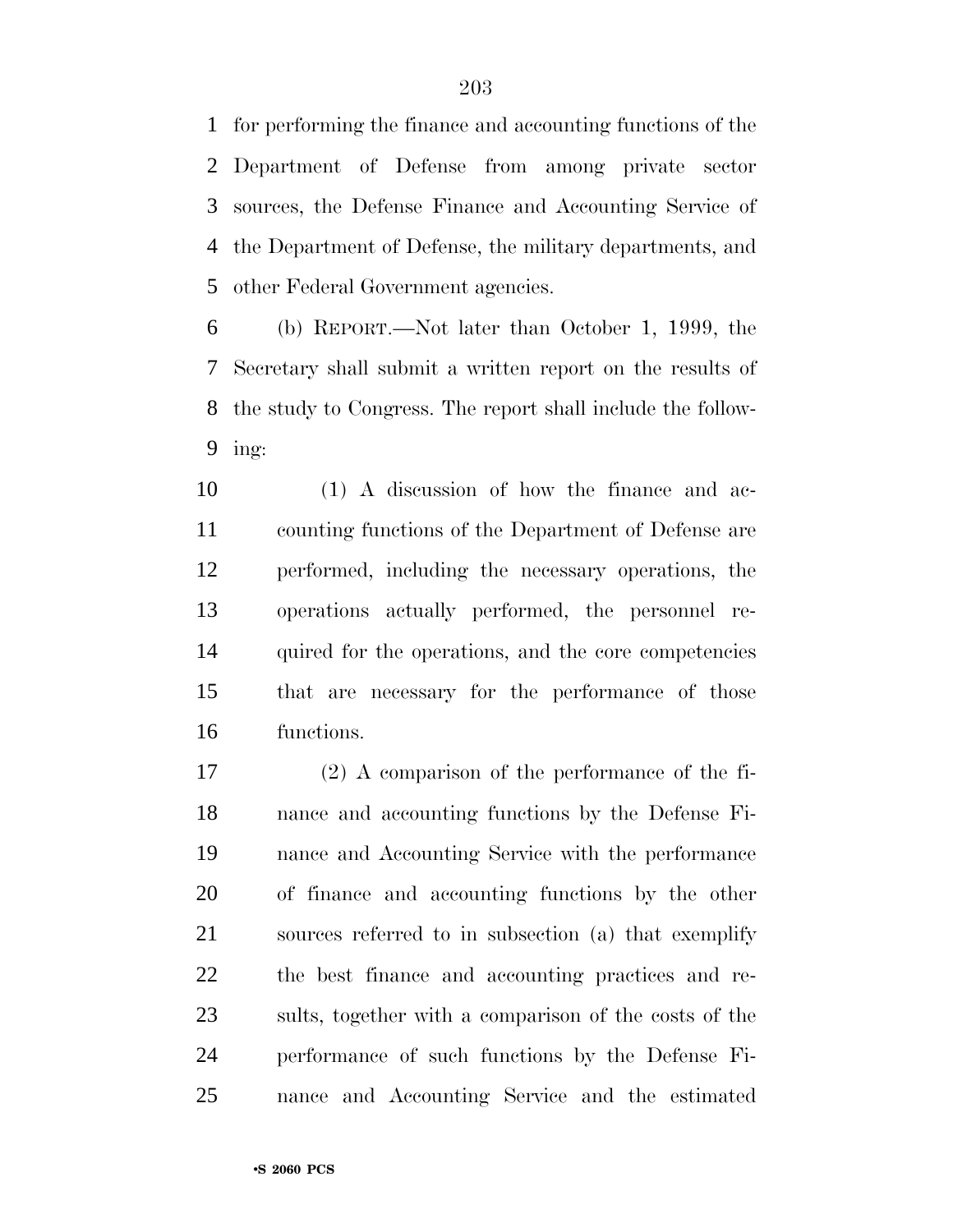| $\mathbf{1}$   | costs of the performance of such functions by those  |
|----------------|------------------------------------------------------|
| $\overline{2}$ | other sources.                                       |
| 3              | (3) The finance and accounting functions, if         |
| $\overline{4}$ | any, that are appropriate for performance by those   |
| 5              | other sources, together with a concept of operations |
| 6              | $that-$                                              |
| 7              | $(A)$ specifies the mission;                         |
| 8              | (B) identifies the finance and accounting            |
| 9              | operations to be performed;                          |
| 10             | (C) describes the work force that is nec-            |
| 11             | essary to perform those operations;                  |
| 12             | (D) discusses where the operations are to            |
| 13             | be performed;                                        |
| 14             | (E) describes how the operations are to be           |
| 15             | performed; and                                       |
| 16             | (F) discusses the relationship between how           |
| 17             | the operations are to be performed and the mis-      |
| 18             | sion.                                                |
| 19             | (4) An analysis of how Department of Defense         |
| 20             | programs or processes would be affected by the per-  |
| 21             | formance of the finance and accounting functions of  |
| 22             | the Department of Defense by one or more of those    |
| 23             | other sources.                                       |
| 24             | (5) The status of the efforts within the Depart-     |
| 25             | ment of Defense to consolidate and eliminate redun-  |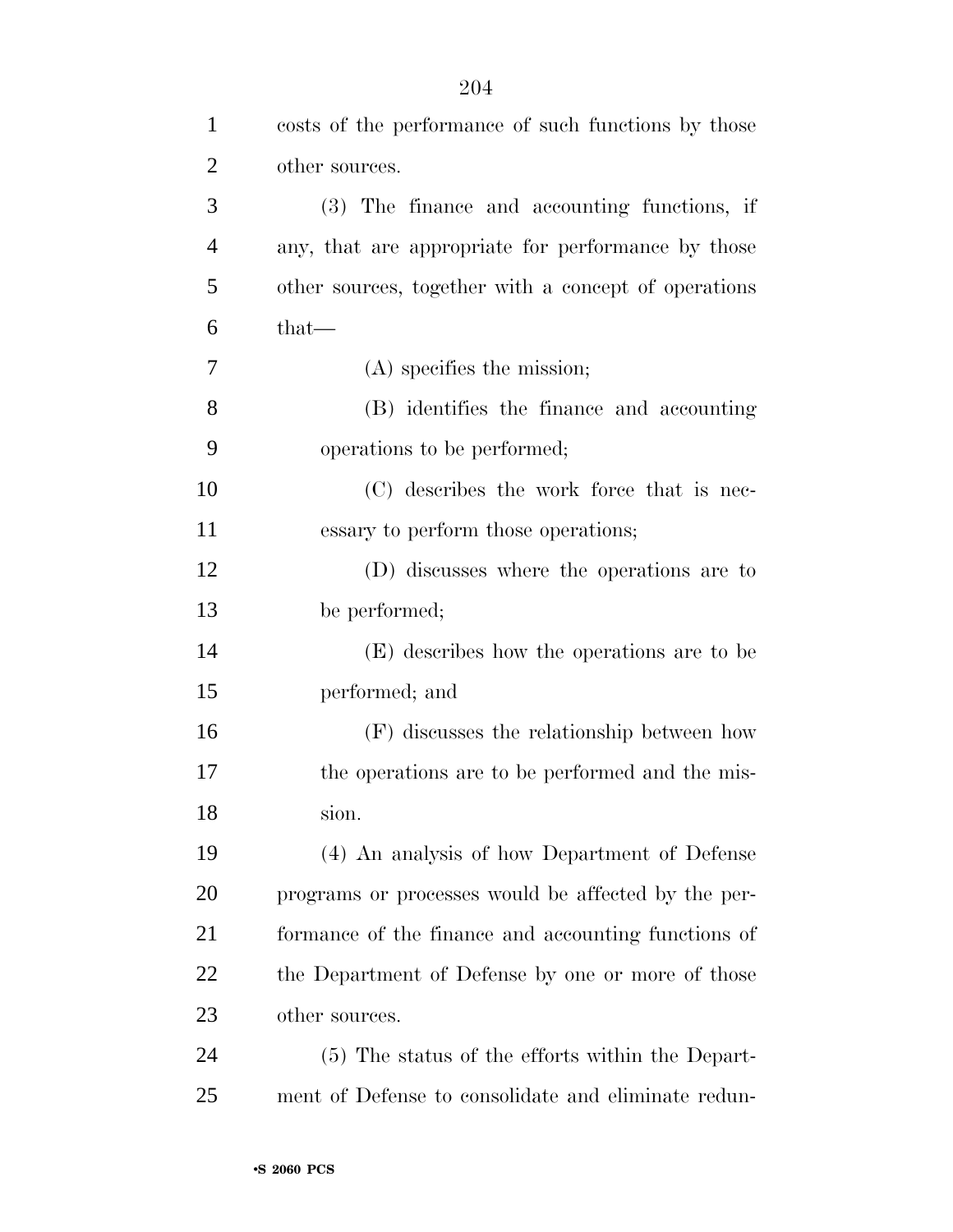dant finance and accounting systems and to better integrate the automated and manual systems of the department that provide input to financial manage-ment or accounting systems of the department.

 (6) A description of a feasible and effective process for selecting, on a competitive basis, sources to perform the finance and accounting functions of the Department of Defense from among the sources referred to in subsection (a), including a discussion of the selection criteria considered appropriate.

 (7) Any recommended policy for selecting sources to perform the finance and accounting func- tions of the Department of Defense on a competitive basis from among the sources referred to in sub- section (a), together with such other recommenda-tions that the Secretary considers appropriate.

 (8) An analysis of the costs and benefits of the various policies and actions recommended.

 (9) A discussion of any findings, analyses, and recommendations of the performance of the finance and accounting functions of the Department of De- fense that have been made by the Task Force on Defense Reform appointed by the Secretary of De-fense.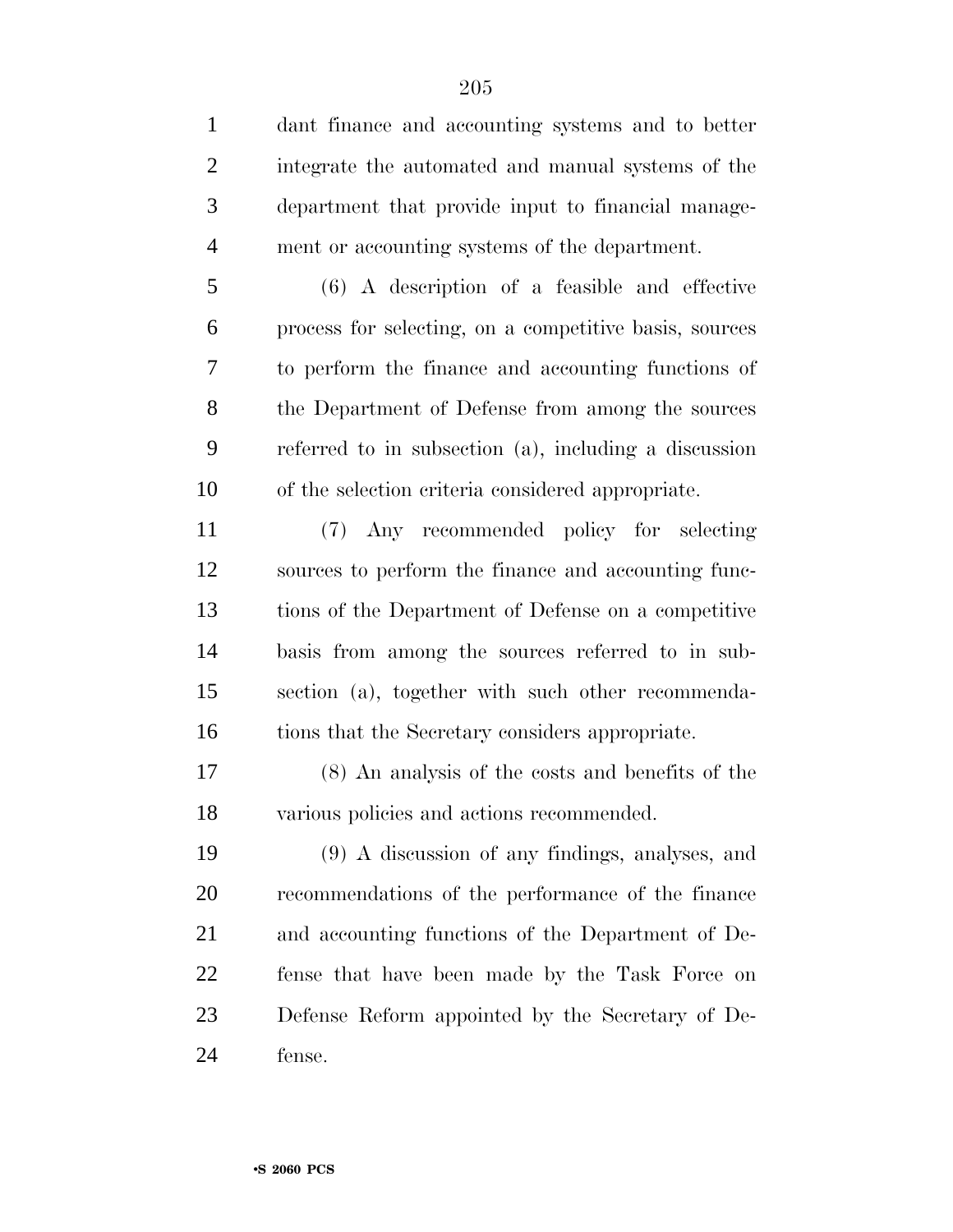(c) MARKET RESEARCH.—In carrying out the study, the Secretary shall perform market research to determine whether the availability of responsible private sector sources of finance and accounting services is sufficient for there to be a reasonable expectation of meaningful com- petition for any contract for the procurement of finance and accounting services for the Department of Defense. **SEC. 1024. REORGANIZATION AND CONSOLIDATION OF OP- ERATING LOCATIONS OF THE DEFENSE FI-NANCE AND ACCOUNTING SERVICE.**

 (a) LIMITATION.—No operating location of the De- fense Finance and Accounting Service may be closed be- fore the date that is six months after the date on which the Secretary submits to Congress the plan required by subsection (b).

 (b) PLAN REQUIRED.—The Secretary of Defense shall submit to Congress a strategic plan for improving the financial management operations at each of the oper- ating locations of the Defense Finance and Accounting Service.

 (c) CONTENT OF PLAN.—The plan shall include, at a minimum, the following:

 (1) The workloads that it is necessary to per-form at the operating locations each fiscal year.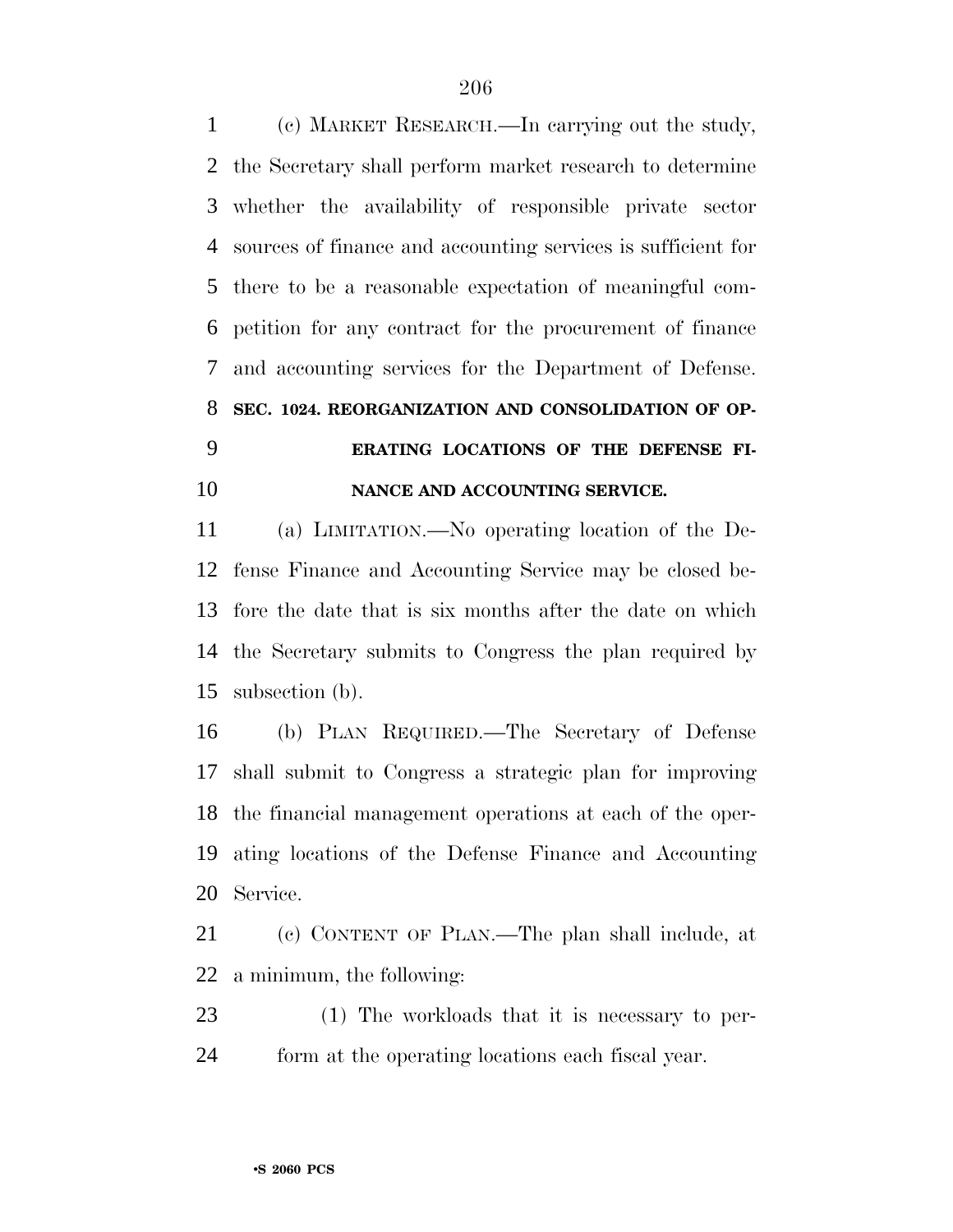(2) The capacity and number of operating loca- tions that are necessary for performing the work-loads.

 (3) A discussion of the costs and benefits that could result from reorganizing the operating loca- tions of the Defense Finance and Accounting Service on the basis of function performed, together with the Secretary's assessment of the feasibility of carrying out such a reorganization.

 (d) SUBMITTAL OF PLAN.—The plan shall be submit- ted to the Committee on Armed Services of the Senate and the Committee on National Security of the House of Representatives not later than December 15, 1998.

# **SEC. 1025. REPORT ON INVENTORY AND CONTROL OF MILI-**

#### **TARY EQUIPMENT.**

 (a) REPORT REQUIRED.—Not later than March 1, 1999, the Secretary of Defense shall submit to the Com- mittee on Armed Services of the Senate and the Commit- tee on National Security of the House of Representatives a report on the inventory and control of the military equip- ment of the Department of Defense as of the end of fiscal year 1998. The report shall address the inventories of each of the Army, Navy, Air Force, and Marine Corps sepa-rately.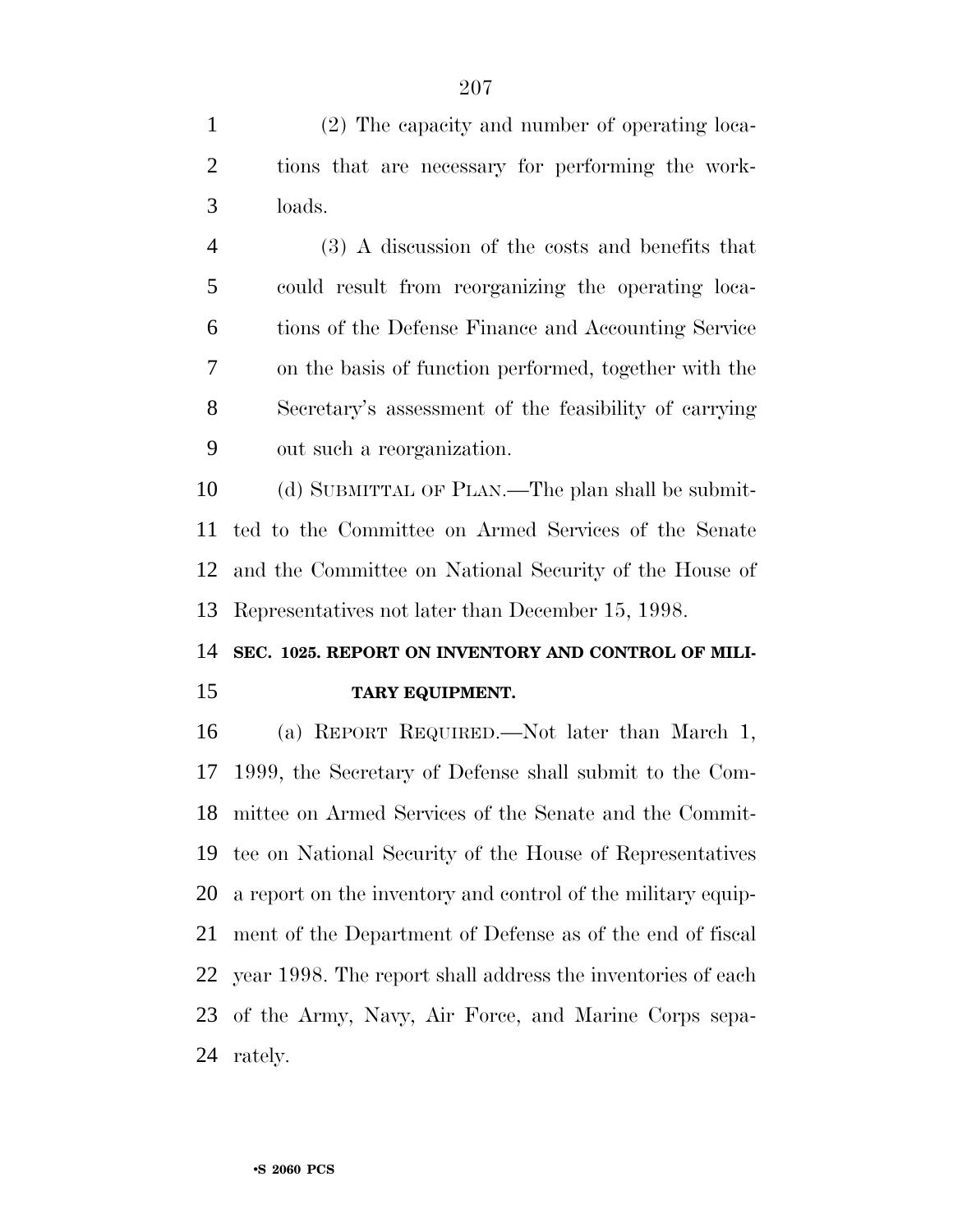| $\mathbf{1}$   | (b) CONTENT.—The report shall include the follow-   |
|----------------|-----------------------------------------------------|
| $\overline{2}$ | ing:                                                |
| 3              | (1) For each item of military equipment in the      |
| $\overline{4}$ | inventory, stated by item nomenclature—             |
| 5              | $(A)$ the quantity of the item in the inven-        |
| 6              | tory as of the beginning of the fiscal year;        |
| 7              | (B) the quantity of acquisitions of the item        |
| 8              | during the fiscal year;                             |
| 9              | (C) the quantity of disposals of the item           |
| 10             | during the fiscal year;                             |
| 11             | (D) the quantity of losses of the item dur-         |
| 12             | ing the performance of military missions during     |
| 13             | the fiscal year; and                                |
| 14             | (E) the quantity of the item in the inven-          |
| 15             | tory as of the end of the fiscal year.              |
| 16             | $(2)$ A reconciliation of the quantity of each item |
| 17             | in the inventory as of the beginning of the fiscal  |
| 18             | year with the quantity of the item in the inventory |
| 19             | as of the end of fiscal year.                       |
| 20             | (3) For each item of military equipment that        |
| 21             | cannot be reconciled—                               |
| 22             | (A) an explanation of why the quantities            |
| 23             | cannot be reconciled; and                           |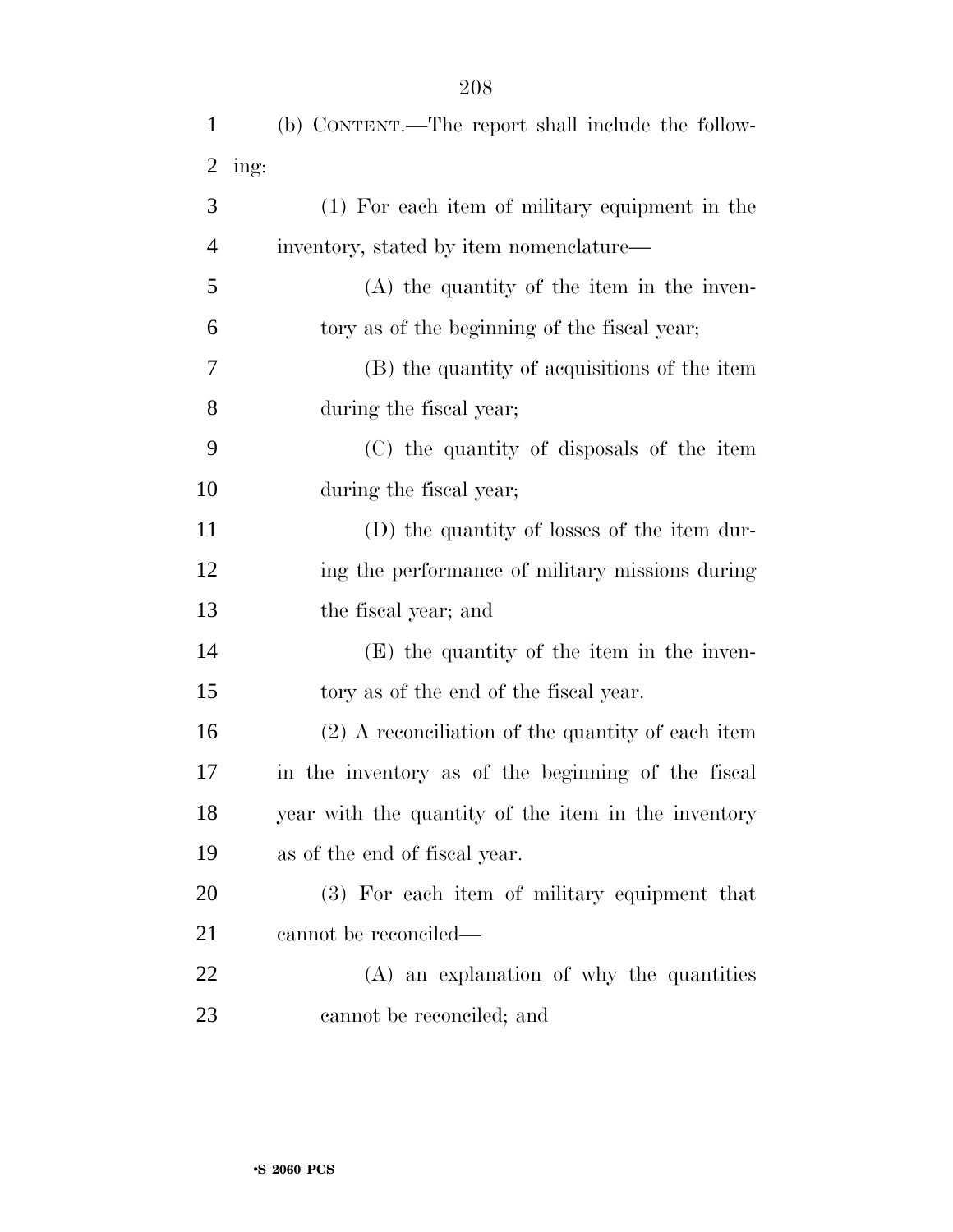(B) a discussion of the remedial actions planned to be taken, including target dates for accomplishing the remedial actions. (4) Supporting schedules identifying the loca- tion of each item that are available to Congress or auditors of the Comptroller General upon request. (c) MILITARY EQUIPMENT DEFINED.—For the pur- poses of this section, the term ''military equipment'' means all equipment that is used in support of military missions and is maintained on the visibility systems of the Army, Navy, Air Force, or Marine Corps. (d) INSPECTOR GENERAL REVIEW.—Not later than June 1, 1999, the Inspector General of the Department of Defense shall review the report submitted to the com- mittees under subsection (a) and shall submit to the com- mittees any comments that the Inspector General consid- ers appropriate. **SEC. 1026. REPORT ON CONTINUITY OF ESSENTIAL OPER-**

 **ATIONS AT RISK OF FAILURE BECAUSE OF COMPUTER SYSTEMS THAT ARE NOT YEAR 2000 COMPLIANT.**

 (a) REPORT REQUIRED.—The Secretary of Defense and the Director of Central Intelligence shall jointly sub- mit to the Committee on Armed Services of the Senate and the Committee on National Security of the House of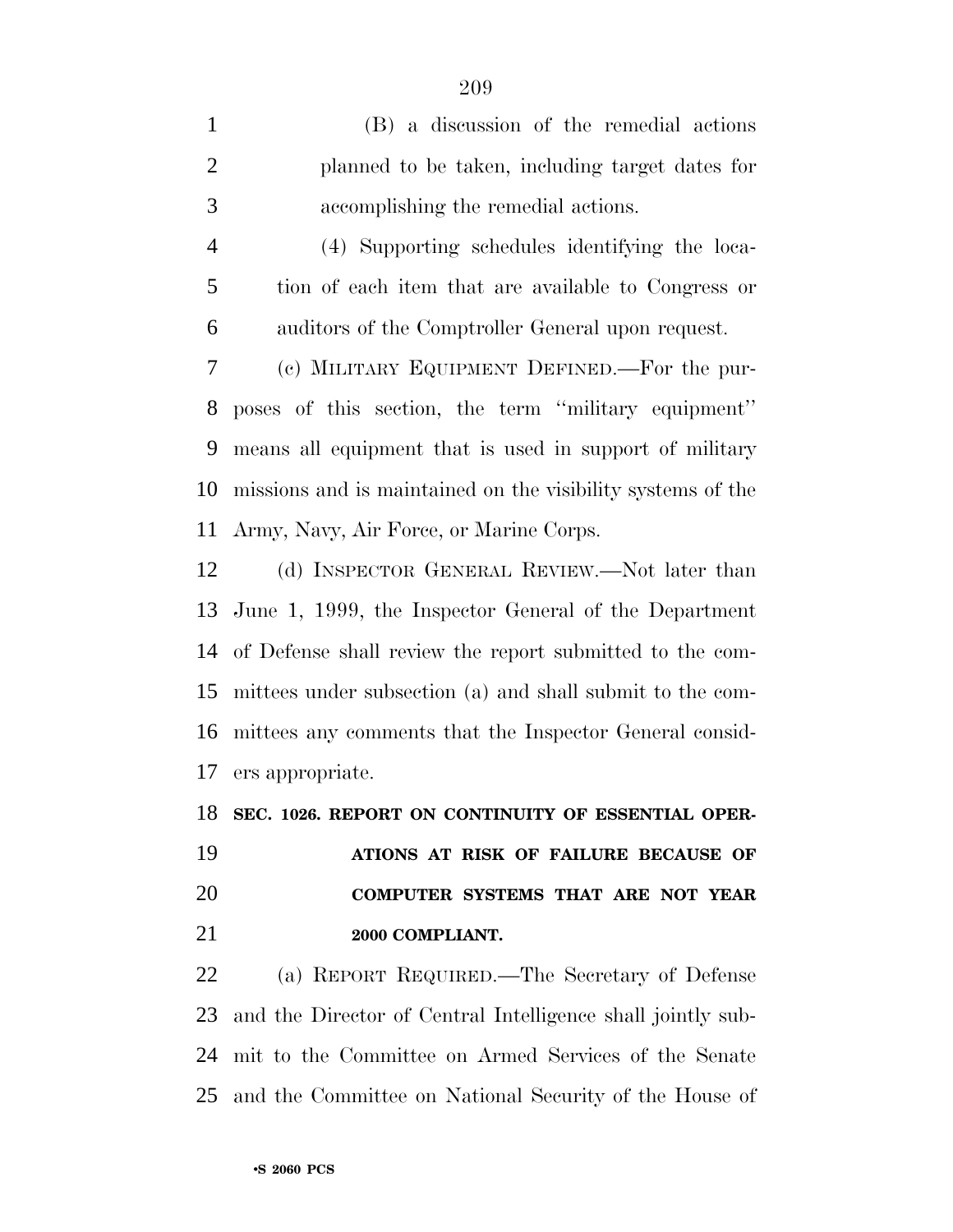Representatives a report on the plans of the Department of Defense and the intelligence community for ensuring the continuity of performance of essential operations that are at risk of failure because of computer systems and other information and support systems that are not year 2000 compliant.

 (b) CONTENT.—The report shall contain, at a mini-mum, the following:

 (1) A prioritization of mission critical systems to ensure that the most critical systems have the highest priority for efforts to reprogram computers to be year 2000 compliant.

 (2) A discussion of the private and other public information and support systems relied on by the national security community, including the intel-16 ligence community, and the efforts under way to en-sure that those systems are year 2000 compliant.

 (3) The efforts under way to repair the underly-ing operating systems and infrastructure.

 (4) The plans for comprehensive testing of De- partment of Defense systems, including simulated operational tests in mission areas.

 (5) A comprehensive contingency plan, for the entire national security community, which provides for resolving emergencies resulting from a system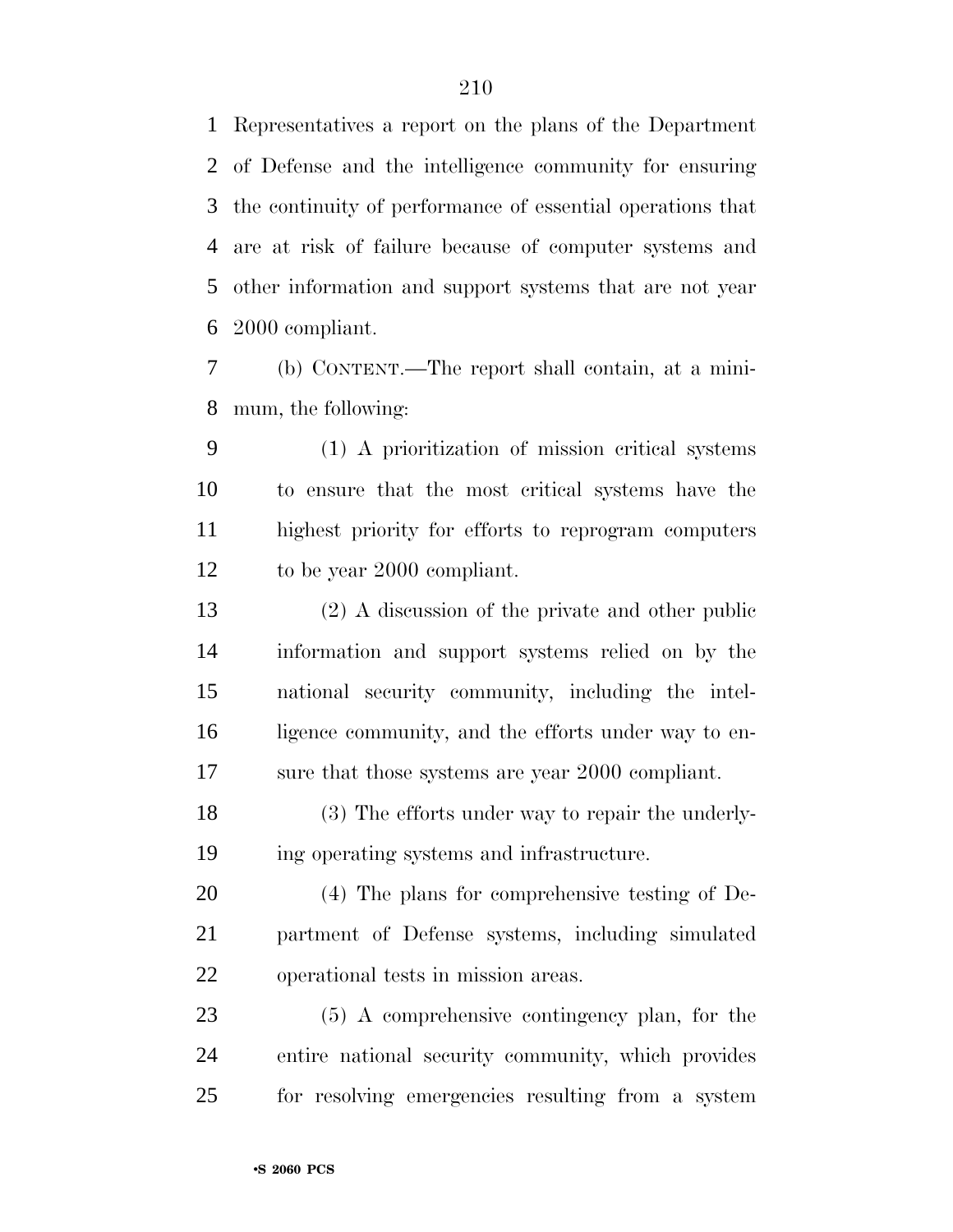that is not year 2000 compliant and includes provi- sion for the creation of crisis action teams for use in resolving such emergencies.

 (6) A discussion of the efforts undertaken to ensure the continued reliability of service on the sys- tems used by the President and other leaders of the United States for communicating with the leaders of other nations.

 (7) A discussion of the vulnerability of allied armed forces to failure systems that are not, or have critical components that are not, year 2000 compli- ant, together with an assessment of the potential problems for interoperability among the Armed Forces of the United States and allied armed forces because of the potential for failure of such systems.

 (8) An estimate of the total cost of making the computer systems and other information and sup- port systems comprising the computer networks of the Department of Defense and the intelligence com-munity year 2000 compliant.

 (c) SUBMITTAL.—The report shall be submitted not later than March 31, 1999, in classified form and, as nec-essary, unclassified form.

 (d) YEAR 2000 COMPLIANT.—In this section, the term ''year 2000 compliant'', with respect to a computer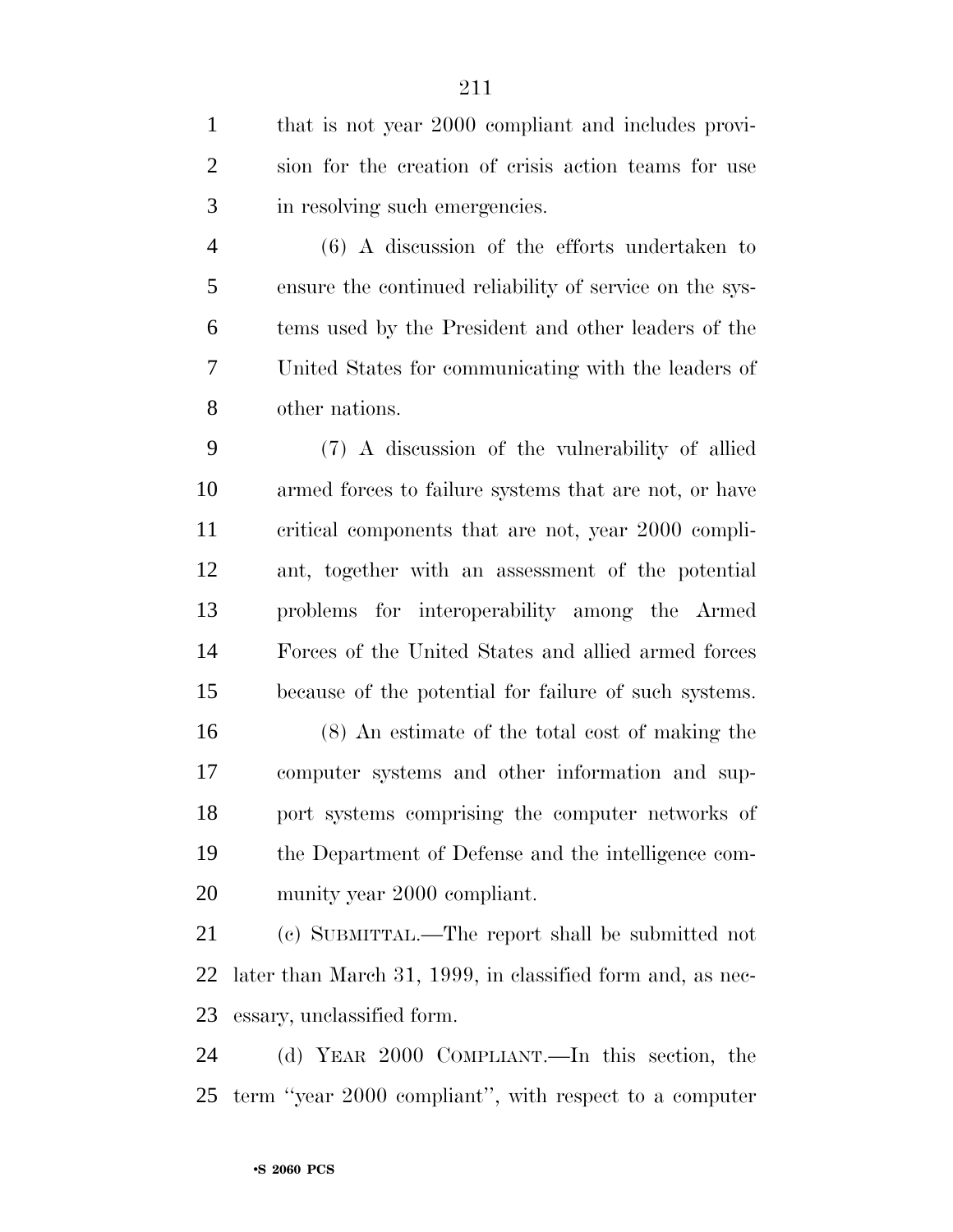system or any other information or support system, means that the programs of the system correctly recognize dates in years after 1999 as being dates after 1999 for the pur- poses of program functions for which the correct date is relevant to the performance of the functions.

### **SEC. 1027. REPORTS ON NAVAL SURFACE FIRE-SUPPORT CAPABILITIES.**

 (a) NAVY REPORT.—(1) Not later than March 31, 1999, the Secretary of the Navy shall submit to the Com- mittee on Armed Services of the Senate and the Commit- tee on National Security of the House of Representatives a report on battleship readiness for meeting requirements of the Armed Forces for naval surface fire support.

(2) The report shall contain the following:

 (A) The reasons for the Secretary's failure to comply with the requirements of section 1011 of the National Defense Authorization Act for Fiscal Year 1996 (Public Law 104–106; 110 Stat. 421) until February 1998.

 (B) The requirements for Air-Naval Gunfire Li-aison Companies.

 (C) The plans of the Navy for retaining and maintaining 16-inch ammunition for the main guns of battleships.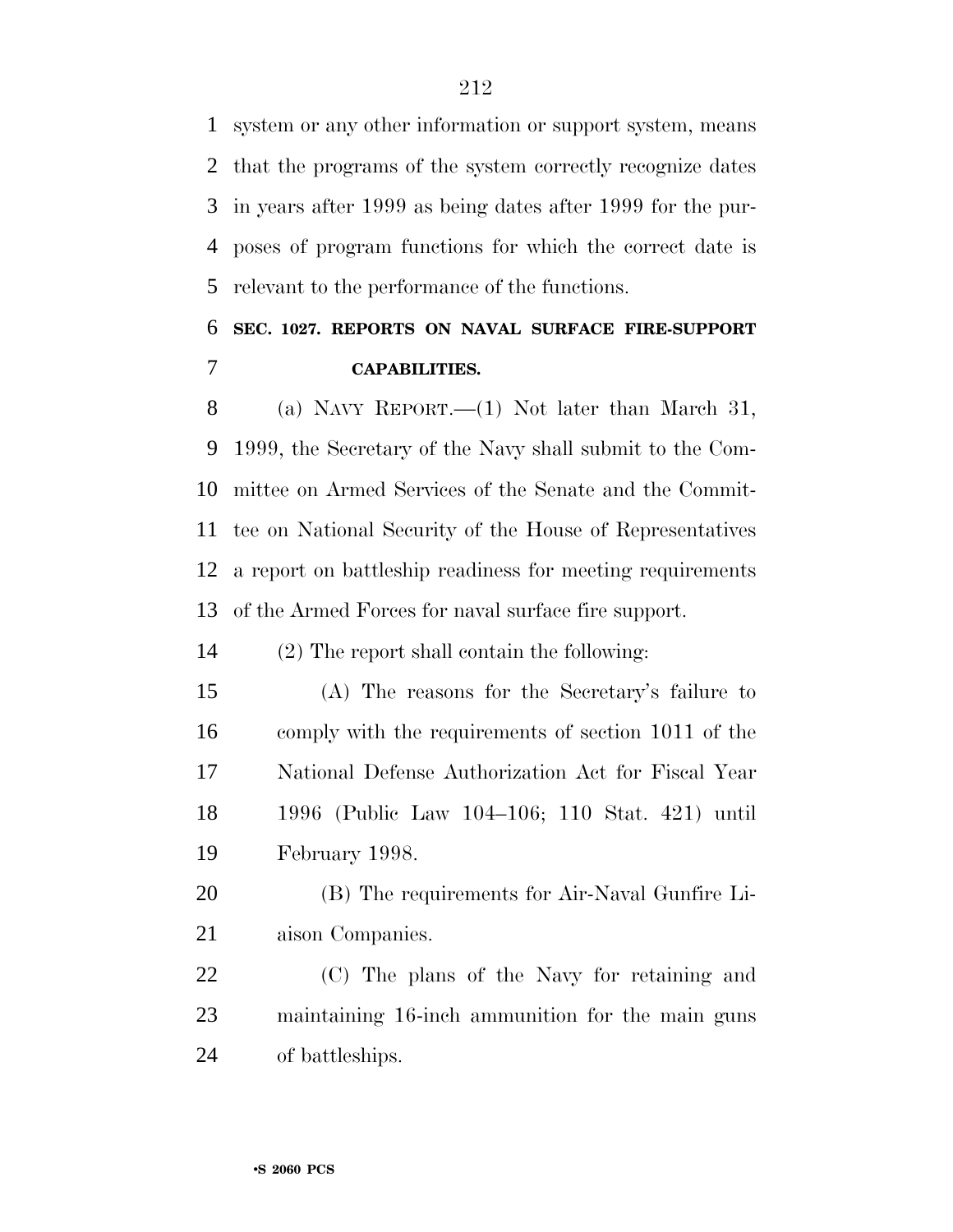(D) The plans of the Navy for retaining the hammerhead crane essential for lifting battleship turrets.

 (E) An estimate of the cost of reactivating Iowa-class battleships for listing on the Naval Vessel Register, restoring the vessels to seaworthiness with operational capabilities necessary to meet require- ments for naval surface fire-support, and maintain- ing the battleships in that condition for continued listing on the register, together with an estimate of 11 the time necessary to reactivate and restore the ves-sels to that condition.

 (3) The Secretary shall act through the Director of Expeditionary Warfare Division (N85) of the Office of the Chief of Naval Operations in preparing the report.

 (b) GAO REPORT.—(1) The Comptroller General shall submit to the Committee on Armed Services of the Senate and the Committee on National Security of the House of Representatives a report on the naval surface fire-support capabilities of the Navy.

(2) The report shall contain the following:

 (A) An assessment of the extent of the compli- ance by the Secretary of the Navy with the require-ments of section 1011 of the National Defense Au-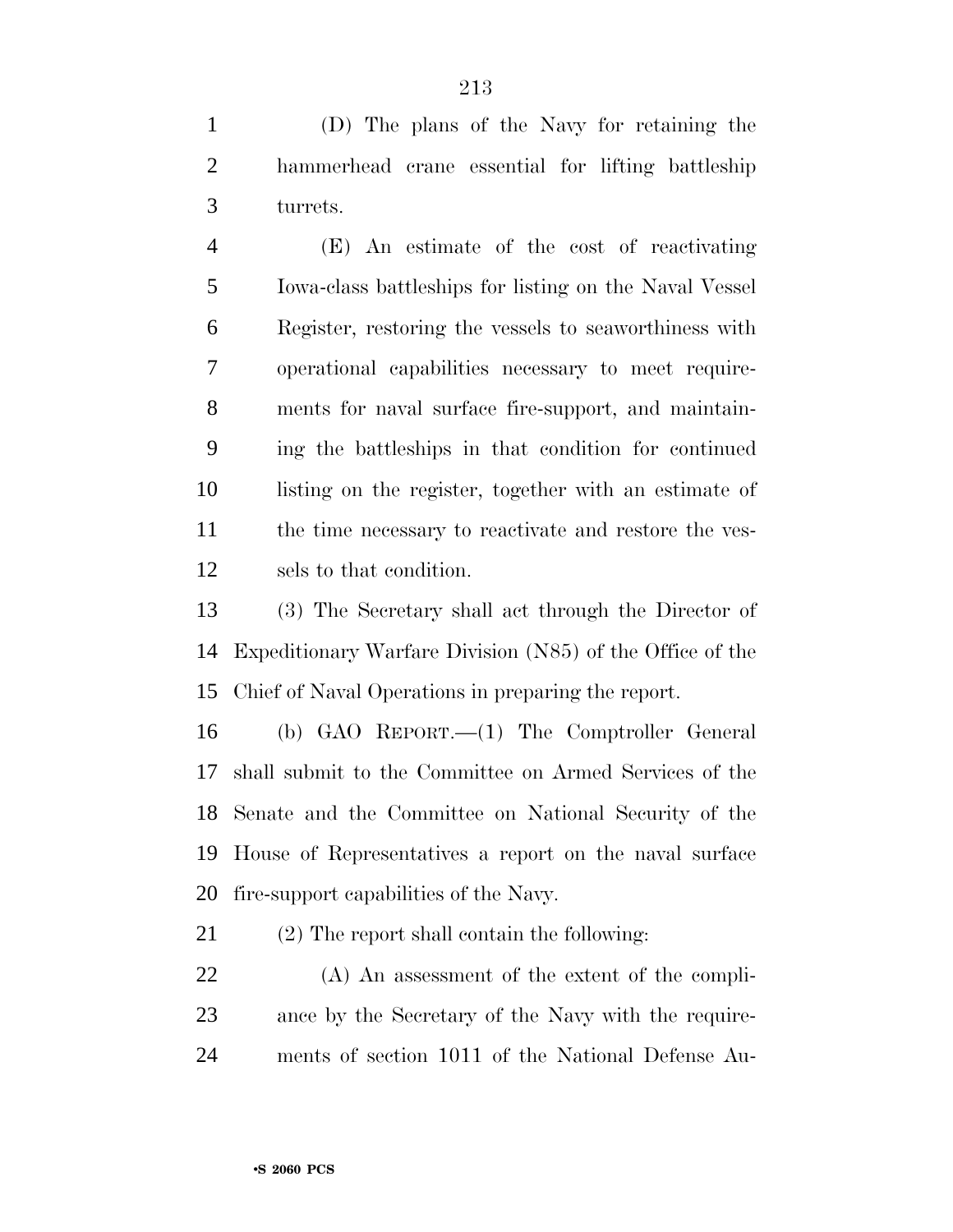| $\mathbf{1}$   | thorization Act for Fiscal Year 1996 (Public Law             |
|----------------|--------------------------------------------------------------|
| 2              | 104–106; 110 Stat. 421).                                     |
| 3              | (B) The plans of the Navy for executing the                  |
| $\overline{4}$ | naval surface fire-support mission of the Navy.              |
| 5              | (C) An assessment of the short-term costs and                |
| 6              | the long-term costs associated with the plans.               |
| 7              | (D) An assessment of the short-term costs and                |
| 8              | the long-term costs associated with alternative meth-        |
| 9              | ods for executing the naval surface fire-support mis-        |
| 10             | sion of the Navy, including the alternative of re-           |
| 11             | activating two battleships.                                  |
| 12             | SEC. 1028. REPORT ON ROLES IN DEPARTMENT OF DE-              |
|                |                                                              |
| 13             | AVIATION ACCIDENT INVESTIGA-<br><b>FENSE</b>                 |
| 14             | TIONS.                                                       |
| 15             | (a) REPORT REQUIRED.—Not later than March 31,                |
| 16             | 1999, the Secretary of Defense shall submit to Congress      |
| 17             | a report on the roles of the Office of the Secretary of De-  |
|                | 18 fense and the Joint Staff in the investigation of Depart- |
| 19             | ment of Defense aviation accidents.                          |
| 20             | (b) CONTENT OF REPORT.—The report shall include              |
| 21             | the following:                                               |
| 22             | (1) An assessment of whether the Office of the               |
| 23             | Secretary of Defense and the Joint Staff should              |
| 24             | have more direct involvement in the investigation of         |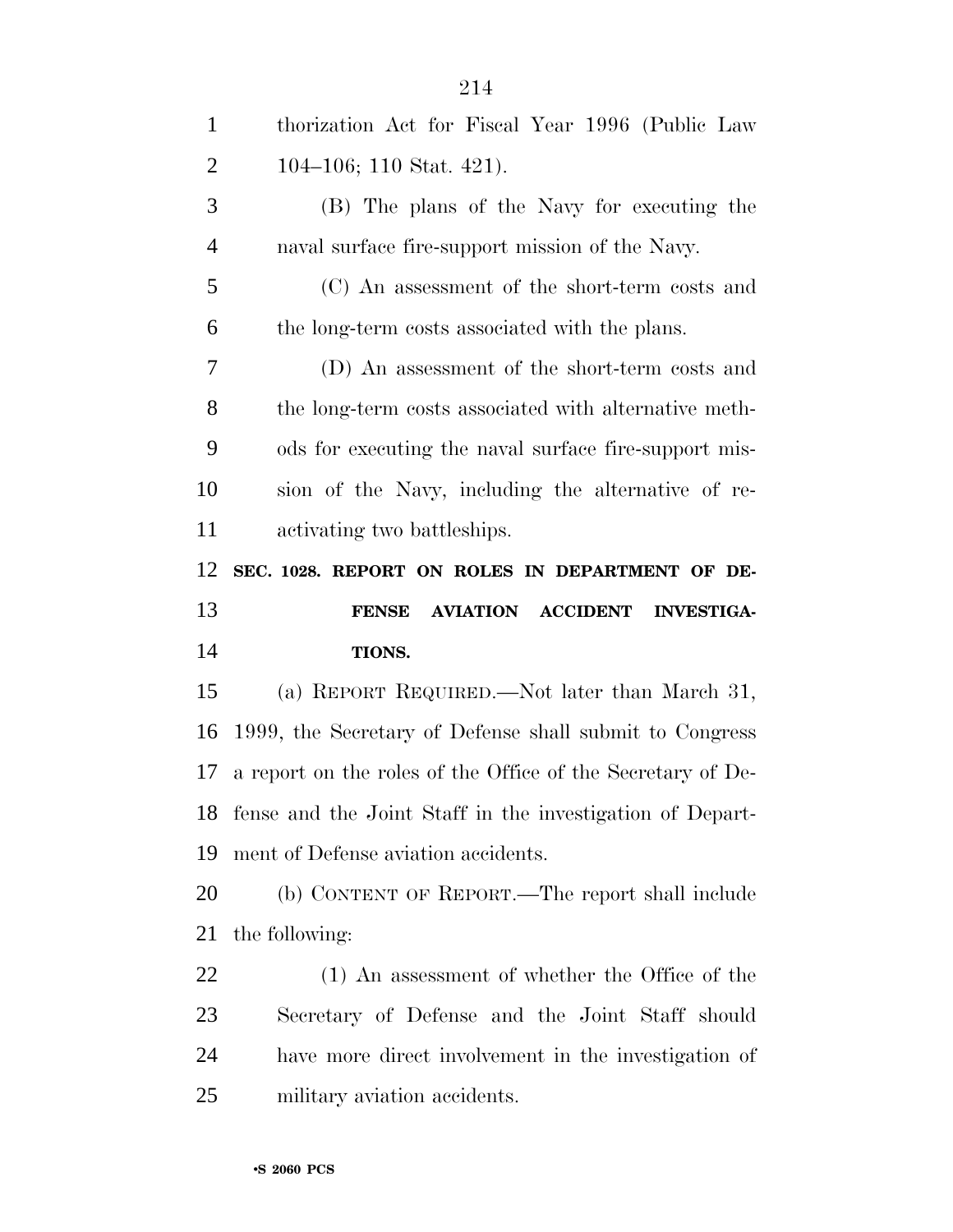(2) The advisability of the Office of the Sec- retary of Defense, the Joint Staff, or another De- partment of Defense entity independent of the mili- tary departments supervising the conduct of aviation accident investigations. (3) An assessment of the minimum training and experience required for aviation accident inves- tigation board presidents and board members. **SEC. 1029. STRATEGIC PLAN FOR EXPANDING DISTANCE LEARNING INITIATIVES.** (a) PLAN REQUIRED.—The Secretary of Defense shall develop a strategic plan for guiding and expanding distance learning initiatives within the Department of De- fense. The plan shall provide for an expansion of such ini- tiatives over five consecutive fiscal years beginning with fiscal year 2000. (b) CONTENT OF PLAN.—The strategic plan shall, at a minimum, contain the following: (1) A statement of measurable goals and objec- tives and outcome-related performance indicators (consistent with section 1115 of title 31, United States Code, relating to agency performance plans) for the development and execution of distance learn-ing initiatives throughout the Department of De-

fense.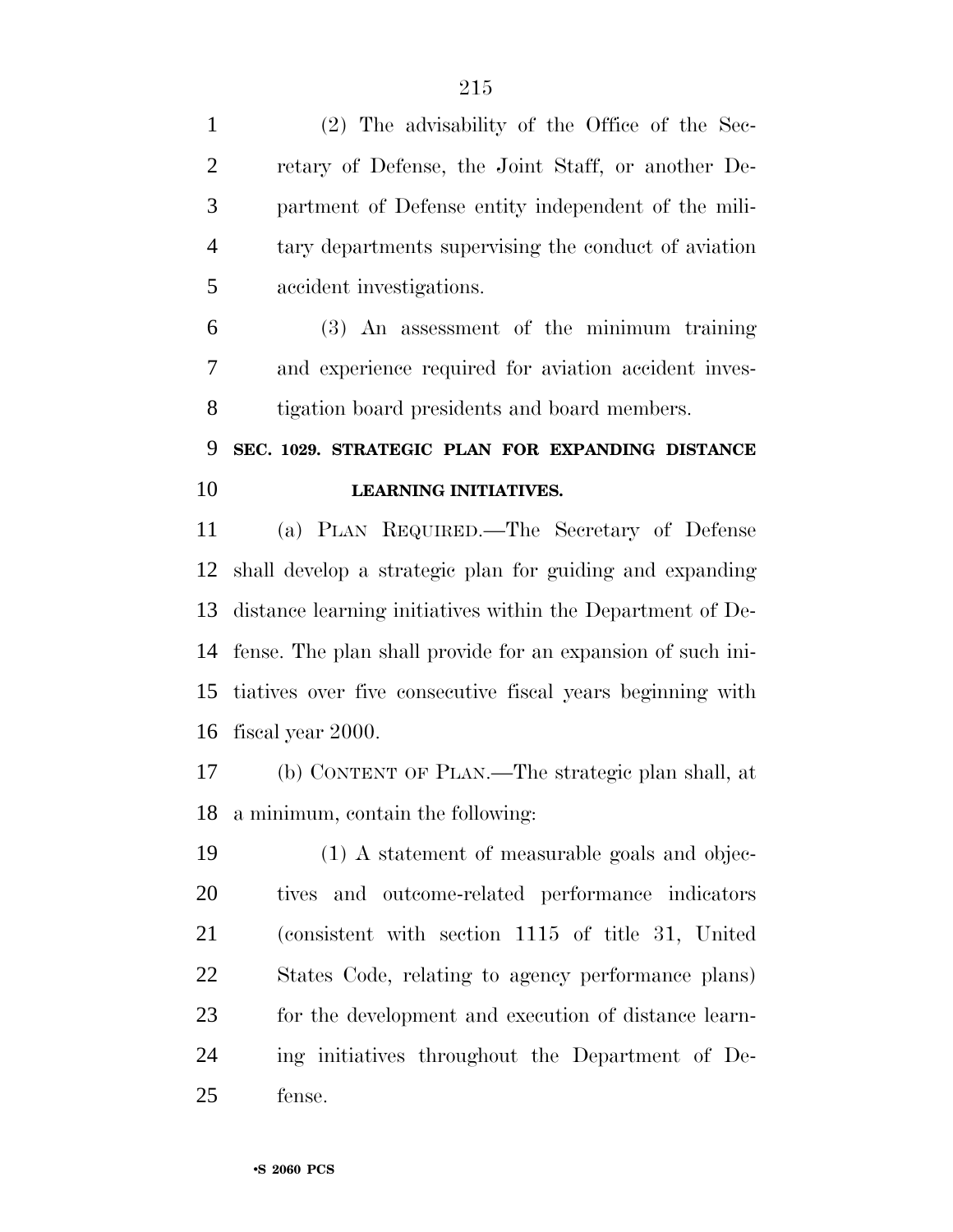(2) A detailed description of how distance learn- ing initiatives are to be developed and managed within the Department of Defense.

 (3) An assessment of the estimated costs and the benefits associated with developing and main- taining an appropriate infrastructure for distance learning.

 (4) A statement of planned expenditures for the investments necessary to build and maintain the in-frastructure.

 (5) A description of the mechanisms that are to be used to supervise the development and coordina- tion of the distance learning initiatives of the De-partment of Defense.

 (c) RELATIONSHIP TO EXISTING INITIATIVE.—In de- veloping the strategic plan, the Secretary may take into account the ongoing collaborative effort among the De- partment of Defense, other Federal agencies, and private industry that is known as the Advanced Distribution Learning initiative. However, the Secretary shall ensure that the strategic plan is specifically focused on the train- ing and education goals and objectives of the Department of Defense.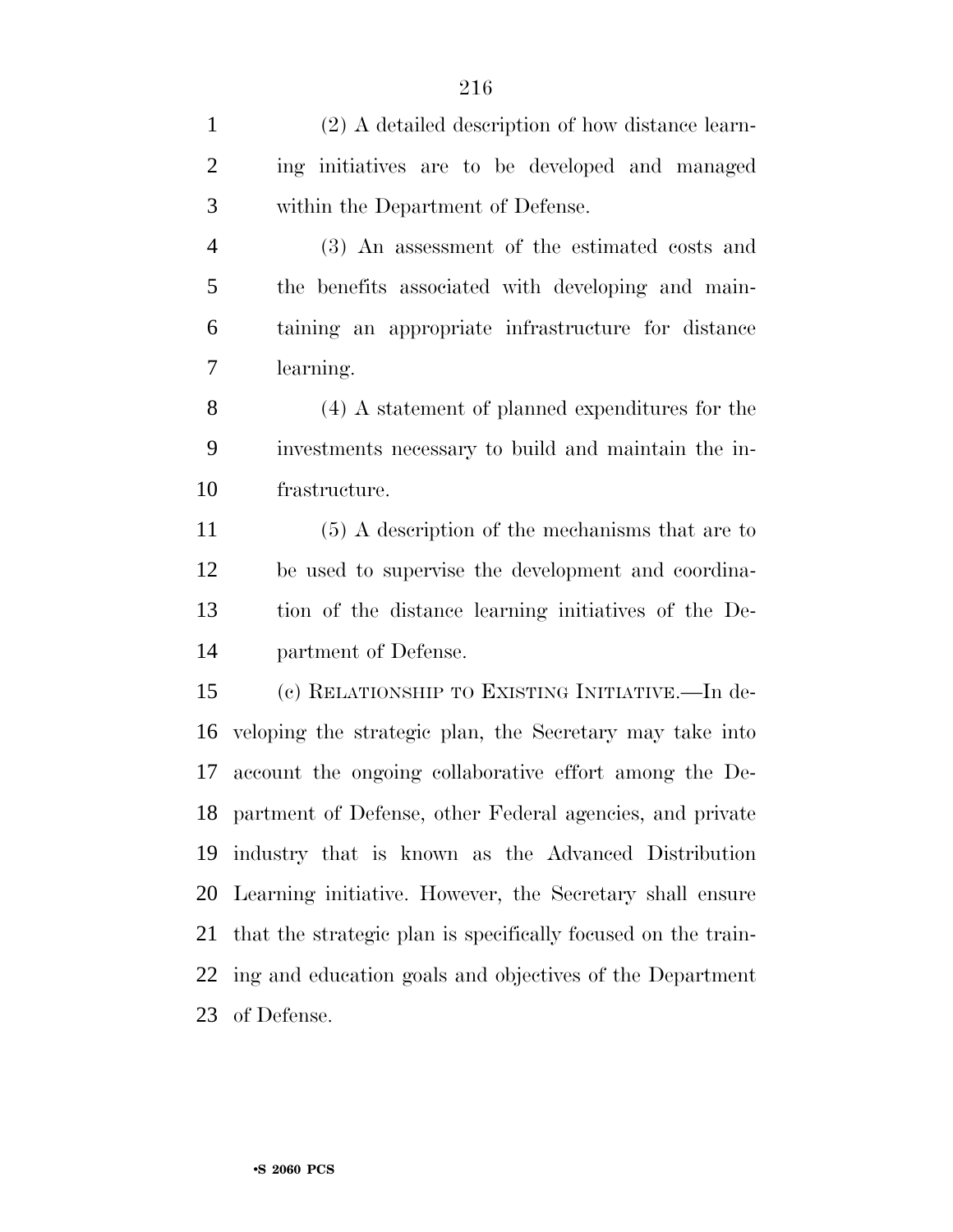(d) SUBMISSION TO CONGRESS.—The Secretary of Defense shall submit the strategic plan to Congress not later than March 1, 1999.

 **SEC. 1030. REPORT ON INVOLVEMENT OF ARMED FORCES IN CONTINGENCY AND ONGOING OPER-ATIONS.**

 (a) REPORT REQUIRED.—Not later than January 31, 1999, the Secretary of Defense shall submit to the con- gressional defense committees a report on the involvement of the Armed Forces of the United States in major contin- gency operations and major ongoing operations since the end of the Persian Gulf War, including such operations as the involvement in the Stabilization Force in Bosnia and Herzegovina, Operation Southern Watch, and Oper- ation Northern Watch. The report shall contain the follow-ing:

 (1) A discussion of the effects of that involve- ment on retention and reenlistment of personnel in the Armed Forces.

 (2) The extent to which the use of combat sup- port and combat service support personnel and equipment of the Armed Forces in the operations has resulted in shortages of Armed Forces personnel and equipment in other regions of the world.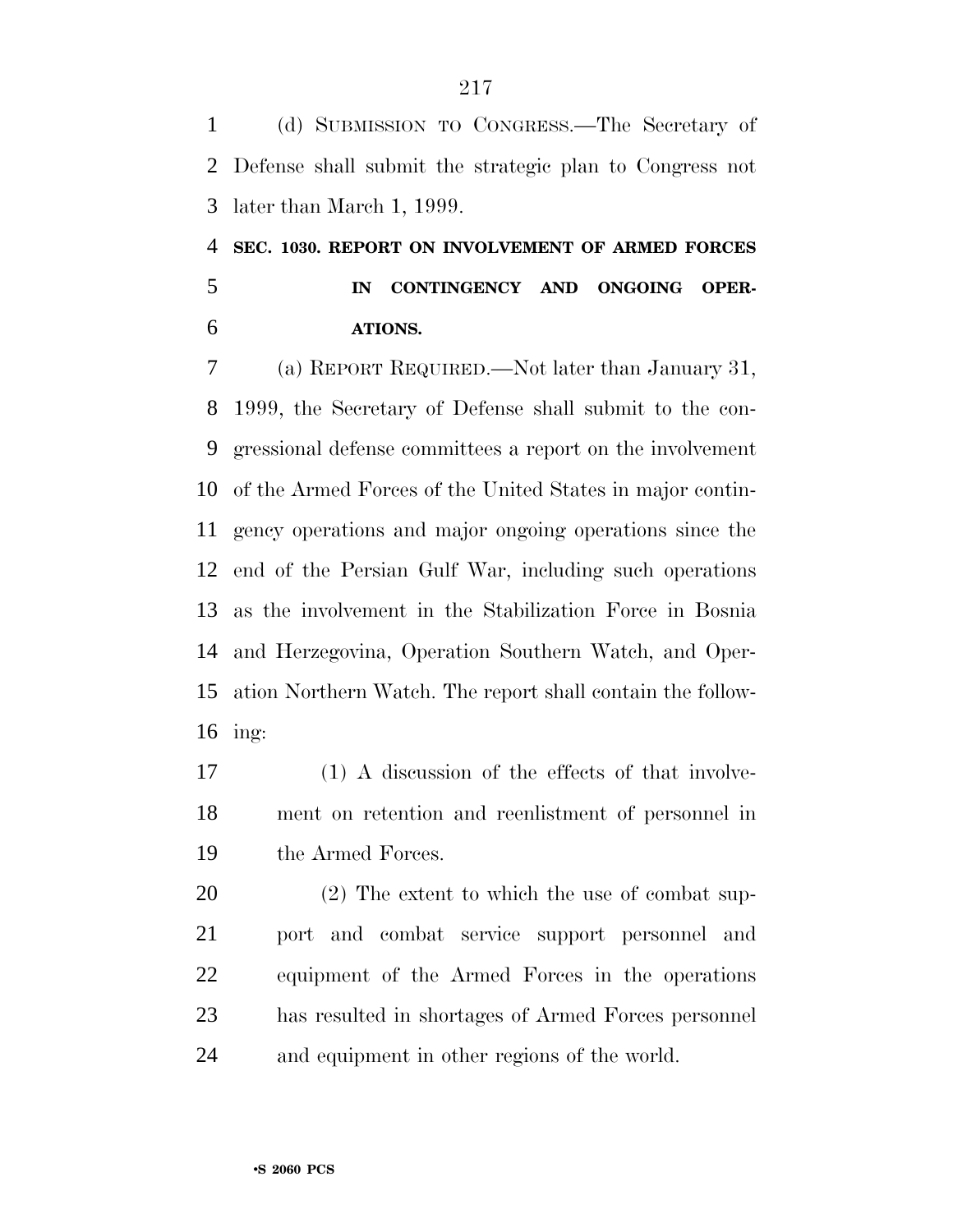| $\mathbf{1}$   | (3) The accounts from which funds have been                   |
|----------------|---------------------------------------------------------------|
| 2              | drawn to pay for the operations and the specific pro-         |
| $\mathfrak{Z}$ | grams for which the funds were available until di-            |
| $\overline{4}$ | verted to pay for the operations.                             |
| 5              | (4) The vital interests of the United States that             |
| 6              | are involved in each operation or, if none, the inter-        |
| 7              | ests of the United States that are involved in each           |
| 8              | operation and a characterization of those interests.          |
| 9              | (5) What clear and distinct objectives guide the              |
| 10             | activities of United States forces in each operation.         |
| 11             | (6) What the President has identified on the                  |
| 12             | basis of those objectives as the date, or the set of          |
| 13             | conditions, that defines the end of each operation.           |
| 14             | (b) FORM OF REPORT.—The report shall be submit-               |
| 15             | ted in unclassified form, but may also be submitted in a      |
| 16             | classified form if necessary.                                 |
| 17             | (c) MAJOR OPERATION DEFINED.—For the purposes                 |
|                | 18 of this section, a contingency operation or an ongoing op- |
| 19             | eration is a major contingency operation or a major ongo-     |
| 20             | ing operation, respectively, if the operation involves more   |
| 21             | than 500 members of the Armed Forces.                         |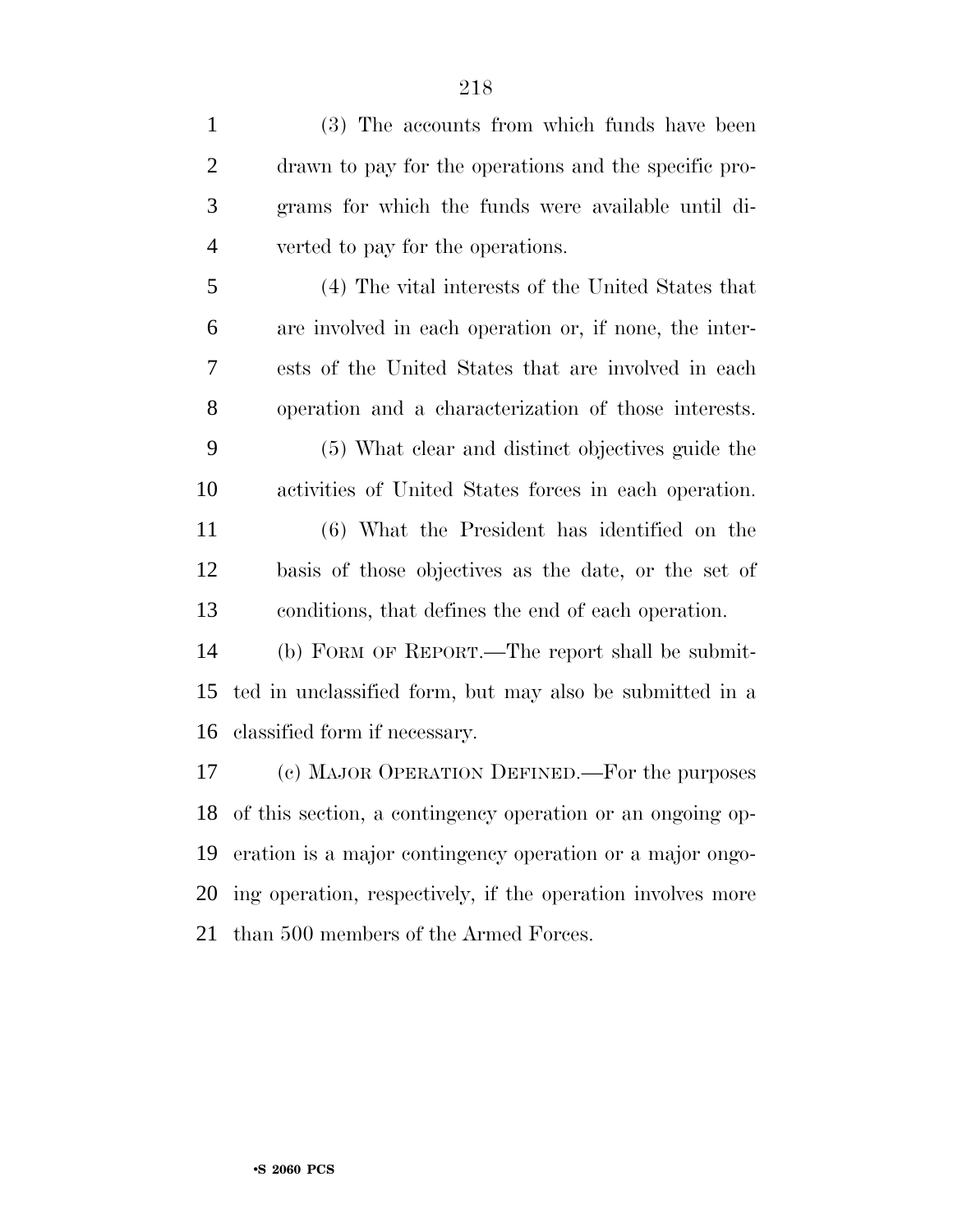(a) ASSISTANCE AUTHORIZED.—Subject to sub- section (b), the Secretary of Defense may provide a foreign country or any of its instrumentalities with assistance that the Secretary determines necessary for destroying, remov-ing, or obtaining from that country—

(1) weapons of mass destruction; or

 (2) materials, equipment, or technology related to the delivery or development of weapons of mass destruction.

 (b) CERTIFICATION REQUIRED.—(1) Not later than 15 days before providing assistance under subsection (a) regarding weapons, materials, equipment, or technology referred to in that subsection, the Secretary of Defense shall certify to the congressional defense committees that the weapons, materials, equipment, or technology meet each of the following requirements:

 (A) The weapons, materials, equipment, or technology are at risk of being sold or otherwise transferred to a restricted foreign state or entity.

 (B) The transfer of the weapons, materials, equipment, or technology would pose a significant threat to national security interests of the United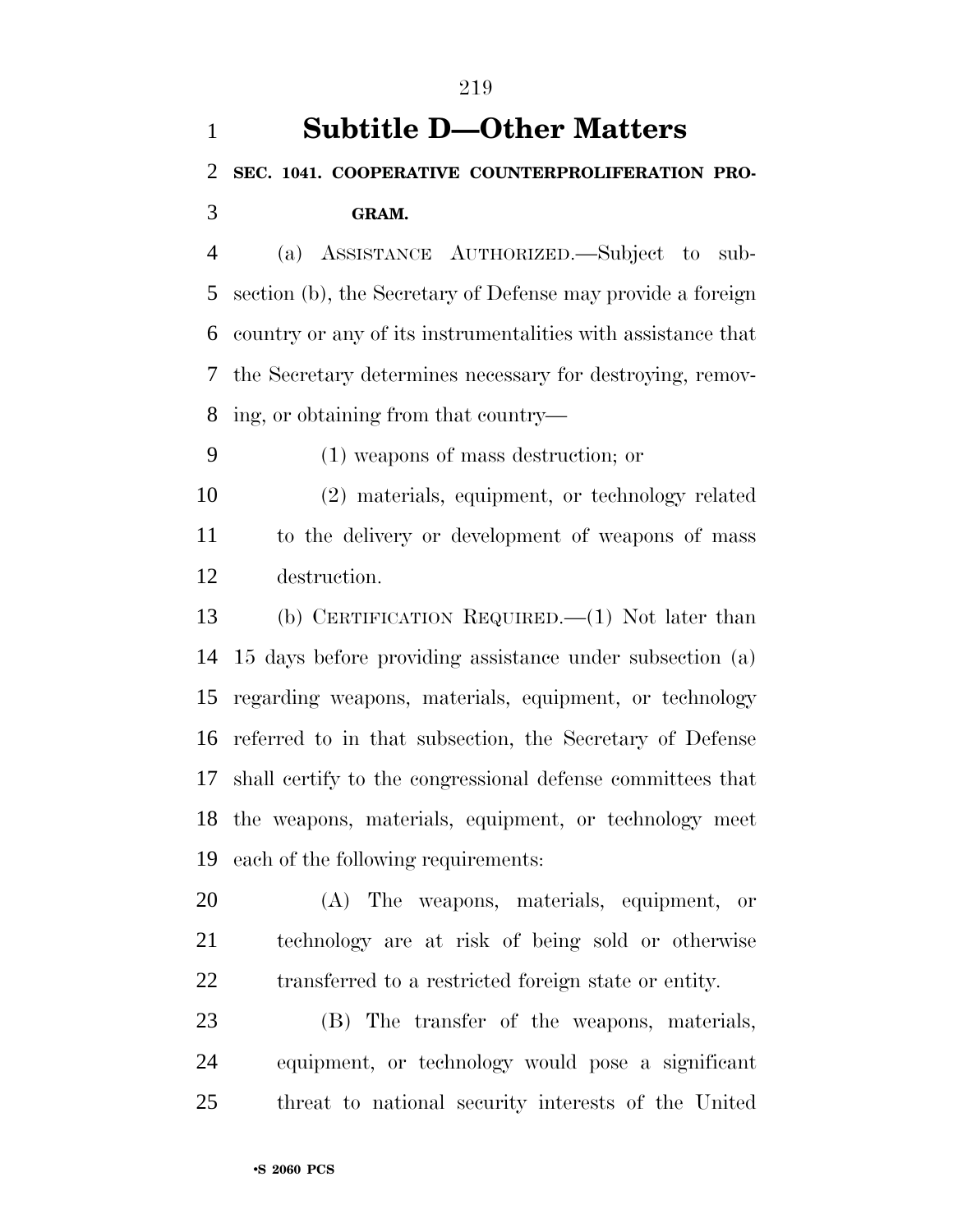States or would significantly advance a foreign coun- try's weapon program that threatens national secu-rity interests of the United States.

 (C) Other options for securing or otherwise pre- venting the transfer of the weapons, materials, equipment, or technology have been considered and rejected as ineffective or inadequate.

 (2) The Secretary may waive the deadline for submit- ting a certification required under paragraph (1) in any case if the Secretary determines that compliance with the requirement would compromise national security objec- tives of the United States in that case. The Secretary shall promptly notify the Chairman and ranking minority mem- bers of the congressional defense committees regarding the waiver and submit the certification not later than 45 days after completing the action of providing the assistance in the case.

 (3) No assistance may be provided under subsection (a) in any case unless the Secretary submits the certifi- cation required under paragraph (1) or a notification re-quired under paragraph (2) in such case.

 (c) ANNUAL REPORTS.—(1) Not later than January 30 of each year, the Secretary of Defense shall submit to the congressional defense committees a report on the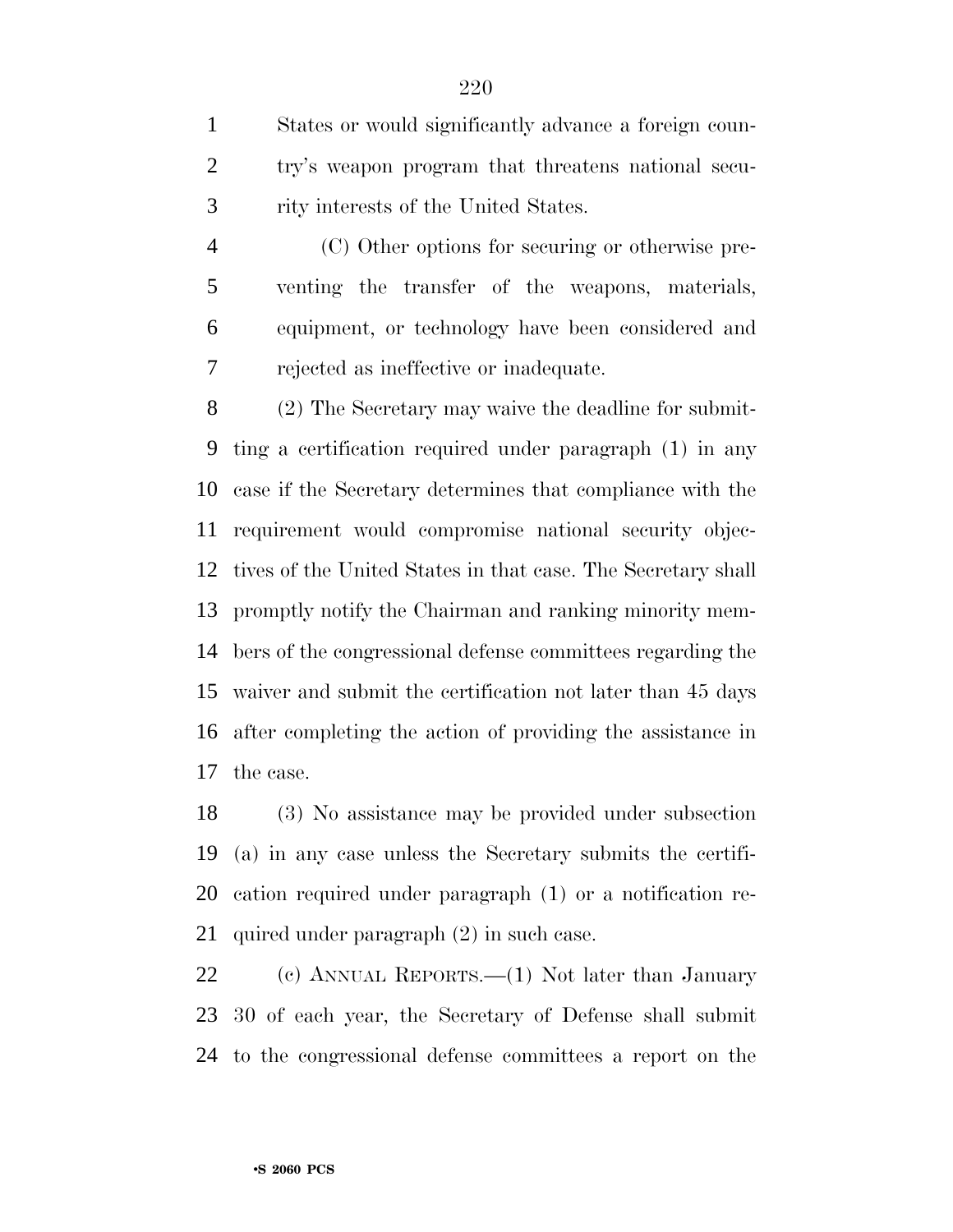| $\mathbf{1}$   | activities carried out under this section. The first annual |
|----------------|-------------------------------------------------------------|
| $\overline{2}$ | report shall be submitted not later than January 30, 2000.  |
| 3              | (2) Each annual report shall set forth in separate sec-     |
| $\overline{4}$ | tions for the previous year the following:                  |
| 5              | (A) The assistance provided under this section              |
| 6              | and the purposes for which provided.                        |
| 7              | (B) The sources of funds for the assistance pro-            |
| 8              | vided.                                                      |
| 9              | (C) Any assistance provided for the Department              |
| 10             | of Defense under this section by any other depart-          |
| 11             | ment or agency of the Federal Government, together          |
| 12             | with the source or sources of that assistance.              |
| 13             | (D) Any other information that the Secretary                |
| 14             | considers appropriate for informing the appropriate         |
| 15             | congressional committees about actions taken under          |
| 16             | this section.                                               |
| 17             | (d) DEFINITIONS.—In this section:                           |
| 18             | (1) The term "restricted foreign state or en-               |
| 19             | tity", with respect to weapons, materials, equipment,       |
| 20             | or technology covered by a certification of the Sec-        |
| 21             | retary of Defense under subsection (b), means—              |
| 22             | (A) any foreign country the government of                   |
| 23             | which has repeatedly provided support for acts              |
| 24             | of international terrorism, as determined by the            |
| 25             | Secretary of State determines under section                 |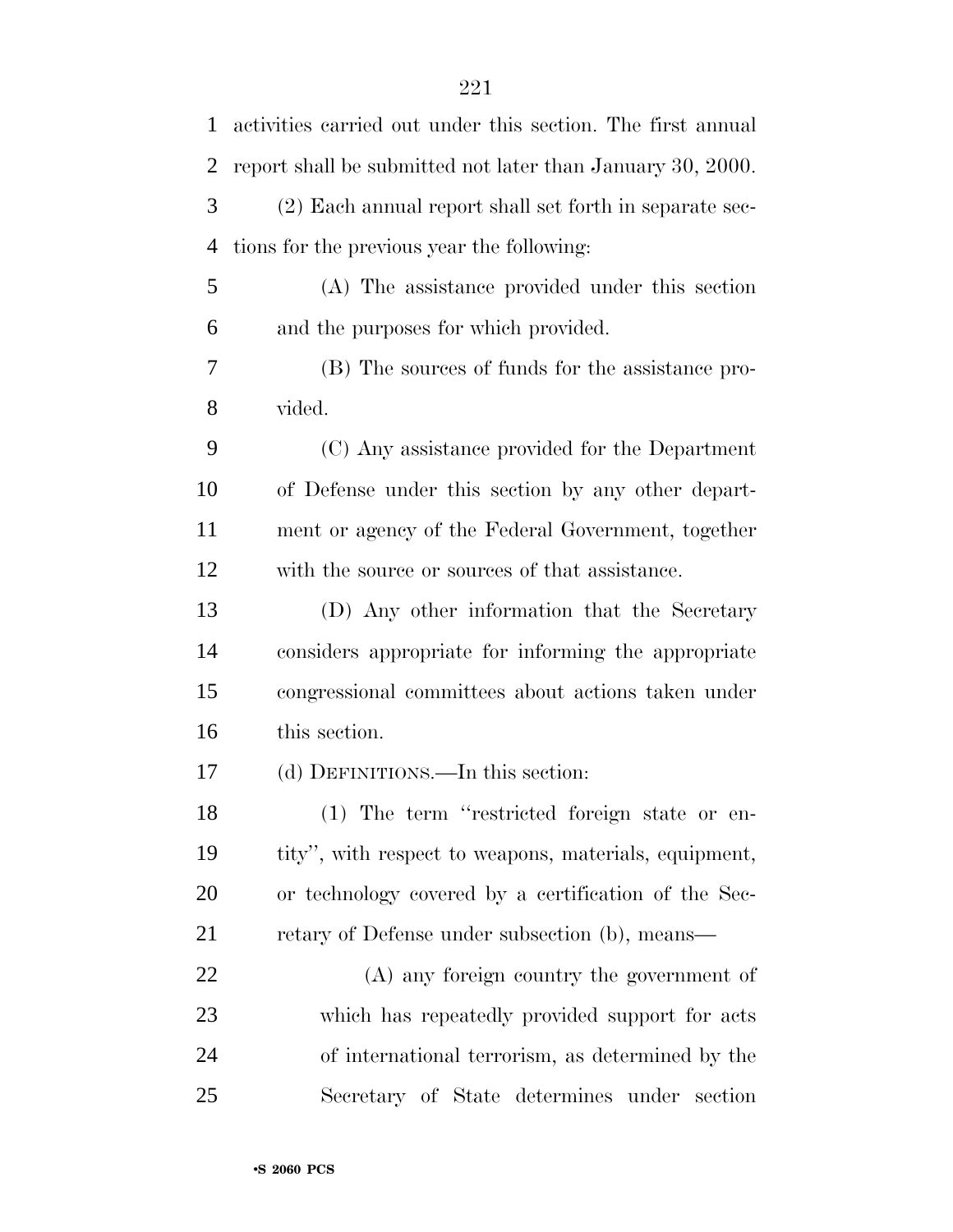| $\mathbf{1}$   | 620A of the Foreign Assistance Act of 1961             |
|----------------|--------------------------------------------------------|
| $\overline{2}$ | $(22 \text{ U.S.C. } 2371)$ ; or                       |
| 3              | (B) any foreign state or entity that the               |
| $\overline{4}$ | Secretary of Defense determines would con-             |
| 5              | stitute a military threat to the territory of the      |
| 6              | United States, national security interests of the      |
| 7              | United States, or allies of the United States, if      |
| 8              | that foreign state or entity were to possess the       |
| 9              | weapons, materials, equipment, or technology.          |
| 10             | (2) The term "weapon of mass destruction" has          |
| 11             | the meaning given that term in section 1402 of the     |
| 12             | Defense Against Weapons of Mass Destruction Act        |
| 13             | of 1996 (50 U.S.C. 2302(1)).                           |
| 14             | SEC. 1042. EXTENSION OF COUNTERPROLIFERATION AU-       |
| 15             | THORITIES FOR SUPPORT OF UNITED NA-                    |
| 16             | TIONS SPECIAL COMMISSION ON IRAQ.                      |
| 17             | Section 1505 of the Weapons of Mass Destruction        |
| 18             | Control Act of 1992 (title XV of Public Law 102–484;   |
| 19             | $22$ U.S.C. 5859a) is amended—                         |
| 20             | (1) in subsection (d)(3), by striking out "or          |
| 21             | $$15,000,000$ for fiscal year 1998" and inserting in   |
| 22             | lieu thereof "or \$15,000,000 for each of fiscal years |
| 23             | 1998 and 1999"; and                                    |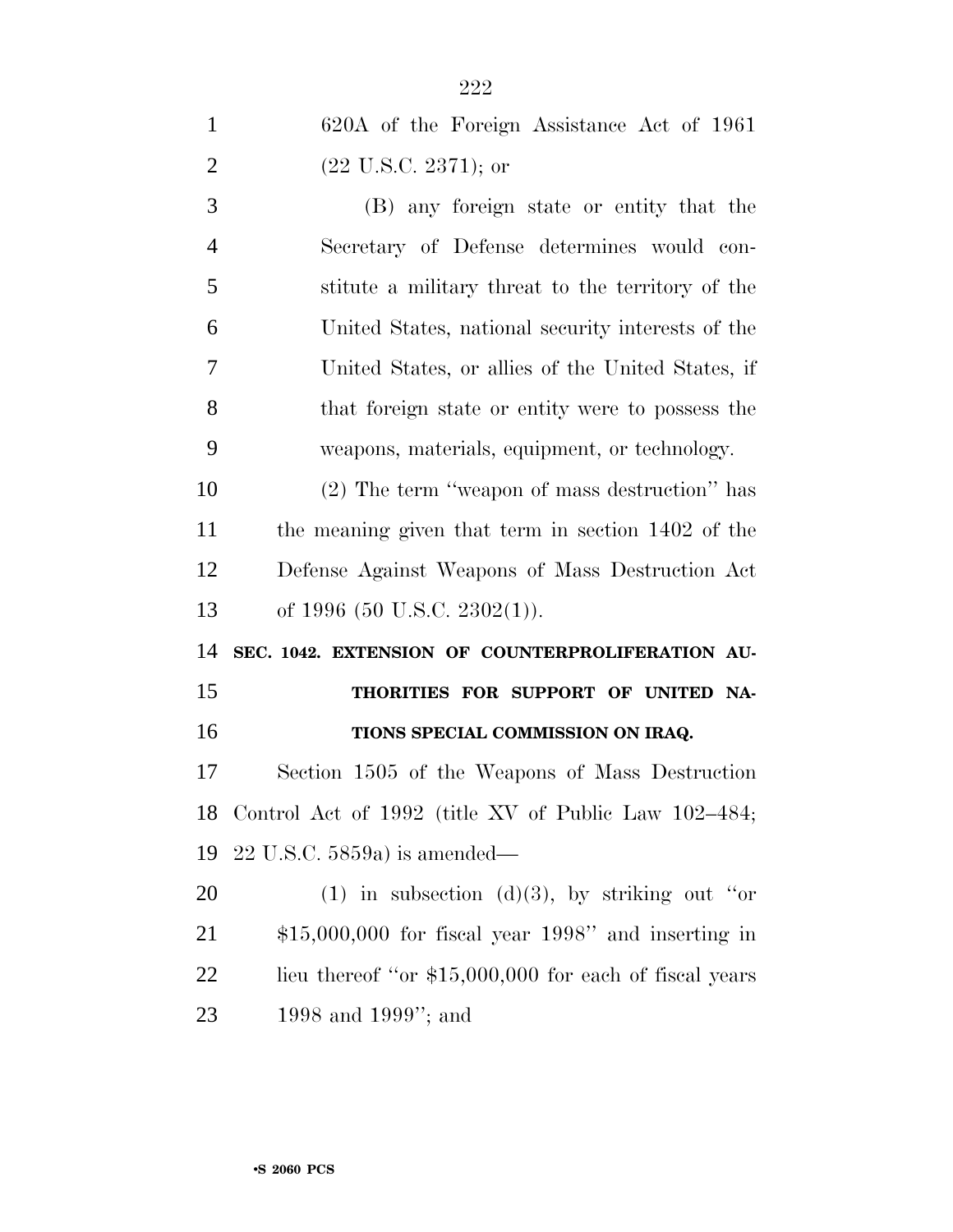(2) in subsection (f), by striking out ''fiscal year 1998'' and inserting in lieu thereof ''fiscal year 1999''. **SEC. 1043. ONE-YEAR EXTENSION OF LIMITATION ON RE- TIREMENT OR DISMANTLEMENT OF STRATE- GIC NUCLEAR DELIVERY SYSTEMS.** Section 1302 of the National Defense Authorization Act for Fiscal Year 1998 (Public Law 105–85; 111 Stat. 1948) is amended— (1) by striking out ''during fiscal year 1998'' each place it appears and inserting in lieu thereof 12 "during any fiscal year"; and (2) by adding at the end the following: ''(g) APPLICABILITY TO FISCAL YEARS 1998 and 1999.—This section applies to fiscal years 1998 and 1999.''. **SEC. 1044. DIRECT-LINE COMMUNICATION BETWEEN UNITED STATES AND RUSSIAN COMMANDERS OF STRATEGIC FORCES.** (a) SENSE OF CONGRESS.—It is the sense of Con- gress that a direct line of communication between the com- manders in chief of the United States Strategic and Space Commands and the Commander of the Russian Strategic Rocket Forces could be a useful confidence-building tool.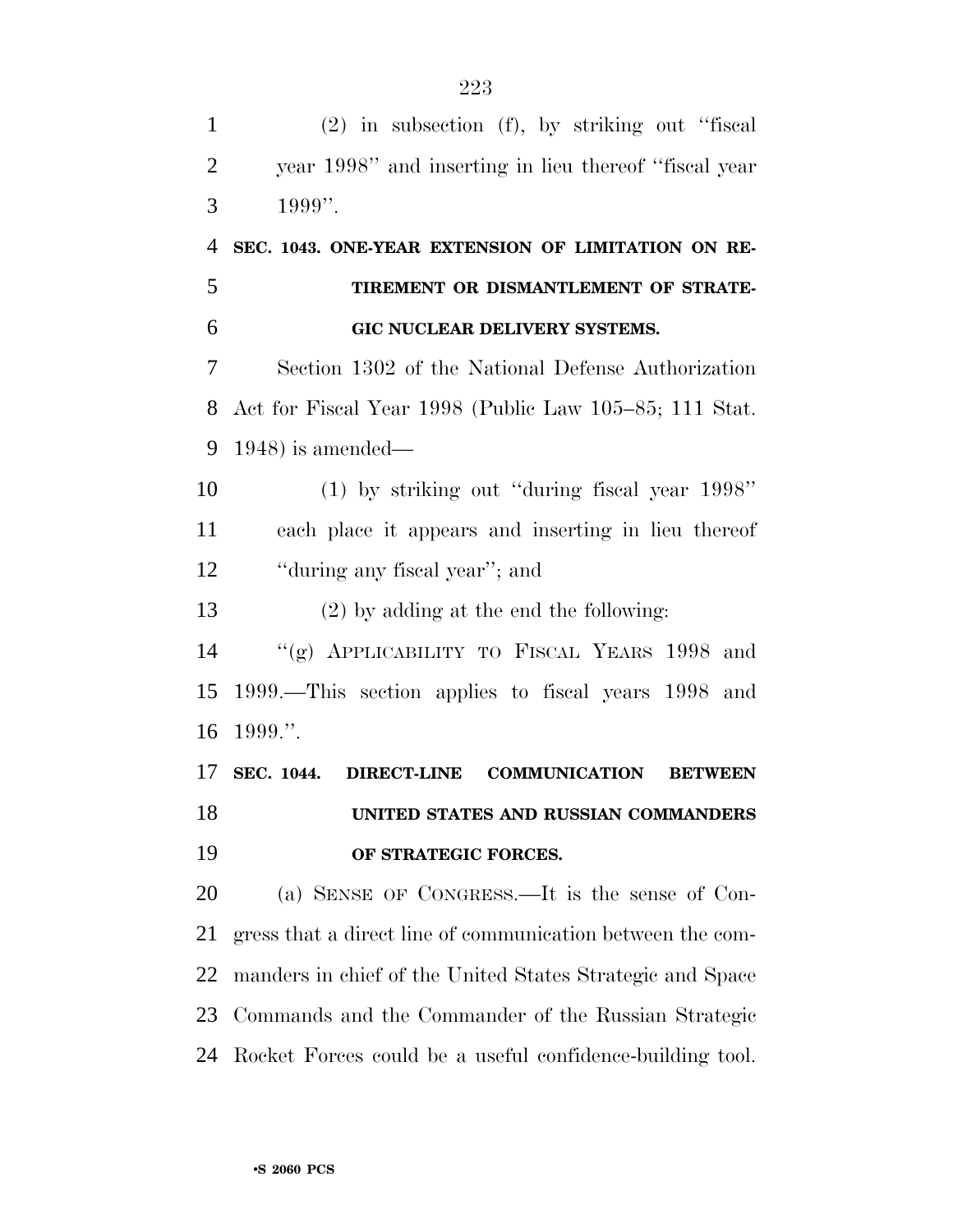(b) REPORT.—Not later than two months after the date of the enactment of this Act, the Secretary of Defense shall submit to the Committee on Armed Services of the Senate and to the Committee on National Security of the House of Representatives a report on the feasibility of ini- tiating discussions on direct-line communication described in subsection (a).

#### **SEC. 1045. CHEMICAL WARFARE DEFENSE.**

 (a) REVIEW AND MODIFICATION OF POLICIES AND DOCTRINE.—The Secretary of Defense shall review the policies and doctrines of the Department of Defense on chemical warfare defense and modify the policies and doc- trine as appropriate to achieve the objectives set forth in subsection (b).

 (b) OBJECTIVES.—The objectives for the modifica- tion of policies and doctrines of the Department of De-fense on chemical warfare defense are as follows:

 (1) To provide for adequate protection of per- sonnel from any low-level exposure to a chemical warfare agent that would endanger the health of ex- posed personnel because of the deleterious effects of—

23 (A) a single exposure to the agent;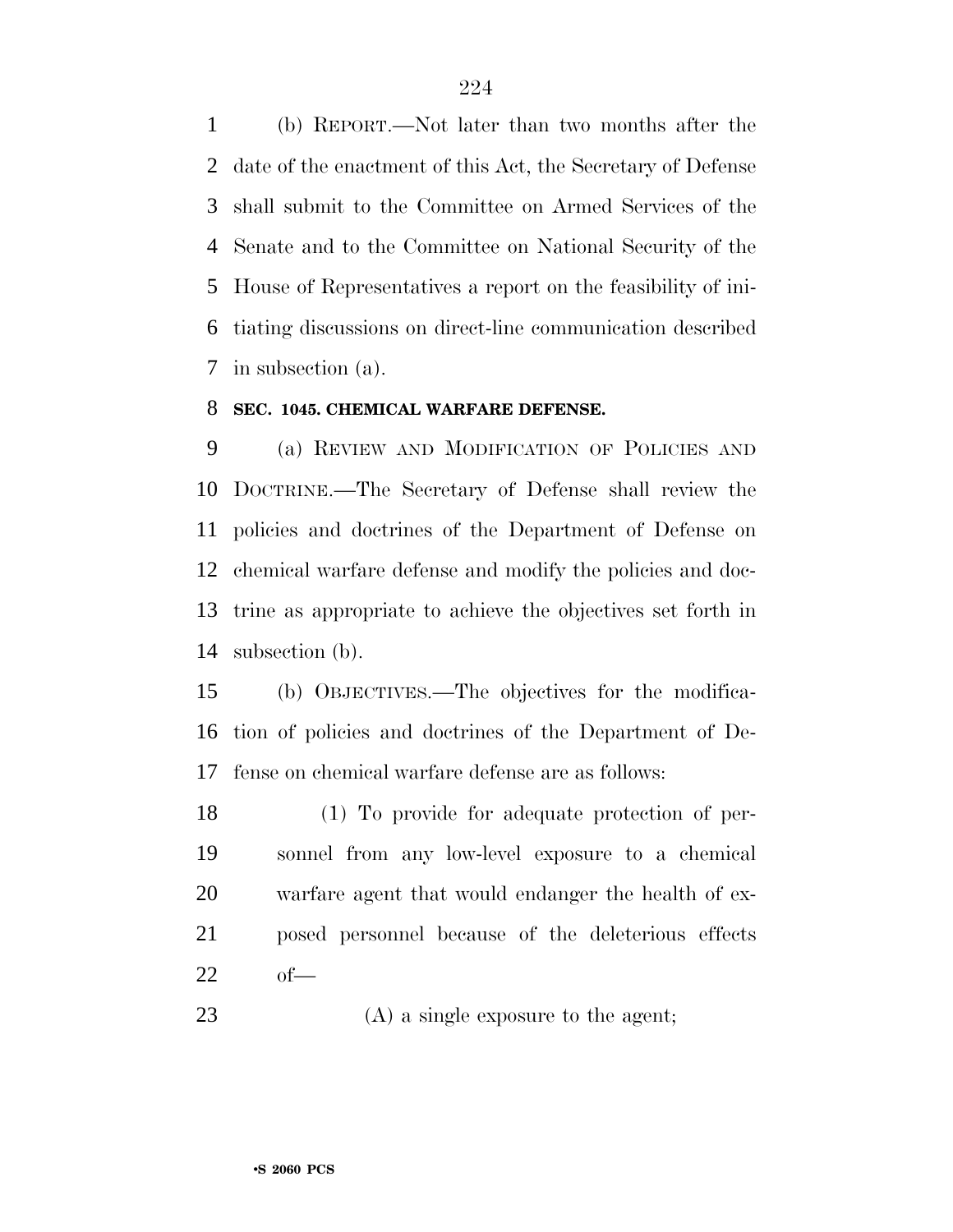| $\mathbf{1}$   | (B) exposure to the agent concurrently          |
|----------------|-------------------------------------------------|
| $\overline{2}$ | with other dangerous exposures, such as expo-   |
| 3              | sures to-                                       |
| $\overline{4}$ | (i) other potentially toxic substances          |
| 5              | in the environment, including pesticides,       |
| 6              | other insect and vermin control agents,         |
| 7              | and environmental pollutants;                   |
| 8              | (ii) low-grade nuclear and electro-             |
| 9              | magnetic radiation present in the environ-      |
| 10             | ment;                                           |
| 11             | (iii) preventive medications (that are          |
| 12             | dangerous when taken concurrently with          |
| 13             | other dangerous exposures referred to in        |
| 14             | this paragraph); and                            |
| 15             | (iv) occupational hazards, including            |
| 16             | battlefield hazards; and                        |
| 17             | (C) repeated exposures to the agent, or         |
| 18             | some combination of one or more exposures to    |
| 19             | the agent and other dangerous exposures re-     |
| 20             | ferred to in subparagraph $(B)$ , over time.    |
| 21             | $(2)$ To provide for-                           |
| 22             | the prevention of and protection<br>(A)         |
| 23             | against, and the detection (including confirma- |
| 24             | tion) of, exposures to a chemical warfare agent |
| 25             | (whether intentional or inadvertent) at levels  |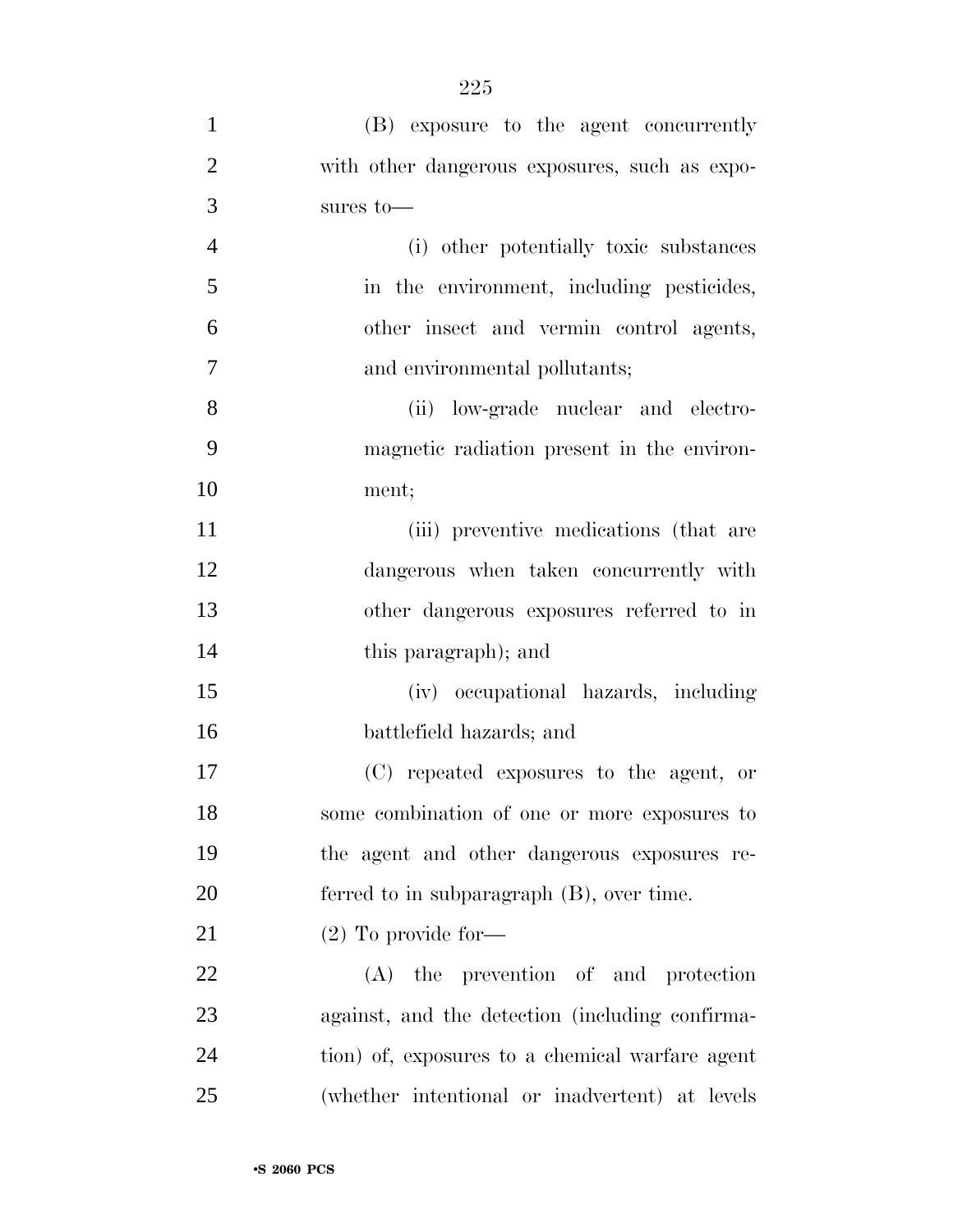| $\mathbf{1}$   | that, even if not sufficient to endanger health             |
|----------------|-------------------------------------------------------------|
| $\overline{2}$ | immediately, are greater than the level that is             |
| 3              | recognized under Department of Defense poli-                |
| $\overline{4}$ | cies as being the maximum safe level of expo-               |
| 5              | sure to that agent for the general population;              |
| 6              | and                                                         |
| 7              | (B) the recording, reporting, coordinating,                 |
| 8              | and retaining of information on possible expo-              |
| 9              | sures described in subparagraph (A), including              |
| 10             | the monitoring of the health effects of expo-               |
| 11             | sures on humans and animals, and the docu-                  |
| 12             | menting and reporting of those health effects               |
| 13             | specifically by location.                                   |
| 14             | (3) Provide solutions for the concerns and mis-             |
| 15             | sion requirements that are specifically applicable for      |
| 16             | one or more of the Armed Forces in a protracted             |
| 17             | conflict when exposures to chemical agents could be         |
| 18             | complex, dynamic, and occurring over an extended            |
| 19             | period.                                                     |
| 20             | (c) RESEARCH PROGRAM.—The Secretary of Defense              |
| 21             | shall develop and carry out a plan to establish a research  |
| 22             | program for determining the effects of chronic and low-     |
| 23             | dose exposures to chemical warfare agents. The research     |
| 24             | shall be designed to yield results that can guide the Sec-  |
| 25             | retary in the evolution of policy and doctrine on low-level |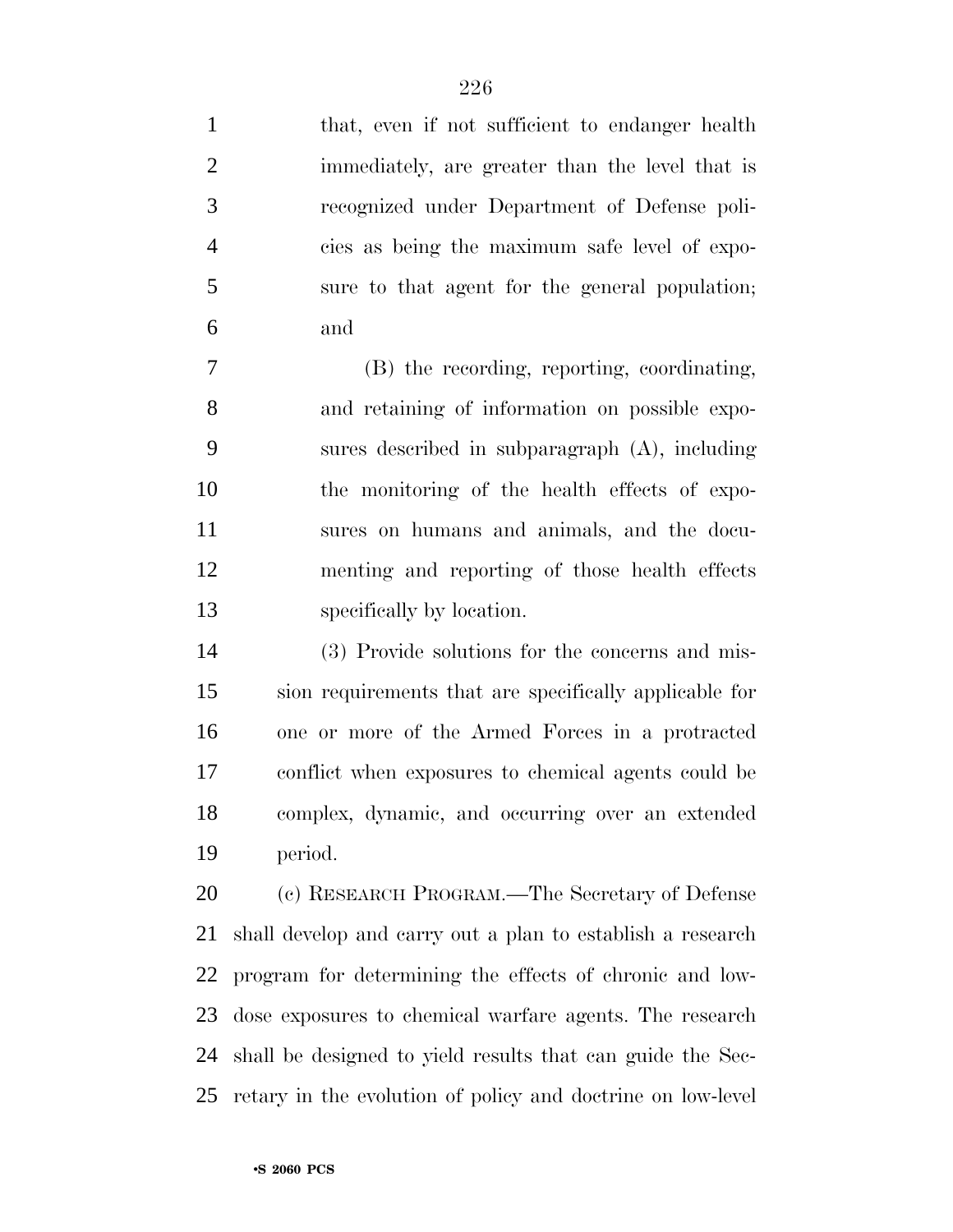exposures to chemical warfare agents. The plan shall state the objectives and scope of the program and include a 5- year funding plan.

 (d) REPORT.—Not later than May 1, 1999, the Sec- retary of Defense shall submit to the Committee on Armed Services of the Senate and the Committee on National Se- curity of the House of Representatives a report on the re- sults of the review under subsection (a) and on the re- search program developed under subsection (c). The re-port shall include the following:

 (1) Each modification of chemical warfare de-fense policy and doctrine resulting from the review.

 (2) Any recommended legislation regarding chemical warfare defense.

(3) The plan for the research program.

 **SEC. 1046. ACCOUNTING TREATMENT OF ADVANCE PAY-MENT OF PERSONNEL.**

 (a) TREATMENT.—Section 1006 of title 37, United States Code, is amended by adding at the end the follow-ing:

 ''(l) Notwithstanding any provision of chapter 15 of title 31, an amount paid a member under this section in advance of the fiscal year in which the member's entitle-ment to that amount accrues—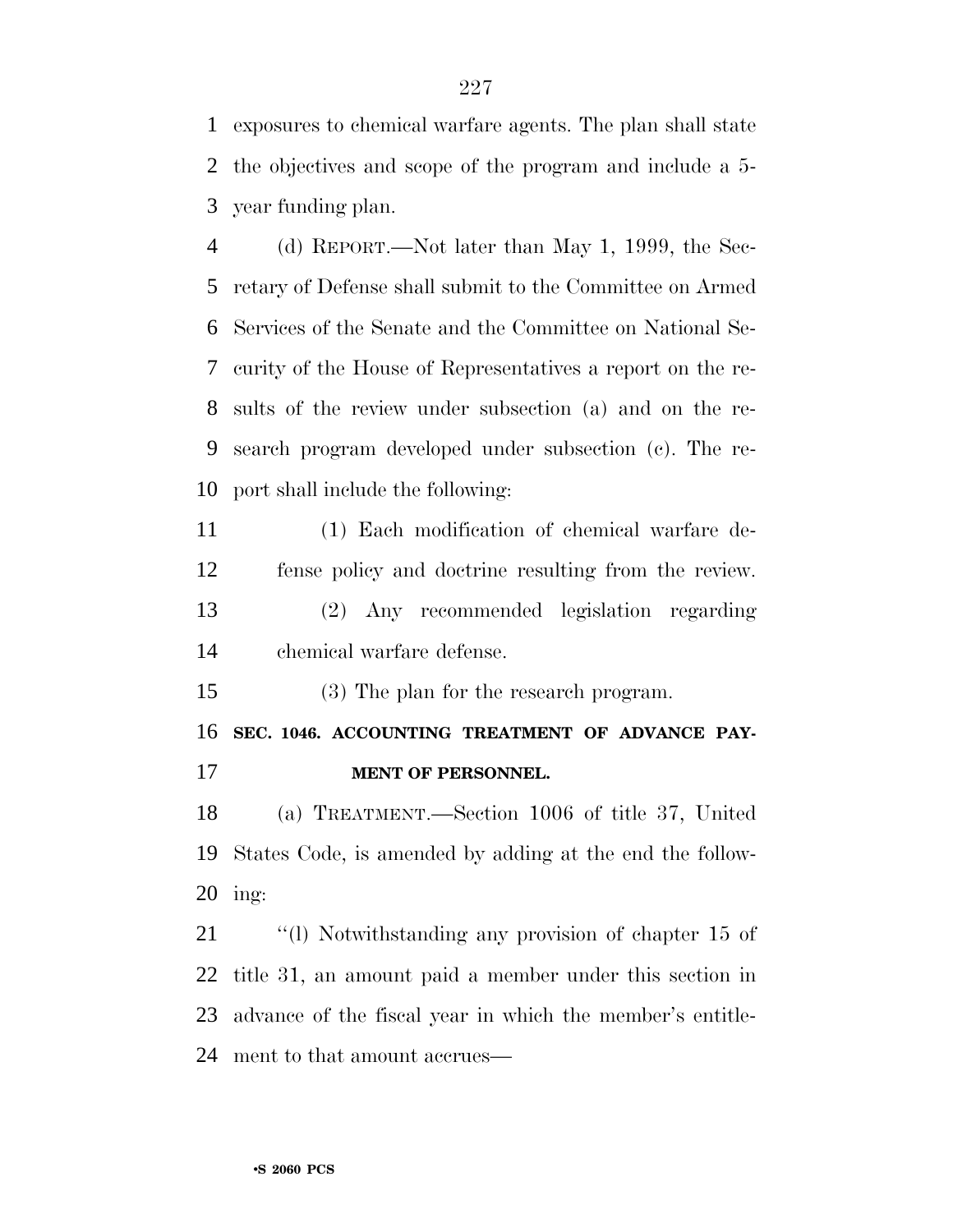| $\mathbf{1}$   | $\lq(1)$ shall be treated as being obligated and ex-              |
|----------------|-------------------------------------------------------------------|
| $\overline{2}$ | pended in that fiscal year; and                                   |
| 3              | $\lq(2)$ may not be treated as reducing the unobli-               |
| $\overline{4}$ | gated balance of the appropriations available for                 |
| 5              | military personnel, Reserve personnel, or National                |
| 6              | Guard personnel, as the case may be, for the fiscal               |
| 7              | year in which paid.".                                             |
| 8              | (b) APPLICABILITY.—Subsection (l) of section 1006                 |
| 9              | of title 37, United States Code (as added by subsection           |
| 10             | (a)), shall apply to advance payments made under such             |
| 11             | section in fiscal years beginning after September 30, 1997.       |
| 12             | SEC. 1047. REINSTATEMENT OF DEFINITION OF FINANCIAL               |
| 13             | INSTITUTION IN AUTHORITIES FOR REIM-                              |
| 14             | BURSING DEFENSE PERSONNEL FOR GOV-                                |
| 15             | ERNMENT ERRORS IN DIRECT DEPOSITS OF                              |
| 16             | PAY.                                                              |
| 17             | MEMBERS OF THE ARMED FORCES.-Section<br>(a)                       |
|                | $18 \quad 1053(d)(1)$ of title 10, United States Code, is amended |
| 19             | to read as follows:                                               |
| 20             | $\lq(1)$ The term 'financial institution' means a                 |
| 21             | bank, savings and loan association or similar institu-            |
| <u>22</u>      | tion, or a credit union chartered by the United                   |
| 23             | States Government or a State.".                                   |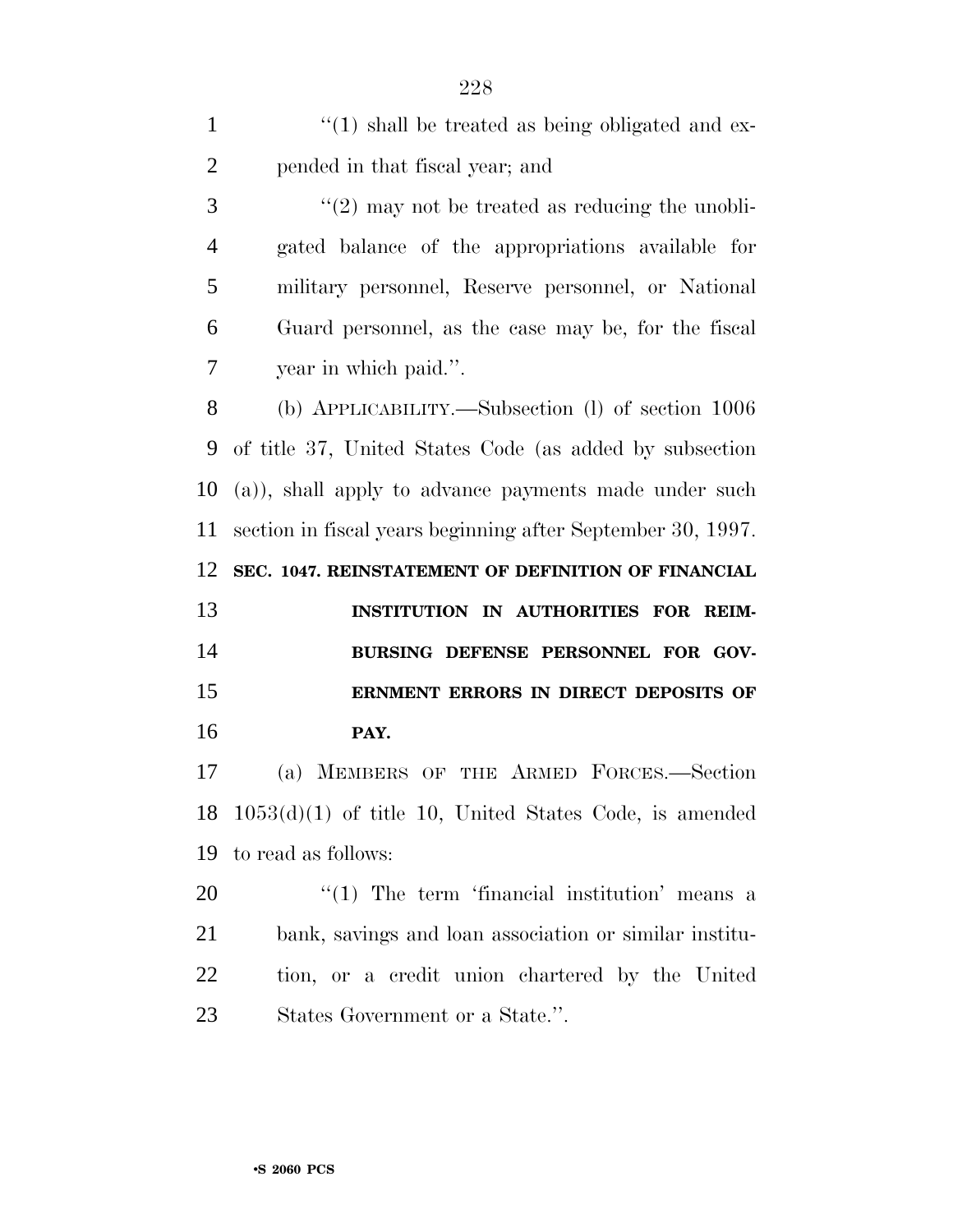(b) CIVILIAN EMPLOYEES.—Section 1594(d)(1) of title 10, United States Code, is amended to read as fol-lows:

4 "(1) The term 'financial institution' means a bank, savings and loan association or similar institu- tion, or a credit union chartered by the United States Government or a State.''.

 **SEC. 1048. PILOT PROGRAM ON ALTERNATIVE NOTICE OF RECEIPT OF LEGAL PROCESS FOR GARNISH- MENT OF FEDERAL PAY FOR CHILD SUPPORT AND ALIMONY.**

 (a) PROGRAM REQUIRED.—The Secretary of Defense shall conduct a pilot program on alternative notice proce- dures for withholding or garnishment of pay for the pay- ment of child support and alimony under section 459 of the Social Security Act (42 U.S.C. 659).

 (b) PURPOSE.—The purpose of the pilot program is to test the efficacy of providing notice in accordance with subsection (c) to the person whose pay is to be withheld or garnisheed.

 (c) NOTICE REQUIREMENTS.—Under the pilot pro- gram, if an agent designated under paragraph (1) of sec- tion 459(c) of the Social Security Act for members of the Armed Forces or employees of the Department of Defense receives notice or service of a court order, notice to with-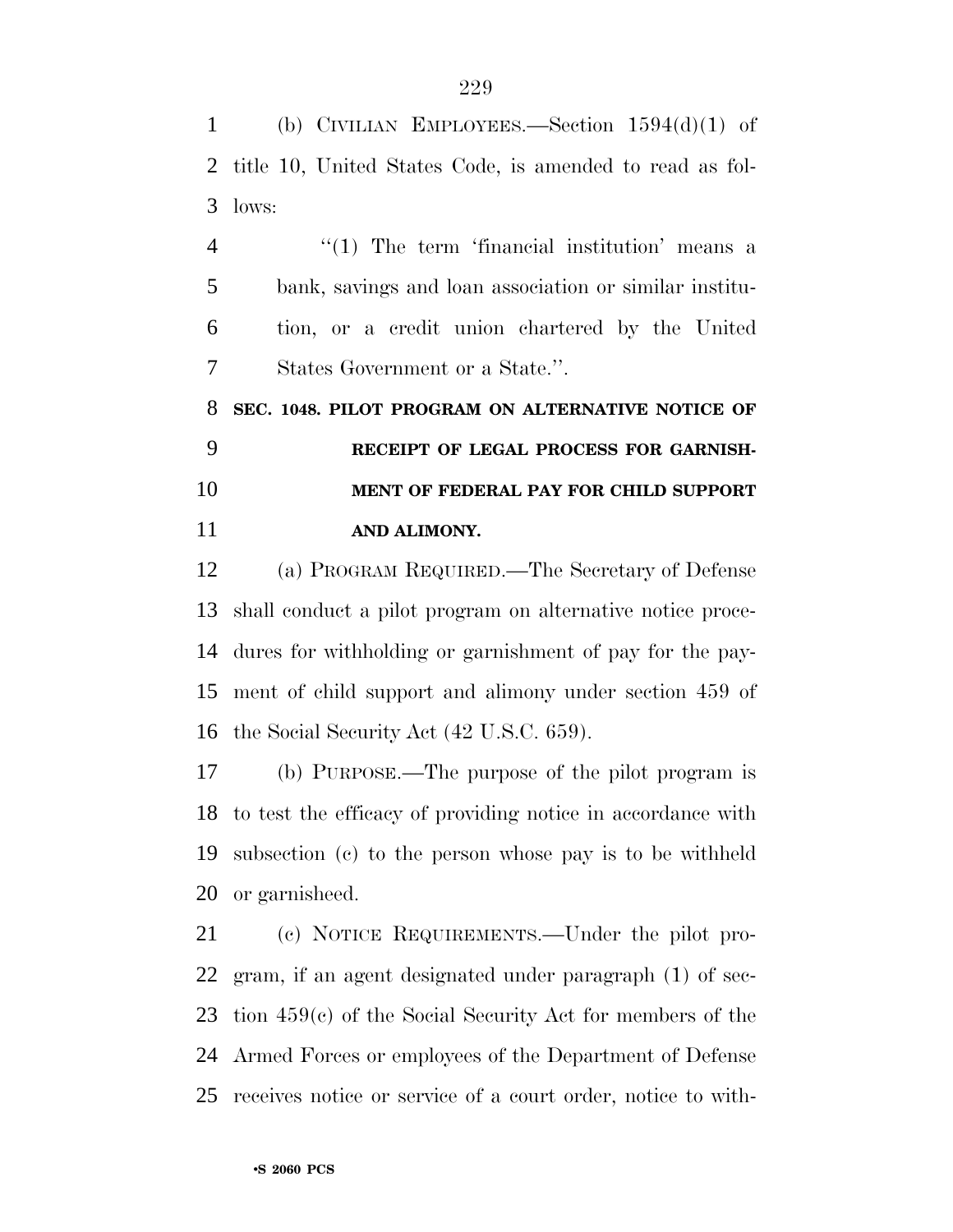| $\mathbf{1}$   | hold, or other legal process regarding a child support or   |
|----------------|-------------------------------------------------------------|
| $\overline{2}$ | alimony obligation of such a member or employee, the        |
| 3              | agent may omit from the notice that the agent sends to      |
| 4              | the member or employee under paragraph $(2)(A)$ of that     |
| 5              | section the copy of the notice or service received by the   |
| 6              | agent. The agent shall include in the notice, which shall   |
| 7              | be in writing, the following:                               |
| 8              | $(1)$ A description of the court order, notice to           |
| 9              | withhold, or other legal process.                           |
| 10             | (2) The identity of the court, administrative               |
| 11             | agency, or official that issued the order.                  |
| 12             | (3) The case number assigned by the court, ad-              |
| 13             | ministrative agency, or official.                           |
| 14             | (4) The amount of the obligation.                           |
| 15             | (5) The name of each person for whom the sup-               |
| 16             | port or alimony is provided.                                |
| 17             | $(6)$ The name, address, and telephone number               |
| 18             | of the person or office from which a copy of the no-        |
| 19             | tice or service may be obtained.                            |
| 20             | (d) PERIOD OF PILOT PROGRAM.—The Secretary                  |
| 21             | shall commence the pilot program not later than 90 days     |
| 22             | after the date of the enactment of this Act. The pilot pro- |
| 23.            | gram shall terminate on September 30, 2000.                 |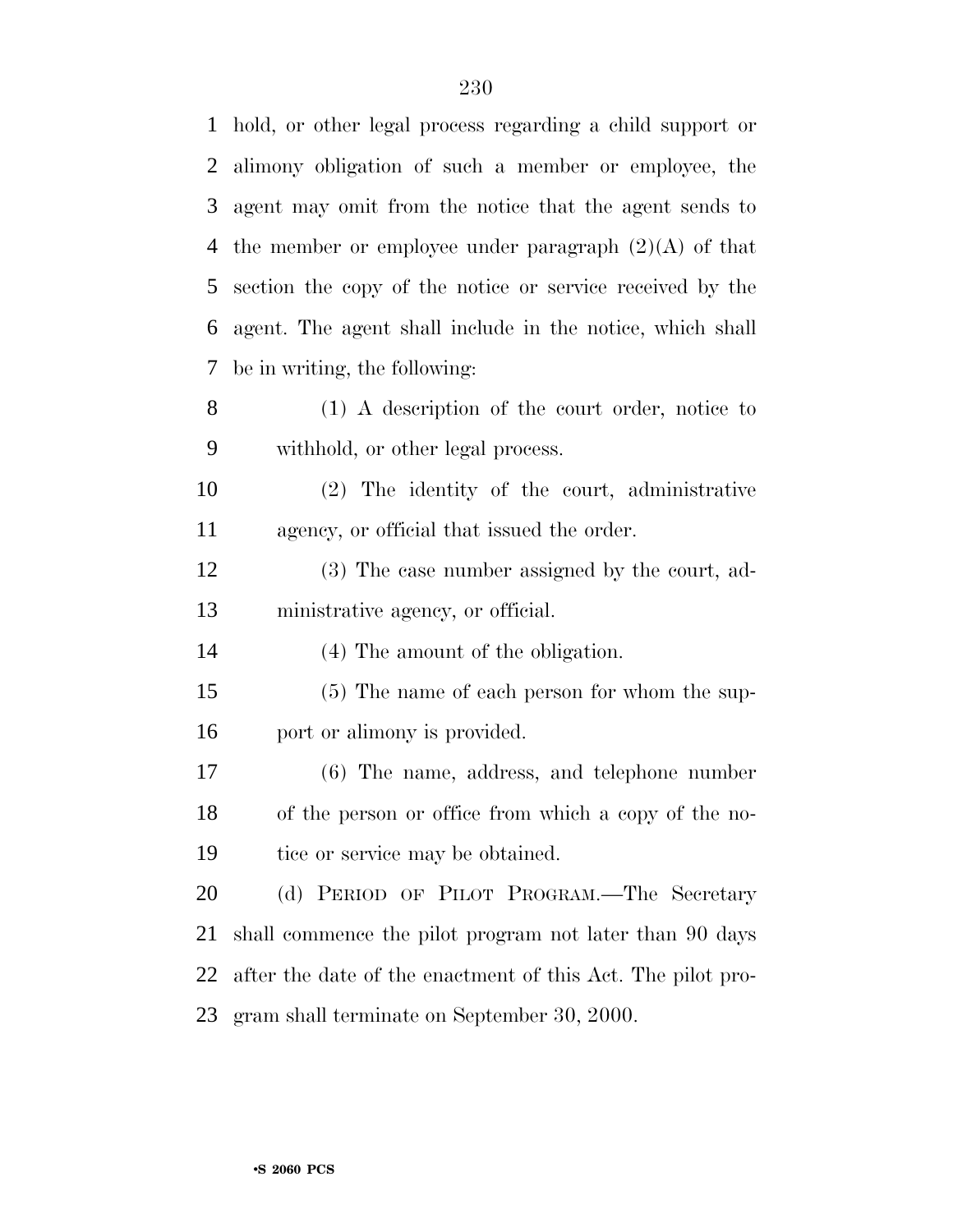| 1              | (e) REPORT.—Not later than April 1, 2001, the Sec-        |
|----------------|-----------------------------------------------------------|
| 2              | retary shall submit a report on the pilot program to Con- |
| 3              | gress. The report shall contain the following:            |
| $\overline{4}$ | (1) The number of notices that were issued in             |
| 5              | accordance with subsection (c) during the period of       |
| 6              | the pilot program.                                        |
| 7              | (2) The number of persons who requested cop-              |
| 8              | ies of the notice or service of the court order, notice   |
| 9              | of withholding, or other legal process involved.          |
| 10             | (3) Any communication received by the Sec-                |
| 11             | retary or an agent referred to in subsection (c) com-     |
| 12             | plaining about not being furnished a copy of the no-      |
| 13             | tice or service of the court order, notice of withhold-   |
| 14             | ing, or other legal process with the agent's notice.      |
| 15             | SEC. 1049. COSTS PAYABLE TO THE DEPARTMENT OF DE-         |
| 16             | FENSE AND OTHER FEDERAL AGENCIES FOR                      |
| 17             | SERVICES PROVIDED TO THE DEFENSE COM-                     |
| 18             | MISSARY AGENCY.                                           |
| 19             | (a) LIMITATION.—Section $2482(b)(1)$ of title 10,         |
| 20             | United States Code, is amended by adding at the end the   |
| 21             | following: "However, the Defense Commissary Agency        |
| 22             | may not pay for any such service any amount that exceeds  |
| 23             | the price at which the service could be procured in full  |
| 24             | and open competition (as such term is defined in section  |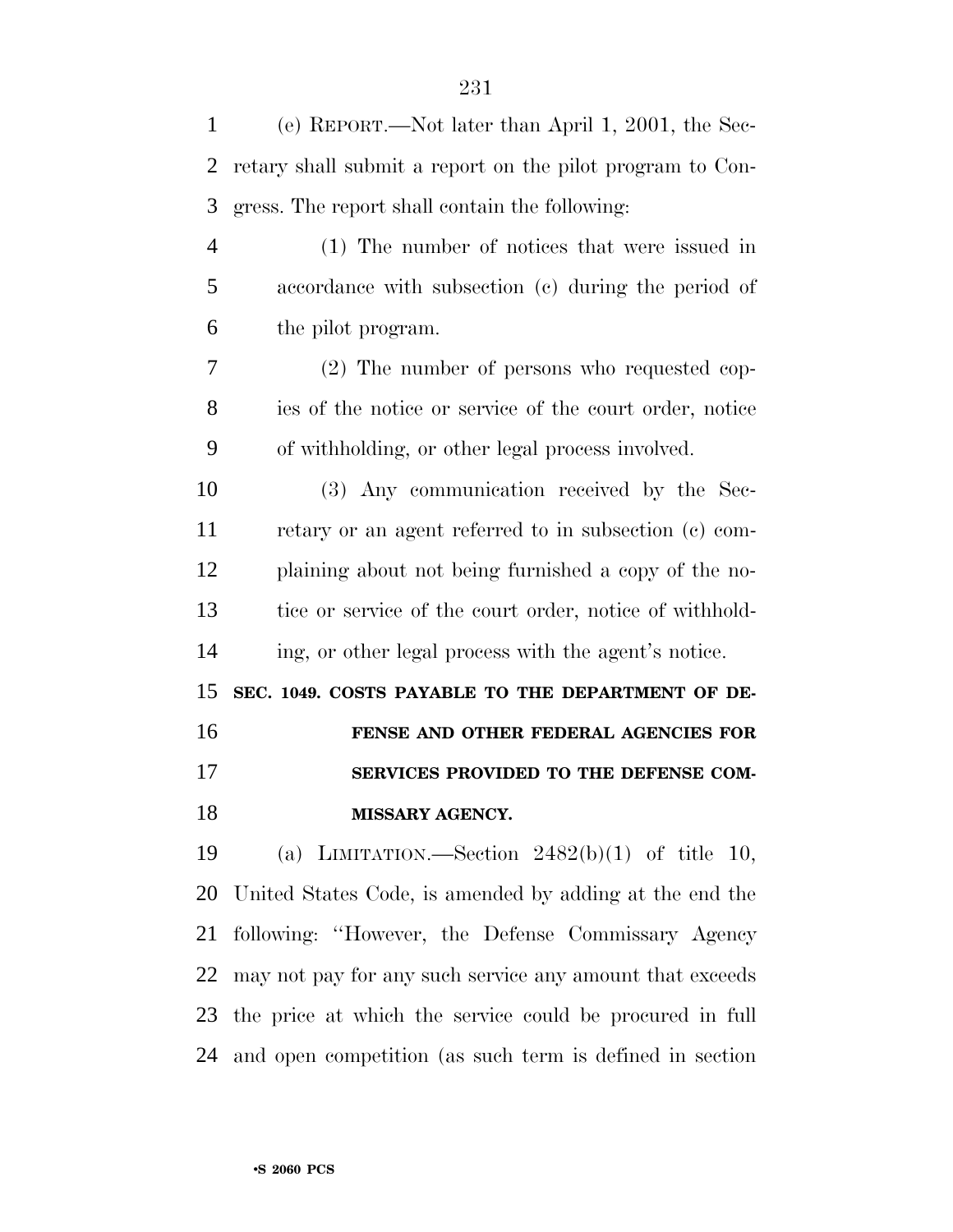4(6) of the Office of Federal Procurement Policy Act (41 2 U.S.C.  $403(6)$ .".

 (b) EFFECTIVE DATE.—The amendment made by subsection (a) shall take effect on the date of the enact- ment of this Act and shall apply with respect to services provided or obtained on or after that date.

 **SEC. 1050. COLLECTION OF DISHONORED CHECKS PRE-SENTED AT COMMISSARY STORES.**

 Section 2486 of title 10, United States Code, is amended by adding at the end the following:

 ''(g) COLLECTION OF DISHONORED CHECKS.—(1) The Secretary of Defense may impose a charge for the collection of a check accepted at a commissary store that is not honored by the financial institution on which the check is drawn. The imposition and amounts of charges shall be consistent with practices of commercial grocery stores regarding dishonored checks.

 $\langle (2)(A)$  The following persons are liable to the United States for the amount of a check referred to in paragraph (1) that is returned unpaid to the United States, together with any charge imposed under that paragraph:

22  $\cdot$  (i) The person who presented the check.

23 ''(ii) Any person whose status and relationship to the person who presented the check provide the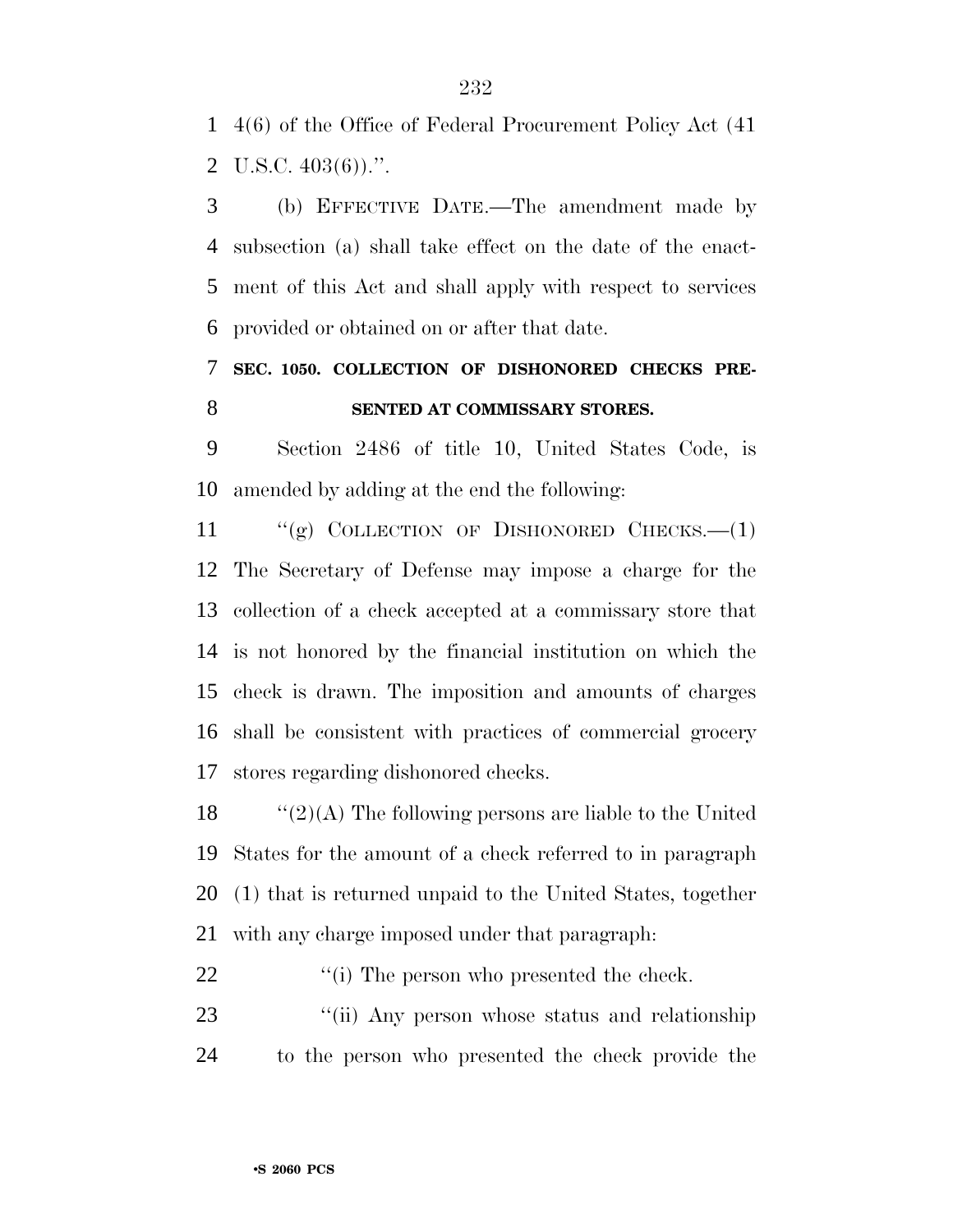basis for that person's eligibility to make purchases at a commissary store.

 ''(B) Any amount for which a person is liable under subparagraph (A) may be collected by deducting and with- holding such amount from any amounts payable to that person by the United States.

 ''(3) Amounts collected as charges imposed under paragraph (1) shall be credited to the commissary trust revolving fund.

 ''(4) Appropriated funds may be used to pay any costs incurred in the collection of checks and charges re- ferred to in paragraph (1). An appropriation account charged a cost under the preceding sentence shall be reim- bursed the amount of that cost out of funds in the com-missary trust revolving fund.

16 "(5) In this subsection, the term 'commissary trust revolving fund' means the trust revolving fund maintained by the Department of Defense for surcharge collections and proceeds of sales of commissary stores.''.

#### **SEC. 1051. DEFENSE COMMISSARY AGENCY TELECOMMUNI-CATIONS.**

22 (a) USE OF FTS 2000/2001.—The Secretary of De- fense shall prescribe in regulations authority for the De- fense Commissary Agency to meet its telecommunication requirements by obtaining telecommunication services and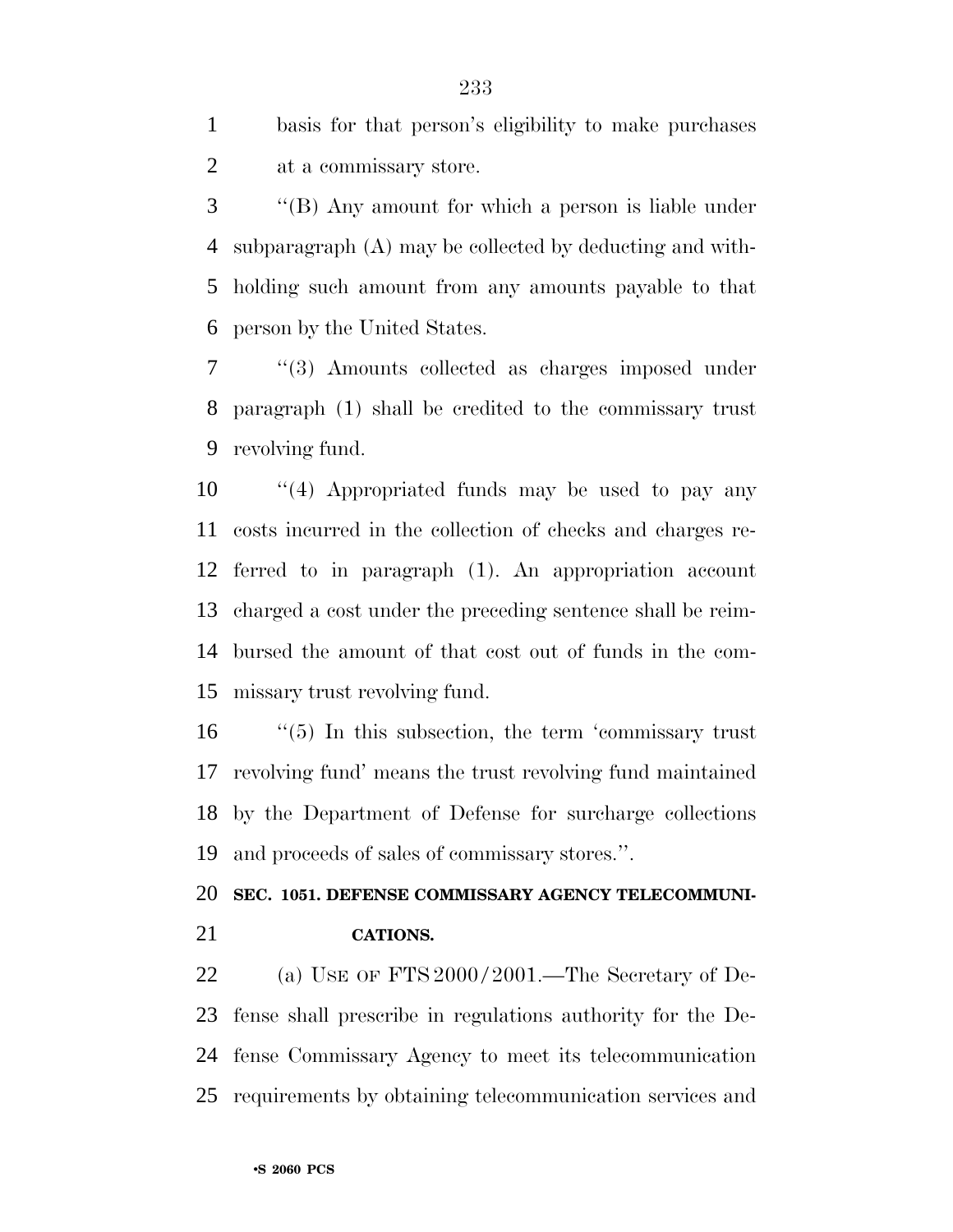related items under the FTS 2000 / 2001 contract through a frame relay system procured for the agency.

 (b) REPORT.—Upon the initiation of telecommuni- cation service for the Defense Commissary Agency under 5 the FTS 2000/2001 contract through the frame relay sys- tem, the Secretary of Defense shall submit to Congress a notification that the service has been initiated.

 (c) DEFINITION.—In this section, the term ''FTS 2000 / 2001 contract'' means the contract for the provision of telecommunication services for the Federal Government that was entered into by the Defense Infor-mation Technology Contract Organization.

### **SEC. 1052. RESEARCH GRANTS COMPETITIVELY AWARDED TO SERVICE ACADEMIES.**

 (a) UNITED STATES MILITARY ACADEMY.—(1) Chapter 403 of title 10, United States Code, is amended by adding at the end the following new section:

#### **''§ 4358. Research grants: acceptance, application, and use**

20 "(a) ACCEPTANCE OF COMPETITIVELY AWARDED GRANTS.—The Superintendent of the Academy may ac- cept a research grant that is awarded on a competitive basis by a source referred to in subsection (b) for a re-search project that is to be carried out by a professor or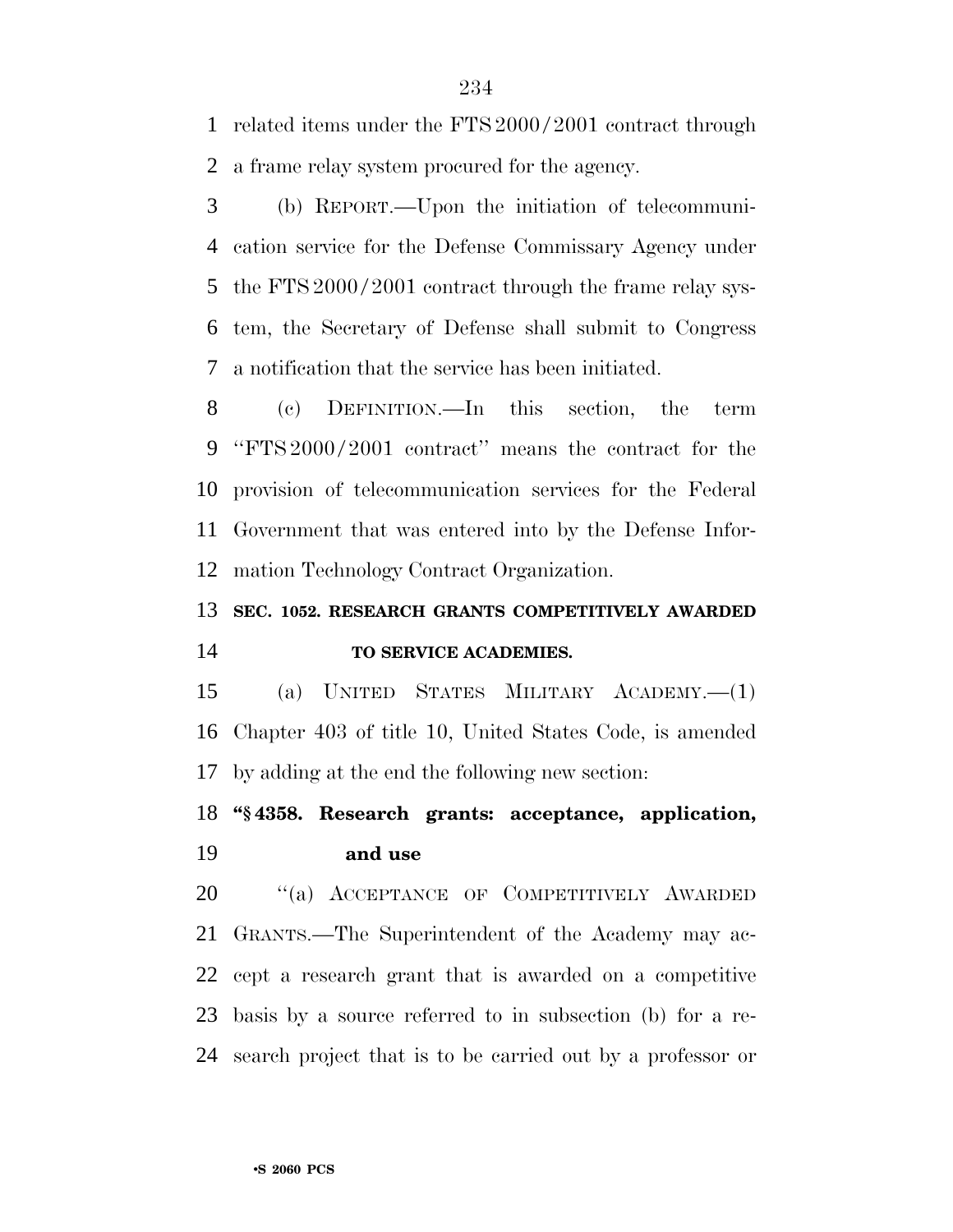instructor of the Academy for a scientific, literary, or edu-cational purpose.

 ''(b) APPLICATION FOR GRANTS.—A professor or in- structor of the Academy, together with the Superintend- ent, may apply for a research grant referred to in sub- section (a) from any corporation, fund, foundation, edu- cational institution, or similar entity that is organized and operated primarily for scientific, literary, or educational purposes.

10 "(c) ADMINISTRATION OF GRANT PROCEEDS.—The Superintendent shall establish a special account for ad- ministering the proceeds of a research grant accepted under subsection (a) and shall use the account for the ad- ministration of such proceeds in accordance with applica- ble regulations and the terms and conditions of the grant. ''(d) RELATED EXPENSES.—Subject to such limita-

 tions as may be provided in appropriations Acts, appro- priations available for the Academy may be used to pay expenses incurred by the Academy in pursuit of an award of a research grant authorized to be accepted under sub-section (a).

 ''(e) REGULATIONS.—The Secretary of the Army shall prescribe in regulations the requirements, restric-tions, and conditions that the Secretary considers appro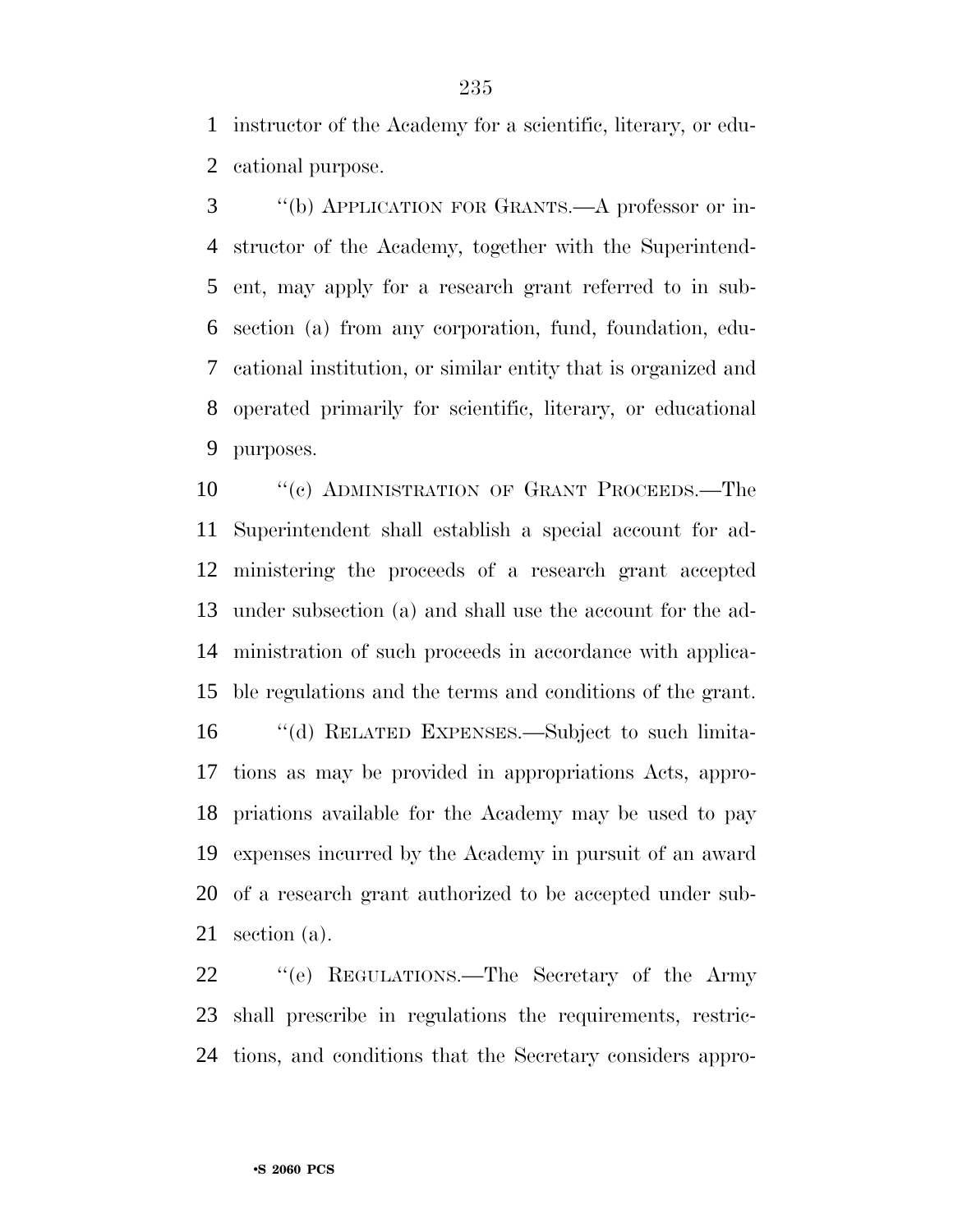priate for the exercise and administration of the authority under this section.''.

 (2) The table of sections at the beginning of such chapter is amended by adding at the end the following new item:

''4358. Research grants: acceptance, application, and use.''.

 (b) UNITED STATES NAVAL ACADEMY.—(1) Chapter 603 of title 10, United States Code, is amended by adding at the end the following new section:

#### **''§ 6977. Research grants: acceptance, application, and use**

 ''(a) ACCEPTANCE OF COMPETITIVELY AWARDED GRANTS.—The Superintendent of the Academy may ac- cept a research grant that is awarded on a competitive basis by a source referred to in subsection (b) for a re- search project that is to be carried out by a professor or instructor of the Academy for a scientific, literary, or edu-cational purpose.

 ''(b) APPLICATION FOR GRANTS.—A professor or in- structor of the Academy, together with the Superintend- ent, may apply for a research grant referred to in sub- section (a) from any corporation, fund, foundation, edu- cational institution, or similar entity that is organized and operated primarily for scientific, literary, or educational purposes.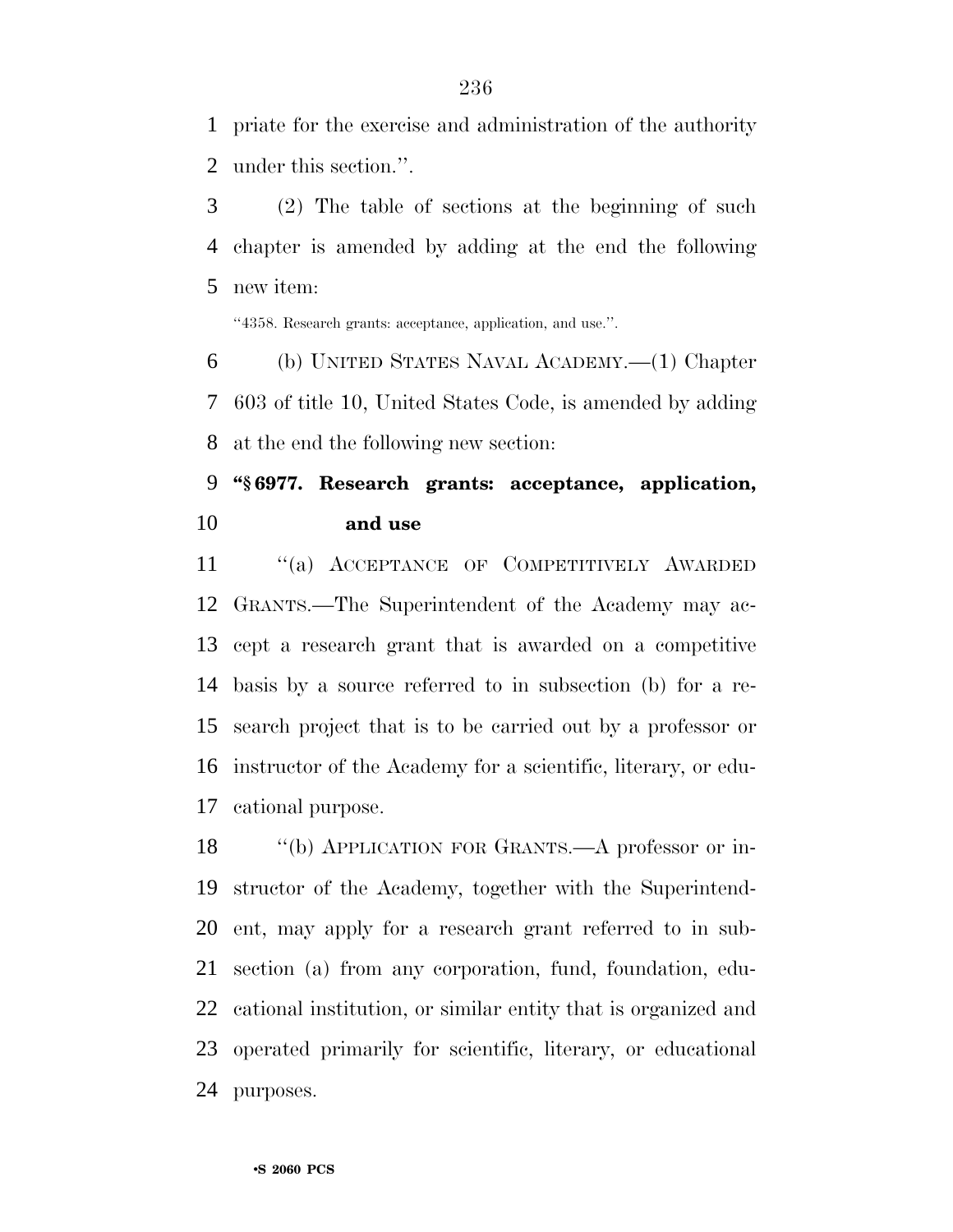1 "(c) ADMINISTRATION OF GRANT PROCEEDS.—The Superintendent shall establish a special account for ad- ministering the proceeds of a research grant accepted under subsection (a) and shall use the account for the ad- ministration of such proceeds in accordance with applica- ble regulations and the terms and conditions of the grant. ''(d) RELATED EXPENSES.—Subject to such limita- tions as may be provided in appropriations Acts, appro-priations available for the Academy may be used to pay

 expenses incurred by the Academy in pursuit of an award of a research grant authorized to be accepted under sub-section (a).

 ''(e) REGULATIONS.—The Secretary of the Navy shall prescribe in regulations the requirements, restric- tions, and conditions that the Secretary considers appro- priate for the exercise and administration of the authority under this section.''.

 (2) The table of sections at the beginning of such chapter is amended by adding at the end the following new item:

''6977. Research grants: acceptance, application, and use.''.

 (c) UNITED STATES AIR FORCE ACADEMY.—(1) Chapter 903 of title 10, United States Code, is amended by adding at the end the following new section: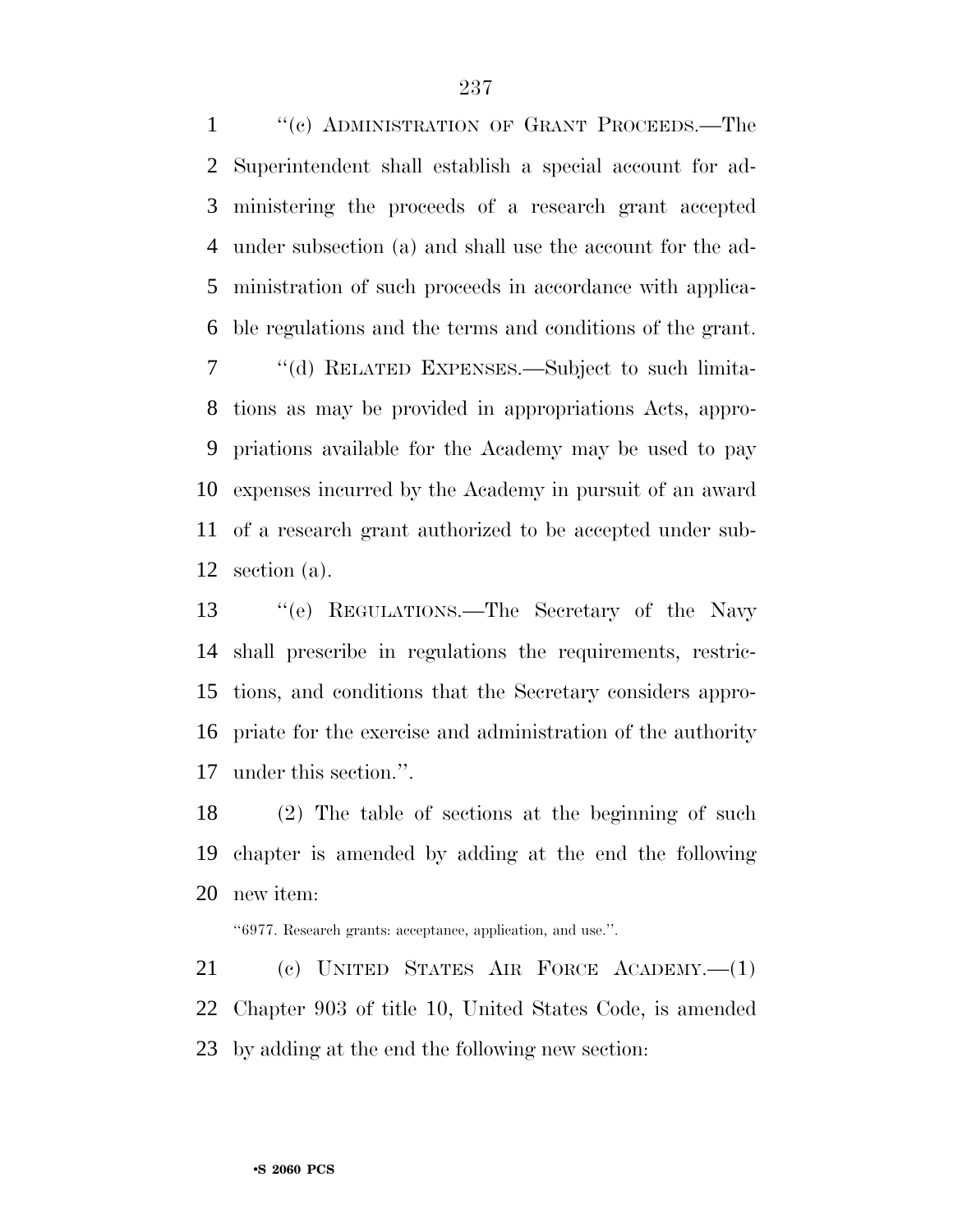''(a) ACCEPTANCE OF COMPETITIVELY AWARDED GRANTS.—The Superintendent of the Academy may ac- cept a research grant that is awarded on a competitive basis by a source referred to in subsection (b) for a re- search project that is to be carried out by a professor or instructor of the Academy for a scientific, literary, or edu-cational purpose.

 ''(b) APPLICATION FOR GRANTS.—A professor or in- structor of the Academy, together with the Superintend- ent, may apply for a research grant referred to in sub- section (a) from any corporation, fund, foundation, edu- cational institution, or similar entity that is organized and operated primarily for scientific, literary, or educational purposes.

17 ""(c) ADMINISTRATION OF GRANT PROCEEDS.—The Superintendent shall establish a special account for ad- ministering the proceeds of a research grant accepted under subsection (a) and shall use the account for the ad- ministration of such proceeds in accordance with applica-ble regulations and the terms and conditions of the grant.

•**S 2060 PCS** ''(d) RELATED EXPENSES.—Subject to such limita- tions as may be provided in appropriations Acts, appro- priations available for the Academy may be used to pay expenses incurred by the Academy in pursuit of an award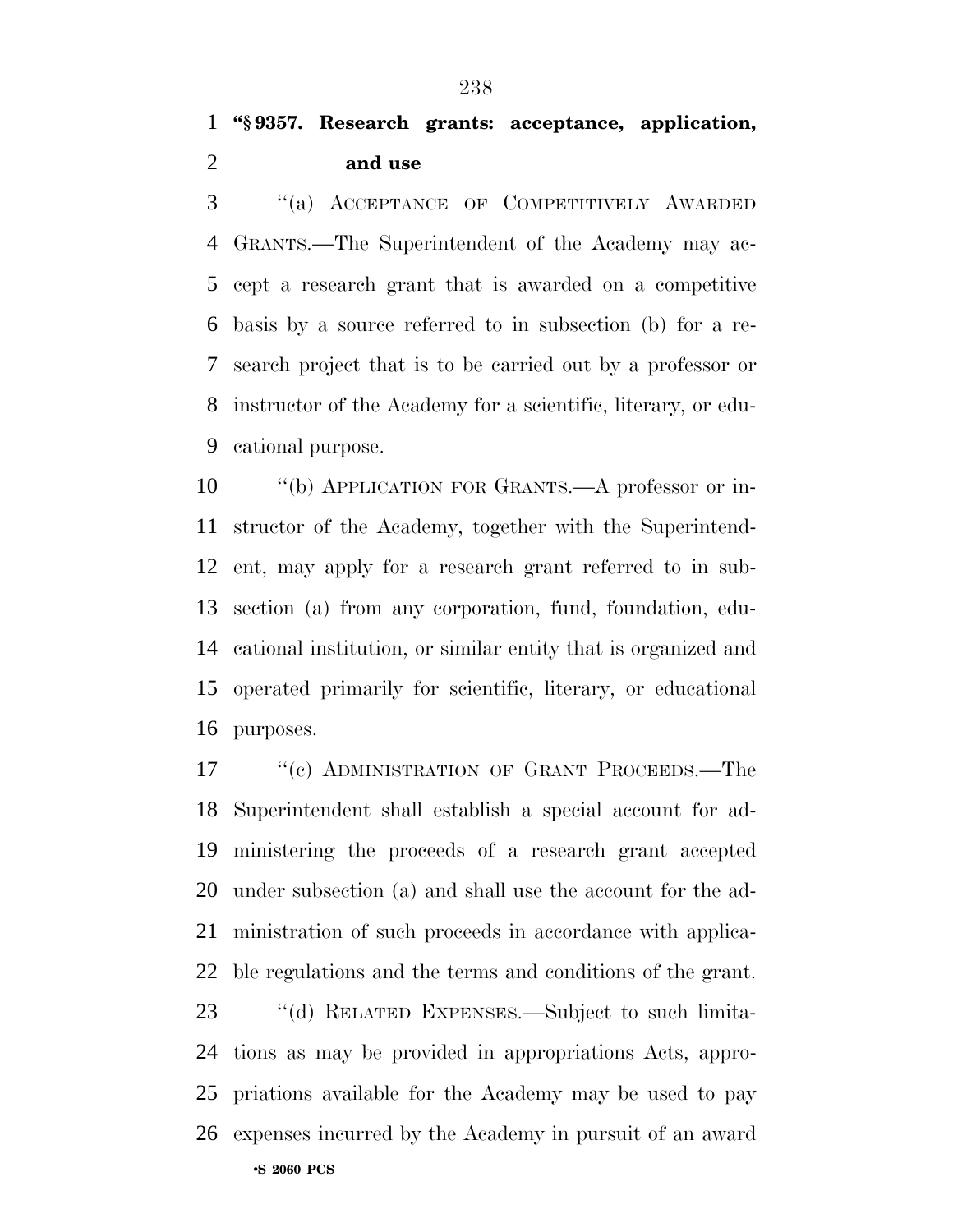of a research grant authorized to be accepted under sub-section (a).

 ''(e) REGULATIONS.—The Secretary of the Air Force shall prescribe in regulations the requirements, restric- tions, and conditions that the Secretary considers appro- priate for the exercise and administration of the authority under this section.''.

 (2) The table of sections at the beginning of such chapter is amended by adding at the end the following new item:

''9357. Research grants: acceptance, application, and use.''.

 **SEC. 1053. CLARIFICATION AND SIMPLIFICATION OF RE- SPONSIBILITIES OF INSPECTORS GENERAL REGARDING WHISTLEBLOWER PROTEC-TIONS.**

 (a) ROLES OF INSPECTORS GENERAL OF THE ARMED FORCES.—(1) Subsection (c) of section 1034 of title 10, United States Code, is amended—

 (A) by striking out paragraph (1) and inserting in lieu thereof the following:

•**S 2060 PCS**  $\frac{1}{20}$  (1) If a member of the armed forces submits to an Inspector General an allegation that a personnel action prohibited by subsection (b) has been taken (or threat- ened) against the member with respect to a communica- tion described in paragraph (2), the Inspector General of the Department of Defense or the Inspector General of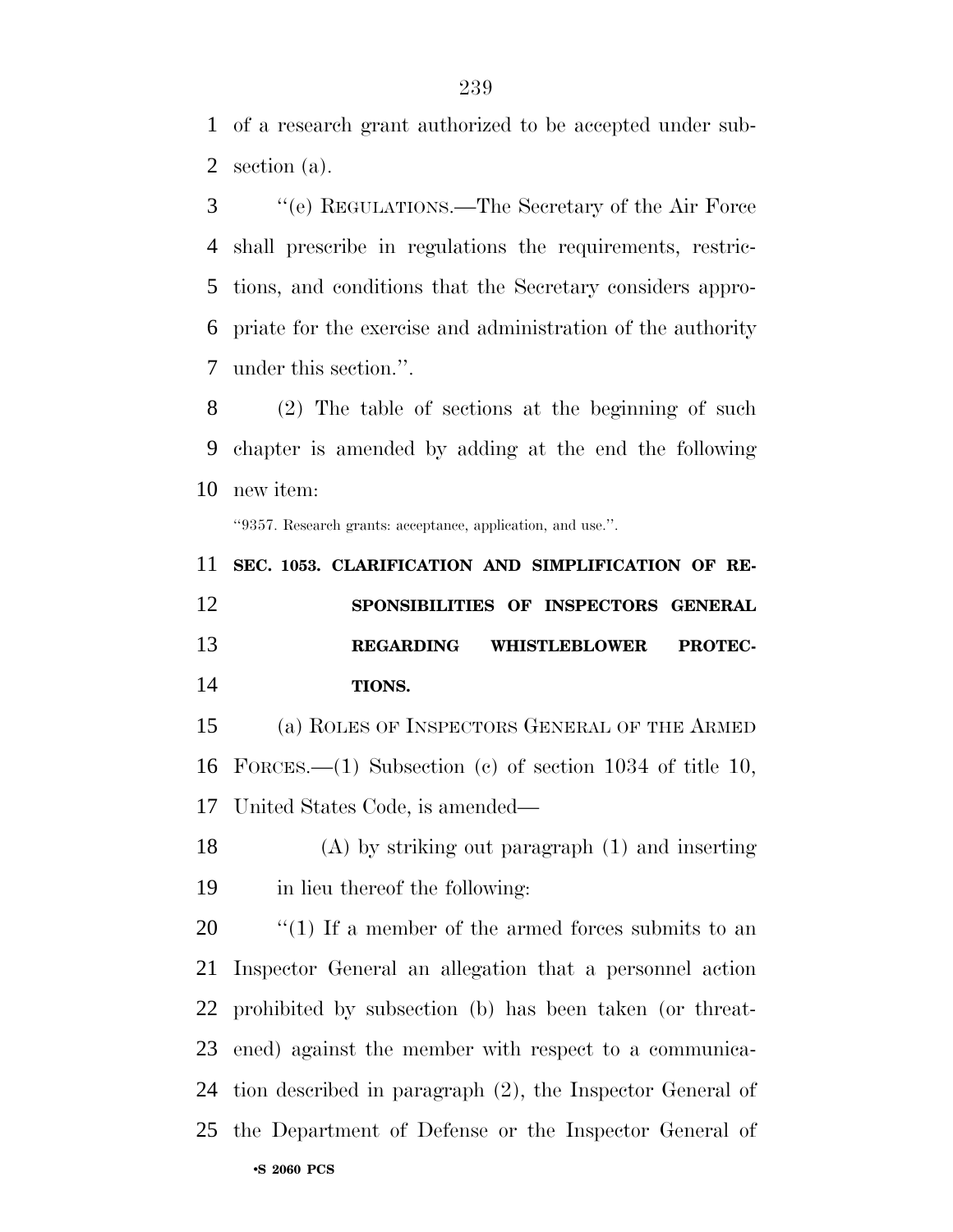the armed force concerned shall take the action required under paragraph (3).''; and

 (B) by striking out paragraph (3) and inserting in lieu thereof the following:

 ''(3) The Inspector General receiving an allegation as described in paragraph (1) shall expeditiously determine whether there is sufficient evidence to warrant an inves- tigation of the allegation. Upon determining that an inves- tigation is warranted, the Inspector General shall expedi- tiously investigate the allegation. In the case of an allega- tion received by the Inspector General of the Department of Defense, the Inspector General may delegate that duty to the Inspector General of the armed force concerned. Neither an initial determination nor an investigation is re- quired under this paragraph in the case of an allegation made more than 60 days after the date on which the mem- ber becomes aware of the personnel action that is the sub-ject of the allegation.

 ''(4) If an Inspector General within a military depart- ment receives an allegation covered by this subsection, that Inspector General shall promptly notify the Inspector General of the Department of Defense of the allegation in accordance with regulations prescribed under sub-section (h).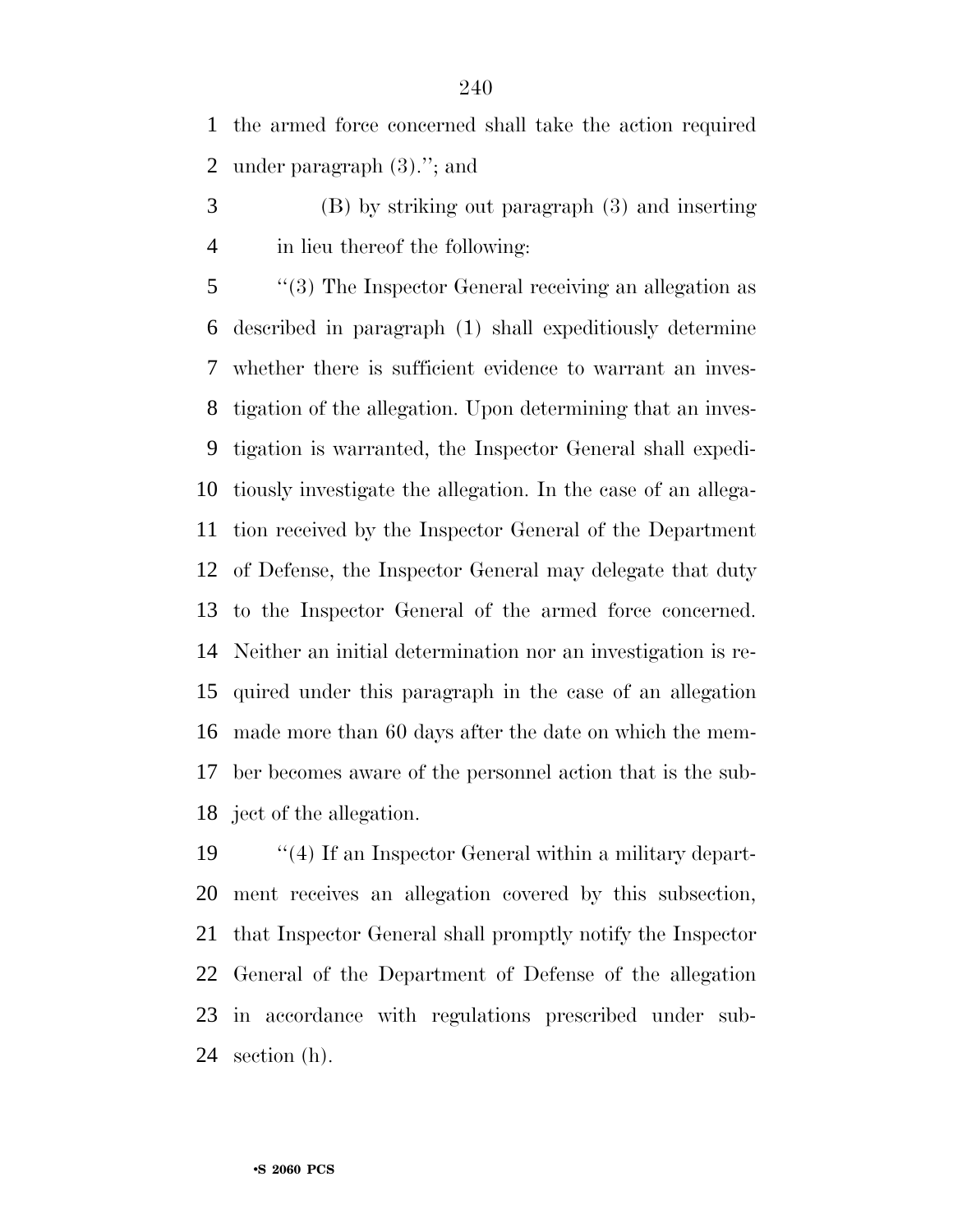''(5) The Inspector General of the Department of De- fense, or the Inspector General of the Department of Transportation (in the case of a member of the Coast Guard when the Coast Guard is not operating as a service in the Navy), shall ensure that the inspector general con- ducting the investigation of an allegation under this para- graph is outside the immediate chain of command of both the member submitting the allegation and the individual or individuals alleged to have taken the retaliatory ac-tion.''.

(2) Subsection (d) of such section is amended—

 (A) by striking out ''the Inspector General shall conduct'' and inserting in lieu thereof ''an Inspector General shall conduct''; and

 (B) by adding at the end the following: ''In the case of an allegation received by the Inspector Gen- eral of the Department of Defense, the Inspector General may delegate that duty to the Inspector General of the armed force concerned.''.

 (b) MISMANAGEMENT COVERED BY PROTECTED COMMUNICATIONS.—Subsection (c)(2)(B) of such section is amended by striking out ''Mismanagement'' and insert-ing in lieu thereof ''Gross mismanagement''.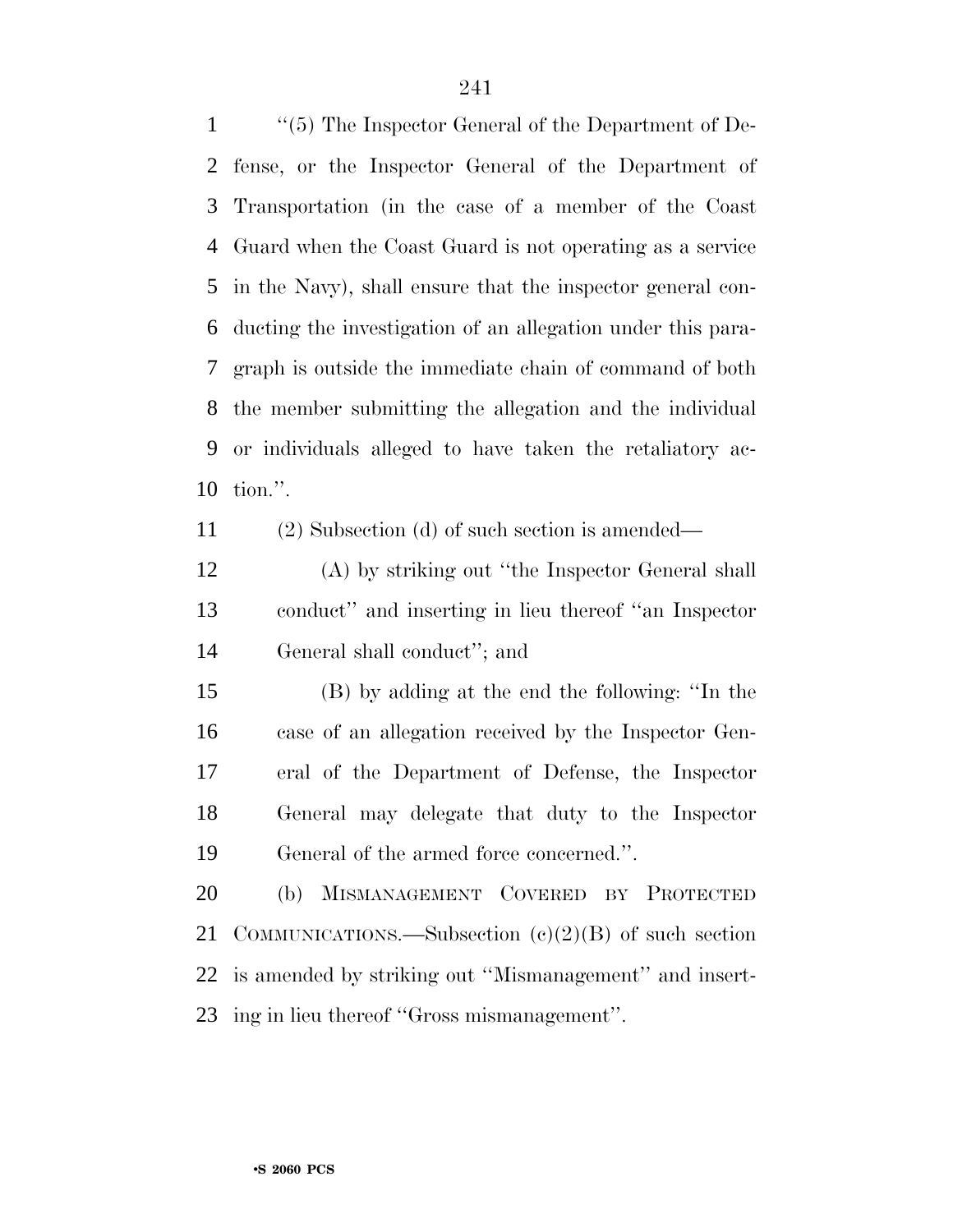(c) SIMPLIFIED REPORTING AND NOTICE REQUIRE- MENTS.—(1) Paragraph (1) of subsection (e) of such sec-tion is amended—

 (A) by striking out ''the Inspector General shall submit a report on'' and inserting in lieu thereof ''the Inspector General conducting the investigation shall provide''; and

 (B) inserting ''shall transmit a copy of the re- port on the results of the investigation to'' before 10 <sup>''the</sup> member of the armed forces''.

 (2) Paragraph (2) of such subsection is amended by adding at the end the following: ''However, the copy need not include summaries of interviews conducted, nor any document acquired, during the course of the investigation. Such items shall be transmitted to the member if the member requests the items, whether before or after the copy of the report is transmitted to the member.''.

 (3) Paragraph (3) of such subsection is amended by striking out ''90 days'' and inserting in lieu thereof ''120 days''.

 (d) REPEAL OF POST-INVESTIGATION INTERVIEW REQUIREMENT.—Subsection (h) of such section is re-pealed.

 (e) INSPECTOR GENERAL DEFINED.—Subsection 25 (i)(2) of such section is amended—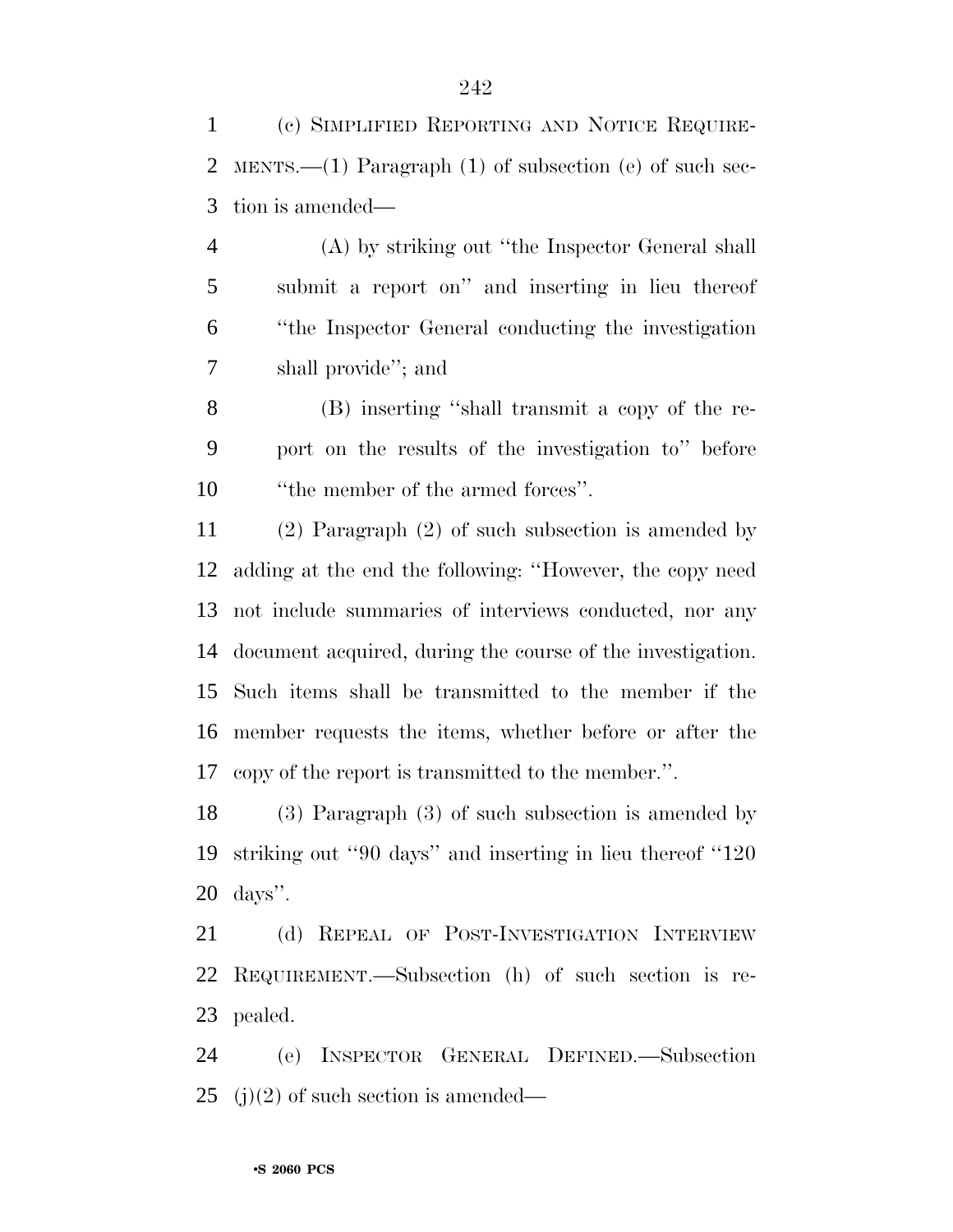| $\mathbf{1}$   | $(1)$ by redesignating subparagraph $(B)$ as sub-    |
|----------------|------------------------------------------------------|
| $\overline{2}$ | paragraph $(G)$ and, in that subparagraph, by strik- |
| 3              | ing out "an officer" and inserting in lieu thereof   |
| $\overline{4}$ | "An officer";                                        |
| 5              | $(2)$ by striking out subparagraph $(A)$ and in-     |
| 6              | serting in lieu thereof the following:               |
| 7              | "(A) The Inspector General of the Depart-            |
| 8              | ment of Defense.                                     |
| 9              | " $(B)$ The Inspector General of the Depart-         |
| 10             | ment of Transportation, in the case of a mem-        |
| 11             | ber of the Coast Guard when the Coast Guard          |
| 12             | is not operating as a service in the Navy.           |
| 13             | " $(C)$ The Inspector General of the Army,           |
| 14             | in the case of a member of the Army.                 |
| 15             | "(D) The Naval Inspector General, in the             |
| 16             | case of a member of the Navy.                        |
| 17             | " $(E)$ The Inspector General of the Air             |
| 18             | Force, in the case of a member of the Air            |
| 19             | Force.                                               |
| <b>20</b>      | " $(F)$ The Deputy Naval Inspector General           |
| 21             | for Marine Corps Matters, in the case of a           |
| 22             | member of the Marine Corps."; and                    |
| 23             | $(3)$ in the matter preceding subparagraph $(A)$ ,   |
| 24             | by striking out "means—" and inserting in lieu       |
| 25             | thereof "means the following:".                      |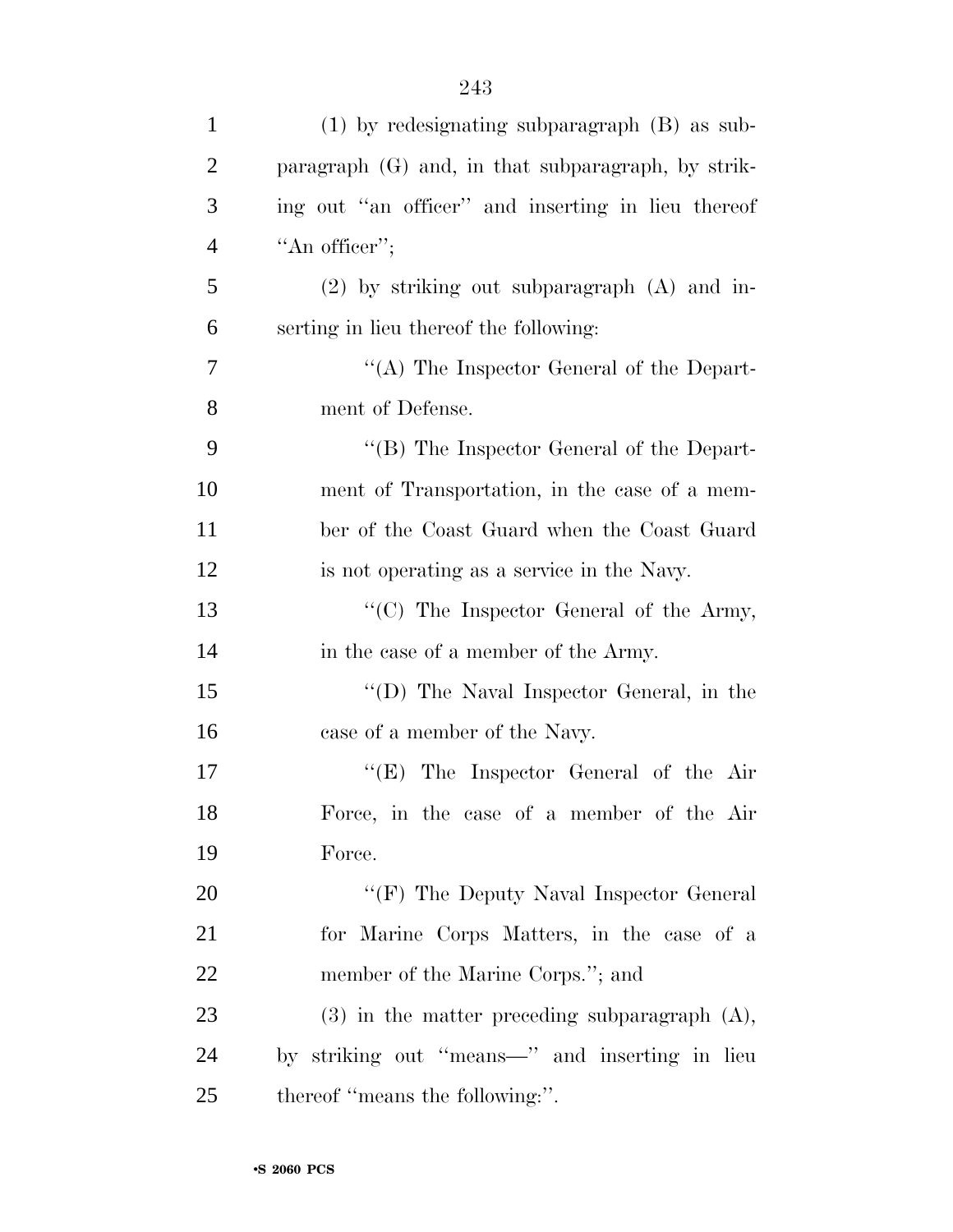(f) TECHNICAL AND CONFORMING AMENDMENTS.— (1) Subsections (i) and (j) of such section are redesignated as subsections (h) and (i), respectively. 4 (2) Subsection (b)(1)(B)(ii) of such section is amend- ed by striking out ''subsection (j))'' and inserting in lieu thereof ''subsection (i)) or any other Inspector General ap- pointed under the Inspector General Act of 1978''. **SEC. 1054. AMOUNTS RECOVERED FROM CLAIMS AGAINST THIRD PARTIES FOR LOSS OR DAMAGE TO PERSONAL PROPERTY SHIPPED OR STORED AT GOVERNMENT EXPENSE.** (a) IN GENERAL.—Chapter 163 of title 10, United States Code, is amended by adding at the end the follow- ing new section: **''§ 2739. Amounts recovered from claims against third parties for loss or damage to personal property shipped or stored at Govern-**

 ''(a) CREDITING OF COLLECTIONS.—Amounts col- lected as described in subsection (b) by or for a military department in any fiscal year shall be credited to the ap- propriation that is available for that fiscal year for the military department for the payment of claims for loss or damage of personal property shipped or stored at Govern-ment expense. Amounts so credited shall be merged with

**ment expense**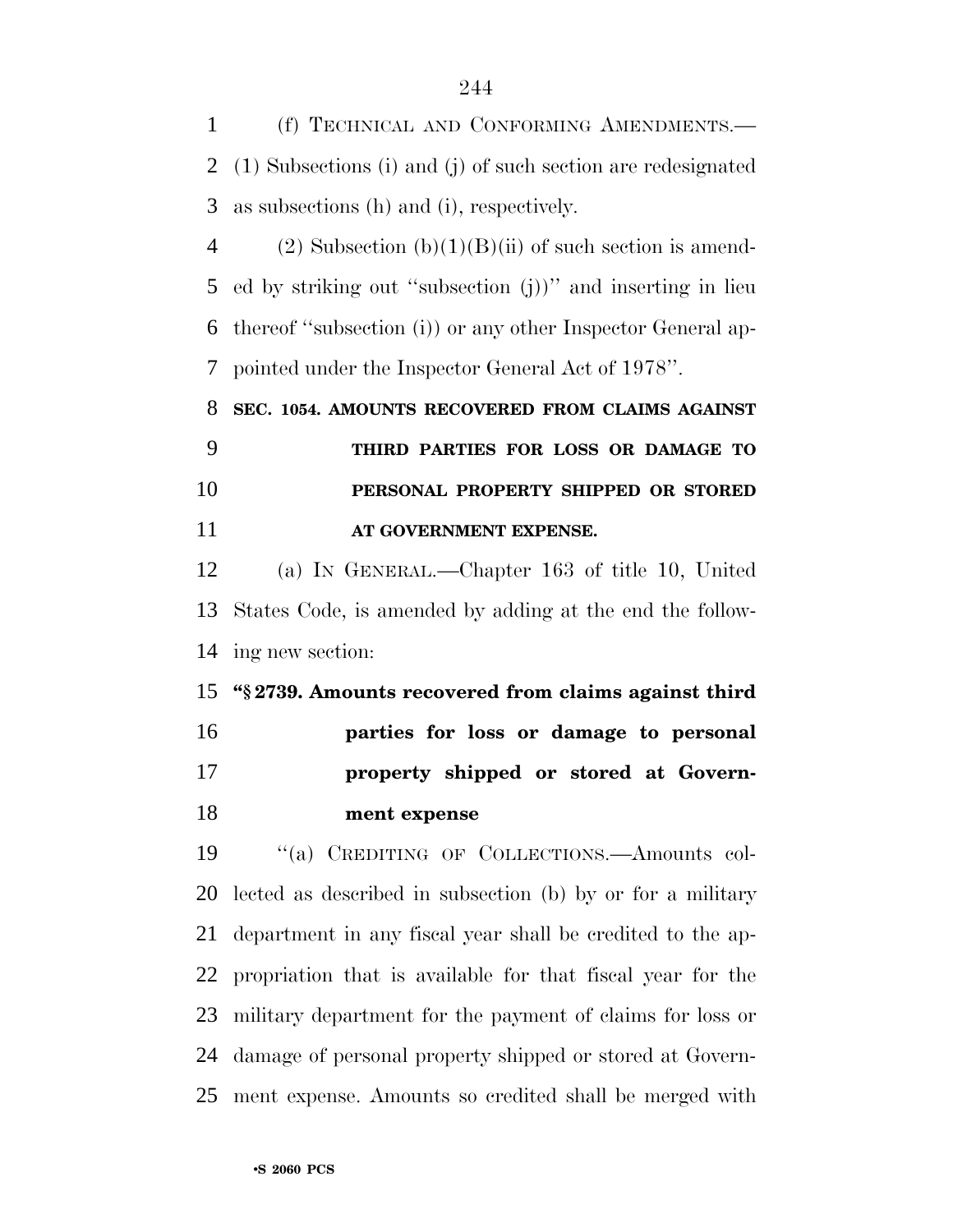the funds in the appropriation and shall be available for the same period and purposes as the funds with which merged.

 ''(b) COLLECTIONS COVERED.—An amount author- ized for crediting in accordance with subsection (a) is any amount that a military department collects under sections 3711, 3716, 3717 and 3721 of title 31 from a third party for a loss or damage to personal property that occurred during shipment or storage of the property at Government expense and for which the Secretary of the military de-partment paid the owner in settlement of a claim.''.

 (b) CLERICAL AMENDMENT.—The table of sections at the beginning of such chapter is amended by adding at the end the following new item:

''2739. Amounts recovered from claims against third parties for loss or damage to personal property shipped or stored at government expense.''.

 **SEC. 1055. ELIGIBILITY FOR ATTENDANCE AT DEPART- MENT OF DEFENSE DOMESTIC DEPENDENT ELEMENTARY AND SECONDARY SCHOOLS.** (a) MILITARY DEPENDENTS.—Subsection (a) of sec- tion 2164 of title 10, United States Code, is amended— (1) by designating the first sentence as para- graph (1); (2) by designating the second sentence as para-23 graph  $(2)$ ; and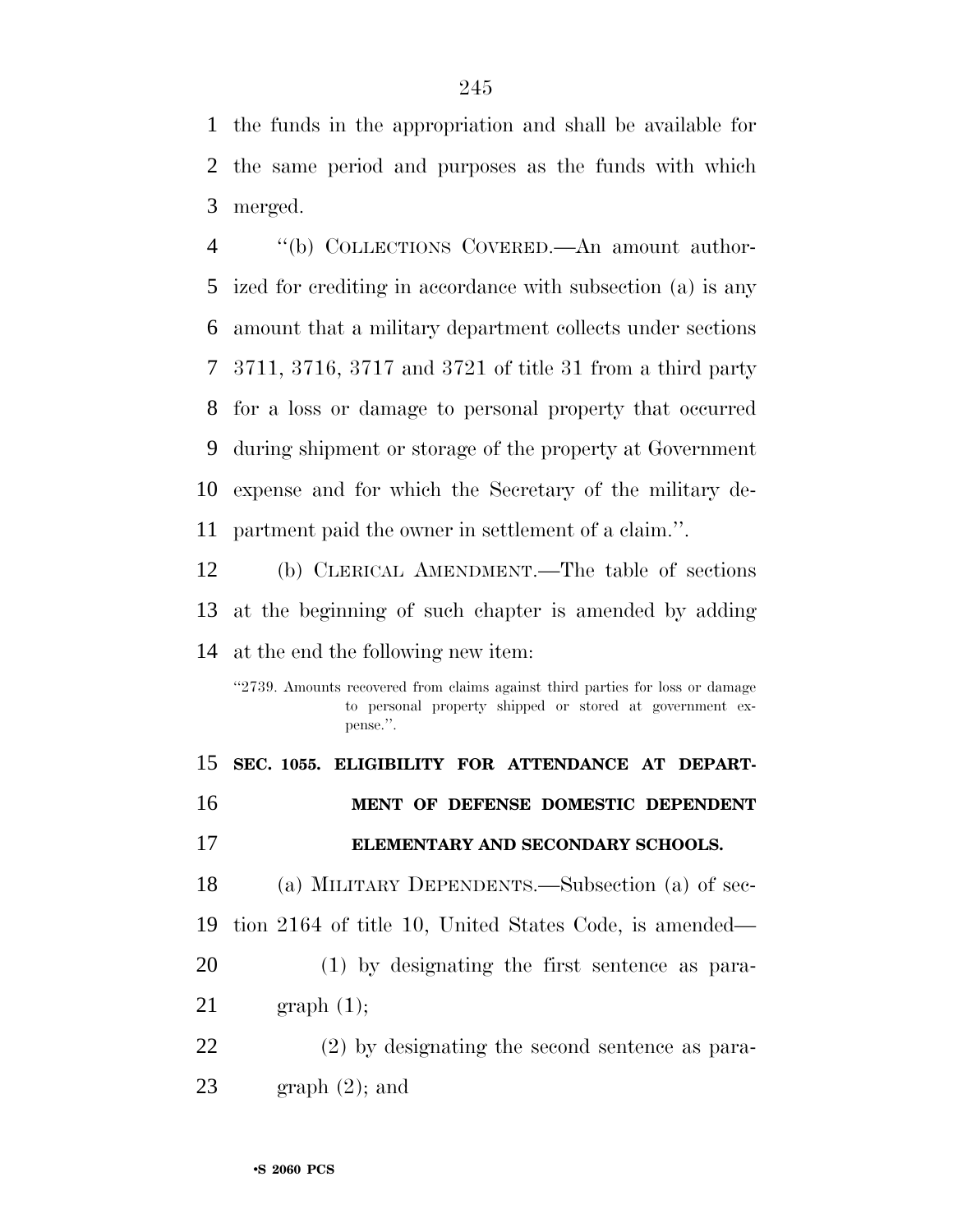(3) by adding at the end of paragraph (2), as so designated, the following: ''The Secretary may also permit a dependent of a member of the armed forces to enroll in such a program if the dependent is residing in such a jurisdiction, whether on or off a military installation, while the member is assigned away from that jurisdiction on a remote or unaccom- panied assignment under permanent change of sta-tion orders.''.

 (b) EMPLOYEE DEPENDENTS.—Subsection (c)(2) of such section is amended by striking out subparagraph (B) and inserting in lieu thereof the following:

 ''(B) The Secretary may extend the enrollment of a dependent referred to in subparagraph (A) in the program for more than five consecutive school years if the Secretary determines that the dependent is eligible under paragraph (1), space is available in the program, and adequate ar- rangements are made for reimbursement of the Secretary for the costs to the Secretary of the educational services provided for the dependent. An extension shall be for only one school year, but the Secretary may authorize a succes- sive extension each year for the next school year upon making the determinations required under the preceding sentence for that next school year.''.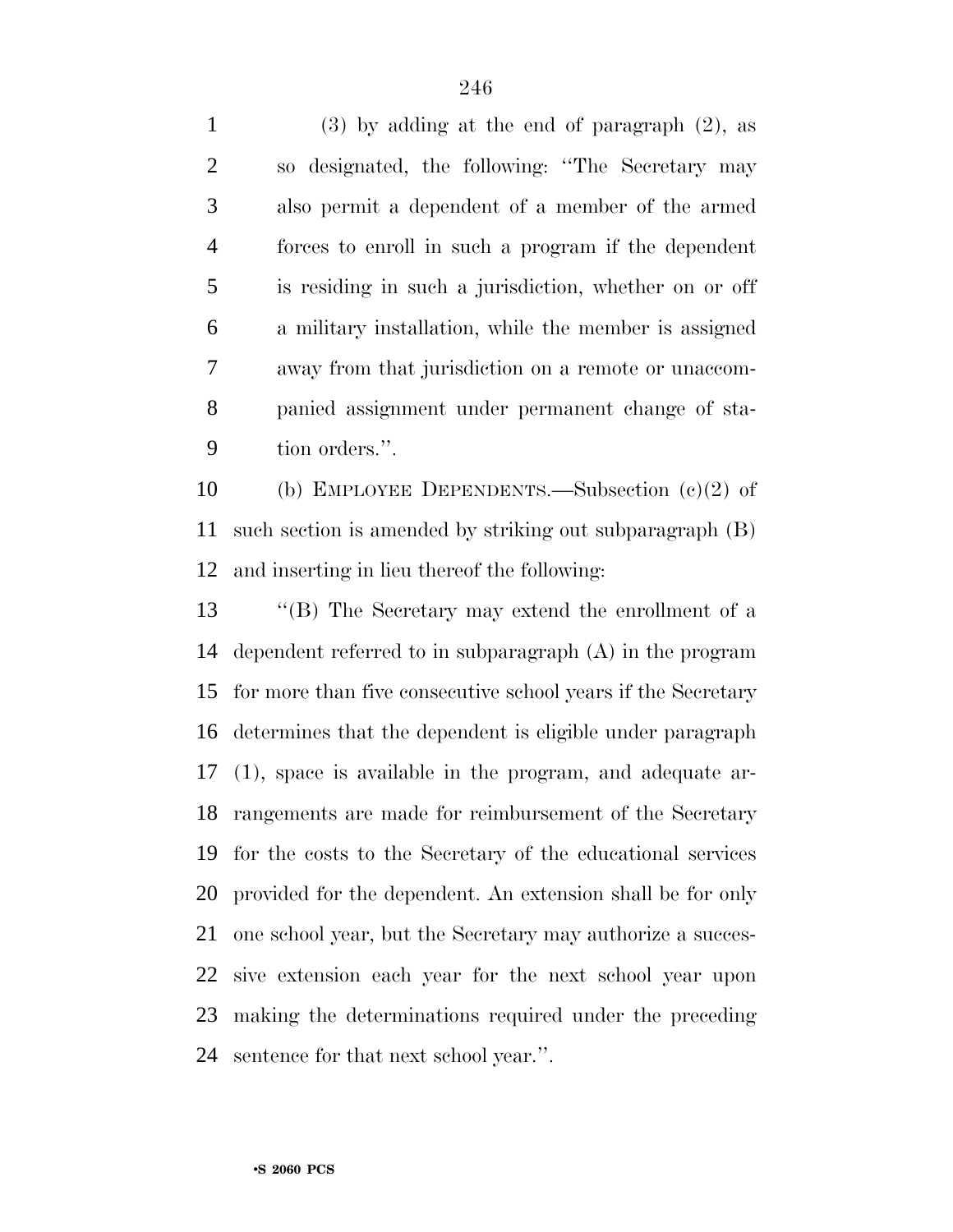**SEC. 1056. FEES FOR PROVIDING HISTORICAL INFORMA- TION TO THE PUBLIC.** (a) ARMY.—(1) Chapter 437 of title 10, United States Code, is amended by adding at the end the follow- ing: **''§ 4595. Army Military History Institute: fee for pro- viding historical information to the pub- lic** ''(a) AUTHORITY.—Except as provided in subsection (b), the Secretary of the Army may charge a person a fee for providing the person with information requested by the person that is provided from the United States Army Mili- tary History Institute. ''(b) EXCEPTIONS.—A fee may not be charged under this section—  $\frac{1}{2}$  (1) to a person for information that the person requests to carry out a duty as a member of the armed forces or an officer or employee of the United States; or ''(2) for a release of information under section 552 of title 5. 22 "(c) LIMITATION ON AMOUNT OF FEE.—The amount of the fee charged under this section for providing infor- mation may not exceed the cost of providing the informa-tion.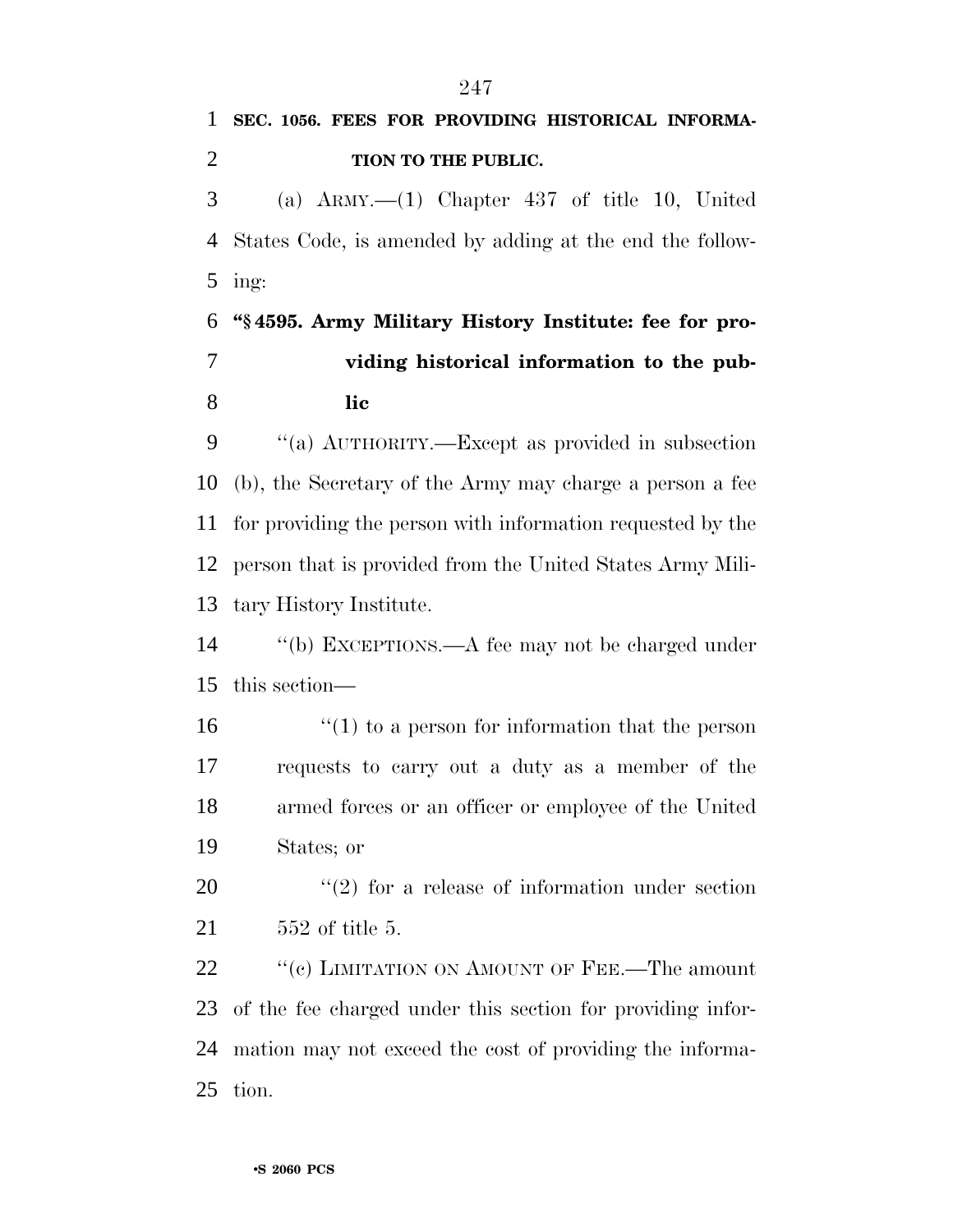1 "(d) RETENTION OF FEES.—Amounts received under subsection (a) for providing information in any fiscal year shall be credited to the appropriation or appropriations charged the costs of providing information to the public from the United States Army Military History Institute during that fiscal year.

''(e) DEFINITIONS.—In this section:

8 "(1) The term 'United States Army Military History Institute' means the archive for historical records and materials of the Army that the Sec- retary of the Army designates as the primary ar-chive for such records and materials.

13 ''(2) The terms 'officer of the United States' and 'employee of the United States' have the mean- ings given those terms in sections 2104 and 2105, respectively, of title 5.''.

 (2) The table of sections at the beginning of such chapter is amended by adding at the end the following: ''4595. Army Military History Institute: fee for providing historical information to the public.''.

 (b) NAVY.—(1) Chapter 649 of such title 10 is amended by adding at the end the following new section: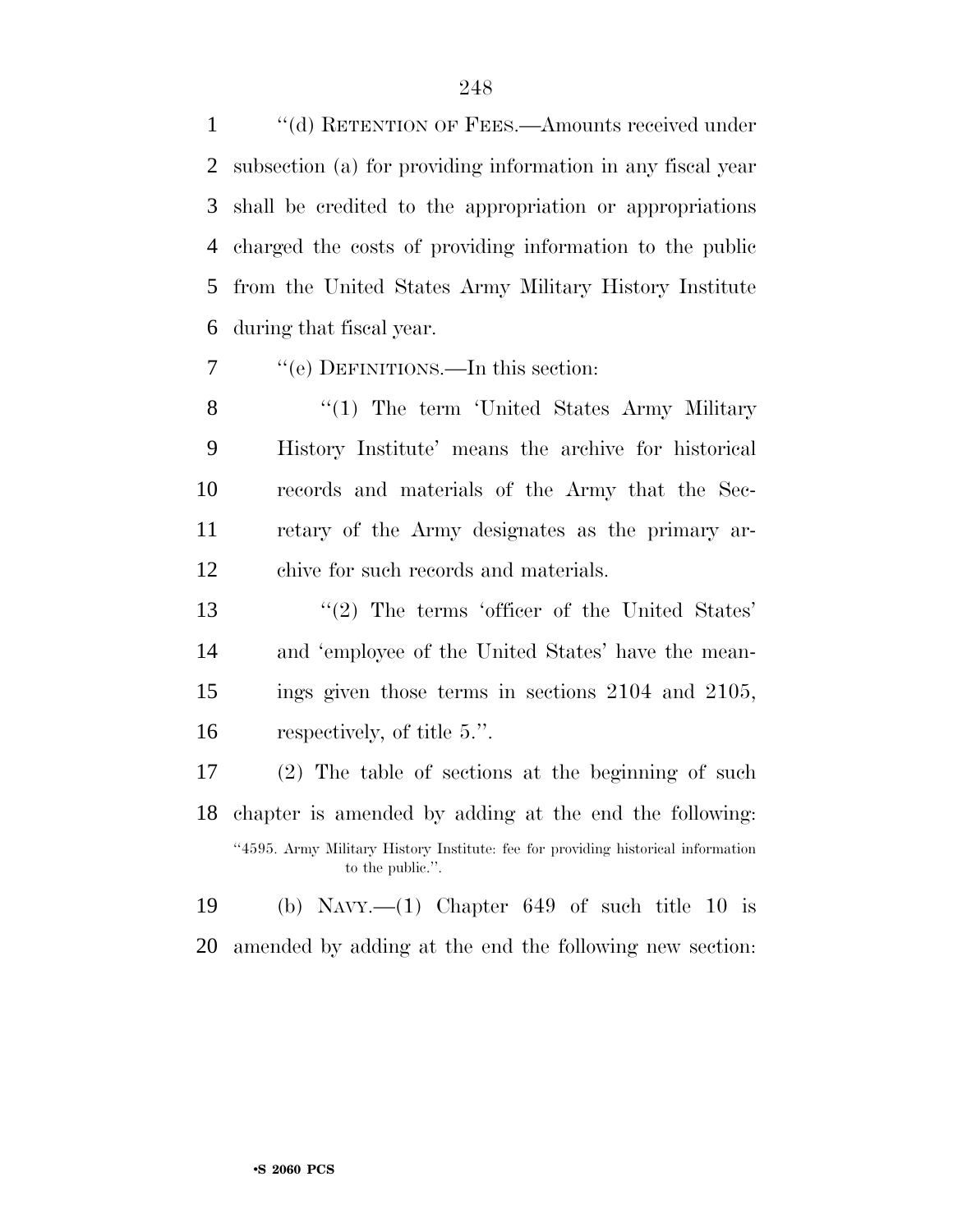# **''§ 7582. Naval and Marine Corps Historical Centers: fee for providing historical information to the public**

 ''(a) AUTHORITY.—Except as provided in subsection (b), the Secretary of the Navy may charge a person a fee for providing the person with information requested by the person that is provided from the United States Naval His-torical Center or the Marine Corps Historical Center.

 ''(b) EXCEPTIONS.—A fee may not be charged under this section—

 $\frac{1}{1}$  (1) to a person for information that the person requests to carry out a duty as a member of the armed forces or an officer or employee of the United States; or

15 ''(2) for a release of information under section 552 of title 5.

17 ""(c) LIMITATION ON AMOUNT OF FEE.—The amount of the fee charged under this section for providing infor- mation may not exceed the cost of providing the informa-tion.

21 ""(d) RETENTION OF FEES.—Amounts received under subsection (a) for providing information from the United States Naval Historical Center or the Marine Corps His- torical Center in any fiscal year shall be credited to the appropriation or appropriations charged the costs of pro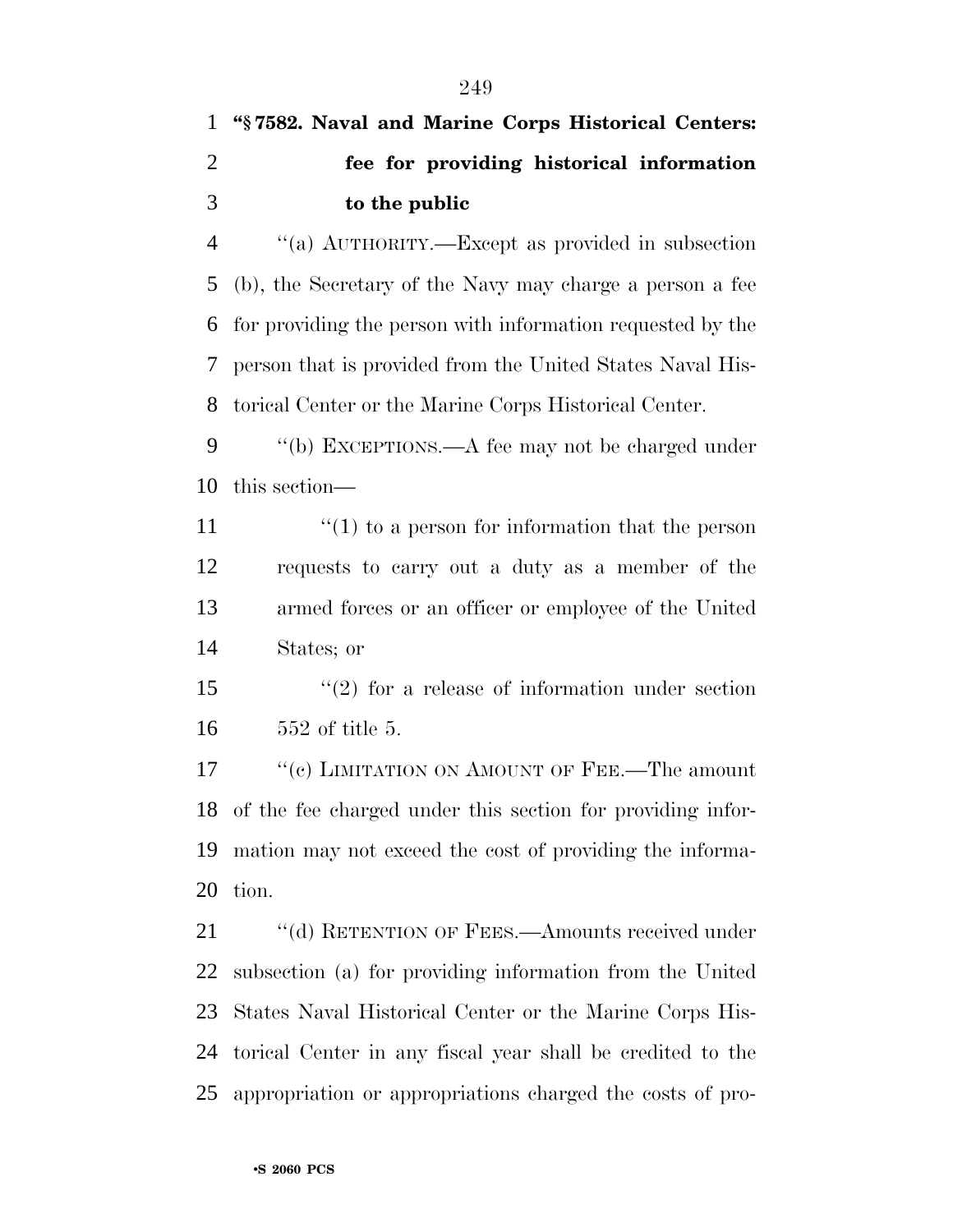viding information to the public from that historical center during that fiscal year.

''(e) DEFINITIONS.—In this section:

 ''(1) The term 'United States Naval Historical Center' means the archive for historical records and materials of the Navy that the Secretary of the Navy designates as the primary archive for such records and materials.

9 "(2) The term 'Marine Corps Historical Center' means the archive for historical records and mate- rials of the Marine Corps that the Secretary of the Navy designates as the primary archive for such records and materials.

14 ''(3) The terms 'officer of the United States' and 'employee of the United States' have the mean- ings given those terms in sections 2104 and 2105, respectively, of title 5.''.

 (2) The heading of such chapter is amended by strik-ing out ''**RELATED**''.

20  $(3)(A)$  The table of sections at the beginning of such chapter is amended by adding at the end the following new item:

 (B) The item relating to such chapter in the tables of chapters at the beginning of subtitle C of title 10,

<sup>&#</sup>x27;'7582. Naval and Marine Corps Historical Centers: fee for providing historical information to the public.''.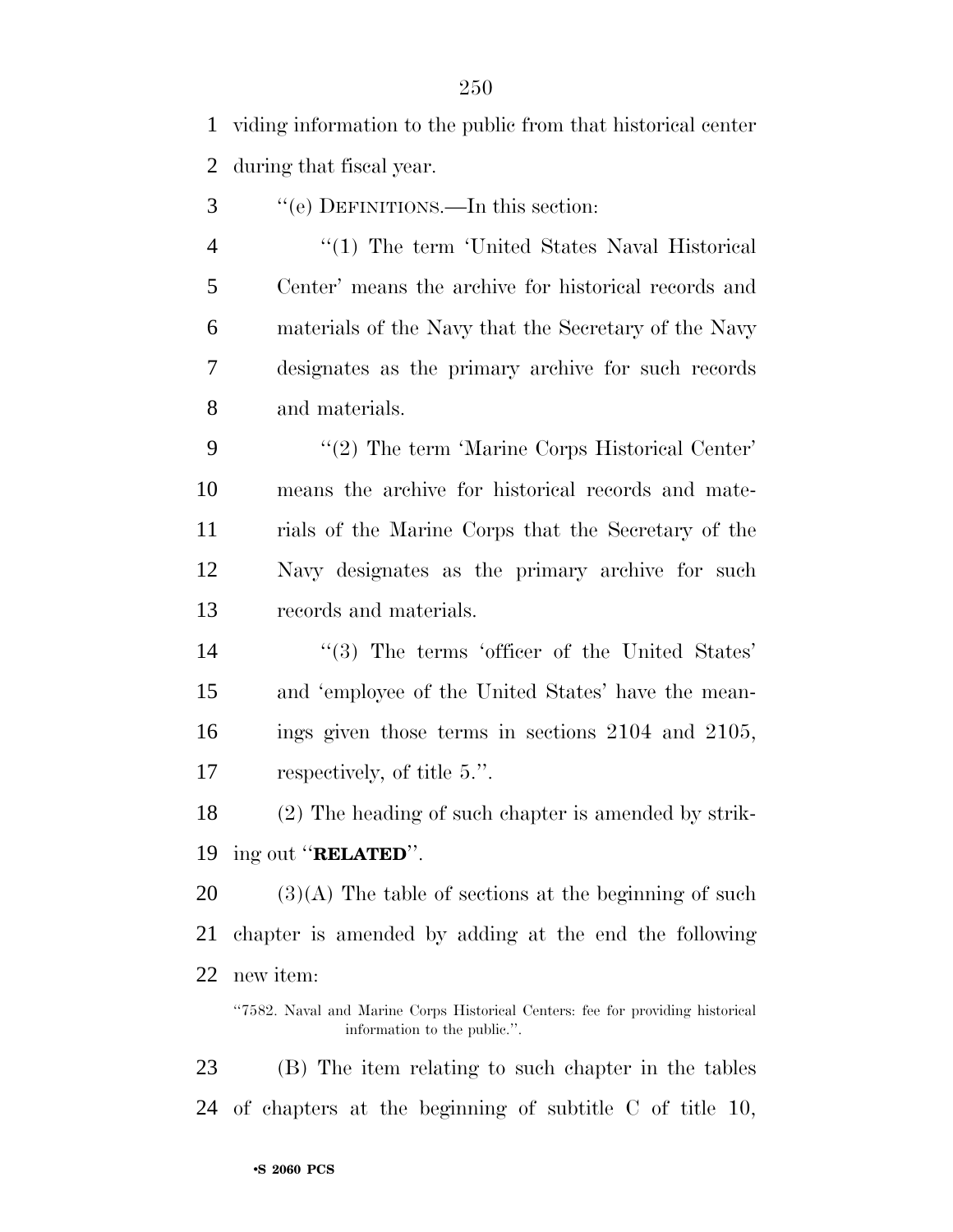United States Code, and the beginning of part IV of such subtitle is amended by striking out ''Related''.

 (c) AIR FORCE.—(1) Chapter 937 of title 10, United States Code, is amended by adding at the end the follow-ing new section:

## **''§ 9594. Air Force Military History Institute: fee for providing historical information to the public**

 ''(a) AUTHORITY.—Except as provided in subsection (b), the Secretary of the Air Force may charge a person a fee for providing the person with information requested by the person that is provided from the United States Air Force Military History Institute.

 ''(b) EXCEPTIONS.—A fee may not be charged under this section—

 $\frac{1}{2}$  (1) to a person for information that the person requests to carry out a duty as a member of the armed forces or an officer or employee of the United States; or

 ''(2) for a release of information under section 552 of title 5.

22 ""(c) LIMITATION ON AMOUNT OF FEE.—The amount of the fee charged under this section for providing infor- mation may not exceed the cost of providing the informa-tion.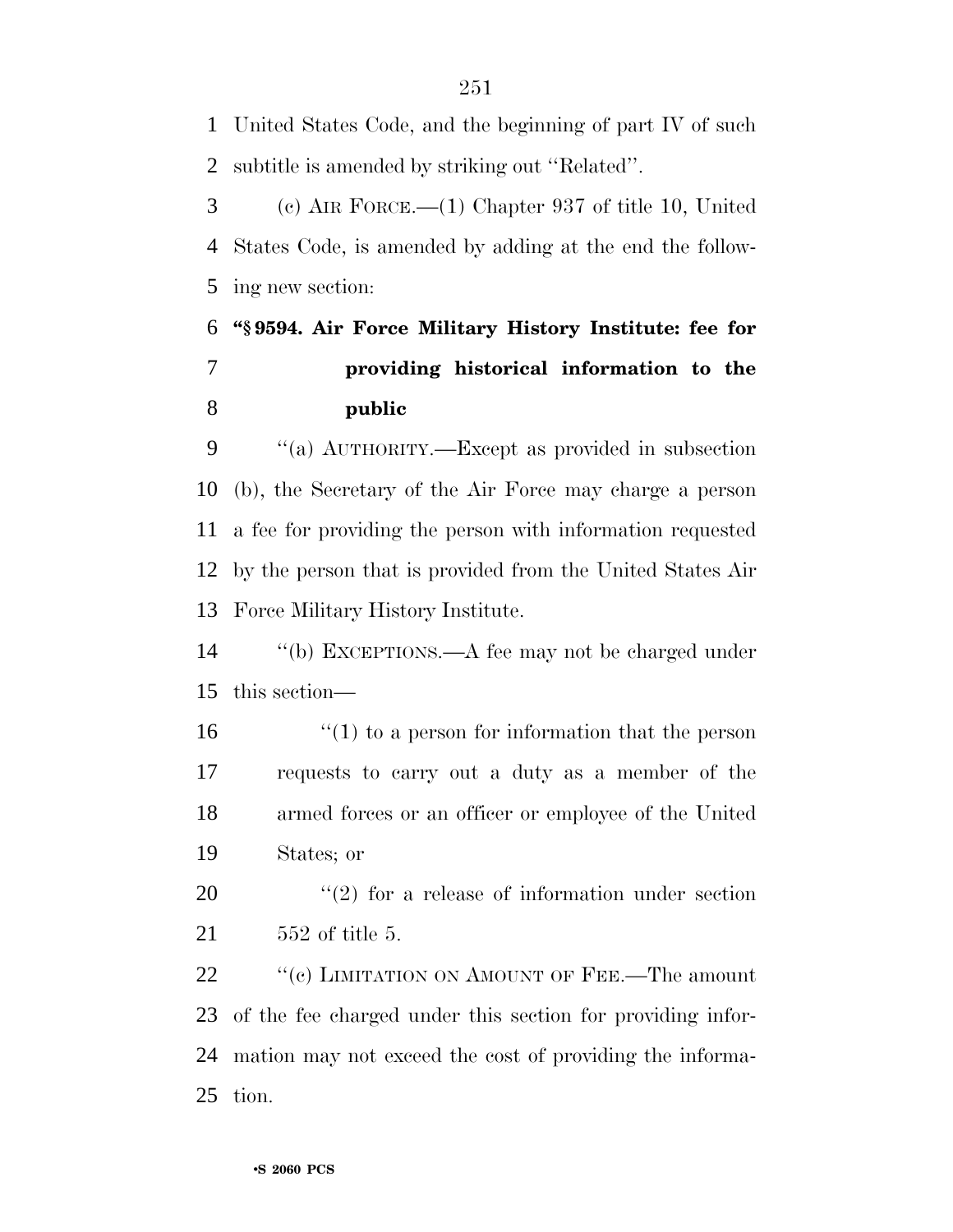1 "(d) RETENTION OF FEES.—Amounts received under subsection (a) for providing information in any fiscal year shall be credited to the appropriation or appropriations charged the costs of providing information to the public from the United States Air Force Military History Insti-tute during that fiscal year.

''(e) DEFINITIONS.—In this section:

8 "(1) The term 'United States Air Force Mili- tary History Institute' means the archive for histori- cal records and materials of the Air Force that the Secretary of the Air Force designates as the primary archive for such records and materials.

13 ''(2) The terms 'officer of the United States' and 'employee of the United States' have the mean- ings given those terms in sections 2104 and 2105, respectively, of title 5.''.

 (2) The table of sections at the beginning of such chapter 937 is amended by adding at the end the following new item:

''9594. Air Force Military History Institute: fee for providing historical information to the public.''.

# **SEC. 1057. PERIODIC INSPECTION OF THE ARMED FORCES RETIREMENT HOME.**

 (a) INSPECTION BY INSPECTORS GENERAL OF THE ARMED FORCES.—Section 1518 of the Armed Forces Re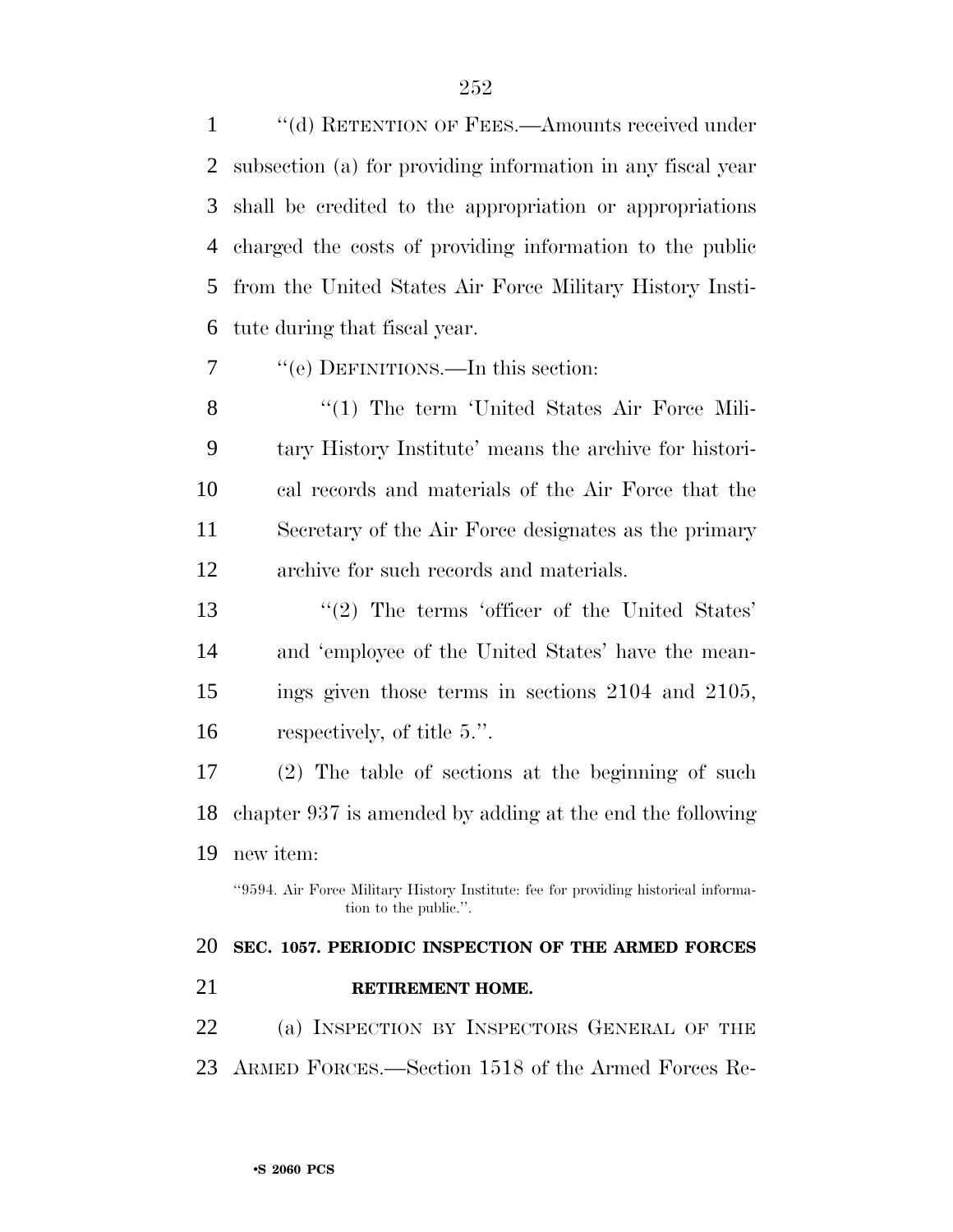tirement Home Act of 1991 (24 U.S.C. 418) is amended to read as follows:

#### **''SEC. 1518. INSPECTION OF RETIREMENT HOME.**

 ''(a) TRIENNIAL INSPECTION.—Every three years the Inspector General of an armed force shall inspect the Re- tirement Home, including the records of the Retirement Home.

8 "(b) ALTERNATING DUTY AMONG INSPECTORS GEN- ERAL.—The duty to inspect the Retirement Home shall alternate among the Inspector General of the Army, the Naval Inspector General, and the Inspector General of the Air Force on such schedule as the Secretary of Defense shall direct.

 ''(c) REPORTS.—Not later than 45 days after com- pleting an inspection under subsection (a), the Inspector General carrying out the inspection shall submit to the Retirement Home Board, the Secretary of Defense, and Congress a report describing the results of the inspection and containing such recommendations as the Inspector General considers appropriate.''.

 (b) FIRST INSPECTION.—The first inspection under section 1518 of the Armed Forces Retirement Home Act of 1991, as amended by subsection (a), shall be carried out during fiscal year 1999.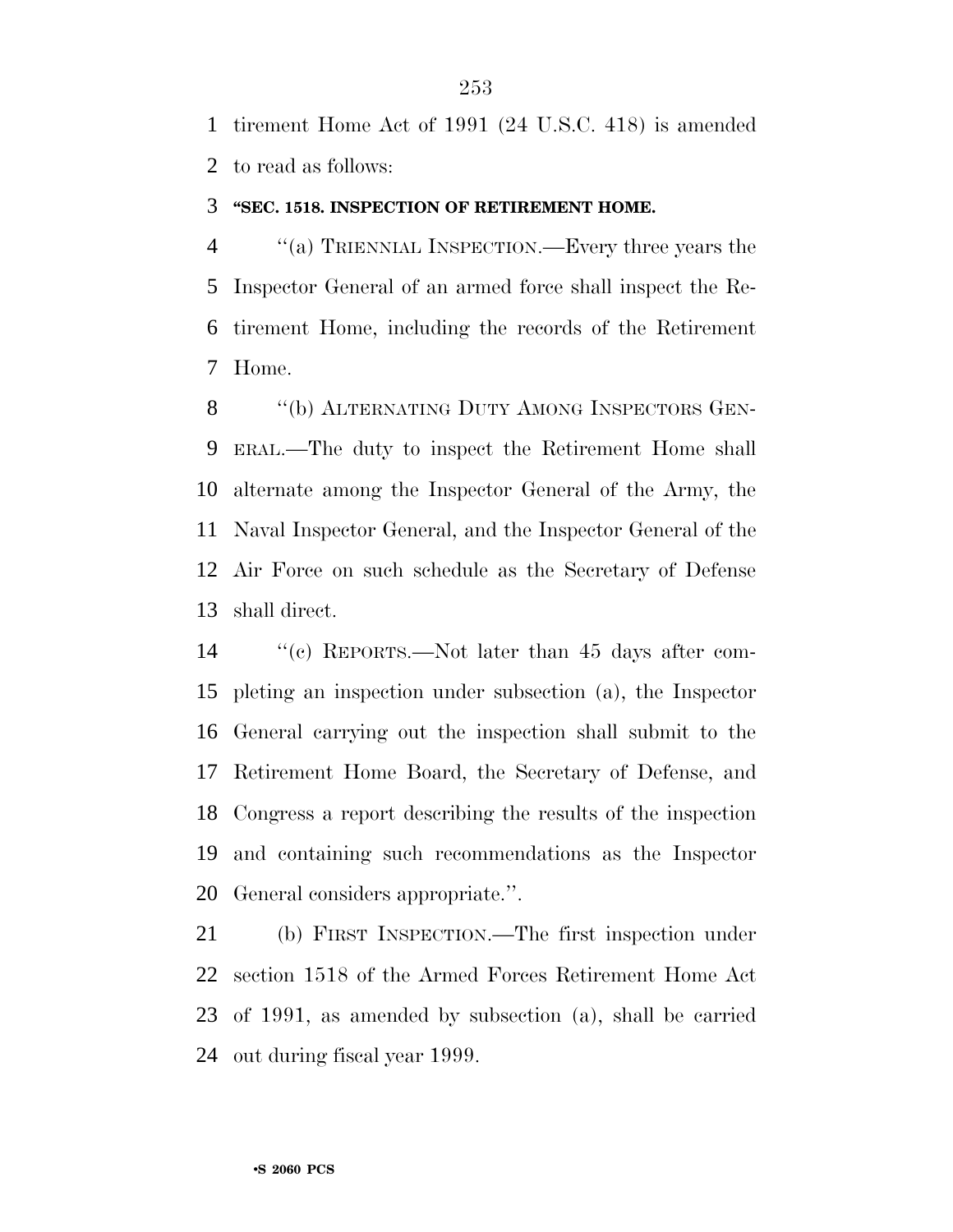(a) AUTHORITY.—The Secretary of the Air Force may convey, without consideration to the Collings Founda- tion, Stow, Massachusetts (in this section referred to as the ''foundation''), all right, title, and interest of the United States in and to one surplus F–4 Phantom II air- craft. The conveyance shall be made by means of a condi-tional deed of gift.

 (b) CONDITION OF AIRCRAFT.—The Secretary may not convey ownership of the aircraft under subsection (a) until the Secretary determines that the foundation has al- tered the aircraft in such manner as the Secretary deter- mines necessary to ensure that the aircraft does not have any capability for use as a platform for launching or re- leasing munitions or any other combat capability that it was designed to have. The Secretary is not required to repair or alter the condition of the aircraft before convey-ing ownership of the aircraft.

20 (c) REVERTER UPON BREACH OF CONDITIONS. The Secretary shall include in the instrument of convey-ance of the aircraft—

 (1) a condition that the foundation not convey any ownership interest in, or transfer possession of, the aircraft to any other party without the prior ap-proval of the Secretary of the Air Force;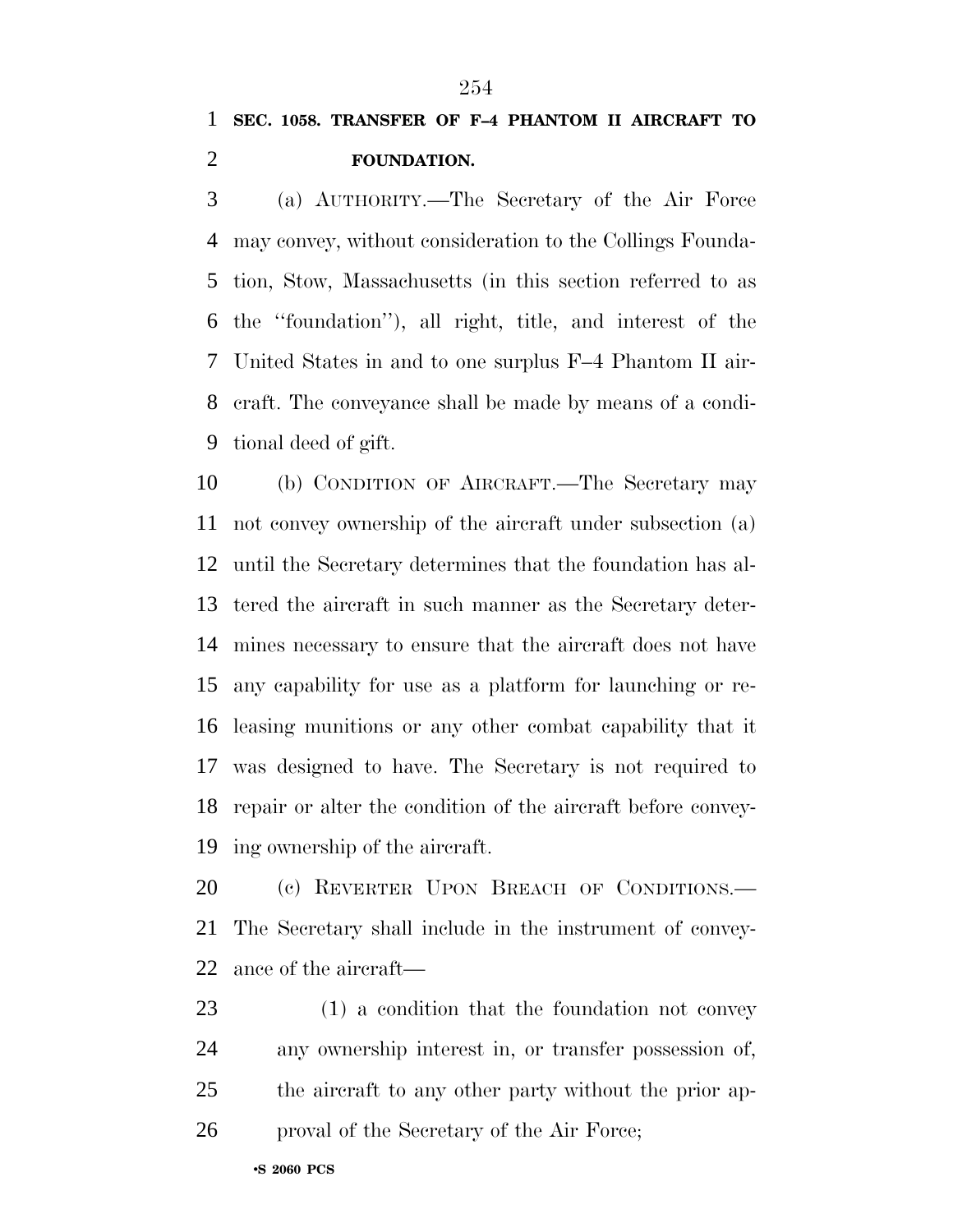(2) a condition that the operation and mainte- nance of the aircraft comply with all applicable limi- tations and maintenance requirements imposed by the Administrator of the Federal Aviation Adminis-tration; and

 (3) a condition that if the Secretary of the Air Force determines at any time that the foundation has conveyed an ownership interest in, or trans- ferred possession of, the aircraft to any other party without the prior approval of the Secretary, or has failed to comply with the condition set forth in para- graph (2), all right, title, and interest in and to the aircraft, including any repair or alteration of the air- craft, shall revert to the United States, and the United States shall have the right of immediate pos-session of the aircraft.

 (d) CONVEYANCE AT NO COST TO THE UNITED STATES.—The conveyance of an aircraft authorized by this section shall be made at no cost to the United States. Any costs associated with such conveyance, costs of deter- mining compliance with subsection (b), and costs of oper- ation and maintenance of the aircraft conveyed shall be borne by the foundation.

 (e) ADDITIONAL TERMS AND CONDITIONS.—The Secretary of the Air Force may require such additional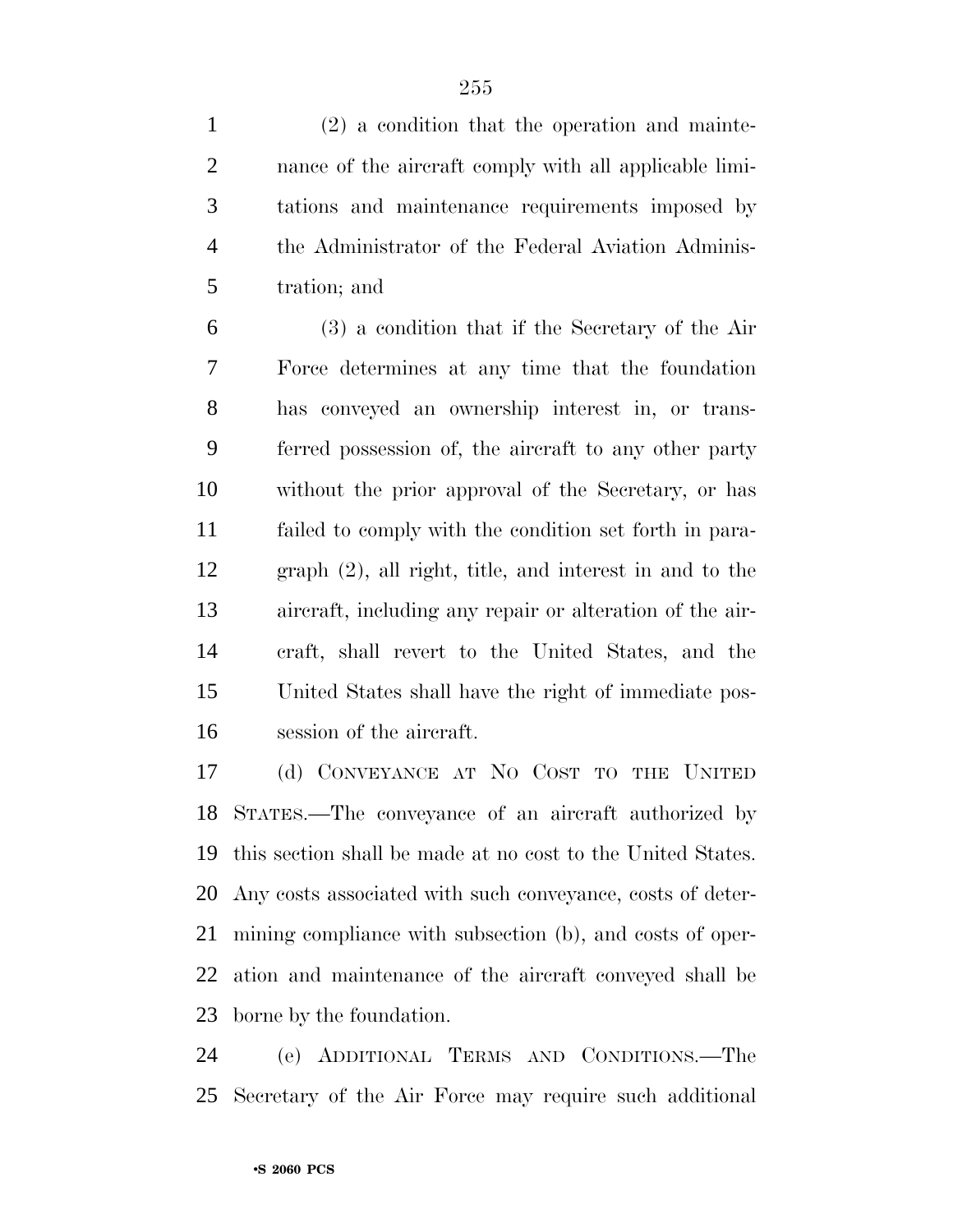terms and conditions in connection with the conveyance under this section as the Secretary considers appropriate to protect the interests of the United States.

 (f) CLARIFICATION OF LIABILITY.—Notwithstanding any other provision of law, upon the conveyance of owner- ship of the F–4 Phantom II aircraft to the foundation under subsection (a), the United States shall not be liable for any death, injury, loss, or damage that results from any use of that aircraft by any person other than the United States.

## **SEC. 1059. ACT CONSTITUTING PRESIDENTIAL APPROVAL OF VESSEL WAR RISK INSURANCE RE-QUESTED BY THE SECRETARY OF DEFENSE.**

 Section 1205(b) of the Merchant Marine Act of 1936 (46 U.S.C. App. 1285(b)) is amended by adding at the end the following: ''The signature of the President (or of an official designated by the President) on the agreement shall be treated as an expression of the approval required under section 1202(a) to provide the insurance.''.

 **SEC. 1060. COMMENDATION AND MEMORIALIZATION OF THE UNITED STATES NAVY ASIATIC FLEET.** (a) FINDINGS.—Congress makes the following find-ings: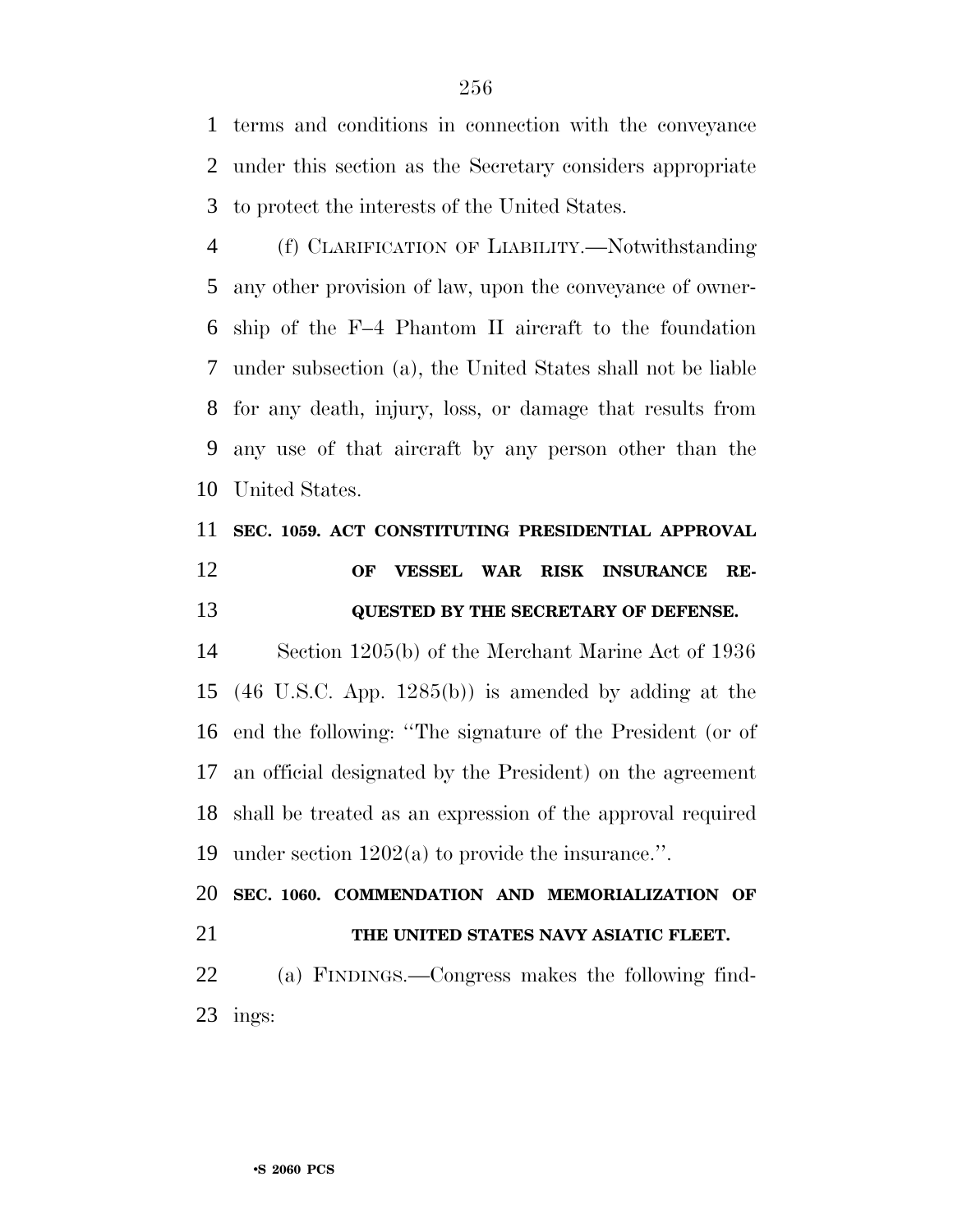| $\mathbf{1}$   | (1) The United States established the Asiatic          |
|----------------|--------------------------------------------------------|
| $\overline{2}$ | Fleet of the Navy in 1910 to protect American na-      |
| 3              | tionals, policies, and possessions in the Far East.    |
| 4              | (2) The sailors and Marines of the Asiatic Fleet       |
| 5              | ensured the safety of United States citizens and for-  |
| 6              | eign nationals, and provided humanitarian assist-      |
| 7              | ance, in that region during the Chinese civil war, the |
| 8              | Yangtze Flood of 1931, and the outbreak of Sino-       |
| 9              | Japanese hostilities.                                  |
| 10             | $(3)$ In 1940, due to deteriorating political rela-    |
| 11             | tions and increasing tensions between the United       |
| 12             | States and Japan, a reinforced Asiatic Fleet began     |
| 13             | concentrating on the defense of the Philippines and    |
| 14             | engaged in extensive training to ensure maximum        |
| 15             | operational readiness for any eventuality.             |
| 16             | (4) Following the declaration of war against           |
| 17             | Japan, the warships, submarines, and aircraft of the   |
| 18             | Asiatic Fleet singly or in task forces courageously    |
| 19             | fought many naval battles against a superior Japa-     |
| 20             | nese armada.                                           |
| 21             | (5) The Asiatic Fleet directly suffered the loss       |
| 22             | of 22 ships, 1,826 men killed or missing in action,    |
| 23             | and 518 men captured and imprisoned under the          |
| 24             | worst of conditions with many of them dying while      |
| 25             | held as prisoners of war.                              |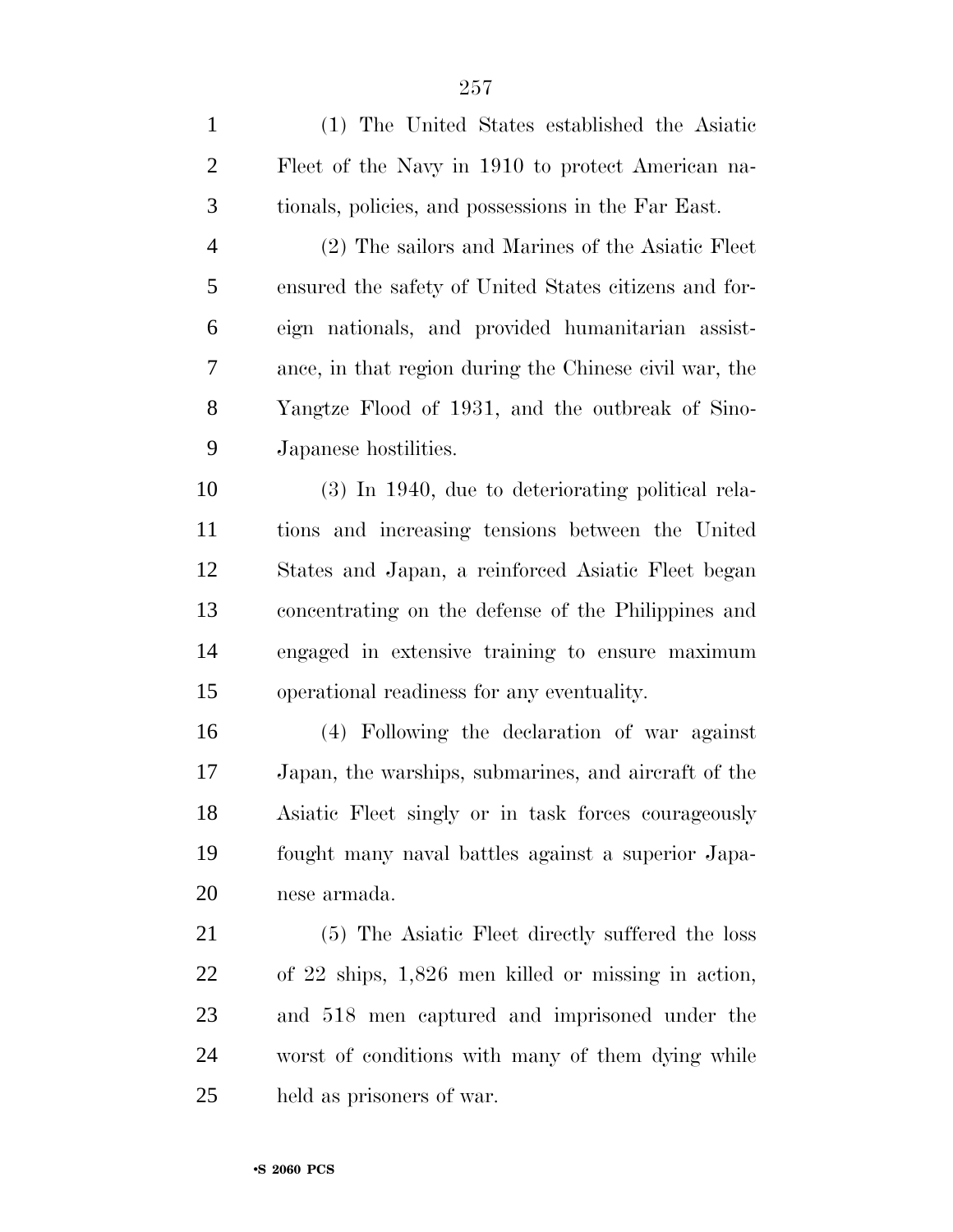(b) COMMENDATION.—Congress—

 (1) commends the personnel who served in the Asiatic Fleet of the United States Navy during the period 1910 to 1942; and

 (2) honors those who gave their lives in the line of duty while serving in the Asiatic Fleet.

 (c) UNITED STATES NAVY ASIATIC FLEET MEMO- RIAL DAY.—The President is authorized and requested to issue a proclamation designating March 1, 1999 as ''United States Navy Asiatic Fleet Memorial Day'' and calling upon the people of the United States to observe United States Navy Asiatic Fleet Memorial Day with ap-propriate programs, ceremonies, and activities.

### **SEC. 1061. PROGRAM TO COMMEMORATE 50TH ANNIVER-SARY OF THE KOREAN WAR.**

 (a) REFERENCE TO KOREAN WAR.—Section 1083 of the National Defense Authorization Act for Fiscal Year 1998 (Public Law 105–85; 111 Stat. 1918; 10 U.S.C. 113 note) is amended—

 (1) in the section heading, by striking out ''**KO- REAN CONFLICT**'' and inserting in lieu thereof ''**KOREAN WAR**'';

 (2) by striking out ''Korean conflict'' each place it appears and inserting in lieu thereof ''Korean War''; and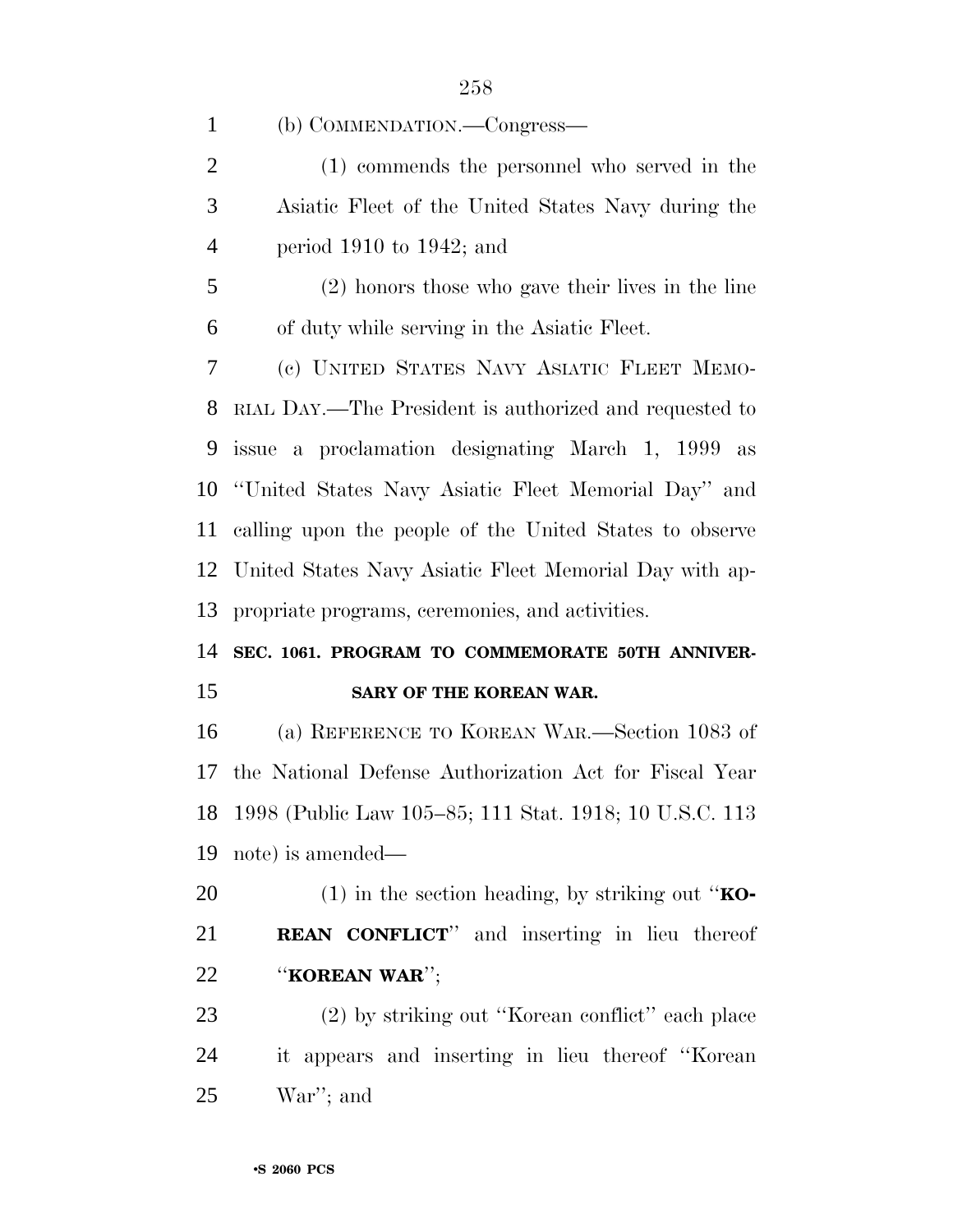1 (3) in subsections (c) and  $(d)(1)$ , by striking out ''Korean Conflict'' and inserting in lieu thereof ''Korean War''.

 (b) LIMITATION ON EXPENDITURES.—Subsection (f) of such section is amended to read as follows:

 ''(f) LIMITATION ON EXPENDITURES.—The total amount expended for the commemorative program for fis- cal years 1998 through 2004 by the Department of De- fense 50th Anniversary of the Korean War Commemora- tive Committee established by the Secretary of Defense may not exceed \$10,000,000.''.

### **SEC. 1062. DEPARTMENT OF DEFENSE USE OF FREQUENCY SPECTRUM.**

 (a) FINDING.—Congress finds that the report sub- mitted to Congress by the Secretary of Defense on April 2, 1998, regarding the reallocation of the frequency spec- trum used or dedicated to the Department of Defense and the intelligence community, does not include a discussion of the costs to the Department of Defense that are associ- ated with past and potential future reallocations of the frequency spectrum, although such a discussion was to be included in the report as directed in connection with the enactment of the National Defense Authorization Act for Fiscal Year 1998.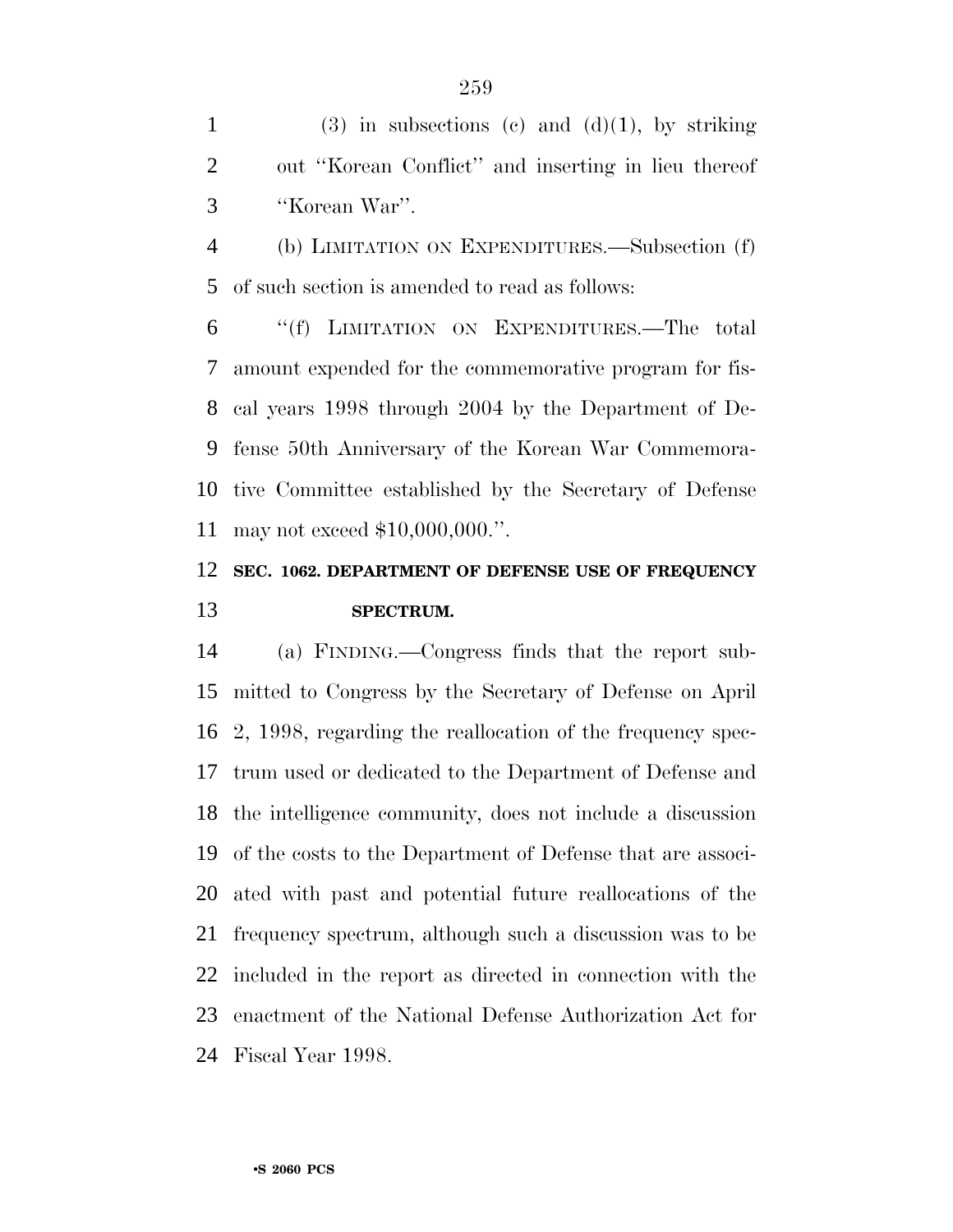(b) ADDITIONAL REPORT.—The Secretary of Defense shall, not later than October 31, 1998, submit to the Com- mittee on Armed Services of the Senate and the Commit- tee on National Security of the House of Representatives a report that discusses the costs referred to in subsection (a). (c) RELOCATION OF FEDERAL FREQUENCIES.—Sec-8 tion  $113(g)(1)$  of the National Telecommunications and Information Administration Organization Act (47 U.S.C.  $923(g)(1)$  is amended— 11 (1) by striking out "(1) IN GENERAL.—In order'' and inserting in lieu thereof the following:  $\frac{((1) \text{IN} \text{GENERAL}}{((1) \text{IN} \text{J}})$ 14 "(A) AUTHORITY OF FEDERAL ENTITIES 15 TO ACCEPT COMPENSATION.—In order"; (2) in subparagraph (A), as so designated, by striking out the second, third and fourth sentences; and (3) by adding at the end the following:

20 "(B) REQUIREMENT TO COMPENSATE FED- ERAL ENTITIES.—Any person on whose behalf a Federal entity incurs costs under subparagraph (A) shall compensate the Federal entity in ad-vance for such costs. Such compensation may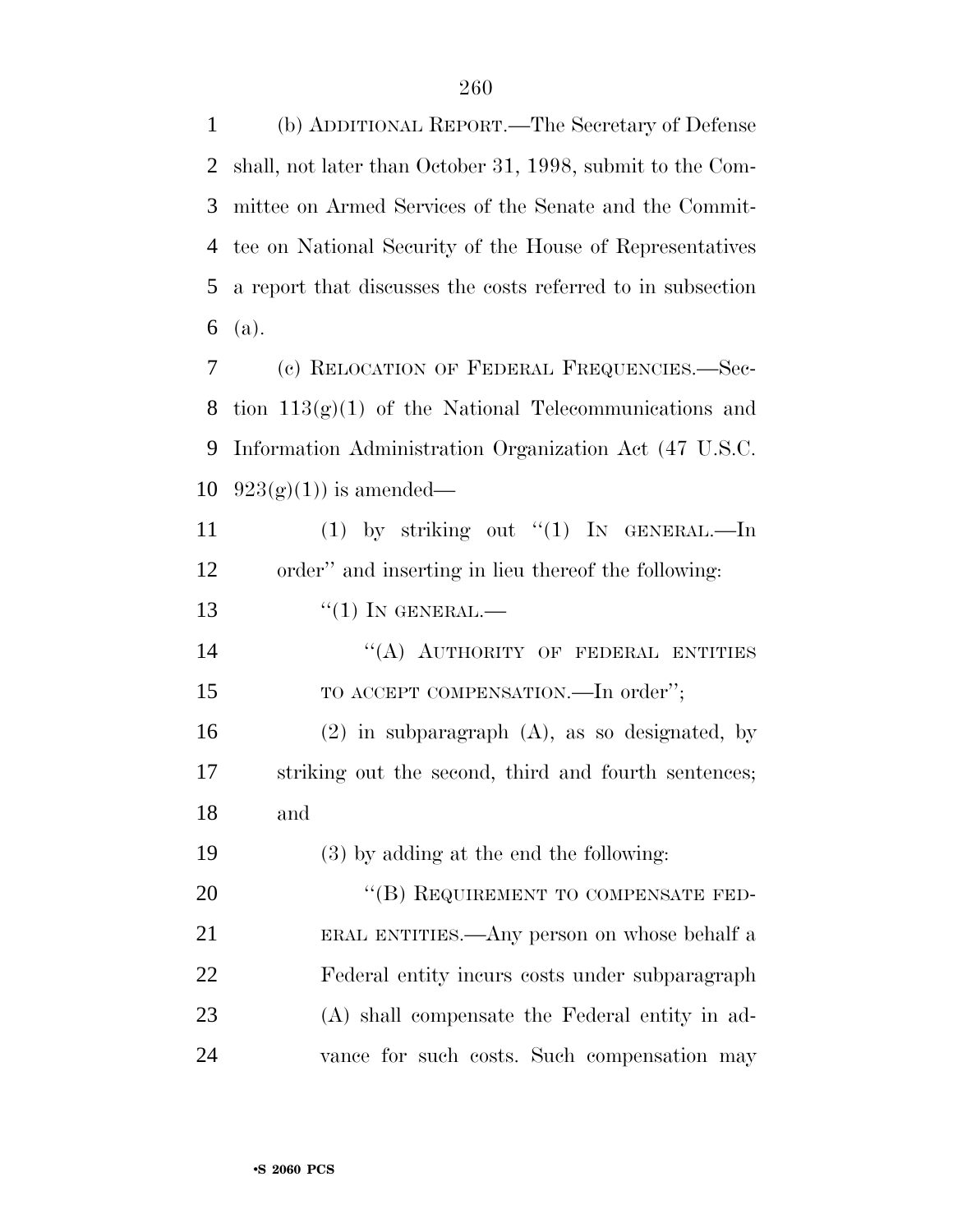| $\mathbf{1}$   | take the form of a cash payment or in-kind      |
|----------------|-------------------------------------------------|
| $\overline{2}$ | compensation.                                   |
| 3              | "(C) DISPOSITION OF PAYMENTS.—                  |
| $\overline{4}$ | "(i) PAYMENT BY ELECTRONIC FUNDS                |
| 5              | TRANSFER.—A person making a cash pay-           |
| 6              | ment under this paragraph shall make the        |
| 7              | cash payment by depositing the amount of        |
| 8              | the payment by electronic funds transfer in     |
| 9              | the account of the Federal entity con-          |
| 10             | cerned in the Treasury of the United            |
| 11             | States or in another account as authorized      |
| 12             | by law.                                         |
| 13             | "(ii) AVAILABILITY.—Subject to the              |
| 14             | provisions of authorization Acts and appro-     |
| 15             | priations Acts, amounts deposited under         |
| 16             | this subparagraph shall be available to the     |
| 17             | Federal entity concerned to pay directly        |
| 18             | the costs of relocation under this para-        |
| 19             | graph, to repay or make advances to ap-         |
| 20             | propriations or funds which do or will ini-     |
| 21             | tially bear all or part of such costs, or to    |
| 22             | refund excess sums when necessary.              |
| 23             | "(D) APPLICATION TO CERTAIN OTHER               |
| 24             | RELOCATIONS.—The provisions of this para-       |
| 25             | graph also apply to any Federal entity that op- |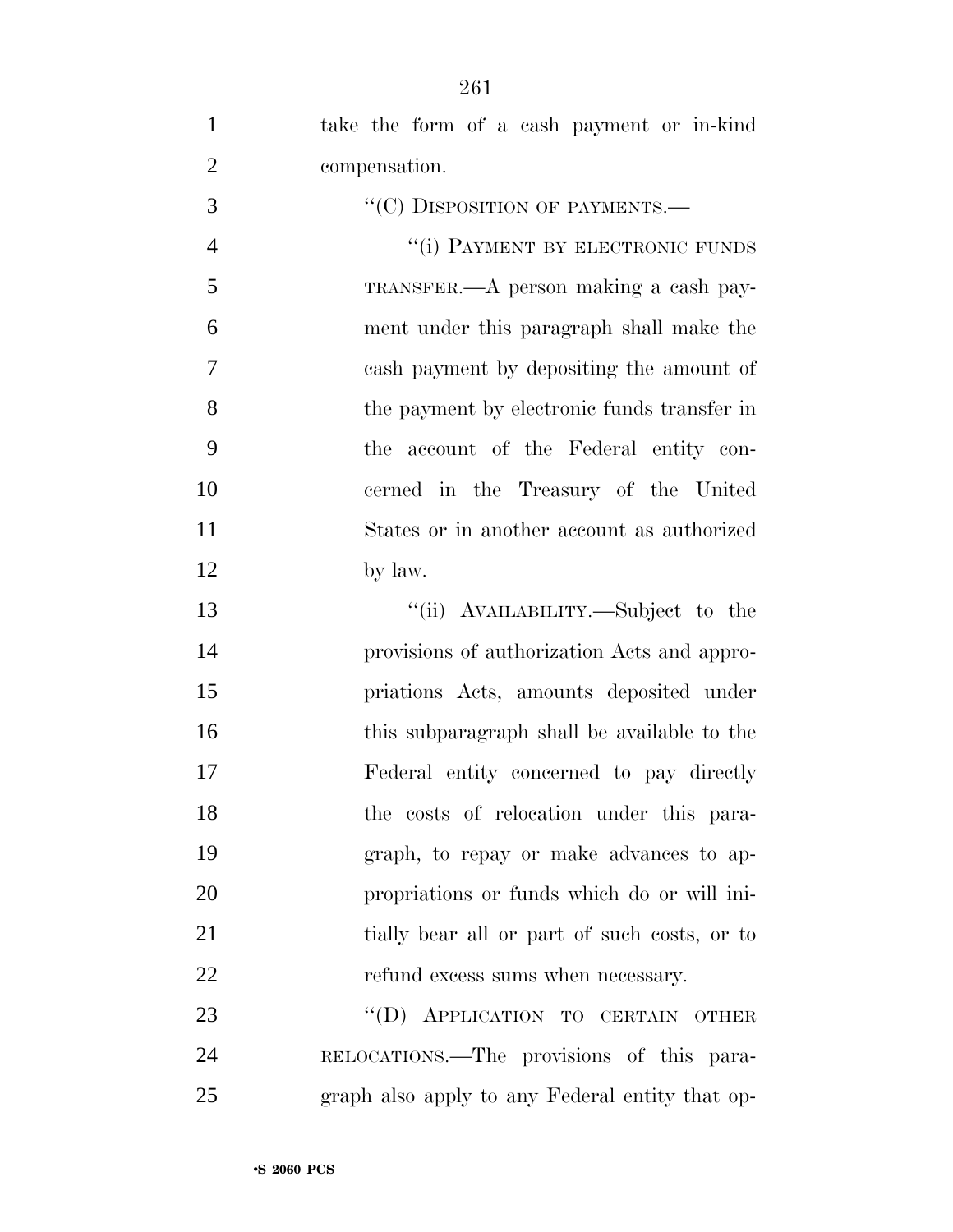| $\mathbf{1}$   | erates a Federal Government station assigned                |
|----------------|-------------------------------------------------------------|
| $\overline{2}$ | to used electromagnetic spectrum identified for             |
| 3              | reallocation under subsection (a) if before Au-             |
| $\overline{4}$ | gust 5, 1997, the Commission has not identified             |
| 5              | that spectrum for service or assigned licenses or           |
| 6              | otherwise<br>authorized service for that spec-              |
| 7              | trum.".                                                     |
| 8              | SEC. 1063. TECHNICAL AND CLERICAL AMENDMENTS.               |
| 9              | (a) TITLE 10, UNITED STATES CODE.—Title 10,                 |
| 10             | United States Code, is amended as follows:                  |
| 11             | $(1)$ The item relating to section 484 in the table         |
| 12             | of sections at the beginning of chapter 23 is amend-        |
| 13             | ed to read as follows:                                      |
|                | "484. Annual report on aircraft inventory.".                |
| 14             | $(2)$ Section 517(a) is amended by striking out             |
| 15             | "Except as provided in section 307 of title 37, the"        |
| 16             | and inserting in lieu thereof "The".                        |
| 17             | $(3)$ The item relating to section 2302c in the             |
| 18             | table of sections at the beginning of chapter 137 is        |
| 19             | amended to read as follows:                                 |
|                | "2302c. Implementation of electronic commerce capability.". |
| 20             | (4) The table of subchapters at the beginning               |
| 21             | of chapter 148 is amended by striking out "2491"            |
| 22             | in the item relating to subchapter I and inserting in       |
| 23             | lieu thereof " $2500$ ".                                    |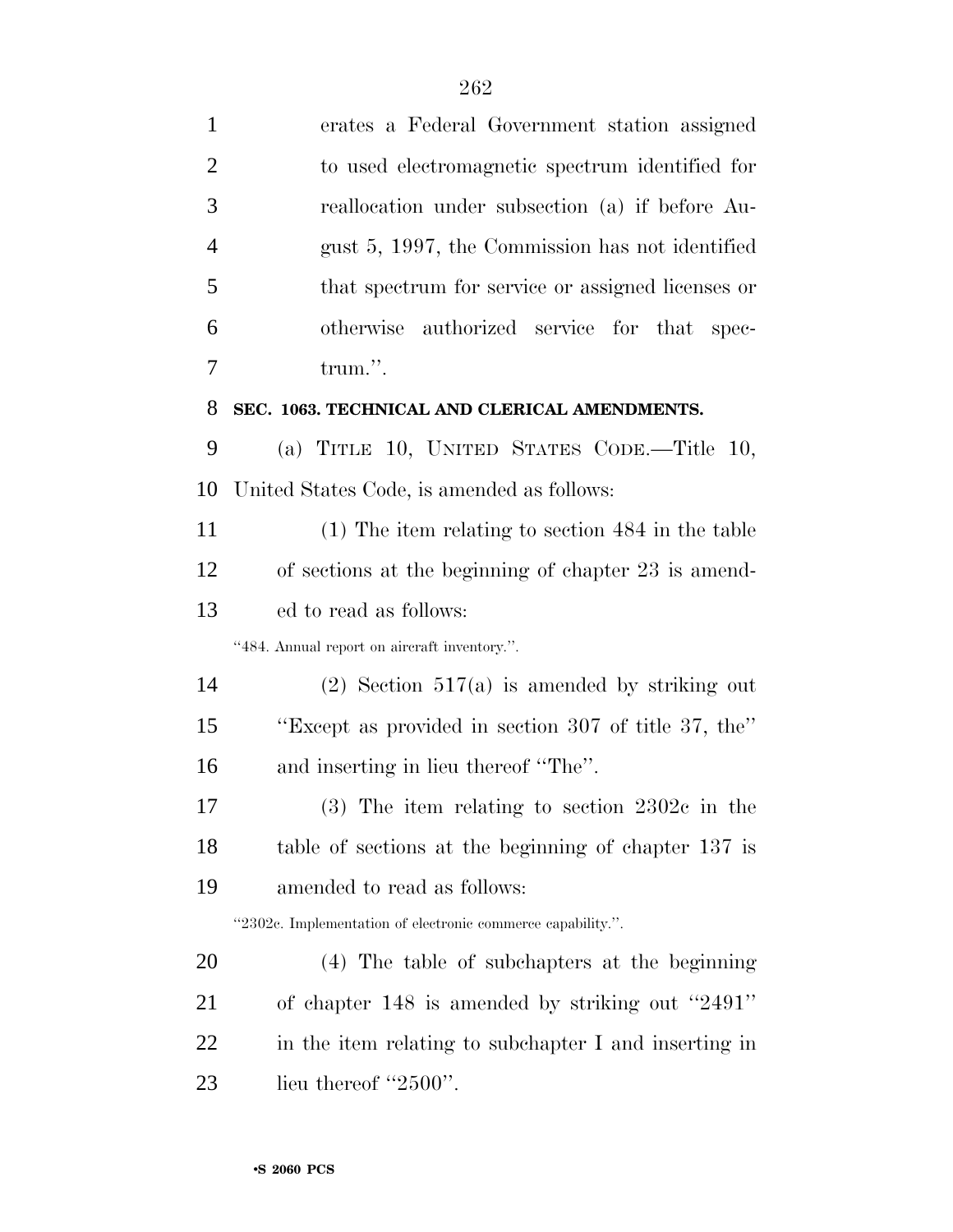| $\mathbf{1}$   | $(5)$ Section 7045 $(c)$ is amended by striking out         |
|----------------|-------------------------------------------------------------|
| $\overline{2}$ | "the" after "are subject to".                               |
| 3              | $(6)$ Section 7572(b) is repealed.                          |
| $\overline{4}$ | $(7)$ Section 12683(b)(2) is amended by striking            |
| 5              | out "; or" at the end and inserting in lieu thereof         |
| 6              | a period.                                                   |
| 7              | (b) PUBLIC LAW $105-85$ .—Effective as of November          |
| 8              | 18, 1997, and as if included therein as enacted, the Na-    |
| 9              | tional Defense Authorization Act for Fiscal Year 1998       |
| 10             | (Public Law $105-85$ ) is amended as follows:               |
| 11             | $(1)$ Section 1006(a) $(111 \text{ Stat. } 1869)$ is amend- |
| 12             | ed by striking out "or" in the quoted matter and in-        |
| 13             | serting in lieu thereof "and".                              |
| 14             | (2) Section $3133(b)(3)$ (111 Stat. 2036) is                |
| 15             | amended by striking out "III" and inserting in lieu         |
| 16             | thereof "XIV".                                              |
| 17             | (c) OTHER ACTS.—                                            |
| 18             | (1) Section $18(c)(1)$ of the Office of Federal             |
| 19             | Procurement Policy Act $(41 \text{ U.S.C. } 416(c)(1))$ is  |
| 20             | amended by striking out the period at the end of            |
| 21             | subparagraph (A) and inserting in lieu thereof a            |
| 22             | semicolon.                                                  |
| 23             | (2) Section 3(c)(2) of Public Law 101–533 (22)              |
| 24             | U.S.C. $3142(e)(2)$ is amended by striking out "in-         |
| 25             | cluded in the most recent plan submitted to the Con-        |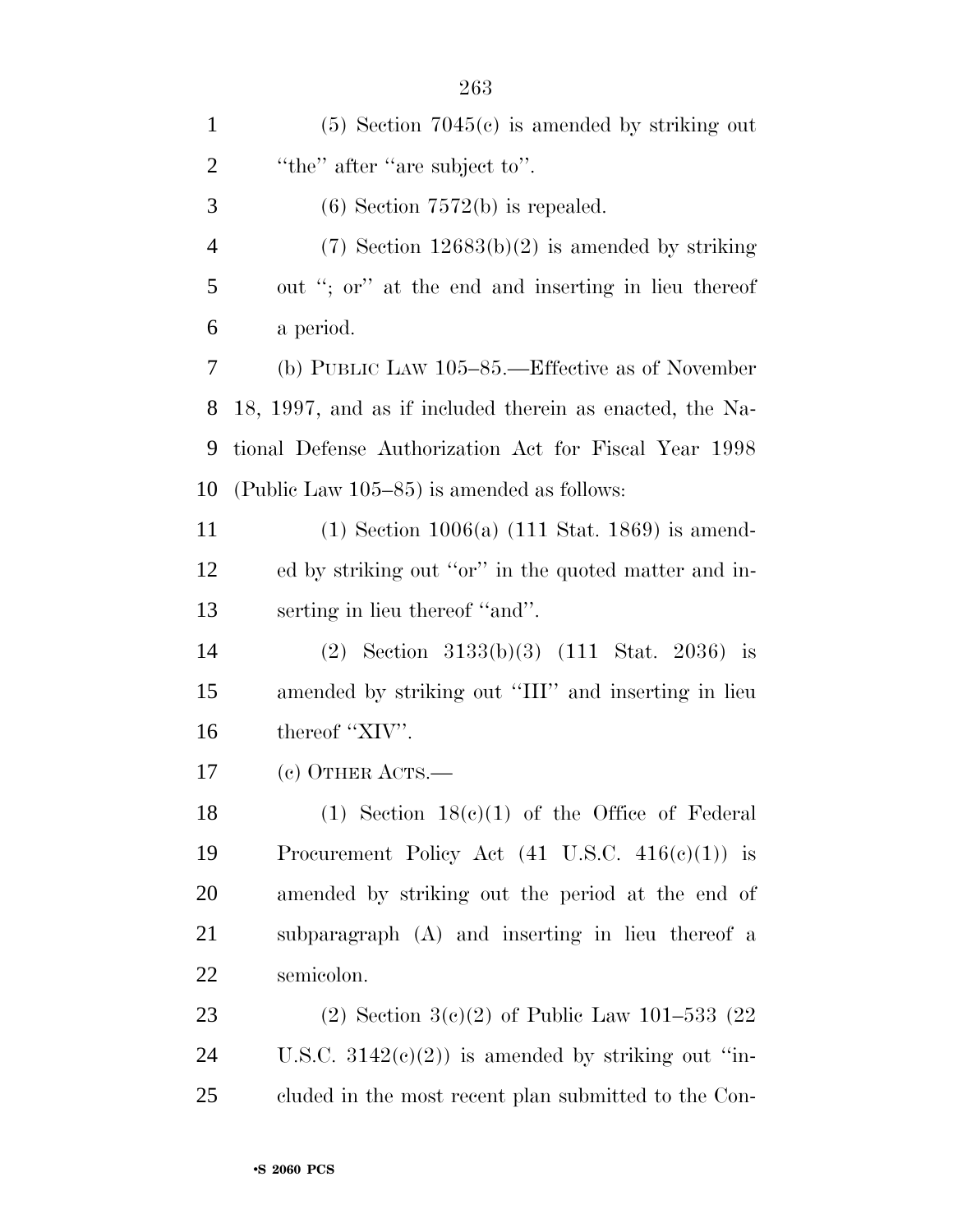| $\mathbf{1}$   | gress under section $2506$ of title $10$ " and inserting     |
|----------------|--------------------------------------------------------------|
| $\overline{2}$ | in lieu thereof "identified in the most recent assess-       |
| 3              | ment prepared under section 2505 of title 10".               |
| $\overline{4}$ | (d) COORDINATION WITH OTHER AMENDMENTS.                      |
| 5              | For purposes of applying amendments made by provisions       |
| 6              | of this Act other than provisions of this section, this sec- |
| 7              | tion shall be treated as having been enacted immediately     |
| 8              | before the other provisions of this Act.                     |
| 9              | TITLE XI-DEPARTMENT OF                                       |
| 10             | DEFENSE CIVILIAN PERSONNEL                                   |
| 11             | SEC. 1101. REPEAL OF EMPLOYMENT PREFERENCE NOT               |
| 12             | NEEDED FOR RECRUITMENT AND RETEN-                            |
|                |                                                              |
| 13             | TION OF QUALIFIED CHILD CARE PROVID-                         |
| 14             | ERS.                                                         |
| 15             | Section 1792 of title 10, United States Code, is             |
| 16             | amended—                                                     |
| 17             | $(1)$ by striking out subsection $(d)$ ; and                 |
| 18             | SEC. 1102. MAXIMUM PAY RATE COMPARABILITY FOR FAC-           |
| 19             | ULTY MEMBERS OF THE UNITED STATES AIR                        |
| 20             | FORCE INSTITUTE OF TECHNOLOGY.                               |
| 21             | Section $9314(b)(2)(B)$ of title 10, United States           |
| 22             | Code, is amended by striking out "section $5306(e)$ " and    |
| 23             | inserting in lieu thereof "section 5373".                    |
| 24             | $(2)$ by redesignating subsection $(e)$ as sub-              |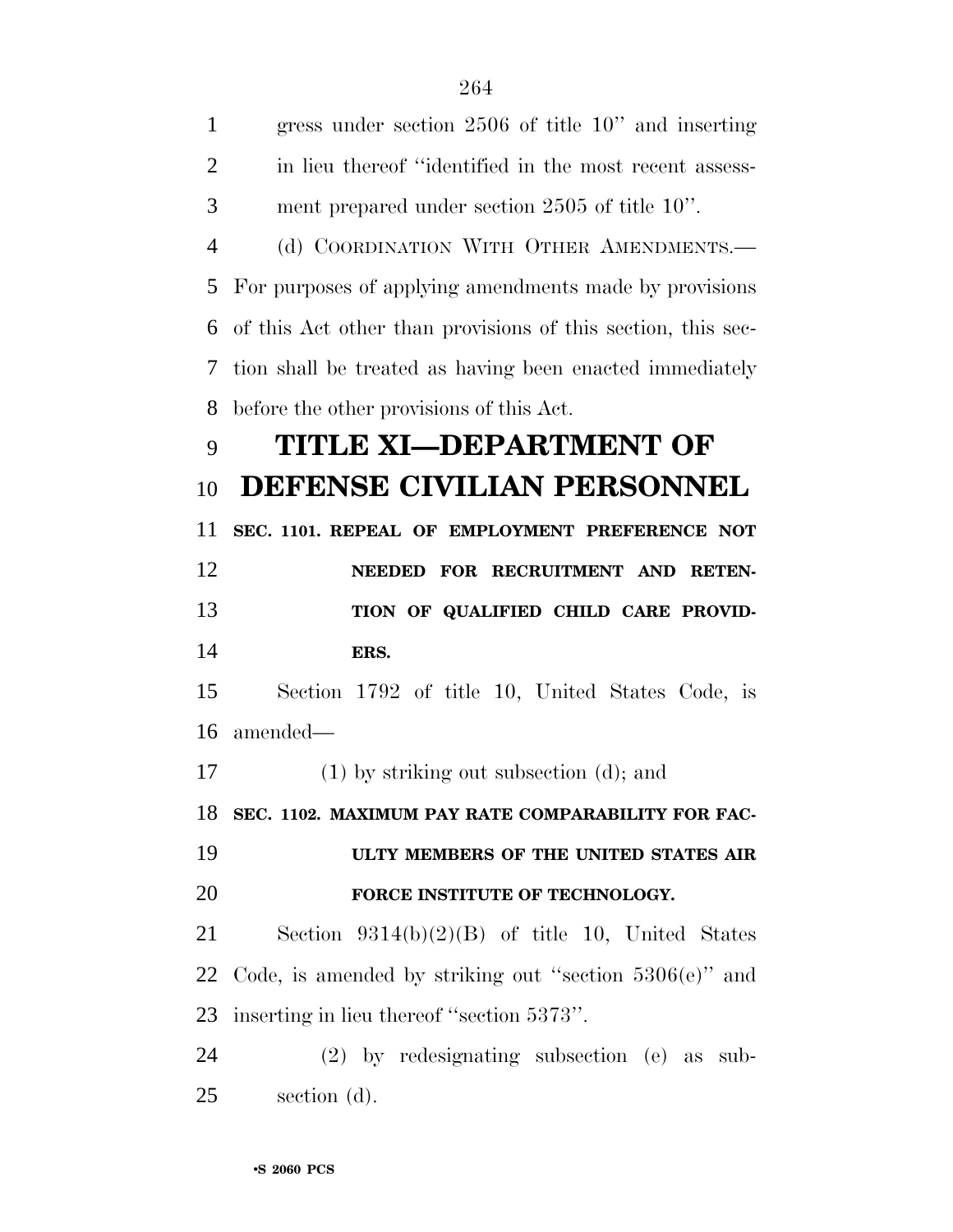| 1              | SEC. 1103. FOUR-YEAR EXTENSION OF VOLUNTARY SEPA-                |
|----------------|------------------------------------------------------------------|
| $\overline{2}$ | RATION INCENTIVE PAY AUTHORITY.                                  |
| 3              | Section $5597(e)$ of title 5, United States Code, is             |
| 4              | amended by striking out "September 30, 2001" and in-             |
| 5              | serting in lieu thereof "September 30, 2003".                    |
| 6              | SEC. 1104. DEPARTMENT OF DEFENSE EMPLOYEE VOL-                   |
| 7              | UNTARY EARLY RETIREMENT AUTHORITY.                               |
| 8              | (a) CIVIL SERVICE RETIREMENT SYSTEM.—Section                     |
| 9              | 8336 of title 5, United States Code, is amended—                 |
| 10             | $(1)$ in subsection $(d)(2)$ , by inserting "except in           |
| 11             | the case of an employee described in subsection                  |
| 12             | (o)(1)," after "(2)"; and                                        |
| 13             | $(2)$ by adding at the end the following:                        |
| 14             | $\cdot\cdot\cdot(0)(1)$ An employee of the Department of Defense |
| 15             | who is separated from the service under conditions de-           |
| 16             | scribed in paragraph $(2)$ after completing 25 years of serv-    |
|                | 17 ice or after becoming 50 years of age and completing 20       |
|                | 18 years of service is entitled to an annuity.                   |
| 19             | "(2) Paragraph $(1)$ applies to an employee who-                 |
| 20             | "(A) has been employed continuously by the                       |
| 21             | Department of Defense for more than 30 days be-                  |
| 22             | fore the date on which the Secretary concerned re-               |

 quests the determinations required under in sub-paragraph (D)(i);

25 "(B) is serving under an appointment that is not limited by time;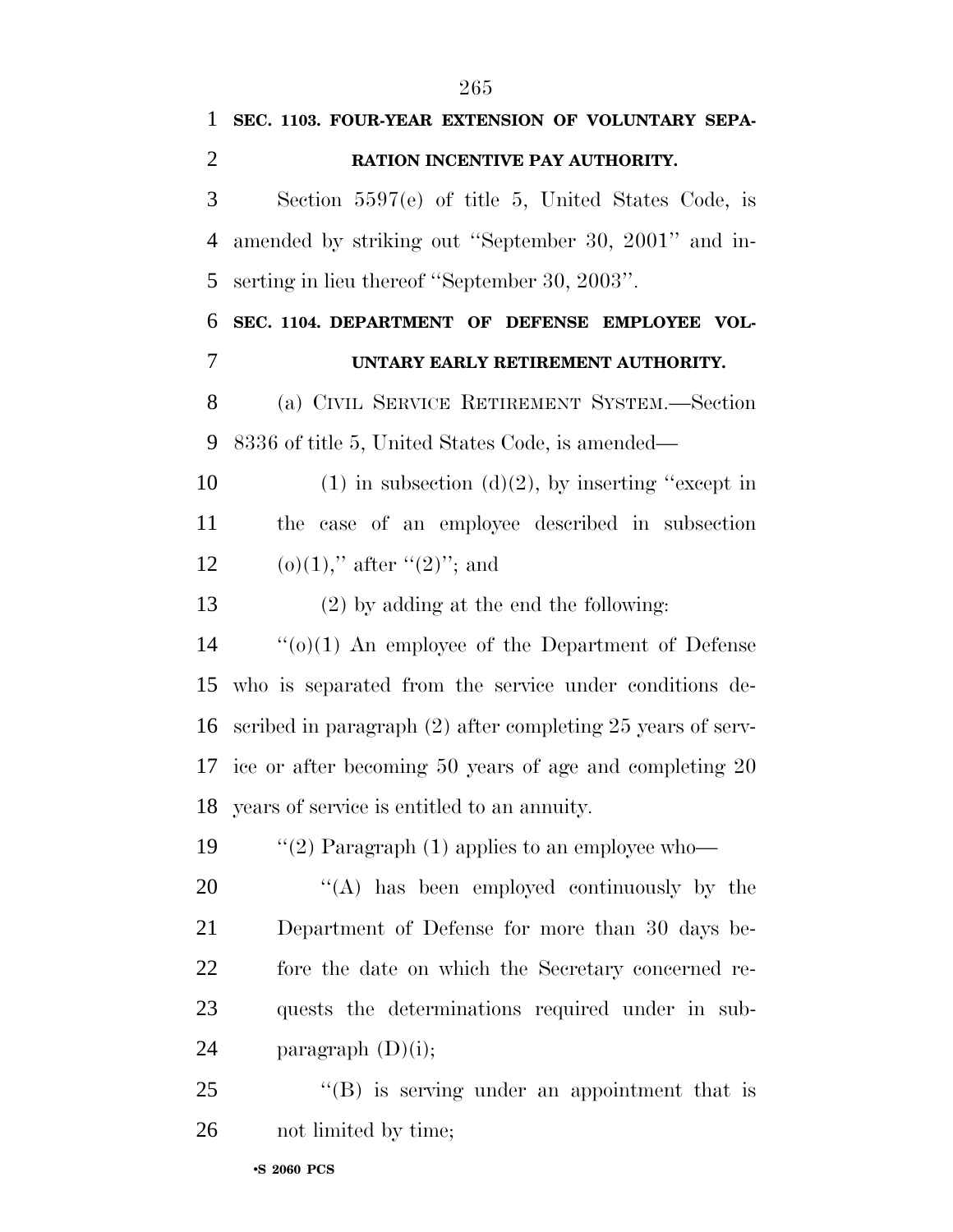| $\mathbf{1}$   | $\lq\lq$ has not received a decision notice of invol-  |
|----------------|--------------------------------------------------------|
| $\overline{2}$ | untary separation for misconduct or unacceptable       |
| 3              | performance that is pending decision; and              |
| $\overline{4}$ | $\lq\lq$ (D) is separated from the service voluntarily |
| 5              | during a period in which—                              |
| 6              | "(i) the Department of Defense or the                  |
| $\tau$         | military department or subordinate organization        |
| $8\,$          | within the Department of Defense or military           |
| 9              | department in which the employee is serving is         |
| 10             | undergoing a major reorganization, a major re-         |
| 11             | duction in force, or a major transfer of func-         |
| 12             | tion, and employees comprising a significant           |
| 13             | percentage of the employees serving in that de-        |
| 14             | partment or organization are to be separated or        |
| 15             | subject to an immediate reduction in the rate of       |
| 16             | basic pay (without regard to subchapter VI of          |
| 17             | chapter 53, or comparable provisions of law), as       |
| 18             | determined by the Office of Personnel Manage-          |
| 19             | ment (under regulations prescribed by the Of-          |
| 20             | fice) upon the request of the Secretary con-           |
| 21             | cerned; and                                            |
| 22             | "(ii) the employee is within the scope of an           |
| 23             | offer of voluntary early retirement (as defined        |
| 24             | by organizational unit, occupational series or         |
| 25             | level, geographical location, any other similar        |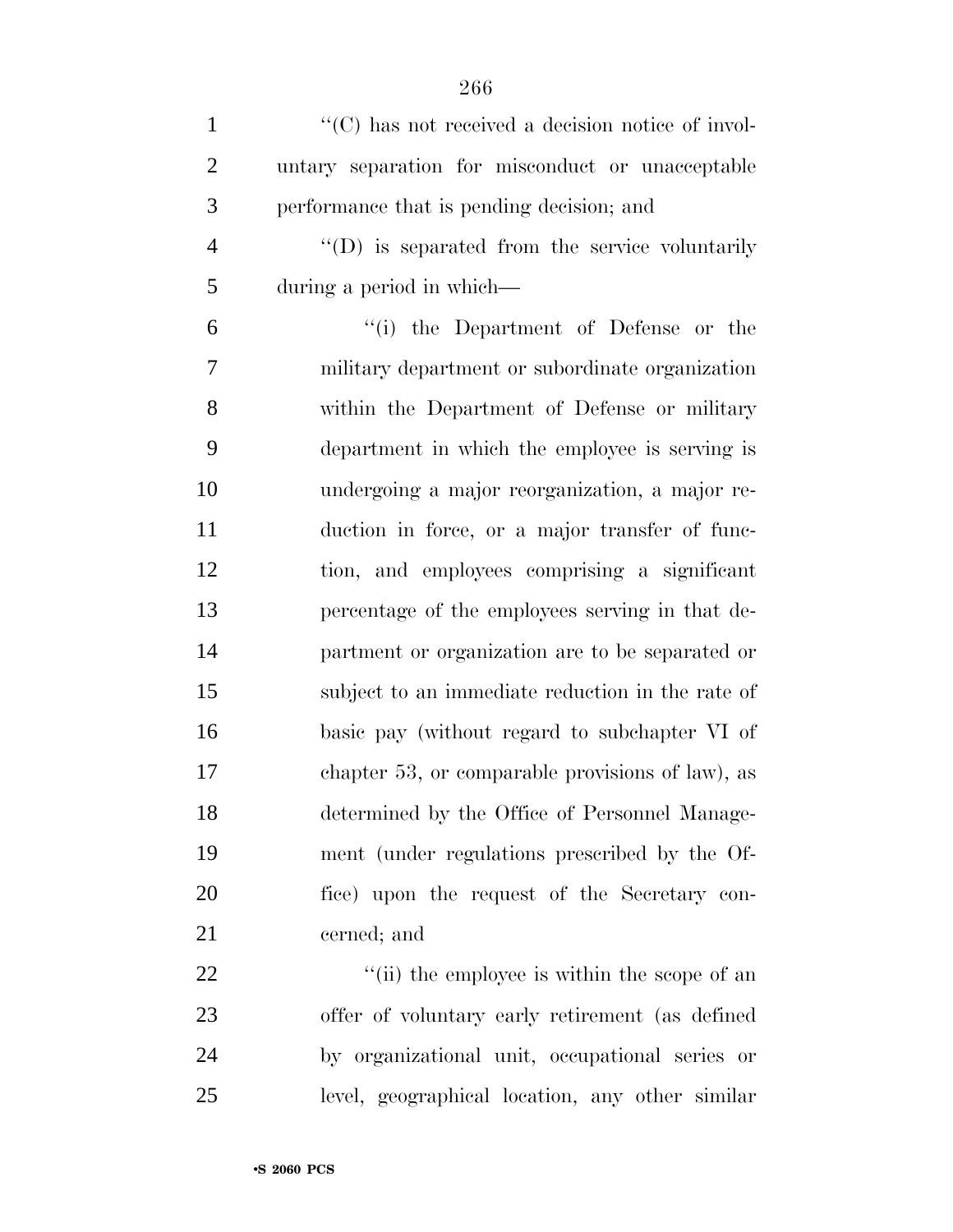| $\mathbf{1}$   | factor that the Office of Personnel Management           |
|----------------|----------------------------------------------------------|
| $\overline{2}$ | determines appropriate, or any combination of            |
| 3              | such definitions of scope), as determined by the         |
| $\overline{4}$ | Secretary concerned under regulations<br>pre-            |
| 5              | scribed by the Office.                                   |
| 6              | "(3) In this subsection, the term 'Secretary con-        |
| 7              | cerned' means-                                           |
| 8              | "(A) the Secretary of Defense, with respect to           |
| 9              | an employee of the Department of Defense not em-         |
| 10             | ployed in a position in a military department;           |
| 11             | "(B) the Secretary of the Army, with respect to          |
| 12             | an employee of the Department of the Army;               |
| 13             | "(C) the Secretary of the Navy, with respect to          |
| 14             | an employee of the Department of the Navy;               |
| 15             | "(D) the Secretary of the Air Force, with re-            |
| 16             | spect to an employee of the Department of the Air        |
| 17             | Force.".                                                 |
| 18             | (b) FEDERAL EMPLOYEES' RETIREMENT SYSTEM.-               |
| 19             | Section 8414 of such title is amended—                   |
| 20             | $(1)$ in subsection $(b)(1)(B)$ , inserting "except in   |
| 21             | the case of an employee described in subsection          |
| 22             | $(d)(1)$ ," after "(B)"; and                             |
| 23             | $(2)$ by adding at the end the following:                |
| 24             | $\lq\lq$ (d)(1) An employee of the Department of Defense |
| 25             | who is separated from the service under conditions de-   |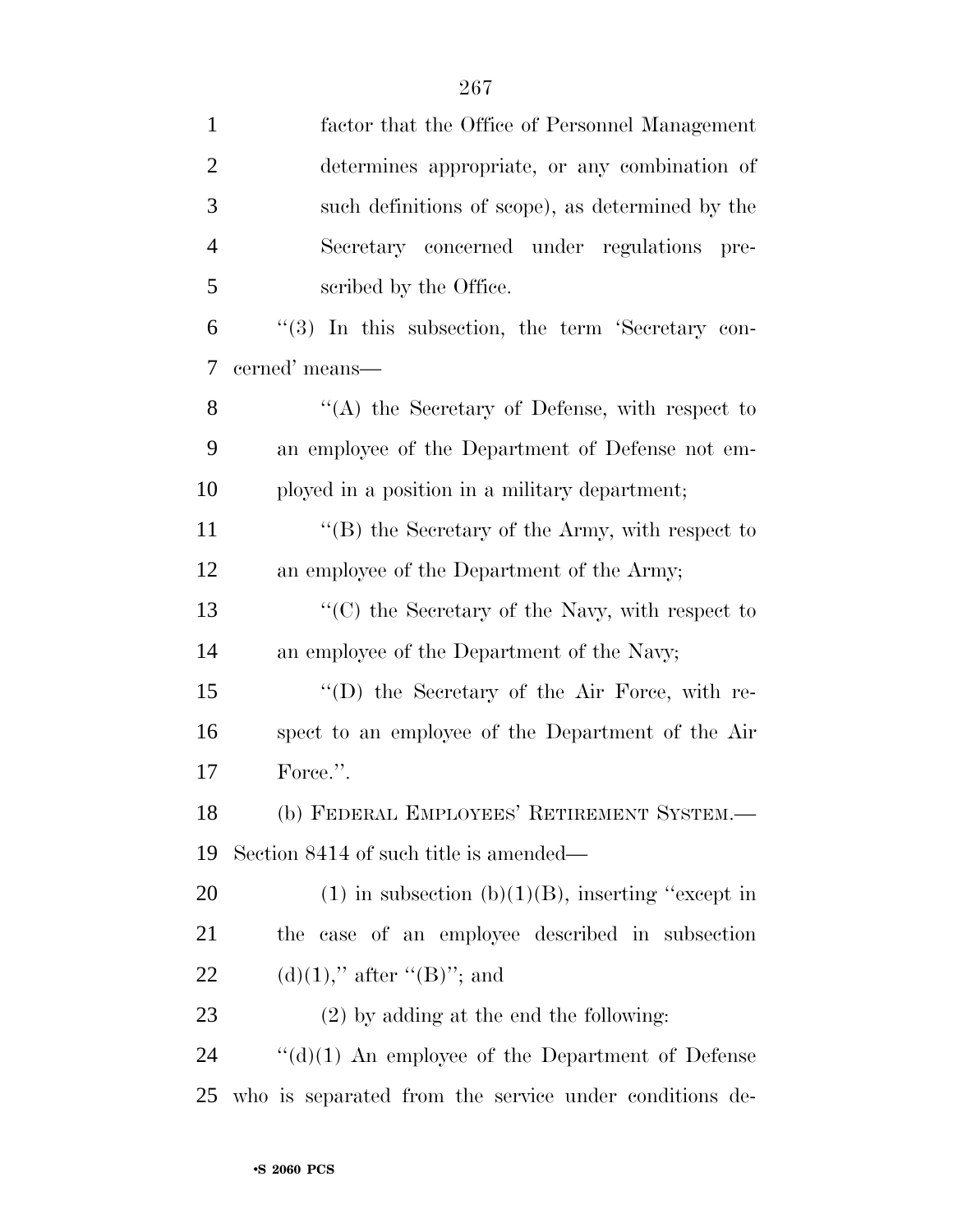| 1              | scribed in paragraph (2) after completing 25 years of serv- |
|----------------|-------------------------------------------------------------|
| 2              | ice or after becoming 50 years of age and completing 20     |
| 3              | years of service is entitled to an annuity.                 |
| $\overline{4}$ | "(2) Paragraph $(1)$ applies to an employee who-            |
| 5              | "(A) has been employed continuously by the                  |
| 6              | Department of Defense for more than 30 days be-             |
| 7              | fore the date on which the Secretary concerned re-          |
| 8              | quests the determinations required under subpara-           |
| 9              | graph $(D)(i)$ ;                                            |
| 10             | $\lq\lq (B)$ is serving under an appointment that is        |
| 11             | not limited by time;                                        |
| 12             | "(C) has not received a decision notice of invol-           |
| 13             | untary separation for misconduct or unacceptable            |
| 14             | performance that is pending decision; and                   |
| 15             | $\lq\lq$ (D) is separated from the service voluntarily      |
| 16             | during a period in which—                                   |
| 17             | "(i) the Department of Defense or the                       |
| 18             | military department or subordinate organization             |
| 19             | within the Department of Defense or military                |
| 20             | department in which the employee is serving is              |
| 21             | undergoing a major reorganization, a major re-              |
| 22             | duction in force, or a major transfer of func-              |
| 23             | tion, and employees comprising a significant                |
| 24             | percentage of the employees serving in that de-             |
| 25             | partment or organization are to be separated or             |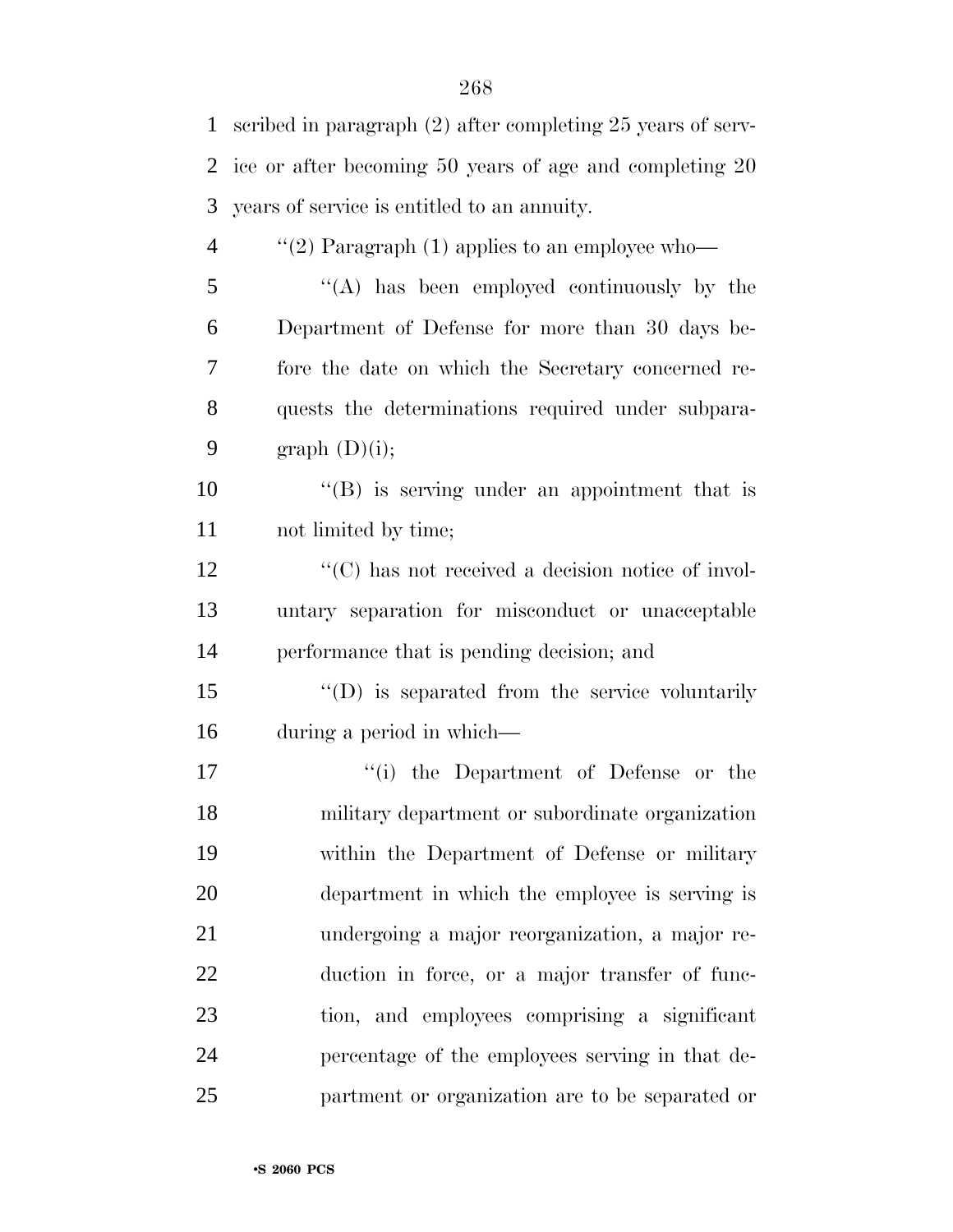| $\mathbf{1}$   | subject to an immediate reduction in the rate of      |
|----------------|-------------------------------------------------------|
| $\overline{2}$ | basic pay (without regard to subchapter VI of         |
| 3              | chapter 53, or comparable provisions of law), as      |
| $\overline{4}$ | determined by the Office of Personnel Manage-         |
| 5              | ment (under regulations prescribed by the Of-         |
| 6              | fice) upon the request of the Secretary con-          |
| $\tau$         | cerned; and                                           |
| 8              | "(ii) the employee is within the scope of an          |
| 9              | offer of voluntary early retirement (as defined       |
| 10             | by organizational unit, occupational series or        |
| 11             | level, geographical location, any other similar       |
| 12             | factor that the Office of Personnel Management        |
| 13             | determines appropriate, or any combination of         |
| 14             | such definitions of scope), as determined by the      |
| 15             | Secretary concerned under regulations pre-            |
| 16             | scribed by the Office.                                |
| 17             | $\lq(3)$ In this subsection, the term 'Secretary con- |
| 18             | cerned' means-                                        |
| 19             | "(A) the Secretary of Defense, with respect to        |
| 20             | an employee of the Department of Defense not em-      |
| 21             | ployed in a position in a military department;        |
| 22             | "(B) the Secretary of the Army, with respect to       |
| 23             | an employee of the Department of the Army;            |
| 24             | "(C) the Secretary of the Navy, with respect to       |
| 25             | an employee of the Department of the Navy;            |
|                |                                                       |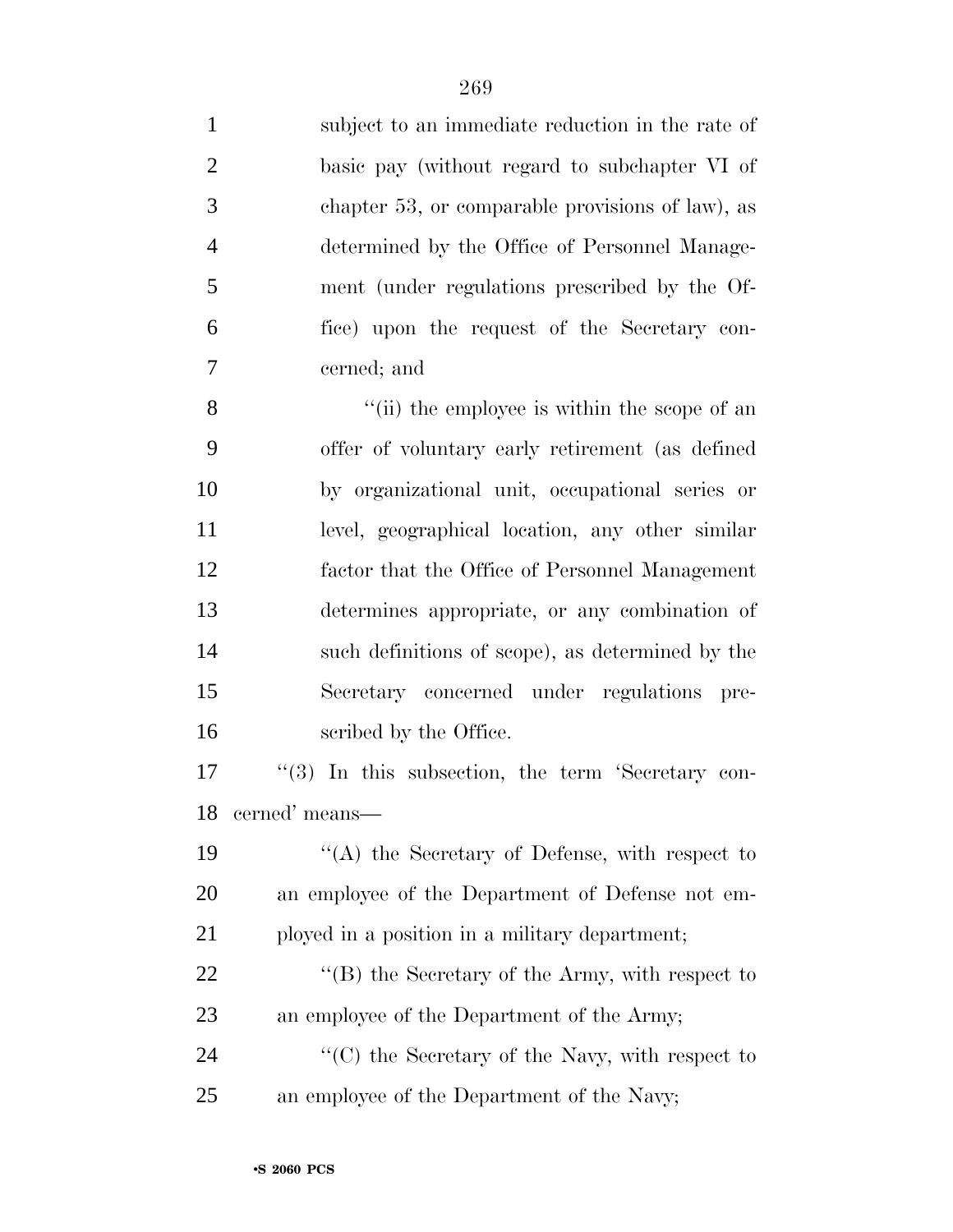''(D) the Secretary of the Air Force, with re- spect to an employee of the Department of the Air Force.''.

 (c) CONFORMING AMENDMENTS.—(1) Section 8339(h) of such title is amended by striking out ''or (j)'' in the first sentence and inserting in lieu thereof ''(j), or  $7 \quad (o)$ ".

8 (2) Section  $8464(a)(1)(A)(i)$  of such title is amended 9 by striking out "or  $(b)(1)(B)$ " and inserting in lieu thereof 10  $\lq$ , (b)(1)(B), or (d)".

 **SEC. 1105. DEFENSE ADVANCED RESEARCH PROJECTS AGENCY EXPERIMENTAL PERSONNEL MAN- AGEMENT PROGRAM FOR TECHNICAL PER-SONNEL.**

 (a) PROGRAM AUTHORIZED.—During the 5-year pe- riod beginning on the date of the enactment of this Act, the Secretary of Defense may carry out a program of ex- perimental use of special personnel management authority provided in this section in order to facilitate the recruit- ment of eminent experts in science or engineering for re- search and development projects administered by the De-fense Advanced Research Projects Agency.

 (b) SPECIAL PERSONNEL MANAGEMENT AUTHOR-ITY.—Under the program, the Secretary may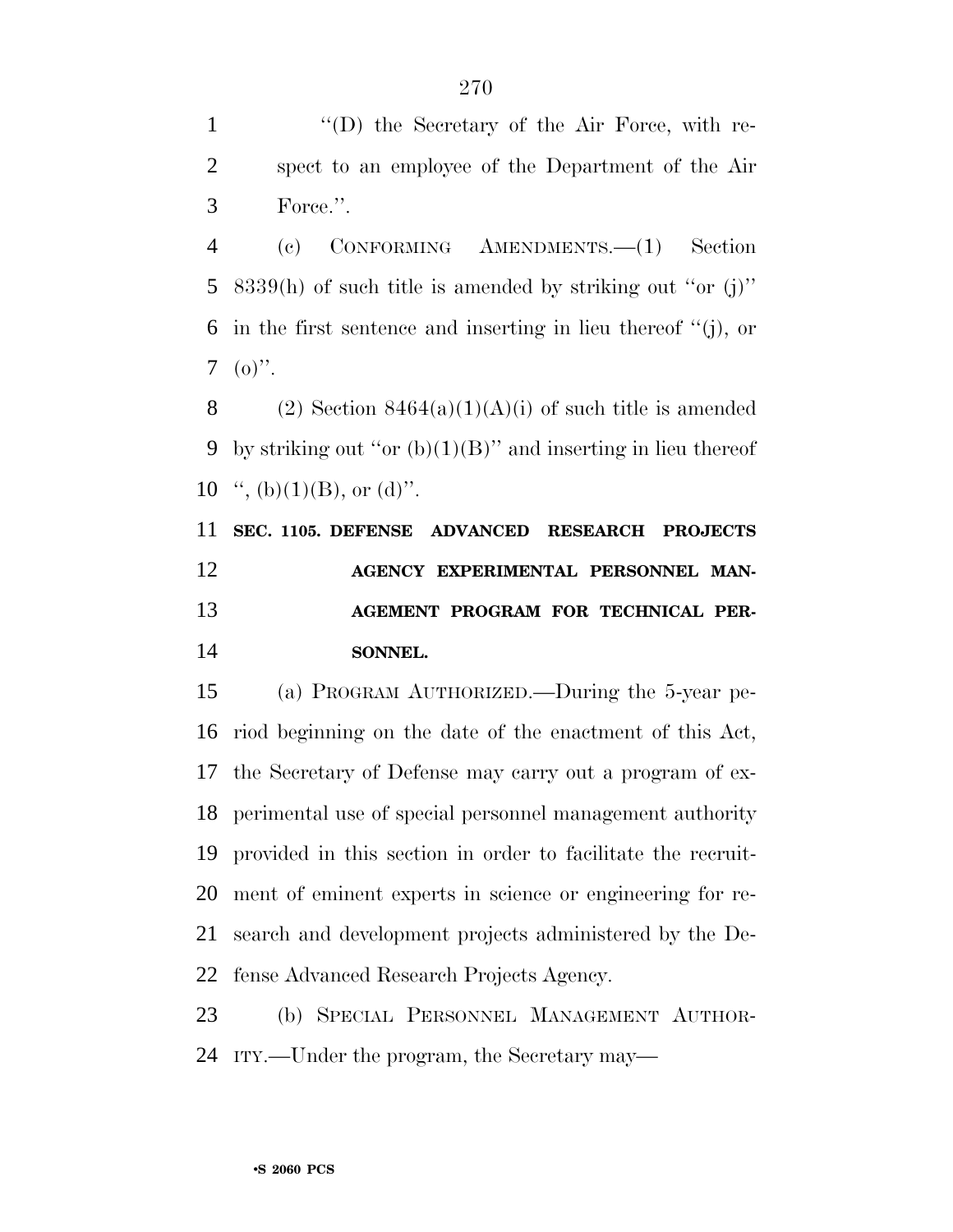(1) appoint scientists and engineers from out-2 side the civil service and uniformed services (as such terms are defined in section 2101 of title 5, United States Code) to not more than 20 scientific and en- gineering positions in the Defense Advanced Re- search Projects Agency without regard to any provi- sion of title 5, United States Code, governing the appointment of employees in the civil service;

 (2) prescribe the rates of basic pay for positions to which employees are appointed under paragraph (1) at rates not in excess of the maximum rate of basic pay authorized for senior-level positions under section 5376 of title 5, United States Code, notwith- standing any provision of such title governing the rates of pay or classification of employees in the ex-ecutive branch; and

 (3) pay any employee appointed under para- graph (1) payments in addition to basic pay within the limit applicable to the employee under subsection 20  $(d)(1)$ .

21 (c) LIMITATION ON TERM OF APPOINTMENT. (1) Except as provided in paragraph (2), the service of an em- ployee under an appointment under subsection (b)(1) may not exceed four years.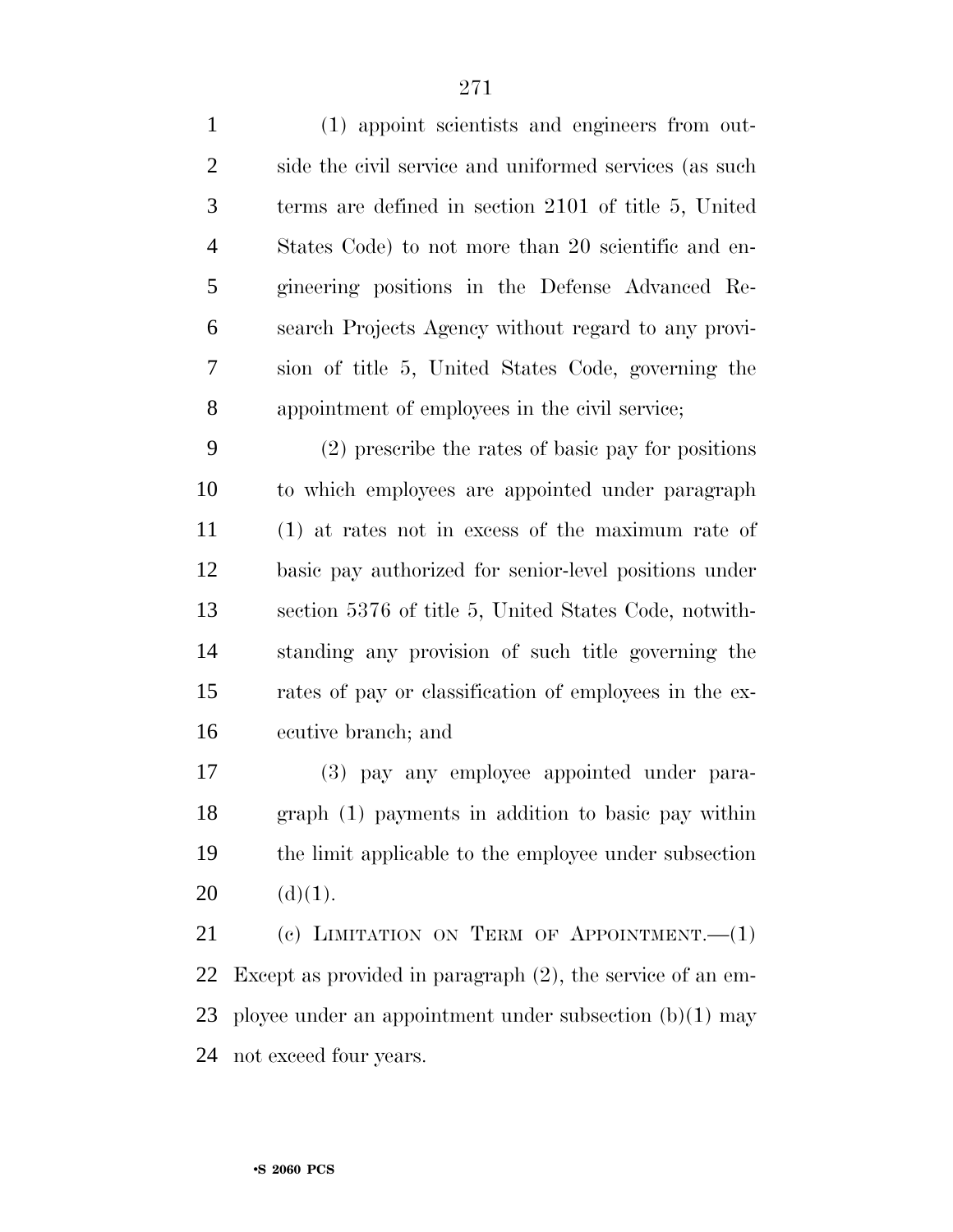(2) The Secretary may, in the case of a particular employee, extend the period to which service is limited under paragraph (1) by up to two years if the Secretary determines that such action is necessary to promote the efficiency of the Defense Advanced Research Projects Agency.

 (d) LIMITATIONS ON ADDITIONAL PAYMENTS.—(1) The total amount of the additional payments paid to an employee under subsection (b)(3) for any 12-month period may not exceed the least of the following amounts:

11 (A)  $$25,000$ .

 (B) The amount equal to 25 percent of the em-ployee's annual rate of basic pay.

 (C) The amount of the limitation that is appli-15 cable for a calendar year under section  $5307(a)(1)$ of title 5, United States Code.

17 (2) An employee appointed under subsection  $(b)(1)$  is not eligible for any bonus, monetary award, or other monetary incentive for service except for payments author-ized under subsection (b)(3).

 (e) PERIOD OF PROGRAM.—(1) The program author- ized under this section shall terminate at the end of the 5-year period referred to in subsection (a).

(2) After the termination of the program—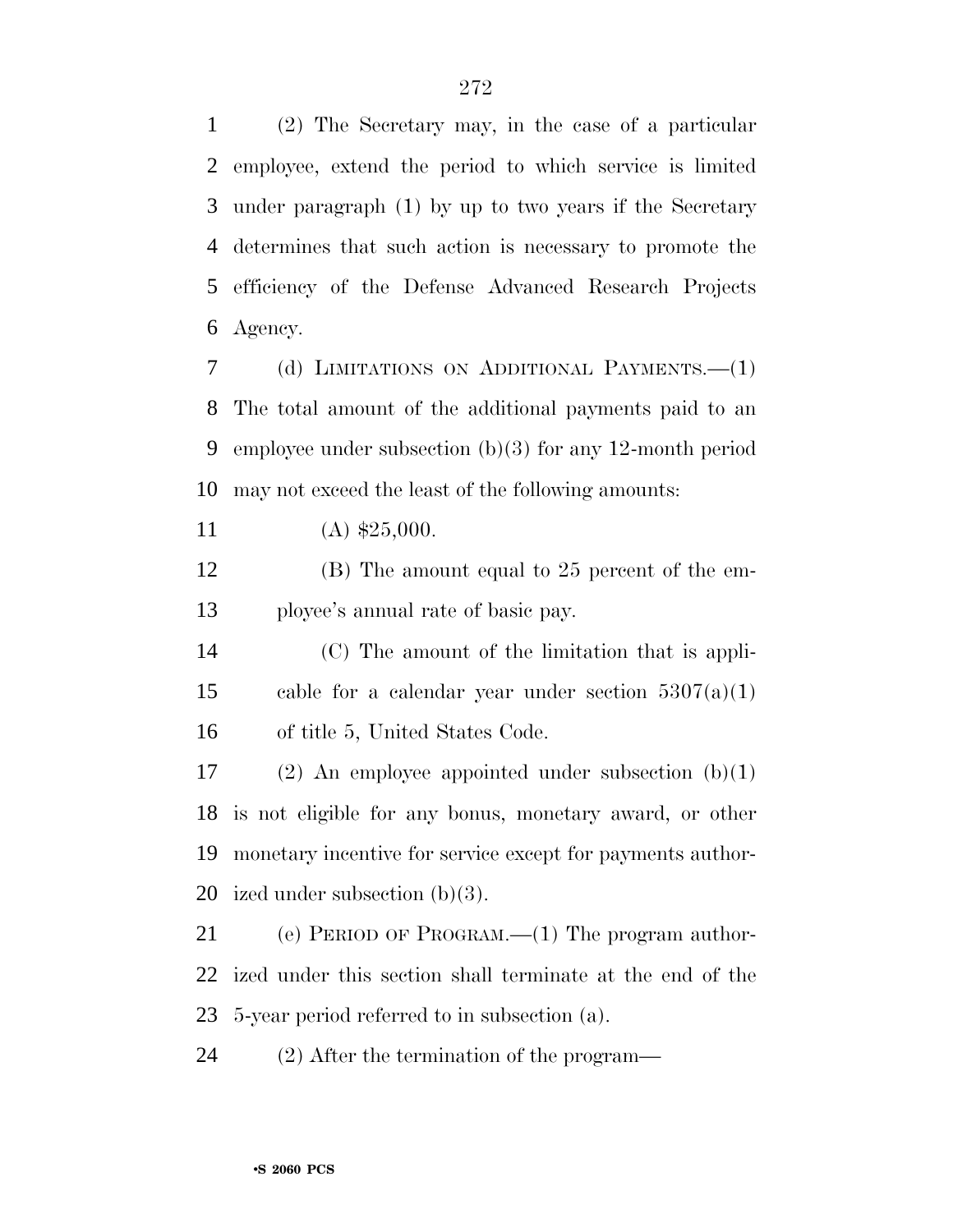| $\mathbf{1}$   | (A) no appointment may be made under para-                |
|----------------|-----------------------------------------------------------|
| $\overline{2}$ | $graph(1)$ of subsection (b);                             |
| 3              | (B) a rate of basic pay prescribed under para-            |
| $\overline{4}$ | $graph (2)$ of that subsection may not take effect for    |
| 5              | a position; and                                           |
| 6              | (C) no period of service may be extended under            |
| 7              | subsection $(c)(1)$ .                                     |
| 8              | (f) SAVINGS PROVISIONS.—In the case of an em-             |
| 9              | ployee who, on the day before the termination of the pro- |
| 10             | gram, is serving in a position pursuant to an appointment |
| 11             | under subsection $(b)(1)$ —                               |
| 12             | (1) the termination of the program does not               |
| 13             | terminate the employee's employment in that posi-         |
| 14             | tion before the expiration of the lesser of—              |
| 15             | (A) the period for which the employee was                 |
| 16             | appointed; or                                             |
| 17             | (B) the period to which the employee's                    |
| 18             | service is limited under subsection (c), including        |
| 19             | any extension made under paragraph (2) of                 |
| 20             | that subsection before the termination of the             |
| 21             | program; and                                              |
| 22             | $(2)$ the rate of basic pay prescribed for the posi-      |
| 23             | tion under subsection $(b)(2)$ may not be reduced for     |
| 24             | so long (within the period applicable to the employee     |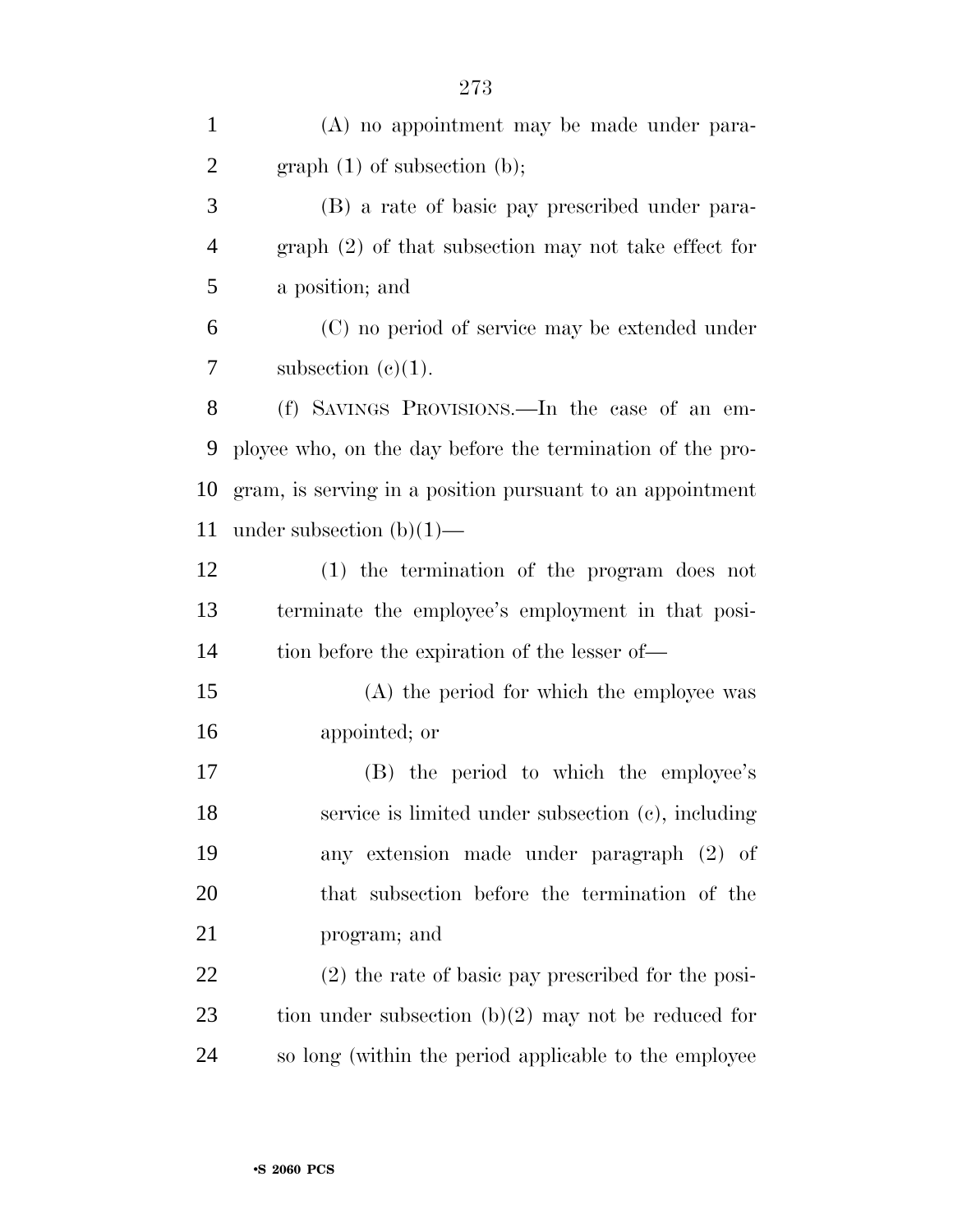| $\mathbf{1}$   | under paragraph $(1)$ as the employee continues to         |
|----------------|------------------------------------------------------------|
| $\overline{2}$ | serve in the position without a break in service.          |
| 3              | (g) ANNUAL REPORT.— $(1)$ Not later than October           |
| 4              | 15 of each year, beginning in 1999, the Secretary of De-   |
| 5              | fense shall submit a report on the program to the Commit-  |
| 6              | tee on Armed Services of the Senate and the Committee      |
| 7              | on National Security of the House of Representatives. The  |
| 8              | report submitted in a year shall cover the 12-month period |
| 9              | ending on the day before the anniversary, in that year,    |
| 10             | of the date of the enactment of this Act.                  |
| 11             | (2) The annual report shall contain, for the period        |
| 12             | covered by the report, the following:                      |
| 13             | (A) A detailed discussion of the exercise of au-           |
| 14             | thority under this section.                                |
| 15             | (B) The sources from which appointees were re-             |
| 16             | cruited.                                                   |
| 17             | (C) The methodology used for identifying and               |
| 18             | selecting appointees.                                      |
| 19             | (D) Any additional information that the Sec-               |
| 20             | retary considers helpful for assessing the utility of      |
| 21             | the authority under this section.                          |
| 22             | TITLE XII—JOINT WARFIGHTING                                |
| 23             | <b>EXPERIMENTATION</b>                                     |
| 24             | SEC. 1201. FINDINGS.                                       |
| 25             | Congress makes the following findings:                     |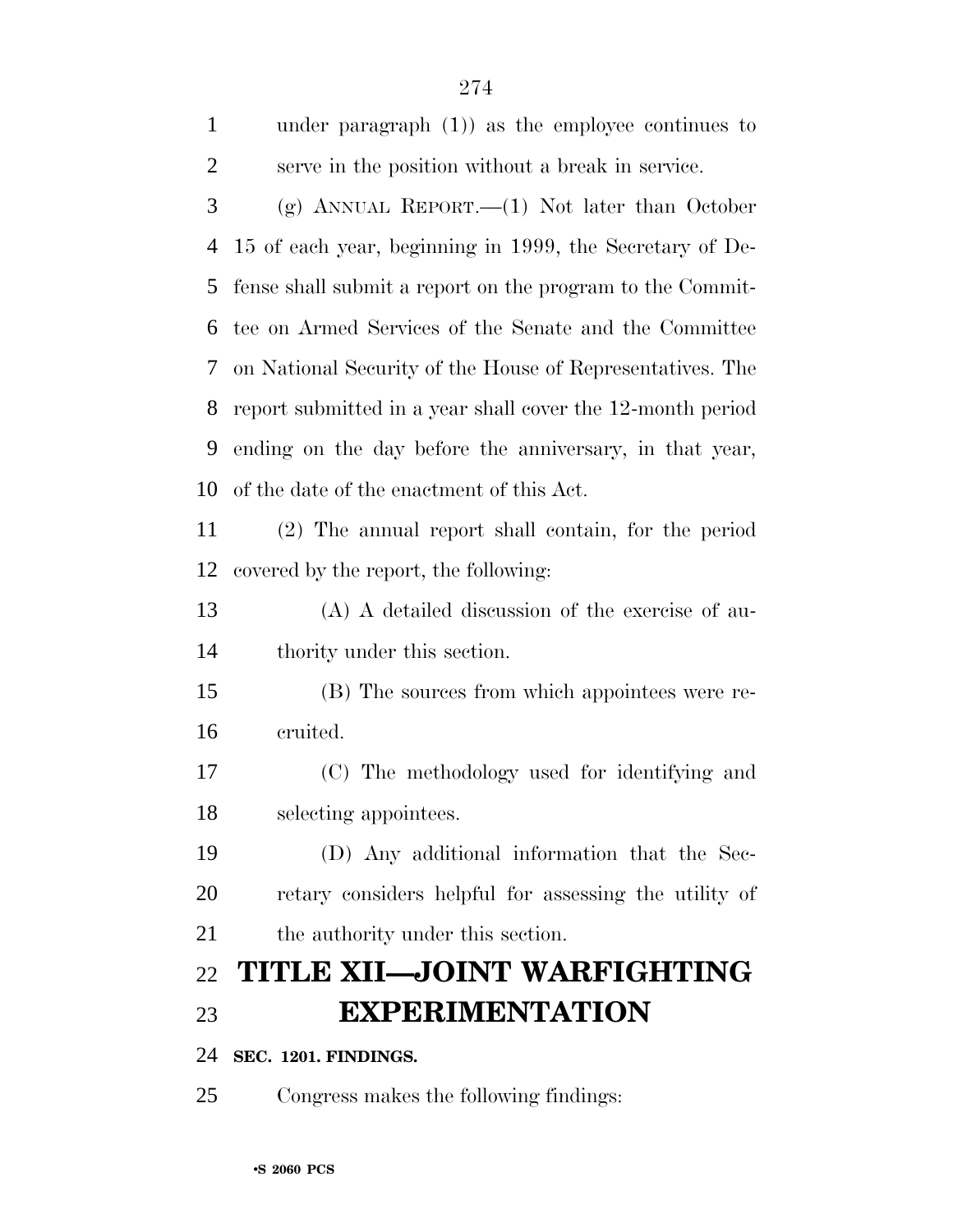(1) The collapse of the Soviet Union in 1991 and the unprecedented explosion of technological ad- vances that could fundamentally redefine military threats and military capabilities in the future have generated a need to assess the defense policy, strat- egy, and force structure necessary to meet future de-fense requirements of the United States.

 (2) The assessment conducted by the adminis- tration of President Bush (known as the ''Base Force'' assessment) and the assessment conducted by the administration of President Clinton (known as the ''Bottom-Up Review'') were important at- tempts to redefine the defense strategy of the United States and the force structure of the Armed Forces necessary to execute that strategy.

 (3) Those assessments have become inadequate as a result of the pace of global geopolitical change and the speed of technological change, which have been greater than expected.

 (4) The Chairman of the Joint Chiefs of Staff reacted to the changing environment by developing and publishing in May 1996 a vision statement, known as ''Joint Vision 2010'', to be a basis for the transformation of United States military capabilities. The vision statement embodies the improved intel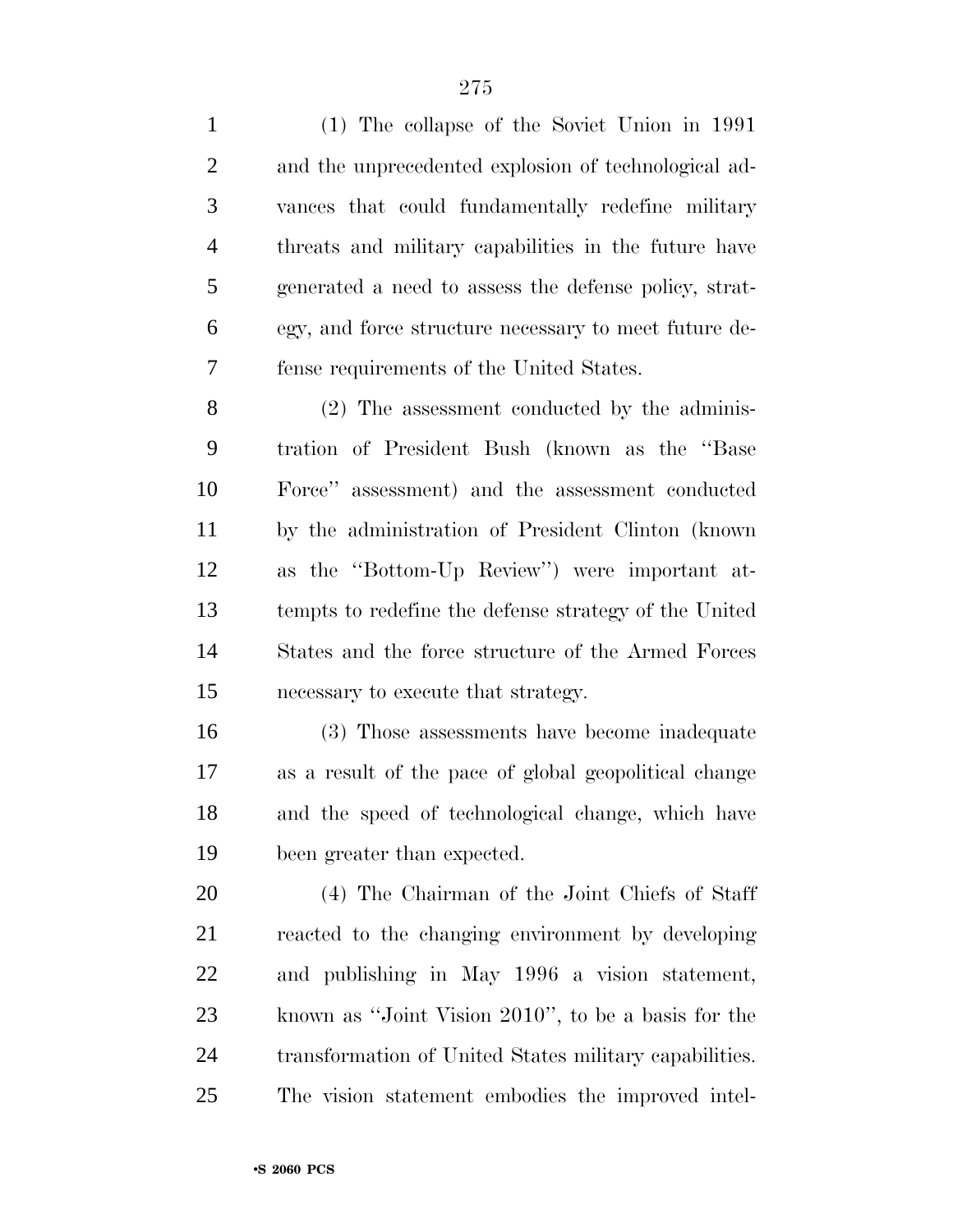ligence and command and control that is available in the information age and sets forth the operational concepts of dominant maneuver, precision engage- ment, full-dimensional protection, and focused logis- tics to achieve the objective of full spectrum domi-nance.

 (5) In 1996 Congress, concerned about the shortcomings in defense policies and programs de- rived from the Base-Force Review and the Bottom- Up Review, determined that there was a need for a new, comprehensive assessment of the defense strat- egy of the United States and the force structure of the Armed Forces necessary for meeting the threats to the United States in the 21st century.

 (6) As a result of that determination, Congress passed the Military Force Structure Review Act of 1996 (subtitle B of title IX of the National Defense Authorization Act for Fiscal Year 1997), which re- quired the Secretary of Defense to complete in 1997 a quadrennial defense review of the defense program of the United States. The review was required to in- clude a comprehensive examination of the defense strategy, force structure, force modernization plans, infrastructure, and other elements of the defense program and policies with a view toward determining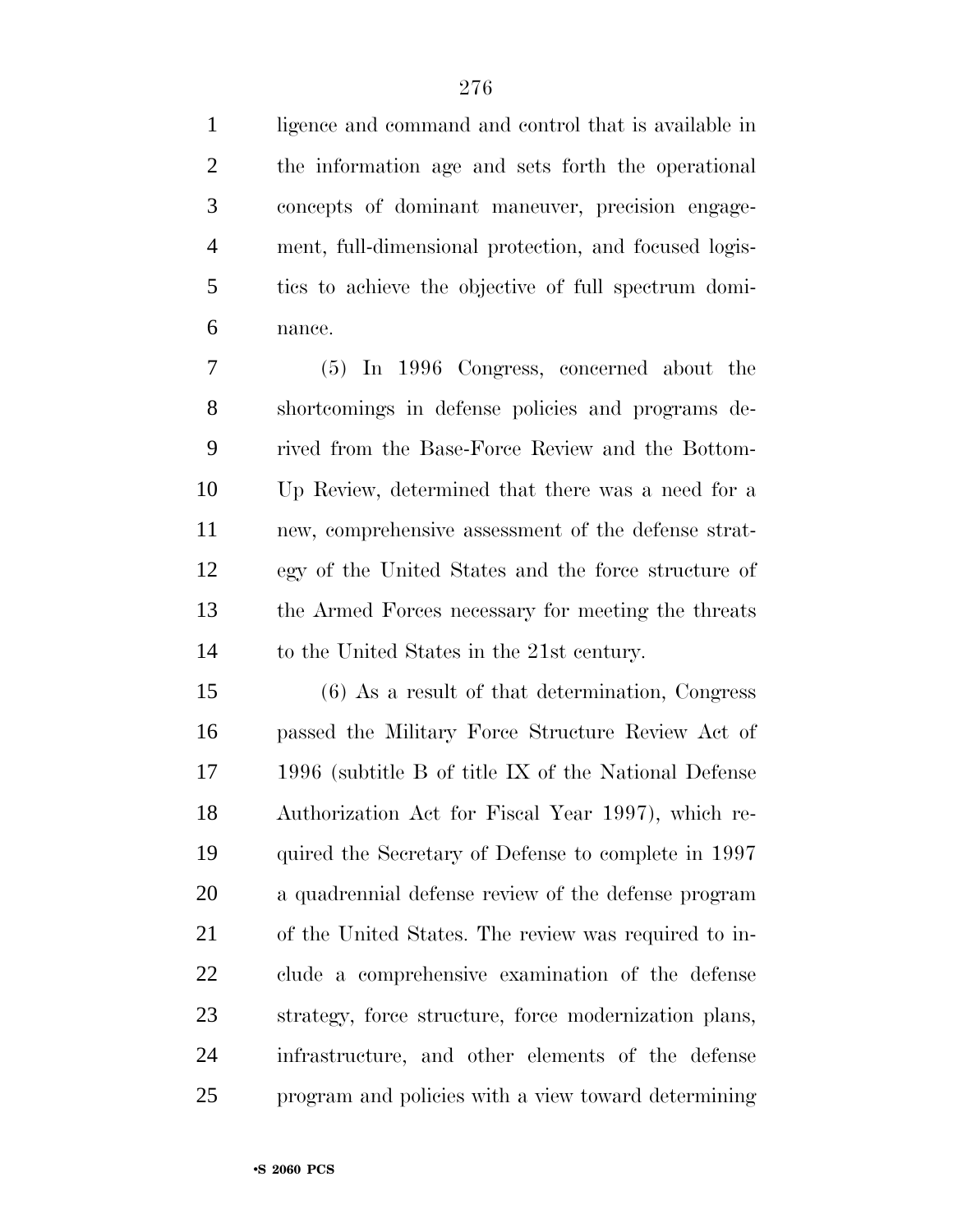and expressing the defense strategy of the United States and establishing a revised defense program through 2005. The Act also established a National Defense Panel to assess the Quadrennial Defense Review and to conduct an independent, nonpartisan review of the strategy, force structure, and funding required to meet anticipated threats to the national security of the United States through 2010 and be-yond.

 (7) The Quadrennial Defense Review, com- pleted by the Secretary of Defense in May 1997, de- fined the defense strategy in terms of ''Shape, Re- spond, and Prepare Now''. The Quadrennial Defense Review placed greater emphasis on the need to pre- pare now for an uncertain future by exploiting the revolution in technology and transforming the force toward Joint Vision 2010. It concluded that our fu-18 ture force will be different in character than our cur-rent force.

 (8) The National Defense Panel Report, pub- lished in December 1997, concluded that ''the De- partment of Defense should accord the highest prior- ity to executing a transformation strategy for the United States military, starting now.'' The panel recommended the establishment of a Joint Forces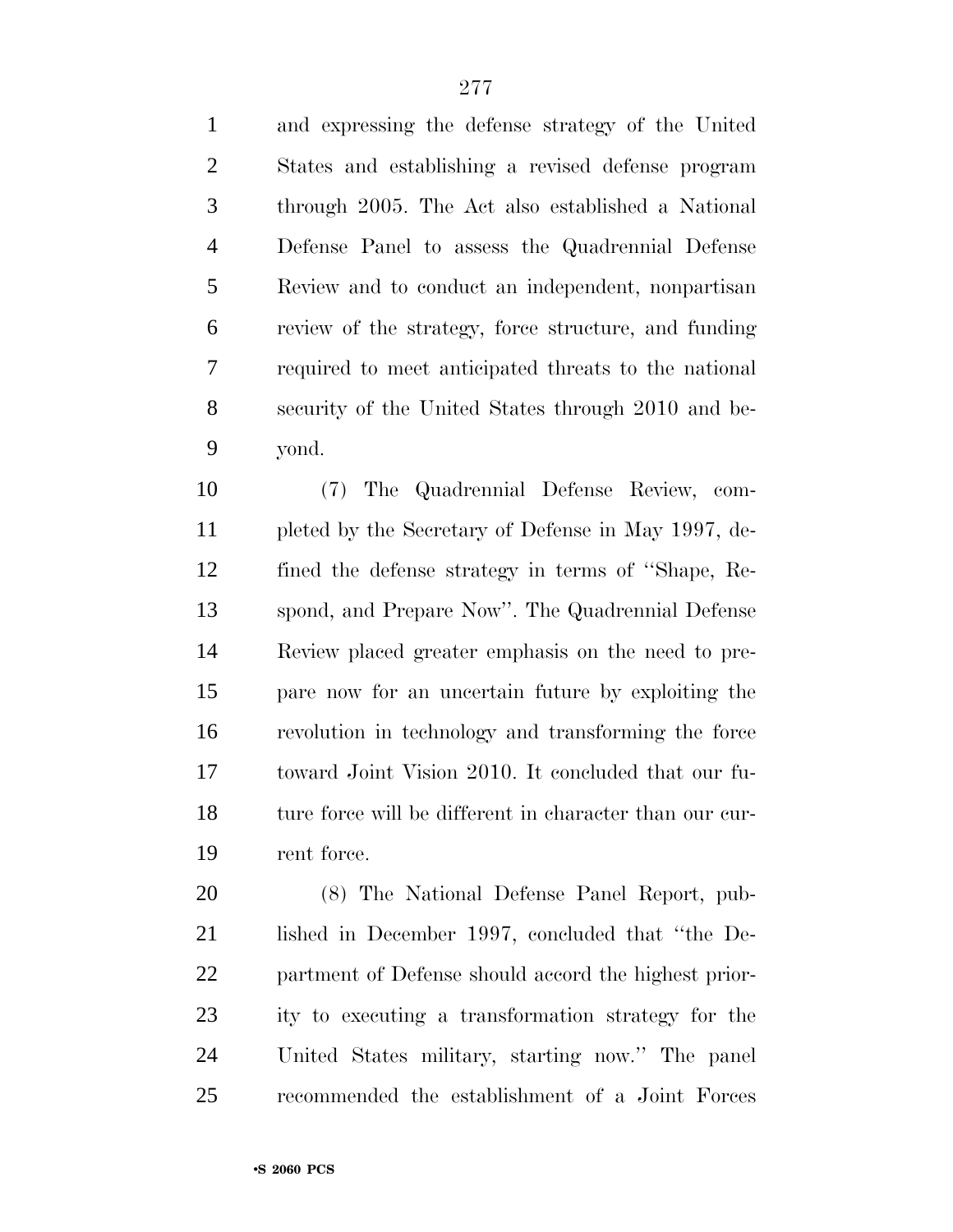Command with the responsibility to be the joint force integrator and provider and the responsibility for driving the process for transforming United States forces, including the conduct of joint experi- mentation, and to have the budget for carrying out those responsibilities.

 (9) The assessments of both the Quadrennial Defense Review and the National Defense Panel provide Congress with a compelling argument that the future security environment and the military challenges to be faced by the United States in the future will be fundamentally different than the cur- rent environment and challenges. The assessments also reinforce the foundational premise of the Gold- water-Nichols Department of Defense Reorganiza-16 tion Act of 1986 that warfare, in all of its varieties, will be joint warfare requiring the execution of devel-oped joint operational concepts.

 (10) A process of joint experimentation is nec-essary for—

 (A) integrating advances in technology with changes in the organizational structure of the Armed Forces and the development of joint operational concepts that will be effective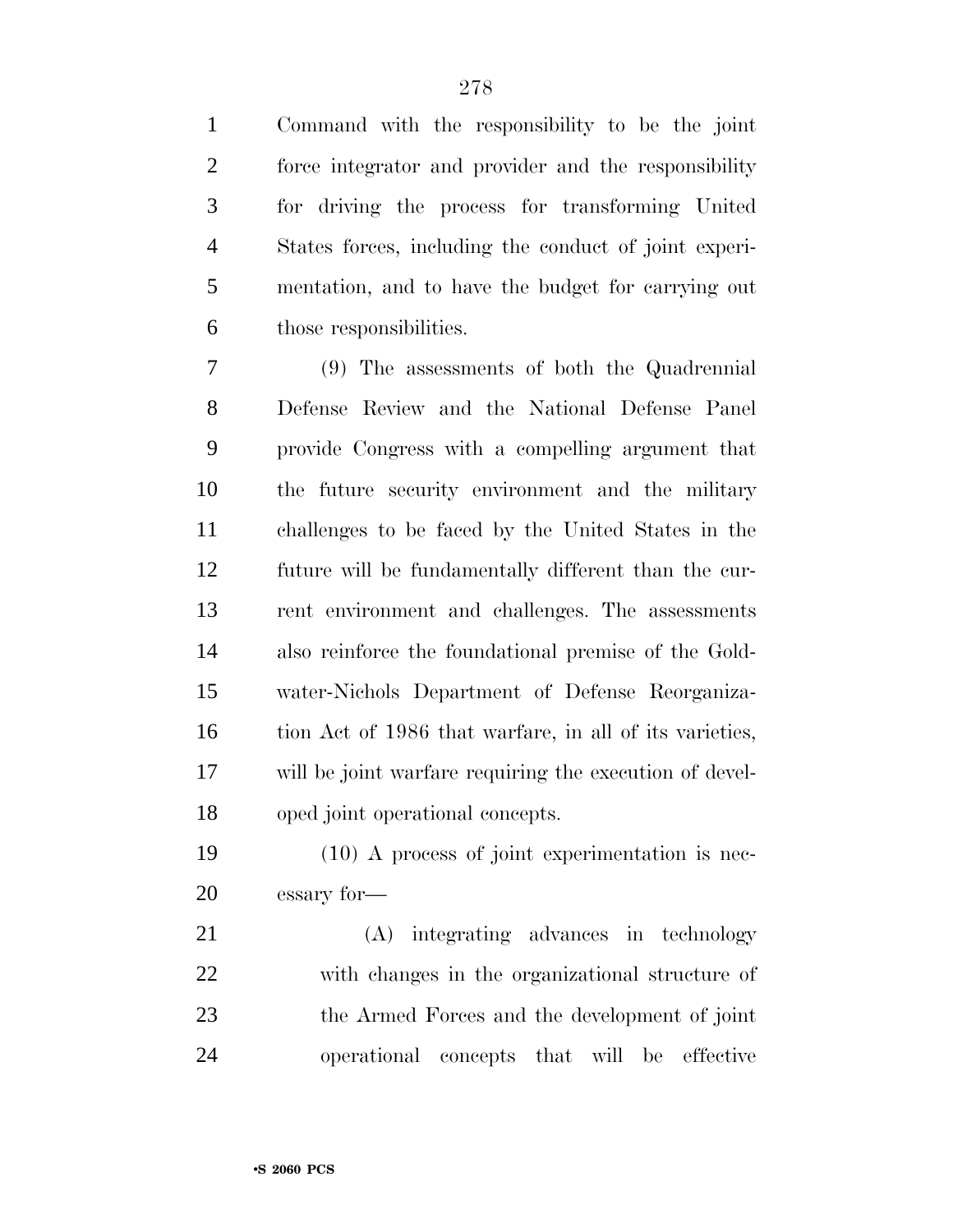against national security threats anticipated for the future; and

 (B) identifying and assessing the inter- dependent aspects of joint warfare that are key for transforming the conduct of military oper- ations by the United States to meet those an-ticipated threats successfully.

 (11) It is critical for future readiness that the Armed Forces of the United States innovatively in- vestigate and test technologies, forces, and joint operational concepts in simulations, wargames, and virtual settings, as well as in field environments under realistic conditions against the full range of future challenges. It is essential that an energetic and innovative organization be established and em- powered to design and implement a process of joint experimentation to develop and validate new joint warfighting concepts, along with experimentation by the Armed Forces, that is directed at transforming the Armed Forces to meet the threats to the na-21 tional security that are anticipated for the early 21st century. That process will drive changes in doctrine, organization, training and education, materiel, lead-ership, and personnel.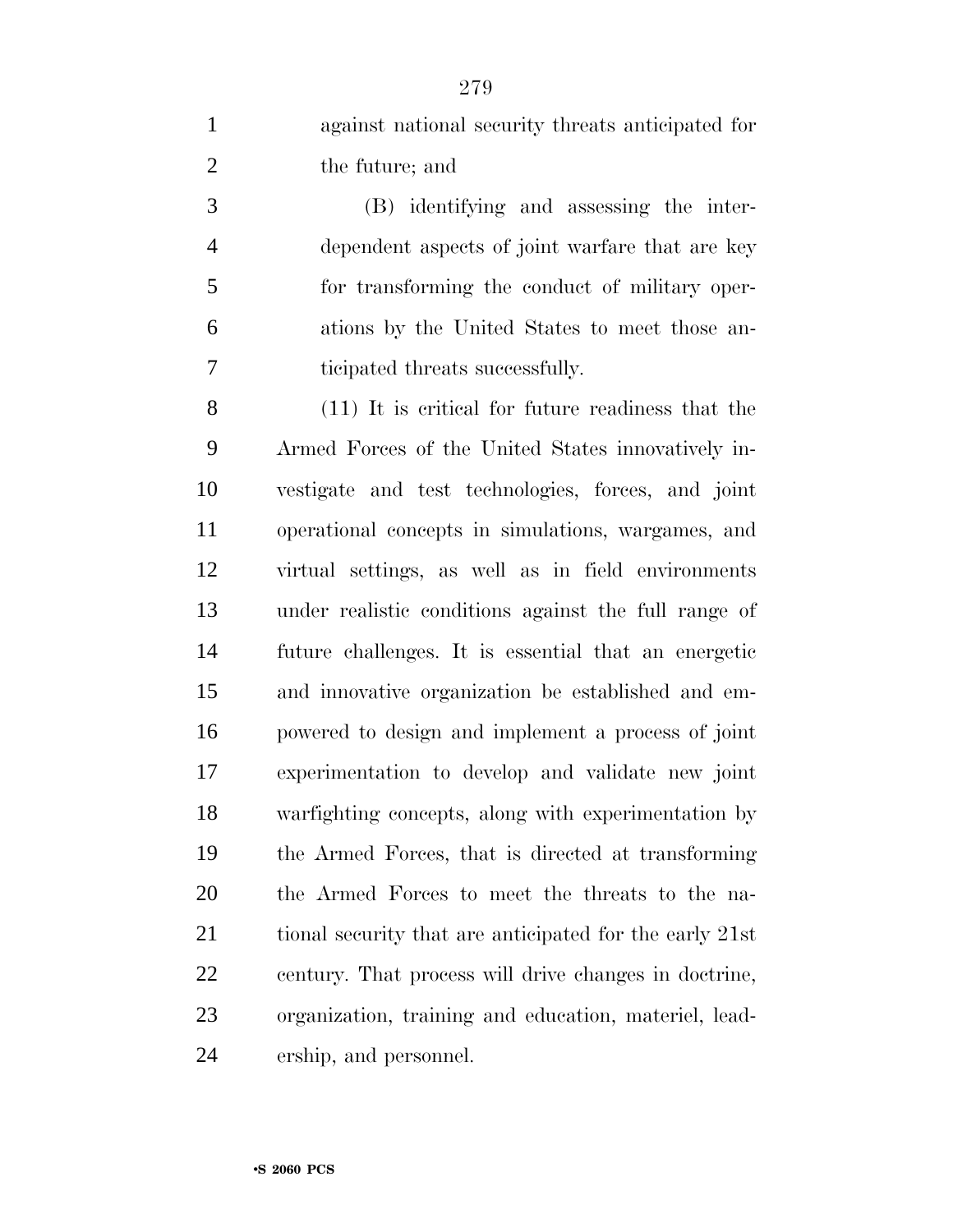(12) The Department of Defense is committed to conducting aggressive experimentation as a key component of its transformation strategy.

 (13) The competition of ideas is critical for achieving effective transformation. Experimentation by each of the Armed Forces has been, and will con- tinue to be, a vital aspect of the pursuit of effective transformation. Joint experimentation leverages the effectiveness of each of the Armed Forces and the Defense Agencies.

#### **SEC. 1202. SENSE OF CONGRESS.**

 (a) DESIGNATION OF COMMANDER TO HAVE JOINT WARFIGHTING EXPERIMENTATION MISSION.—It is the sense of Congress that Congress supports the initiative of the Secretary of Defense and the Chairman of the Joint Chiefs of Staff to designate a commander of a combatant command to have the mission for joint warfighting experi- mentation, consistent with the understanding of Congress that the Chairman of the Joint Chiefs of Staff will assign the designated commander the tasks to develop and vali- date new joint warfighting concepts and capabilities, and to determine the implications, for doctrine, organization, training and education, materiel, leadership, and person-nel, of the Department of Defense strategy for transform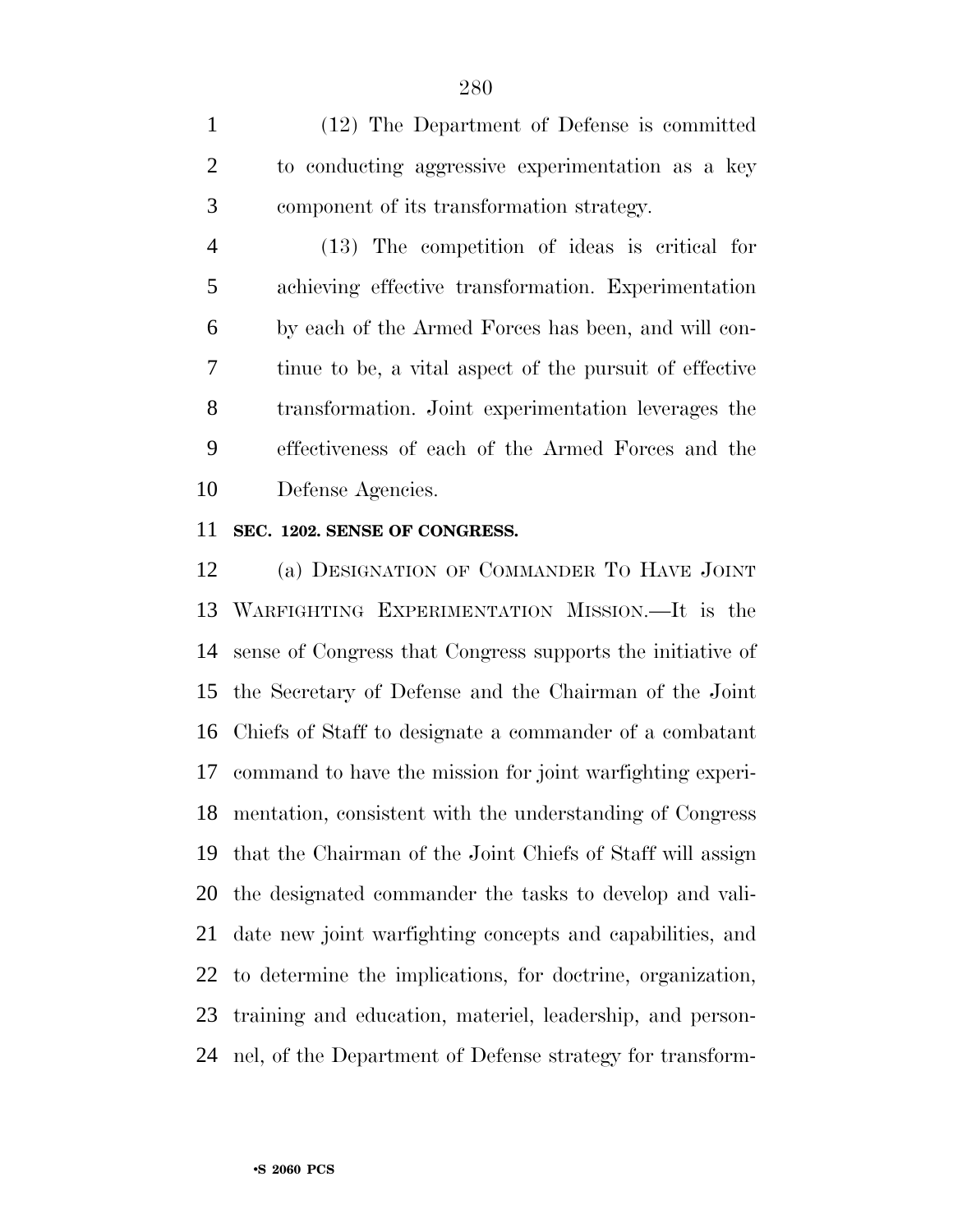ing the Armed Forces to meet the national security threats of the future.

 (b) RESOURCES OF COMMANDER.—It is, further, the sense of Congress that the commander designated to have the joint warfighting experimentation mission should—

 (1) have sufficient freedom of action and au- thority over the necessary forces to successfully es- tablish and conduct the process of joint warfighting experimentation;

 (2) be provided resources adequate for the joint warfighting experimentation process; and

 (3) have authority over the use of the resources for the planning, preparation, conduct, and assess-ment of joint warfighting experimentation.

 (c) AUTHORITY AND RESPONSIBILITIES OF COM- MANDER.—It is, further, the sense of Congress that, for the conduct of joint warfighting experimentation to be ef- fective, it is necessary that the commander designated to have the joint warfighting experimentation mission also have the authority and responsibility for the following:

 (1) Developing and implementing a process of joint experimentation to formulate and validate con- cepts critical for joint warfighting in the future, in- cluding (in such process) analyses, simulations, wargames, information superiority and other experi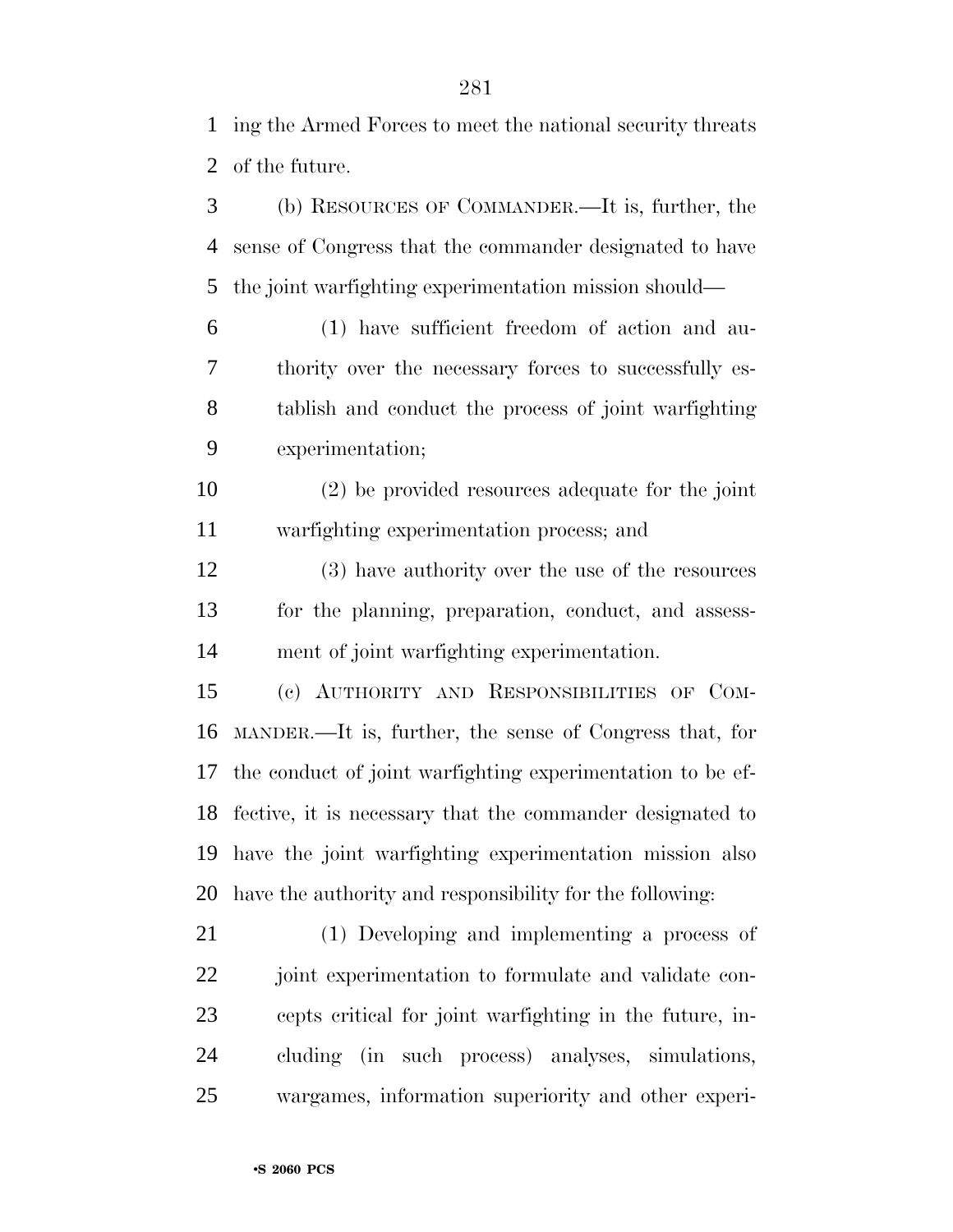ments, advanced concept technology demonstrations, and joint exercises conducted in virtual and actual field environments.

 (2) Planning, preparing, and conducting the program of joint warfighting experimentation.

 (3) Assessing the effectiveness of organizational structures, operational concepts, and technologies employed in joint experimentation, investigating op- portunities for coordinating the evolution of the or- ganizational structure of the Armed Forces compat- ibly with the concurrent evolution of advanced tech- nologies, and investigating new concepts for trans- forming joint warfighting capabilities to meet the operational challenges expected to be encountered by the Armed Forces in the early 21st century.

 (4) Coordinating with each of the Armed Forces and the Defense Agencies regarding the de- velopment of the equipment (including surrogate or real technologies, platforms, and systems) necessary 20 for the conduct of joint experimentation, or, if nec-essary, developing such equipment directly.

 (5) Coordinating with each of the Armed Forces and the Defense Agencies regarding the ac- quisition of the materiel, supplies, services, and sur-rogate or real technology resources necessary for the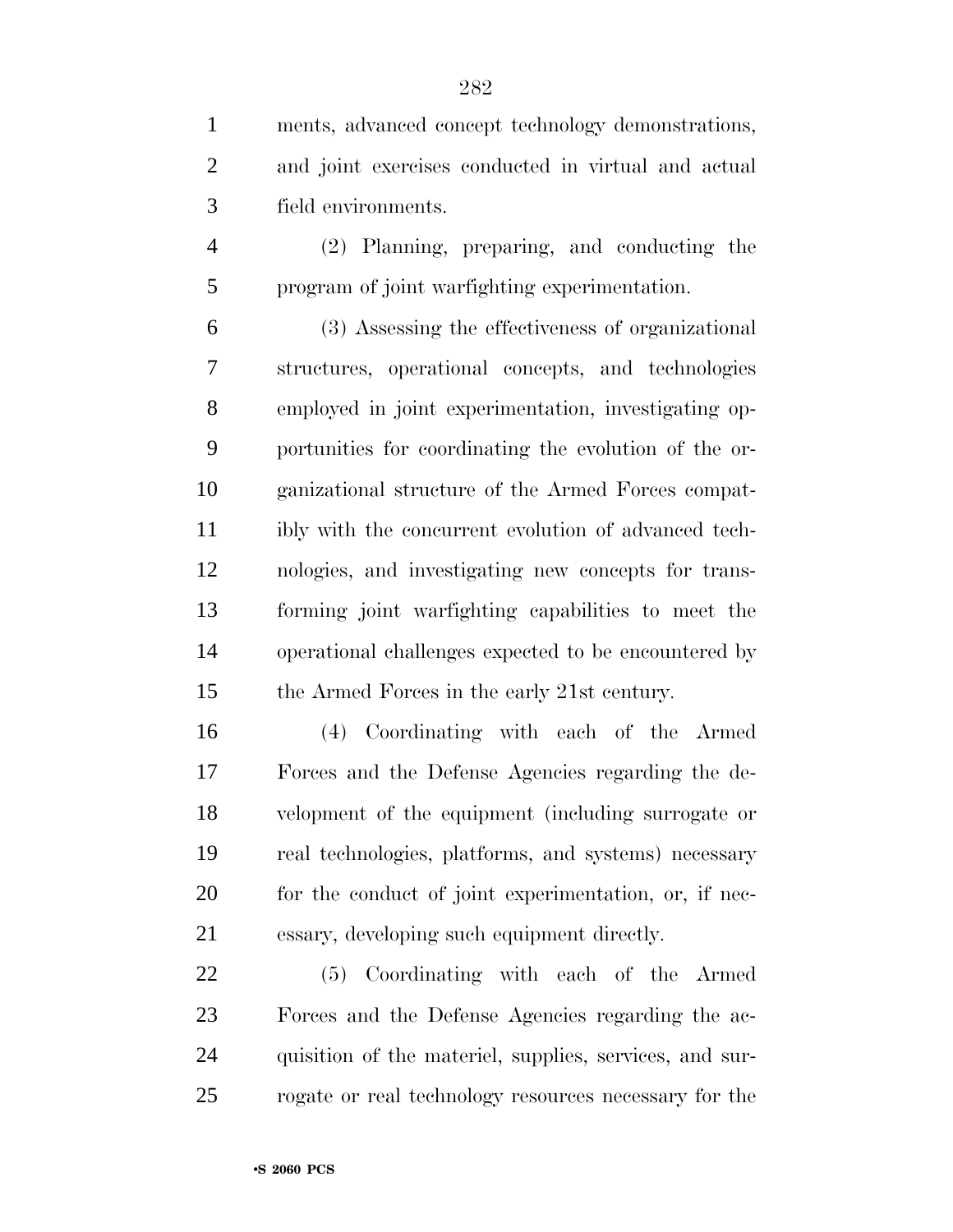| $\mathbf{1}$   | conduct of joint experimentation, or, if necessary,   |
|----------------|-------------------------------------------------------|
| $\overline{2}$ | acquiring such items and services directly.           |
| 3              | (6) Developing scenarios and measures of effec-       |
| $\overline{4}$ | tiveness for joint experimentation.                   |
| 5              | (7) Conducting so-called "red team" vulner-           |
| 6              | ability assessments as part of joint experimentation. |
| 7              | (8) Assessing the interoperability of equipment       |
| 8              | and forces.                                           |
| 9              | (9) Providing the Secretary of Defense and the        |
| 10             | Chairman of the Joint Chiefs of Staff with the com-   |
| 11             | mander's recommendations (developed on the basis      |
| 12             | of joint experimentation) for reducing unnecessary    |
| 13             | redundancy of equipment and forces.                   |
| 14             | (10) Providing the Secretary of Defense and           |
| 15             | the Chairman of the Joint Chiefs of Staff with the    |
| 16             | commander's recommendations (developed on the         |
| 17             | basis of joint experimentation) regarding synchroni-  |
| 18             | zation of the fielding of advanced technologies       |
| 19             | among the Armed Forces to enable the development      |
| 20             | and execution of joint operational concepts.          |
| 21             | (11) Submitting, reviewing, and making rec-           |
| 22             | ommendations (in conjunction with the joint experi-   |
| 23             | mentation and evaluation process) to the Chairman     |
| 24             | of the Joint Chiefs of Staff on mission needs state-  |
| 25             | ments and operational requirements documents.         |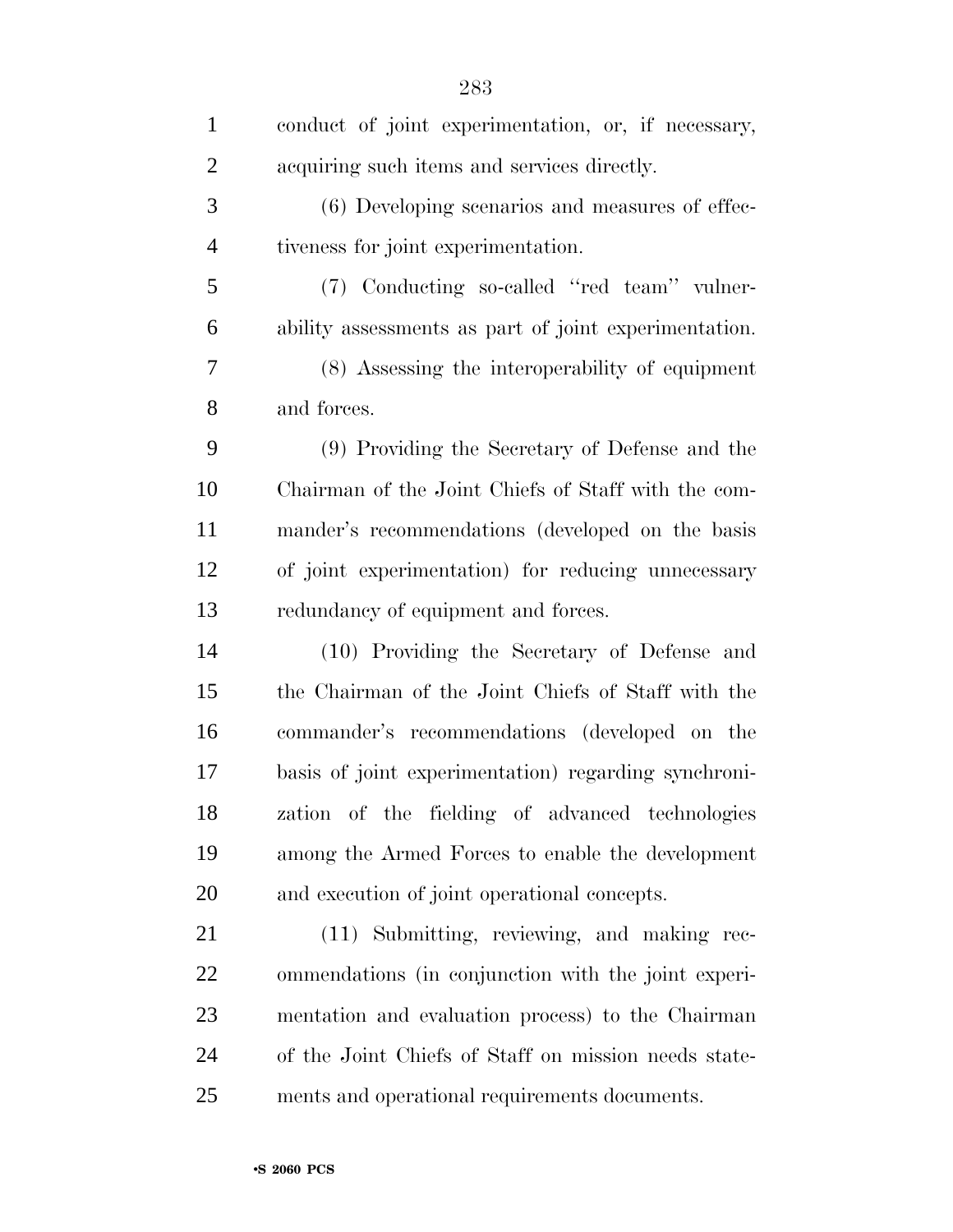(12) Exploring new operational concepts (in- cluding those developed within the Office of the Sec- retary of Defense and Defense Agencies, other uni- fied commands, the Armed Forces, and the Joint Staff), and integrating and testing in joint experi- mentation the systems and concepts that result from warfighting experimentation by the Armed Forces and the Defense Agencies. (13) Developing, planning, refining, assessing, and recommending to the Secretary of Defense and the Chairman of the Joint Chiefs of Staff the most promising joint concepts and capabilities for experi- mentation and assessment. (14) Assisting the Secretary of Defense and the Chairman of the Joint Chiefs of Staff to prioritize joint requirements and acquisition programs on the basis of joint warfighting experimentation. 18 (d) CONTINUED EXPERIMENTATION BY OTHER DE- FENSE ORGANIZATIONS.—It is, further, the sense of Con- gress that— (1) the Armed Forces are expected to continue to develop concepts and conduct intraservice and multiservice warfighting experimentation within their

core competencies; and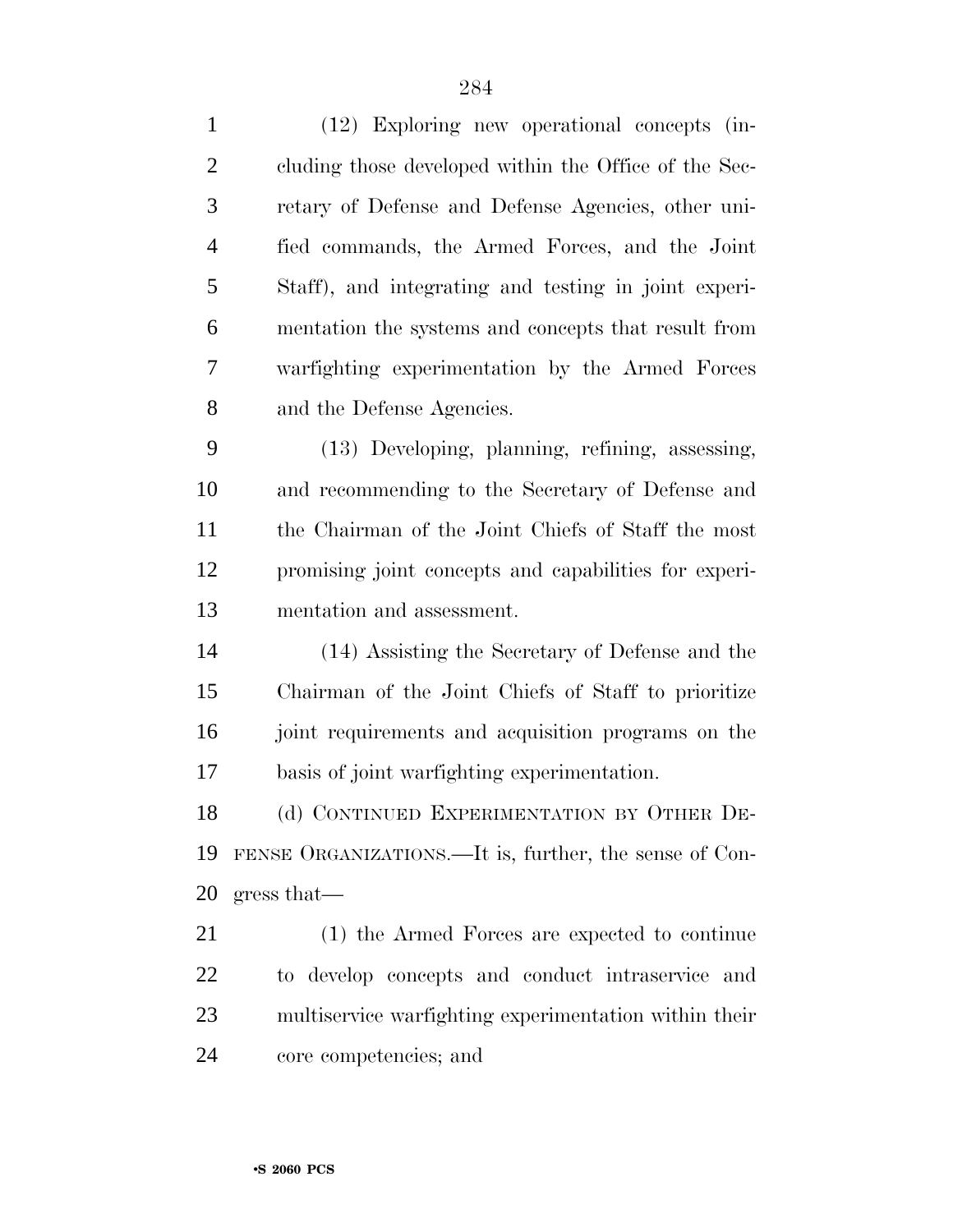| $\mathbf{1}$   | (2) the commander of United States Special                  |
|----------------|-------------------------------------------------------------|
| $\overline{2}$ | Operations Command is expected to continue to de-           |
| 3              | velop concepts and conduct joint experimentation as-        |
| $\overline{4}$ | sociated with special operations forces.                    |
| 5              | (e) CONGRESSIONAL REVIEW.—It is, further, the               |
| 6              | sense of Congress that—                                     |
| 7              | (1) Congress will carefully review the initial re-          |
| 8              | port and annual reports on joint warfighting experi-        |
| 9              | mentation required under section 1203 to determine          |
| 10             | the adequacy of the scope and pace of the trans-            |
| 11             | formation of the Armed Forces to meet future chal-          |
| 12             | lenges to the national security; and                        |
| 13             | (2) if the progress is inadequate, Congress will            |
| 14             | consider legislation to establish a unified combatant       |
| 15             | command with the mission, forces, budget, respon-           |
| 16             | sibilities, and authority described in the preceding        |
| 17             | provisions of this section.                                 |
| 18             | SEC. 1203. REPORTS ON JOINT WARFIGHTING EXPERIMEN-          |
| 19             | <b>TATION.</b>                                              |
| 20             | (a) INITIAL REPORT.— $(1)$ On such schedule as the          |
| 21             | Secretary of Defense shall direct, the commander of the     |
| 22             | combatant command assigned the mission for joint            |
| 23             | warfighting experimentation shall submit to the Secretary   |
| 24             | an initial report on the implementation of joint experimen- |
| 25             | tation. Not later than April 1, 1999, the Secretary shall   |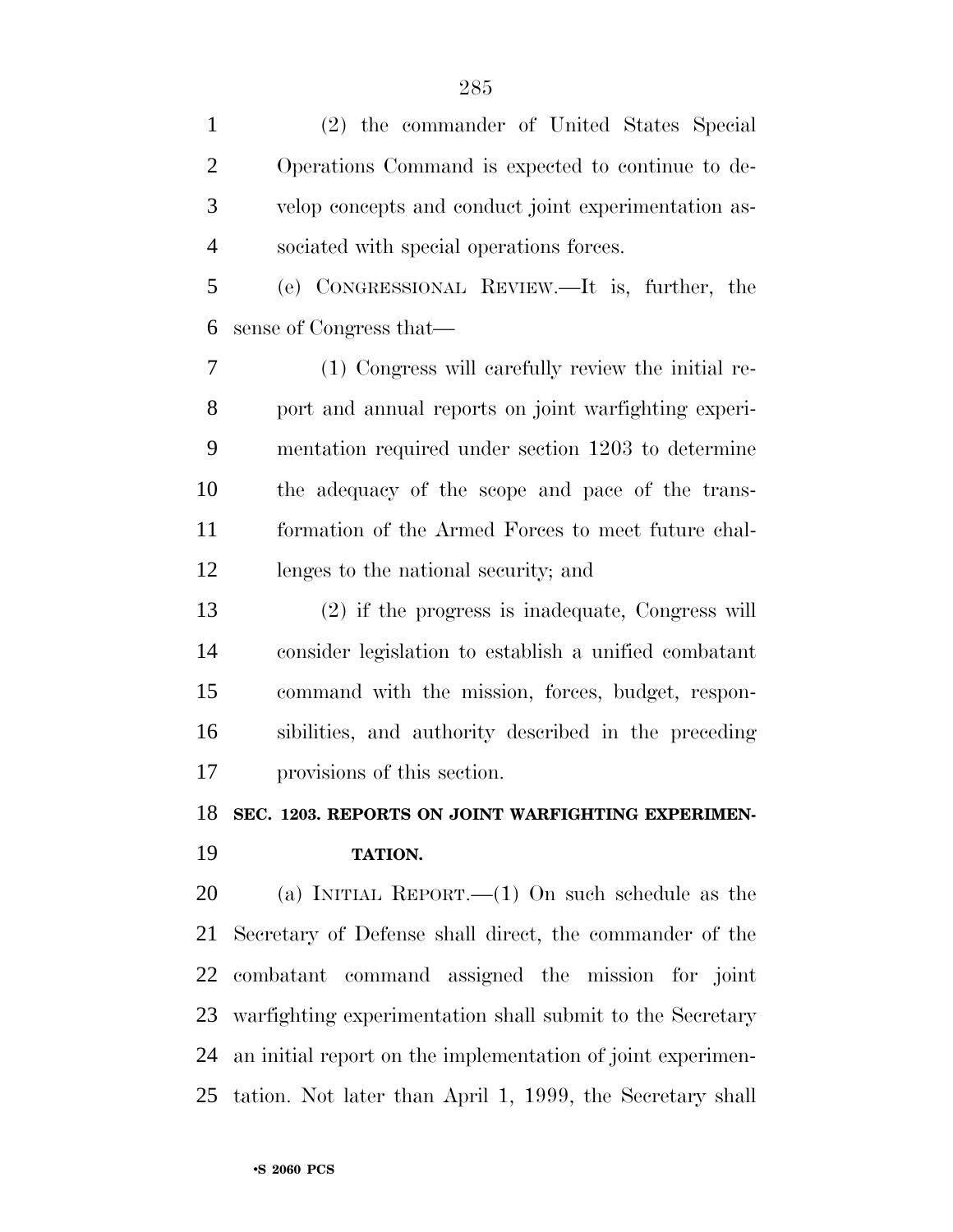submit the report, together with any comments that the Secretary considers appropriate and any comments that the Chairman of the Joint Chiefs of Staff considers appro- priate, to the Chairmen of the Committee on Armed Serv- ices of the Senate and the Committee on National Security of the House of Representatives.

 (2) The initial report of the commander shall include the following:

 (A) The commander's understanding of the commander's specific authority and responsibilities and of the commander's relationship to the Sec- retary of Defense, the Chairman of the Joint Chiefs of Staff, the Joint Staff, the commanders of other combatant commands, the Armed Forces, and the Defense Agencies and activities.

 (B) The organization of the commander's com- batant command, and of its staff, for carrying out the joint warfighting experimentation mission.

 (C) The process established for tasking forces to participate in joint warfighting experimentation and the commander's specific authority over the forces.

 (D) Any forces designated or made available as joint experimentation forces.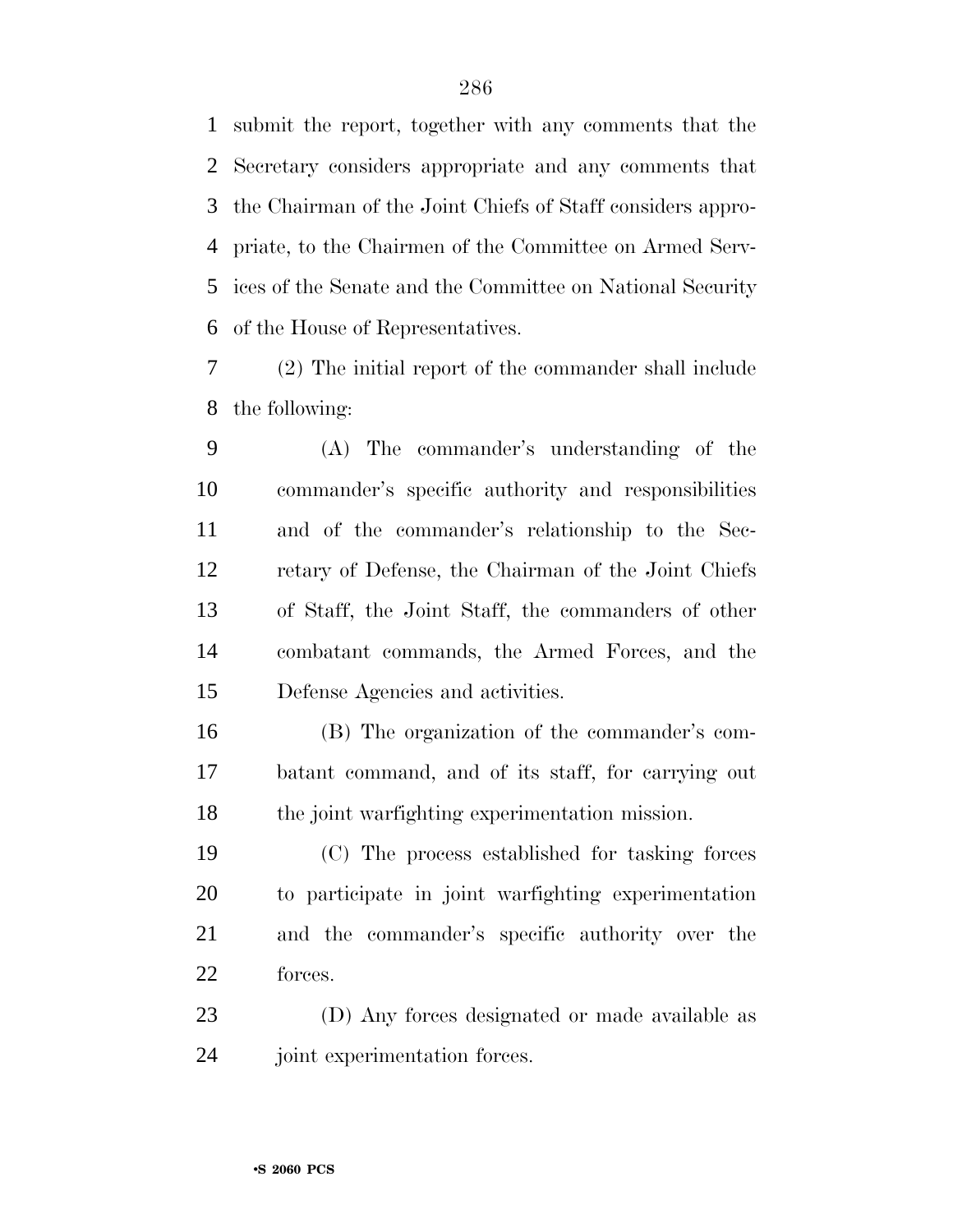(E) The resources provided for joint warfighting experimentation, including the personnel and funding for the initial implementation of joint experimentation, the process for providing the re- sources to the commander, the categories of the funding, and the authority of the commander for budget execution.

 (F) The authority of the commander, and the process established, for the development and acquisi- tion of the material, supplies, services, and equip- ment necessary for the conduct of joint warfighting experimentation, including the authority and process for development and acquisition by the Armed Forces and the Defense Agencies and the authority and process for development and acquisition by the commander directly.

 (G) The authority of the commander to design, prepare, and conduct joint experiments (including the scenarios and measures of effectiveness used) for assessing operational concepts for meeting future challenges to the national security.

(H) The role assigned the commander for—

 (i) integrating and testing in joint warfighting experimentation the systems that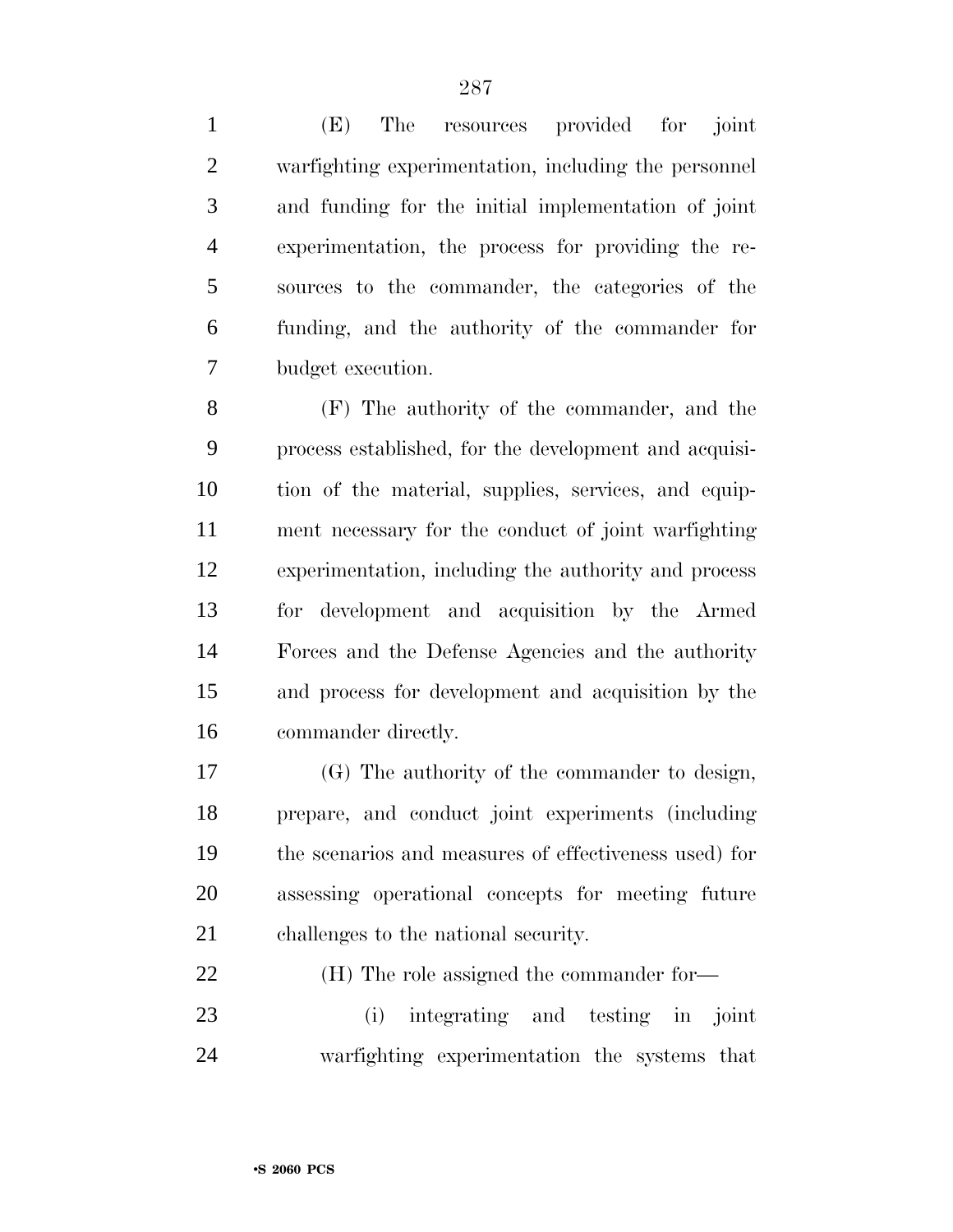| $\mathbf{1}$   | emerge from warfighting experimentation by                      |
|----------------|-----------------------------------------------------------------|
| $\overline{2}$ | the Armed Forces or the Defense Agencies;                       |
| 3              | (ii) assessing the effectiveness of organiza-                   |
| $\overline{4}$ | tional structures, operational concepts, and                    |
| 5              | technologies employed in joint warfighting ex-                  |
| 6              | perimentation; and                                              |
| $\tau$         | (iii) assisting the Secretary of Defense and                    |
| 8              | the Chairman of the Joint Chiefs of Staff in                    |
| 9              | prioritizing acquisition programs in relationship               |
| 10             | to future joint warfighting capabilities.                       |
| 11             | (I) Any other comments that the commander                       |
| 12             | considers appropriate.                                          |
| 13             | (b) ANNUAL REPORT.— $(1)$ On such schedule as the               |
| 14             | Secretary of Defense shall direct, the commander of the         |
| 15             | combatant command assigned the mission for joint                |
| 16             | warfighting experimentation shall submit to the Secretary       |
| 17             | an annual report on the conduct of joint experimentation        |
|                | 18 activities for the fiscal year ending in the year of the re- |
| 19             | port. Not later than December 1 of each year, the Sec-          |
|                | 20 retary shall submit the report, together with any com-       |
| 21             | ments that the Secretary considers appropriate and any          |
| 22             | comments that the Chairman of the Joint Chiefs of Staff         |
| 23             | considers appropriate, to the Chairmen of the Committee         |
| 24             | on Armed Services of the Senate and the Committee on            |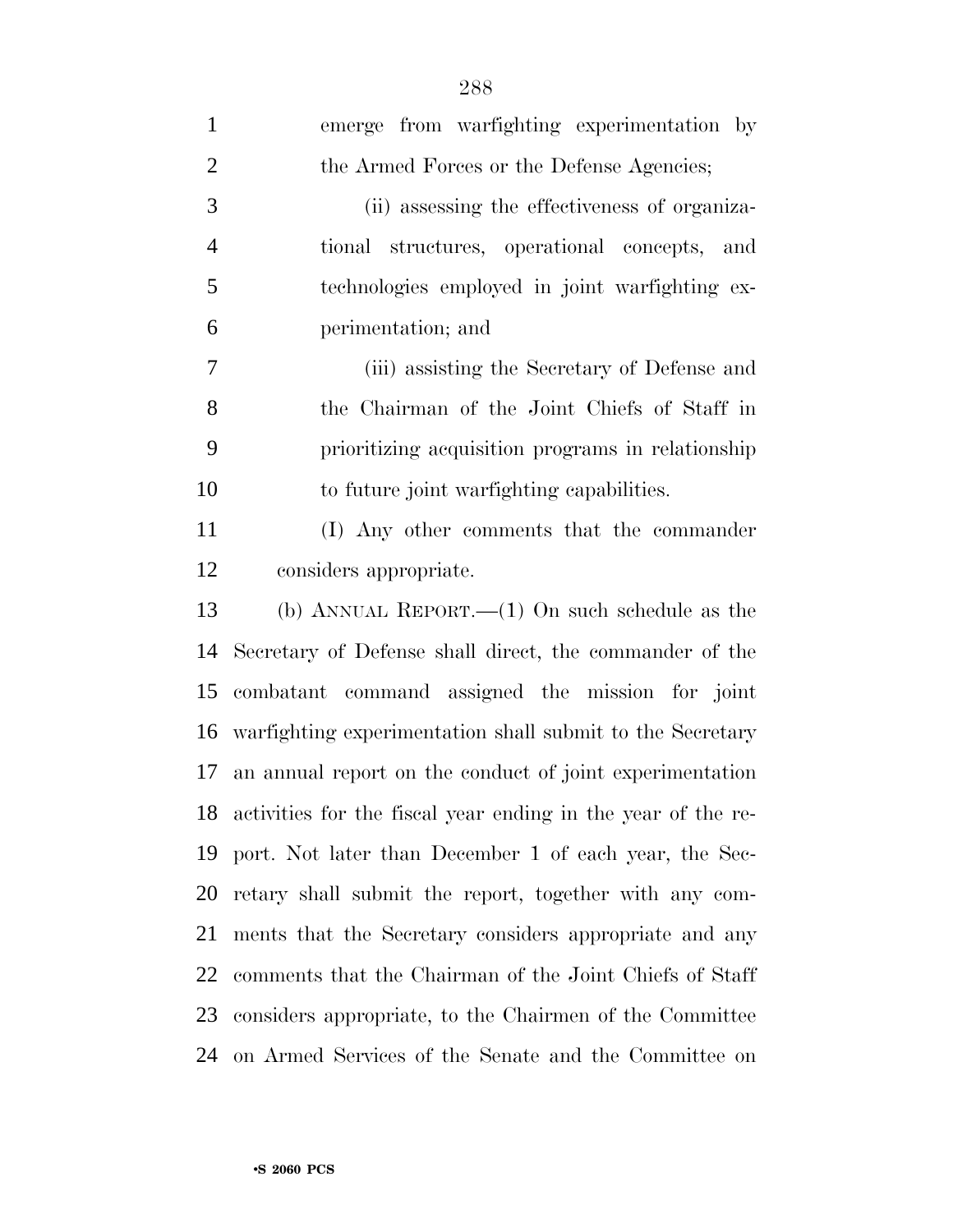| $\mathbf{1}$ | National Security of the House of Representatives. The        |
|--------------|---------------------------------------------------------------|
| 2            | first annual report shall be submitted in 1999.               |
| 3            | (2) The annual report of the commander shall in-              |
| 4            | clude, for the fiscal year covered by the report, the follow- |
| 5            | ing:                                                          |
| 6            | $(A)$ Any changes in—                                         |
| $\tau$       | (i) the commander's authority and respon-                     |
| 8            | sibilities for joint warfighting experimentation;             |
| 9            | (ii) the commander's relationship to the                      |
| 10           | Secretary of Defense, the Chairman of the                     |
| 11           | Joint Chiefs of Staff, the Joint Staff, the com-              |
| 12           | manders of the other combatant commands, the                  |
| 13           | Armed Forces, or the Defense Agencies or ac-                  |
| 14           | tivities;                                                     |
| 15           | (iii) the organization of the commander's                     |
| 16           | command and staff for joint warfighting experi-               |
| 17           | mentation;                                                    |
| 18           | (iv) any forces designated or made avail-                     |
| 19           | able as joint experimentation forces;                         |
| 20           | (v) the process established for tasking                       |
| 21           | forces to participate in joint experimentation                |
| 22           | activities or the commander's specific authority              |
| 23           | over the tasked forces;                                       |
| 24           | (vi) the procedures for providing funding                     |
| 25           | for the commander, the categories of funding,                 |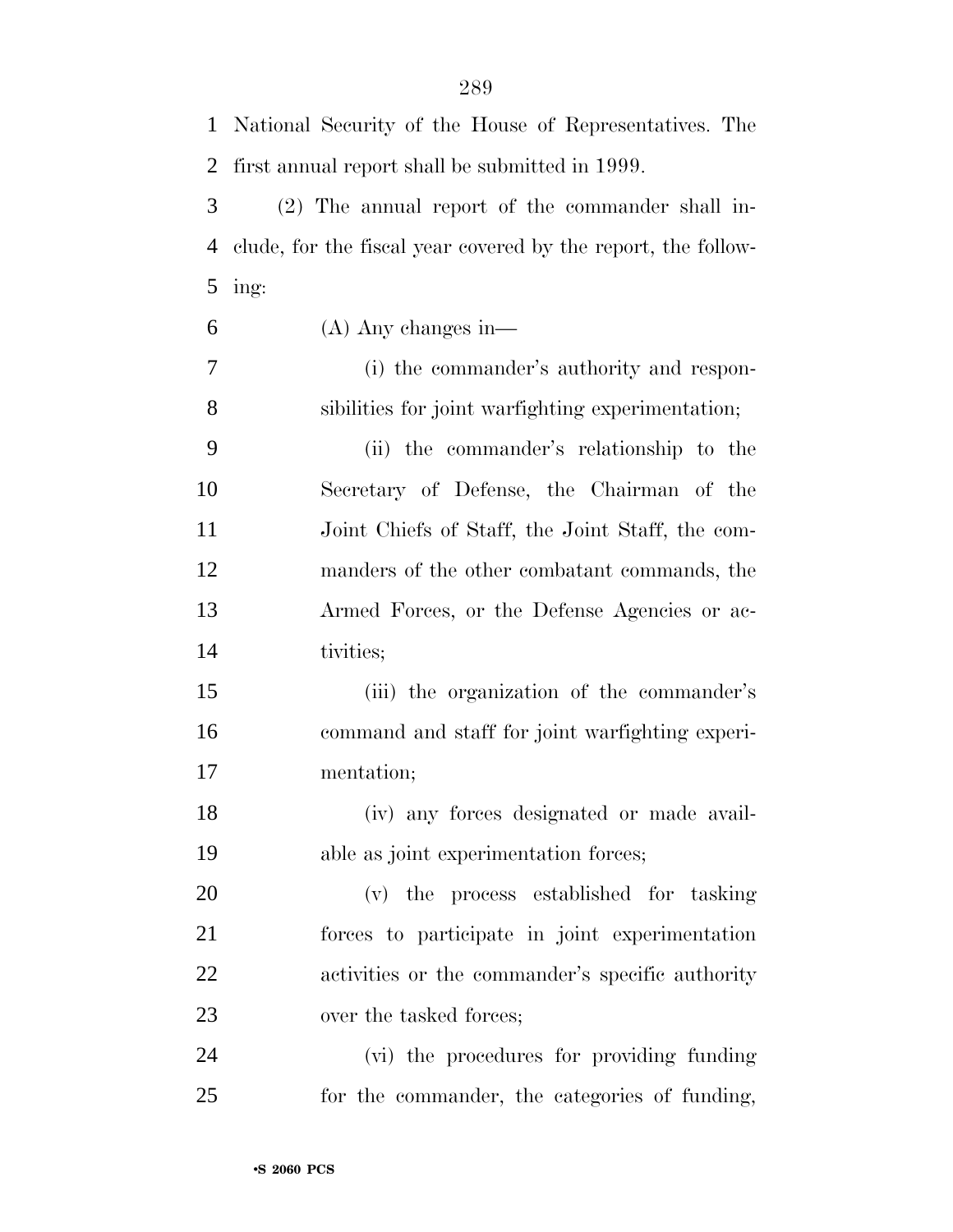| $\mathbf{1}$   | or the commander's authority for budget execu-         |
|----------------|--------------------------------------------------------|
| $\overline{2}$ | tion;                                                  |
| 3              | (vii) the authority of the commander, and              |
| $\overline{4}$ | process established, for the development<br>the        |
| 5              | and acquisition of the material, supplies, serv-       |
| 6              | ices, and equipment necessary for the conduct          |
| 7              | of joint warfighting experimentation;                  |
| 8              | (viii) the commander's authority to design,            |
| 9              | prepare, and conduct joint experiments (includ-        |
| 10             | ing the scenarios and measures of effectiveness        |
| 11             | used) for assessing operational concepts for           |
| 12             | meeting future challenges to the national secu-        |
| 13             | rity; or                                               |
| 14             | any role described in subsection<br>(ix)               |
| 15             | (a)(2)(H).                                             |
| 16             | (B) The conduct of joint warfighting experi-           |
| 17             | mentation activities, including the number of activi-  |
| 18             | ties, the forces involved, the national security chal- |
| 19             | lenges addressed, the operational concepts assessed,   |
| 20             | and the scenarios and measures of effectiveness        |
| 21             | used.                                                  |
| 22             | (C) An assessment of the results of warfighting        |
| 23             | experimentation within the Department of Defense.      |